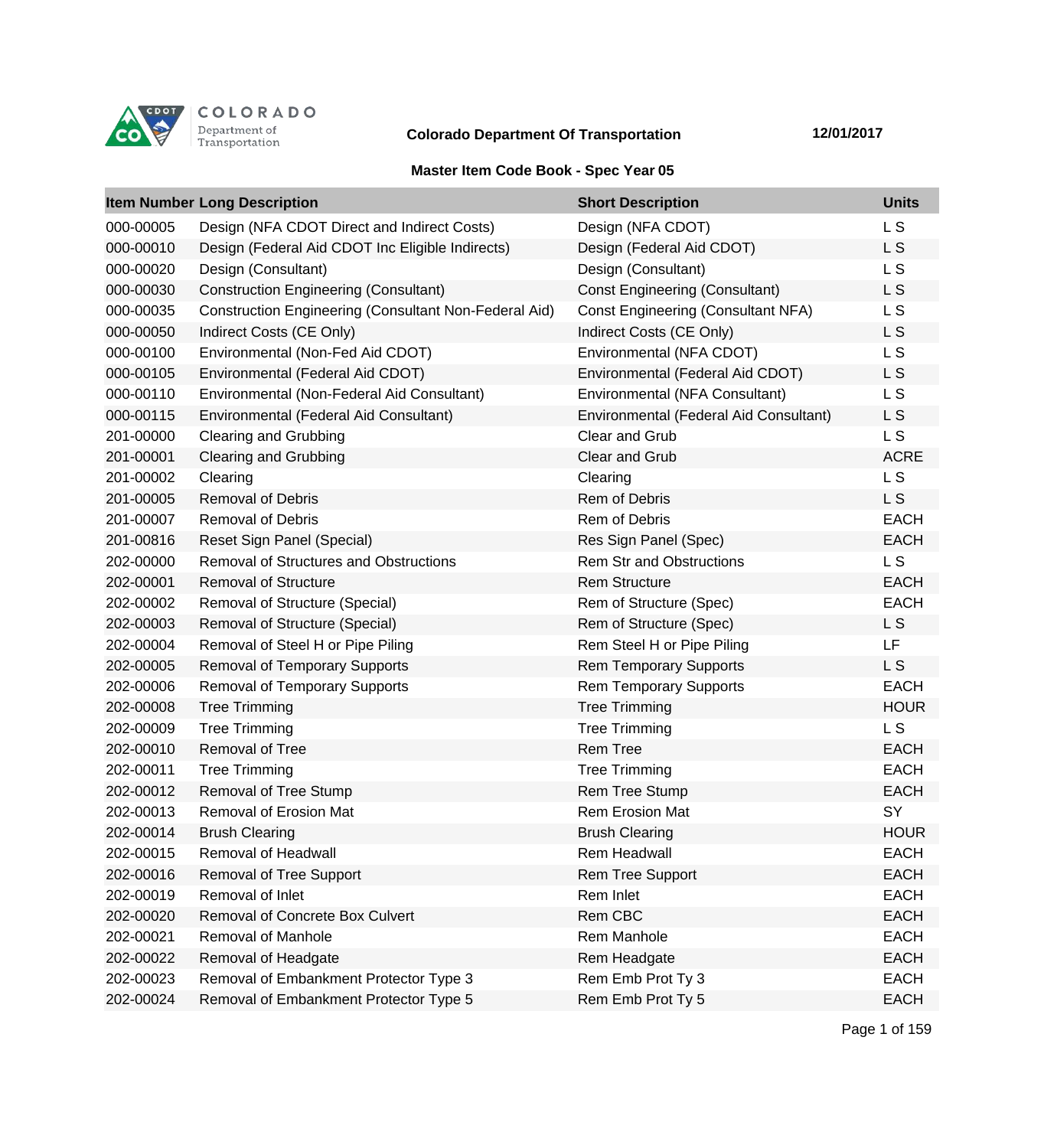| 202-00025 | Removal of Ditch Lining                         | Rem Ditch Lining                        | LF             |
|-----------|-------------------------------------------------|-----------------------------------------|----------------|
| 202-00026 | Removal of Slope and Ditch Paving               | Rem S and D Pave                        | SY             |
| 202-00027 | Removal of Riprap                               | Rem Riprap                              | SY             |
| 202-00028 | Removal of Erosion Control BMPs (Special)       | Rem of Eros Cntrl BMPS (Spec)           | L S            |
| 202-00029 | <b>Removal of Gabion</b>                        | <b>Rem Gabion</b>                       | <b>CY</b>      |
| 202-00030 | <b>Removal of Water Service</b>                 | <b>Rem Water Service</b>                | <b>EACH</b>    |
| 202-00031 | Removal of Fire Hydrant                         | Rem of Fire Hydrant                     | <b>EACH</b>    |
| 202-00032 | Removal of Valve                                | <b>Rem Valve</b>                        | <b>EACH</b>    |
| 202-00033 | Removal of Pipe                                 | Rem Pipe                                | <b>EACH</b>    |
| 202-00035 | Removal of Pipe                                 | Rem Pipe                                | <b>LF</b>      |
| 202-00036 | Removal of Pipe (Special)                       | Rem of Pipe (Spec)                      | LF             |
| 202-00037 | <b>Removal of End Section</b>                   | Rem of End Section                      | <b>EACH</b>    |
| 202-00038 | Removal of Structural Plate Pipe                | Rem Structural Plate Pipe               | LF             |
| 202-00039 | <b>Removal of Bollard</b>                       | Rem of Bollard                          | <b>EACH</b>    |
| 202-00040 | <b>Removal of Electrical Conduit</b>            | <b>Rem Elec Conduit</b>                 | LF             |
| 202-00045 | <b>Removal of Electrical Equipment</b>          | Rem Elec Equip                          | <b>LF</b>      |
| 202-00047 | Removal of Electrical Equipment                 | Rem Elec Equipment                      | L <sub>S</sub> |
| 202-00050 | Removal of ITS Node Equipment                   | Rem ITS Node Equip                      | L <sub>S</sub> |
| 202-00055 | Removal of Fiber Optic Cable                    | Rem of FO Cable                         | LF             |
| 202-00060 | Removal of Travel Time Indicator                | Rem Trav Time Indicator                 | <b>EACH</b>    |
| 202-00070 | <b>Removal of Barricade</b>                     | Rem Barricade                           | <b>EACH</b>    |
| 202-00080 | <b>Removal of Guard Post</b>                    | <b>Rem Guard Post</b>                   | <b>EACH</b>    |
| 202-00090 | <b>Removal of Delineator</b>                    | <b>Rem Delineator</b>                   | <b>EACH</b>    |
| 202-00100 | Removal of Dome Channelizing Device             | Rem of Dome Chan Device                 | <b>EACH</b>    |
| 202-00150 | Removal of Wall                                 | Rem Wall                                | <b>EACH</b>    |
| 202-00155 | <b>Removal of Wall</b>                          | <b>Rem Wall</b>                         | <b>LF</b>      |
| 202-00160 | Removal of Wall                                 | Rem Wall                                | <b>SF</b>      |
| 202-00165 | <b>Removal of Wall</b>                          | <b>Rem Wall</b>                         | L <sub>S</sub> |
| 202-00170 | <b>Grinding And Texturing Concrete Pavement</b> | <b>Grinding And Texturing Conc Pvmt</b> | SY             |
| 202-00175 | <b>Removal of Concrete</b>                      | <b>Rem Concrete</b>                     | L S            |
| 202-00190 | Removal of Concrete Median Cover Material       | Rem of Conc Median Cover Matl           | SY             |
| 202-00195 | Removal of Median Cover                         | Rem of Median Cover                     | SY             |
| 202-00200 | <b>Removal of Sidewalk</b>                      | <b>Rem Sidewalk</b>                     | SY             |
| 202-00201 | Removal of Curb                                 | Rem Curb                                | LF             |
| 202-00202 | <b>Removal of Gutter</b>                        | <b>Rem Gutter</b>                       | <b>LF</b>      |
| 202-00203 | Removal of Curb and Gutter                      | <b>Rem Curb and Gutter</b>              | LF             |
| 202-00204 | Removal of Curb, Gutter and Sidewalk            | Rem C, G and Sidewalk                   | LF             |
| 202-00205 | Removal of Wheel Stop                           | Rem Wheel Stop                          | <b>EACH</b>    |
| 202-00206 | Removal of Concrete Curb Ramp                   | Rem Conc Curb Ramp                      | SY             |
| 202-00207 | <b>Removal of Brick Pavers</b>                  | Rem of Brick Pavers                     | SY             |
| 202-00210 | <b>Removal of Concrete Pavement</b>             | <b>Rem Conc Pavement</b>                | SY             |
| 202-00212 | Removal of Concrete Pavement (Special)          | Rem Conc Pavement (Spec)                | SY             |
| 202-00215 | Removal of Concrete Pavement (Planing)          | Rem Conc Pvmt (Planing)                 | SY             |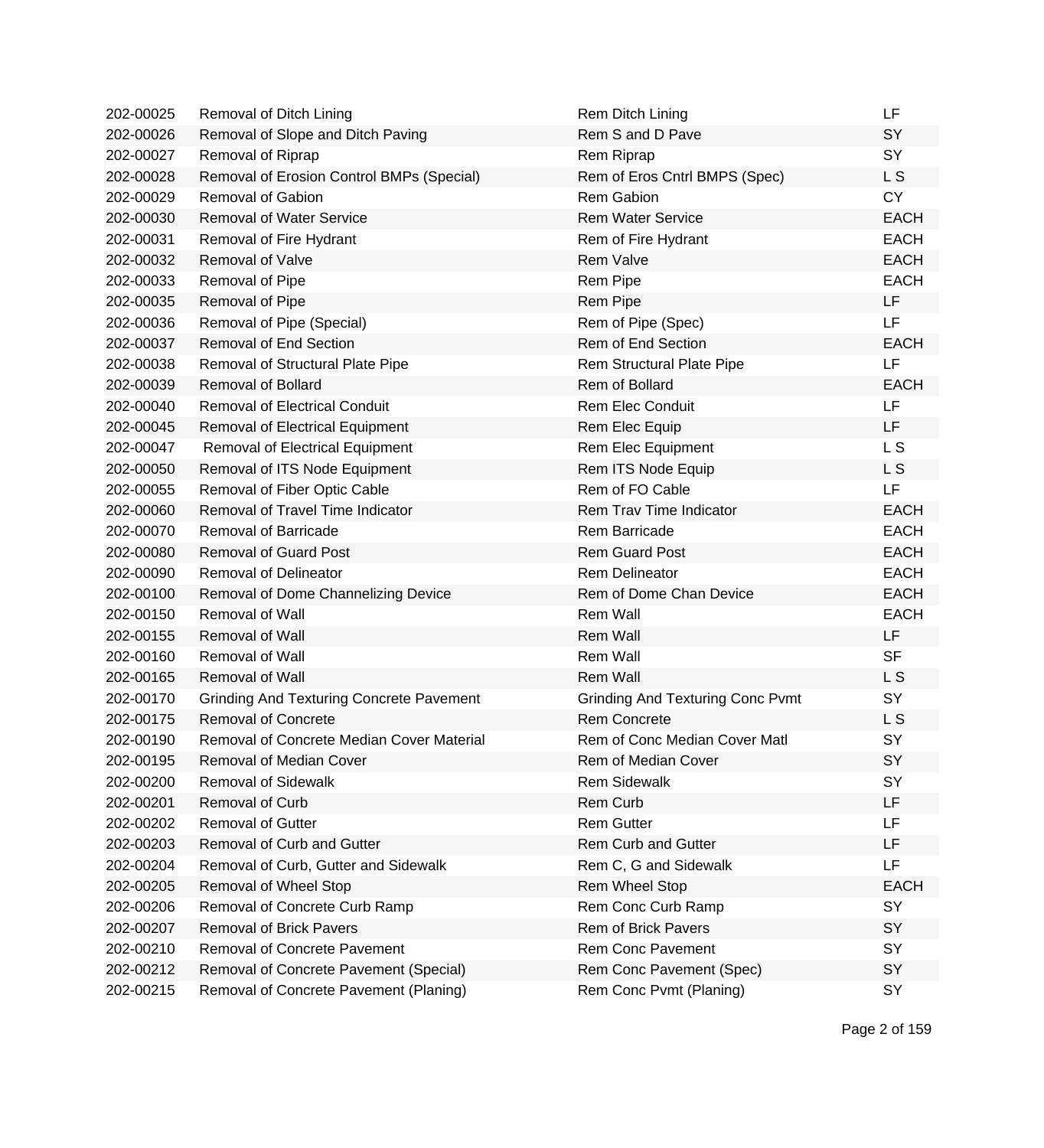| 202-00217 | Remove Concrete Pavement (Planing) (Special)                               | Rem Conc Pvmt (Planing) (Spec)            | SY          |
|-----------|----------------------------------------------------------------------------|-------------------------------------------|-------------|
| 202-00220 | Removal of Asphalt Mat                                                     | Rem Asphalt Mat                           | SY          |
| 202-00222 | Removal of Detour Pavement                                                 | <b>Removal of Detour Pavement</b>         | SY          |
| 202-00226 | Removal of Asphalt Mat (Special)                                           | Rem of Asph Mat (Special)                 | SY          |
| 202-00240 | Removal of Asphalt Mat (Planing)                                           | Rem Asphalt Mat (Planing)                 | SY          |
| 202-00241 | Removal of Asphalt Mat (Planing) (Special)                                 | Rem of Asph Mat (Planing)(Spec)           | <b>CY</b>   |
| 202-00245 | Removal of Asphalt Mat (Planing)                                           | Rem Asphalt Mat (Planing)                 | <b>TON</b>  |
| 202-00246 | Removal of Asphalt Mat (Planing) (Special)                                 | Rem Asphalt Mat (Planing) (Special)       | SY          |
| 202-00247 | Removal of Asphalt Mat (Planing)                                           | Rem Asphalt Mat (Planing)                 | L S         |
| 202-00248 | Removal of Rumble Strips                                                   | <b>Rem Rumble Strips</b>                  | LF          |
| 202-00250 | <b>Removal of Pavement Marking</b>                                         | <b>Rem Pavement Marking</b>               | <b>SF</b>   |
| 202-00251 | Removal of Pavement Marking (Asphalt Grooving)                             | Rem Pvmt Marking (Asph Grooving)          | <b>SF</b>   |
| 202-00252 | Removal of Pavement Marking (Concrete Grooving)                            | Rem Pvmt Marking (Conc Grooving)          | <b>SF</b>   |
| 202-00254 | Removal of Pavement Marking (12 Inch)                                      | Rem of Pvmt Mkg (12 In)                   | <b>SF</b>   |
| 202-00256 | Removal of Pavement Marking (15 Inch)                                      | Rem of Pvmt Mkg (15 In)                   | <b>SF</b>   |
| 202-00260 | Removal of Pavement Marking (On-Call)                                      | Rem of Pvmt Mkg (On-Call)                 | <b>SF</b>   |
| 202-00300 | Removal of Building(s)                                                     | Rem Bldg(s)                               | L S         |
| 202-00400 | Removal of Bridge                                                          | Rem Bridge                                | <b>EACH</b> |
| 202-00401 | Removal of Bridge (Special)                                                | Rem Bridge (Spec)                         | <b>EACH</b> |
| 202-00405 | Removal of Piling                                                          | Rem of Pilling                            | <b>EACH</b> |
| 202-00410 | Removal of Mat From Bridge                                                 | Rem Mat From Br                           | SY          |
| 202-00420 | Removal of Pedestrian Rail                                                 | Rem Ped Rail                              | LF          |
| 202-00425 | Removal of Bridge Railing                                                  | Rem Bridge Railing                        | LF          |
| 202-00426 | Removal of Bridge Railing (Special)                                        | Rem Bridge Railing (Spec)                 | LF          |
| 202-00440 | <b>Removal of Existing Tunnel Liner</b>                                    | Rem of Exist Tunnel Liner                 | LF          |
| 202-00450 | Removal of Portions of Present Structure (Class 1)                         | Rem Port Present Str (1)                  | SY          |
| 202-00453 | Removal of Portions of Present Structure (Class 2)                         | Rem Port Present Str (2)                  | SY          |
| 202-00454 | Removal of Portions of Present Structure (Class 2A)                        | Rem Port Present Str (2A)                 | SY          |
| 202-00456 | Removal of Portions of Present Structure (Class 2B)                        | Rem Port Present Str (2B)                 | SY          |
| 202-00457 | Removal of Portions of Present Structure (Class 2)<br>(Hydrodemolition)    | Rem of Portions of Pres Str(2) Hydrodemo  | SY          |
| 202-00458 | Removal of Portions of Present Structure<br>(Hydrodemolition) (Fast-Track) | Rem Port Pres Str (Hydrodem) (Fast-Track) | SY          |
| 202-00460 | Removal of Portions of Present Structure (Class 3)                         | Rem Port Present Str (3)                  | SY          |
| 202-00462 | Removal of Portions of Present Structure (Class 3A)                        | Rem Port Present Str (3A)                 | SY          |
| 202-00466 | Removal of Portions of Present Structure (Class 4)                         | Rem Port Present Str (4)                  | SY          |
| 202-00480 | Removal of Portions of Present Structure (Special)                         | Rem Port Present Str (Special)            | SY          |
| 202-00495 | <b>Removal of Portions of Present Structure</b>                            | <b>Rem Port Present Str</b>               | L S         |
| 202-00500 | Removal of Portions of Present Structure                                   | <b>Rem Port Present Str</b>               | <b>EACH</b> |
| 202-00502 | Removal of Portions of Present Structure                                   | <b>Rem Port Present Str</b>               | <b>CY</b>   |
| 202-00503 | Removal of Portions of Present Structure                                   | <b>Rem Port Present Str</b>               | SY          |
| 202-00504 | Removal of Expansion Device                                                | Rem Exp Device                            | LF.         |
| 202-00505 | Removal of Portions of Present Structure                                   | <b>Rem Port of Present Structure</b>      | <b>SF</b>   |
| 202-00510 | Removal of Roadway Contraction Joint                                       | Rem Contraction Jt                        | <b>LF</b>   |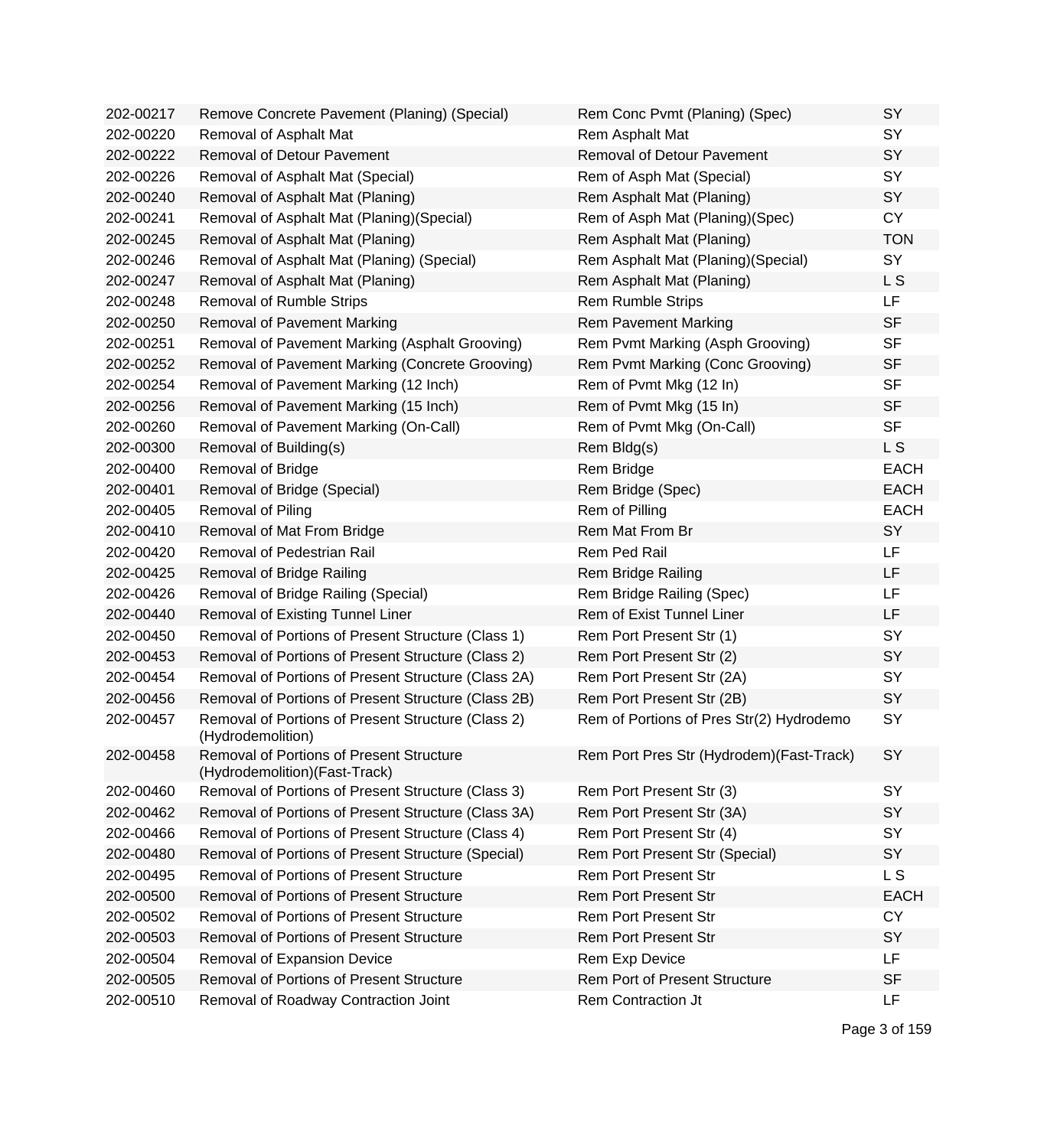| 202-00514 | Removal of De-icing System                                    | Removal of De-icing System              | L S            |
|-----------|---------------------------------------------------------------|-----------------------------------------|----------------|
| 202-00520 | Removal of Expansion Joint Material                           | Rem of Exp Joint Matl                   | LF.            |
| 202-00600 | Removal of Railroad Appurtenances                             | Rem Railroad Appurtenances              | L <sub>S</sub> |
| 202-00610 | <b>Removal of Railroad Track</b>                              | Rem of RR Track                         | LF             |
| 202-00620 | <b>Removal of Railroad Crossover</b>                          | Rem of RR Crossover                     | <b>EACH</b>    |
| 202-00621 | <b>Removal of Railroad Turnout</b>                            | Rem of RR Turnout                       | <b>EACH</b>    |
| 202-00700 | Removal of Light Standard                                     | Rem Light Standard                      | <b>EACH</b>    |
| 202-00705 | Removal of Light Standard Foundation                          | Rem Light Standard Foundation           | <b>EACH</b>    |
| 202-00710 | <b>Removal of Power Pole</b>                                  | <b>Rem Power Pole</b>                   | <b>EACH</b>    |
| 202-00715 | <b>Removal of Closed Circuit Television Pole</b>              | Rem CCTV Pole                           | <b>EACH</b>    |
| 202-00720 | <b>Removal of Closed Circuit Camera</b>                       | Rem CCTV Camera                         | <b>EACH</b>    |
| 202-00725 | Removal of Existing Lighting System                           | Rem Ex Lighting Sys                     | L <sub>S</sub> |
| 202-00750 | <b>Removal of Luminaire</b>                                   | <b>Rem Luminaire</b>                    | <b>EACH</b>    |
| 202-00800 | Removal of Overpass Mounted Sign Bracket                      | Rem Overpass Mtd Sign Brkt              | <b>EACH</b>    |
| 202-00805 | Removal of Overhead Sign Structure                            | Rem Overhead Sign Str                   | <b>EACH</b>    |
| 202-00806 | Removal of Walkway                                            | Rem Walkway                             | LF             |
| 202-00810 | Removal of Ground Sign                                        | Rem Ground Sign                         | <b>EACH</b>    |
| 202-00815 | Removal of Sign (Special)                                     | Rem of Sign (Special)                   | <b>EACH</b>    |
| 202-00818 | Removal of Steel Sign Ground Stub base (36 Inch)              | Rem Steel Sign Ground Stub base (36 In) | <b>EACH</b>    |
| 202-00821 | Removal of Sign Panel                                         | Rem Sign Panel                          | <b>EACH</b>    |
| 202-00823 | Removal of Dynamic Message Sign                               | Rem Dynamic Message Sign                | <b>EACH</b>    |
| 202-00825 | Removal of Flashing Beacon                                    | Rem Flashing Beacon                     | <b>EACH</b>    |
| 202-00827 | <b>Removal of Pull Box</b>                                    | Rem of Pull Box                         | <b>EACH</b>    |
| 202-00828 | Removal of Traffic Signal Equipment                           | Rem Traf Sig Equipment                  | L <sub>S</sub> |
| 202-00830 | Removal of Traffic Signal Face                                | Rem Traf Sig Face                       | <b>EACH</b>    |
| 202-00831 | Removal of Traffic Signal Head                                | Rem Traf Sig Head                       | <b>EACH</b>    |
| 202-00832 | Removal of Sign Panel (Special)                               | Rem of Sign Panel (Spec)                | <b>EACH</b>    |
| 202-00840 | Removal of Traffic Signal Pole                                | Rem Traf Sig Pole                       | <b>EACH</b>    |
| 202-00842 | Removal of Mast Arm                                           | Rem Mast Arm                            | <b>EACH</b>    |
| 202-00845 | Removal of Traffic Signal Controller                          | Rem Traf Sig Controller                 | <b>EACH</b>    |
| 202-00848 | Removal of Traffic Signal Controller and Cabinet              | Rem Traf Sig Control+Cab                | <b>EACH</b>    |
| 202-00855 | Removal of Traffic Signal Controller Cabinet                  | Rem Traf Sig Control Cab                | EACH           |
| 202-00858 | <b>Removal of Pedestal Pole</b>                               | <b>Rem Pedestal Pole</b>                | <b>EACH</b>    |
| 202-00860 | Removal of Pedestrian Push Button                             | Rem Ped Push Button                     | <b>EACH</b>    |
| 202-00870 | <b>Removal of Coordination Unit</b>                           | <b>Rem Coordination Unit</b>            | <b>EACH</b>    |
| 202-00873 | Removal of Tone Decoder                                       | Rem Tone Decoder                        | <b>EACH</b>    |
| 202-00880 | Removal of Traffic Signal Vehicle Detector Amplifier          | Rem Sig Veh Detector Amp                | <b>EACH</b>    |
| 202-00882 | Removal of Traffic Signal Vehicle Detector (Magnetic<br>Type) | Rem Detector (Magnetic)                 | <b>EACH</b>    |
| 202-00888 | Removal of Video Detection System                             | Rem Video Detect Sys                    | <b>EACH</b>    |
| 202-00889 | Removal of Detectable Warning                                 | Rem of Detect Warning                   | <b>EACH</b>    |
| 202-00890 | Removal of Span Wire Cable                                    | Rem Span Wire Cable                     | LF             |
| 202-00895 | Removal of Impact Attenuator                                  | Rem of Impact Attenuator                | <b>EACH</b>    |
| 202-00900 | <b>Removal of Concrete Footing</b>                            | Rem Conc Footing                        | <b>EACH</b>    |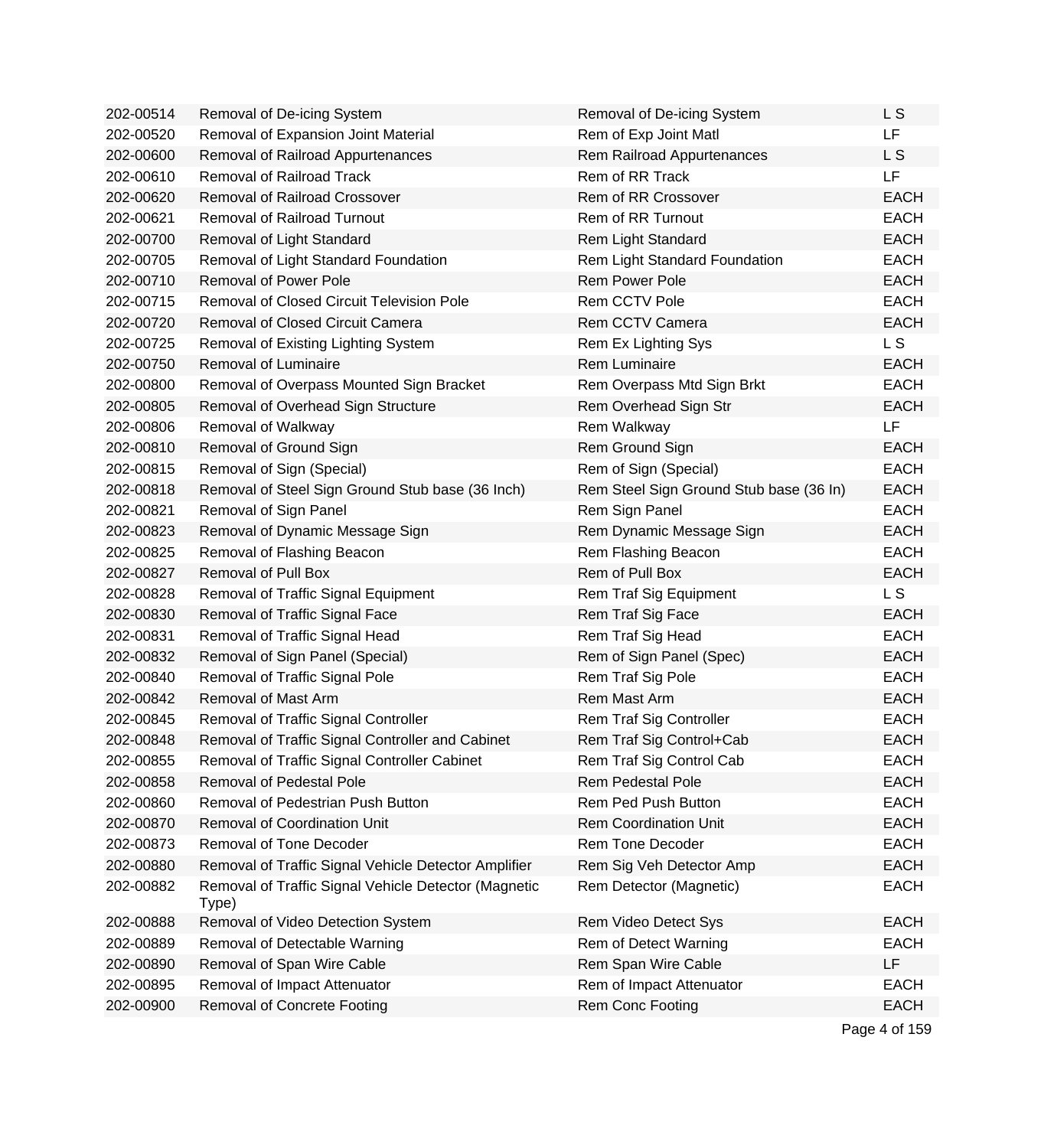| 202-00950 | Removal of Concrete Foundation and Slab | Rem Conc Found/Slab                | SY          |
|-----------|-----------------------------------------|------------------------------------|-------------|
| 202-01000 | <b>Removal of Fence</b>                 | <b>Rem Fence</b>                   | LF          |
| 202-01010 | <b>Removal Of Silt Fence</b>            | <b>Rem Silt Fence</b>              | <b>LF</b>   |
| 202-01015 | <b>Removal of Rockfall Fence</b>        | <b>Rem Rockfall Fence</b>          | LF          |
| 202-01017 | Removal of Wire Mesh                    | Rem of Wire Mesh                   | <b>SF</b>   |
| 202-01020 | <b>Removal of Sound Barrier Fence</b>   | <b>Rem Sound Barrier Fence</b>     | <b>LF</b>   |
| 202-01030 | Removal of Road Closure Gate            | Rem of Road Closure Gate           | <b>EACH</b> |
| 202-01035 | <b>Removal of Gate</b>                  | Rem of Gate                        | <b>EACH</b> |
| 202-01040 | Removal of HOV Gate                     | Rem of HOV Gate                    | <b>EACH</b> |
| 202-01110 | Removal of Guardrail Type 1             | Rem Gdrail Ty 1                    | LF          |
| 202-01130 | Removal of Guardrail Type 3             | Rem Gdrail Ty 3                    | LF          |
| 202-01135 | Removal of Guardrail Thrie Beam         | Rem Gdrail Thrie Beam              | LF          |
| 202-01140 | Removal of Guardrail Type 4             | Rem Gdrail Ty 4                    | <b>LF</b>   |
| 202-01150 | Removal of Guardrail Type 5             | Rem Gdrail Ty 5                    | LF          |
| 202-01170 | Removal of Guardrail Type 7             | Rem Gdrail Ty 7                    | LF          |
| 202-01175 | Removal of Guardrail (Special)          | Rem of Guardrail (Spec)            | LF          |
| 202-01180 | <b>Removal of Median Barrier</b>        | <b>Rem Median Barrier</b>          | <b>LF</b>   |
| 202-01200 | Removal of Tensioned Cable Barrier      | <b>Rem Tensioned Cable Barrier</b> | LF          |
| 202-01300 | Removal of End Anchorage                | Rem End Anchorage                  | <b>EACH</b> |
| 202-01400 | <b>Removal of Cattle Guard</b>          | <b>Removal of Cattle Guard</b>     | <b>EACH</b> |
| 202-04000 | <b>Plug Structure</b>                   | <b>Plug Structure</b>              | <b>EACH</b> |
| 202-04001 | <b>Plug Culvert</b>                     | <b>Plug Culvert</b>                | <b>EACH</b> |
| 202-04002 | <b>Clean Culvert</b>                    | <b>Clean Culvert</b>               | <b>EACH</b> |
| 202-04003 | Clean Culvert (Special)                 | Clean Culvert (Spec)               | <b>EACH</b> |
| 202-04004 | Plug Culvert (Special)                  | Plug Culvert (Spec)                | <b>EACH</b> |
| 202-04005 | Clean Valve Box                         | Clean Valve Box                    | <b>EACH</b> |
| 202-04006 | <b>Clean Culvert</b>                    | <b>Clean Culvert</b>               | <b>HOUR</b> |
| 202-04010 | Clean Inlet                             | Clean Inlet                        | <b>EACH</b> |
| 202-04040 | Clean Box Girder                        | Clean Box Girder                   | <b>EACH</b> |
| 202-04041 | Clean Box Girder (Forms and Debris)     | Clean Box Girder (F & D)           | <b>SF</b>   |
| 202-04042 | Clean Box Girder (Organic Material)     | Clean Box Girder (O M)             | <b>SF</b>   |
| 202-04050 | Clean Expansion Joint                   | Clean Exp Joint                    | LF          |
| 202-04060 | <b>Dust Abatement</b>                   | <b>Dust Abatement</b>              | L S         |
| 202-04100 | Abandon Well                            | Abandon Well                       | <b>EACH</b> |
| 202-04200 | Plug Storage Tank                       | Plug Storage Tank                  | <b>EACH</b> |
| 202-04300 | Removal of Underground Storage Tank     | Rem Underground Storage Tank       | <b>EACH</b> |
| 202-05000 | <b>Transverse Grooving</b>              | <b>Transverse Grooving</b>         | SY          |
| 202-05002 | Sawing Concrete (2 Inch)                | Sawing Concrete (2 In)             | <b>LF</b>   |
| 202-05004 | Sawing Concrete (4 Inch)                | Sawing Concrete (4 In)             | LF          |
| 202-05006 | Sawing Concrete (6 Inch)                | Sawing Concrete (6 In)             | LF          |
| 202-05008 | Sawing Concrete (8 Inch)                | Sawing Concrete (8 In)             | LF          |
| 202-05010 | Sawing Concrete (10 Inch)               | Sawing Concrete (10 In)            | LF          |
| 202-05011 | Sawing Concrete (10.5 Inch)             | Sawing Concrete (10.5 In)          | LF          |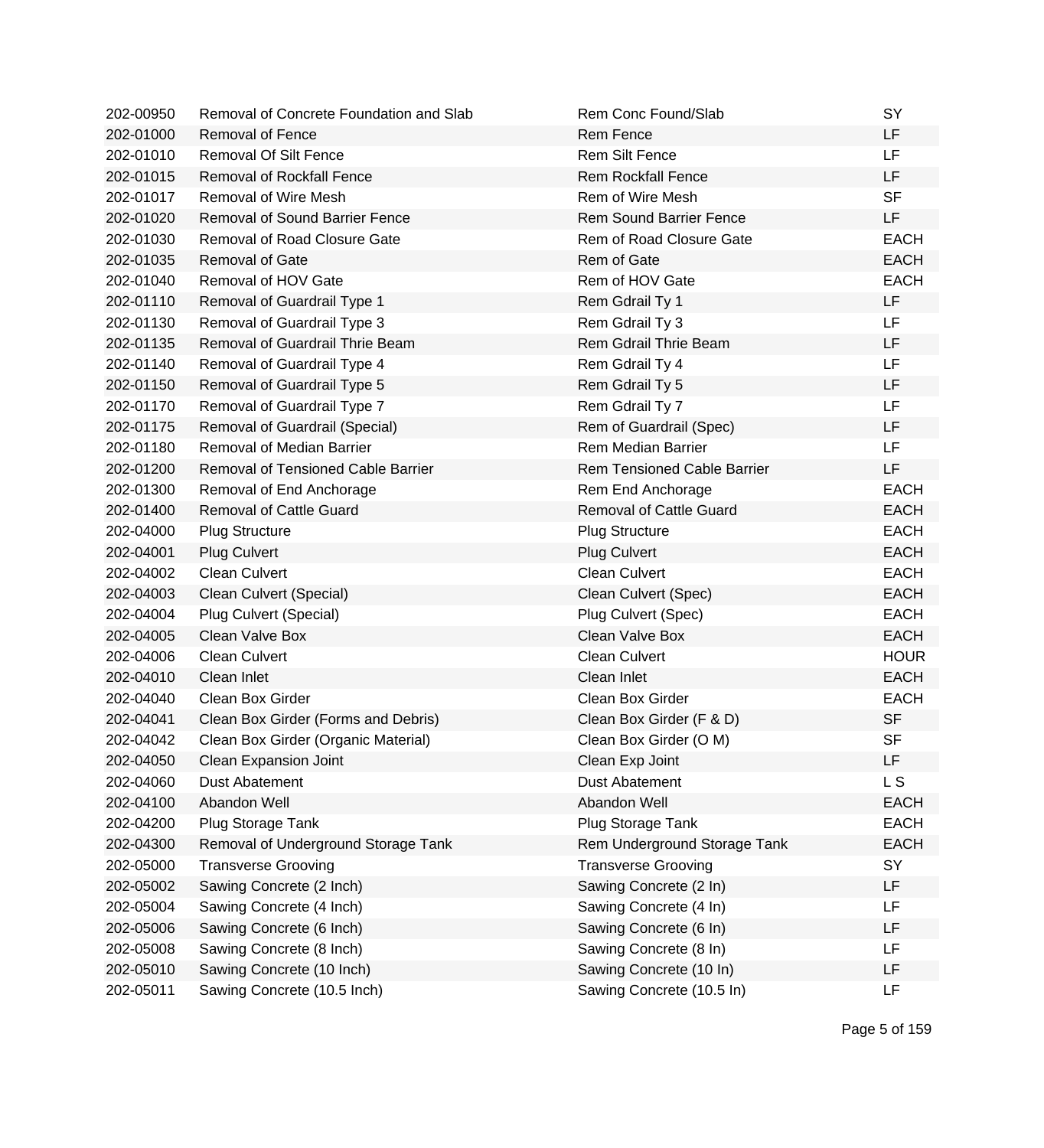| 202-05019 | Sawing Concrete (Special)                                                  | Sawing Concrete (Spec)                  | LF          |
|-----------|----------------------------------------------------------------------------|-----------------------------------------|-------------|
| 202-05026 | Sawing Asphalt Material (6 Inch)                                           | Sawing Asphalt Mat (6 In)               | LF          |
| 202-05030 | Sawing Asphalt Material (10 Inch)                                          | Sawing Asphalt Mat (10 In)              | LF          |
| 202-05100 | <b>Sandblasting Reinforcing Steel</b>                                      | Sandblasting Reinf Steel                | SY          |
| 202-05150 | Sandblasting                                                               | Sandblasting                            | <b>SF</b>   |
| 202-05300 | Removal and Disposal of Paint                                              | Rem and Disposal of Paint               | L S         |
| 202-06000 | <b>Removal of Detour</b>                                                   | <b>Rem Detour</b>                       | L S         |
| 202-06500 | Removal of Restraining Bar                                                 | Rem of Restraining Bar                  | L S         |
| 202-06510 | Removal of Inspection Car Rail                                             | Rem of Inspection Car Rail              | L S         |
| 202-06520 | <b>Removal of Existing Wall Panels</b>                                     | Rem of Existing Wall Panels             | L S         |
| 202-06530 | Clean Drain Pipe (Special)                                                 | Clean Drain Pipe (Spec)                 | <b>EACH</b> |
| 202-07000 | <b>Obliterate Old Road</b>                                                 | Oblit Old Road                          | L S         |
| 202-07100 | Removal of Access Road (Special)                                           | Rem of Access Rd (Spec)                 | L S         |
| 202-07200 | Removal of Temporary Stream Crossing                                       | Rem of Temporary Stream Crossing        | <b>EACH</b> |
| 203-00000 | Unclassified Excavation                                                    | <b>Uncl Excav</b>                       | <b>CY</b>   |
| 203-00010 | Unclassified Excavation (Complete In Place)                                | Uncl Excav (CIP)                        | <b>CY</b>   |
| 203-00012 | Unclassified Excavation (Complete In Place) (Special)                      | Uncl Excav (CIP) (Spec)                 | <b>CY</b>   |
| 203-00014 | Unclassified Excavation (River Bottom Material Salvage<br>and Replacement) | Uncl Ex (River Bttm Matl Salv and Repl) | <b>CY</b>   |
| 203-00015 | Unclassified Excavation (Channel Grading)                                  | Uncl Ex (Channel Grading)               | <b>CY</b>   |
| 203-00040 | Unclassified Excavation (Special)                                          | Uncl Excav (Spec)                       | <b>CY</b>   |
| 203-00050 | <b>Unsuitable Material</b>                                                 | <b>Unsuitable Material</b>              | <b>CY</b>   |
| 203-00060 | Embankment Material (Complete In Place)                                    | Emb Matl (CIP)                          | <b>CY</b>   |
| 203-00061 | Embankment Material (Complete In Place)                                    | Emb Matl (CIP)                          | <b>TON</b>  |
| 203-00062 | Embankment Material (Complete In Place) (Special)                          | Emb Matl (CIP) (Spec)                   | <b>CY</b>   |
| 203-00065 | Embankment Material (Complete In Place) (R20)                              | Emb Matl (CIP) (R20)                    | <b>CY</b>   |
| 203-00066 | Embankment Material (Complete In Place) (R40)                              | Emb Matl (CIP) (R40)                    | <b>CY</b>   |
| 203-00100 | <b>Muck Excavation</b>                                                     | Muck Excav                              | <b>CY</b>   |
| 203-00200 | <b>Borrow</b>                                                              | <b>Borrow</b>                           | <b>CY</b>   |
| 203-00210 | Borrow (Complete In Place)                                                 | Borrow (CIP)                            | <b>CY</b>   |
| 203-00400 | Rock Excavation                                                            | Rock Excav                              | <b>CY</b>   |
| 203-00440 | Rock Excavation (Special)                                                  | Rock Excav (Spec)                       | <b>CY</b>   |
| 203-00450 | Rock Removal                                                               | Rem Rock                                | <b>EACH</b> |
| 203-00500 | Rock Fill                                                                  | Rock Fill                               | <b>CY</b>   |
| 203-00510 | Rock Fill (Special)                                                        | Rock Fill (Spec)                        | <b>CY</b>   |
| 203-00590 | Rock Placement                                                             | Rock Placement                          | <b>CY</b>   |
| 203-00592 | <b>Rock Staining</b>                                                       | <b>Rock Staining</b>                    | <b>SF</b>   |
| 203-00595 | <b>Rock Scaling</b>                                                        | <b>Rock Scaling</b>                     | SY          |
| 203-00596 | <b>Rock Scaling</b>                                                        | <b>Rock Scaling</b>                     | L S         |
| 203-00598 | <b>Rock Scaling</b>                                                        | <b>Rock Scaling</b>                     | <b>HOUR</b> |
| 203-00599 | <b>Rock Scaler</b>                                                         | <b>Rock Scaler</b>                      | <b>HOUR</b> |
| 203-00600 | Stripping                                                                  | Stripping                               | <b>CY</b>   |
| 203-00700 | <b>Reclaim Pit</b>                                                         | <b>Reclaim Pit</b>                      | <b>EACH</b> |
| 203-00705 | <b>Access Pit</b>                                                          | <b>Access Pit</b>                       | <b>EACH</b> |
|           |                                                                            |                                         |             |

Page 6 of 159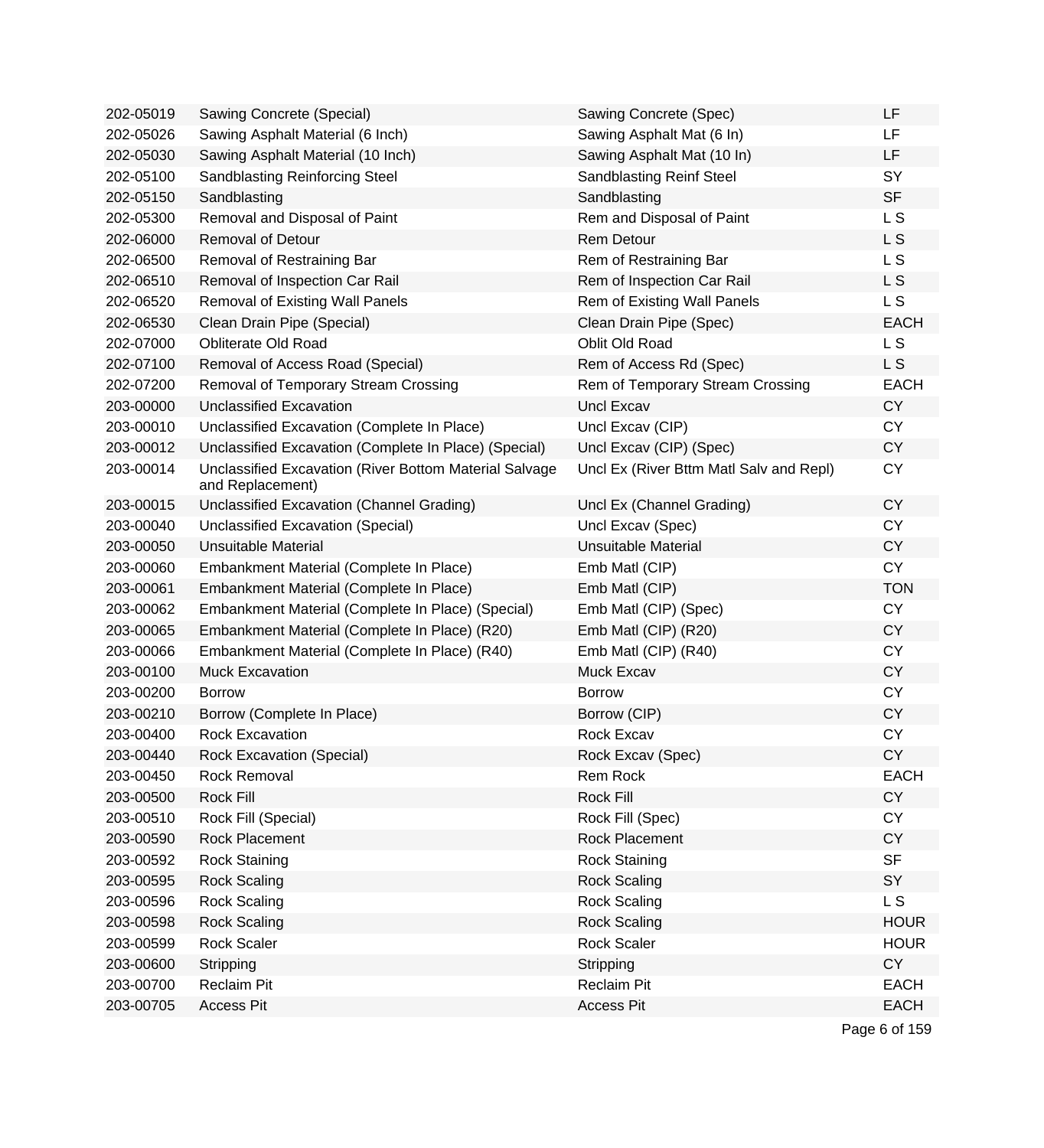| 203-00710 | Clay Plating (Complete In Place)                         | Clay Plating (CIP)                      | <b>CY</b>   |
|-----------|----------------------------------------------------------|-----------------------------------------|-------------|
| 203-00810 | Sawdust Fill (Complete In Place)                         | Sawdust Fill (CIP)                      | <b>CY</b>   |
| 203-00840 | <b>Expanded Polystyrene Fill</b>                         | Polystyrene Fill                        | <b>CY</b>   |
| 203-00850 | Expanded Polystyrene Fill (Complete In Place)            | Polystyrene Fill (CIP)                  | <b>CY</b>   |
| 203-00900 | <b>Contaminated Soil Excavation</b>                      | <b>Contaminated Soil Excav</b>          | <b>CY</b>   |
| 203-00910 | Contaminated Soil Excavation and Disposal (Off-Site)     | Contam Soil Excav & Disposal (Off-Site) | <b>CY</b>   |
| 203-01020 | Compaction (AASHTO T 99)                                 | Compaction (AASHTO T 99)                | <b>CY</b>   |
| 203-01030 | Compaction (AASHTO T 180)                                | Compaction (AASHTO T 180)               | <b>CY</b>   |
| 203-01100 | Proof Rolling                                            | Proof Rolling                           | <b>HOUR</b> |
| 203-01120 | <b>Vibratory Rolling</b>                                 | <b>Vibratory Rolling</b>                | <b>HOUR</b> |
| 203-01140 | Rolling                                                  | Rolling                                 | <b>HOUR</b> |
| 203-01200 | Roadway Insulation Material (2 Inch)                     | Roadway Insulation Mat (2 In)           | <b>SF</b>   |
| 203-01500 | Blading                                                  | Blading                                 | <b>HOUR</b> |
| 203-01510 | <b>Backhoe</b>                                           | <b>Backhoe</b>                          | <b>HOUR</b> |
| 203-01515 | Backhoe (Landscaping)                                    | Backhoe (Landscaping)                   | <b>HOUR</b> |
| 203-01520 | Backhoe (Special)                                        | Backhoe (Spec)                          | <b>EACH</b> |
| 203-01525 | Backhoe (Special)                                        | Backhoe (Spec)                          | <b>HOUR</b> |
| 203-01548 | Pump                                                     | Pump                                    | <b>DAY</b>  |
| 203-01549 | Pump                                                     | Pump                                    | <b>HOUR</b> |
| 203-01550 | Dozing                                                   | Dozing                                  | <b>HOUR</b> |
| 203-01551 | Dozing (Heavy)                                           | Dozing (Heavy)                          | <b>HOUR</b> |
| 203-01555 | Dozing (Landscaping)                                     | Dozing (Landscaping)                    | <b>HOUR</b> |
| 203-01565 | <b>Hydraulic Excavator</b>                               | <b>Hydraulic Excavator</b>              | <b>HOUR</b> |
| 203-01580 | <b>Truck</b>                                             | <b>Truck</b>                            | <b>HOUR</b> |
| 203-01582 | Truck (Dump)                                             | Truck (Dump)                            | <b>HOUR</b> |
| 203-01583 | Truck (Tractor)                                          | Truck (Tractor)                         | <b>HOUR</b> |
| 203-01590 | Front End Loader (Rubber Tire)                           | Front End Loader (Rubber)               | <b>HOUR</b> |
| 203-01591 | Front End Loader (Crawler)                               | Front End Loader (Crawler)              | <b>HOUR</b> |
| 203-01592 | Front End Loader (Special)                               | Front End Loader (Special)              | <b>HOUR</b> |
| 203-01594 | <b>Combination Loader</b>                                | <b>Combination Loader</b>               | <b>HOUR</b> |
| 203-01596 | Potholing With Surveying and Stationing of U/G Utilities | Potholing W/ Surveying                  | L S         |
| 203-01597 | Potholing                                                | Potholing                               | <b>HOUR</b> |
| 203-01598 | Potholing (Special)                                      | Potholing (Spec)                        | <b>EACH</b> |
| 203-01600 | Crane (Crawler)                                          | Crane (Crawler)                         | <b>HOUR</b> |
| 203-01610 | Crane (Rubber Tire)                                      | Crane (Rubber Tire)                     | <b>HOUR</b> |
| 203-01615 | Crane (Scaling)                                          | Crane (Scaling)                         | <b>HOUR</b> |
| 203-01620 | Sweeping                                                 | Sweeping                                | <b>HOUR</b> |
| 203-01622 | Sweeping (With Pickup Broom)                             | Sweeping (With Pickup Broom)            | <b>HOUR</b> |
| 203-01625 | <b>Hydraulic Excavator Scaling</b>                       | <b>Hydraulic Excavator Scaling</b>      | <b>HOUR</b> |
| 203-01700 | Transport                                                | Transport                               | <b>HOUR</b> |
| 203-02000 | Drilling and Blasting                                    | <b>Drill and Blast</b>                  | LF          |
| 203-02060 | Presplitting                                             | Presplitting                            | LF          |
| 203-02300 | <b>Rock Scaler</b>                                       | <b>Rock Scaler</b>                      | <b>HOUR</b> |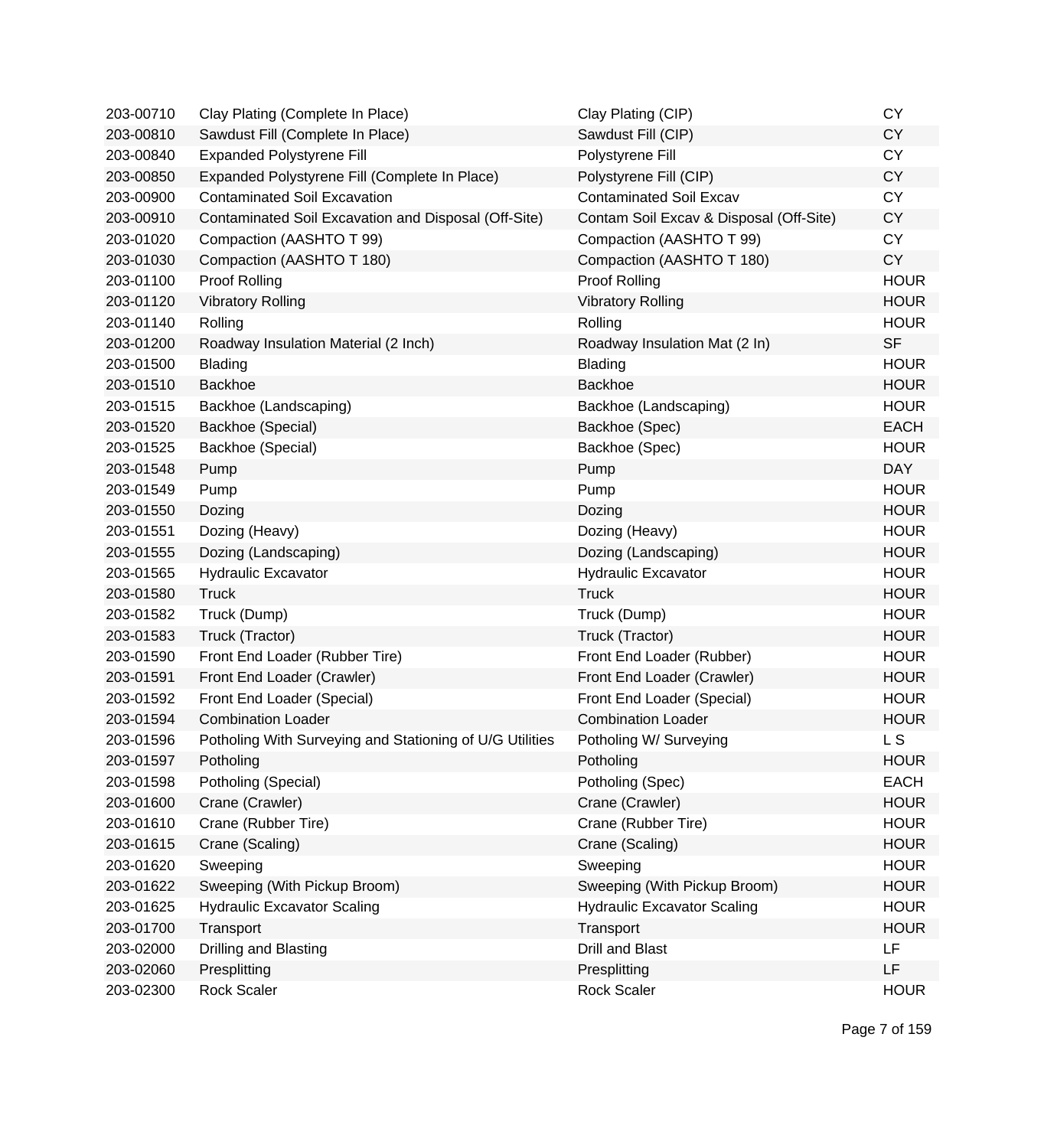| 203-02310 | Scaler Foreman                                         | <b>Scaler Foreman</b>             | <b>HOUR</b>    |
|-----------|--------------------------------------------------------|-----------------------------------|----------------|
| 203-02312 | <b>Hand Scaling</b>                                    | <b>Hand Scaling</b>               | <b>HOUR</b>    |
| 203-02315 | <b>Mechanized Scaling</b>                              | <b>Mechanized Scaling</b>         | <b>HOUR</b>    |
| 203-02320 | <b>Blaster</b>                                         | <b>Blaster</b>                    | <b>HOUR</b>    |
| 203-02324 | <b>Blast Vibration Monitoring</b>                      | <b>Blast Vibration Monitoring</b> | L <sub>S</sub> |
| 203-02330 | Laborer                                                | Laborer                           | <b>HOUR</b>    |
| 203-62340 | Salaried Foreman and Pickup                            | Salaried Foreman and Pickup       | <b>HOUR</b>    |
| 204-00010 | Haul                                                   | Haul                              | <b>TM</b>      |
| 206-00000 | <b>Structure Excavation</b>                            | <b>Str Excav</b>                  | <b>CY</b>      |
| 206-00010 | <b>Structure Excavation (Special)</b>                  | Str Excav (Spec)                  | <b>CY</b>      |
| 206-00050 | Structure Backfill (Special)                           | Str Bkfl (Spec)                   | <b>CY</b>      |
| 206-00060 | Structure Backfill (Special) (Flow-Fill)               | Str Bkfl (Spec) (Flow-Fill)       | <b>CY</b>      |
| 206-00065 | Structure Backfill (Flow-Fill)                         | Str Bkfl (Flow-Fill)              | <b>CY</b>      |
| 206-00066 | Structure Backfill (Flowable Fly Ash)                  | Str Bkfl (FF Ash)                 | <b>CY</b>      |
| 206-00070 | Structure Backfill (Controlled Low Strength Materials) | Str Bkfl (CLSM)                   | <b>CY</b>      |
| 206-00100 | Structure Backfill (Class 1)                           | Str Bkfl (CL 1)                   | <b>CY</b>      |
| 206-00105 | <b>Cement Treated Base</b>                             | <b>Cement Treated Base</b>        | <b>CY</b>      |
| 206-00200 | Structure Backfill (Class 2)                           | Str Bkfl (CL 2)                   | <b>CY</b>      |
| 206-00360 | Mechanical Reinforcement of Soil                       | Mechanical Reinforcement of Soil  | <b>CY</b>      |
| 206-00505 | <b>Filter Material (Special)</b>                       | Filter Matl (Spec)                | <b>CY</b>      |
| 206-00510 | Filter Material (Class A)                              | Filter Matl (CLA)                 | <b>CY</b>      |
| 206-00520 | Filter Material (Class B)                              | Filter Matl (CL B)                | <b>CY</b>      |
| 206-00530 | Filter Material (Class C)                              | Filter Matl (CLC)                 | <b>CY</b>      |
| 206-01000 | <b>Bed Course Material</b>                             | <b>Bed Course Matl</b>            | <b>CY</b>      |
| 206-01001 | <b>Bed Course Material (Special)</b>                   | Bed Course Matl (Spec)            | <b>CY</b>      |
| 206-01010 | <b>Bed Course Material</b>                             | <b>Bed Course Matl</b>            | <b>TON</b>     |
| 206-01025 | Rock Blanket (1 Foot)                                  | Rock Blanket (1 Ft)               | SY             |
| 206-01500 | Cofferdam                                              | Cofferdam                         | L S            |
| 206-01600 | <b>Temporary Excavation Support</b>                    | <b>Temp Excav Support</b>         | L S            |
| 206-01750 | Shoring                                                | Shoring                           | L S            |
| 206-01781 | Shoring (Area 1)                                       | Shoring (A 1)                     | L S            |
| 206-01782 | Shoring (Area 2)                                       | Shoring (A 2)                     | L S            |
| 206-01783 | Shoring (Area 3)                                       | Shoring (A 3)                     | <b>LS</b>      |
| 206-01784 | Shoring (Area 4)                                       | Shoring (A 4)                     | L S            |
| 206-01785 | Shoring (Area 5)                                       | Shoring (A 5)                     | L S            |
| 206-01786 | Shoring (Area 6)                                       | Shoring (A 6)                     | <b>LS</b>      |
| 206-01787 | Shoring (Area 7)                                       | Shoring (A 7)                     | L S            |
| 206-01788 | Shoring (Area 8)                                       | Shoring (A 8)                     | <b>LS</b>      |
| 206-01789 | Shoring (Area 9)                                       | Shoring (A 9)                     | L S            |
| 206-01790 | Shoring (Area 10)                                      | Shoring (A 10)                    | L S            |
| 206-01791 | Shoring (Area 11)                                      | Shoring (A 11)                    | L S            |
| 206-01792 | Shoring (Area 12)                                      | Shoring (A 12)                    | L S            |
| 206-01793 | Shoring (Area 13)                                      | Shoring (A 13)                    | L S            |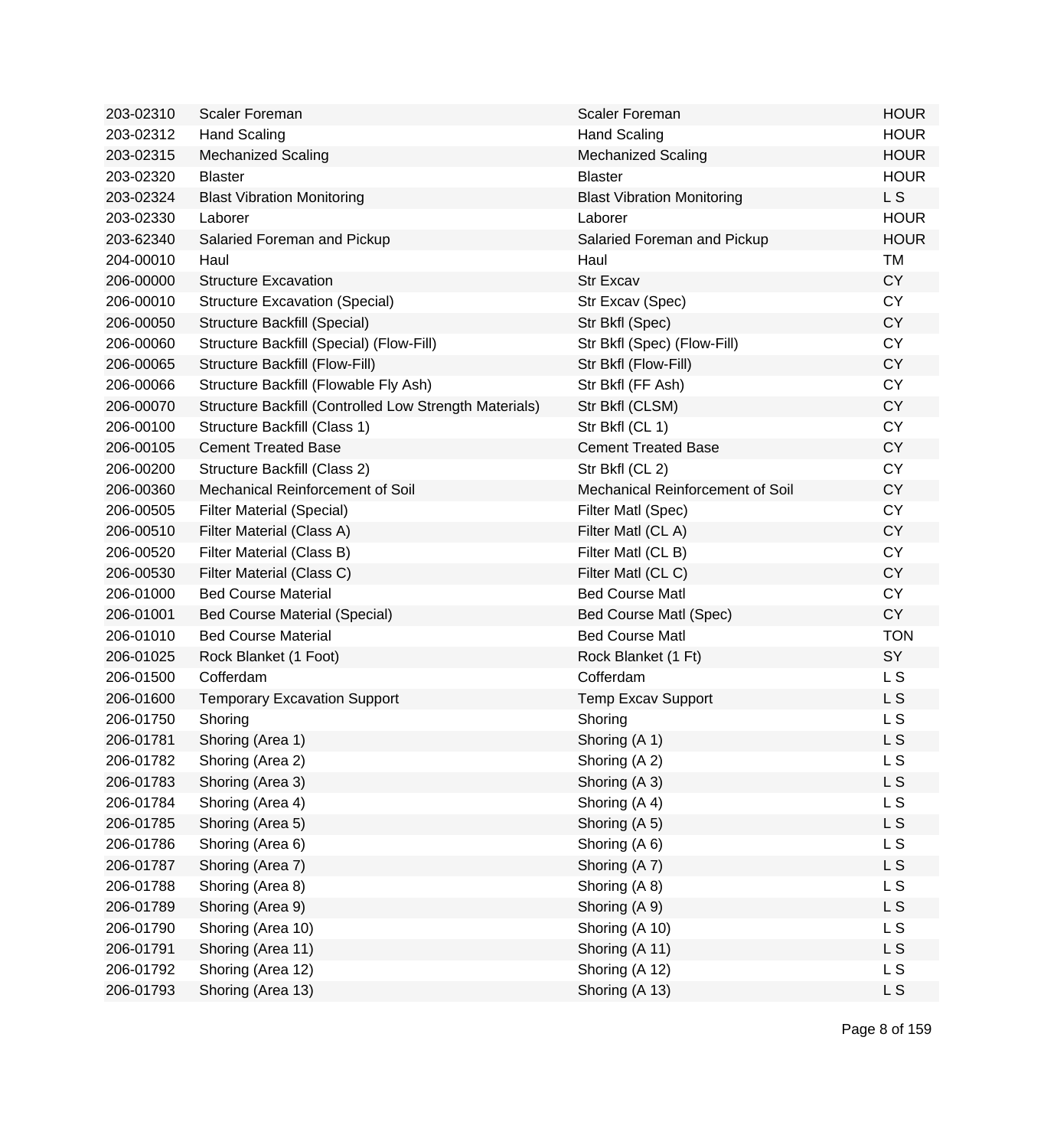| 206-01794 | Shoring (Area 14)                                | Shoring (A 14)                           | L S         |
|-----------|--------------------------------------------------|------------------------------------------|-------------|
| 206-01795 | Shoring (Area 15)                                | Shoring (A 15)                           | L S         |
| 207-00205 | Topsoil                                          | Topsoil                                  | <b>CY</b>   |
| 207-00210 | Stockpile Topsoil                                | Stockpile Topsoil                        | <b>CY</b>   |
| 207-00305 | <b>Wetland Topsoil</b>                           | <b>Wetland Topsoil</b>                   | <b>CY</b>   |
| 207-00310 | Stockpile Wetland Topsoil                        | Stockpile Wetland Topsoil                | <b>CY</b>   |
| 207-00405 | Topsoil (Special)                                | Topsoil (Spec)                           | <b>CY</b>   |
| 207-00700 | Topsoil (Onsite)-(Pilot Program ONLY)            | Topsoil (Onsite)-(Pilot Program ONLY)    | <b>CY</b>   |
| 207-00701 | Subsoil - (Pilot Program ONLY)                   | Subsoil - (Pilot Program ONLY)           | <b>CY</b>   |
| 207-00702 | Topsoil (Offsite) - (Pilot Program ONLY)         | Topsoil (Offsite) - (Pilot Program ONLY) | <b>CY</b>   |
| 207-00703 | Topsoil (Wetland) - (Pilot Program ONLY)         | Topsoil (WetInd) - (Pilot Prog ONLY)     | <b>CY</b>   |
| 207-00704 | Subgrade Soil Preparation - (Pilot Program ONLY) | Sub Soil Prep - (Pilot Prog ONLY)        | SY          |
| 207-01110 | <b>Planter Soil Mix</b>                          | <b>Planter Soil Mix</b>                  | <b>CY</b>   |
| 208-00001 | <b>Silt Dike</b>                                 | <b>Silt Dike</b>                         | LF          |
| 208-00002 | Erosion Log Type 1 (12 Inch)                     | Erosion Log Type 1 (12 In)               | LF          |
| 208-00004 | Silt Berm                                        | Silt Berm                                | LF          |
| 208-00006 | Erosion Log (Special)                            | Erosion Log (Special)                    | <b>LF</b>   |
| 208-00007 | Erosion Log Type 2 (8 Inch)                      | Erosion Log Type 2 (8 In)                | LF          |
| 208-00008 | Erosion Log Type 2 (12 Inch)                     | Erosion Log Type 2 (12 In)               | LF          |
| 208-00009 | Erosion Log Type 2 (18 Inch)                     | Erosion Log Type 2 (18 In)               | LF          |
| 208-00011 | Erosion Bales (Weed Free)                        | Erosion Bales (Weed Free)                | <b>EACH</b> |
| 208-00012 | Erosion Log Type 1 (9 Inch)                      | Erosion Log Type 1 (9 In)                | <b>LF</b>   |
| 208-00013 | Erosion Log Type 1 (20 Inch)                     | Erosion Log Type 1 (20 In)               | LF          |
| 208-00015 | Sand Bag                                         | Sand Bag                                 | <b>EACH</b> |
| 208-00019 | Silt Fence (Reinforced) (Special)                | Silt Fence (Reinforced) (Special)        | LF          |
| 208-00020 | Silt Fence                                       | <b>Silt Fence</b>                        | <b>LF</b>   |
| 208-00021 | Silt Fence (Reinforced)                          | Silt Fence (Reinf)                       | <b>LF</b>   |
| 208-00022 | Erosion Log (Type 3)(9 Inch)                     | Erosion Log (Type 3)(9 In)               | <b>LF</b>   |
| 208-00023 | Erosion Log (Type 3)(12 Inch)                    | Erosion Log (Type 3)(12 In)              | LF          |
| 208-00024 | Erosion Log (Type 3)(20 Inch)                    | Erosion Log (Type 3)(20 In)              | LF          |
| 208-00025 | <b>Plastic Sheeting</b>                          | <b>Plastic Sheeting</b>                  | SY          |
| 208-00026 | Coir Roll                                        | Coir Roll                                | LF          |
| 208-00030 | Sediment Basin                                   | Sediment Basin                           | <b>EACH</b> |
| 208-00033 | Sediment Trap                                    | Sediment Trap                            | <b>EACH</b> |
| 208-00035 | Aggregate Bag                                    | Aggregate Bag                            | <b>LF</b>   |
| 208-00036 | Aggregate Bag (Special)                          | Aggregate Bag (Special)                  | LF          |
| 208-00041 | Rock Check Dam                                   | Rock Check Dam                           | <b>EACH</b> |
| 208-00045 | <b>Concrete Washout Structure</b>                | <b>Conc Washout Str</b>                  | <b>EACH</b> |
| 208-00046 | Pre-fabricated Concrete Washout Structure        | Pre-fab Conc Washout Str                 | <b>EACH</b> |
| 208-00051 | Storm Drain Inlet Protection (Type I)            | Storm Drain Inlet Protection (Type I)    | LF          |
| 208-00052 | Storm Drain Inlet Protection (Type II)           | Storm Drain Inlet Protection (Type II)   | LF          |
| 208-00053 | Storm Drain Inlet Protection (Type I) (84 Inch)  | Storm Drain Inlet Protect (Ty I)(84 In)  | <b>EACH</b> |
| 208-00054 | Storm Drain Inlet Protection (Type II)           | Storm Drain Inlet Protection (Type II)   | <b>EACH</b> |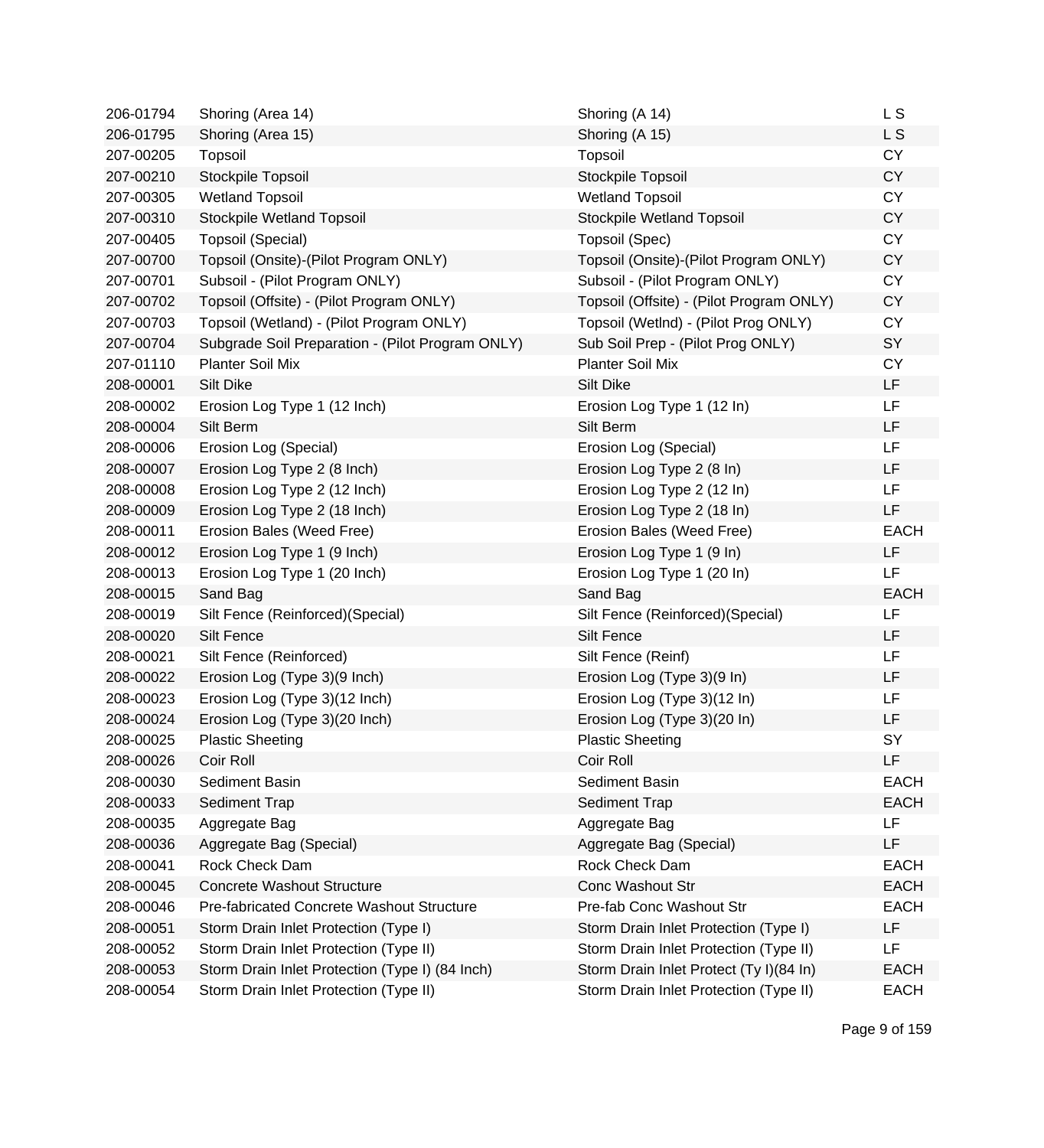| 208-00055 | <b>Rigid Inlet Protection Device</b>             | <b>Rigid Inlet Prot Device</b>           | <b>EACH</b>    |
|-----------|--------------------------------------------------|------------------------------------------|----------------|
| 208-00056 | Storm Drain Inlet Protection (Type III)          | Storm Drain Inlet Protection (Type III)  | <b>EACH</b>    |
| 208-00057 | Storm Drain Inlet Protection (Type I) (144 inch) | Storm Drain Inlet Protect (Ty I)(144 In) | <b>EACH</b>    |
| 208-00058 | Storm Drain Inlet Protection (Type I) (204 Inch) | Storm Drain Inlet Protect (Ty I)(204 In) | <b>EACH</b>    |
| 208-00060 | <b>Temporary Slope Drain</b>                     | Temporary Slope Drain                    | LF             |
| 208-00070 | Vehicle Tracking Pad                             | Vehicle Tracking Pad                     | <b>EACH</b>    |
| 208-00071 | Maintenance Aggregate (Vehicle Tracking Pad)     | Maint Aggregate (Veh Track Pad)          | <b>CY</b>      |
| 208-00075 | Pre-fabricated Vehicle Tracking Pad              | Pre-fab Vehicle Track Pad                | <b>EACH</b>    |
| 208-00080 | <b>Wetlands Construction Entrance</b>            | <b>Wetlands Construction Entrance</b>    | <b>EACH</b>    |
| 208-00103 | Removal and Disposal of Sediment (Labor)         | Removal and Disposal of Sediment (Labor) | <b>HOUR</b>    |
| 208-00105 | Removal and Disposal of Sediment (Equipment)     | Removal and Disposal of Sediment (Equip) | <b>HOUR</b>    |
| 208-00106 | Sweeping (Sediment Removal)                      | Sweeping (Sediment Removal)              | <b>HOUR</b>    |
| 208-00107 | <b>Removal of Trash</b>                          | Rem Trash                                | <b>HOUR</b>    |
| 208-00207 | <b>Erosion Control Management</b>                | <b>Erosion Control Management</b>        | <b>DAY</b>     |
| 208-00300 | <b>Temporary Berms</b>                           | <b>Temporary Berms</b>                   | LF             |
| 208-00301 | <b>Temporary Diversion</b>                       | <b>Temporary Diversion</b>               | <b>LF</b>      |
| 208-00302 | Temporary Spill Berm (Special)                   | Temp Spill Berm (Special)                | LF             |
| 208-00303 | <b>Temporary Diversion (Special)</b>             | <b>Temporary Diversion (Special)</b>     | LF             |
| 208-00400 | <b>Water Control</b>                             | <b>Water Control</b>                     | L S            |
| 208-00500 | Swale Protection Type 1                          | Swale Protect Type 1                     | LF             |
| 208-00502 | Swale Protection Type 2                          | Swale Protect Type 2                     | LF             |
| 208-00503 | Swale Protection Type 3                          | Swale Protect Type 3                     | LF             |
| 208-00504 | Swale Protection Type 4                          | Swale Protect Type 4                     | LF             |
| 208-00505 | Swale Protection Type 5                          | Swale Protect Type 5                     | LF             |
| 208-00506 | Swale Protection Type 6                          | Swale Protection Type 6                  | LF             |
| 208-00520 | <b>Temporary Stream Crossing</b>                 | <b>Temp Stream Crossing</b>              | L <sub>S</sub> |
| 208-00521 | <b>Temporary Stream Crossing</b>                 | <b>Temp Stream Crossing</b>              | <b>EACH</b>    |
| 209-00000 | Water                                            | Water                                    | <b>MGAL</b>    |
| 209-00100 | Water (Landscaping)                              | Water (Landscaping)                      | <b>MGAL</b>    |
| 209-00200 | <b>Time-Released Water Product</b>               | <b>Time-Released Water Product</b>       | <b>EACH</b>    |
| 209-00300 | <b>Water Treat Processing (Tunnel)</b>           | Water Treat Pro (Tunnel)                 | <b>MGAL</b>    |
| 209-00600 | Dust Palliative (Magnesium Chloride)             | Dust Palliative (Mg Cl)                  | GAL            |
| 209-00605 | Dust Palliative (Magnesium Chloride) (Special)   | Dust Palliative (Mg Cl)(Spec)            | GAL            |
| 210-00001 | <b>Reset Structure</b>                           | <b>Res Structure</b>                     | <b>EACH</b>    |
| 210-00007 | <b>Reset Wheel Stop</b>                          | Res Wheel Stop                           | <b>EACH</b>    |
| 210-00010 | <b>Reset Mailbox Structure</b>                   | Res Mailbox Str                          | <b>EACH</b>    |
| 210-00011 | Reset Mailbox Structure (Type 1)                 | Res Mailbox Str (Ty 1)                   | <b>EACH</b>    |
| 210-00012 | Reset Mailbox Structure (Type 2)                 | Res Mailbox Str (Ty 2)                   | <b>EACH</b>    |
| 210-00013 | Reset Mailbox Structure (Type 3)                 | Res Mailbox Str (Ty 3)                   | <b>EACH</b>    |
| 210-00014 | Reset Mailbox Structure (Type 4)                 | Res Mailbox Str (Ty 4)                   | <b>EACH</b>    |
| 210-00015 | <b>Reset End Section</b>                         | <b>Res End Section</b>                   | <b>EACH</b>    |
| 210-00030 | <b>Reset Water Service</b>                       | <b>Res Water Service</b>                 | <b>EACH</b>    |
| 210-00035 | <b>Reset Water Meter</b>                         | Res Water Meter                          | <b>EACH</b>    |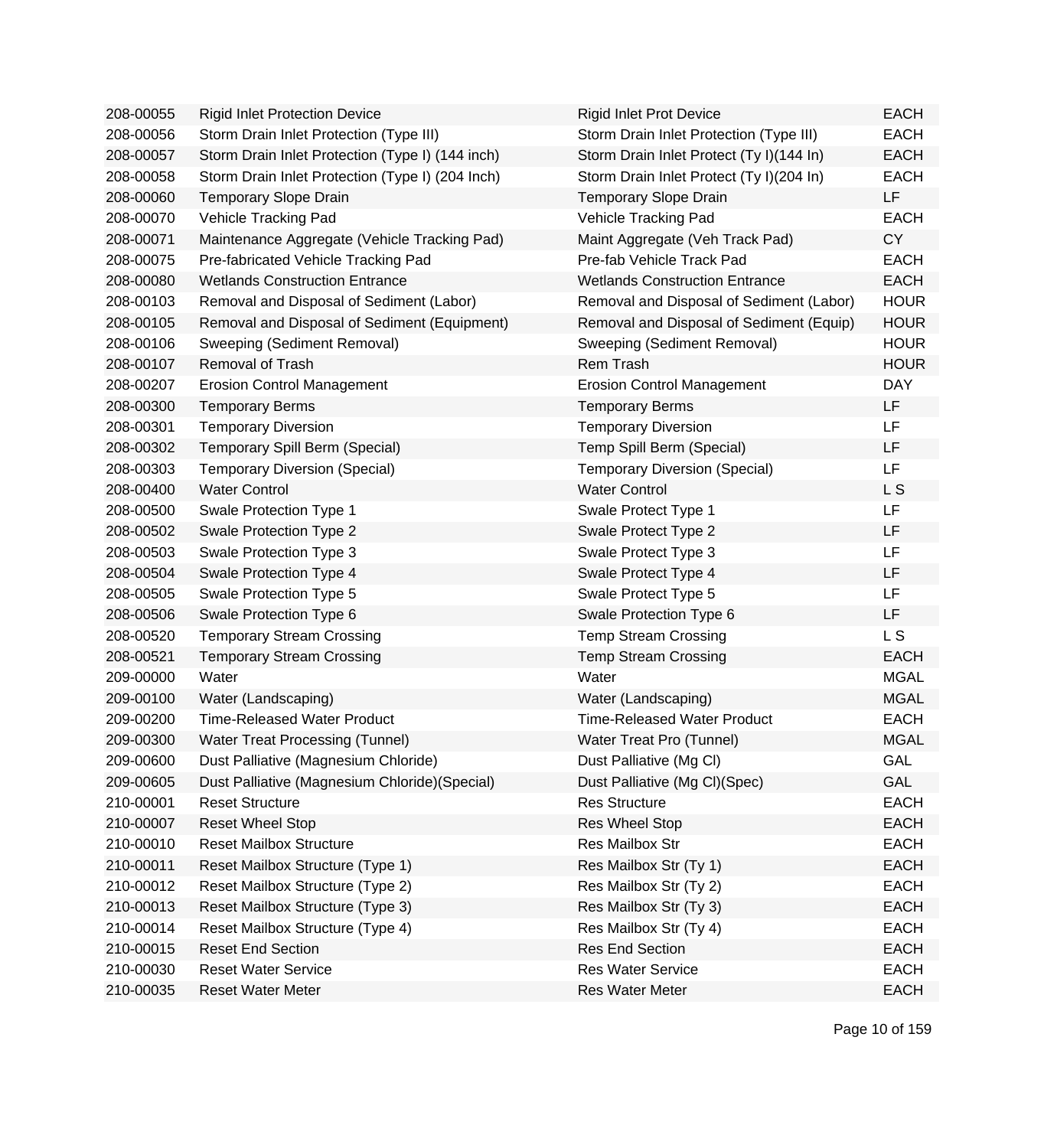| 210-00037 | <b>Reset Irrigation Pump</b>                    | <b>Reset Irrigation Pump</b>       | <b>EACH</b>    |
|-----------|-------------------------------------------------|------------------------------------|----------------|
| 210-00040 | <b>Reset Water Line</b>                         | <b>Res Water Line</b>              | L S            |
| 210-00045 | Reset Slide Headgate                            | Res Slide Headgate                 | <b>EACH</b>    |
| 210-00050 | <b>Reset Fire Hydrant</b>                       | Res Fire Hydrant                   | <b>EACH</b>    |
| 210-00055 | <b>Reset Utility Pad-Mounted Transformer</b>    | <b>Res Util Pad-Mount Trans</b>    | <b>EACH</b>    |
| 210-00056 | <b>Reset Utility Secondary Service Pedestal</b> | <b>Res Util Sec Serv Ped</b>       | <b>EACH</b>    |
| 210-00060 | <b>Reset Marker</b>                             | <b>Res Marker</b>                  | <b>EACH</b>    |
| 210-00065 | Reset Monument (Type 3A)                        | Res Monument (Ty 3A)               | <b>EACH</b>    |
| 210-00066 | <b>Reset Monument Box</b>                       | <b>Reset Monument Box</b>          | <b>EACH</b>    |
| 210-00070 | <b>Reset Barricade</b>                          | Res Barricade                      | <b>EACH</b>    |
| 210-00090 | <b>Reset Delineator</b>                         | <b>Res Delineator</b>              | <b>EACH</b>    |
| 210-00094 | <b>Reset LED Lane Markings</b>                  | Res LED Lane Markings              | <b>EACH</b>    |
| 210-00100 | <b>Reset Trash Guard</b>                        | Res Trash Guard                    | <b>EACH</b>    |
| 210-00200 | <b>Reset Flagpole</b>                           | <b>Reset Flagpole</b>              | <b>EACH</b>    |
| 210-00300 | <b>Reset Brick Pavers</b>                       | <b>Res Brick Pavers</b>            | SY             |
| 210-00400 | <b>Reset Bridge Expansion Device</b>            | Res Expan Device                   | LF             |
| 210-00410 | Modify Bridge Expansion Device                  | Modify Bridge Expan Device         | <b>EACH</b>    |
| 210-00415 | Repair Rail Expansion Joint                     | Repair Rail Expan Joint            | <b>EACH</b>    |
| 210-00420 | <b>Reset Timbers</b>                            | <b>Res Timbers</b>                 | L S            |
| 210-00425 | <b>Reset Bridge Railing</b>                     | Res Bridge Railing                 | <b>LF</b>      |
| 210-00427 | <b>Reset Pipe Handrailing</b>                   | Res Pipe Handrailing               | LF             |
| 210-00440 | <b>Repair Curb</b>                              | <b>Repair Curb</b>                 | LF             |
| 210-00442 | Patch Bridge Curb                               | Patch Bridge Curb                  | LF             |
| 210-00444 | Replace Bridge Curb                             | Replace Bridge Curb                | LF             |
| 210-00450 | Repair Overhead Sign Structure                  | Repair Overhead Sign Structure     | L <sub>S</sub> |
| 210-00451 | Repair Overhead Sign Structure                  | Rep Overhead Sign Str              | <b>EACH</b>    |
| 210-00455 | Repair Post-Tensioning System                   | Rep P-Tension Sys                  | L S            |
| 210-00472 | <b>Reset Metal Panels</b>                       | <b>Res Metal Panels</b>            | LF             |
| 210-00473 | <b>Reset TV Cameras</b>                         | <b>Res TV Cameras</b>              | <b>EACH</b>    |
| 210-00474 | Reset Traffic Controller Signal Head            | Res Traf Contr Signal Head         | <b>EACH</b>    |
| 210-00475 | <b>Reset Closed Circuit Television Pole</b>     | Res CCTV Pole                      | <b>EACH</b>    |
| 210-00476 | Reset Microwave Vehicle Radar Detector (MVRD)   | Reset MVRD                         | EACH           |
| 210-00477 | <b>Reset Weather Station</b>                    | <b>Reset Weather Station</b>       | <b>EACH</b>    |
| 210-00478 | Modify Power Control Board                      | Modify Power Control Board         | L S            |
| 210-00479 | Reset Radio Communication Antenna               | Res Radio Com Antenna              | <b>EACH</b>    |
| 210-00480 | Pier Restoration                                | <b>Pier Restoration</b>            | L S            |
| 210-00500 | <b>Rebuild Portions of Present Structure</b>    | <b>Reb Port Present Str</b>        | <b>EACH</b>    |
| 210-00510 | <b>Rebuild Portions of Present Structure</b>    | <b>Reb Port Present Str</b>        | L S            |
| 210-00520 | <b>Rebuild Portions of Present Structure</b>    | <b>Reb Port Present Str</b>        | SY             |
| 210-00530 | <b>Rebuild Portions of Present Structure</b>    | Rebuild Port of Present Str        | <b>SF</b>      |
| 210-00650 | <b>Rebuild Timber Deck</b>                      | Reb Timber Deck                    | L S            |
| 210-00750 | <b>Reset Light Standard</b>                     | Res Light Standard                 | <b>EACH</b>    |
| 210-00755 | Reset Light Standard Steel High Mast            | Res Light Standard Steel High Mast | EACH           |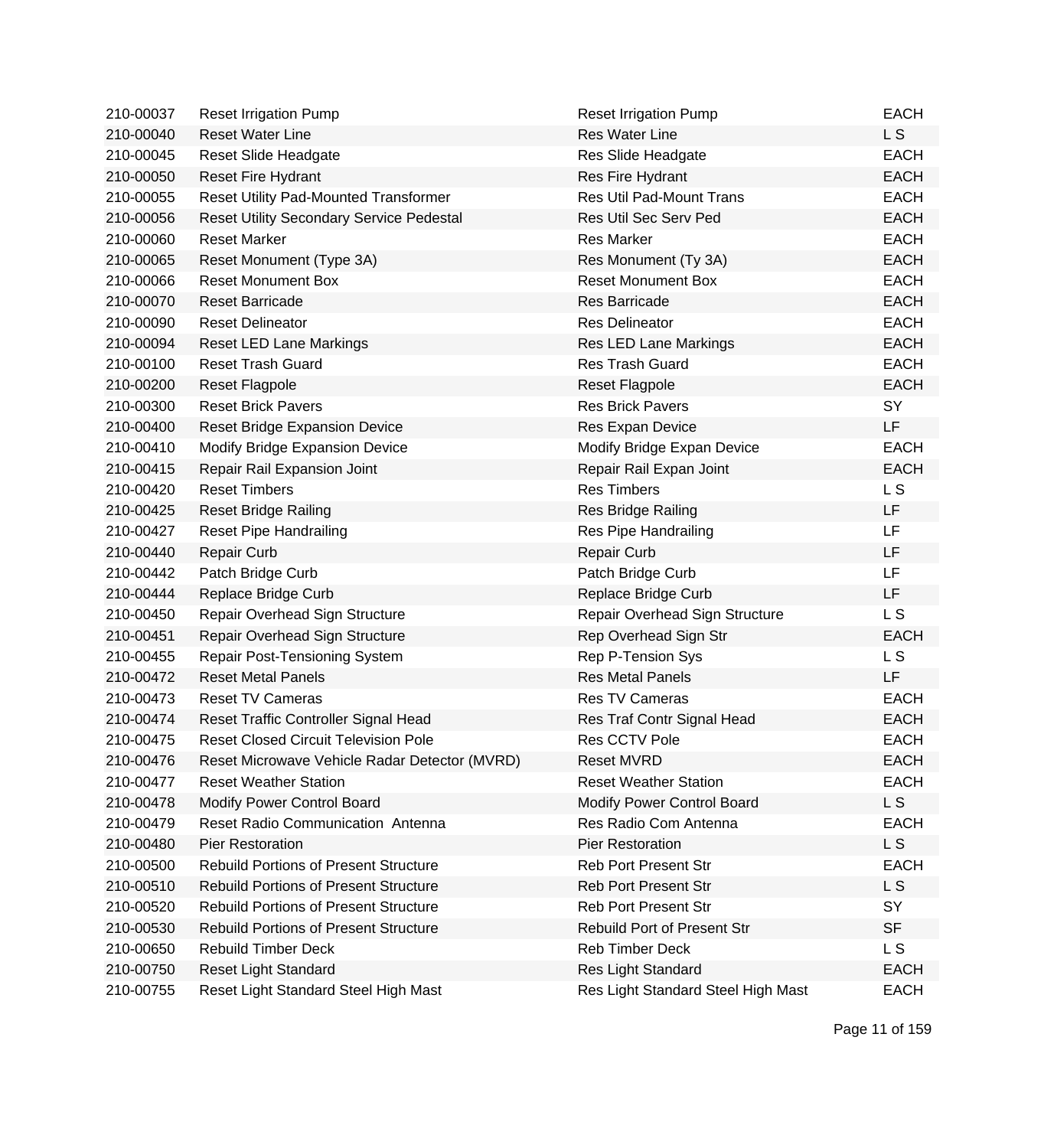| 210-00760 | <b>Reset Luminaire</b>                          | Res Luminaire                     | <b>EACH</b> |
|-----------|-------------------------------------------------|-----------------------------------|-------------|
| 210-00765 | <b>Reset Lighting Control</b>                   | Res Light Ctrl                    | L S         |
| 210-00766 | <b>Reset Lighting Control Center</b>            | Res Light Ctrl Cntr               | <b>EACH</b> |
| 210-00770 | <b>Reset Floodlight</b>                         | <b>Reset Floodlight</b>           | <b>EACH</b> |
| 210-00804 | Reset Over Height Vehicle Warning Siren         | Res Over Height Veh Warn Siren    | <b>EACH</b> |
| 210-00805 | Reset Overhead Sign Structure                   | Res Overhead Sign Str             | <b>EACH</b> |
| 210-00806 | Reset Over Height Vehicle Detector              | Res Over Height Veh Detector      | <b>EACH</b> |
| 210-00807 | Reset Over Height Vehicle Blankout Sign         | Res Over Height Veh Blankout Sign | <b>EACH</b> |
| 210-00808 | Reset Overpass Mounted Sign Bracket             | Res Overpass Sign Brkt            | <b>EACH</b> |
| 210-00809 | Reset Blankout Sign (Fiber Optic)               | Res Blank Sign (Fib Opt)          | <b>EACH</b> |
| 210-00810 | Reset Ground Sign                               | Res Ground Sign                   | <b>EACH</b> |
| 210-00815 | Reset Sign Panel                                | Res Sign Panel                    | <b>EACH</b> |
| 210-00816 | Reset Sign Panel (Special)                      | Res Sign Panel (Spec)             | <b>EACH</b> |
| 210-00820 | Reset Variable Message Sign                     | Res Var Mesg Sign                 | <b>EACH</b> |
| 210-00822 | Portable Message Sign Panel (Reset)             | Port Msg Sign Panel (Reset)       | <b>EACH</b> |
| 210-00825 | Reset Flashing Beacon                           | Res Flashing Beacon               | <b>EACH</b> |
| 210-00827 | <b>Reset Pull Box</b>                           | Res Pull Box                      | <b>EACH</b> |
| 210-00830 | Reset Traffic Signal Face                       | Res Traf Sig Face                 | <b>EACH</b> |
| 210-00831 | <b>Reset Traffic Signal Head</b>                | Res Traf Sig Head                 | <b>EACH</b> |
| 210-00840 | <b>Reset Traffic Signal Pole</b>                | Res Traf Sig Pole                 | <b>EACH</b> |
| 210-00842 | Reset Traffic Signal Mast Arm                   | Res Traf Sig Mast Arm             | <b>EACH</b> |
| 210-00845 | <b>Reset Traffic Signal Controller</b>          | Res Traf Sig Cntrlr               | <b>EACH</b> |
| 210-00846 | Portable Non-Intrusive Traffic Sensor (Reset)   | Port Non-Intrus Traf Sens (Reset) | <b>EACH</b> |
| 210-00847 | <b>Reset Travel Time Indicator</b>              | Res Trav Time Ind                 | <b>EACH</b> |
| 210-00848 | Reset Traffic Signal Controller and Cabinet     | Res Traf Sig Control+Cab          | <b>EACH</b> |
| 210-00855 | Reset Traffic Signal Controller Cabinet         | Res Traf Sig Control Cab          | <b>EACH</b> |
| 210-00858 | <b>Reset Pedestal Pole</b>                      | <b>Res Pedestal Pole</b>          | <b>EACH</b> |
| 210-00860 | Reset Pedestrian Push Button                    | <b>Res Ped Push Button</b>        | <b>EACH</b> |
| 210-00861 | <b>Reset Wiring</b>                             | <b>Reset Wiring</b>               | L S         |
| 210-00865 | Reset Pedestrian Signal Head                    | Res Ped Sig Head                  | <b>EACH</b> |
| 210-00866 | Reset Fire Preemption Unit and Timer            | Res Fire Preempt Unit+Timer       | <b>EACH</b> |
| 210-00867 | Reset Fire Preemption Unit                      | Res Fire Preempt Unit             | <b>EACH</b> |
| 210-00870 | <b>Reset Coordination Unit</b>                  | <b>Res Coordination Unit</b>      | <b>EACH</b> |
| 210-00873 | <b>Reset Tone Decoder</b>                       | <b>Res Tone Decoder</b>           | <b>EACH</b> |
| 210-00875 | <b>Reset Surface Condition Analyser</b>         | Res Surface Cond Analyser         | <b>EACH</b> |
| 210-00880 | Reset Traffic Signal Vehicle Detector Amplifier | Res Sig Veh Detector Amp          | <b>EACH</b> |
| 210-00882 | Reset Traffic Signal Vehicle Detector           | <b>Res Detector</b>               | <b>EACH</b> |
| 210-00885 | Reset Loop Detector (Micro Type)                | Res Loop Detector (Micro Type)    | <b>EACH</b> |
| 210-00890 | Reset Intersection Detection System (Camera)    | Res Int Detect Sys (Camera)       | <b>EACH</b> |
| 210-00891 | <b>Reset Photometer</b>                         | <b>Reset Photometer</b>           | <b>EACH</b> |
| 210-00892 | Portable Pan-Tilt-Zoom Camera (Reset)           | Port Pan-Tilt-Zoom Cam (Reset)    | <b>EACH</b> |
| 210-00900 | <b>Reset Traffic Counter (Temp)</b>             | Res Traffic Counter (Temp)        | <b>EACH</b> |
| 210-00910 | <b>Reset Traffic Counter (Permanent)</b>        | Res Traffic Counter (Perm)        | <b>EACH</b> |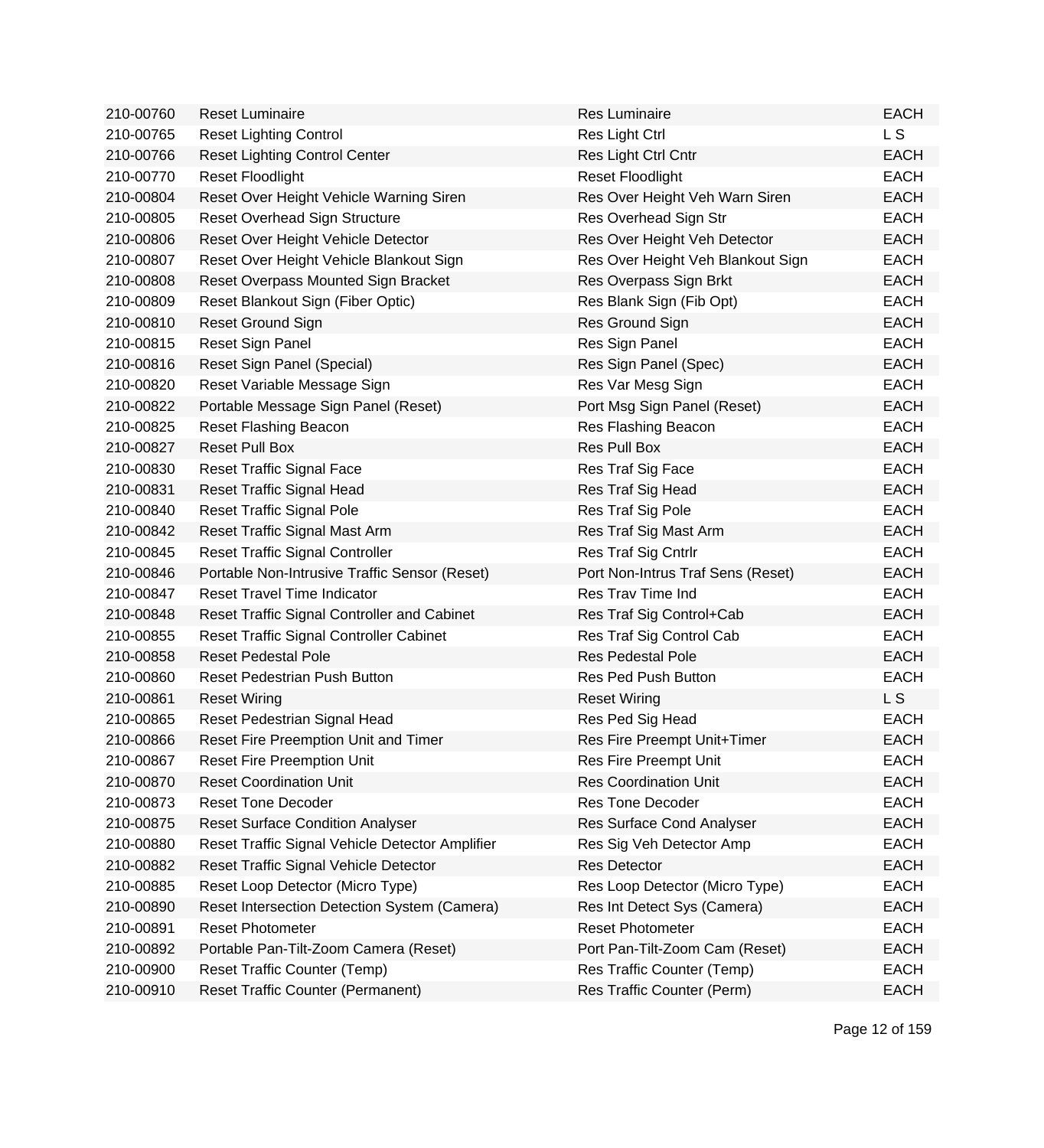| 210-01000 | <b>Reset Fence</b>                        | <b>Res Fence</b>                     | LF          |
|-----------|-------------------------------------------|--------------------------------------|-------------|
| 210-01001 | <b>Modify Fence</b>                       | <b>Modify Fence</b>                  | LF          |
| 210-01005 | <b>Reset Fence Post</b>                   | <b>Res Fence Post</b>                | <b>EACH</b> |
| 210-01010 | <b>Reset Gate Post</b>                    | <b>Res Gate Post</b>                 | <b>EACH</b> |
| 210-01011 | <b>Reset Gate</b>                         | <b>Res Gate</b>                      | <b>EACH</b> |
| 210-01025 | <b>Reset Snow Fence</b>                   | <b>Res Snow Fence</b>                | LF          |
| 210-01050 | <b>Reset Chain Link Fence</b>             | Res C L Fence                        | LF          |
| 210-01130 | Reset Guardrail Type 3                    | Res Gdrail Ty 3                      | LF          |
| 210-01131 | Reset Guardrail Type 3 (Special) (2 Foot) | Res Gdrail Type 3 (Spec)(2 Ft)       | LF          |
| 210-01132 | Reset Guardrail Type 3 (Special) (1 Foot) | Res Gdrail Ty 3 (Spec)(1 Ft)         | LF          |
| 210-01136 | Reset Guardrail Type 3 (Double)           | Res Gdrail Ty 3 (Dbl)                | LF          |
| 210-01140 | Reset Guardrail Type 4                    | Res Gdrail Ty 4                      | LF          |
| 210-01150 | Reset Guardrail Type 5                    | Res Gdrail Ty 5                      | LF          |
| 210-01160 | Reset Guardrail Type 6                    | Res Gdrail Ty 6                      | LF          |
| 210-01170 | Reset Guardrail Type 7                    | Res Gdrail Ty 7                      | LF          |
| 210-01180 | <b>Reset Guardrail (Special)</b>          | <b>Reset Guardrail (Special)</b>     | LF          |
| 210-01190 | <b>Reset Tensioned Cable Barrier</b>      | <b>Reset Tensioned Cable Barrier</b> | LF          |
| 210-01200 | <b>Reset End Anchorage</b>                | Res End Anchorage                    | <b>EACH</b> |
| 210-01300 | Reset Impact Attenuator                   | Res Impact Attenuator                | <b>EACH</b> |
| 210-01700 | <b>Reset Sprinkler Head</b>               | <b>Res Sprinkler Head</b>            | <b>EACH</b> |
| 210-01710 | <b>Reset Valve</b>                        | <b>Res Valve</b>                     | <b>EACH</b> |
| 210-01720 | <b>Reset Air Vent</b>                     | Res Air Vent                         | <b>EACH</b> |
| 210-01730 | <b>Reset Parshall Flume</b>               | <b>Res Parshall Flume</b>            | <b>EACH</b> |
| 210-01996 | Relay Pipe (3/4 Inch)                     | Relay Pipe (3/4 In)                  | LF          |
| 210-02002 | Relay Pipe (2 Inch)                       | Relay Pipe (2 In)                    | LF          |
| 210-02003 | Relay Pipe (3 Inch)                       | Relay Pipe (3 In)                    | LF          |
| 210-02004 | Relay Pipe (4 Inch)                       | Relay Pipe (4 In)                    | LF          |
| 210-02006 | Relay Pipe (6 Inch)                       | Relay Pipe (6 In)                    | LF          |
| 210-02008 | Relay Pipe (8 Inch)                       | Relay Pipe (8 In)                    | LF          |
| 210-02009 | Relay Pipe (9 Inch)                       | Relay Pipe (9 In)                    | LF          |
| 210-02010 | Relay Pipe (10 Inch)                      | Relay Pipe (10 In)                   | LF          |
| 210-02012 | Relay Pipe (12 Inch)                      | Relay Pipe (12 In)                   | LF          |
| 210-02015 | Relay Pipe (15 Inch)                      | Relay Pipe (15 In)                   | LF          |
| 210-02016 | Relay Pipe (16 Inch)                      | Relay Pipe (16 In)                   | LF          |
| 210-02018 | Relay Pipe (18 Inch)                      | Relay Pipe (18 In)                   | LF          |
| 210-02021 | Relay Pipe (21 Inch)                      | Relay Pipe (21 In)                   | LF          |
| 210-02024 | Relay Pipe (24 Inch)                      | Relay Pipe (24 In)                   | LF          |
| 210-02027 | Relay Pipe (27 Inch)                      | Relay Pipe (27 In)                   | LF          |
| 210-02030 | Relay Pipe (30 Inch)                      | Relay Pipe (30 In)                   | LF          |
| 210-02036 | Relay Pipe (36 Inch)                      | Relay Pipe (36 In)                   | LF          |
| 210-02042 | Relay Pipe (42 Inch)                      | Relay Pipe (42 In)                   | LF          |
| 210-02048 | Relay Pipe (48 Inch)                      | Relay Pipe (48 In)                   | LF          |
| 210-02054 | Relay Pipe (54 Inch)                      | Relay Pipe (54 In)                   | LF          |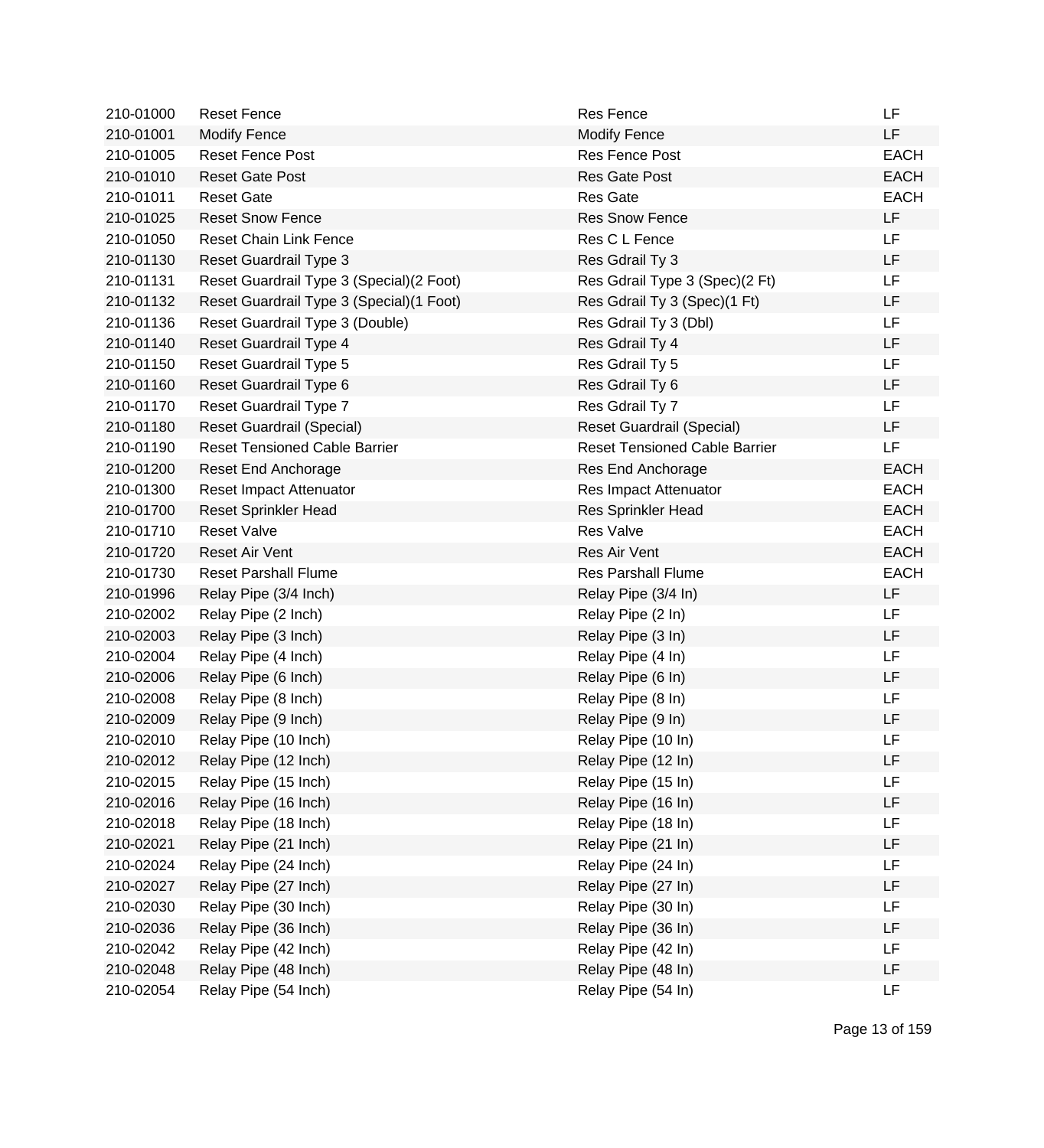| 210-02060 | Relay Pipe (60 Inch)                 | Relay Pipe (60 In)        | LF          |
|-----------|--------------------------------------|---------------------------|-------------|
| 210-02066 | Relay Pipe (66 Inch)                 | Relay Pipe (66 In)        | LF          |
| 210-02072 | Relay Pipe (72 Inch)                 | Relay Pipe (72 In)        | LF          |
| 210-02078 | Relay Pipe (78 Inch)                 | Relay Pipe (78 In)        | LF          |
| 210-02084 | Relay Pipe (84 Inch)                 | Relay Pipe (84 In)        | LF          |
| 210-02130 | Relay Arch Pipe (30 Inch Equivalent) | Relay Arch Pipe (30 In)   | LF          |
| 210-02136 | Relay Arch Pipe (36 Inch Equivalent) | Relay Arch Pipe (36 In)   | LF          |
| 210-02300 | <b>Grout Test Section</b>            | <b>Grout Test Sct</b>     | SY          |
| 210-02510 | Relay Sprinkler System               | Relay Sprinkler System    | L S         |
| 210-02800 | <b>Relay Sidewalk</b>                | <b>Relay Sidewalk</b>     | SY          |
| 210-02900 | <b>Relay Riprap</b>                  | <b>Relay Riprap</b>       | <b>CY</b>   |
| 210-03100 | Replace Concrete Pavement            | Replace Conc Pvmt         | SY          |
| 210-04000 | <b>Adjust Structure</b>              | Adj Structure             | <b>EACH</b> |
| 210-04005 | <b>Heat Straightening</b>            | <b>Heat Straightening</b> | <b>SF</b>   |
| 210-04006 | Heat Straightening (Special)         | Heat Straightening (Spec) | L S         |
| 210-04007 | Heat Straightening (Special)         | Heat Straightening (Spec) | <b>EACH</b> |
| 210-04010 | Adjust Manhole                       | Adj Manhole               | <b>EACH</b> |
| 210-04011 | Adjust Manhole (Special)             | Adj Manhole (Spec)        | <b>EACH</b> |
| 210-04015 | <b>Modify Manhole</b>                | <b>Modify Manhole</b>     | <b>EACH</b> |
| 210-04016 | Modify Manhole (Special)             | Modify Manhole (Spec)     | <b>EACH</b> |
| 210-04020 | Modify Inlet                         | Modify Inlet              | <b>EACH</b> |
| 210-04025 | <b>Modify Structure</b>              | <b>Modify Structure</b>   | <b>EACH</b> |
| 210-04027 | Modify Structure (Special)           | Modify Str (Spec)         | <b>EACH</b> |
| 210-04028 | Modifications to Existing Portals    | Mod to Exist Portals      | <b>EACH</b> |
| 210-04030 | <b>Modify Guardrail</b>              | <b>Modify Guardrail</b>   | LF          |
| 210-04035 | Modify Guardrail (Special)           | Modify Guardrail (Spec)   | LF          |
| 210-04050 | <b>Adjust Valve Box</b>              | Adj Valve Box             | <b>EACH</b> |
| 210-04051 | Adjust Valve Box (Special)           | Adj Valve Box (Spec)      | <b>EACH</b> |
| 210-04060 | <b>Adjust Water Meter</b>            | Adj Water Meter           | <b>EACH</b> |
| 210-04070 | Adjust Well                          | Adjust Well               | <b>EACH</b> |
| 210-04200 | Adjust Guardrail                     | Adj Gdrail                | LF          |
| 210-04500 | <b>Relocate Building</b>             | <b>Relocate Building</b>  | L S         |
| 211-00000 | <b>Tunnel Excavation</b>             | <b>Tunnel Excav</b>       | CY          |
| 211-00001 | <b>Tunnel Excavation</b>             | <b>Tunnel Excav</b>       | LF          |
| 211-00005 | <b>Tunnel Excavation (Haul)</b>      | Tunnel Excav (H)          | CY          |
| 211-00007 | Mine Strap                           | Mine Strap                | <b>EACH</b> |
| 211-00010 | Rock Excavation (Class A)            | Rock Ex (CLA)             | <b>CY</b>   |
| 211-00011 | Rock Excavation (Class B)            | Rock Ex (CLB)             | <b>CY</b>   |
| 211-00012 | Rock Excavation (Class C)            | Rock Ex (CLC)             | <b>CY</b>   |
| 211-00013 | Rock Excavation (Class D)            | Rock Ex (CLD)             | CY          |
| 211-00014 | Rock Excavation (Class E)            | Rock Ex (CL E)            | <b>CY</b>   |
| 211-00015 | Rock Excavation (Class F)            | Rock Ex (CL F)            | <b>CY</b>   |
| 211-00050 | <b>Adit Excavation</b>               | Adit Excav                | LF          |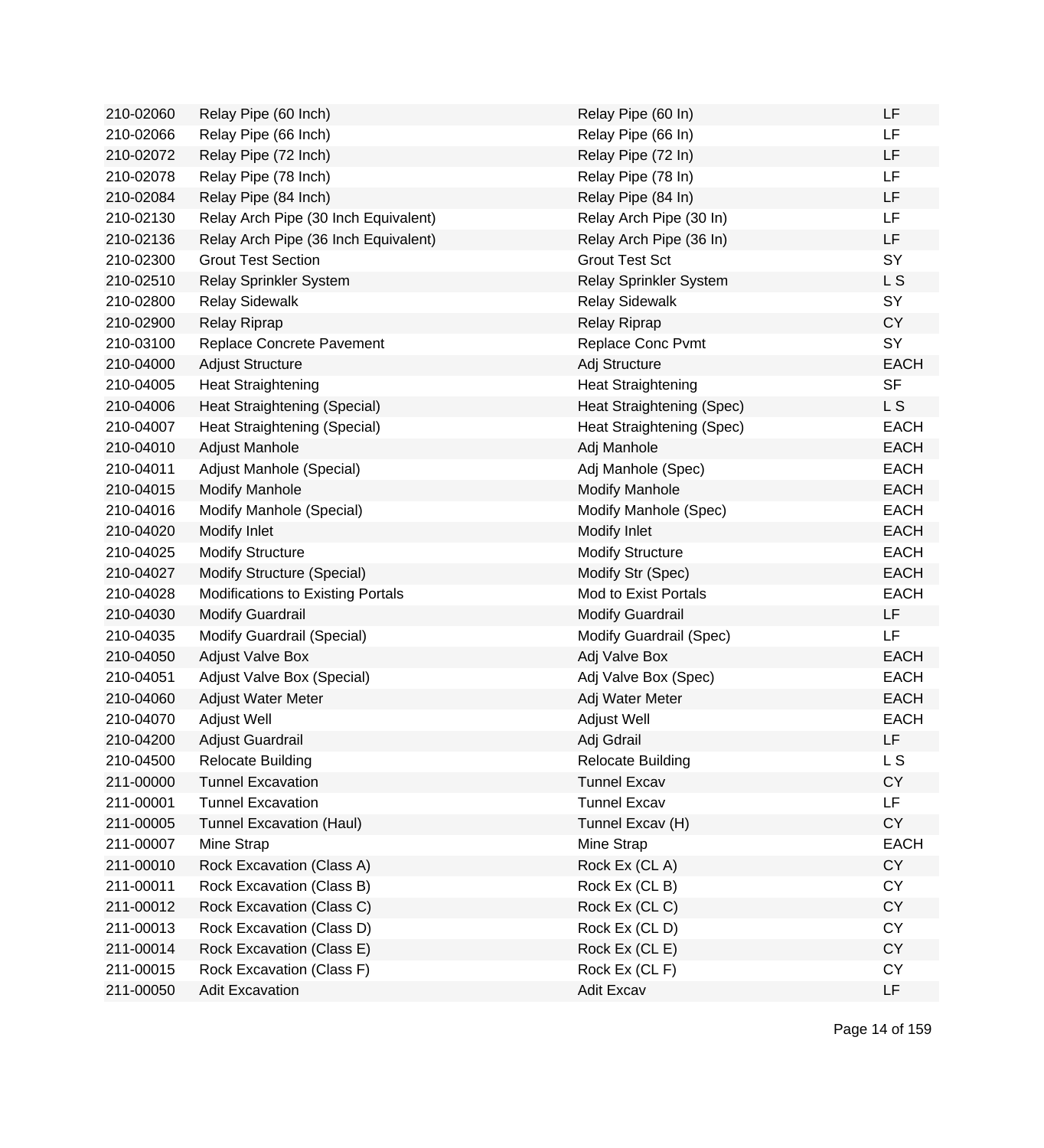| 211-00100 | <b>Drilling Hole</b>                                            | <b>Drilling Hole</b>                     | LF          |
|-----------|-----------------------------------------------------------------|------------------------------------------|-------------|
| 211-00105 | 1 Inch Drilled Hole                                             | 1 In Drilled Hole                        | LF          |
| 211-00116 | 2 Inch Drilled Hole                                             | 2 In Drilled Hole                        | LF          |
| 211-00118 | 2 Inch Drilled Hole (Formation)                                 | 2 In Drilled Hole (Formation)            | <b>EACH</b> |
| 211-00124 | 3 Inch Drilled Hole                                             | 3 In Drilled Hole                        | LF          |
| 211-00136 | 4 Inch Drilled Hole                                             | 4 In Drilled Hole                        | <b>LF</b>   |
| 211-00148 | 6 Inch Drilled Hole                                             | 6 In Drilled Hole                        | <b>LF</b>   |
| 211-00150 | Patch Existing Drill Hole                                       | Patch Exist Drill Hole                   | <b>EACH</b> |
| 211-00152 | Drain System Flushing (Setup)                                   | Drain Sys Flush (Setup)                  | <b>EACH</b> |
| 211-00153 | Drain System Flushing                                           | Drain Sys Flush                          | <b>DAY</b>  |
| 211-00212 | 1-1/2 Inch Core Drilled Hole                                    | 1-1/2 In Core Drilled Hole               | LF          |
| 211-00220 | 2 Inch Cored Drilled Hole                                       | 2 In Cored Drilled Hole                  | <b>EACH</b> |
| 211-00222 | 2 Inch Core Drilled Hole (Voids)                                | 2 In Core Drilled Hole (Voids)           | <b>EACH</b> |
| 211-00224 | 3 Inch Core Drilled Hole                                        | 3 In Core Drilled Hole                   | LF.         |
| 211-00225 | 4 Inch Core Drilled Hole                                        | 4 Inch Core Drilled Hole                 | LF          |
| 211-00972 | Spile #9x15 Foot Grade 60 Dowel, Grouted                        | Spile #9x15 Ft Gr 60 Dwl, Grtd           | <b>EACH</b> |
| 211-00974 | Arch #9x15 Foot Grade 75 Dowel, Grouted                         | Arch #9x15 Ft Gr 75 Dwl, Grtd            | <b>EACH</b> |
| 211-00976 | Sidewall #9x15 Foot Grade 75 Dowel, Grouted                     | Sidewall #9x15 Ft Gr 75 Dwl, Grtd        | <b>EACH</b> |
| 211-00978 | Pillar #9x15 Foot Grade 75 Dowel, Grouted                       | Pillar #9x15 Ft Gr 75 Dwl, Grtd          | <b>EACH</b> |
| 211-00980 | Spile #9 x 14 Foot, Grade 60 Grouted                            | Spile #9 x 14 Ft Gr 60 Grouted           | <b>EACH</b> |
| 211-00981 | Spile #11 x 20 Foot, Grade 60 Grouted                           | Spile #11 x 20 Ft Gr 60 Grouted          | <b>EACH</b> |
| 211-00982 | Arch #9 x 16 Foot, Grade 75 Dowel, Resin Grouted                | Arch #9 x 16 Ft Gr 75 Dwl Res Grouted    | <b>EACH</b> |
| 211-00983 | Sidewall #9 x 12 Foot, Grade 75 Dowel, Resin Grouted            | Side #9 x 12 Ft Gr 75 Dwl Res Grouted    | <b>EACH</b> |
| 211-00984 | Sidewall #9 x 16 Foot, Grade 75 Dowel, Resin Grouted            | Side #9 x 16 Ft Gr 75 Dwl Res Grouted    | <b>EACH</b> |
| 211-00985 | Supplemental Rock Reinforcement (Dowels)                        | Supp Rock Reinf (Dowels)                 | LF          |
| 211-00986 | Supplemental Support #9 x 14 Foot, Grade 75 Spile<br>Grouted    | Supl Supp #9 x 14 Ft Gr 75 Spile Grouted | LF          |
| 211-00987 | Pillar #9 x 16 Foot, Grade 75 Dowell Cement or Resin<br>Grouted | Pill #9 x 16 Ft Gr 75 Dwl Cem Res Grout  | <b>EACH</b> |
| 211-00988 | Portal Protection Canopy (Furnish and Install)                  | Port Protect Canopy (Furn & Install)     | <b>EACH</b> |
| 211-01008 | Rock Bolt (1 Inch)                                              | Rock Bolt (1 In)                         | LF          |
| 211-01016 | Rock Bolt (2 Inch)                                              | Rock Bolt (2 In)                         | LF          |
| 211-01024 | Rock Bolt (3 Inch)                                              | Rock Bolt (3 In)                         | LF          |
| 211-01100 | Rock Reinforcement (Bolts)                                      | Rock Reinf (Bolts)                       | <b>EACH</b> |
| 211-01110 | Rock Reinforcement (Dowels)                                     | <b>Rock Reinf (Dowels)</b>               | <b>EACH</b> |
| 211-01111 | Rock Reinforcement (Dowels)                                     | Rock Reinf (Dowels)                      | LF          |
| 211-01115 | Rock Reinforcement (Number 10)                                  | Rock Reinf (No.10)                       | LF          |
| 211-01120 | <b>Rock Reinforcement (Spiles)</b>                              | Rock Reinf (Spiles)                      | LF          |
| 211-01121 | Rock Reinforcement (Temporary A)                                | Rock Reinf (Temp A)                      | LF          |
| 211-01122 | Rock Reinforcement (Temporary B)                                | Rock Reinf (Temp B)                      | LF          |
| 211-01123 | Rock Reinforcement (Permanent A)                                | Rock Reinf (Perm A)                      | LF          |
| 211-01124 | Rock Reinforcement (Permanent B)                                | Rock Reinf (Perm B)                      | LF          |
| 211-01130 | <b>Auxiliary Anchor Dowel</b>                                   | <b>Auxil Anchor Dowel</b>                | <b>EACH</b> |
| 211-01150 | <b>Rock Reinforcement Tests</b>                                 | <b>Rock Reinf Tests</b>                  | <b>EACH</b> |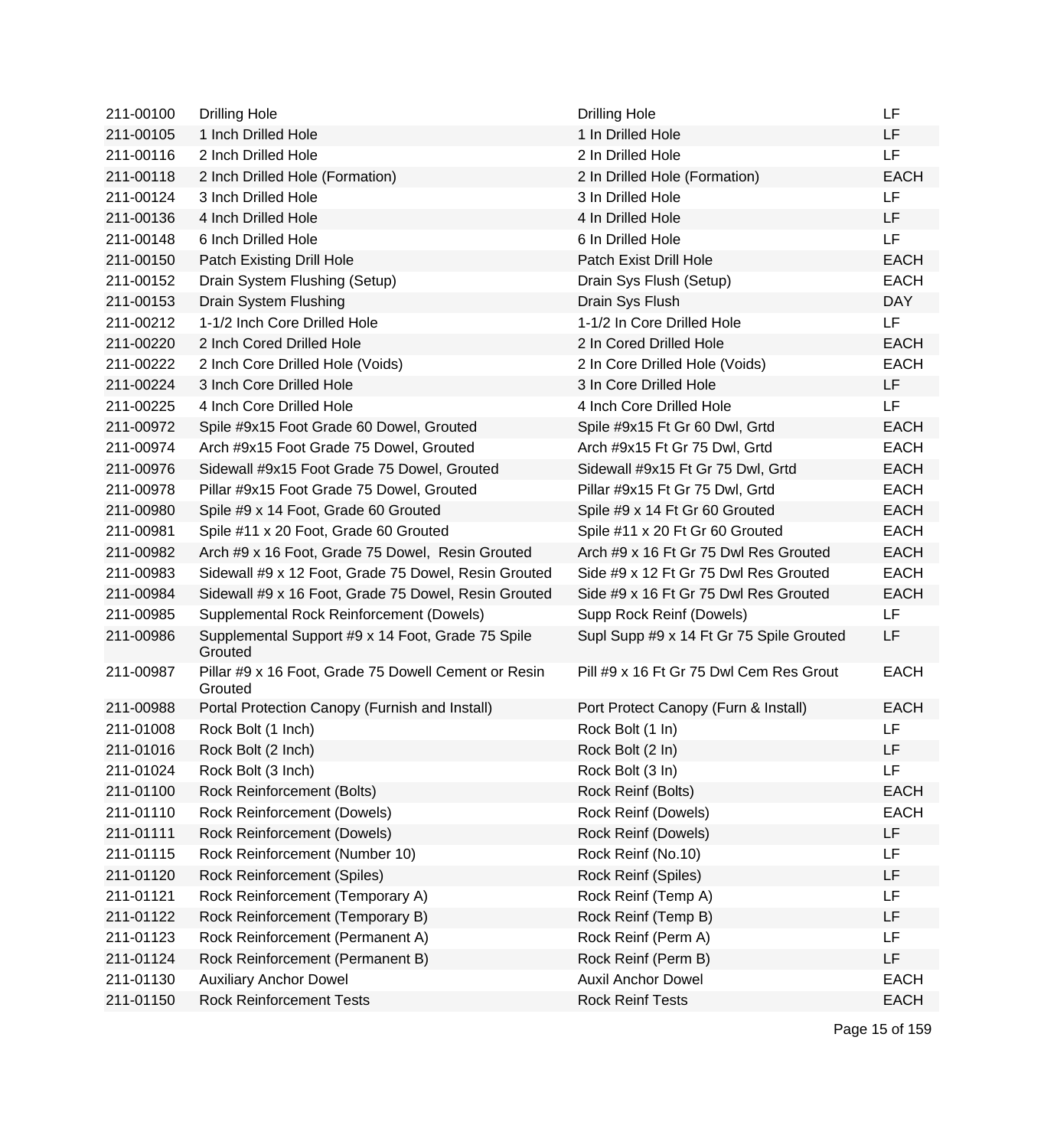| 211-01160 | <b>Trial Pull Test</b>                                                         | <b>Trial Pull Test</b>            | <b>EACH</b>    |
|-----------|--------------------------------------------------------------------------------|-----------------------------------|----------------|
| 211-01170 | <b>Borehole Extensometers</b>                                                  | <b>Borehole Extensometers</b>     | LF             |
| 211-01180 | <b>Pressure Cell Pairs</b>                                                     | <b>Pressure Cell Pairs</b>        | <b>EACH</b>    |
| 211-01190 | <b>Optical Survey Targets</b>                                                  | <b>Optical Survey Targets</b>     | <b>EACH</b>    |
| 211-01195 | Convergence Reference Point Arrays                                             | Conv Ref Point Arrays             | <b>EACH</b>    |
| 211-01200 | <b>Rock Anchor</b>                                                             | Rock Anchor                       | <b>LF</b>      |
| 211-01250 | <b>Rock Bolt</b>                                                               | <b>Rock Bolt</b>                  | <b>LF</b>      |
| 211-01300 | Rock Anchor                                                                    | Rock Anchor                       | <b>EACH</b>    |
| 211-01409 | Rock Anchor (9 Foot)                                                           | Rock Anchor (9 Ft)                | <b>EACH</b>    |
| 211-01450 | <b>Portable Rockfall Fence</b>                                                 | Portable Rockfall Fence           | L <sub>S</sub> |
| 211-01455 | Rock Tiedown Anchor (Cement Grouted)                                           | Rock Tiedown Anchor (Cem Gr)      | <b>LF</b>      |
| 211-01456 | Rock Tiedown Anchor (Cement Grouted)                                           | Rock Tiedown Anchor (Cem Gr)      | <b>EACH</b>    |
| 211-01511 | Rock Reinforcement Resin Grouted Number 11 Rock Bolt Rock Reinf (R G No.11) RB |                                   | LF             |
| 211-02012 | Soil Anchor (1-1/4 Inch)                                                       | Soil Anchor (1-1/4 In)            | LF.            |
| 211-02116 | <b>Rock Dowel</b>                                                              | <b>Rock Dowel</b>                 | LF             |
| 211-02205 | <b>Buttress Berm Grouting</b>                                                  | <b>Buttress Berm Grouting</b>     | <b>TON</b>     |
| 211-02210 | <b>Pre Grouting</b>                                                            | <b>Pre Grouting</b>               | <b>TON</b>     |
| 211-02220 | <b>Re-Grouting</b>                                                             | <b>Re-Grouting</b>                | <b>TON</b>     |
| 211-02230 | <b>Grouting Connection</b>                                                     | Grout Conn                        | <b>EACH</b>    |
| 211-02232 | <b>Grouting Connection (Pre-Grout)</b>                                         | Grout Conn (Pre-Grout)            | <b>EACH</b>    |
| 211-02233 | <b>Grouting Connection (Contact Grout)</b>                                     | Grout Conn (Contact Grout)        | <b>EACH</b>    |
| 211-02240 | <b>Contact Grouting</b>                                                        | <b>Contact Grouting</b>           | <b>TON</b>     |
| 211-02250 | <b>Steel Pipe For Grouting</b>                                                 | <b>Steel Pipe For Grouting</b>    | <b>LB</b>      |
| 211-02260 | <b>Chemical Grout</b>                                                          | <b>Chemical Grout</b>             | GAL            |
| 211-02270 | <b>Cement Grout</b>                                                            | <b>Cement Grout</b>               | CF             |
| 211-02275 | <b>Cement Grout</b>                                                            | <b>Cement Grout</b>               | <b>CY</b>      |
| 211-02277 | Cement Grout (Voids)                                                           | Cement Grout (Voids)              | <b>CY</b>      |
| 211-02278 | <b>Cement Grout (Formation)</b>                                                | Cement Grout (Formation)          | <b>CY</b>      |
| 211-02280 | Type A Grout                                                                   | Type A Grout                      | <b>TON</b>     |
| 211-02290 | <b>Type B Grout</b>                                                            | Type B Grout                      | <b>TON</b>     |
| 211-02300 | <b>Grout Test Section</b>                                                      | <b>Grout Test Sct</b>             | <b>SY</b>      |
| 211-03001 | <b>Dewatering Special</b>                                                      | <b>Dewatering Special</b>         | <b>MGAL</b>    |
| 211-03005 | Dewatering                                                                     | Dewatering                        | L <sub>S</sub> |
| 211-04000 | Monitoring and Abandonment of Instrumentation                                  | Monitor and Abandon of Instrument | L S            |
| 211-05001 | Crack Preparation (Type 1)                                                     | Crack Preparation (Type 1)        | LF             |
| 211-05002 | Crack Preparation (Type 2)                                                     | Crack Preparation (Type 2)        | LF             |
| 211-05003 | Crack Preparation (Type 3)                                                     | Crack Preparation (Type 3)        | LF             |
| 212-00005 | Seeding (Native)                                                               | Seeding (Native)                  | LB             |
| 212-00006 | Seeding (Native)                                                               | Seeding (Native)                  | <b>ACRE</b>    |
| 212-00007 | Seeding (Native) (Hydraulic)                                                   | Seeding (Native) (Hydraulic)      | <b>ACRE</b>    |
| 212-00009 | Seeding (Temporary)                                                            | Seeding (Temporary)               | <b>ACRE</b>    |
| 212-00010 | Seeding (Lawn)                                                                 | Seeding (Lawn)                    | LB             |
| 212-00011 | Seeding (Lawn)                                                                 | Seeding (Lawn)                    | <b>ACRE</b>    |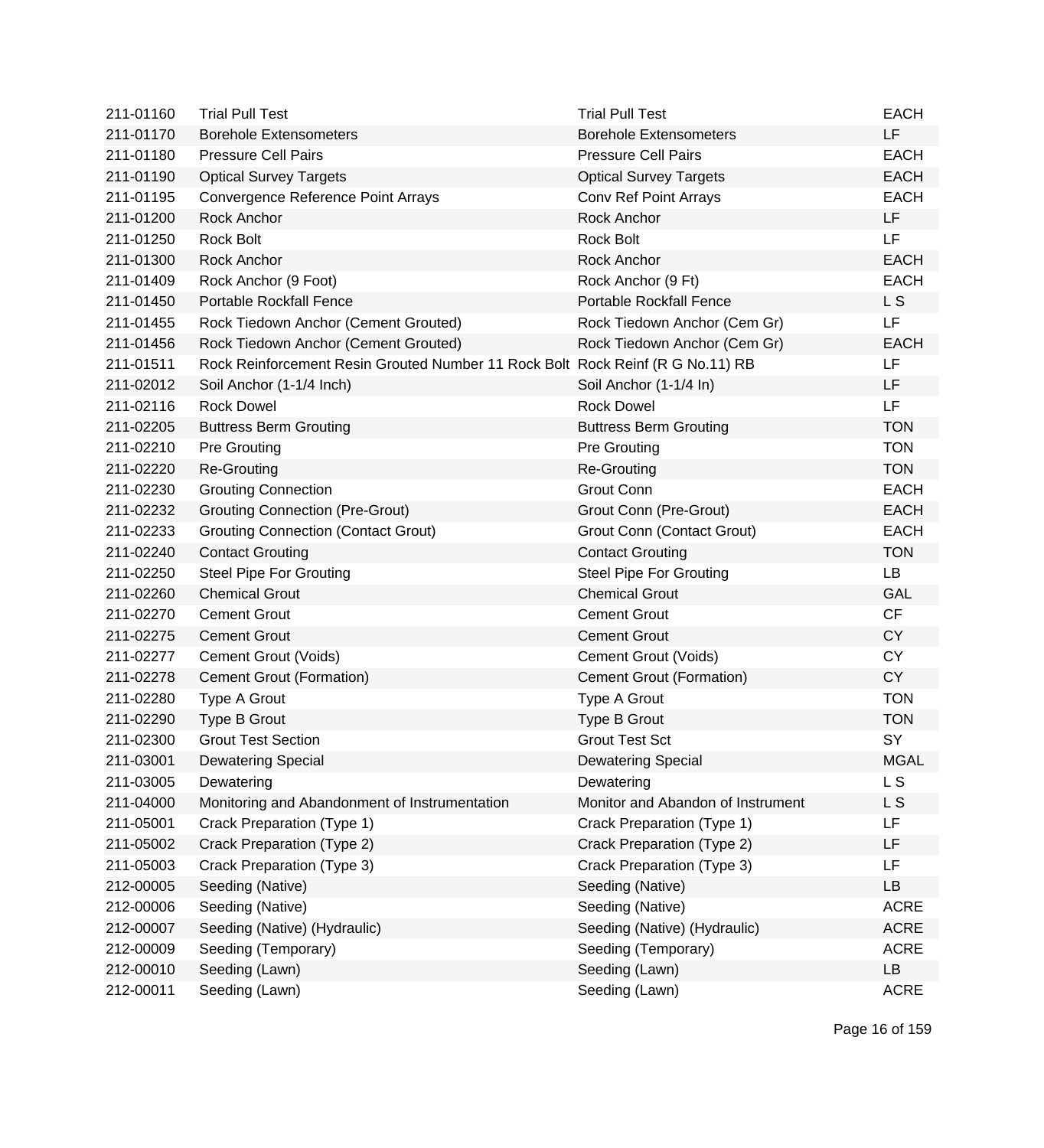| 212-00012 | Seeding (Furnished)                                                  | Seeding (Furnished)                       | <b>ACRE</b> |
|-----------|----------------------------------------------------------------------|-------------------------------------------|-------------|
| 212-00015 | Seeding (Forbs)                                                      | Seeding (Forbs)                           | LB          |
| 212-00020 | Seeding (Forbs)                                                      | Seeding (Forbs)                           | <b>OZ</b>   |
| 212-00022 | Seeding (Riparian)                                                   | Seeding (Riparian)                        | <b>ACRE</b> |
| 212-00025 | Seeding (Shrubs)                                                     | Seeding (Shrubs)                          | LB          |
| 212-00027 | Seeding (Trees)                                                      | Seeding (Trees)                           | <b>LB</b>   |
| 212-00028 | Seeding (Wetlands)                                                   | Seeding (Wetlands)                        | <b>ACRE</b> |
| 212-00032 | Soil Conditioning                                                    | Soil Conditioning                         | <b>ACRE</b> |
| 212-00040 | Soil Preparation (Lawn)                                              | Soil Preparation (Lawn)                   | <b>ACRE</b> |
| 212-00047 | Soil Preparation (Special)                                           | Soil Preparation (Spec)                   | <b>ACRE</b> |
| 212-00048 | Soil Preparation (Special)                                           | Soil Preparation (Spec)                   | <b>CY</b>   |
| 212-00050 | Sod                                                                  | Sod                                       | <b>SF</b>   |
| 212-00055 | Sod (Buffalograss)                                                   | Sod (Buffalograss)                        | <b>SF</b>   |
| 212-00100 | <b>Tree Retention and Protection</b>                                 | <b>Tree Retention and Protection</b>      | L S         |
| 212-00700 | Organic Fertilizer - (Pilot Program ONLY)                            | Organic Fertilizer - (Pilot Prog ONLY)    | LB          |
| 212-00701 | Compost (Mechanically Applied) - (Pilot Program ONLY)                | Compost (Mech App) - (Pilot Prog ONLY)    | <b>CY</b>   |
| 212-00702 | Biotic Soil Amendments (Hydraulic Applied) - (Pilot<br>Program ONLY) | Bio Soil Amd (Hyd App) - (Pilot Prog ONLY | LB          |
| 212-00703 | Humate - (Pilot Program ONLY)                                        | Humate - (Pilot Prog ONLY)                | LB          |
| 212-00704 | Mycorrhizae - (Pilot Program ONLY)                                   | Mycorrhizae - (Pilot Program ONLY)        | LB          |
| 212-00705 | Elemental Sulfur - (Pilot Program ONLY)                              | Elemental Sulfur - (Pilot Program ONLY)   | <b>LB</b>   |
| 212-00706 | Seeding (Native) Drill - (Pilot Program ONLY)                        | Seed (Native) Drill - (Pilot Prog ONLY)   | <b>ACRE</b> |
| 212-00707 | Seeding (Native) Hydraulic - (Pilot Program ONLY)                    | Seed (Native) Hyd - (Pilot Prog ONLY)     | <b>ACRE</b> |
| 212-00708 | Seeding (Native) Broadcast - (Pilot Program ONLY)                    | Seed (Native) Brdcst - (Pilot Prog ONLY)  | <b>ACRE</b> |
| 212-00900 | Compost                                                              | Compost                                   | <b>CY</b>   |
| 212-01200 | Landscape Restoration                                                | Landscape Restoration                     | L S         |
| 213-00000 | Mulching                                                             | Mulching                                  | <b>ACRE</b> |
| 213-00001 | Mulching                                                             | Mulching                                  | <b>TON</b>  |
| 213-00002 | Mulching (Weed Free Hay)                                             | Mulching (Weed Free Hay)                  | <b>ACRE</b> |
| 213-00003 | Mulching (Weed Free)                                                 | Mulching (Weed Free)                      | <b>ACRE</b> |
| 213-00004 | Mulching (Weed Free Straw)                                           | Mulching (Weed Free Straw)                | <b>ACRE</b> |
| 213-00005 | Mulching (Decorative)                                                | Mulching (Decorative)                     | <b>CF</b>   |
| 213-00006 | Mulching (Weed Free)                                                 | Mulching (Weed Free)                      | <b>TON</b>  |
| 213-00007 | Mulching (Wood Strand)                                               | Mulching (Wood Strand)                    | <b>ACRE</b> |
| 213-00008 | Mulching (Wood Chip)                                                 | Mulching (Wood Chip)                      | CF          |
| 213-00009 | <b>Flexible Growth Medium</b>                                        | <b>Flexible Growth Medium</b>             | <b>ACRE</b> |
| 213-00011 | Mulching (Hydraulic)                                                 | Mulching (Hydraulic)                      | <b>ACRE</b> |
| 213-00012 | Spray-on Mulch Blanket                                               | Spray-on Mulch Blanket                    | <b>ACRE</b> |
| 213-00013 | Spray-on Mulch Blanket                                               | Spray-on Mulch Blanket                    | LB          |
| 213-00061 | <b>Mulch Tackifier</b>                                               | <b>Mulch Tackifier</b>                    | LB          |
| 213-00065 | Inorganic Mulch                                                      | Inorg Mulch                               | <b>CY</b>   |
| 213-00067 | Rock Mulch (Weed Free)                                               | Rock Mulch (Weed Free)                    | <b>SF</b>   |
| 213-00070 | Landscape Weed Barrier Fabric                                        | Landscape Weed Barr Fabric                | SY          |
| 213-00071 | <b>Vegetation Control Mat</b>                                        | <b>Vegetation Control Mat</b>             | SY          |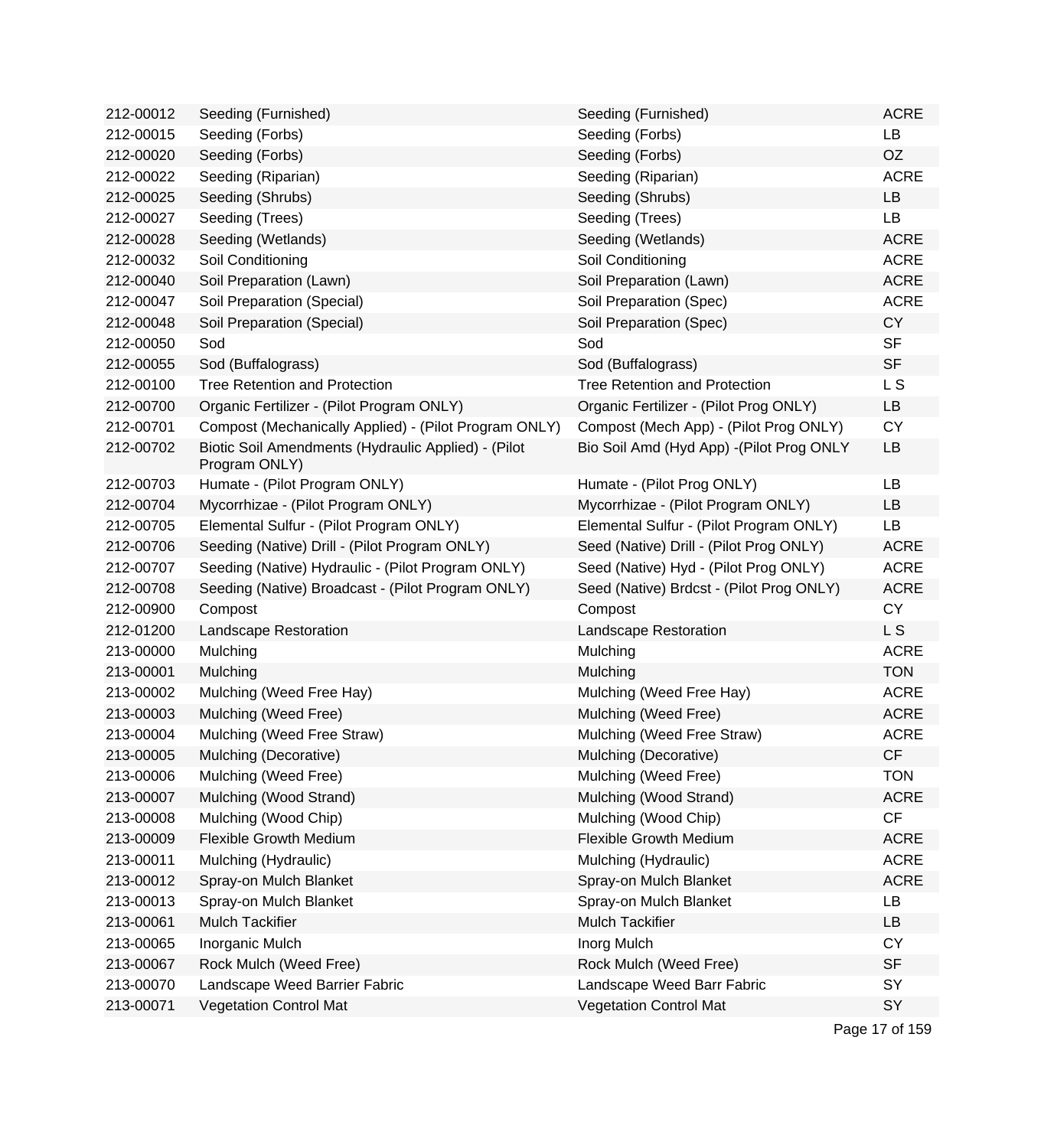| 213-00150 | <b>Bonded Fiber Matrix</b>                       | <b>Bonded Fiber Matrix</b>         | <b>ACRE</b> |
|-----------|--------------------------------------------------|------------------------------------|-------------|
| 213-00151 | <b>Bonded Fiber Matrix</b>                       | <b>Bonded Fiber Matrix</b>         | LB          |
| 213-00212 | 12 Inch Root Barrier                             | 12 In Root Barrier                 | <b>LF</b>   |
| 213-00218 | 18 Inch Root Barrier                             | 18 In Root Barrier                 | LF          |
| 213-00300 | Concrete Landscape Border                        | Conc Landscape Border              | LF          |
| 213-00400 | Metal Landscape Border (Install Only)            | Inst Landscape Border              | LF          |
| 213-00440 | Metal Landscape Border (1/8x4 Inch)              | Landscape Border (1/8x4 In)        | LF          |
| 213-00460 | Metal Landscape Border (3/16x4 Inch)             | Landscape Border (3/16x4 In)       | LF          |
| 213-00462 | Metal Landscape Border (3/16 X 5-1/2 Inch)       | Landscape Border (3/16x5-1/2 In)   | LF          |
| 213-00468 | Metal Landscape Border (3/16x10 Inch)            | Landscape Border (3/16x10 In)      | LF          |
| 213-00470 | Metal Landscape Border (1/4x5 Inch)              | Landscape Border (1/4x5 In)        | LF          |
| 213-00500 | <b>Tree Grate</b>                                | <b>Tree Grate</b>                  | <b>EACH</b> |
| 213-00510 | Tree Grate (Install Only)                        | Inst Tree Grate                    | <b>EACH</b> |
| 213-00550 | <b>Tree Ring</b>                                 | <b>Tree Ring</b>                   | LF.         |
| 213-00600 | Landscape Log                                    | Landscape Log                      | <b>LF</b>   |
| 213-00610 | Landscape Log                                    | Landscape Log                      | <b>EACH</b> |
| 213-00700 | Landscape Boulder                                | Landscape Boulder                  | <b>EACH</b> |
| 213-00705 | Landscape Boulder (Special)                      | Landscape Boulder (Special)        | <b>EACH</b> |
| 213-00800 | <b>Brush Fill</b>                                | <b>Brush Fill</b>                  | <b>CY</b>   |
| 214-00000 | Landscape Maintenance                            | Landscape Maintenance              | L S         |
| 214-00001 | Landscape Maintenance (2018)                     | Landscape Maintenance (2018)       | L S         |
| 214-00002 | Landscape Maintenance (2019)                     | Landscape Maintenance (2019)       | L S         |
| 214-00003 | Landscape Maintenance (2020)                     | Landscape Maintenance (2020)       | L S         |
| 214-00004 | Landscape Maintenance (Cedar Cove)               | Landscape Maintenance (Cedar Cove) | L S         |
| 214-00005 | Landscape Maintenance (24 Month)                 | Landscape Maintenance (24 Month)   | L S         |
| 214-00010 | Temporary Irrigation                             | Temp Irrigation                    | L S         |
| 214-00145 | <b>Plant Protection Fence</b>                    | <b>Plant Protect Fence</b>         | LF          |
| 214-00155 | Plant (Ball and Burlap)                          | Plant (B and B)                    | <b>EACH</b> |
| 214-00160 | Plant (Ball and Burlap) (Furnish Only)           | Furn Plant (B and B)               | <b>EACH</b> |
| 214-00161 | Plant (Ball and Burlap) (Install Only)           | Inst Plant (B and B)               | <b>EACH</b> |
| 214-00201 | Deciduous Tree (Tubeling)                        | Deciduous Tree (Tubeling)          | <b>EACH</b> |
| 214-00205 | Deciduous Tree (5 Gallon Container)              | Deciduous Tree (5 Gal)             | <b>EACH</b> |
| 214-00210 | Deciduous Tree (1 Inch Caliper)                  | Deciduous Tree (1 In C)            | <b>EACH</b> |
| 214-00215 | Deciduous Tree (1.5 Inch Caliper)                | Deciduous Tree (1.5 In C)          | <b>EACH</b> |
| 214-00217 | Deciduous Tree (1.5 Inch Caliper) (Furnish Only) | Furn Decid Tree (1.5 In C)         | <b>EACH</b> |
| 214-00220 | Deciduous Tree (2 Inch Caliper)                  | Deciduous Tree (2 In C)            | <b>EACH</b> |
| 214-00222 | Deciduous Tree (2 Inch Caliper) (Furnish Only)   | Decid Tree (2 In Cal) (Furnish)    | <b>EACH</b> |
| 214-00225 | Deciduous Tree (2.5 Inch Caliper)                | Deciduous Tree (2.5 In C)          | <b>EACH</b> |
| 214-00227 | Deciduous Tree (2.5 Inch Caliper) (Furnish Only) | Furn Deciduous Tree (2.5 In C)     | <b>EACH</b> |
| 214-00230 | Deciduous Tree (3 Inch Caliper)                  | Deciduous Tree (3 In C)            | <b>EACH</b> |
| 214-00235 | Deciduous Tree (3.5 Inch Caliper)                | Deciduous Tree (3.5 In C)          | <b>EACH</b> |
| 214-00240 | Deciduous Tree (4 Inch Caliper)                  | Deciduous Tree (4 In C)            | <b>EACH</b> |
| 214-00260 | Deciduous Tree (6 Foot)                          | Deciduous Tree (6 Ft)              | <b>EACH</b> |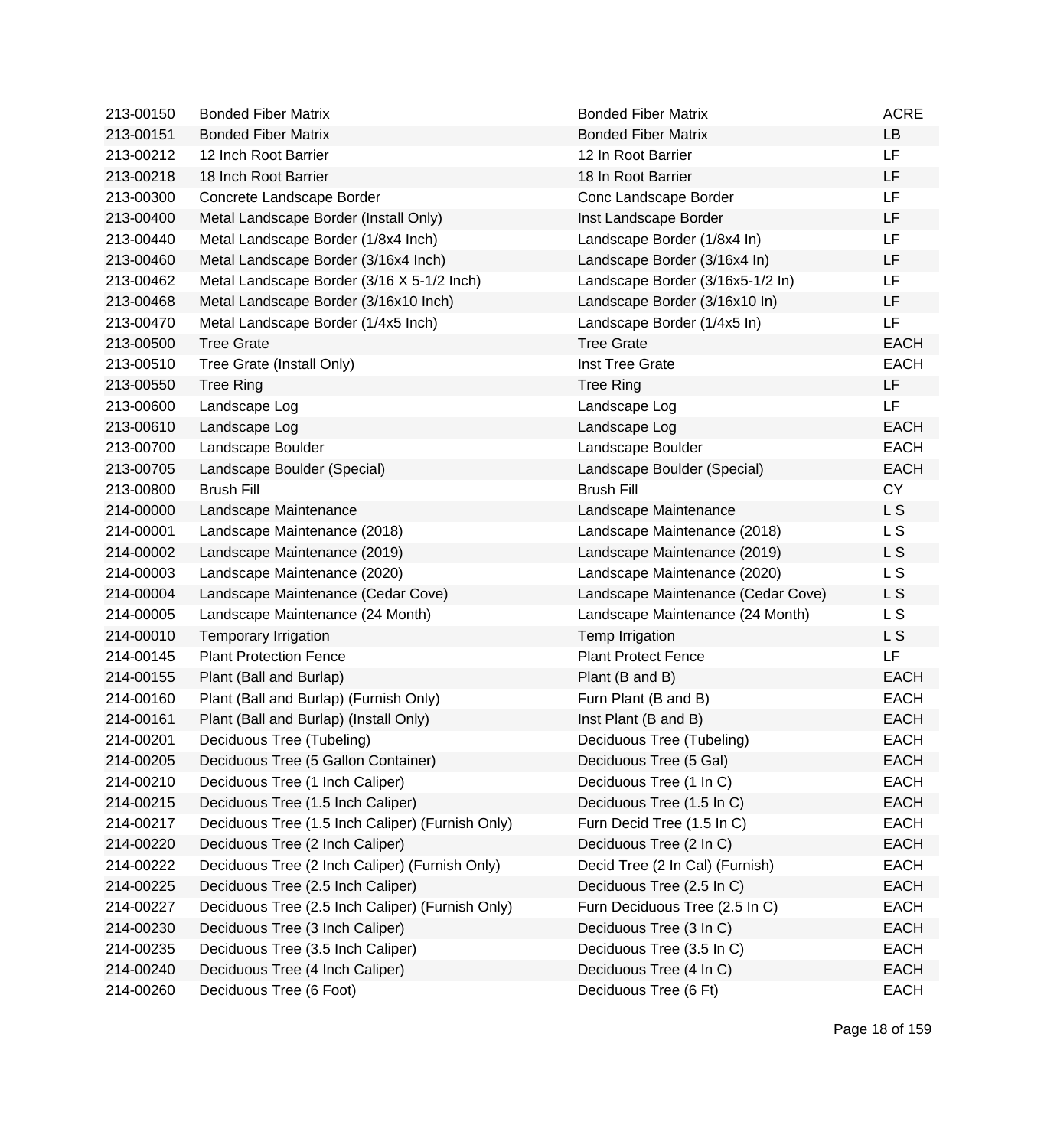| 214-00262 | Deciduous Tree (6 Foot) (Furnish Only)                                                     | Furn Decid Tree (6 Ft)          | <b>EACH</b> |
|-----------|--------------------------------------------------------------------------------------------|---------------------------------|-------------|
| 214-00280 | Deciduous Tree (8 Foot)                                                                    | Deciduous Tree (8 Ft)           | <b>EACH</b> |
| 214-00282 | Deciduous Tree (8 Foot) (Furnish Only)                                                     | Furn Decid Tree (8 Ft)          | <b>EACH</b> |
| 214-00301 | Deciduous Shrub (Tubeling)                                                                 | Deciduous Shrub (Tubeling)      | <b>EACH</b> |
| 214-00310 | Deciduous Shrub (1 Gallon Container)                                                       | Deciduous Shrub (1 Gal)         | <b>EACH</b> |
| 214-00320 | Deciduous Shrub (2 Gallon Container)                                                       | Deciduous Shrub (2 Gal)         | <b>EACH</b> |
| 214-00330 | Deciduous Shrub (3 Gallon Container)                                                       | Deciduous Shrub (3 Gal)         | <b>EACH</b> |
| 214-00350 | Deciduous Shrub (5 Gallon Container)                                                       | Deciduous Shrub (5 Gal)         | EACH        |
| 214-00365 | Plant (2 1/2 Inch Caliper) (Furnish Only)                                                  | Furn Plant (2.5 C)              | <b>EACH</b> |
| 214-00370 | Deciduous Shrub (7 Gallon Container)                                                       | Deciduous Shrub (7 Gal)         | <b>EACH</b> |
| 214-00401 | Evergreen Tree (Tubeling)                                                                  | Evergreen Tree (Tubeling)       | <b>EACH</b> |
| 214-00410 | Evergreen Tree (1 Gallon Container)                                                        | Evergreen Tree (1 Gal)          | <b>EACH</b> |
| 214-00450 | Evergreen Tree (5 Gallon Container)                                                        | Evergreen Tree (5 Gal)          | <b>EACH</b> |
| 214-00455 | Evergreen Tree (5 Gallon) (Install Only)                                                   | Install Evergreen Tree (5 Gal)  | <b>EACH</b> |
| 214-00470 | Evergreen Tree (7 Gallon Container)                                                        | Evergreen Tree (7 Gal)          | <b>EACH</b> |
| 214-00502 | Evergreen Tree (2 Foot) (Ball and Burlap)                                                  | Evergreen Tree (2 Ft)(B-B)      | <b>EACH</b> |
| 214-00504 | Evergreen Tree (4 Foot) (Ball and Burlap)                                                  | Evergreen Tree (4 Ft)(B-B)      | <b>EACH</b> |
| 214-00505 | Evergreen Tree (4 Foot) (Ball and Burlap) (Furnish Only)                                   | Furn Evergreen Tree (4 Ft)(B-B) | <b>EACH</b> |
| 214-00506 | Evergreen Tree (6 Foot) (Ball and Burlap)                                                  | Evergreen Tree (6 Ft)(B-B)      | <b>EACH</b> |
| 214-00507 | Evergreen Tree (6 Foot) (Ball and Burlap) (Furnish Only)                                   | Furn Evergreen Tree (6 Ft)(B-B) | <b>EACH</b> |
| 214-00508 | Evergreen Tree (8 Foot) (Ball and Burlap)                                                  | Evergreen Tree (8 Ft)(B-B)      | <b>EACH</b> |
| 214-00509 | Evergreen Tree (8 Foot) (Ball and Burlap) (Furnish Only)                                   | Furn Evergreen Tree (8 Ft)(B-B) | <b>EACH</b> |
| 214-00510 | Evergreen Tree (10 Foot) (Ball and Burlap)                                                 | Evergreen Tree(10 Ft)(B-B)      | <b>EACH</b> |
| 214-00511 | Evergreen Tree (10 F00t) (Ball and Burlap) (Furnish Only) Furn Evergreen Tree (10 Ft)(B-B) |                                 | <b>EACH</b> |
| 214-00512 | Evergreen Tree (12 Foot) (Ball and Burlap)                                                 | Evergreen Tree(12 Ft)(B-B)      | <b>EACH</b> |
| 214-00514 | Evergreen Tree (14 Foot) (Ball and Burlap)                                                 | Evergreen Tree(14 Ft)(B-B)      | <b>EACH</b> |
| 214-00601 | Evergreen Shrub (Tubeling)                                                                 | Evergreen Shrub (Tubeling)      | <b>EACH</b> |
| 214-00610 | Evergreen Shrub (1 Gallon Container)                                                       | Evergreen Shrub (1 Gal)         | <b>EACH</b> |
| 214-00630 | Evergreen Shrub (3 Gallon Container)                                                       | Evergreen Shrub (3 Gal)         | <b>EACH</b> |
| 214-00650 | Evergreen Shrub (5 Gallon Container)                                                       | Evergreen Shrub (5 Gal)         | <b>EACH</b> |
| 214-00670 | Evergreen Shrub (7 Gallon Container)                                                       | Evergreen Shrub (7 Gal)         | <b>EACH</b> |
| 214-00701 | Broadleaf Evergreen Shrub (Tubeling)                                                       | Brdlf Evrgrn Shrub (Tubeling)   | EACH        |
| 214-00710 | Broadleaf Evergreen Shrub (1 Gallon Container)                                             | Brdlf Evrgrn Shrub (1 Gal)      | <b>EACH</b> |
| 214-00730 | Broadleaf Evergreen Shrub (3 Gallon Container)                                             | Brdlf Evrgrn Shrub (3 Gal)      | <b>EACH</b> |
| 214-00750 | Broadleaf Evergreen Shrub (5 Gallon Container)                                             | Brdlf Evrgrn Shrub (5 Gal)      | <b>EACH</b> |
| 214-00770 | Broadleaf Evergreen Shrub (7 Gallon Container)                                             | Brdlf Evrgrn Shrub (7 Gal)      | <b>EACH</b> |
| 214-00801 | Ground Cover Vines (Tubeling)                                                              | Gr Cover Vines (Tubeling)       | <b>EACH</b> |
| 214-00805 | Ground Cover Vines (2.25 Inch Pots)                                                        | Gr Cover Vines (2.25 In Pot)    | <b>EACH</b> |
| 214-00810 | Ground Cover Vines (1 Gallon Container)                                                    | Gr Cover Vines (1 Gal)          | <b>EACH</b> |
| 214-00850 | Ground Cover Vines (5 Gallon Container)                                                    | Gr Cover Vines (5 Gal)          | <b>EACH</b> |
| 214-00901 | Perennials (Tubeling)                                                                      | Perennials (Tubeling)           | <b>EACH</b> |
| 214-00905 | Perennials (2.25 Inch Pot)                                                                 | Perennials (2.25 In Pot)        | <b>EACH</b> |
| 214-00908 | Perennials (1 Quart Container)                                                             | Perennials (1 Qt)               | <b>EACH</b> |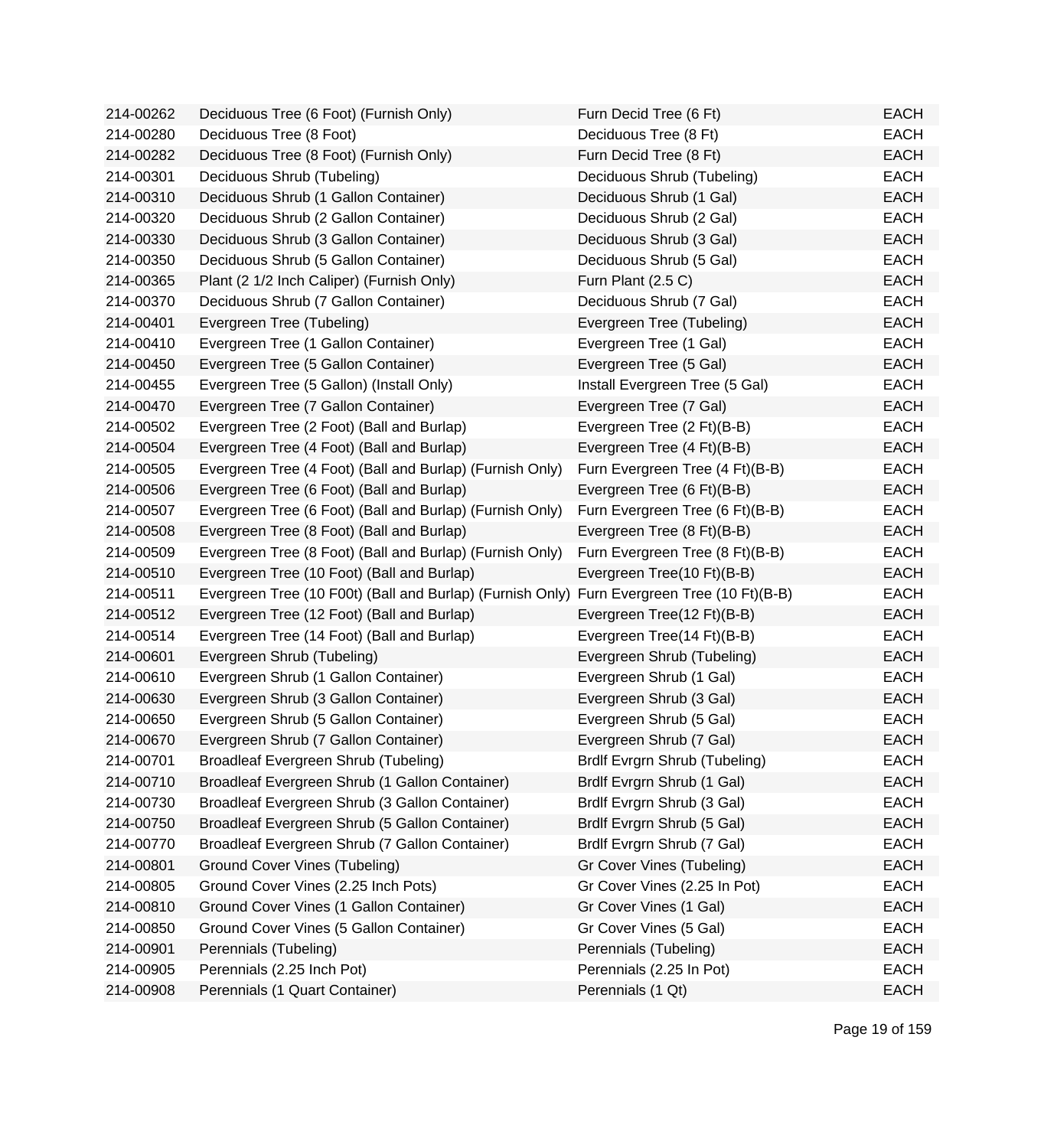| 214-00910 | Perennials (1 Gallon Container)                 | Perennials (1 Gal)                  | <b>EACH</b> |
|-----------|-------------------------------------------------|-------------------------------------|-------------|
| 214-00950 | Perennials (5 Gallon Container)                 | Perennials (5 Gal)                  | <b>EACH</b> |
| 214-01000 | <b>Bulb</b>                                     | <b>Bulb</b>                         | <b>EACH</b> |
| 214-01010 | <b>Brush Layer Cutting</b>                      | <b>Brush Layer Cutting</b>          | <b>EACH</b> |
| 214-01011 | <b>Live Brush Mattress</b>                      | <b>Live Brush Mattress</b>          | <b>LF</b>   |
| 214-01012 | Live Brush Fascine                              | Live Brush Fascine                  | <b>LF</b>   |
| 214-01013 | <b>Live Willow Stakes</b>                       | <b>Live Willow Stakes</b>           | <b>EACH</b> |
| 214-01014 | Live Willow Brush                               | Live Willow Brush                   | <b>EACH</b> |
| 214-01015 | <b>Willow Cuttings</b>                          | <b>Willow Cuttings</b>              | <b>EACH</b> |
| 214-01018 | Live Brush Soil Lift                            | Live Brush Soil Lift                | <b>LF</b>   |
| 214-01019 | Single Soil Lift                                | Single Soil Lift                    | LF          |
| 214-01020 | Hedge Layer Plant                               | Hedge Layer Plant                   | <b>EACH</b> |
| 214-01025 | Dormant Log Cutting                             | Dormant Log Cutting                 | <b>EACH</b> |
| 214-01031 | Facines                                         | Facines                             | <b>EACH</b> |
| 214-01032 | Large Woody Material                            | Large Woody Material                | <b>EACH</b> |
| 214-01140 | <b>Plant Shade Shelter</b>                      | <b>Plant Shade Shelter</b>          | <b>EACH</b> |
| 214-01200 | Plant (Tubeling)                                | Plant (Tubeling)                    | <b>EACH</b> |
| 214-01210 | Plant (Tubeling) (Furnish Only)                 | Furn Plant (Tubeling)               | <b>EACH</b> |
| 214-01215 | Plant (Tubeling) (Install Only)                 | Inst Plant (Tubeling)               | <b>EACH</b> |
| 214-01220 | Plant (Bareroot) (Furnish Only)                 | Furn Plant (Bareroot)               | <b>EACH</b> |
| 214-01225 | Plant (Bareroot) (Install Only)                 | Inst Plant (Bareroot)               | <b>EACH</b> |
| 214-01227 | Rootwad                                         | Rootwad                             | <b>EACH</b> |
| 214-01228 | <b>Riprap Planting Pocket</b>                   | <b>Riprap Planting Pocket</b>       | <b>EACH</b> |
| 214-01229 | <b>Wetland Sod Mat</b>                          | Wetland Sod Mat                     | <b>SF</b>   |
| 214-01230 | Plant (2.25 Inch Pot) (Furnish Only)            | Furn Plant (2.25 In Pot)            | <b>EACH</b> |
| 214-01235 | Plant (2.25 Inch Pot) (Install Only)            | Inst Plant (2.25 In Pot)            | <b>EACH</b> |
| 214-01310 | Plant (1 Gallon Container) (Furnish Only)       | Furn Plant (1 Gal)                  | <b>EACH</b> |
| 214-01315 | Plant (1 Gallon Container) (Install Only)       | Inst Plant (1 Gal)                  | <b>EACH</b> |
| 214-01350 | Plant (5 Gallon Container) (Furnish Only)       | Furn Plant (5 Gal)                  | <b>EACH</b> |
| 214-01355 | Plant (5 Gallon Container) (Install Only)       | Inst Plant (5 Gal)                  | <b>EACH</b> |
| 214-01370 | Plant (7 Gallon Container) (Furnish Only)       | Furn Plant (7 Gal)                  | <b>EACH</b> |
| 214-01375 | Plant (7 Gallon Container) (Install Only)       | Inst Plant (7 Gal)                  | <b>EACH</b> |
| 214-01401 | Nursery Stock Deep Rooted Container (DRC # 10)  | Nursery Stock Container (DRC #10)   | <b>EACH</b> |
| 214-01402 | Nursery Stock Deep Rooted Container (DRC #40)   | Nursery Stock Container (DRC #40)   | <b>EACH</b> |
| 214-01403 | Nursery Stock Deep Rooted Container (DRC # 60)  | Nursery Stock Container (DRC #60)   | <b>EACH</b> |
| 214-01404 | Nursery Stock Deep Rooted Container (DRC # 180) | Nursery Stock Container (DRC # 180) | <b>EACH</b> |
| 214-01405 | Nursery Stock Deep Rooted Container (DRC # 300) | Nursery Stock Container (DRC # 300) | <b>EACH</b> |
| 214-01410 | Nursery Stock Small Pot Container (#SP4)        | Nursery Stock Container (# SP4)     | <b>EACH</b> |
| 214-01420 | Nursery Stock Container (#1)                    | Nursery Stock Container (#1)        | <b>EACH</b> |
| 214-01421 | Nursery Stock Container (#5)                    | Nursery Stock Container (#5)        | <b>EACH</b> |
| 214-01422 | Nursery Stock Container (#10)                   | Nursery Stock Container (#10)       | <b>EACH</b> |
| 214-01424 | Nursery Stock Container (#20)                   | Nursery Stock Container (#20)       | <b>EACH</b> |
| 215-00000 | <b>Transplant Shrub</b>                         | <b>Transplant Shrub</b>             | <b>EACH</b> |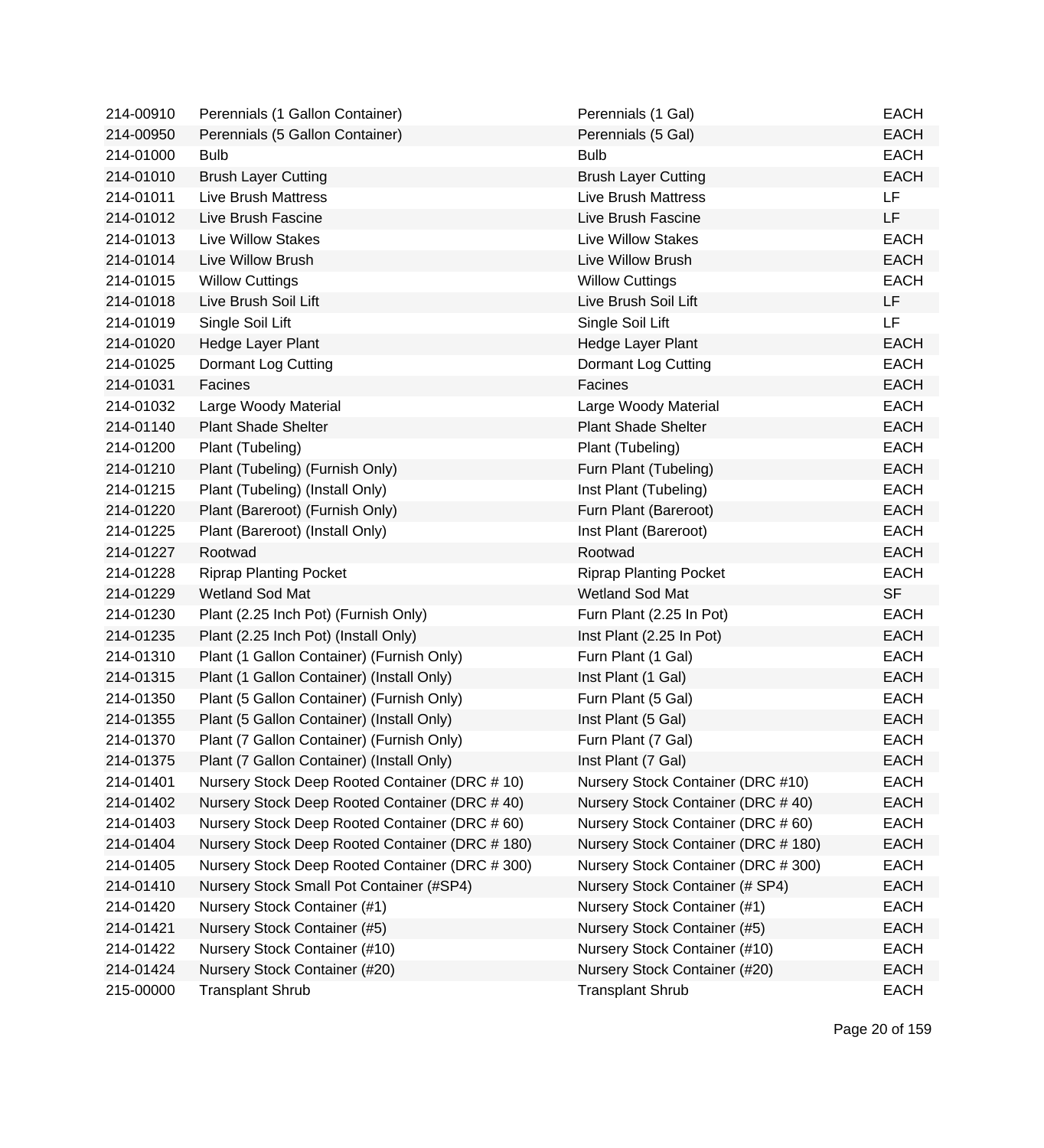| 215-00001 | <b>Transplant Shrub</b>                                                                                   | <b>Transplant Shrub</b>                  | SY          |
|-----------|-----------------------------------------------------------------------------------------------------------|------------------------------------------|-------------|
| 215-00010 | <b>Transplant Tree</b>                                                                                    | <b>Transplant Tree</b>                   | <b>EACH</b> |
| 215-00030 | Transplant Tree (1.5 to 3 Inch)                                                                           | Transplant Tree (1.5-3 In)               | <b>EACH</b> |
| 215-00060 | Transplant Tree (3 to 6 Inch)                                                                             | Transplant Tree (3-6 In)                 | <b>EACH</b> |
| 215-00100 | Transplant Tree (Over 6 Inch)                                                                             | Transplant Tree (6+ In)                  | <b>EACH</b> |
| 215-00200 | Transplant Tree (Ball and Burlap)                                                                         | Transplant Tree (B-B)                    | <b>EACH</b> |
| 215-00500 | <b>Transplant Seedling</b>                                                                                | <b>Transplant Seedling</b>               | <b>EACH</b> |
| 215-00600 | <b>Transplant Plug</b>                                                                                    | <b>Transplant Plug</b>                   | <b>EACH</b> |
| 215-00700 | <b>Transplant Sod</b>                                                                                     | <b>Transplant Sod</b>                    | SY          |
| 216-00013 | Mulch Netting (Plastic)                                                                                   | Mulch Netting (Plastic)                  | SY          |
| 216-00015 | Soil Retention Blanket (Excelsior)                                                                        | Soil Reten Blanket (Excel)               | SY          |
| 216-00021 | Soil Retention Blanket (Class 1)                                                                          | Soil Reten Blanket (Cl 1)                | SY          |
| 216-00022 | Soil Retention Blanket (Class 2)                                                                          | Soil Reten Blanket (Cl 2)                | SY          |
| 216-00023 | Soil Retention Blanket (Class 3)                                                                          | Soil Reten Blanket (Cl 3)                | SY          |
| 216-00024 | Soil Retention Blanket (Class 4)                                                                          | Soil Reten Blanket (Cl 4)                | SY          |
| 216-00030 | Soil Retention Blanket (Special)                                                                          | Soil Reten Blanket (Spec)                | SY          |
| 216-00035 | Soil Retention Blanket (Plastic)                                                                          | Soil Reten Blanket (Plastic)             | SY          |
| 216-00036 | Soil Retention Blanket (Plastic) (Special)                                                                | Soil Reten Blanket (Plastic)(Spec)       | SY          |
| 216-00037 | Soil Retention Blanket (Coconut)                                                                          | Soil Reten Blanket (Coconut)             | SY          |
| 216-00039 | Soil Retention Blanket (Straw)                                                                            | Soil Reten Blanket (Straw)               | SY          |
| 216-00041 | Soil Retention Blanket (Straw/Coconut)                                                                    | Soil Reten Blanket (S/C)                 | SY          |
| 216-00042 | Soil Retention Blanket (Biodegradable Straw/Coconut)                                                      | Soil Retent Blanket (BioD S/C)           | SY          |
| 216-00045 | Soil Retention Mat (Cellular)                                                                             | Soil Reten Mat (Cell)                    | SY          |
| 216-00047 | Soil Wrap (Coir and Jute)                                                                                 | Soil Wrap (Coir and Jute)                | SY          |
| 216-00050 | Soil Retention Grid                                                                                       | Soil Reten Grid                          | SY          |
| 216-00060 | Soil Retention System                                                                                     | Soil Reten System                        | SY          |
| 216-00066 | Concrete Block Soil Retention System                                                                      | <b>Concrete Block SRS</b>                | SY          |
| 216-00070 | <b>Geocell Cellular Confinement System</b>                                                                | <b>Geocell Confinement Sys</b>           | SY          |
| 216-00101 | Soil Retention Blanket (Straw-Coconut) (Photodegradable Soil Reten Blanket (S-C)(PhotoD Cl 1)<br>Class 1) |                                          | SY          |
| 216-00102 | Soil Retention Blanket (Straw-Coconut) (Photodegradable Soil Reten Blanket (S-C)(PhotoD Cl 2)<br>Class 2) |                                          | SY          |
| 216-00111 | Soil Retention Blanket (Excelsior)(Photodegadable Class Soil Reten Blanket (Excel)(PhotoD Cl 1)<br>1)     |                                          | SY          |
| 216-00112 | Soil Retention Blanket (Excelsior) (Photodegadable Class<br>2)                                            | Soil Reten Blanket (Excel) (PhotoD Cl 2) | SY          |
| 216-00121 | Soil Retention Blanket (Coconut) (Photodegradable Class<br>1)                                             | Soil Reten Blanket (Coconut) (PhotoD Cl) | <b>SY</b>   |
| 216-00122 | Soil Retention Blanket (Coconut) (Photodegradable Class<br>2)                                             | Soil Reten Blanket(Coconut)(PhotoD Cl 2) | SY          |
| 216-00201 | Soil Retention Blanket (Straw-Coconut) (Biodegradable<br>Class 1)                                         | Soil Reten Blanket (S-C)(BioD Cl 1)      | SY          |
| 216-00202 | Soil Retention Blanket (Straw-Coconut) (Biodegradable<br>Class 2)                                         | Soil Reten Blanket (S-C)(BioD Cl 2)      | <b>SY</b>   |
| 216-00211 | Soil Retention Blanket (Excelsior) (Biodegradable Class 1) Soil Reten Blanket (Exc)(BioD Cl 1)            |                                          | SY          |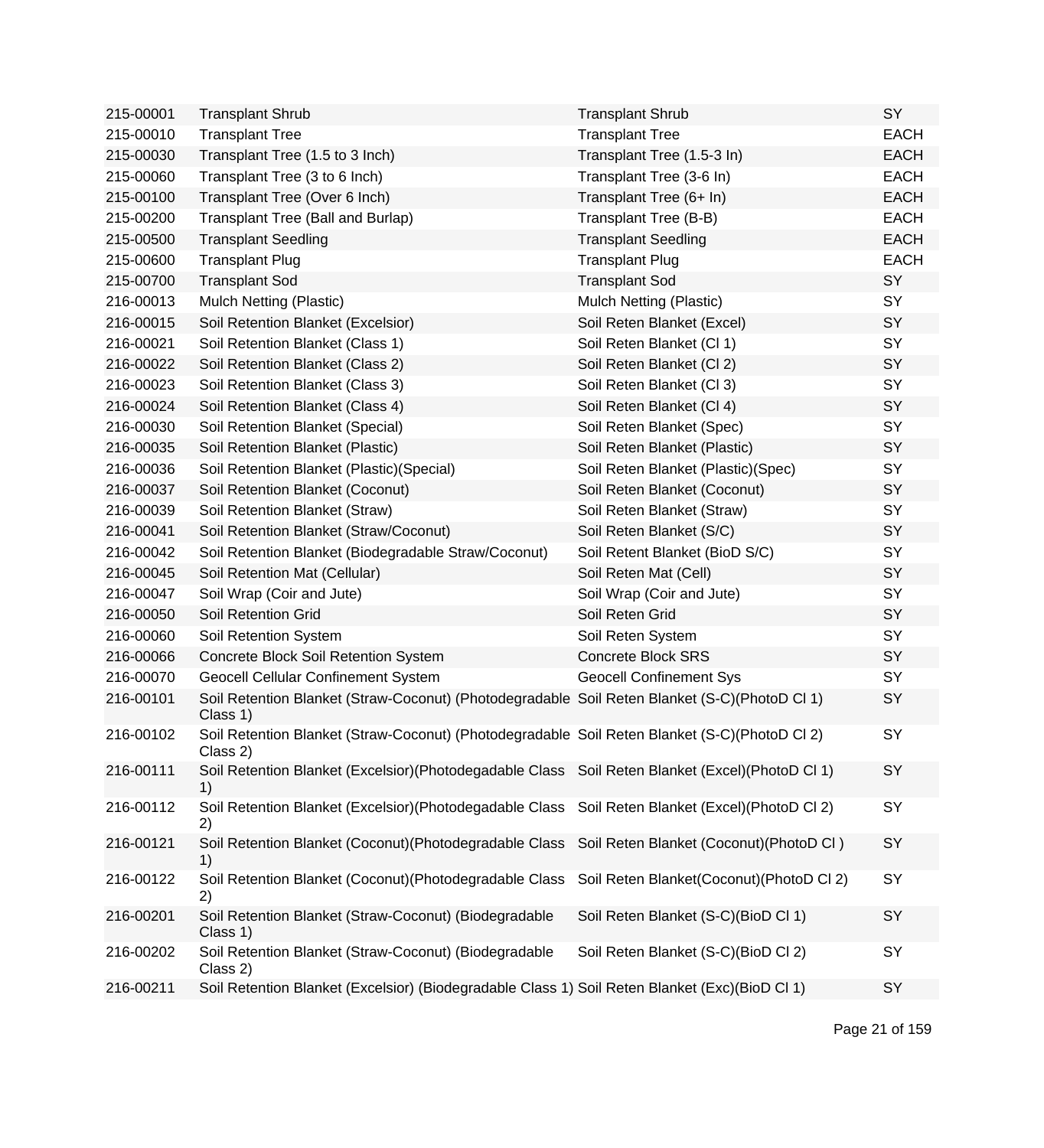| 216-00212 | Soil Retention Blanket (Excelsior) (Biodegradable Class 2) Soil Reten Blanket (Exc)(BioD Cl 2) |                                         | SY          |
|-----------|------------------------------------------------------------------------------------------------|-----------------------------------------|-------------|
| 216-00221 | Soil Retention Blanket (Coconut) (Biodegradable Class 1) Soil Reten Blanket (C)(BioD Cl 1)     |                                         | <b>SY</b>   |
| 216-00222 | Soil Retention Blanket (Coconut) (Biodegradable Class 2) Soil Reten Blanket (C)(BioD Cl 2)     |                                         | SY          |
| 216-00230 | Earth Anchors                                                                                  | Earth Anchors                           | <b>EACH</b> |
| 216-00301 | Turf Reinforcement Mat (Class 1)                                                               | Turf Reinf Mat (Cl 1)                   | SY          |
| 216-00302 | Turf Reinforcement Mat (Class 2)                                                               | Turf Reinf Mat (Cl 2)                   | SY          |
| 216-00303 | Turf Reinforcement Mat (Class 3)                                                               | Turf Reinf Mat (Cl 3)                   | SY          |
| 216-00304 | <b>Turf Reinforcement Mat (Special)</b>                                                        | <b>Turf Reinforcement Mat (Special)</b> | SY          |
| 217-00000 | <b>Herbicide Treatment</b>                                                                     | <b>Herbicide Treatment</b>              | SY          |
| 217-00010 | Pre-Emergent Herbicide                                                                         | Pre-Emergent Herbicide                  | SY          |
| 217-00015 | Noxious Weed Management                                                                        | Noxious Weed Management                 | SY          |
| 217-00020 | <b>Herbicide Treatment</b>                                                                     | <b>Herbicide Treatment</b>              | <b>HOUR</b> |
| 217-00100 | Root Control Fabric                                                                            | Root Control Fabric                     | LF          |
| 218-00000 | Noxious Weed Management                                                                        | Noxious Weed Management                 | L S         |
| 240-00000 | Wildlife Biologist                                                                             | Wildlife Biologist                      | <b>HOUR</b> |
| 240-00001 | Wildlife Biologist                                                                             | Wildlife Biologist                      | <b>DAY</b>  |
| 240-00010 | <b>Removal of Nests</b>                                                                        | Rem of Nests                            | <b>HOUR</b> |
| 240-00015 | Protection of Migratory Birds                                                                  | <b>Protect Migratory Birds</b>          | <b>HOUR</b> |
| 240-00017 | Protection of Migratory Birds                                                                  | <b>Protect Migratory Birds</b>          | L S         |
| 240-00020 | Netting                                                                                        | Netting                                 | <b>SY</b>   |
| 240-00100 | Prairie Dog Management                                                                         | Prairie Dog Mgmt                        | L S         |
| 240-00200 | <b>Bat House</b>                                                                               | <b>Bat House</b>                        | <b>EACH</b> |
| 250-00010 | Environmental Health and Safety Management                                                     | Envir Health/Safety Mngmt               | L S         |
| 250-00050 | Monitoring Technician                                                                          | Monitoring Technician                   | <b>HOUR</b> |
| 250-00100 | <b>Environmental Health and Safety</b>                                                         | <b>Environmental Health and Safety</b>  | L S         |
| 250-00110 | Health and Safety Officer                                                                      | Health and Safety Officer               | <b>HOUR</b> |
| 250-00120 | <b>Material Sampling and Delivery</b>                                                          | Material Sampling and Delivery          | <b>EACH</b> |
| 250-00200 | Material Handling (Stockpile)                                                                  | Material Handling (Stockpile)           | <b>CY</b>   |
| 250-00210 | Solid Waste Disposal                                                                           | Solid Waste Disposal                    | <b>CY</b>   |
| 250-00215 | Solid Waste Disposal (Special)                                                                 | Solid Waste Disposal (Spec)             | <b>CY</b>   |
| 250-00220 | Hazardous Waste Disposal                                                                       | Hazardous Waste Disposal                | <b>CY</b>   |
| 250-00230 | Trap and Treat BOS-200, gypsum dry weight                                                      | Trap and Treat BOS-200                  | LB.         |
| 250-00235 | <b>Coating Lead-Based Paint</b>                                                                | <b>Coating Lead-Based Paint</b>         | GAL         |
| 250-00240 | Subsurface Bioenhancement Injection                                                            | Subsurface Bioenhancement Inj           | <b>EACH</b> |
| 250-00300 | <b>Water Treatment System</b>                                                                  | <b>Water Treatment System</b>           | <b>EACH</b> |
| 250-00310 | <b>Water Treatment</b>                                                                         | <b>Water Treatment</b>                  | <b>MGAL</b> |
| 251-00000 | Paint Testing and Analysis Management                                                          | Paint Testing and Analysis Mngmt        | L S         |
| 301-06000 | Plant Mix Bituminous Base (Class 6)                                                            | PMBB (CL 6)                             | <b>TON</b>  |
| 301-06020 | Plant Mix Bituminous Base (Class 6) (Asphalt)                                                  | PMBB (CL 6) (Asph)                      | <b>TON</b>  |
| 301-10020 | Permeable Asphalt Treated Base (Asphalt)                                                       | PATB (Asph)                             | <b>TON</b>  |
| 304-01000 | Aggregate Base Course (Class 1)                                                                | ABC (CL 1)                              | <b>TON</b>  |
| 304-01005 | Aggregate Base Course (Class 1)                                                                | ABC (CL 1)                              | <b>CY</b>   |
| 304-02000 | Aggregate Base Course (Class 2)                                                                | ABC (CL 2)                              | <b>TON</b>  |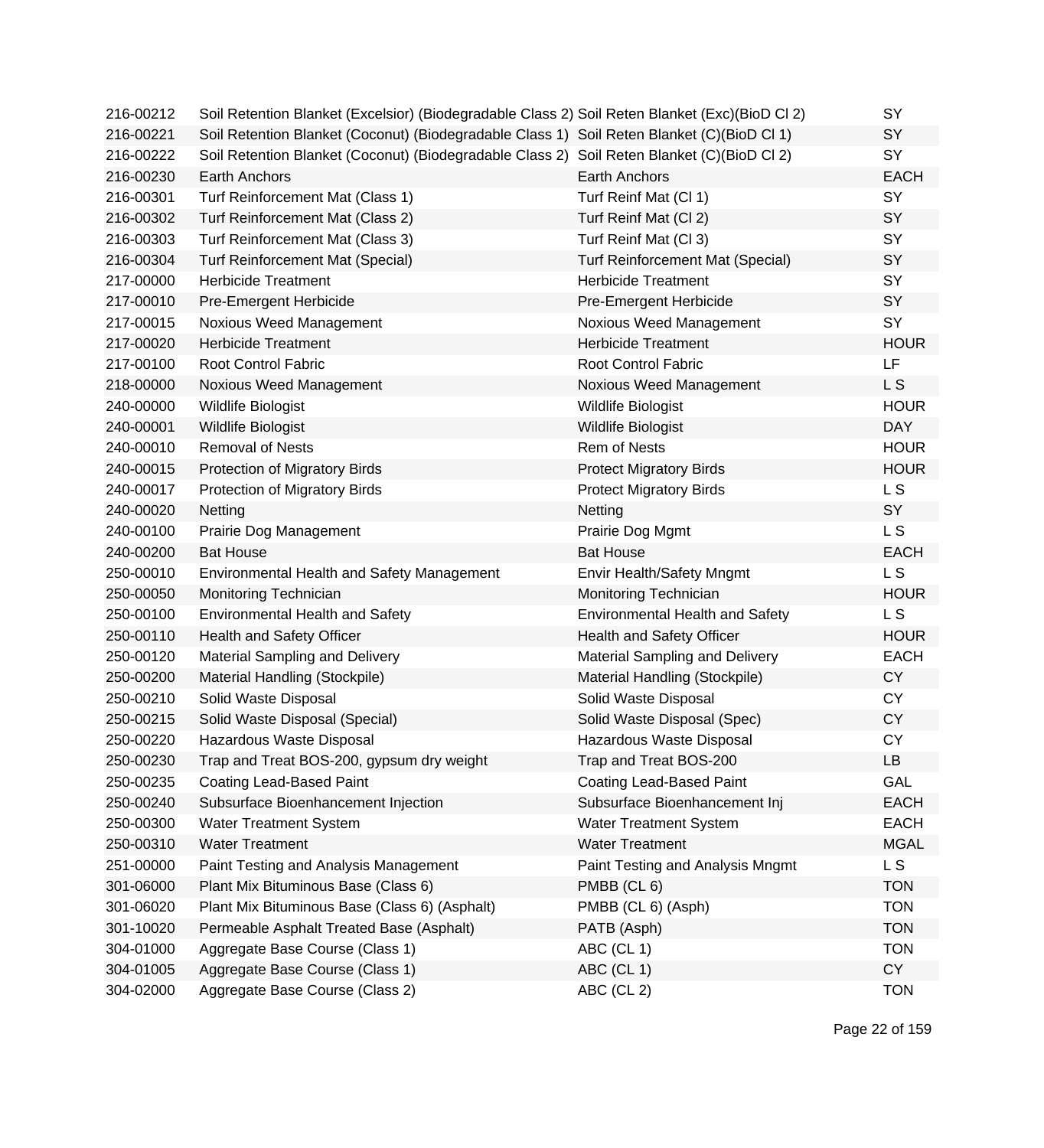| 304-02005 | Aggregate Base Course (Class 2)                                                     | ABC (CL 2)                     | <b>CY</b>   |
|-----------|-------------------------------------------------------------------------------------|--------------------------------|-------------|
| 304-02027 | Aggregate Base Course (Class 2) (Furnish Only)                                      | ABC (CL 2) (Furn Only)         | <b>CY</b>   |
| 304-03000 | Aggregate Base Course (Class 3)                                                     | ABC (CL 3)                     | <b>TON</b>  |
| 304-03005 | Aggregate Base Course (Class 3)                                                     | ABC (CL 3)                     | <b>CY</b>   |
| 304-03006 | Aggregate Base Course (Class 3) (Special)                                           | ABC (CL 3) (Spec)              | <b>TON</b>  |
| 304-04000 | Aggregate Base Course (Class 4)                                                     | ABC (CL 4)                     | <b>TON</b>  |
| 304-05000 | Aggregate Base Course (Class 5)                                                     | ABC (CL 5)                     | <b>TON</b>  |
| 304-05006 | Aggregate Base Course (Class 5) (Special)                                           | ABC (CL 5)(Spec)               | SY          |
| 304-05009 | Aggregate Base Course (Class 5) (Special)                                           | ABC (CL 5)(Spec)               | <b>TON</b>  |
| 304-06000 | Aggregate Base Course (Class 6)                                                     | ABC (CL 6)                     | <b>TON</b>  |
| 304-06004 | Aggregate Base Course (Class 6)                                                     | ABC (CL 6)                     | SY          |
| 304-06007 | Aggregate Base Course (Class 6)                                                     | ABC (CL 6)                     | <b>CY</b>   |
| 304-06008 | Aggregate Base Course (Class 6) (Special)                                           | ABC (CL 6) (Spec)              | <b>CY</b>   |
| 304-06009 | Aggregate Base Course (Class 6) (Special)                                           | ABC (CL 6) (Spec)              | <b>TON</b>  |
| 304-06010 | Aggregate Base Course (Class 6)(Special) (Furnish Only) ABC (CL 6)(Spec)(Furn Only) |                                | <b>CY</b>   |
| 304-06011 | Aggregate Base Course (Class 6) (Special) (Install Only)                            | ABC (CL 6)(Spec)(Install Only) | <b>CY</b>   |
| 304-06020 | Aggregate Base Course (Class 6) (Furnish Only)                                      | ABC (CL 6) (Furn Only)         | <b>TON</b>  |
| 304-06027 | Aggregate Base Course (Class 6) (Furnish Only)                                      | ABC (CL 6) (Furn Only)         | <b>CY</b>   |
| 304-07000 | Aggregate Base Course (Class 7)                                                     | ABC (CL 7)                     | <b>TON</b>  |
| 304-07005 | Aggregate Base Course (Class 7)                                                     | ABC (CL 7)                     | <b>CY</b>   |
| 304-07009 | Aggregate Base Course (Class 7) (Special)                                           | ABC (CL 7) (Spec)              | <b>TON</b>  |
| 304-08000 | Aggregate Base Course (Shoulder Material)                                           | ABC (Shoulder Material)        | <b>TON</b>  |
| 304-08002 | Aggregate Base Course (Shoulder Material)                                           | <b>ABC (Shoulder Material)</b> | <b>CY</b>   |
| 304-09000 | Aggregate Base Course (Special)                                                     | ABC (Spec)                     | <b>CY</b>   |
| 304-09001 | Aggregate Base Course (Special) (Install Only)                                      | ABC (Spec) (Install Only)      | <b>CY</b>   |
| 304-09002 | Aggregate Base Course (Special) (Furnish Only)                                      | ABC (Special) (Furnish Only)   | <b>CY</b>   |
| 304-09006 | Aggregate Base Course (Special)                                                     | ABC (Spec)                     | SY          |
| 304-09014 | Aggregate Base Course (Special)                                                     | ABC (Spec)                     | <b>TON</b>  |
| 304-09020 | Permeable Aggregate Base Course                                                     | ABC (Permeable)                | <b>TON</b>  |
| 304-09055 | Aggregate Base Course (Blotter Material)                                            | ABC (Blotter)                  | <b>TON</b>  |
| 304-09100 | Aggregate Base Course (Recycled Asphalt Pavement)                                   | ABC (RAP)                      | <b>TON</b>  |
| 304-09200 | Stockpile Aggregate Base Course (Special)                                           | Stockpile ABC (Spec)           | TON         |
| 304-09220 | Stockpile Aggregate Base Course (Special)                                           | Stockpile ABC (Spec)           | L S         |
| 306-00000 | Reconditioning                                                                      | Reconditioning                 | <b>MILE</b> |
| 306-01000 | Reconditioning                                                                      | Reconditioning                 | SY          |
| 307-00000 | <b>Hydrated Lime</b>                                                                | <b>Hydrated Lime</b>           | <b>TON</b>  |
| 307-00075 | Fly Ash                                                                             | Fly Ash                        | <b>TON</b>  |
| 307-00200 | Processing Lime Treated Subgrade                                                    | Lime Tr Subgrade               | SY          |
| 307-00206 | Processing Lime Treated Subgrade (6 Inch)                                           | Lime Tr Subgrade (6 In)        | SY          |
| 307-00208 | Processing Lime Treated Subgrade (8 Inch)                                           | Lime Tr Subgrade (8 In)        | SY          |
| 307-00209 | Processing Lime Treated Subgrade (9 Inch)                                           | Lime Tr Subgrade (9 In)        | <b>SY</b>   |
| 307-00210 | Processing Lime Treated Subgrade (10 Inch)                                          | Lime Tr Subgrade (10 In)       | SY          |
| 307-00212 | Processing Lime Treated Subgrade (12 Inch)                                          | Lime Tr Subgrade (12 In)       | SY          |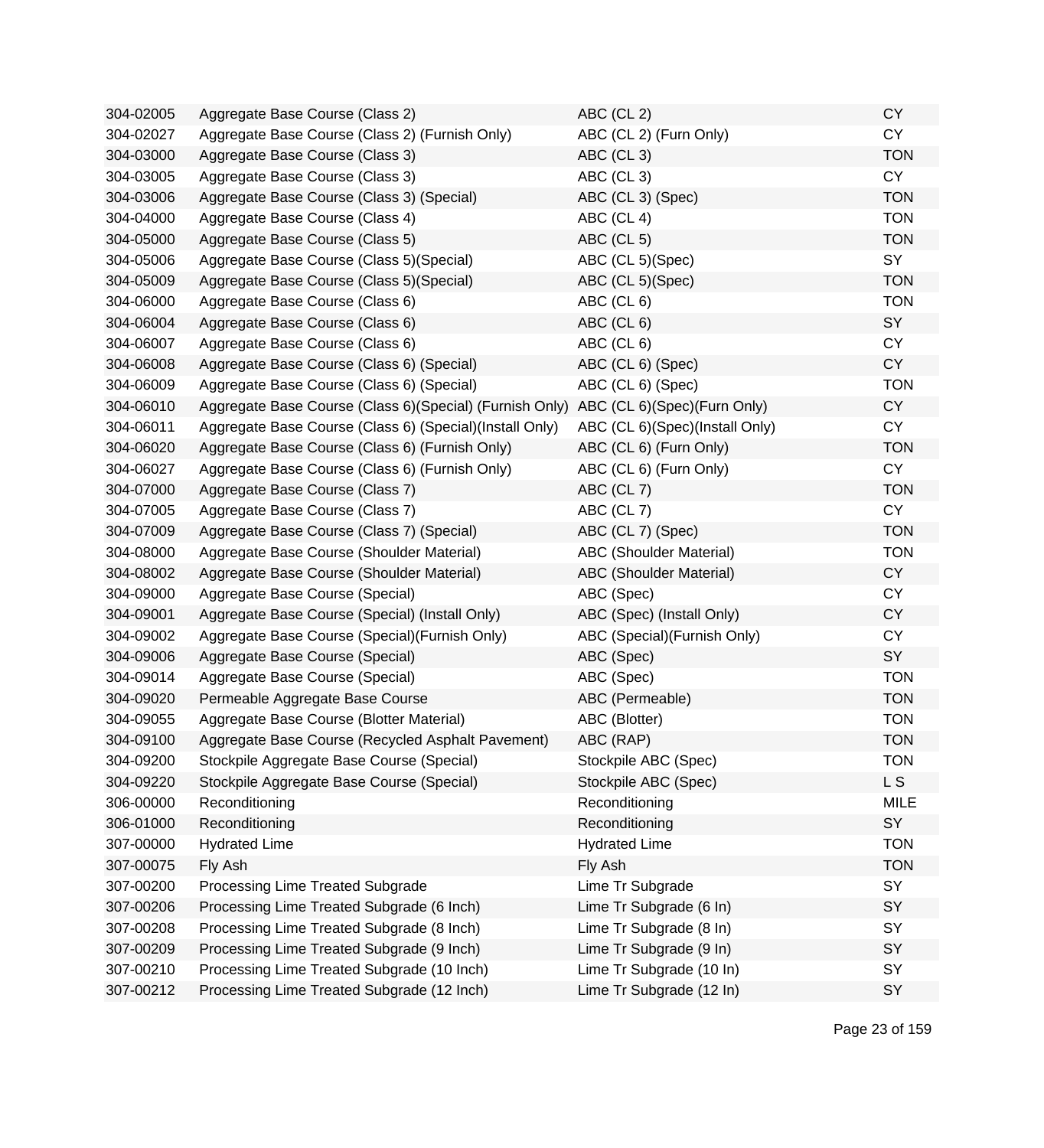| 307-00250 | Processing Fly Ash Treated Subgrade                                                                      | Fly Ash Tr Subgrade                      | SY          |
|-----------|----------------------------------------------------------------------------------------------------------|------------------------------------------|-------------|
| 308-00100 | <b>Processing Cement Treated Base</b>                                                                    | <b>Cement Tr Base</b>                    | SY          |
| 308-00200 | <b>Cement Kiln Dust</b>                                                                                  | Cem Kiln Dust                            | T.          |
| 308-00210 | Processing CKD Treated Subgrade (12 In)                                                                  | CKD Tr Subgrade (12 In)                  | SY          |
| 308-00300 | <b>Stabilized Subgrade</b>                                                                               | <b>Stabilized Subgrade</b>               | SY          |
| 308-00305 | Stabilize Subgrade (Special)                                                                             | Stabilize Subgrade (Special)             | SY          |
| 308-00500 | <b>Fiber Reinforced Soilcrete</b>                                                                        | <b>Fiber Reinf Soilcrete</b>             | <b>CY</b>   |
| 308-09000 | Lean Concrete                                                                                            | Lean Concrete                            | <b>CY</b>   |
| 309-10600 | Lean Concrete Base (6 Inch)                                                                              | Lean Concrete Base (6 In)                | SY          |
| 310-00400 | Process Asphalt Mat For Base Course                                                                      | Process Asphalt Mat For Base Course      | SY          |
| 310-00500 | Full Depth Reclamation of Hot Mix Asph Pavement                                                          | Full Depth Reclam of Hot Mix Asph Pvmt   | SY          |
| 310-00608 | Full Depth Reclamation of Hot Mix Asphalt Pavement (0-<br>8")                                            | Full Depth Reclam. of HMA Pvmt (0-8 in.) | <b>SY</b>   |
| 310-00610 | Full Depth Reclamation of Hot Mix Asphalt Pavement (8- Full Depth Reclam. of HMA Pvmt (8-12 in)<br>12")  |                                          | SY          |
| 310-00614 | Full Depth Reclamation Of Hot Mix Asphalt Pavement (12- Full Depth Reclam of HMA Pvmt (12-16 in)<br>16") |                                          | SY          |
| 310-00700 | Asphalt Emulsion Full Depth Reclamation                                                                  | Asphalt Emulsion Full Depth Reclamation  | SY          |
| 403-00720 | Hot Mix Asphalt (Patching) (Asphalt)                                                                     | HMA (Patching) (Asph)                    | <b>TON</b>  |
| 403-00721 | Hot Mix Asphalt (Patching) (Asphalt)                                                                     | HMA (Patching) (Asph)                    | SY          |
| 403-00722 | Hot Mix Asphalt (Patching)(Asphalt)(Special)                                                             | HMA (Patching)(Asph)(Spec)               | LF          |
| 403-00800 | <b>Emergency Pothole Repair</b>                                                                          | <b>Emerg Pothole Rep</b>                 | <b>TON</b>  |
| 403-01000 | Hot Mix Asphalt (Asphalt) (3 Year Warranty)                                                              | HMA (Asph) (3 Yr Warranty)               | <b>TON</b>  |
| 403-01001 | Hot Mix Asphalt 3 Year Warranty                                                                          | HMA 3 Yr Warranty                        | L S         |
| 403-01010 | Hot Mix Asphalt (Asphalt) (5 Year Warranty)                                                              | HMA (Asph) (5 Yr Warranty)               | <b>TON</b>  |
| 403-01011 | Hot Mix Asphalt 5 Year Warranty                                                                          | HMA 5 Yr Warranty                        | L S         |
| 403-01014 | Hot Mix Asphalt 10 Year Warranty                                                                         | HMA 10 Yr Warranty                       | SY          |
| 403-01020 | Warranted Hot Mix Asphalt System (10 Year)                                                               | Warranted HMA (10 Year)                  | SY          |
| 403-01050 | Warranted Hot Mix Asphalt System (5 Year)                                                                | Warranted HMA (5 Year)                   | <b>TON</b>  |
| 403-02000 | Hot Mix Asphalt (Special)                                                                                | HMA (Spec)                               | <b>TON</b>  |
| 403-05000 | Hot Mix Asphalt (Reflective Crack Interlayer)                                                            | HMA (RCI)                                | <b>TON</b>  |
| 403-09210 | <b>Stone Matrix Asphalt</b>                                                                              | <b>SMA</b>                               | <b>TON</b>  |
| 403-09211 | <b>Stone Matrix Asphalt</b>                                                                              | <b>SMA</b>                               | SY          |
| 403-09221 | Stone Matrix Asphalt (Fibers)(Asphalt)                                                                   | SMA (Fibers)(Asph)                       | <b>TON</b>  |
| 403-09226 | Stone Matrix Asphalt (Asphalt) (Polymer Modified)                                                        | SMA (Asph)(P)                            | <b>TON</b>  |
| 403-09500 | Furnish Hot Mix Asphalt                                                                                  | Furnish HMA                              | <b>TON</b>  |
| 403-09551 | Place Hot Mix Asphalt                                                                                    | Place HMA                                | <b>HOUR</b> |
| 403-09600 | Hot Mix Asphalt (Bond Breaker)                                                                           | HMA (Bond Breaker)                       | SY          |
| 403-32601 | Hot Mix Asphalt (Grading SG) (50)                                                                        | HMA (Gr SG) (50)                         | <b>TON</b>  |
| 403-32621 | Hot Mix Asphalt (Grading SG) (50) (PG 58-28)                                                             | HMA (Gr SG) (50) (PG 58-28)              | <b>TON</b>  |
| 403-32631 | Hot Mix Asphalt (Grading SG) (50) (PG 58-34)                                                             | HMA (Gr SG) (50) (PG 58-34)              | <b>TON</b>  |
| 403-32641 | Hot Mix Asphalt (Grading SG) (50) (PG 64-22)                                                             | HMA (Gr SG) (50) (PG 64-22)              | <b>TON</b>  |
| 403-32651 | Hot Mix Asphalt (Grading SG) (50) (PG 64-28)                                                             | HMA (Gr SG) (50) (PG 64-28)              | <b>TON</b>  |
| 403-32671 | Hot Mix Asphalt (Grading SG) (50) (PG 76-28)                                                             | HMA (Gr SG) (50) (PG 76-28)              | <b>TON</b>  |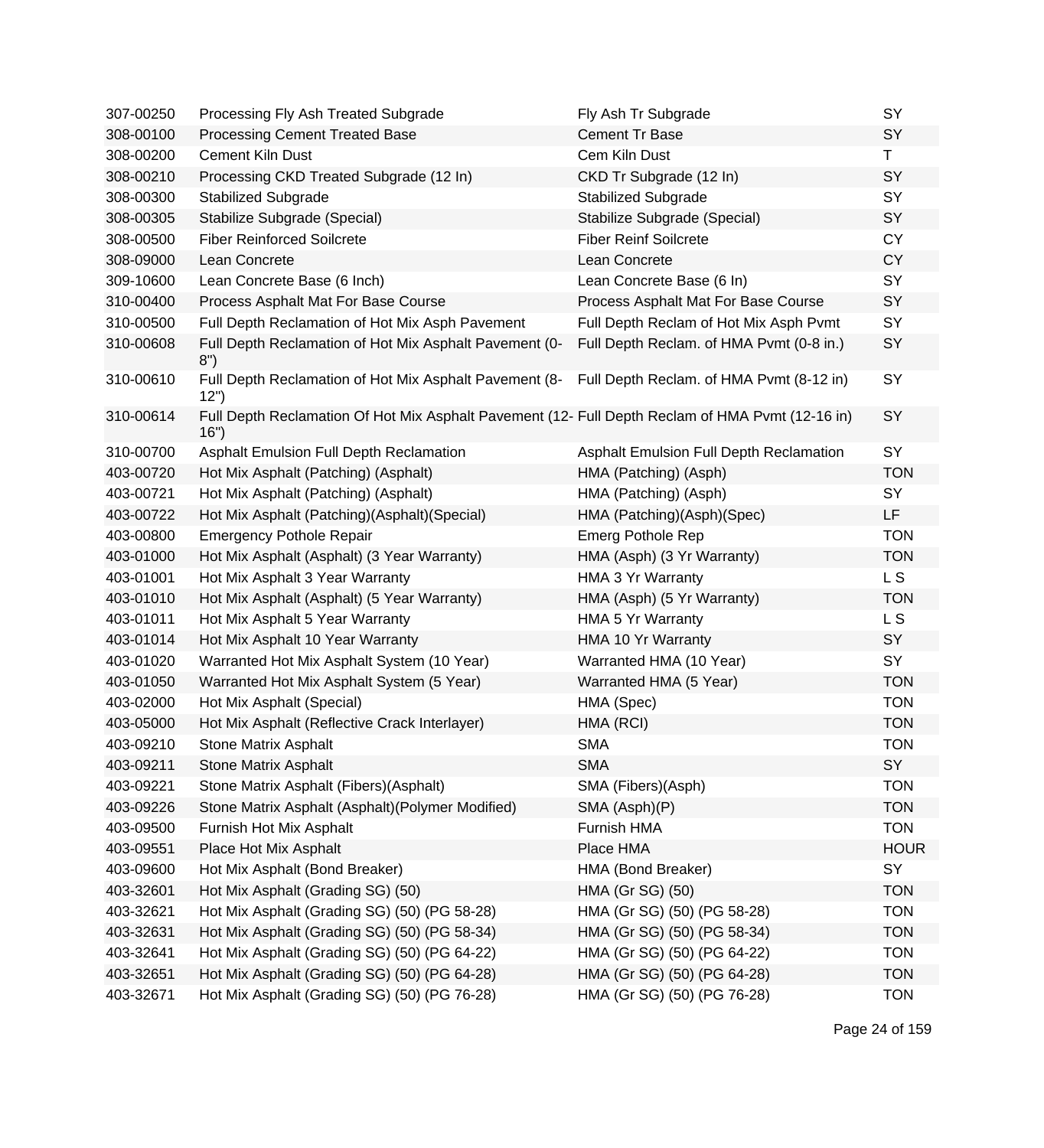| 403-32701 | Hot Mix Asphalt (Grading SG) (75)             | HMA (Gr SG) (75)             | <b>TON</b> |
|-----------|-----------------------------------------------|------------------------------|------------|
| 403-32721 | Hot Mix Asphalt (Grading SG) (75) (PG 58-28)  | HMA (Gr SG) (75) (PG 58-28)  | <b>TON</b> |
| 403-32731 | Hot Mix Asphalt (Grading SG) (75) (PG 58-34)  | HMA (Gr SG) (75) (PG 58-34)  | <b>TON</b> |
| 403-32741 | Hot Mix Asphalt (Grading SG) (75) (PG 64-22)  | HMA (Gr SG) (75) (PG 64-22)  | <b>TON</b> |
| 403-32751 | Hot Mix Asphalt (Grading SG) (75) (PG 64-28)  | HMA (Gr SG) (75) (PG 64-28)  | <b>TON</b> |
| 403-32771 | Hot Mix Asphalt (Grading SG) (75) (PG 76-28)  | HMA (Gr SG) (75) (PG 76-28)  | <b>TON</b> |
| 403-32801 | Hot Mix Asphalt (Grading SG) (100)            | HMA (Gr SG) (100)            | <b>TON</b> |
| 403-32821 | Hot Mix Asphalt (Grading SG) (100) (PG 58-28) | HMA (Gr SG) (100) (PG 58-28) | <b>TON</b> |
| 403-32831 | Hot Mix Asphalt (Grading SG) (100) (PG 58-34) | HMA (Gr SG) (100) (PG 58-34) | <b>TON</b> |
| 403-32841 | Hot Mix Asphalt (Grading SG) (100) (PG 64-22) | HMA (Gr SG) (100) (PG 64-22) | <b>TON</b> |
| 403-32851 | Hot Mix Asphalt (Grading SG) (100) (PG 64-28) | HMA (Gr SG) (100) (PG 64-28) | <b>TON</b> |
| 403-32871 | Hot Mix Asphalt (Grading SG) (100) (PG 76-28) | HMA (Gr SG) (100) (PG 76-28) | <b>TON</b> |
| 403-32901 | Hot Mix Asphalt (Grading SG) (125)            | HMA (Gr SG) (125)            | <b>TON</b> |
| 403-32971 | Hot Mix Asphalt (Grading SG) (125) (PG 76-28) | HMA (Gr SG) (125) (PG 76-28) | <b>TON</b> |
| 403-33601 | Hot Mix Asphalt (Grading S) (50)              | HMA (Gr S) (50)              | <b>TON</b> |
| 403-33621 | Hot Mix Asphalt (Grading S) (PG 58-28)        | HMA (Gr S) (50) (PG 58-28)   | <b>TON</b> |
| 403-33631 | Hot Mix Asphalt (Grading S) (50) (PG 58-34)   | HMA (Gr S) (50) (PG 58-34)   | <b>TON</b> |
| 403-33641 | Hot Mix Asphalt (Grading S) (50) (PG 64-22)   | HMA (Gr S) (50) (PG 64-22)   | <b>TON</b> |
| 403-33651 | Hot Mix Asphalt (Grading S) (50) (PG 64-28)   | HMA (Gr S) (50) (PG 64-28)   | <b>TON</b> |
| 403-33671 | Hot Mix Asphalt (Grading S) (50) (PG 76-28)   | HMA (Gr S) (50) (PG 76-28)   | <b>TON</b> |
| 403-33701 | Hot Mix Asphalt (Grading S) (75)              | HMA (Gr S) (75)              | <b>TON</b> |
| 403-33721 | Hot Mix Asphalt (Grading S) (75) (PG 58-28)   | HMA (Gr S) (75) (PG 58-28)   | <b>TON</b> |
| 403-33731 | Hot Mix Asphalt (Grading S) (75) (PG 58-34)   | HMA (Gr S) (75) (PG 58-34)   | <b>TON</b> |
| 403-33741 | Hot Mix Asphalt (Grading S) (75) (PG 64-22)   | HMA (Gr S) (75) (PG 64-22)   | <b>TON</b> |
| 403-33742 | Hot Mix Asphalt (Grading S)(75)(PG 64-22)     | HMA (Gr S)(75)(PG 64-22)     | SY         |
| 403-33751 | Hot Mix Asphalt (Grading S) (75) (PG 64-28)   | HMA (Gr S) (75) (PG 64-28)   | <b>TON</b> |
| 403-33752 | Hot Mix Asphalt (Grading S)(75)(PG 64-28)     | HMA (Gr S)(75)(PG 64-28)     | SY         |
| 403-33771 | Hot Mix Asphalt (Grading S) (75) (PG 76-28)   | HMA (Gr S) (75) (PG 76-28)   | <b>TON</b> |
| 403-33801 | Hot Mix Asphalt (Grading S) (100)             | HMA (Gr S) (100)             | <b>TON</b> |
| 403-33821 | Hot Mix Asphalt (Grading S) (100) (PG 58-28)  | HMA (Gr S) (100) (PG 58-28)  | <b>TON</b> |
| 403-33831 | Hot Mix Asphalt (Grading S) (100) (PG 58-34)  | HMA (Gr S) (100) (PG 58-34)  | <b>TON</b> |
| 403-33841 | Hot Mix Asphalt (Grading S) (100) (PG 64-22)  | HMA (Gr S) (100) (PG 64-22)  | <b>TON</b> |
| 403-33842 | Hot Mix Asphalt (Grading S) (100) (PG 64-22)  | HMA (Gr S) (100) (PG 64-22)  | SY         |
| 403-33851 | Hot Mix Asphalt (Grading S) (100) (PG 64-28)  | HMA (Gr S) (100) (PG 64-28)  | <b>TON</b> |
| 403-33871 | Hot Mix Asphalt (Grading S) (100) (PG 76-28)  | HMA (Gr S) (100) (PG 76-28)  | <b>TON</b> |
| 403-33872 | Hot Mix Asphalt (Grading S) (100) (PG 76-28)  | HMA (Gr S) (100) (PG 76-28)  | SY         |
| 403-33901 | Hot Mix Asphalt (Grading S) (125)             | HMA (Gr S) (125)             | <b>TON</b> |
| 403-33971 | Hot Mix Asphalt (Grading S) (125) (PG 76-28)  | HMA (Gr S) (125) (PG 76-28)  | <b>TON</b> |
| 403-34601 | Hot Mix Asphalt (Grading SX) (50)             | HMA (Gr SX) (50)             | <b>TON</b> |
| 403-34621 | Hot Mix Asphalt (Grading SX) (50) (PG 58-28)  | HMA (Gr SX) (50) (PG 58-28)  | <b>TON</b> |
| 403-34631 | Hot Mix Asphalt (Grading SX) (50) (PG 58-34)  | HMA (Gr SX) (50) (PG 58-34)  | <b>TON</b> |
| 403-34641 | Hot Mix Asphalt (Grading SX) (50) (PG 64-22)  | HMA (Gr SX) (50) (PG 64-22)  | <b>TON</b> |
| 403-34651 | Hot Mix Asphalt (Grading SX) (50) (PG 64-28)  | HMA (Gr SX) (50) (PG 64-28)  | <b>TON</b> |

| HMA (Gr SG) (75)             | TON        |
|------------------------------|------------|
| HMA (Gr SG) (75) (PG 58-28)  | <b>TON</b> |
| HMA (Gr SG) (75) (PG 58-34)  | <b>TON</b> |
| HMA (Gr SG) (75) (PG 64-22)  | <b>TON</b> |
| HMA (Gr SG) (75) (PG 64-28)  | <b>TON</b> |
| HMA (Gr SG) (75) (PG 76-28)  | <b>TON</b> |
| HMA (Gr SG) (100)            | <b>TON</b> |
| HMA (Gr SG) (100) (PG 58-28) | <b>TON</b> |
| HMA (Gr SG) (100) (PG 58-34) | <b>TON</b> |
| HMA (Gr SG) (100) (PG 64-22) | <b>TON</b> |
| HMA (Gr SG) (100) (PG 64-28) | <b>TON</b> |
| HMA (Gr SG) (100) (PG 76-28) | <b>TON</b> |
| HMA (Gr SG) (125)            | <b>TON</b> |
| HMA (Gr SG) (125) (PG 76-28) | <b>TON</b> |
| HMA (Gr S) (50)              | <b>TON</b> |
| HMA (Gr S) (50) (PG 58-28)   | <b>TON</b> |
| HMA (Gr S) (50) (PG 58-34)   | <b>TON</b> |
| HMA (Gr S) (50) (PG 64-22)   | <b>TON</b> |
| HMA (Gr S) (50) (PG 64-28)   | <b>TON</b> |
| HMA (Gr S) (50) (PG 76-28)   | <b>TON</b> |
| HMA (Gr S) (75)              | <b>TON</b> |
| HMA (Gr S) (75) (PG 58-28)   | <b>TON</b> |
| HMA (Gr S) (75) (PG 58-34)   | <b>TON</b> |
| HMA (Gr S) (75) (PG 64-22)   | <b>TON</b> |
| HMA (Gr S)(75)(PG 64-22)     | SY         |
| HMA (Gr S) (75) (PG 64-28)   | <b>TON</b> |
| HMA (Gr S)(75)(PG 64-28)     | SY         |
| HMA (Gr S) (75) (PG 76-28)   | <b>TON</b> |
| HMA (Gr S) (100)             | <b>TON</b> |
| HMA (Gr S) (100) (PG 58-28)  | <b>TON</b> |
| HMA (Gr S) (100) (PG 58-34)  | <b>TON</b> |
| HMA (Gr S) (100) (PG 64-22)  | <b>TON</b> |
| HMA (Gr S) (100) (PG 64-22)  | <b>SY</b>  |
| HMA (Gr S) (100) (PG 64-28)  | <b>TON</b> |
| HMA (Gr S) (100) (PG 76-28)  | <b>TON</b> |
| HMA (Gr S) (100) (PG 76-28)  | SY         |
| HMA (Gr S) (125)             | <b>TON</b> |
| HMA (Gr S) (125) (PG 76-28)  | <b>TON</b> |
| HMA (Gr SX) (50)             | <b>TON</b> |
| HMA (Gr SX) (50) (PG 58-28)  | <b>TON</b> |
| HMA (Gr SX) (50) (PG 58-34)  | <b>TON</b> |
| HMA (Gr SX) (50) (PG 64-22)  | <b>TON</b> |
| HMA (Gr SX) (50) (PG 64-28)  | <b>TON</b> |
|                              |            |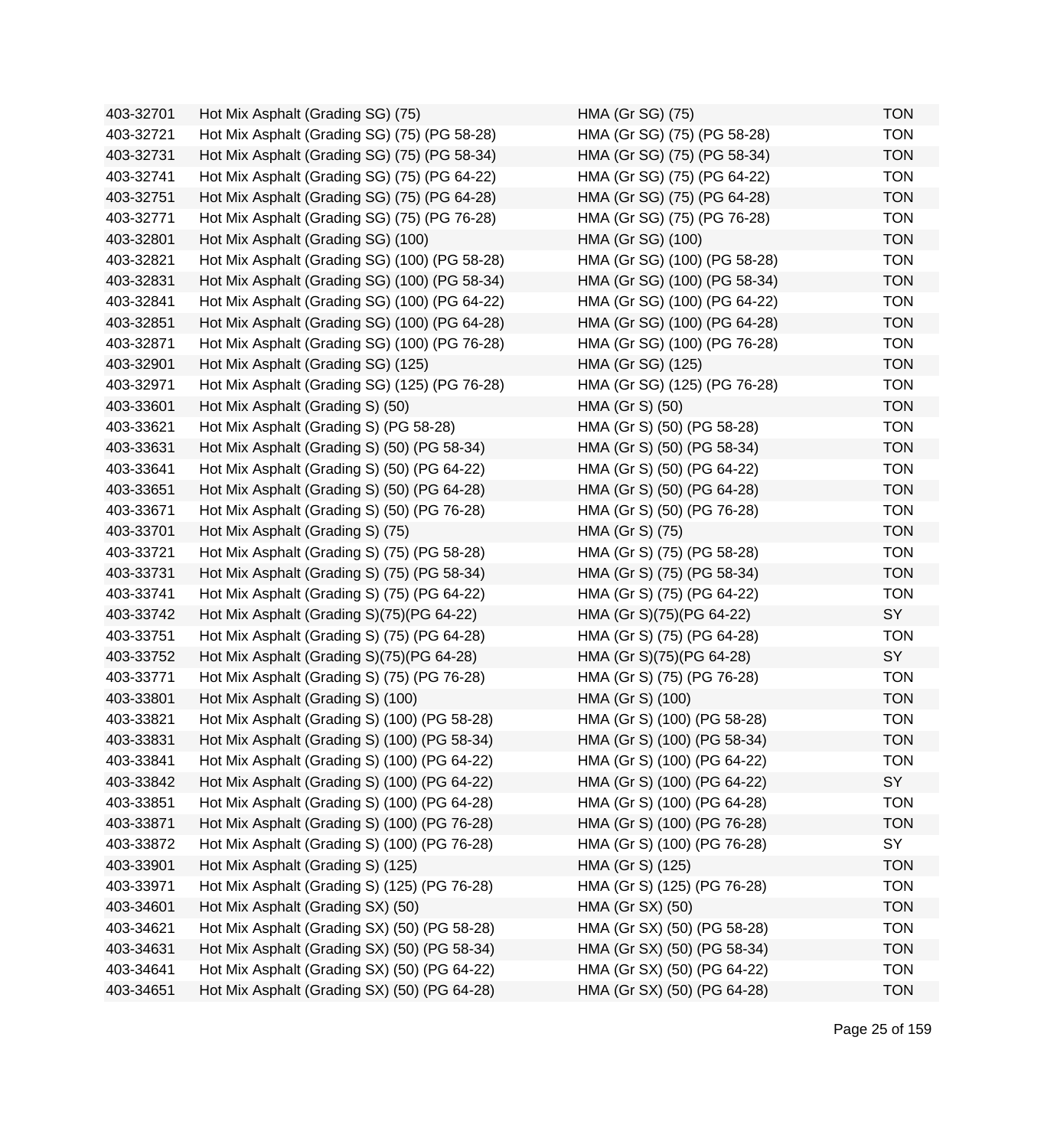| 403-34671 | Hot Mix Asphalt (Grading SX) (50) (PG 76-28)          | HMA (Gr SX) (50) (PG 76-28)         | <b>TON</b> |
|-----------|-------------------------------------------------------|-------------------------------------|------------|
| 403-34701 | Hot Mix Asphalt (Grading SX) (75)                     | HMA (Gr SX) (75)                    | <b>TON</b> |
| 403-34721 | Hot Mix Asphalt (Grading SX) (75) (PG 58-28)          | HMA (Gr SX) (75) (PG 58-28)         | <b>TON</b> |
| 403-34722 | HMA (Gr SX) (75) (PG 58-28)                           | HMA (Gr SX) (75) (PG 58-28)         | SY         |
| 403-34724 | Hot Mix Asphalt (Grading SX)(75)(PG 58-28)(4 Inches)  | HMA (GrSX)(75)(PG 58-28)(4 In)      | SY         |
| 403-34731 | Hot Mix Asphalt (Grading SX) (75) (PG 58-34)          | HMA (Gr SX) (75) (PG 58-34)         | <b>TON</b> |
| 403-34732 | HMA (Gr SX) (75) (PG 58-34)                           | HMA (Gr SX) (75) (PG 58-34)         | SY         |
| 403-34741 | Hot Mix Asphalt (Grading SX) (75) (PG 64-22)          | HMA (Gr SX) (75) (PG 64-22)         | <b>TON</b> |
| 403-34742 | Hot Mix Asphalt (Grading SX)(75)(PG 64-22)            | HMA (Gr SX)(75)(PG 64-22)           | SY         |
| 403-34751 | Hot Mix Asphalt (Grading SX) (75) (PG 64-28)          | HMA (Gr SX) (75) (PG 64-28)         | <b>TON</b> |
| 403-34752 | Hot Mix Asphalt (Grade SX)(75)(PG 64-28)              | HMA (Gr SX)(75)(PG 64-28)           | SY         |
| 403-34771 | Hot Mix Asphalt (Grading SX) (75) (PG 76-28)          | HMA (Gr SX) (75) (PG 76-28)         | <b>TON</b> |
| 403-34801 | Hot Mix Asphalt (Grading SX) (100)                    | HMA (Gr SX) (100)                   | <b>TON</b> |
| 403-34821 | Hot Mix Asphalt (Grading SX) (100) (PG 58-28)         | HMA (Gr SX) (100) (PG 58-28)        | <b>TON</b> |
| 403-34822 | Hot Mix Asphalt (Grading SX)(100)(PG 58-28)           | HMA (Gr SX)(100)(PG 58-28)          | SY         |
| 403-34824 | Hot Mix Asphalt (Grading SX)(100)(PG 58-28)(Special)  | HMA (Gr SX)(100)(PG 58-28)(Special) | <b>TON</b> |
| 403-34831 | Hot Mix Asphalt (Grading SX) (100) (PG 58-34)         | HMA (Gr SX) (100) (PG 58-34)        | <b>TON</b> |
| 403-34841 | Hot Mix Asphalt (Grading SX) (100) (PG 64-22)         | HMA (Gr SX) (100) (PG 64-22)        | <b>TON</b> |
| 403-34851 | Hot Mix Asphalt (Grading SX) (100) (PG 64-28)         | HMA (Gr SX) (100) (PG 64-28)        | <b>TON</b> |
| 403-34852 | Hot Mix Asphalt (Grading SX)(100)(PG 64-28)           | HMA (Gr SX)(100)(PG 64-28)          | SY         |
| 403-34854 | Hot Mix Asphalt (Grading SX)(100)(PG 64-28)(2 Inches) | HMA (Gr SX)(100)(PG 64-28)(2 In)    | SY         |
| 403-34861 | Hot Mix Asphalt (Grading SX) (100) (PG 70-28)         | HMA (Gr SX) (100) (PG 70-28)        | <b>TON</b> |
| 403-34871 | Hot Mix Asphalt (Grading SX) (100) (PG 76-28)         | HMA (Gr SX) (100) (PG 76-28)        | <b>TON</b> |
| 403-34901 | Hot Mix Asphalt (Grading SX) (125)                    | HMA (Gr SX) (125)                   | <b>TON</b> |
| 403-34971 | Hot Mix Asphalt (Grading SX) (125) (PG 76-28)         | HMA (Gr SX) (125) (PG 76-28)        | <b>TON</b> |
| 403-35701 | Hot Mix Asphalt (Grading S-Fines) (75)                | HMA (Gr S-Fines) (75)               | <b>TON</b> |
| 403-35721 | Hot Mix Asphalt (Grading S-Fines)(75)(PG 58-28)       | HMA (Gr S-Fines)(75)(PG 58-28)      | <b>TON</b> |
| 403-35731 | Hot Mix Asphalt (Grading S-Fines) (PG 58-34)          | HMA (Gr S-Fines)(75)(PG 58-34)      | <b>TON</b> |
| 403-36601 | Hot Mix Asphalt (Grading ST)(50)                      | <b>HMA (Gr ST)(50)</b>              | <b>TON</b> |
| 403-36621 | Hot Mix Asphalt (Gr ST)(50)(PG 58-28)                 | HMA (Gr ST)(50)(PG 58-28)           | <b>TON</b> |
| 403-36631 | Hot Mix Asphalt (Grading ST)(50)(PG 58-34)            | HMA (Gr ST)(50)(PG 58-34)           | <b>TON</b> |
| 403-36641 | Hot Mix Asphalt (Grading ST)(50)(PG 64-22)            | HMA (Gr ST)(50)(PG 64-22)           | TON        |
| 403-36651 | Hot Mix Asphalt (Grading ST)(50)(PG 64-28)            | HMA (Gr ST)(50)(PG 64-28)           | <b>TON</b> |
| 403-36661 | Hot Mix Asphalt (Grading ST)(PG 70-28)                | HMA (Gr ST)(50)(PG 70-28)           | <b>TON</b> |
| 403-36671 | Hot Mix Asphalt (Grading ST)(50)(PG 76-28)            | HMA (Gr ST)(50)(PG 76-28)           | <b>TON</b> |
| 403-36701 | Hot Mix Asphalt (Grading ST)(75)                      | <b>HMA (Gr ST)(75)</b>              | <b>TON</b> |
| 403-36721 | Hot Mix Asphalt (Grading ST)(75)(PG 58-28)            | HMA (Gr ST)(75)(PG 58-28)           | <b>TON</b> |
| 403-36731 | Hot Mix Asphalt (Grading ST)(75)(PG 58-34)            | HMA (Gr ST)(75)(PG 58-34)           | <b>TON</b> |
| 403-36741 | Hot Mix Asphalt (Grading ST)(75)(PG 64-22)            | HMA (Gr ST)(75)(PG 64-22)           | <b>TON</b> |
| 403-36751 | Hot Mix Asphalt (Grading ST)(75)(PG 64-28)            | HMA (Gr ST)(75)(PG 64-28)           | <b>TON</b> |
| 403-36761 | Hot Mix Asphalt (Grading ST)(75)(PG 70-28)            | HMA(Gr ST)(75)(PG 70-28)            | <b>TON</b> |
| 403-36771 | Hot Mix Asphalt (Grading ST)(75)(PG 76-28)            | HMA (Gr ST)(75)(PG 76-28)           | <b>TON</b> |
| 403-36801 | Hot Mix Asphalt (Grading ST)(100)                     | HMA (Gr ST)(100)                    | <b>TON</b> |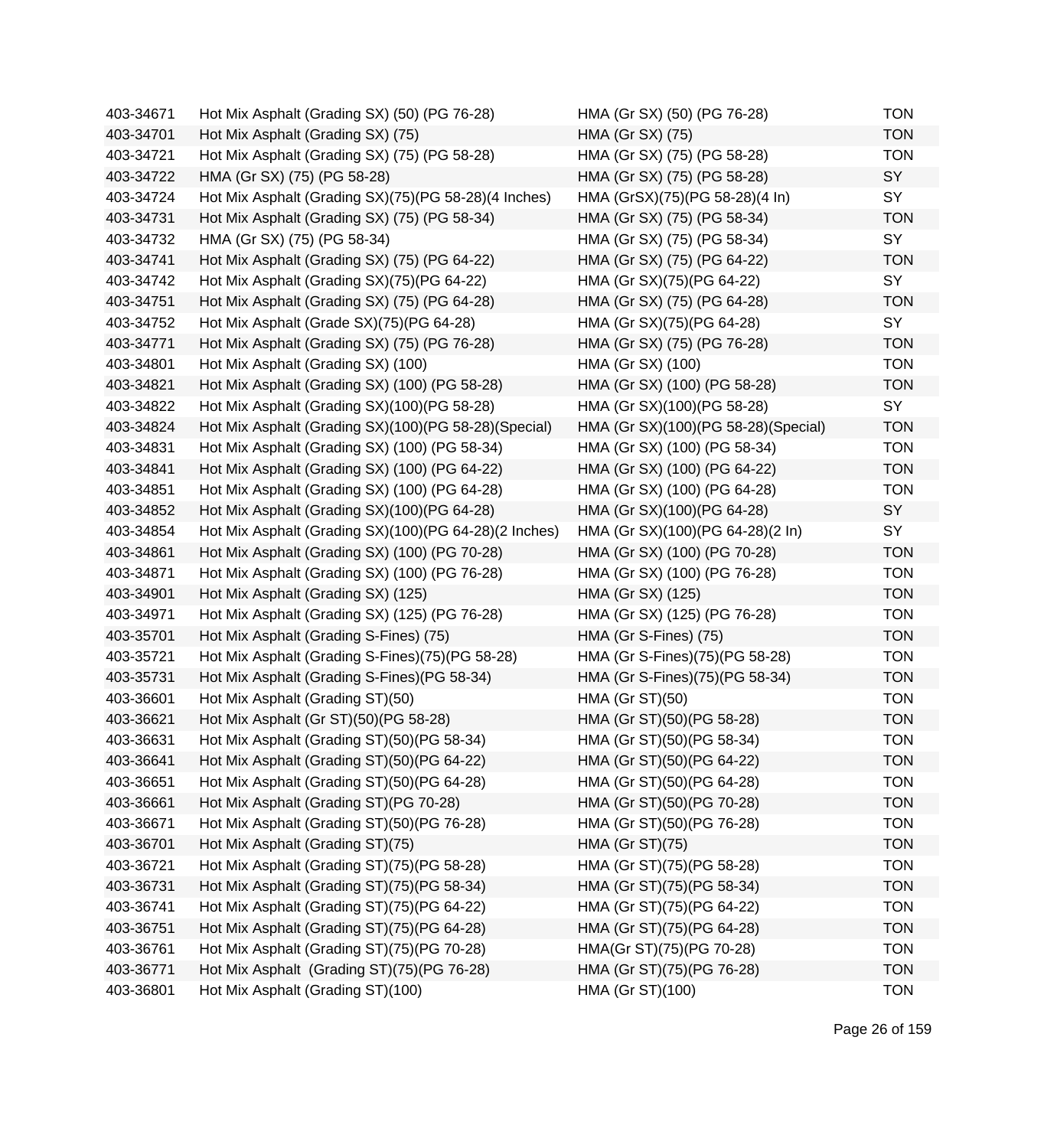| 403-36821 | Hot Mix Asphalt (Grading ST)(100)(PG 58-28) | HMA (Gr ST)(100)(PG 58-28) | <b>TON</b> |
|-----------|---------------------------------------------|----------------------------|------------|
| 403-36831 | Hot Mix Asphalt (Grading ST)(100)(PG 58-34) | HMA (Gr ST)(100)(PG 58-34) | <b>TON</b> |
| 403-36841 | Hot Mix Asphalt (Grading ST)(100)(PG 64-22) | HMA (Gr ST)(100)(PG 64-22) | <b>TON</b> |
| 403-36851 | Hot Mix Asphalt (Grading ST)(100)(PG 64-28) | HMA (Gr ST)(100)(PG 64-28) | <b>TON</b> |
| 403-36861 | Hot Mix Asphalt (Grading ST)(100)(PG 70-28) | HMA (Gr ST)(100)(PG 70-28) | <b>TON</b> |
| 403-36871 | Hot Mix Asphalt (Grading ST)(100)(PG 76-28) | HMA (Gr ST)(100)(PG 76-28) | <b>TON</b> |
| 403-36901 | Hot Mix Asphalt (Grading ST)(125)           | HMA (Gr ST)(125)           | <b>TON</b> |
| 403-36921 | Hot Mix Asphalt (Grading ST)(125)(PG 58-28) | HMA (Gr ST)(125)(PG 58-28) | <b>TON</b> |
| 403-36931 | Hot Mix Asphalt (Grading ST)(125)(PG 58-34) | HMA (Gr ST)(125)(PG 58-34) | <b>TON</b> |
| 403-36941 | Hot Mix Asphalt (Grading ST)(125)(PG 64-22) | HMA (Gr ST)(125)(PG 64-22) | <b>TON</b> |
| 403-36951 | Hot Mix Asphalt (Grading ST)(125)(PG 64-28) | HMA (Gr ST)(125)(PG 64-28) | <b>TON</b> |
| 403-36961 | Hot Mix Asphalt (Grading ST)(125)(PG 70-28) | HMA (Gr ST)(125)(PG 70-28) | <b>TON</b> |
| 403-36971 | Hot Mix Asphalt (Grading ST)(125)(PG 76-28) | HMA (Gr ST)(125)(PG 76-28) | <b>TON</b> |
| 403-37601 | Hot Mix Asphalt (Grade SF)(50)              | <b>HMA (Gr SF)(50)</b>     | <b>TON</b> |
| 403-37621 | Hot Mix Asphalt (Grade SF)(50)(PG 58-28)    | HMA (Gr SF)(50)(PG 58-28)  | <b>TON</b> |
| 403-37631 | Hot Mix Asphalt (Grade SF)(50)(PG 58-34)    | HMA (Gr SF)(50)(PG 58-34)  | <b>TON</b> |
| 403-37641 | Hot Mix Asphalt (Grade SF)(50)(PG 64-22)    | HMA (Gr SF)(50)(PG 64-22)  | <b>TON</b> |
| 403-37651 | Hot Mix Asphalt (Grade SF)(50)(PG 64-28)    | HMA (Gr SF)(50)(PG 64-28)  | <b>TON</b> |
| 403-37661 | Hot Mix Asphalt (Grade SF)(50)(PG 70-28)    | HMA (Gr SF)(50)(PG 70-28)  | <b>TON</b> |
| 403-37671 | Hot Mix Asphalt (Grade SF)(50)(PG 76-28)    | HMA (Gr SF)(50)(PG 76-28)  | <b>TON</b> |
| 403-37701 | Hot Mix Asphalt (Grade SF)(75)              | <b>HMA (Gr SF)(75)</b>     | <b>TON</b> |
| 403-37721 | Hot Mix Asphalt (Grade SF)(75)(PG 58-28)    | HMA (Gr SF)(75)(PG 58-28)  | <b>TON</b> |
| 403-37731 | Hot Mix Asphalt (Grade SF)(75)(PG 58-34)    | HMA (Gr SF)(75)(PG 58-34)  | <b>TON</b> |
| 403-37741 | Hot Mix Asphalt (Grade SF)(75)(PG 64-22)    | HMA (Gr SF)(75)(PG 64-22)  | <b>TON</b> |
| 403-37751 | Hot Mix Asphalt (Grade SF)(75)(PG 64-28)    | HMA (Gr SF)(75)(PG 64-28)  | <b>TON</b> |
| 403-37761 | Hot Mix Asphalt (Grade SF)(75)(PG 70-28)    | HMA (Gr SF)(75)(PG 70-28)  | <b>TON</b> |
| 403-37771 | Hot Mix Asphalt (Grade SF)(75)(PG 76-28)    | HMA (Gr SF)(75)(PG 76-28)  | <b>TON</b> |
| 403-37801 | Hot Mix Asphalt (Grade SF)(100)             | HMA (Gr SF)(100)           | <b>TON</b> |
| 403-37821 | Hot Mix Asphalt (Grade SF)(100)(PG 58-28)   | HMA (Gr SF)(100)(PG 58-28) | <b>TON</b> |
| 403-37831 | Hot Mix Asphalt (Grade SF)(100)(PG 58-34)   | HMA (Gr SF)(100)(PG 58-34) | <b>TON</b> |
| 403-37841 | Hot Mix Asphalt (Grade SF)(100)(PG 64-22)   | HMA (Gr SF)(100)(PG 64-22) | <b>TON</b> |
| 403-37851 | Hot Mix Asphalt (Grade SF)(100)(PG 64-28)   | HMA (Gr SF)(100)(PG 64-28) | <b>TON</b> |
| 403-37861 | Hot Mix Asphalt (Grade SF)(100)(PG 70-28)   | HMA (Gr SF)(100)(PG 70-28) | <b>TON</b> |
| 403-37871 | Hot Mix Asphalt (Grade SF)(100)(PG 76-28)   | HMA (Gr SF)(100)(PG 76-28) | <b>TON</b> |
| 403-37901 | Hot Mix Asphalt (Grade SF)(125)             | HMA (Gr SF)(125)           | <b>TON</b> |
| 403-37921 | Hot Mix Asphalt (Grade SF)(125)(PG 58-28)   | HMA (Gr SF)(125)(PG 58-28) | <b>TON</b> |
| 403-37931 | Hot Mix Asphalt (Grade SF)(125)(PG 58-34)   | HMA (Gr SF)(125)(PG 58-34) | <b>TON</b> |
| 403-37941 | Hot Mix Asphalt (Grade SF)(125)(PG 64-22)   | HMA (Gr SF)(125)(PG 64-22) | <b>TON</b> |
| 403-37951 | Hot Mix Asphalt (Grade SF)(125)(PG 64-28)   | HMA (Gr SF)(125)(PG 64-28) | <b>TON</b> |
| 403-37961 | Hot Mix Asphalt (Grade SF)(125)(PG 70-28)   | HMA (Gr SF)(125)(PG 70-28) | <b>TON</b> |
| 403-37971 | Hot Mix Asphalt (Grade SF)(125)(PG 76-28)   | HMA (Gr SF)(125)(PG 76-28) | <b>TON</b> |
| 403-40000 | <b>HMA Safety Edge</b>                      | <b>HMA Safety Edge</b>     | <b>LF</b>  |
| 403-96600 | Hot Mix Asphalt (Grading Fines) (50)        | HMA (Gr Fines) (50)        | <b>TON</b> |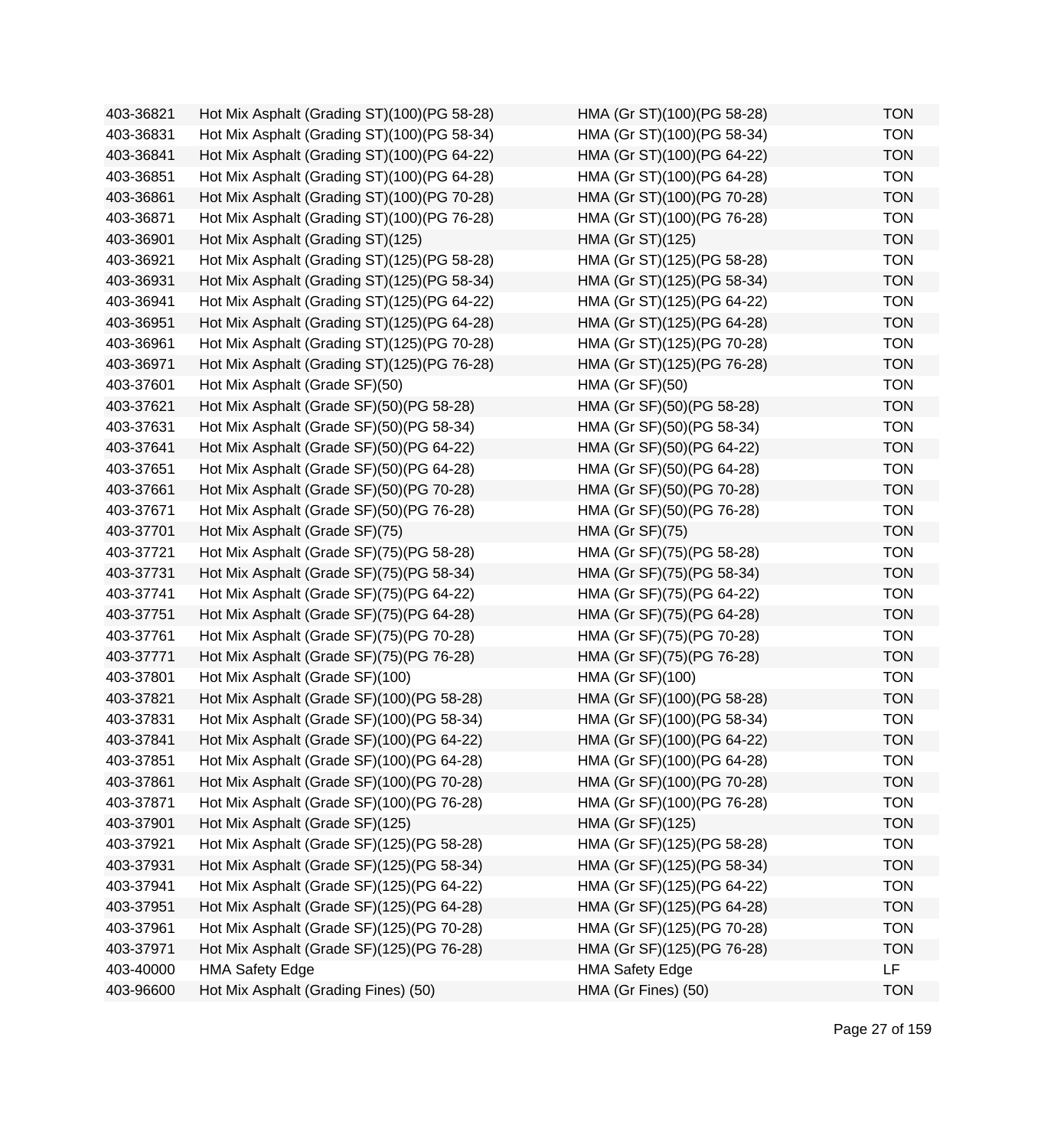| 405-00000 | <b>Heating and Scarifying Treatment</b>                | <b>Heating and Scarifying</b>            | SY          |
|-----------|--------------------------------------------------------|------------------------------------------|-------------|
| 405-00050 | Heating and Scarifying Treatment (Alternative Systems) | Heating and Scarifying (Alt Sys)         | SY          |
| 405-00100 | Heating and Remixing Treatment                         | Heating and Remixing Treatment           | SY          |
| 405-00101 | Heating and Remixing Treatment (Special)               | Heating and Remixing Treatment (Special) | SY          |
| 405-00200 | Virgin Hot Bituminous Plant Mix                        | Virgin HB Plant Mix                      | <b>TON</b>  |
| 405-00300 | <b>Heating and Repaving Treatment</b>                  | <b>Heating and Repaving Treatment</b>    | <b>SY</b>   |
| 406-09500 | Cold Bituminous Pavement (Recycle)                     | Cold Bitum Pvmt (Recycle)                | SY          |
| 406-09501 | Cold Bituminous Pavement (Recycled)                    | Cold Bitum Pvmt (Recycled)               | <b>TON</b>  |
| 406-09505 | Cold Bituminous Pavement (Recycle) (Special)           | Cold Bitum Pvmt (Recycle)(Spec)          | <b>SY</b>   |
| 406-09530 | Repair of Cold Bituminous Pavement (Recycle)           | Repair of Cold Bitum Pvmt (Recycle)      | SY          |
| 407-03000 | <b>Blotter Material</b>                                | <b>Blotter Material</b>                  | <b>TON</b>  |
| 407-09000 | Crackfilling (Application)                             | Crackfiller (Application)                | SY          |
| 408-01000 | Hot Poured Joint and Crack Sealant                     | Hot Joint-Crack Sealant                  | <b>TON</b>  |
| 408-01100 | <b>Joint Sealant</b>                                   | <b>Joint Sealant</b>                     | LF          |
| 408-01300 | <b>HMA Mix Crack Sealant</b>                           | <b>HMA Mix Crack Sealant</b>             | <b>TON</b>  |
| 408-01400 | Crack Sealant (Special)                                | Crack Sealant (Special)                  | <b>TON</b>  |
| 408-02000 | <b>Injection Holes</b>                                 | <b>Injection Holes</b>                   | <b>EACH</b> |
| 409-00110 | <b>Stockpile Cover Coat Material</b>                   | Stockpile CC Matl                        | <b>TON</b>  |
| 409-01010 | Cover Coat Material (Type I)                           | CC Matl (Ty I)                           | <b>TON</b>  |
| 409-01015 | Cover Coat Material (Type I)                           | CC Matl (Ty I)                           | SY          |
| 409-01020 | Cover Coat Material (Type I) (Lightweight)             | CC Matl (Ty I) (Lightweight)             | <b>CY</b>   |
| 409-02010 | Cover Coat Material (Type II)                          | CC Matl (Ty II)                          | <b>TON</b>  |
| 409-02015 | Cover Coat Material (Type II)                          | CC Matl (Ty II)                          | SY          |
| 409-02020 | Cover Coat Material (Type II) (Lightweight)            | CC Matl (Ty II) (Lightweight)            | <b>CY</b>   |
| 409-02025 | Cover Coat Material (Type II) (Lightweight)            | CC Matl (Ty II) (Lightweight)            | SY          |
| 409-02030 | Cover Coat Material (Type I) (Special)                 | CC Matl (Ty I) (Special)                 | SY          |
| 409-02050 | Cover Coat Material (Type II) (Special)                | CC Matl (Ty II) (Special)                | <b>TON</b>  |
| 409-02055 | Cover Coat Material (Type II) (Special)                | CC Matl (Ty II) (Special)                | SY          |
| 409-03010 | Cover Coat Material (Type III)                         | CC Matl (Ty III)                         | <b>TON</b>  |
| 409-03050 | <b>Place Cover Coat Material</b>                       | Place CC Matl                            | <b>TON</b>  |
| 409-03055 | <b>Place Cover Coat Material</b>                       | Place CC Matl                            | <b>SY</b>   |
| 409-03060 | <b>Furnish Cover Coat Material</b>                     | Furn CC Matl                             | <b>TON</b>  |
| 409-04010 | Cover Coat Material (Type IV)                          | CC Matl (Ty IV)                          | <b>TON</b>  |
| 409-04050 | <b>Cover Coat Material (Special)</b>                   | CC Matl (Spec)                           | SY          |
| 409-04060 | Cover Coat Material (Asphalt) (Special)                | CC Matl (Asph) (Spec)                    | <b>TON</b>  |
| 409-05000 | <b>Ultrathin Bonded Wearing Course</b>                 | <b>Ultrath Bond Wearing Course</b>       | SY          |
| 409-05010 | Thin Bonded Wearing Course (Non-Bituminous)            | Thin Bonded Wearing Course (Non-Bitum)   | SY          |
| 409-05011 | Thin Bonded Polymer Overlay                            | Thin Bonded Polymer Overlay              | SY          |
| 409-05100 | Anti-Icing Polymer Overlay                             | Anti-Icing Polymer Overlay               | <b>SF</b>   |
| 409-06000 | Surfacing (macro style)                                | Surfacing (macro style)                  | SY          |
| 409-08000 | Squeegee Seal                                          | Squeegee Seal                            | <b>SY</b>   |
| 409-09000 | Micro-Surfacing Seal Coat                              | Micro-Surfacing Seal Coat                | <b>TON</b>  |
| 409-09010 | Micro-Surfacing Aggregate                              | Micro-Surfacing Aggregate                | <b>TON</b>  |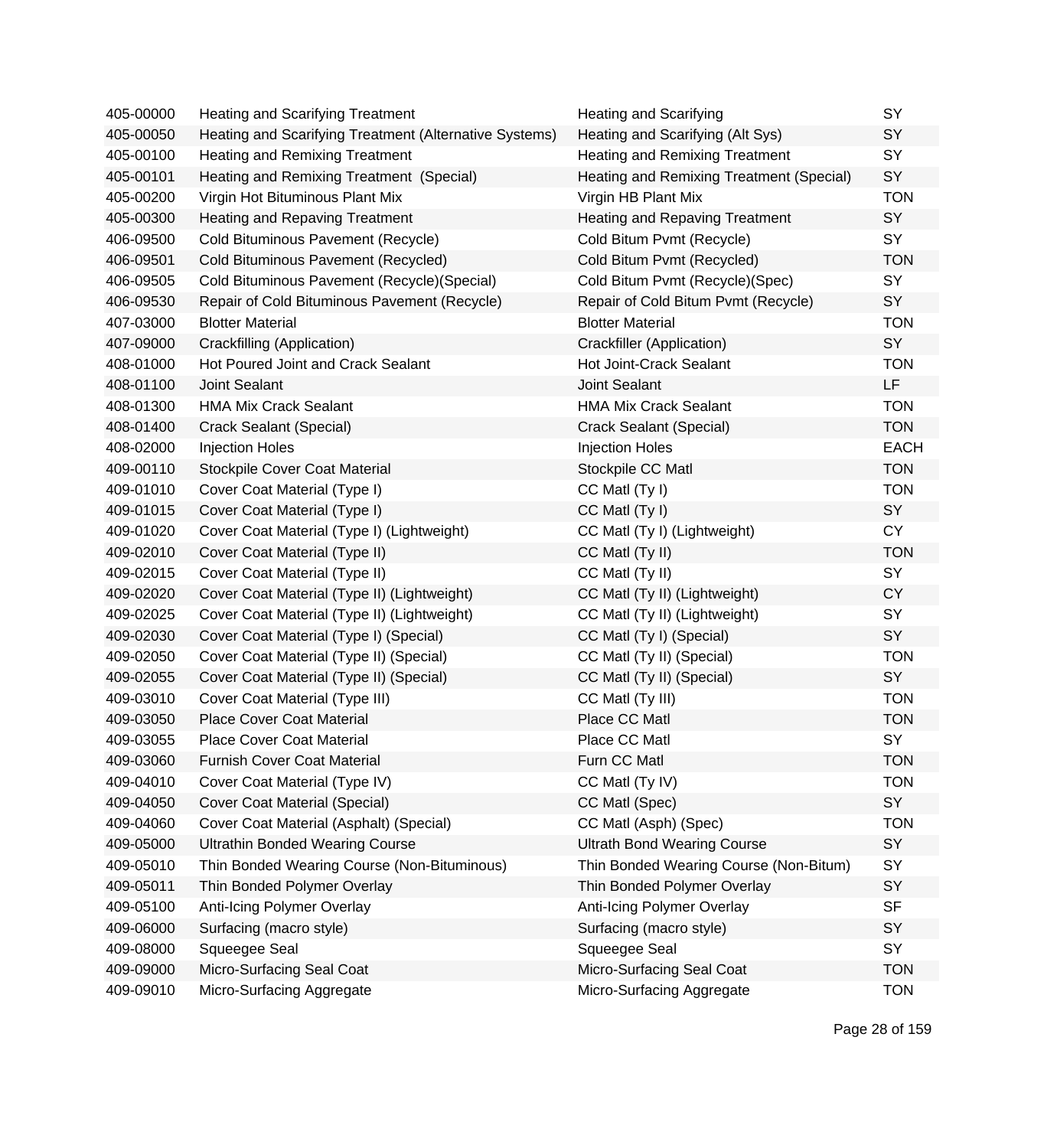| 409-09500 | <b>Slurry Seal Material</b>                                                          | <b>Slurry Seal Matl</b>             | SY         |
|-----------|--------------------------------------------------------------------------------------|-------------------------------------|------------|
| 410-00000 | <b>Slurry Seal Coat</b>                                                              | <b>Slurry Seal Coat</b>             | SY         |
| 410-00100 | Slurry Seal Coat (Airport)                                                           | Slurry Seal Coat (Airport)          | SY         |
| 411-03100 | Asphalt Cement (Scrap Rubber) (Crack Filler)                                         | AC Scrap Rub Crack Filler           | <b>TON</b> |
| 411-03110 | Asphalt Cement (Rubberized) (Crack Filler)                                           | AC Rubberized Crack Filler          | <b>TON</b> |
| 411-03200 | Asphalt Cement (Polymer Modified) (Special)                                          | Asph Cem (Polymer Mod) (Spec)       | <b>TON</b> |
| 411-03342 | Asphalt Cement Performance Grade (PG 64-28)                                          | Asph Cem (PG 64-28)                 | <b>TON</b> |
| 411-03345 | Asphalt Cement Performance Grade (PG 76-28)                                          | Asph Cem (PG 76-28)                 | <b>TON</b> |
| 411-03352 | Asphalt Cement Performance Grade (PG 58-28)                                          | Asph Cem (PG 58-28)                 | <b>TON</b> |
| 411-03354 | Asphalt Cement Performance Grade (PG 64-22)                                          | Asph Cem (PG 64-22)                 | <b>TON</b> |
| 411-03355 | Asphalt Cement Performance Grade (PG 58-34)                                          | Asph Cem (PG 58-34)                 | <b>TON</b> |
| 411-10010 | Emulsified Asphalt (CQS-1HP) (Fog) (Airport)                                         | Emul Asph (CQS-1HP) (Fog) (Airport) | GAL        |
| 411-10025 | Emulsified Asphalt (Special) (CQS-1hL)                                               | Emul Asph (Sp) (CQS-1hL)            | <b>TON</b> |
| 411-10200 | <b>Emulsified Asphalt (CRS-1)</b>                                                    | Emul Asph (CRS-1)                   | GAL        |
| 411-10216 | Emulsified Asphalt (CRS-2P)                                                          | Emul Asph (CRS-2P)                  | GAL        |
| 411-10217 | Emulsified Asphalt (CRS-2P)                                                          | Emulsified Asphalt (CRS-2P)         | <b>TON</b> |
| 411-10218 | Emulsified Asphalt (CRS-2R)                                                          | Emul Asph (CRS-2R)                  | GAL        |
| 411-10251 | <b>Emulsified Asphalt (CSS-1)</b>                                                    | Emul Asph (CSS-1)                   | GAL        |
| 411-10252 | Emulsified Asphalt (CSS-1P)                                                          | Emul Asph (CSS-1P)                  | GAL        |
| 411-10253 | Emulsified Asphalt (CSS-1H)                                                          | Emul Asph (CSS-1H)                  | GAL        |
| 411-10254 | Emulsified Asphalt (CSS-1H) (Modified)                                               | Emul Asph (CSS-1H) (Mod)            | GAL        |
| 411-10255 | <b>Emulsified Asphalt (Slow-Setting)</b>                                             | Emul Asph (SS)                      | GAL        |
| 411-10258 | Emulsified Asphalt (Rapid-Setting)(Polymerized)                                      | Emul Asph (RS-P)                    | <b>TON</b> |
| 411-10259 | Emulsified Asphalt (Medium-Setting) (Polymerized)                                    | Emul Asph (MS-P)                    | <b>TON</b> |
| 411-10260 | Emulsified Asphalt (Rapid-Setting) (Polymerized)                                     | Emul Asph (RS-P)                    | GAL        |
| 411-10261 | Emulsified Asphalt (Rapid-Setting-2P)(Polymerized)                                   | Emul Asph (RS-2P)                   | GAL        |
| 411-10262 | Emulsified Asphalt (Medium-Setting) (Polymerized)                                    | Emul Asph (MS-P)                    | GAL        |
| 411-10265 | <b>Emulsified Asphalt (Polymerized)</b>                                              | Emul Asph (Poly)                    | GAL        |
| 411-10275 | Emulsified Asphalt (HFMS-2P) (High Float) (Polymerized)                              | Emul Asph (HFMS-2P)                 | GAL        |
| 411-10276 | Emulsified Asphalt (HFMS-2SP) (High Float)<br>(Polymerized)                          | Emul Asph (HFMS-2SP)                | GAL        |
| 411-10277 | Emulsified Asphalt (HFMS-2HP) (High Float)                                           | Emul Asph (HFMS-2HP)                | GAL        |
| 411-10300 | <b>Emulsified Asphalt (Prime Coat)</b>                                               | Emul Asph (Prime Coat)              | GAL        |
| 411-10375 | Emulsified Asphalt (HFRS-2P) (High Float) (Polymerized)                              | Emul Asph (HFRS-2P)                 | <b>GAL</b> |
| 411-20000 | Asphaltic Felt Paper (30 lb.)                                                        | Asphaltic Felt Paper (30 lb.)       | SY         |
| 411-21020 | Liquid Asphaltic Material (MC-70)                                                    | Liq Asph Matl (MC-70)               | <b>GAL</b> |
| 411-90010 | <b>Asphalt Rejuvenating Agent</b>                                                    | Asph Rejuvenating Agent             | GAL        |
| 411-90040 | Recycling Agent                                                                      | <b>Recycling Agent</b>              | <b>GAL</b> |
| 411-90050 | <b>Emulsified Recycling Agent</b>                                                    | <b>Emul Recycling Agent</b>         | GAL        |
| 412-00000 | <b>Furnish Concrete Pavement</b>                                                     | Furn Conc Pvmt                      | <b>CY</b>  |
| 412-00050 | <b>Place Concrete Pavement</b>                                                       | PI Conc Pvmt                        | SY         |
| 412-00101 | Portland Cement Concrete Pavement 5 Year Warranty                                    | Port Cem Conc Pvmt 5 Yr War         | SY         |
| 412-00110 | Warranted Portland Cement Concrete Pavement (10 Inch) War Port Cem Conc Pvmt (10 In) |                                     | SY         |
| 412-00111 | Warranted Portland Cement Concrete Pavement (11 Inch) War Port Cem Conc Pvmt (11 In) |                                     | SY         |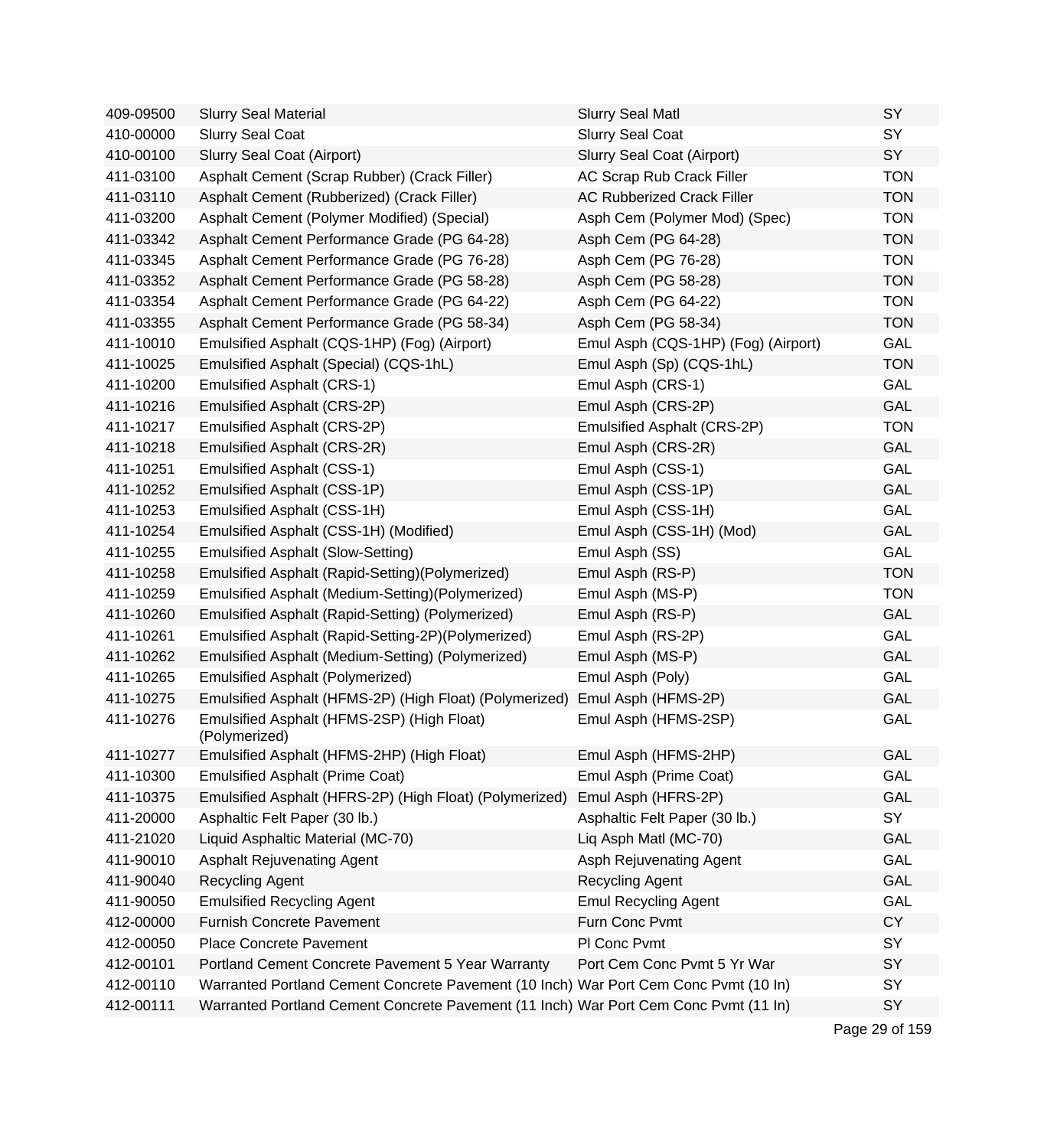| 412-00113 | Warranted Portland Cement Concrete Pavement (13 Inch) War Port Cem Conc Pvmt (13 In)            |                                   | SY |
|-----------|-------------------------------------------------------------------------------------------------|-----------------------------------|----|
| 412-00125 | Warranted Portland Cement Concrete Pavement (12 1/2 War Port Cem Conc Pvmt (12 1/2 In)<br>lnch) |                                   | SY |
| 412-00130 | Warranted Portland Cement Concrete Pavement System                                              | War Port Cem Conc Pvmt Sys        | SY |
| 412-00190 | Concrete Pavement (Patching)                                                                    | Conc Pvmt (Patching)              | SY |
| 412-00200 | Roller Compacted Concrete Pavement (7 3/4 Inch)                                                 | Roller Comp Conc Pvmt (7 3/4 In)  | SY |
| 412-00400 | Concrete Pavement (4 Inch)                                                                      | Conc Pvmt (4 In)                  | SY |
| 412-00500 | Concrete Pavement (5 Inch)                                                                      | Conc Pvmt (5 In)                  | SY |
| 412-00505 | Concrete Pavement (5 Inch) (Fast Track)                                                         | Conc Pvmt (5 In) (Fast Track)     | SY |
| 412-00550 | Concrete Pavement (5 1/2 Inch)                                                                  | Conc Pvmt (5 1/2 In)              | SY |
| 412-00600 | Concrete Pavement (6 Inch)                                                                      | Conc Pvmt (6 In)                  | SY |
| 412-00601 | Concrete Pavement (6 Inch) (Special)                                                            | Conc Pvmt (6 In) (Spec)           | SY |
| 412-00605 | Concrete Pavement (6 Inch) (Fast Track)                                                         | Conc Pvmt (6 In) (Fast Track)     | SY |
| 412-00615 | Concrete Pavement (6 Inch) (Reinforced)                                                         | Conc Pvmt (6 In) (R)              | SY |
| 412-00650 | Concrete Pavement (6-1/2 Inch)                                                                  | Conc Pvmt (6-1/2 In)              | SY |
| 412-00700 | Concrete Pavement (7 Inch)                                                                      | Conc Pvmt (7 In)                  | SY |
| 412-00701 | Concrete Pavement (7 Inch) (Special)                                                            | Conc Pvmt (7 In) (Spec)           | SY |
| 412-00705 | Concrete Pavement (7 Inch) (Fast Track)                                                         | Conc Pvmt (7In) (Fast Track)      | SY |
| 412-00715 | Concrete Pavement (7 Inch) (Reinforced)                                                         | Conc Pvmt (7 In) (R)              | SY |
| 412-00750 | Concrete Pavement (7-1/2 Inch)                                                                  | Conc Pvmt (7-1/2 In)              | SY |
| 412-00752 | Concrete Pavement (7 1/2 In) (Fast Track)                                                       | Conc Pvmt (7 1/2 In) (Fast Track) | SY |
| 412-00760 | Concrete Pavement (7-3/4 Inch)                                                                  | Conc Pvmt (7-3/4 In)              | SY |
| 412-00800 | Concrete Pavement (8 Inch)                                                                      | Conc Pvmt (8 In)                  | SY |
| 412-00801 | Concrete Pavement (8 Inch) (Special)                                                            | Conc Pvmt (8 In) (Spec)           | SY |
| 412-00805 | Concrete Pavement (8 Inch) (Fast Track)                                                         | Conc Pvmt (8 In) (Fast Track)     | SY |
| 412-00815 | Concrete Pavement (8 Inch) (Reinforced)                                                         | Conc Pvmt (8 In) (R)              | SY |
| 412-00825 | Concrete Pavement (8-1/4 Inch)                                                                  | Conc Pvmt (8-1/4 In)              | SY |
| 412-00835 | Concrete Pavement (8-1/4 Inch) (Fast Track)                                                     | Conc Pvmt (8 1/4 In) (Fast Track) | SY |
| 412-00850 | Concrete Pavement (8-1/2 Inch)                                                                  | Conc Pvmt (8-1/2 In)              | SY |
| 412-00851 | Concrete Pavement (8-1/2 Inch) (Special)                                                        | Conc Pvmt (8-1/2 In) (Spec)       | SY |
| 412-00870 | Concrete Pavement (8-1/2 Inch) (Fast Track)                                                     | Conc Pvmt (8-1/2 In) (Fast Track) | SY |
| 412-00875 | Concrete Pavement (8-3/4 Inch)                                                                  | Conc Pvmt (8-3/4 In)              | SY |
| 412-00900 | Concrete Pavement (9 Inch)                                                                      | Conc Pvmt (9 In)                  | SY |
| 412-00901 | Concrete Pavement (9 Inch) (Special)                                                            | Conc Pvmt (9 In) (Spec)           | SY |
| 412-00920 | Concrete Pavement (9 Inch) (Fast Track)                                                         | Conc Pvmt (9 In) (Fast Track)     | SY |
| 412-00925 | Concrete Pavement (9-1/4 Inch)                                                                  | Conc Pvmt (9-1/4 In)              | SY |
| 412-00926 | Concrete Pavement (9-1/4 Inch) (Special)                                                        | Conc Pvmt (9-1/4 In) (Spec)       | SY |
| 412-00927 | Concrete Pavement (9-1/4 Inch) (Fast Track)                                                     | Conc Pvmt (9-1/4 In) (Fast Track) | SY |
| 412-00950 | Concrete Pavement (9-1/2 Inch)                                                                  | Conc Pvmt (9-1/2 In)              | SY |
| 412-00951 | Concrete Pavement (9-1/2 Inch) (Special)                                                        | Conc Pvmt (9-1/2 In) (Spec)       | SY |
| 412-00952 | Concrete Pavement (9 1/2 Inch) (Fast Track)                                                     | Conc Pvmt (9 1/2 In) (Fast Track) | SY |
| 412-00975 | Concrete Pavement (9-3/4 Inch)                                                                  | Conc Pvmt (9-3/4 In)              | SY |
| 412-00976 | Concrete Pavement (9-3/4) (Class E)                                                             | Conc Pvmt (9-3/4 In) (Class E)    | SY |
| 412-00977 | Concrete Pavement (9-3/4 Inch)(Special)                                                         | Conc Pvmt (9-3/4 In)(Spec)        | SY |

Page 30 of 159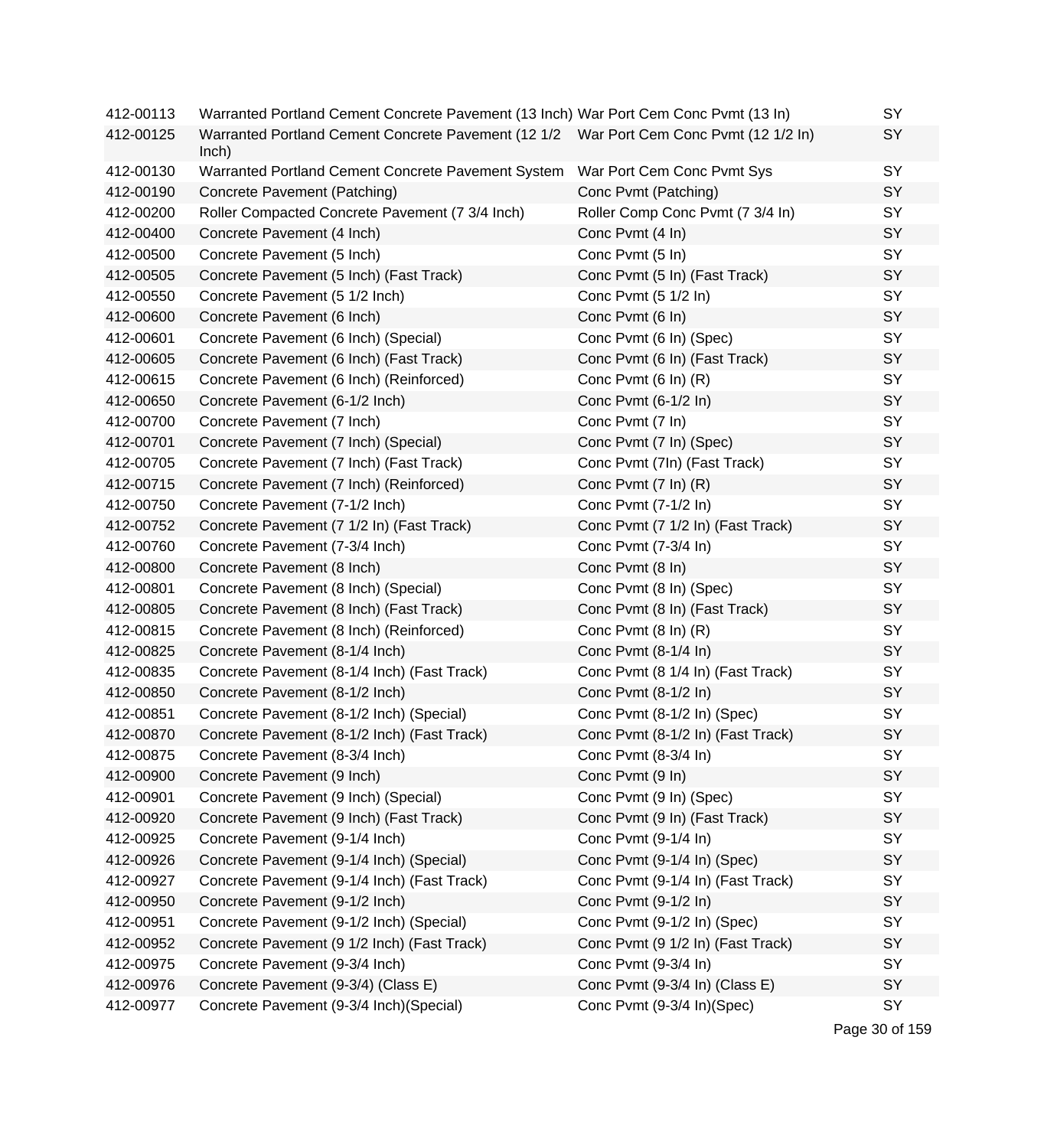| 412-01000 | Concrete Pavement (10 Inch)                  | Conc Pvmt (10 In)                  | SY          |
|-----------|----------------------------------------------|------------------------------------|-------------|
| 412-01001 | Concrete Pavement (10 Inch) (Special)        | Conc Pvmt (10 In) (Spec)           | SY          |
| 412-01015 | Concrete Pavement (10 Inch) (Reinforced)     | Conc Pvmt (10 In) (R)              | SY          |
| 412-01020 | Concrete Pavement (10 Inch) (Fast Track)     | Conc Pvmt (10 In) (Fast Track)     | SY          |
| 412-01025 | Concrete Pavement (10-1/4 Inch)              | Conc Pvmt (10-1/4 In)              | SY          |
| 412-01035 | Concrete Pavement (10 1/4 Inch) (Fast Track) | Conc Pvmt (10 1/4 In) (Fast Track) | SY          |
| 412-01050 | Concrete Pavement (10-1/2 Inch)              | Conc Pvmt (10-1/2 In)              | SY          |
| 412-01055 | Concrete Pavement (10-1/2 Inch) (Special)    | Conc Pvmt (10-1/2 In) (Spec)       | SY          |
| 412-01060 | Concrete Pavement (10-1/2 Inch) (Fast Track) | Conc Pvmt (10-1/2 In) (Fast Track) | SY          |
| 412-01075 | Concrete Pavement (10-3/4 Inch)              | Conc Pvmt (10-3/4 In)              | SY          |
| 412-01100 | Concrete Pavement (11 Inch)                  | Conc Pvmt (11 In)                  | SY          |
| 412-01105 | Concrete Pavement (11 Inch) (Special)        | Conc Pvmt (11 In) (Spec)           | SY          |
| 412-01120 | Concrete Pavement (11 Inch) (Fast Track)     | Conc Pvmt (11 In) (Fast Track)     | SY          |
| 412-01125 | Concrete Pavement (11-1/4 Inch)              | Conc Pvmt (11-1/4 In)              | SY          |
| 412-01150 | Concrete Pavement (11-1/2 Inch)              | Conc Pvmt (11-1/2 In)              | SY          |
| 412-01152 | Concrete Pavement (11-1/2 Inch) (Fast Track) | Conc Pvmt (11-1/2 In) (Fast Track) | SY          |
| 412-01155 | Concrete Pavement (11-1/2 Inch) (Special)    | Conc Pvmt (11-1/2 In) (Spec)       | SY          |
| 412-01200 | Concrete Pavement (12 Inch)                  | Conc Pvmt (12 In)                  | SY          |
| 412-01215 | Concrete Pavement (12 Inch) (Reinforced)     | Conc Pvmt (12 In) (R)              | SY          |
| 412-01220 | Concrete Pavement (12 Inch) (Fast Track)     | Conc Pvmt (12 In) (Fast Track)     | SY          |
| 412-01250 | Concrete Pavement (12-1/2 Inch)              | Conc Pvmt (12-1/2 In)              | SY          |
| 412-01252 | Concrete Pavement (12 1/2 Inch) (Fast Track) | Conc Pvmt (12-1/2 In) (Fast Track) | SY          |
| 412-01255 | Concrete Pavement (12 Inch) (Special)        | Conc Pvmt (12 In) (Spec)           | SY          |
| 412-01265 | Concrete Pavement (12-1/2 Inch) (Reinforced) | Conc Pvmt (12-1/2 ln)(R)           | SY          |
| 412-01300 | Concrete Pavement (13 Inch)                  | Conc Pvmt (13 In)                  | SY          |
| 412-01325 | Concrete Pavement (13 Inch) (Fast Track)     | Conc Pvmt (13 In) (Fast Track)     | SY          |
| 412-01350 | Concrete Pavement (13-1/2 Inch)              | Conc Pvmt (13-1/2 In)              | SY          |
| 412-01352 | Concrete Pavement (13-1/2 In) (Fast Track)   | Conc Pvmt (13-1/2 In) (Fast Track) | SY          |
| 412-01400 | Concrete Pavement (14 Inch)                  | Conc Pvmt (14 In)                  | SY          |
| 412-01500 | Concrete Pavement (15 Inch)                  | Conc Pvmt (15 In)                  | SY          |
| 412-02000 | <b>Concrete Safety Edge</b>                  | Conc Safety Edge                   | <b>LF</b>   |
| 412-03000 | Concrete Pavement System                     | Conc Pvmt System                   | SΥ          |
| 412-04000 | Concrete Pavement Panel (Precast)            | Conc Pvt Pan (Precast)             | <b>SF</b>   |
| 412-04008 | Concrete Pavement Panel (Precast) (12X8)     | Conc Pvmt Panel (Precast) (12X8)   | <b>EACH</b> |
| 412-04012 | Concrete Pavement Panel (Precast) (12X12)    | Conc Pvmt Panel (Precast) (12X12)  | <b>EACH</b> |
| 412-05000 | Partial Depth Repair of Concrete Pavement    | Partial Depth Repair of Conc Pvmt  | <b>SF</b>   |
| 412-05100 | Polyurethane Slab Jacking                    | Poly Slab Jacking                  | LB          |
| 412-06000 | Furnish Concrete Pavement Thin Whitetopping  | Furn Conc Pvmt TWT                 | <b>CY</b>   |
| 412-06060 | Concrete Pavement Thin Whitetopping (6 Inch) | Conc Pvmt TWT (6 Inch)             | <b>SY</b>   |
| 412-10000 | Sawing Concrete Pavement                     | Sawing Conc Pvmt                   | LF          |
| 412-11000 | <b>Concrete Pavement Dowel Bar Retrofit</b>  | Conc Pave Dowel Bar Retro          | <b>EACH</b> |
| 412-13000 | Concrete Pavement Joint Repair               | Conc Pavement Joint Repair         | <b>EACH</b> |
| 412-14000 | Sawing and Sealing Concrete Pavement Joints  | Sawing and Sealing Joints          | LF          |
|           |                                              |                                    |             |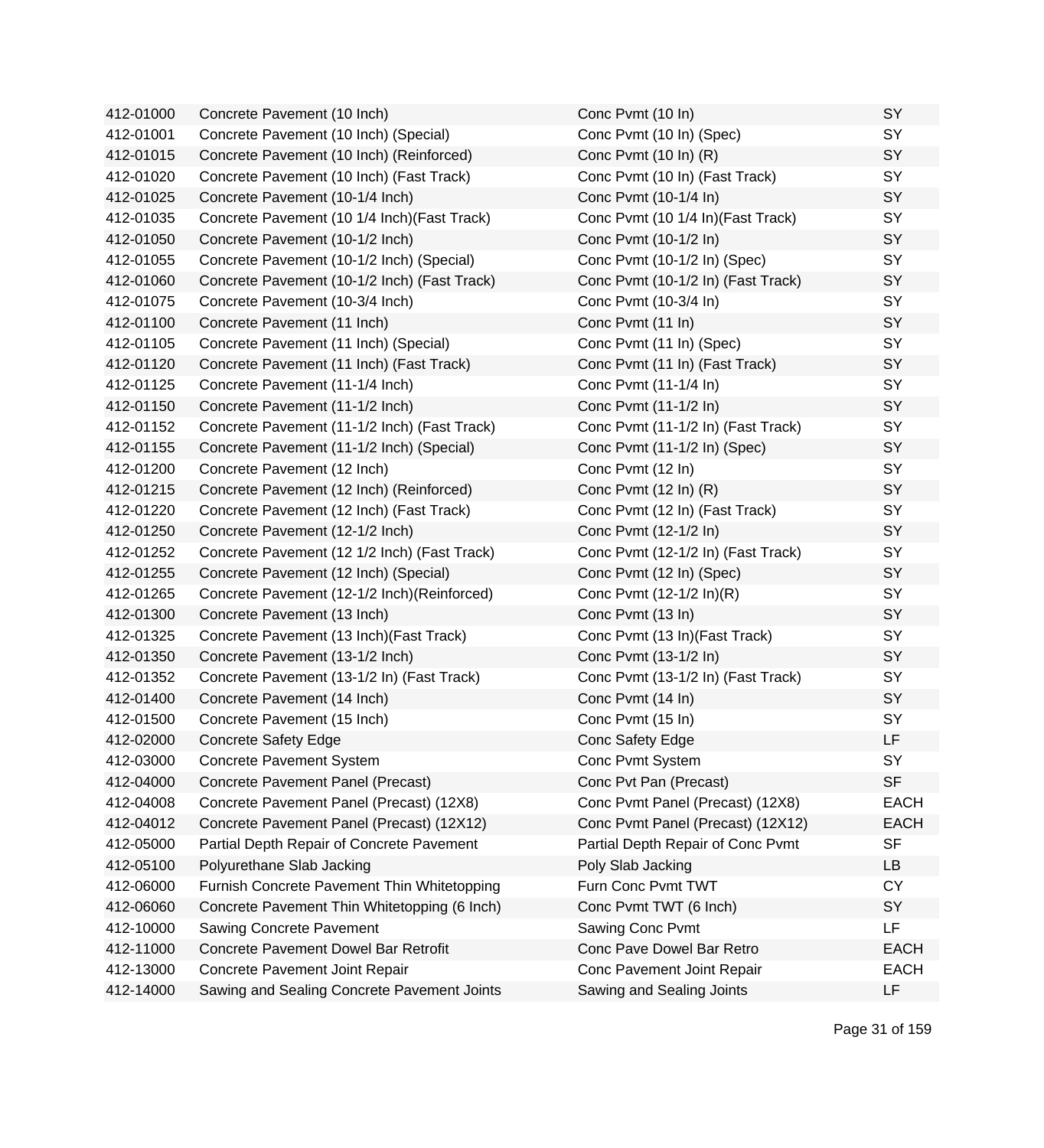| 412-15000 | Routing and Sealing Concrete Pavement Cracks            | Routing and Sealing Cracks               | LF          |
|-----------|---------------------------------------------------------|------------------------------------------|-------------|
| 412-15010 | Cleaning and Grouting Concrete Pavement Joint           | Clean & Grout Conc Pvmt Joint            | LF          |
| 412-15050 | <b>Cross Stitching</b>                                  | <b>Cross Stitching</b>                   | <b>EACH</b> |
| 412-15060 | Repair Concrete Cracks (Stitch)                         | Rep Conc Cr (Stitch)                     | <b>EACH</b> |
| 412-16000 | <b>Cleaning and Sealing Concrete Pavement Joints</b>    | Cleaning + Sealing Joints                | LF          |
| 412-18000 | <b>Crack and Seat Concrete Pavement</b>                 | Crack & Seat Conc Pvmt                   | SY          |
| 412-18010 | Rubbilization of Concrete Pavement (Crack and Seat)     | Rubbil of Conc Pvmt (Crack and Seat)     | SY          |
| 412-18020 | Rubbilization of Concrete Pavement (Resonant Breaker)   | Rubbil of Conc Pvmt (Resonant Breaker)   | SY          |
| 412-18030 | Rubbilization of Concrete Pavement (Multi-Head Breaker) | Rubbil of Conc Pvmt (Multi-Head Breaker) | SY          |
| 412-18050 | <b>Rubbilization of Concrete Pavement</b>               | Rubbil of Conc Pvmt                      | SY          |
| 412-19000 | <b>Hot Poured Concrete Joint Sealant</b>                | Hot Conc Joint Sealant                   | <b>LF</b>   |
| 412-80001 | <b>Shoulder Pavement Alternate</b>                      | <b>Shoulder Pavement Alternate</b>       | SY          |
| 420-00000 | Geomembrane                                             | Geomembrane                              | SY          |
| 420-00102 | Geotextile (Erosion Control) (Class 1)                  | Geotextile (Er Cont) (CL 1)              | SY          |
| 420-00103 | Geotextile (Erosion Control) (Class 2)                  | Geotextile (Er Cont) (CL 2)              | SY          |
| 420-00104 | Geotextile (Erosion Control) (Class 3)                  | Geotextile (Er Cont) (CL 3)              | SY          |
| 420-00112 | Geotextile (Drainage) (Class 1)                         | Geotextile (Drain) (CL 1)                | SY          |
| 420-00113 | Geotextile (Drainage) (Class 2)                         | Geotextile (Drain) (CL 2)                | SY          |
| 420-00114 | Geotextile (Drainage) (Class 3)                         | Geotextile (Drain) (CL 3)                | SY          |
| 420-00132 | Geotextile (Separator) (Class 1)                        | Geotextile (Separator) (CL 1)            | SY          |
| 420-00133 | Geotextile (Separator) (Class 2)                        | Geotextile (Separator) (CL 2)            | SY          |
| 420-00134 | Geotextile (Separator) (Class 3)                        | Geotextile (Separator) (CL 3)            | SY          |
| 420-00200 | Geotextile (Weed Barrier)                               | Geotextile (Weed Barrier)                | SY          |
| 420-00201 | Geotextile (Weed Barrier) (Special)                     | Geotextile (Weed Barrier) (Spec)         | SY          |
| 420-00300 | Geotextile (Reinforcement)                              | Geotextile (Reinforcement)               | SY          |
| 420-00400 | Media Filter Drain (MFD) mix (Type 1)                   | Media Filter Drain (MFD) mix (Type 1)    | <b>CY</b>   |
| 420-00500 | Geotextile (Paving)                                     | Geotextile (Paving)                      | SY          |
| 420-00505 | Geotextile (Paving) (Special)                           | Geotextile (Paving) (Special)            | SY          |
| 420-00510 | Geotextile (Crack Reduction) (High Density)             | Geotextile (Cr Reduc) (HD)               | SY          |
| 420-00511 | Asphalt Reinforcement Geogrid                           | Asphalt Reinforcement Geogrid            | SY          |
| 420-00520 | Geogrid Pavement Reinforcement                          | Geogrid Pvmt Reinf                       | SY          |
| 420-00526 | Cellular Geogrid                                        | Cellular Geogrid                         | SY          |
| 501-00000 | Steel Sheet Piling (Type I)                             | Steel Sheet Pile (Ty I)                  | <b>SF</b>   |
| 501-00200 | Steel Sheet Piling (Type II)                            | Steel Sheet Pile (Ty II)                 | <b>SF</b>   |
| 501-00210 | <b>Steel Sheet Piling Cap</b>                           | <b>Steel Sheet Piling Cap</b>            | <b>LF</b>   |
| 501-00300 | <b>Drive Steel Sheet Piling</b>                         | <b>Drive Steel Sheet Piling</b>          | <b>SF</b>   |
| 502-00000 | <b>Treated Timber Piling</b>                            | Tr Tim Piling                            | LF.         |
| 502-00100 | Drilling Hole to Facilitate Pile Driving                | Drill Hole Fac Pile Driving              | LF          |
| 502-00140 | Blast Hole to Facilitate Pile Driving                   | <b>Blast Hole to Fac Pile Driving</b>    | LF.         |
| 502-00150 | Blast Hole to Facilitate Pile Driving                   | Blast Hole to Fac Pile Driving           | <b>EACH</b> |
| 502-00200 | <b>Drive Steel Piling</b>                               | <b>Drive Steel Piling</b>                | LF          |
| 502-00210 | <b>Drive Timber Piling</b>                              | Drive Timber Piling                      | LF          |
| 502-00400 | <b>End Plate</b>                                        | <b>End Plate</b>                         | <b>EACH</b> |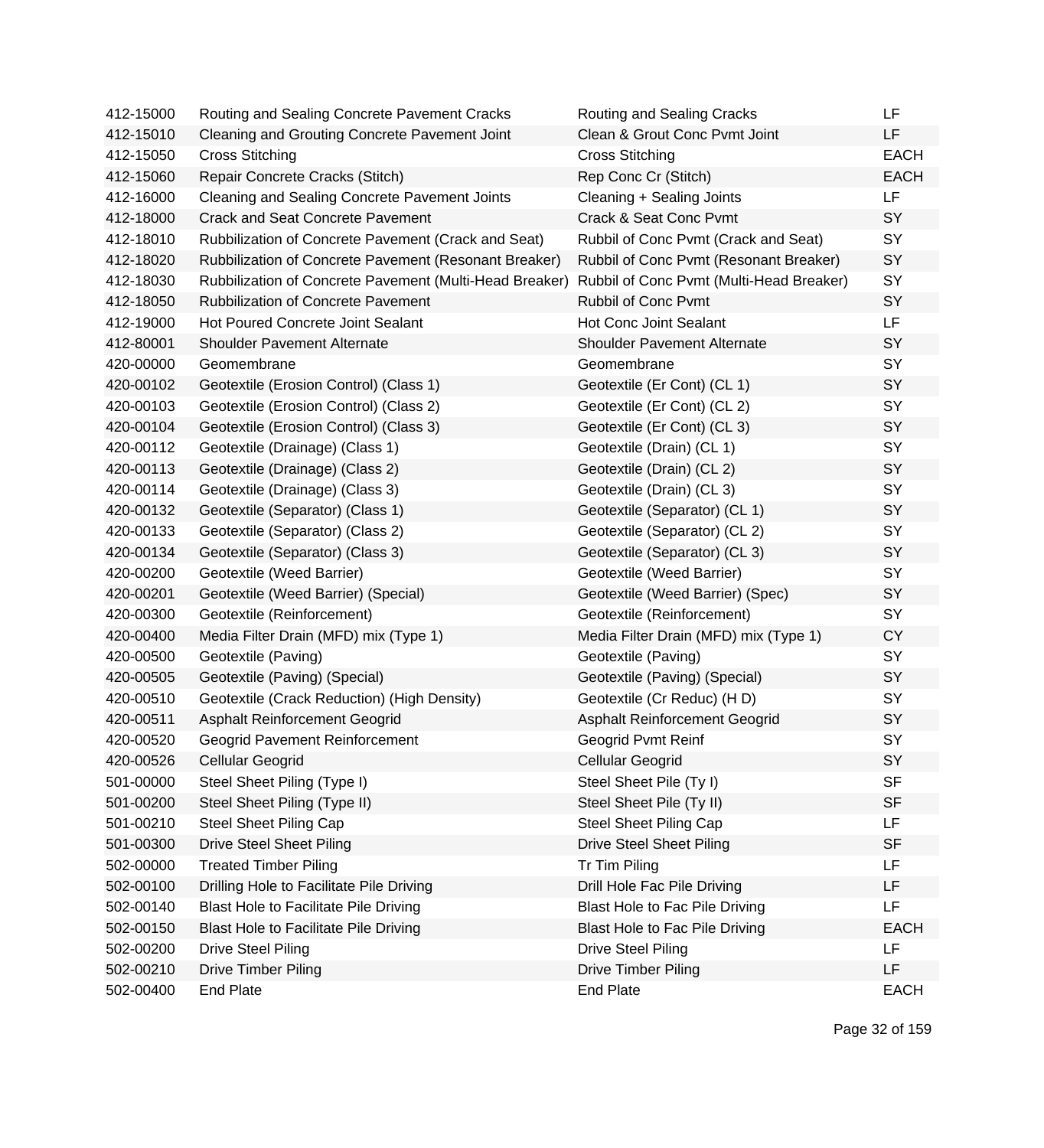| 502-00460 | Pile Tip                                        | Pile Tip                               | <b>EACH</b>    |
|-----------|-------------------------------------------------|----------------------------------------|----------------|
| 502-00500 | Complete Joint Penetration (CJP) Splice         | <b>CJP Splice</b>                      | <b>EACH</b>    |
| 502-01000 | <b>Bitumen Coating</b>                          | <b>Bitumen Coating</b>                 | LF             |
| 502-01100 | Retapping                                       | Retapping                              | <b>EACH</b>    |
| 502-01120 | <b>Restriking Pile</b>                          | <b>Restriking Pile</b>                 | <b>EACH</b>    |
| 502-02000 | <b>Dynamic Load Testing</b>                     | <b>Dynamic Load Testing</b>            | L <sub>S</sub> |
| 502-03500 | Steel Pipe Pile (7-5/8x0.500)                   | S P Pile (7-5/8x0.500)                 | LF             |
| 502-08250 | Steel Pipe Piling (12-3/4 X 0.250 Inch)         | SP Pile (12-3/4x0.250 In)              | LF             |
| 502-08330 | Steel Pipe Piling (12-3/4 X 0.330 Inch)         | SP Pile (12-3/4x0.330 In)              | LF             |
| 502-08375 | Steel Pipe Piling (12-3/4 X 0.375 Inch)         | SP Pile (12-3/4x0.375 In)              | LF             |
| 502-08500 | Steel Pipe Piling (12-3/4 X 0.500 Inch)         | SP Pile (12-3/4x0.500 In)              | LF             |
| 502-08502 | Steel Pipe Pile (18x0.625 Inch)                 | SP Pile (18x0.625 In)                  | LF             |
| 502-08505 | Steel Pipe Piling (24 X 0.500 Inch) (Special)   | SP Pile (24 x 0.500 ln)(Spec)          | LF             |
| 502-10836 | Steel Piling (HP 8x36)                          | Steel Pile (HP 8x36)                   | LF             |
| 502-11057 | Steel Piling (HP 10x57)                         | Steel Pile (HP 10x57)                  | LF             |
| 502-11253 | Steel Piling (HP 12x53)                         | Steel Pile (HP 12x53)                  | LF             |
| 502-11263 | Steel Piling (HP 12x63)                         | Steel Pile (HP 12x63)                  | LF             |
| 502-11274 | Steel Piling (HP 12x74)                         | Steel Pile (HP 12x74)                  | LF             |
| 502-11275 | Steel Piling (HP 12X74) (Install Only)          | Steel Piling (HP 12X74) (Install Only) | LF             |
| 502-11284 | Steel Piling (HP 12x84)                         | Steel Pile (HP 12x84)                  | LF             |
| 502-11473 | Steel Piling (HP 14x73)                         | Steel Pile (HP 14x73)                  | LF             |
| 502-11489 | Steel Piling (HP 14x89)                         | Steel Pile (HP 14x89)                  | LF             |
| 502-14102 | Steel Piling (HP 14x102)                        | Steel Pile (HP 14x102)                 | LF             |
| 502-14117 | Steel Piling (HP 14x117)                        | Steel Pile (HP 14x117)                 | LF             |
| 502-18135 | Steel Pile (HP 18X135)                          | Steel Pile (HP 18X135)                 | LF             |
| 502-20209 | Corrugated Steel Pipe Piling (8x14x0.2092 Inch) | Corr SP Pile (8x14x0.2092)             | LF             |
| 502-29000 | <b>Structure Foundation System (Alternates)</b> | <b>Str Foundation Sys (Alternates)</b> | <b>EACH</b>    |
| 503-00000 | Ground Improvement                              | Ground Improvement                     | <b>SF</b>      |
| 503-00012 | Drilled Caisson (12 Inch)                       | Drilled Caisson (12 In)                | LF             |
| 503-00016 | Drilled Caisson (16 Inch)                       | Drilled Caisson (16 In)                | LF             |
| 503-00018 | Drilled Caisson (18 Inch)                       | Drilled Caisson (18 In)                | LF             |
| 503-00024 | Drilled Caisson (24 Inch)                       | Drilled Caisson (24 In)                | LF             |
| 503-00025 | Drilled Caisson (24 Inch) (Special)             | Drilled Caisson (24 In)(Spec)          | LF             |
| 503-00030 | Drilled Caisson (30 Inch)                       | Drilled Caisson (30 In)                | LF             |
| 503-00036 | Drilled Caisson (36 Inch)                       | Drilled Caisson (36 In)                | LF             |
| 503-00037 | Drilled Caisson (36 Inch) (Special)             | Drilled Caisson (36 In)(Spec)          | LF             |
| 503-00042 | Drilled Caisson (42 Inch)                       | Drilled Caisson (42 In)                | LF             |
| 503-00043 | Drilled Caisson (43 Inch)                       | Drilled Caisson (43 In)                | LF             |
| 503-00048 | Drilled Caisson (48 Inch)                       | Drilled Caisson (48 In)                | LF             |
| 503-00054 | Drilled Caisson (54 Inch)                       | Drilled Caisson (54 In)                | LF             |
| 503-00055 | Drilled Caisson (54 Inch) (Special)             | Drilled Caisson (54 In)(Spec)          | LF             |
| 503-00060 | Drilled Caisson (60 Inch)                       | Drilled Caisson (60 In)                | LF             |
| 503-00066 | Drilled Caisson (66 Inch)                       | Drilled Caisson (66 In)                | LF             |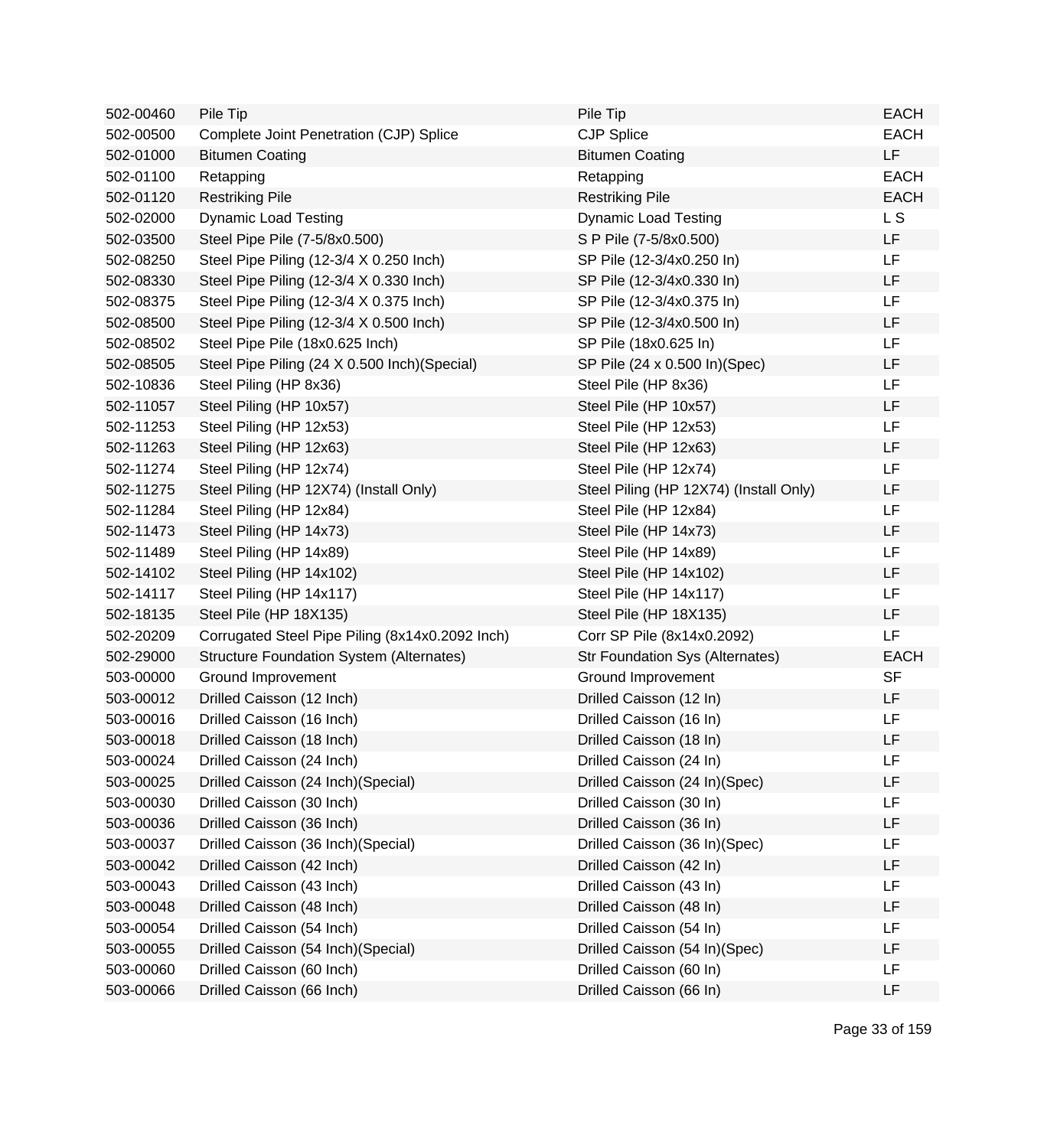| LF<br>503-00078<br>Drilled Caisson (78 Inch)<br>Drilled Caisson (78 In)<br>LF<br>Drilled Caisson (84 Inch)<br>Drilled Caisson (84 In)<br>503-00084<br>LF<br>503-00096<br>Drilled Caisson (96 Inch)<br>Drilled Caisson (96 In)<br>LF<br>503-00102<br>Drilled Caisson (102 Inch)<br>Drilled Caisson (102 Inch)<br>LF<br>503-00200<br>Caisson (Special)<br>Caisson (Special)<br>L S<br>503-00210<br>Aggregate Column Ground Improvement<br>Agg Column Grnd Impvmt<br><b>CY</b><br>503-00212<br>Soil Mixing<br>Soil Mixing<br><b>CY</b><br>503-00214<br>Soil Mixing (Overtopping)<br>Soil Mixing (Overtopping)<br>503-00300<br>Caisson Load Test<br>Caisson Load Test<br><b>CSL Testing</b><br>503-00310<br><b>Crosshole Sonic Logging Testing</b><br>LF<br>503-00400<br>Drilling and Logging Bores<br>Drill and Log Bores<br>LF<br>Jet Grouted Shaft (36 Inch)<br>Jet Grouted Shaft (36 In)<br>503-00536<br>LF<br>503-01060<br>Micropile (6 Inch)<br>M pile $(6 \ln)$<br>LF<br>503-01070<br>Micropile (7 Inch)<br>M Pile $(7 \ln)$<br>LF<br>Micropile (8 Inch)<br>503-01080<br>M Pile $(8 \ln)$<br>LF<br>503-01120<br>Micropile (12 Inch)<br>M Pile (12 In)<br>503-02000<br><b>Verification Test Pile</b><br><b>Verification Test Pile</b><br>L S<br>504-03311<br>Retaining Wall (1)(Alternative Systems)<br>Retaining Wall (1)(Alternative Systems)<br>L S<br>504-03312<br>Retaining Wall (2)(Alternative Systems)<br>Retaining Wall (2)(Alternative Systems)<br>L S<br>504-03313<br>Retaining Wall (3)(Alternative Systems)<br>Retaining Wall (3)(Alternative Systems)<br>L S<br>504-03314<br>Retaining Wall (4)(Alternative Systems)<br>Retaining Wall (4)(Alternative Systems)<br>L S<br>504-03315<br>Retaining Wall (5)(Alternative Systems)<br>Retaining Wall (5)(Alternative Systems)<br>504-03316<br>Retaining Wall (6)(Alternative Systems)<br>Retaining Wall (6)(Alternative Systems)<br>L S<br>L S<br>504-03317<br>Retaining Wall (7)(Alternative Systems)<br>Retaining Wall (7) (Alternative Systems)<br>L S<br>504-03318<br>Retaining Wall (8)(Alternative Systems)<br>Retaining Wall (8)(Alternative Systems)<br>L S<br>504-03319<br>Retaining Wall (9)(Alternative Systems)<br>Retaining Wall (9)(Alternative Systems)<br>L S<br>504-03320<br>Retaining Wall (10)(Alternative Systems)<br>Retaining Wall (10)(Alternative Systems)<br>504-03321<br>Retaining Wall (11)(Alternative Systems)<br>Retaining Wall (11)(Alternative Systems)<br>L S<br>L S<br>504-03322<br>Retaining Wall (12)(Alternative Systems)<br>Retaining Wall (12)(Alternative Systems)<br>L S<br>504-03323<br>Retaining Wall (13)(Alternative Systems)<br>Retaining Wall (13)(Alternative Systems)<br>Retaining Wall (14)(Alternative Systems)<br>Retaining Wall (14)(Alternative Systems)<br>504-03324<br>L S<br>Retaining Wall (15)(Alternative Systems)<br>L S<br>504-03325<br>Retaining Wall (15)(Alternative Systems)<br>L S<br>504-03326<br>Retaining Wall (16)(Alternative Systems)<br>Retaining Wall (16)(Alternative Systems)<br>L S<br>504-03327<br>Retaining Wall (17)(Alternative Systems)<br>Retaining Wall (17)(Alternative Systems)<br>L S<br>504-03328<br>Retaining Wall (18)(Alternative Systems)<br>Retaining Wall (18)(Alternative Systems)<br>L S<br>504-03329<br>Retaining Wall (19)(Alternative Systems)<br>Retaining Wall (19)(Alternative Systems)<br>L S<br>504-03330<br>Retaining Wall (20)(Alternative Systems)<br>Retaining Wall (20)(Alternative Systems)<br>Retaining Wall (21)(Alternative Systems)<br>Retaining Wall (21)(Alternative Systems)<br>L S<br>504-03331<br>L S<br>504-03332<br>Retaining Wall (22)(Alternative Systems)<br>Retaining Wall (22)(Alternative Systems)<br>L S<br>504-03333<br>Retaining Wall (23)(Alternative Systems)<br>Retaining Wall (23)(Alternative Systems)<br>L S<br>504-03334<br>Retaining Wall (24)(Alternative Systems)<br>Retaining Wall (24)(Alternative Systems)<br>L S<br>Retaining Wall (25)(Alternative Systems)<br>Retaining Wall (25)(Alternative Systems)<br>504-03335 | 503-00072 | Drilled Caisson (72 Inch) | Drilled Caisson (72 In) | LF          |
|------------------------------------------------------------------------------------------------------------------------------------------------------------------------------------------------------------------------------------------------------------------------------------------------------------------------------------------------------------------------------------------------------------------------------------------------------------------------------------------------------------------------------------------------------------------------------------------------------------------------------------------------------------------------------------------------------------------------------------------------------------------------------------------------------------------------------------------------------------------------------------------------------------------------------------------------------------------------------------------------------------------------------------------------------------------------------------------------------------------------------------------------------------------------------------------------------------------------------------------------------------------------------------------------------------------------------------------------------------------------------------------------------------------------------------------------------------------------------------------------------------------------------------------------------------------------------------------------------------------------------------------------------------------------------------------------------------------------------------------------------------------------------------------------------------------------------------------------------------------------------------------------------------------------------------------------------------------------------------------------------------------------------------------------------------------------------------------------------------------------------------------------------------------------------------------------------------------------------------------------------------------------------------------------------------------------------------------------------------------------------------------------------------------------------------------------------------------------------------------------------------------------------------------------------------------------------------------------------------------------------------------------------------------------------------------------------------------------------------------------------------------------------------------------------------------------------------------------------------------------------------------------------------------------------------------------------------------------------------------------------------------------------------------------------------------------------------------------------------------------------------------------------------------------------------------------------------------------------------------------------------------------------------------------------------------------------------------------------------------------------------------------------------------------------------------------------------------------------------------------------------------------------------------------------------------------------------------------------------------------------------------------------------------------------------------------------------------------------------------------------------------------------------------------------------------------------------------------------------------------------------------------------------------------------------------------------------------------------------------------------------------------------------|-----------|---------------------------|-------------------------|-------------|
|                                                                                                                                                                                                                                                                                                                                                                                                                                                                                                                                                                                                                                                                                                                                                                                                                                                                                                                                                                                                                                                                                                                                                                                                                                                                                                                                                                                                                                                                                                                                                                                                                                                                                                                                                                                                                                                                                                                                                                                                                                                                                                                                                                                                                                                                                                                                                                                                                                                                                                                                                                                                                                                                                                                                                                                                                                                                                                                                                                                                                                                                                                                                                                                                                                                                                                                                                                                                                                                                                                                                                                                                                                                                                                                                                                                                                                                                                                                                                                                                                                    |           |                           |                         |             |
|                                                                                                                                                                                                                                                                                                                                                                                                                                                                                                                                                                                                                                                                                                                                                                                                                                                                                                                                                                                                                                                                                                                                                                                                                                                                                                                                                                                                                                                                                                                                                                                                                                                                                                                                                                                                                                                                                                                                                                                                                                                                                                                                                                                                                                                                                                                                                                                                                                                                                                                                                                                                                                                                                                                                                                                                                                                                                                                                                                                                                                                                                                                                                                                                                                                                                                                                                                                                                                                                                                                                                                                                                                                                                                                                                                                                                                                                                                                                                                                                                                    |           |                           |                         |             |
|                                                                                                                                                                                                                                                                                                                                                                                                                                                                                                                                                                                                                                                                                                                                                                                                                                                                                                                                                                                                                                                                                                                                                                                                                                                                                                                                                                                                                                                                                                                                                                                                                                                                                                                                                                                                                                                                                                                                                                                                                                                                                                                                                                                                                                                                                                                                                                                                                                                                                                                                                                                                                                                                                                                                                                                                                                                                                                                                                                                                                                                                                                                                                                                                                                                                                                                                                                                                                                                                                                                                                                                                                                                                                                                                                                                                                                                                                                                                                                                                                                    |           |                           |                         |             |
|                                                                                                                                                                                                                                                                                                                                                                                                                                                                                                                                                                                                                                                                                                                                                                                                                                                                                                                                                                                                                                                                                                                                                                                                                                                                                                                                                                                                                                                                                                                                                                                                                                                                                                                                                                                                                                                                                                                                                                                                                                                                                                                                                                                                                                                                                                                                                                                                                                                                                                                                                                                                                                                                                                                                                                                                                                                                                                                                                                                                                                                                                                                                                                                                                                                                                                                                                                                                                                                                                                                                                                                                                                                                                                                                                                                                                                                                                                                                                                                                                                    |           |                           |                         |             |
|                                                                                                                                                                                                                                                                                                                                                                                                                                                                                                                                                                                                                                                                                                                                                                                                                                                                                                                                                                                                                                                                                                                                                                                                                                                                                                                                                                                                                                                                                                                                                                                                                                                                                                                                                                                                                                                                                                                                                                                                                                                                                                                                                                                                                                                                                                                                                                                                                                                                                                                                                                                                                                                                                                                                                                                                                                                                                                                                                                                                                                                                                                                                                                                                                                                                                                                                                                                                                                                                                                                                                                                                                                                                                                                                                                                                                                                                                                                                                                                                                                    |           |                           |                         |             |
|                                                                                                                                                                                                                                                                                                                                                                                                                                                                                                                                                                                                                                                                                                                                                                                                                                                                                                                                                                                                                                                                                                                                                                                                                                                                                                                                                                                                                                                                                                                                                                                                                                                                                                                                                                                                                                                                                                                                                                                                                                                                                                                                                                                                                                                                                                                                                                                                                                                                                                                                                                                                                                                                                                                                                                                                                                                                                                                                                                                                                                                                                                                                                                                                                                                                                                                                                                                                                                                                                                                                                                                                                                                                                                                                                                                                                                                                                                                                                                                                                                    |           |                           |                         |             |
|                                                                                                                                                                                                                                                                                                                                                                                                                                                                                                                                                                                                                                                                                                                                                                                                                                                                                                                                                                                                                                                                                                                                                                                                                                                                                                                                                                                                                                                                                                                                                                                                                                                                                                                                                                                                                                                                                                                                                                                                                                                                                                                                                                                                                                                                                                                                                                                                                                                                                                                                                                                                                                                                                                                                                                                                                                                                                                                                                                                                                                                                                                                                                                                                                                                                                                                                                                                                                                                                                                                                                                                                                                                                                                                                                                                                                                                                                                                                                                                                                                    |           |                           |                         |             |
|                                                                                                                                                                                                                                                                                                                                                                                                                                                                                                                                                                                                                                                                                                                                                                                                                                                                                                                                                                                                                                                                                                                                                                                                                                                                                                                                                                                                                                                                                                                                                                                                                                                                                                                                                                                                                                                                                                                                                                                                                                                                                                                                                                                                                                                                                                                                                                                                                                                                                                                                                                                                                                                                                                                                                                                                                                                                                                                                                                                                                                                                                                                                                                                                                                                                                                                                                                                                                                                                                                                                                                                                                                                                                                                                                                                                                                                                                                                                                                                                                                    |           |                           |                         |             |
|                                                                                                                                                                                                                                                                                                                                                                                                                                                                                                                                                                                                                                                                                                                                                                                                                                                                                                                                                                                                                                                                                                                                                                                                                                                                                                                                                                                                                                                                                                                                                                                                                                                                                                                                                                                                                                                                                                                                                                                                                                                                                                                                                                                                                                                                                                                                                                                                                                                                                                                                                                                                                                                                                                                                                                                                                                                                                                                                                                                                                                                                                                                                                                                                                                                                                                                                                                                                                                                                                                                                                                                                                                                                                                                                                                                                                                                                                                                                                                                                                                    |           |                           |                         | <b>EACH</b> |
|                                                                                                                                                                                                                                                                                                                                                                                                                                                                                                                                                                                                                                                                                                                                                                                                                                                                                                                                                                                                                                                                                                                                                                                                                                                                                                                                                                                                                                                                                                                                                                                                                                                                                                                                                                                                                                                                                                                                                                                                                                                                                                                                                                                                                                                                                                                                                                                                                                                                                                                                                                                                                                                                                                                                                                                                                                                                                                                                                                                                                                                                                                                                                                                                                                                                                                                                                                                                                                                                                                                                                                                                                                                                                                                                                                                                                                                                                                                                                                                                                                    |           |                           |                         | <b>EACH</b> |
|                                                                                                                                                                                                                                                                                                                                                                                                                                                                                                                                                                                                                                                                                                                                                                                                                                                                                                                                                                                                                                                                                                                                                                                                                                                                                                                                                                                                                                                                                                                                                                                                                                                                                                                                                                                                                                                                                                                                                                                                                                                                                                                                                                                                                                                                                                                                                                                                                                                                                                                                                                                                                                                                                                                                                                                                                                                                                                                                                                                                                                                                                                                                                                                                                                                                                                                                                                                                                                                                                                                                                                                                                                                                                                                                                                                                                                                                                                                                                                                                                                    |           |                           |                         |             |
|                                                                                                                                                                                                                                                                                                                                                                                                                                                                                                                                                                                                                                                                                                                                                                                                                                                                                                                                                                                                                                                                                                                                                                                                                                                                                                                                                                                                                                                                                                                                                                                                                                                                                                                                                                                                                                                                                                                                                                                                                                                                                                                                                                                                                                                                                                                                                                                                                                                                                                                                                                                                                                                                                                                                                                                                                                                                                                                                                                                                                                                                                                                                                                                                                                                                                                                                                                                                                                                                                                                                                                                                                                                                                                                                                                                                                                                                                                                                                                                                                                    |           |                           |                         |             |
|                                                                                                                                                                                                                                                                                                                                                                                                                                                                                                                                                                                                                                                                                                                                                                                                                                                                                                                                                                                                                                                                                                                                                                                                                                                                                                                                                                                                                                                                                                                                                                                                                                                                                                                                                                                                                                                                                                                                                                                                                                                                                                                                                                                                                                                                                                                                                                                                                                                                                                                                                                                                                                                                                                                                                                                                                                                                                                                                                                                                                                                                                                                                                                                                                                                                                                                                                                                                                                                                                                                                                                                                                                                                                                                                                                                                                                                                                                                                                                                                                                    |           |                           |                         |             |
|                                                                                                                                                                                                                                                                                                                                                                                                                                                                                                                                                                                                                                                                                                                                                                                                                                                                                                                                                                                                                                                                                                                                                                                                                                                                                                                                                                                                                                                                                                                                                                                                                                                                                                                                                                                                                                                                                                                                                                                                                                                                                                                                                                                                                                                                                                                                                                                                                                                                                                                                                                                                                                                                                                                                                                                                                                                                                                                                                                                                                                                                                                                                                                                                                                                                                                                                                                                                                                                                                                                                                                                                                                                                                                                                                                                                                                                                                                                                                                                                                                    |           |                           |                         |             |
|                                                                                                                                                                                                                                                                                                                                                                                                                                                                                                                                                                                                                                                                                                                                                                                                                                                                                                                                                                                                                                                                                                                                                                                                                                                                                                                                                                                                                                                                                                                                                                                                                                                                                                                                                                                                                                                                                                                                                                                                                                                                                                                                                                                                                                                                                                                                                                                                                                                                                                                                                                                                                                                                                                                                                                                                                                                                                                                                                                                                                                                                                                                                                                                                                                                                                                                                                                                                                                                                                                                                                                                                                                                                                                                                                                                                                                                                                                                                                                                                                                    |           |                           |                         |             |
|                                                                                                                                                                                                                                                                                                                                                                                                                                                                                                                                                                                                                                                                                                                                                                                                                                                                                                                                                                                                                                                                                                                                                                                                                                                                                                                                                                                                                                                                                                                                                                                                                                                                                                                                                                                                                                                                                                                                                                                                                                                                                                                                                                                                                                                                                                                                                                                                                                                                                                                                                                                                                                                                                                                                                                                                                                                                                                                                                                                                                                                                                                                                                                                                                                                                                                                                                                                                                                                                                                                                                                                                                                                                                                                                                                                                                                                                                                                                                                                                                                    |           |                           |                         |             |
|                                                                                                                                                                                                                                                                                                                                                                                                                                                                                                                                                                                                                                                                                                                                                                                                                                                                                                                                                                                                                                                                                                                                                                                                                                                                                                                                                                                                                                                                                                                                                                                                                                                                                                                                                                                                                                                                                                                                                                                                                                                                                                                                                                                                                                                                                                                                                                                                                                                                                                                                                                                                                                                                                                                                                                                                                                                                                                                                                                                                                                                                                                                                                                                                                                                                                                                                                                                                                                                                                                                                                                                                                                                                                                                                                                                                                                                                                                                                                                                                                                    |           |                           |                         | <b>EACH</b> |
|                                                                                                                                                                                                                                                                                                                                                                                                                                                                                                                                                                                                                                                                                                                                                                                                                                                                                                                                                                                                                                                                                                                                                                                                                                                                                                                                                                                                                                                                                                                                                                                                                                                                                                                                                                                                                                                                                                                                                                                                                                                                                                                                                                                                                                                                                                                                                                                                                                                                                                                                                                                                                                                                                                                                                                                                                                                                                                                                                                                                                                                                                                                                                                                                                                                                                                                                                                                                                                                                                                                                                                                                                                                                                                                                                                                                                                                                                                                                                                                                                                    |           |                           |                         |             |
|                                                                                                                                                                                                                                                                                                                                                                                                                                                                                                                                                                                                                                                                                                                                                                                                                                                                                                                                                                                                                                                                                                                                                                                                                                                                                                                                                                                                                                                                                                                                                                                                                                                                                                                                                                                                                                                                                                                                                                                                                                                                                                                                                                                                                                                                                                                                                                                                                                                                                                                                                                                                                                                                                                                                                                                                                                                                                                                                                                                                                                                                                                                                                                                                                                                                                                                                                                                                                                                                                                                                                                                                                                                                                                                                                                                                                                                                                                                                                                                                                                    |           |                           |                         |             |
|                                                                                                                                                                                                                                                                                                                                                                                                                                                                                                                                                                                                                                                                                                                                                                                                                                                                                                                                                                                                                                                                                                                                                                                                                                                                                                                                                                                                                                                                                                                                                                                                                                                                                                                                                                                                                                                                                                                                                                                                                                                                                                                                                                                                                                                                                                                                                                                                                                                                                                                                                                                                                                                                                                                                                                                                                                                                                                                                                                                                                                                                                                                                                                                                                                                                                                                                                                                                                                                                                                                                                                                                                                                                                                                                                                                                                                                                                                                                                                                                                                    |           |                           |                         |             |
|                                                                                                                                                                                                                                                                                                                                                                                                                                                                                                                                                                                                                                                                                                                                                                                                                                                                                                                                                                                                                                                                                                                                                                                                                                                                                                                                                                                                                                                                                                                                                                                                                                                                                                                                                                                                                                                                                                                                                                                                                                                                                                                                                                                                                                                                                                                                                                                                                                                                                                                                                                                                                                                                                                                                                                                                                                                                                                                                                                                                                                                                                                                                                                                                                                                                                                                                                                                                                                                                                                                                                                                                                                                                                                                                                                                                                                                                                                                                                                                                                                    |           |                           |                         |             |
|                                                                                                                                                                                                                                                                                                                                                                                                                                                                                                                                                                                                                                                                                                                                                                                                                                                                                                                                                                                                                                                                                                                                                                                                                                                                                                                                                                                                                                                                                                                                                                                                                                                                                                                                                                                                                                                                                                                                                                                                                                                                                                                                                                                                                                                                                                                                                                                                                                                                                                                                                                                                                                                                                                                                                                                                                                                                                                                                                                                                                                                                                                                                                                                                                                                                                                                                                                                                                                                                                                                                                                                                                                                                                                                                                                                                                                                                                                                                                                                                                                    |           |                           |                         |             |
|                                                                                                                                                                                                                                                                                                                                                                                                                                                                                                                                                                                                                                                                                                                                                                                                                                                                                                                                                                                                                                                                                                                                                                                                                                                                                                                                                                                                                                                                                                                                                                                                                                                                                                                                                                                                                                                                                                                                                                                                                                                                                                                                                                                                                                                                                                                                                                                                                                                                                                                                                                                                                                                                                                                                                                                                                                                                                                                                                                                                                                                                                                                                                                                                                                                                                                                                                                                                                                                                                                                                                                                                                                                                                                                                                                                                                                                                                                                                                                                                                                    |           |                           |                         |             |
|                                                                                                                                                                                                                                                                                                                                                                                                                                                                                                                                                                                                                                                                                                                                                                                                                                                                                                                                                                                                                                                                                                                                                                                                                                                                                                                                                                                                                                                                                                                                                                                                                                                                                                                                                                                                                                                                                                                                                                                                                                                                                                                                                                                                                                                                                                                                                                                                                                                                                                                                                                                                                                                                                                                                                                                                                                                                                                                                                                                                                                                                                                                                                                                                                                                                                                                                                                                                                                                                                                                                                                                                                                                                                                                                                                                                                                                                                                                                                                                                                                    |           |                           |                         |             |
|                                                                                                                                                                                                                                                                                                                                                                                                                                                                                                                                                                                                                                                                                                                                                                                                                                                                                                                                                                                                                                                                                                                                                                                                                                                                                                                                                                                                                                                                                                                                                                                                                                                                                                                                                                                                                                                                                                                                                                                                                                                                                                                                                                                                                                                                                                                                                                                                                                                                                                                                                                                                                                                                                                                                                                                                                                                                                                                                                                                                                                                                                                                                                                                                                                                                                                                                                                                                                                                                                                                                                                                                                                                                                                                                                                                                                                                                                                                                                                                                                                    |           |                           |                         |             |
|                                                                                                                                                                                                                                                                                                                                                                                                                                                                                                                                                                                                                                                                                                                                                                                                                                                                                                                                                                                                                                                                                                                                                                                                                                                                                                                                                                                                                                                                                                                                                                                                                                                                                                                                                                                                                                                                                                                                                                                                                                                                                                                                                                                                                                                                                                                                                                                                                                                                                                                                                                                                                                                                                                                                                                                                                                                                                                                                                                                                                                                                                                                                                                                                                                                                                                                                                                                                                                                                                                                                                                                                                                                                                                                                                                                                                                                                                                                                                                                                                                    |           |                           |                         |             |
|                                                                                                                                                                                                                                                                                                                                                                                                                                                                                                                                                                                                                                                                                                                                                                                                                                                                                                                                                                                                                                                                                                                                                                                                                                                                                                                                                                                                                                                                                                                                                                                                                                                                                                                                                                                                                                                                                                                                                                                                                                                                                                                                                                                                                                                                                                                                                                                                                                                                                                                                                                                                                                                                                                                                                                                                                                                                                                                                                                                                                                                                                                                                                                                                                                                                                                                                                                                                                                                                                                                                                                                                                                                                                                                                                                                                                                                                                                                                                                                                                                    |           |                           |                         |             |
|                                                                                                                                                                                                                                                                                                                                                                                                                                                                                                                                                                                                                                                                                                                                                                                                                                                                                                                                                                                                                                                                                                                                                                                                                                                                                                                                                                                                                                                                                                                                                                                                                                                                                                                                                                                                                                                                                                                                                                                                                                                                                                                                                                                                                                                                                                                                                                                                                                                                                                                                                                                                                                                                                                                                                                                                                                                                                                                                                                                                                                                                                                                                                                                                                                                                                                                                                                                                                                                                                                                                                                                                                                                                                                                                                                                                                                                                                                                                                                                                                                    |           |                           |                         |             |
|                                                                                                                                                                                                                                                                                                                                                                                                                                                                                                                                                                                                                                                                                                                                                                                                                                                                                                                                                                                                                                                                                                                                                                                                                                                                                                                                                                                                                                                                                                                                                                                                                                                                                                                                                                                                                                                                                                                                                                                                                                                                                                                                                                                                                                                                                                                                                                                                                                                                                                                                                                                                                                                                                                                                                                                                                                                                                                                                                                                                                                                                                                                                                                                                                                                                                                                                                                                                                                                                                                                                                                                                                                                                                                                                                                                                                                                                                                                                                                                                                                    |           |                           |                         |             |
|                                                                                                                                                                                                                                                                                                                                                                                                                                                                                                                                                                                                                                                                                                                                                                                                                                                                                                                                                                                                                                                                                                                                                                                                                                                                                                                                                                                                                                                                                                                                                                                                                                                                                                                                                                                                                                                                                                                                                                                                                                                                                                                                                                                                                                                                                                                                                                                                                                                                                                                                                                                                                                                                                                                                                                                                                                                                                                                                                                                                                                                                                                                                                                                                                                                                                                                                                                                                                                                                                                                                                                                                                                                                                                                                                                                                                                                                                                                                                                                                                                    |           |                           |                         |             |
|                                                                                                                                                                                                                                                                                                                                                                                                                                                                                                                                                                                                                                                                                                                                                                                                                                                                                                                                                                                                                                                                                                                                                                                                                                                                                                                                                                                                                                                                                                                                                                                                                                                                                                                                                                                                                                                                                                                                                                                                                                                                                                                                                                                                                                                                                                                                                                                                                                                                                                                                                                                                                                                                                                                                                                                                                                                                                                                                                                                                                                                                                                                                                                                                                                                                                                                                                                                                                                                                                                                                                                                                                                                                                                                                                                                                                                                                                                                                                                                                                                    |           |                           |                         |             |
|                                                                                                                                                                                                                                                                                                                                                                                                                                                                                                                                                                                                                                                                                                                                                                                                                                                                                                                                                                                                                                                                                                                                                                                                                                                                                                                                                                                                                                                                                                                                                                                                                                                                                                                                                                                                                                                                                                                                                                                                                                                                                                                                                                                                                                                                                                                                                                                                                                                                                                                                                                                                                                                                                                                                                                                                                                                                                                                                                                                                                                                                                                                                                                                                                                                                                                                                                                                                                                                                                                                                                                                                                                                                                                                                                                                                                                                                                                                                                                                                                                    |           |                           |                         |             |
|                                                                                                                                                                                                                                                                                                                                                                                                                                                                                                                                                                                                                                                                                                                                                                                                                                                                                                                                                                                                                                                                                                                                                                                                                                                                                                                                                                                                                                                                                                                                                                                                                                                                                                                                                                                                                                                                                                                                                                                                                                                                                                                                                                                                                                                                                                                                                                                                                                                                                                                                                                                                                                                                                                                                                                                                                                                                                                                                                                                                                                                                                                                                                                                                                                                                                                                                                                                                                                                                                                                                                                                                                                                                                                                                                                                                                                                                                                                                                                                                                                    |           |                           |                         |             |
|                                                                                                                                                                                                                                                                                                                                                                                                                                                                                                                                                                                                                                                                                                                                                                                                                                                                                                                                                                                                                                                                                                                                                                                                                                                                                                                                                                                                                                                                                                                                                                                                                                                                                                                                                                                                                                                                                                                                                                                                                                                                                                                                                                                                                                                                                                                                                                                                                                                                                                                                                                                                                                                                                                                                                                                                                                                                                                                                                                                                                                                                                                                                                                                                                                                                                                                                                                                                                                                                                                                                                                                                                                                                                                                                                                                                                                                                                                                                                                                                                                    |           |                           |                         |             |
|                                                                                                                                                                                                                                                                                                                                                                                                                                                                                                                                                                                                                                                                                                                                                                                                                                                                                                                                                                                                                                                                                                                                                                                                                                                                                                                                                                                                                                                                                                                                                                                                                                                                                                                                                                                                                                                                                                                                                                                                                                                                                                                                                                                                                                                                                                                                                                                                                                                                                                                                                                                                                                                                                                                                                                                                                                                                                                                                                                                                                                                                                                                                                                                                                                                                                                                                                                                                                                                                                                                                                                                                                                                                                                                                                                                                                                                                                                                                                                                                                                    |           |                           |                         |             |
|                                                                                                                                                                                                                                                                                                                                                                                                                                                                                                                                                                                                                                                                                                                                                                                                                                                                                                                                                                                                                                                                                                                                                                                                                                                                                                                                                                                                                                                                                                                                                                                                                                                                                                                                                                                                                                                                                                                                                                                                                                                                                                                                                                                                                                                                                                                                                                                                                                                                                                                                                                                                                                                                                                                                                                                                                                                                                                                                                                                                                                                                                                                                                                                                                                                                                                                                                                                                                                                                                                                                                                                                                                                                                                                                                                                                                                                                                                                                                                                                                                    |           |                           |                         |             |
|                                                                                                                                                                                                                                                                                                                                                                                                                                                                                                                                                                                                                                                                                                                                                                                                                                                                                                                                                                                                                                                                                                                                                                                                                                                                                                                                                                                                                                                                                                                                                                                                                                                                                                                                                                                                                                                                                                                                                                                                                                                                                                                                                                                                                                                                                                                                                                                                                                                                                                                                                                                                                                                                                                                                                                                                                                                                                                                                                                                                                                                                                                                                                                                                                                                                                                                                                                                                                                                                                                                                                                                                                                                                                                                                                                                                                                                                                                                                                                                                                                    |           |                           |                         |             |
|                                                                                                                                                                                                                                                                                                                                                                                                                                                                                                                                                                                                                                                                                                                                                                                                                                                                                                                                                                                                                                                                                                                                                                                                                                                                                                                                                                                                                                                                                                                                                                                                                                                                                                                                                                                                                                                                                                                                                                                                                                                                                                                                                                                                                                                                                                                                                                                                                                                                                                                                                                                                                                                                                                                                                                                                                                                                                                                                                                                                                                                                                                                                                                                                                                                                                                                                                                                                                                                                                                                                                                                                                                                                                                                                                                                                                                                                                                                                                                                                                                    |           |                           |                         |             |
|                                                                                                                                                                                                                                                                                                                                                                                                                                                                                                                                                                                                                                                                                                                                                                                                                                                                                                                                                                                                                                                                                                                                                                                                                                                                                                                                                                                                                                                                                                                                                                                                                                                                                                                                                                                                                                                                                                                                                                                                                                                                                                                                                                                                                                                                                                                                                                                                                                                                                                                                                                                                                                                                                                                                                                                                                                                                                                                                                                                                                                                                                                                                                                                                                                                                                                                                                                                                                                                                                                                                                                                                                                                                                                                                                                                                                                                                                                                                                                                                                                    |           |                           |                         |             |
|                                                                                                                                                                                                                                                                                                                                                                                                                                                                                                                                                                                                                                                                                                                                                                                                                                                                                                                                                                                                                                                                                                                                                                                                                                                                                                                                                                                                                                                                                                                                                                                                                                                                                                                                                                                                                                                                                                                                                                                                                                                                                                                                                                                                                                                                                                                                                                                                                                                                                                                                                                                                                                                                                                                                                                                                                                                                                                                                                                                                                                                                                                                                                                                                                                                                                                                                                                                                                                                                                                                                                                                                                                                                                                                                                                                                                                                                                                                                                                                                                                    |           |                           |                         |             |
|                                                                                                                                                                                                                                                                                                                                                                                                                                                                                                                                                                                                                                                                                                                                                                                                                                                                                                                                                                                                                                                                                                                                                                                                                                                                                                                                                                                                                                                                                                                                                                                                                                                                                                                                                                                                                                                                                                                                                                                                                                                                                                                                                                                                                                                                                                                                                                                                                                                                                                                                                                                                                                                                                                                                                                                                                                                                                                                                                                                                                                                                                                                                                                                                                                                                                                                                                                                                                                                                                                                                                                                                                                                                                                                                                                                                                                                                                                                                                                                                                                    |           |                           |                         |             |
|                                                                                                                                                                                                                                                                                                                                                                                                                                                                                                                                                                                                                                                                                                                                                                                                                                                                                                                                                                                                                                                                                                                                                                                                                                                                                                                                                                                                                                                                                                                                                                                                                                                                                                                                                                                                                                                                                                                                                                                                                                                                                                                                                                                                                                                                                                                                                                                                                                                                                                                                                                                                                                                                                                                                                                                                                                                                                                                                                                                                                                                                                                                                                                                                                                                                                                                                                                                                                                                                                                                                                                                                                                                                                                                                                                                                                                                                                                                                                                                                                                    |           |                           |                         |             |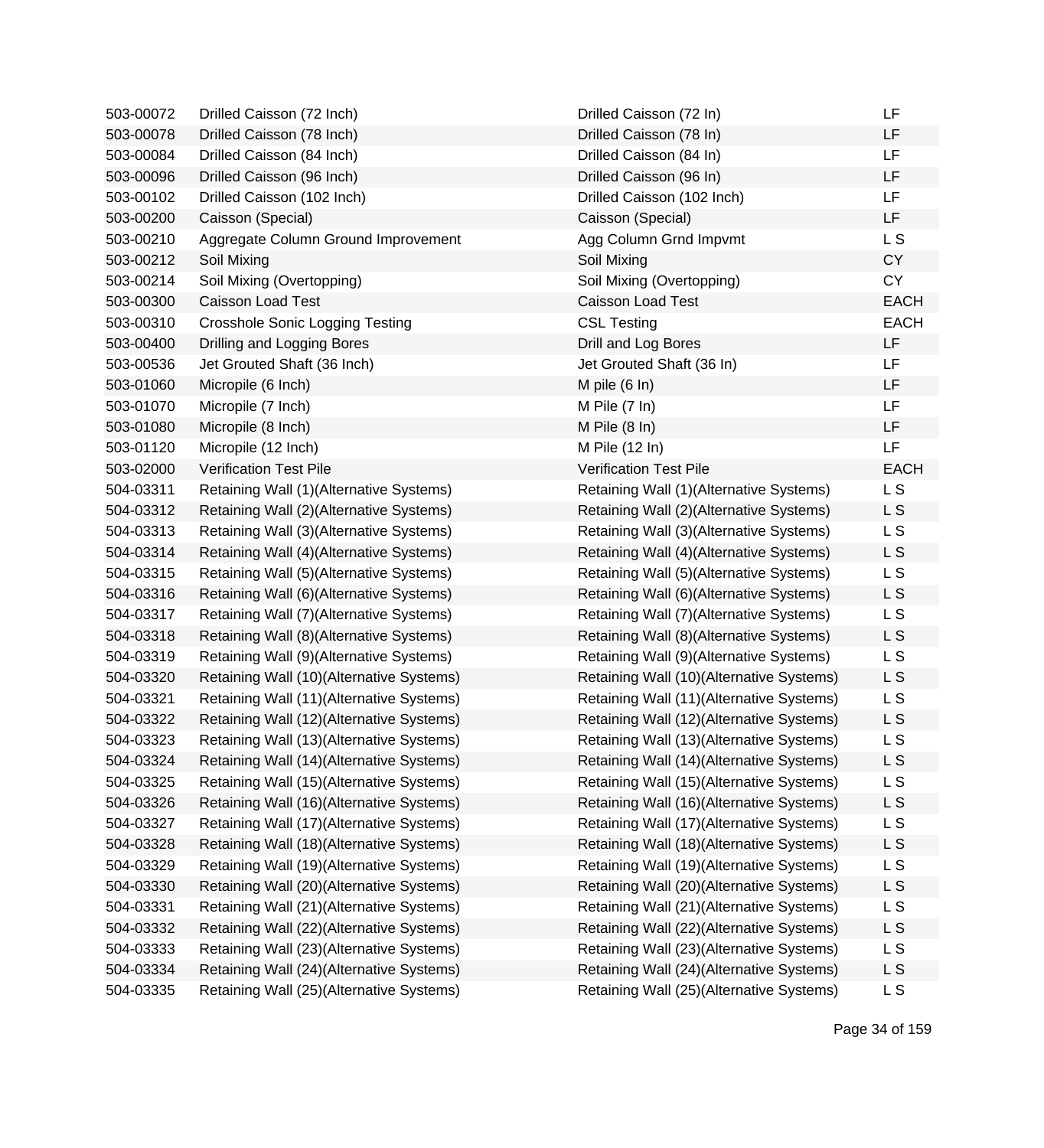| 504-03336 | Retaining Wall (26)(Alternative Systems)    | Retaining Wall (26)(Alternative Systems) | L S         |
|-----------|---------------------------------------------|------------------------------------------|-------------|
| 504-03337 | Retaining Wall (27)(Alternative Systems)    | Retaining Wall (27)(Alternative Systems) | L S         |
| 504-03338 | Retaining Wall (28)(Alternative Systems)    | Retaining Wall (28)(Alternative Systems) | L S         |
| 504-03339 | Retaining Wall (29)(Alternative Systems)    | Retaining Wall (29)(Alternative Systems) | L S         |
| 504-03340 | Retaining Wall (30)(Alternative Systems)    | Retaining Wall (30)(Alternative Systems) | L S         |
| 504-03341 | Retaining Wall (31)(Alternative Systems)    | Retaining Wall (31)(Alternative Systems) | L S         |
| 504-03342 | Retaining Wall (32)(Alternative Systems)    | Retaining Wall (32)(Alternative Systems) | L S         |
| 504-03343 | Retaining Wall (33)(Alternative Systems)    | Retaining Wall (33)(Alternative Systems) | L S         |
| 504-03344 | Retaining Wall (34)(Alternative Systems)    | Retaining Wall (34)(Alternative Systems) | L S         |
| 504-03345 | Retaining Wall (35)(Alternative Systems)    | Retaining Wall (35)(Alternative Systems) | L S         |
| 504-03346 | Retaining Wall (36)(Alternative Systems)    | Retaining Wall (36)(Alternative Systems) | L S         |
| 504-03347 | Retaining Wall (37)(Alternative Systems)    | Retaining Wall (37)(Alternative Systems) | L S         |
| 504-03348 | Retaining Wall (38)(Alternative Systems)    | Retaining Wall (38)(Alternative Systems) | L S         |
| 504-03349 | Retaining Wall (39)(Alternative Systems)    | Retaining Wall (39)(Alternative Systems) | L S         |
| 504-03350 | Retaining Wall (40)(Alternative Systems)    | Retaining Wall (40)(Alternative Systems) | L S         |
| 504-03351 | Retaining Wall (41)(Alternative Systems)    | Retaining Wall (41)(Alternative Systems) | L S         |
| 504-03400 | Retaining Wall Coping Anchor                | <b>Ret Wall Coping Anchor</b>            | <b>EACH</b> |
| 504-03405 | Retaining Wall Coping Anchor (Special)      | Ret Wall Coping Anchor (Spec)            | <b>EACH</b> |
| 504-03411 | Retaining Wall (Boulder)                    | Retaining Wall (Boulder)                 | <b>SF</b>   |
| 504-03500 | Retaining Wall (Design Build)               | Retaining Wall(Design Build)             | <b>SF</b>   |
| 504-03600 | <b>Temporary Earth Retaining Wall</b>       | Temp Earth Ret Wall                      | <b>SF</b>   |
| 504-04230 | MSE Wall (Repair)                           | <b>MSE Wall (Repair)</b>                 | L S         |
| 504-04410 | <b>Block Facing</b>                         | <b>Block Facing</b>                      | <b>SF</b>   |
| 504-04420 | <b>Precast Panel Facing</b>                 | <b>Precast Panel Facing</b>              | <b>SF</b>   |
| 504-04425 | Architectural Precast Concrete Panel        | Architectural Precast Concrete Panel     | <b>SF</b>   |
| 504-04430 | <b>Reinforced Concrete Facing</b>           | <b>Reinforced Concrete Facing</b>        | <b>SF</b>   |
| 504-04440 | Facing (Special)                            | Facing (Special)                         | <b>SF</b>   |
| 504-05000 | Wire Mesh Facing                            | Wire Mesh Facing                         | <b>SF</b>   |
| 504-05100 | Geotextile Wrap of Existing Pier Bents      | Geo Wrap of Exist Pier Bents             | <b>EACH</b> |
| 504-06100 | <b>Ground Nailed Wall</b>                   | <b>Ground Nailed Wall</b>                | <b>SF</b>   |
| 504-06130 | Ground Nailed Wall (< 30 Foot Total Height) | Ground Nailed Wall (<30 Ft)              | <b>SF</b>   |
| 504-06131 | Ground Nailed Wall (>30 Foot Total Height)  | Ground Nailed Wall (>30 Ft)              | <b>SF</b>   |
| 504-06300 | <b>Ground Nail</b>                          | <b>Ground Nail</b>                       | LF          |
| 504-06310 | Ground Nail (10 Foot)                       | Ground Nail (10 Foot)                    | <b>EACH</b> |
| 504-06315 | Ground Nail (15 Foot)                       | Ground Nail (15 Foot)                    | <b>EACH</b> |
| 504-06320 | Ground Nail (20 Foot)                       | Ground Nail (20 Foot)                    | <b>EACH</b> |
| 504-06325 | Ground Nail (25 Foot)                       | Ground Nail (25 Foot)                    | <b>EACH</b> |
| 504-06327 | Ground Nail (27 Foot)                       | Ground Nail (27 Foot)                    | <b>EACH</b> |
| 504-06330 | Ground Nail (30 Foot)                       | Ground Nail (30 Foot)                    | <b>EACH</b> |
| 504-06335 | Ground Nail (35 Foot)                       | Ground Nail (35 Foot)                    | <b>EACH</b> |
| 504-06340 | Ground Nail (40 Foot)                       | Ground Nail (40 Foot)                    | <b>EACH</b> |
| 504-06390 | Ground Nail (Proof Testing)                 | Ground Nail (Proof Test)                 | <b>EACH</b> |
| 504-06400 | Soil Nail Wall                              | Soil Nail Wall                           | <b>SF</b>   |

| Retaining Wall (26)(Alternative Systems) | L S                      |
|------------------------------------------|--------------------------|
| Retaining Wall (27)(Alternative Systems) | L S                      |
| Retaining Wall (28)(Alternative Systems) | L S                      |
| Retaining Wall (29)(Alternative Systems) | L S                      |
| Retaining Wall (30)(Alternative Systems) | L S                      |
| Retaining Wall (31)(Alternative Systems) | L S                      |
| Retaining Wall (32)(Alternative Systems) | L S                      |
| Retaining Wall (33)(Alternative Systems) | L S                      |
| Retaining Wall (34)(Alternative Systems) | L S                      |
| Retaining Wall (35)(Alternative Systems) | L S                      |
| Retaining Wall (36)(Alternative Systems) | L S                      |
| Retaining Wall (37)(Alternative Systems) | $\mathsf{L}\,\mathsf{S}$ |
| Retaining Wall (38)(Alternative Systems) | L S                      |
| Retaining Wall (39)(Alternative Systems) | L S                      |
| Retaining Wall (40)(Alternative Systems) | L S                      |
| Retaining Wall (41)(Alternative Systems) | L <sub>S</sub>           |
| <b>Ret Wall Coping Anchor</b>            | <b>EACH</b>              |
| Ret Wall Coping Anchor (Spec)            | <b>EACH</b>              |
| Retaining Wall (Boulder)                 | <b>SF</b>                |
| Retaining Wall(Design Build)             | <b>SF</b>                |
| <b>Temp Earth Ret Wall</b>               | <b>SF</b>                |
| <b>MSE Wall (Repair)</b>                 | L S                      |
| <b>Block Facing</b>                      | <b>SF</b>                |
| <b>Precast Panel Facing</b>              | <b>SF</b>                |
| Architectural Precast Concrete Panel     | <b>SF</b>                |
| <b>Reinforced Concrete Facing</b>        | <b>SF</b>                |
| Facing (Special)                         | <b>SF</b>                |
| Wire Mesh Facing                         | <b>SF</b>                |
| Geo Wrap of Exist Pier Bents             | <b>EACH</b>              |
| <b>Ground Nailed Wall</b>                | <b>SF</b>                |
| Ground Nailed Wall (<30 Ft)              | <b>SF</b>                |
| Ground Nailed Wall (>30 Ft)              | SF                       |
| <b>Ground Nail</b>                       | LF                       |
| Ground Nail (10 Foot)                    | <b>EACH</b>              |
| Ground Nail (15 Foot)                    | <b>EACH</b>              |
| Ground Nail (20 Foot)                    | <b>EACH</b>              |
| Ground Nail (25 Foot)                    | <b>EACH</b>              |
| Ground Nail (27 Foot)                    | <b>EACH</b>              |
| Ground Nail (30 Foot)                    | <b>EACH</b>              |
| Ground Nail (35 Foot)                    | <b>EACH</b>              |
| Ground Nail (40 Foot)                    | <b>EACH</b>              |
| Ground Nail (Proof Test)                 | <b>EACH</b>              |
| Soil Nail Wall                           | <b>SF</b>                |
|                                          |                          |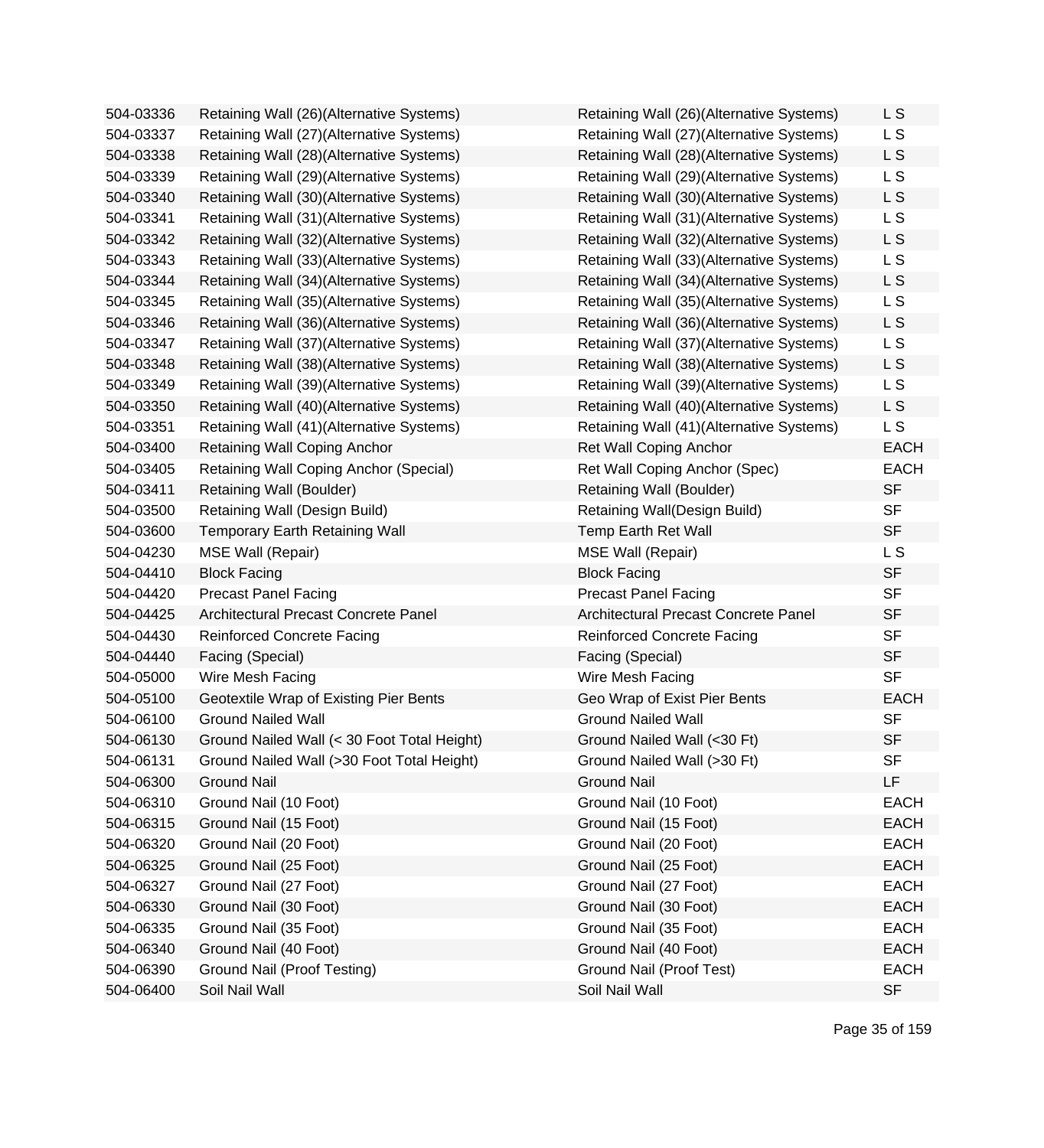| 504-06406 | Soil Nail                          | Soil Nail                          | LF          |
|-----------|------------------------------------|------------------------------------|-------------|
| 504-06410 | <b>Verification Testing</b>        | <b>Verification Testing</b>        | <b>EACH</b> |
| 504-06501 | Permanent Tieback Anchor System    | Perm Tieback Anchor Sys            | <b>SF</b>   |
| 504-08050 | Stone Landscape Wall               | Stone Landscape Wall               | <b>SF</b>   |
| 504-08100 | <b>Timber Retaining Wall</b>       | <b>Timber Retaining Wall</b>       | <b>SF</b>   |
| 504-08150 | Soldier Pile Wall                  | Soldier Pile Wall                  | <b>SF</b>   |
| 504-08255 | Masonry Landscape Wall (Dry Stack) | Masonry Landscape Wall (Dry Stack) | <b>SF</b>   |
| 506-00000 | Riprap                             | Riprap                             | <b>CY</b>   |
| 506-00005 | Riprap                             | Riprap                             | SY          |
| 506-00010 | Riprap (Special)                   | Riprap (Special)                   | <b>CY</b>   |
| 506-00012 | Riprap (Special)                   | Riprap (Special)                   | <b>EACH</b> |
| 506-00013 | Riprap (Special)                   | Riprap (Special)                   | <b>TON</b>  |
| 506-00014 | <b>Riprap Planting Pocket</b>      | <b>Riprap Planting Pocket</b>      | <b>EACH</b> |
| 506-00015 | Riprap Rubble Fill                 | Riprap Rubble Fill                 | <b>CY</b>   |
| 506-00020 | Place Riprap                       | Place Riprap                       | <b>CY</b>   |
| 506-00025 | Riprap (Furnish Only)              | Furn Riprap                        | <b>CY</b>   |
| 506-00030 | <b>Grouted Riprap</b>              | <b>Grouted Riprap</b>              | <b>CY</b>   |
| 506-00035 | <b>Grouted Riprap</b>              | <b>Grouted Riprap</b>              | SY          |
| 506-00036 | Grouted Riprap (36 Inch) (Special) | Grouted Riprap (36 In) (Special)   | <b>CY</b>   |
| 506-00042 | Grouted Riprap (42 Inch) (Special) | Grouted Riprap (42 In) (Special)   | <b>CY</b>   |
| 506-00050 | <b>Slope Mattress</b>              | <b>Slope Mattress</b>              | <b>CY</b>   |
| 506-00055 | Slope Mattress (PVC Coated)        | Slope Mattress (PVC)               | <b>CY</b>   |
| 506-00060 | <b>Place Slope Mattress</b>        | <b>Place Slope Mattress</b>        | <b>CY</b>   |
| 506-00100 | Riprap (Gabions)                   | Riprap (Gabions)                   | <b>CY</b>   |
| 506-00105 | Riprap (Gabions) (PVC Coated)      | Riprap (Gabions) (PVC)             | <b>CY</b>   |
| 506-00110 | Riprap (Wire Netting)              | <b>Riprap (Wire Netting)</b>       | <b>CY</b>   |
| 506-00120 | Place Riprap (Gabions)             | Place Riprap (Gabions)             | <b>CY</b>   |
| 506-00206 | Riprap (6 Inch)                    | Riprap (6 In)                      | <b>CY</b>   |
| 506-00207 | Rip Rap (6 Inch)                   | Rip Rap (6 In)                     | <b>TON</b>  |
| 506-00209 | Riprap (9 Inch)                    | Riprap (9 In)                      | <b>CY</b>   |
| 506-00210 | Riprap (9 Inch)                    | Riprap (9 In)                      | <b>TON</b>  |
| 506-00212 | Riprap (12 Inch)                   | Riprap (12 In)                     | <b>CY</b>   |
| 506-00213 | Riprap (12 Inch)(Install Only)     | Riprap (12 Inch)(Install Only)     | <b>CY</b>   |
| 506-00218 | Riprap (18 Inch)                   | Riprap (18 In)                     | <b>CY</b>   |
| 506-00222 | Riprap (18 Inch) (Special) (CIP)   | Riprap (18 In) (Spec) (CIP)        | <b>CY</b>   |
| 506-00224 | Riprap (24 Inch)                   | Riprap (24 In)                     | <b>CY</b>   |
| 506-00225 | Riprap (24 Inch) (Special)         | Riprap (24 In) (Spec)              | CY          |
| 506-00226 | Riprap (24 Inch)                   | Riprap (24 In)                     | <b>TON</b>  |
| 506-00227 | Riprap (24 Inch) (Install Only)    | Riprap (24 In) (Install Only)      | <b>CY</b>   |
| 506-00230 | Riprap (30 In)                     | Riprap (30 In)                     | <b>CY</b>   |
| 506-00236 | Riprap (36 Inch)                   | Riprap (36 In)                     | <b>CY</b>   |
| 506-00237 | Riprap (36 Inch) (Special)         | Riprap (36 In) (Spec)              | <b>CY</b>   |
| 506-00238 | Riprap (36 Inch)                   | Riprap (36 In)                     | <b>TON</b>  |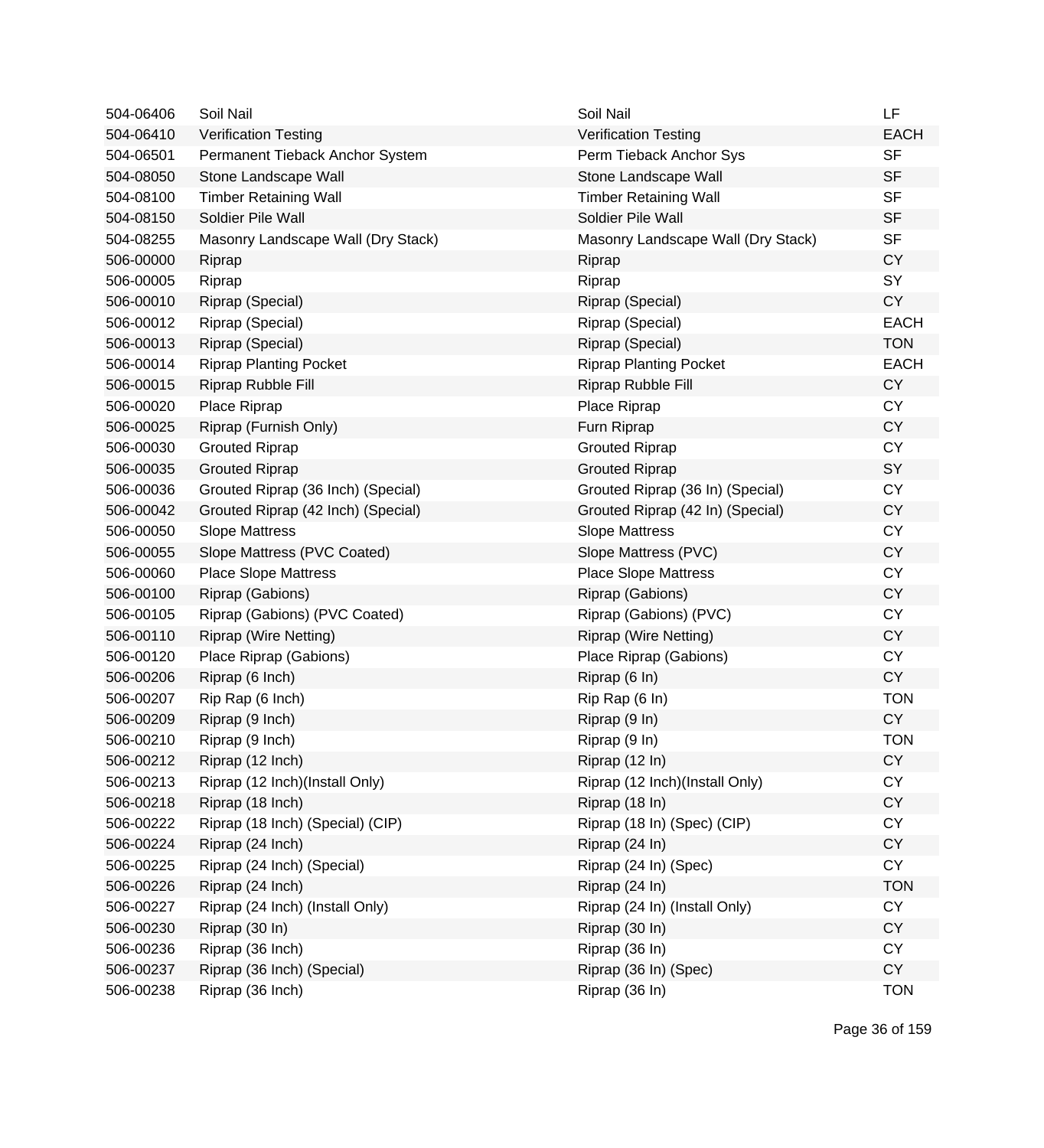| 506-00239 | Riprap (36 In) (Install Only)                          | Riprap (36 In) (Install Only)            | <b>CY</b>   |
|-----------|--------------------------------------------------------|------------------------------------------|-------------|
| 506-00243 | Riprap (42 Inch) (Special)                             | Riprap (42 In) (Spec)                    | <b>CY</b>   |
| 506-00312 | Riprap (12 Inch) (Furnish Only)                        | Riprap (12 In) (Furn Only)               | <b>CY</b>   |
| 506-00318 | Riprap (18 Inch) (Furnish Only)                        | Riprap (18 In) (Furn Only)               | <b>CY</b>   |
| 506-00319 | Riprap (18 Inch) (Install Only)                        | Riprap (18 Inch) (Install Only)          | <b>CY</b>   |
| 506-00324 | Riprap (24 Inch) (Furnish Only)                        | Riprap (24 In) (Furn Only)               | <b>CY</b>   |
| 506-00342 | Riprap(42 Inch)(Furnish Only)                          | Riprap (42 In)(Furn Only)                | <b>CY</b>   |
| 506-00406 | Soil Riprap (6 Inch)                                   | Soil Riprap (6 In)                       | <b>CY</b>   |
| 506-00409 | Soil Riprap (9 Inch)                                   | Soil Riprap (9 In)                       | <b>CY</b>   |
| 506-00412 | Soil Riprap (12 Inch)                                  | Soil Riprap (12 In)                      | <b>CY</b>   |
| 506-00418 | Soil Riprap (18 Inch)                                  | Soil Riprap (18 In)                      | <b>CY</b>   |
| 506-00424 | Soil Riprap (24 Inch)                                  | Soil Riprap (24 In)                      | <b>CY</b>   |
| 506-00430 | Soil Riprap (30 Inch)                                  | Soil Riprap (30 Inch)                    | CY          |
| 506-00512 | Riprap (12 Inch) (Furnish Only)                        | Riprap (12 In)(Furnish)                  | <b>TON</b>  |
| 506-00518 | Riprap (18 Inch) (Furnish Only)                        | Riprap (18 In) (Furnish)                 | <b>TON</b>  |
| 506-00524 | Riprap (24 Inch) (Furnish Only)                        | Riprap (24 In)(Furnish)                  | <b>TON</b>  |
| 506-00600 | In-Channel Boulder Feature (Riffle)                    | In-Channel Boulder Feature (Riffle)      | <b>EACH</b> |
| 506-00601 | In-Channel Boulder Feature (Step)                      | In-Channel Boulder Feature (Step)        | <b>EACH</b> |
| 506-00602 | In-Channel Boulder Feature (Boulder Cascade)           | In-Channel Boulder Feature (Bldr Cascde) | <b>EACH</b> |
| 506-00603 | In-Channel Boulder Feature (Habitat Boulder Field)     | In-Chan Bldr Featre (Hbitat Bldr Field)  | <b>EACH</b> |
| 506-00604 | In-Channel Boulder Feature (Boulder Cascade)           | In-Channel Boulder Feature (Bldr Cascde) | SY          |
| 506-00612 | Matrix Riprap (12 Inch)                                | Matrix Riprap (12 In)                    | CY          |
| 506-00618 | Matrix Riprap (18 Inch)                                | Matrix Riprap (18 In)                    | <b>CY</b>   |
| 506-00700 | Void-Filled Riprap                                     | Void-Filled Riprap                       | <b>CY</b>   |
| 506-01020 | <b>Geogrid Reinforcement</b>                           | Geogrid Reinforce                        | SY          |
| 506-01021 | Geogrid Reinforcement (Secondary)                      | Geogrid Reinforce (Secondary)            | SY          |
| 506-01030 | Geocomposite Slope Mattress                            | Geocomposite Slope Mattress              | SY          |
| 506-01100 | <b>Concrete Block Revetment</b>                        | <b>Conc Block Revetment</b>              | SY          |
| 506-02000 | <b>Recirculating Stream</b>                            | <b>Recirculating Stream</b>              | L S         |
| 507-00000 | Concrete Slope and Ditch Paving                        | Conc S and D Pave                        | <b>CY</b>   |
| 507-00100 | Concrete Slope and Ditch Paving (Reinforced)           | Conc S and D Pave (Reinf)                | <b>CY</b>   |
| 507-00101 | Concrete Slope and Ditch Paving (Reinforced            | Conc S and D Pave (Reinf)                | LF          |
| 507-00105 | Concrete Slope and Ditch Paving (Reinforced) (Colored) | Conc S and D Pave (Reinf)(C)             | <b>CY</b>   |
| 507-00200 | Dry Rubble Slope and Ditch Paving                      | Dry Rubble S and D Pave                  | <b>CY</b>   |
| 507-00250 | Dry Rubble Slope and Ditch Paving (Special)            | Dry Rubble S and D Pave (S)              | <b>CY</b>   |
| 507-00300 | Grouted Rubble Slope and Ditch Paving                  | Gr Rubble S and D Pave                   | <b>CY</b>   |
| 507-00350 | Grouted Riprap Slope and Ditch Paving                  | Gr Riprap S and D Pave                   | <b>CY</b>   |
| 507-00400 | Bituminous Slope and Ditch Paving (Asphalt)            | Bitum S and D Pave (Asph)                | <b>TON</b>  |
| 507-00550 | <b>Concrete Lined Ditch</b>                            | <b>Concrete Lined Ditch</b>              | LF.         |
| 507-00600 | Metal Lined Ditch                                      | <b>Metal Lined Ditch</b>                 | LF          |
| 507-00700 | Slope and Ditch Paving (Special)                       | S and D Pave (Spec)                      | <b>CY</b>   |
| 507-00725 | Slope and Ditch Paving (Special)                       | S and D Paving (Special)                 | LF          |
| 507-00750 | <b>Irrigation Ditch System</b>                         | <b>Irrigation Ditch System</b>           | L S         |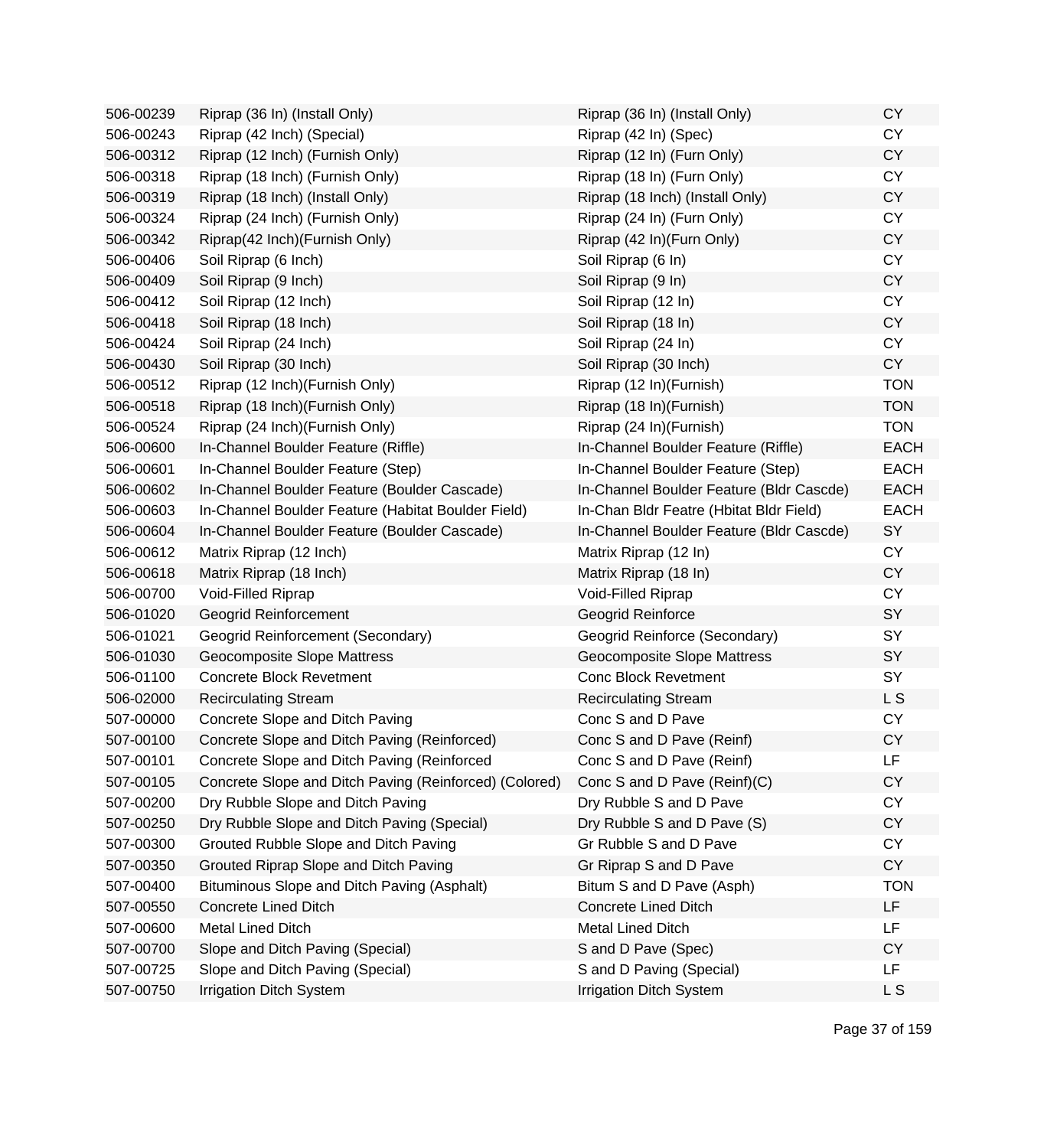| 508-00000 | <b>Untreated Timber</b>                        | <b>Untr Timber</b>                 | <b>MFBM</b> |
|-----------|------------------------------------------------|------------------------------------|-------------|
| 508-00100 | <b>Treated Timber</b>                          | <b>Tr Timber</b>                   | <b>MFBM</b> |
| 508-00520 | Insulation Material (2 Inch)                   | Insulation Material (2 In)         | <b>SF</b>   |
| 508-08150 | <b>Provide Temporary Support</b>               | <b>Provide Temporary Support</b>   | SY          |
| 508-90000 | <b>Paint Existing Structure</b>                | <b>Paint Existing Structure</b>    | L S         |
| 509-00000 | <b>Structural Steel</b>                        | <b>Str Steel</b>                   | <b>LB</b>   |
| 509-00001 | Structural Steel (Galvanized)                  | Str Steel (Galv)                   | LB          |
| 509-00003 | Structural Steel (Install Only)                | Str Steel (Install Only)           | <b>LB</b>   |
| 509-00004 | Structural Steel (Long Span Welded Steel Pipe) | Str Steel (Pipe)                   | LB          |
| 509-00010 | <b>Structural Steel (Special)</b>              | Str Steel (Spec)                   | LB          |
| 509-08010 | Alter and Erect Structural Steel               | Alter-Erect Str Steel              | L S         |
| 509-08020 | Alter and Erect Structural Steel               | Alter-Erect Str Steel              | <b>LB</b>   |
| 509-08100 | <b>Provide Temporary Support</b>               | <b>Provide Temporary Support</b>   | L S         |
| 509-08102 | <b>Provide Temporary Support</b>               | <b>Provide Temporary Support</b>   | <b>EACH</b> |
| 509-08120 | <b>Temporary Bridge Deck</b>                   | <b>Temporary Bridge Deck</b>       | <b>SF</b>   |
| 509-08121 | <b>Temporary Bridge Deck</b>                   | Temp Bridge Deck                   | LF          |
| 509-08201 | Retrofit/Repair Type I                         | Retrofit/Repair Type I             | <b>EACH</b> |
| 509-08202 | Retrofit/Repair Type II                        | Retrofit/Repair Ty II              | <b>EACH</b> |
| 509-08203 | Retrofit/Repair Type III                       | Retrofit/Repair Type III           | <b>EACH</b> |
| 509-18055 | Structural Steel (W 18x55)                     | Str Steel (W 18x55)                | <b>TON</b>  |
| 509-20000 | MC 12 x 50 Steel Sets (Install Only)           | MC 12 x 50 Steel Sets (Inst Only)  | LF          |
| 509-20001 | Steel Sets (Install Only)                      | Steel Sets (Install Only)          | <b>EACH</b> |
| 509-50000 | <b>Corrugated Steel Bridge Plank</b>           | Cor Steel Br Plank                 | <b>SF</b>   |
| 509-50300 | Timber Fastener (Galvanized)                   | Timber Fastener (Galv)             | <b>EACH</b> |
| 509-50400 | <b>Restraining Bracket</b>                     | <b>Restraining Bracket</b>         | <b>EACH</b> |
| 509-50410 | Metal Panels (New)                             | Metal Panels (New)                 | <b>SF</b>   |
| 509-50420 | Air Flue Modifications                         | <b>Air Flue Modifications</b>      | <b>EACH</b> |
| 509-60000 | Architectural Steel Refurbishment              | <b>Refurb Architectural Steel</b>  | L S         |
| 509-60100 | Repair of Handrails and Supports               | Repair Handrails & Supports        | L S         |
| 509-60200 | <b>Access Screen Door</b>                      | Access Screen Door                 | <b>EACH</b> |
| 509-90000 | Paint Existing Structure(S)                    | Paint Existing Str(S)              | <b>LS</b>   |
| 509-90001 | <b>Paint Existing Structure</b>                | <b>Paint Existing Structure</b>    | EACH        |
| 509-90002 | <b>Paint Existing Structure (Special)</b>      | Paint Existing Structure (Special) | <b>GAL</b>  |
| 509-90003 | <b>Paint Structural Steel</b>                  | <b>Paint Structural Steel</b>      | L S         |
| 509-90005 | Paint Handrail                                 | Paint Handrail                     | LF          |
| 509-90010 | <b>Zinc Metalizing</b>                         | <b>Zinc Metalizing</b>             | SY          |
| 510-00120 | Structural Plate Pipe (120 Inch)               | Str PP (120 ln)                    | LF          |
| 510-00126 | Structural Plate Pipe (126 Inch)               | Str PP (126 In)                    | LF          |
| 510-00132 | Structural Plate Pipe (132 Inch)               | Str PP (132 In)                    | LF          |
| 510-00138 | Structural Plate Pipe (138 Inch)               | Str PP (138 In)                    | LF          |
| 510-00144 | Structural Plate Pipe (144 Inch)               | Str PP (144 In)                    | LF          |
| 510-00150 | Structural Plate Pipe (150 Inch)               | Str PP (150 In)                    | LF          |
| 510-00156 | Structural Plate Pipe (156 Inch)               | Str PP (156 In)                    | LF          |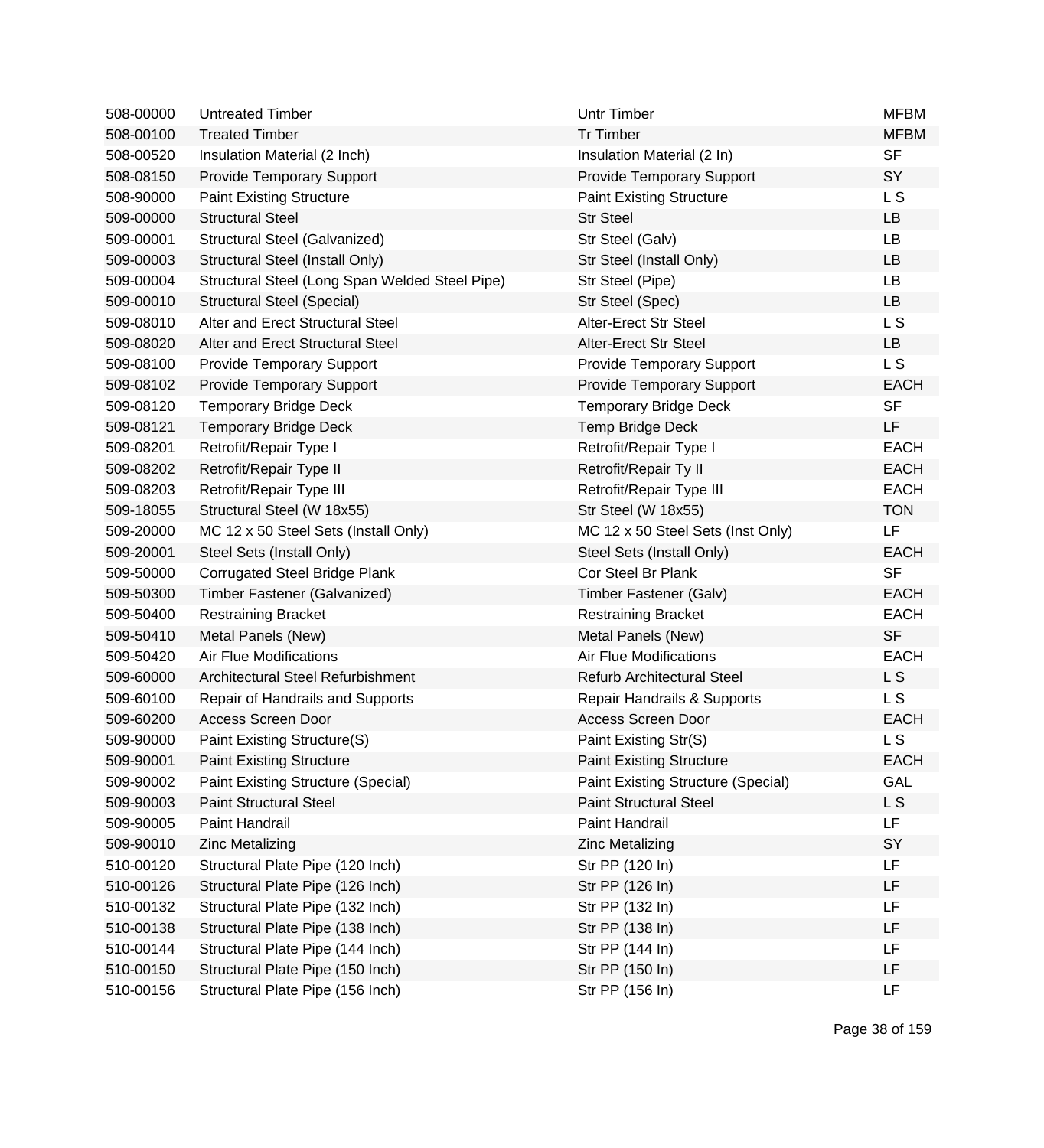| 510-00162 | Structural Plate Pipe (162 Inch)                                               | Str PP (162 In)                 | <b>LF</b>   |
|-----------|--------------------------------------------------------------------------------|---------------------------------|-------------|
| 510-00168 | Structural Plate Pipe (168 Inch)                                               | Str PP (168 In)                 | <b>LF</b>   |
| 510-00174 | Structural Plate Pipe (174 Inch)                                               | Str PP (174 In)                 | <b>LF</b>   |
| 510-00180 | Structural Plate Pipe (180 Inch)                                               | Str PP (180 In)                 | <b>LF</b>   |
| 510-01000 | Place Structural Plate Pipe                                                    | Place Str PP                    | LF          |
| 510-10079 | Structural Plate Arch Pipe (5 Foot 10 Inch X 6 Foot 6 Inch) Str PAP (5-10x6-6) |                                 | <b>LF</b>   |
| 510-10087 | Structural Plate Arch Pipe (5 Foot 10 Inch X 7 Foot 7 Inch) Str PAP (5-10x7-7) |                                 | LF          |
| 510-10159 | Structural Plate Arch Pipe (15 Foot 10 Inch X 9 Foot 10<br>lnch)               | Str PAP (15-10x9-10)            | LF          |
| 510-20021 | Structural Plate Arch (9 Foot 0 Inch X 4 Foot 8-1/2 Inch)                      | Str PA (9-0x4-8.5)              | <b>LF</b>   |
| 510-20025 | Structural Plate Arch Pipe (13 foot 6 inch x 9 foot 6 inch)                    | Str PAP (13-6 x 9-6)            | <b>LF</b>   |
| 510-20062 | Structural Plate Arch (15 Foot 0 Inch X 7 Foot 5 Inch)                         | Str PA (15-0x7-5)               | <b>LF</b>   |
| 510-20100 | Structural Plate Arch (Special)                                                | Str PA(Spec)                    | LF          |
| 510-50000 | <b>Tunnel Liner</b>                                                            | <b>Tunnel Liner</b>             | LF          |
| 512-00101 | Bearing Device (Type I)                                                        | Bearing Device (Type I)         | <b>EACH</b> |
| 512-00102 | Bearing Device (Type II)                                                       | Bearing Device (Type II)        | <b>EACH</b> |
| 512-00103 | Bearing Device (Type III)                                                      | Bearing Device (Type III)       | EACH        |
| 512-00104 | Bearing Device (Type III)(Install Only)                                        | Bearing Dev (Ty III)(Inst Only) | <b>EACH</b> |
| 512-00105 | Bearing Device (Type II) (Special)                                             | Bearing Device (Ty II) (Spec)   | <b>EACH</b> |
| 512-00110 | <b>Bronze Bearing Plate</b>                                                    | <b>Bronze Bearing Plate</b>     | LB          |
| 512-00114 | Bearing Device (Type IV)                                                       | Bearing Device (Type IV)        | <b>EACH</b> |
| 512-00115 | Bearing Device (Type V)                                                        | Bearing Device (Type V)         | <b>EACH</b> |
| 512-00118 | <b>Bearing Device (Special)</b>                                                | <b>Bearing Device (Spec)</b>    | <b>EACH</b> |
| 512-00120 | <b>Bearing Repair Corbel</b>                                                   | <b>Bearing Repair Corbel</b>    | <b>EACH</b> |
| 513-00600 | <b>Bridge Drain</b>                                                            | <b>Bridge Drain</b>             | <b>EACH</b> |
| 513-00606 | Bridge Drain (6 Inch)                                                          | Bridge Drain (6 In)             | <b>EACH</b> |
| 513-00608 | Bridge Drain (8 Inch)                                                          | Bridge Drain (8 In)             | EACH        |
| 513-00690 | <b>Bridge Drain (Special)</b>                                                  | Bridge Drain (Spec)             | <b>EACH</b> |
| 513-00691 | Bridge Drain (Special) (Install Only)                                          | Inst Bridge Drain (Spec)        | <b>EACH</b> |
| 514-00000 | Pipe Railing                                                                   | Pipe Railing                    | <b>LF</b>   |
| 514-00009 | Pedestrian Railing (9 Inch)                                                    | Ped Railing (9 In)              | <b>LF</b>   |
| 514-00024 | Pedestrian Railing (24 Inch)                                                   | Ped Railing (24 In)             | LF          |
| 514-00025 | Pipe and Redwood Railing                                                       | Pipe and Redwood Railing        | LF          |
| 514-00042 | Pedestrian Railing (42 Inch)                                                   | Ped Railing (42 In)             | <b>LF</b>   |
| 514-00048 | Pedestrian Railing (48 Inch)                                                   | Ped Railing (48 In)             | LF          |
| 514-00054 | Pedestrian Railing (54 Inch)                                                   | Ped Railing (54 In)             | LF          |
| 514-00085 | Pedestrian Railing (85 Inch)                                                   | Ped Railing (85 Inch)           | LF          |
| 514-00094 | Pedestrian Railing (94 Inch)                                                   | Ped Railing (94 In)             | LF          |
| 514-00100 | <b>Hand Rail</b>                                                               | <b>Hand Rail</b>                | LF          |
| 514-00120 | Pedestrian Railing (120 Inch)                                                  | Ped Railing (120 Inch)          | LF          |
| 514-00200 | Pedestrian Railing (Steel)                                                     | Pedestrian Railing (Steel)      | LF          |
| 514-00201 | Pedestrian Railing (Steel) (Special)                                           | Ped Railing (Steel) (Spec)      | LF          |
| 514-00300 | <b>Traffic Railing (Steel)</b>                                                 | <b>Traffic Railing (Steel)</b>  | LF          |
| 514-01000 | Bridge Railing (Aluminum)                                                      | <b>Bridge Railing (Alum)</b>    | LF          |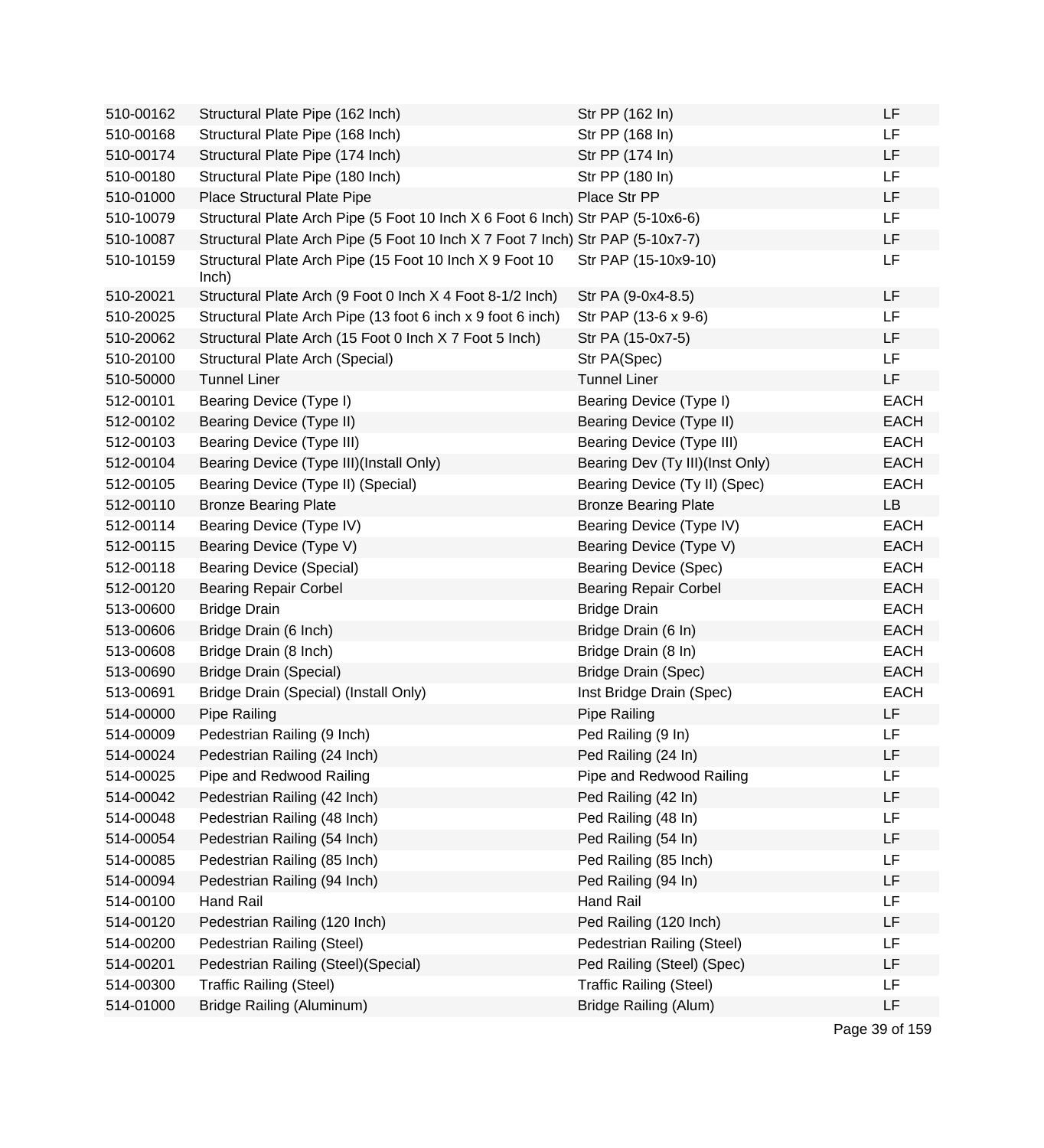| 514-01010 | Pedestrian Railing (Aluminum)                                 | Pedestrian Railing (Alum)                | LF          |
|-----------|---------------------------------------------------------------|------------------------------------------|-------------|
| 514-01011 | <b>Bridge Rail (Steel)</b>                                    | <b>Bridge Rail (Steel)</b>               | LF          |
| 514-01017 | Combination Pedestrian and Traffic Rail (Special)             | <b>Combination Rail (Spec)</b>           | <b>LF</b>   |
| 514-01020 | Pedestrian Railing (Timber)                                   | Pedestrian Railing (T)                   | LF          |
| 514-01030 | <b>Bikeway Railing (Timber)</b>                               | Bikeway Railing (T)                      | LF          |
| 514-01040 | <b>Bikeway Railing (Steel)</b>                                | Bikeway Railing (S)                      | LF          |
| 514-01050 | Hand and Bikeway Railing                                      | Hand and Bikeway Railing                 | LF          |
| 514-01100 | Perforated Aluminum Panel                                     | Perforated Aluminum Panel                | <b>SF</b>   |
| 514-02100 | Install Panel Restraining Tubing                              | Inst Panel Restraining Tubing            | LF          |
| 514-02150 | <b>Install Anchor Bolt</b>                                    | Inst Anchor Bolt                         | <b>EACH</b> |
| 514-03411 | Retaining Wall (1) (Alternative Systems)                      | Retaining Wall (1) (Alternative Systems) | <b>SF</b>   |
| 515-00120 | Waterproofing (Membrane)                                      | Waterproofing (Membrane)                 | <b>SY</b>   |
| 515-00121 | Waterproofing (Membrane)                                      | Waterproofing (Membrane)                 | <b>LF</b>   |
| 515-00122 | Waterproofing (Membrane) (Special)                            | Waterproofing (Membrane)(Spec)           | <b>SY</b>   |
| 515-00200 | Waterproofing (Duct Floor)                                    | Waterproofing (Duct Floor)               | SY          |
| 515-00250 | Tunnel Drainage Membrane Lining                               | <b>Tunnel Drain Membr Lining</b>         | LF          |
| 515-00251 | Tunnel Drainage Membrane Lining                               | <b>Tunnel Drain Membr Lining</b>         | SY          |
| 515-00300 | <b>Waterproof Coating</b>                                     | <b>Waterproof Coating</b>                | SY          |
| 515-00400 | <b>Concrete Sealer</b>                                        | <b>Concrete Sealer</b>                   | <b>SY</b>   |
| 515-00402 | Furnish Concrete Sealer (HMWM Resin)                          | Furnish Concrete Sealer (HMWM Resin)     | <b>SF</b>   |
| 515-00404 | Place Concrete Sealer (HMWM Resin)                            | Place Concrete Sealer (HMWM Resin)       | <b>SF</b>   |
| 515-00410 | Concrete Sealer (Calcium Nitrite)                             | Concrete Sealer (Calcium Nitrite)        | <b>SY</b>   |
| 515-00500 | Corrosion Inhibitor (Penetrating)                             | Corrosion Inhibitor (Penetrating)        | SY          |
| 516-00000 | Dampproofing (Asphalt)                                        | Dampproofing (Asphalt)                   | <b>SY</b>   |
| 517-00000 | <b>Waterproofing (Asphalt)</b>                                | <b>Waterproofing (Asphalt)</b>           | SY          |
| 517-00050 | Waterproofing (Joint)                                         | Waterproofing (Joint)                    | LF          |
| 517-00100 | Waterproofing (Railroad)                                      | Waterproofing (Railroad)                 | SY          |
| 518-00000 | <b>Bridge Compression Joint Sealer</b>                        | <b>Brdg Compress Joint Sealer</b>        | LF          |
| 518-00010 | Roadway Compression Joint Sealer                              | Rdwy Compress Joint Sealer               | LF          |
| 518-00100 | Waterstop                                                     | Waterstop                                | LF          |
| 518-00106 | Waterstop (6 Inch)                                            | Waterstop (6 In)                         | LF          |
| 518-00109 | Waterstop (9 Inch)                                            | Waterstop (9 In)                         | LF          |
| 518-00112 | Waterstop (12 Inch)                                           | Waterstop (12 In)                        | LF          |
| 518-00206 | Waterstop (Split Type) (6 Inch)                               | Waterstop (Split Ty) (6 In)              | LF          |
| 518-01001 | Bridge Expansion Joint (Asphaltic Plug)                       | Br Expan Joint (Asphaultic Plug)         | LF          |
| 518-01002 | Bridge Expansion Device (0-2 Inch)                            | Br Expan Device (0-2 In)                 | LF          |
| 518-01004 | Bridge Expansion Device (0-4 Inch)                            | Br Expan Device (0-4 In)                 | LF          |
| 518-01005 | Bridge Expansion Device (0-4 Inch) (with Snow Plow<br>Plates) | Br Expan Device (0-4 In)(with SPP)       | LF          |
| 518-01006 | Bridge Expansion Device (0-6 Inch)                            | Br Expan Device (0-6 In)                 | LF          |
| 518-01009 | Bridge Expansion Device (0-9 Inch)                            | Br Expan Device (0-9 In)                 | LF          |
| 518-01012 | Bridge Expansion Device (0-12 Inch)                           | Br Expan Device (0-12 In)                | LF          |
| 518-01015 | Bridge Expansion Device (0-15 Inch)                           | Br Expan Device (0-15 In)                | LF          |
| 518-01018 | Bridge Expansion Device (0-18 Inch)                           | Br Expan Device (0-18 In)                | LF          |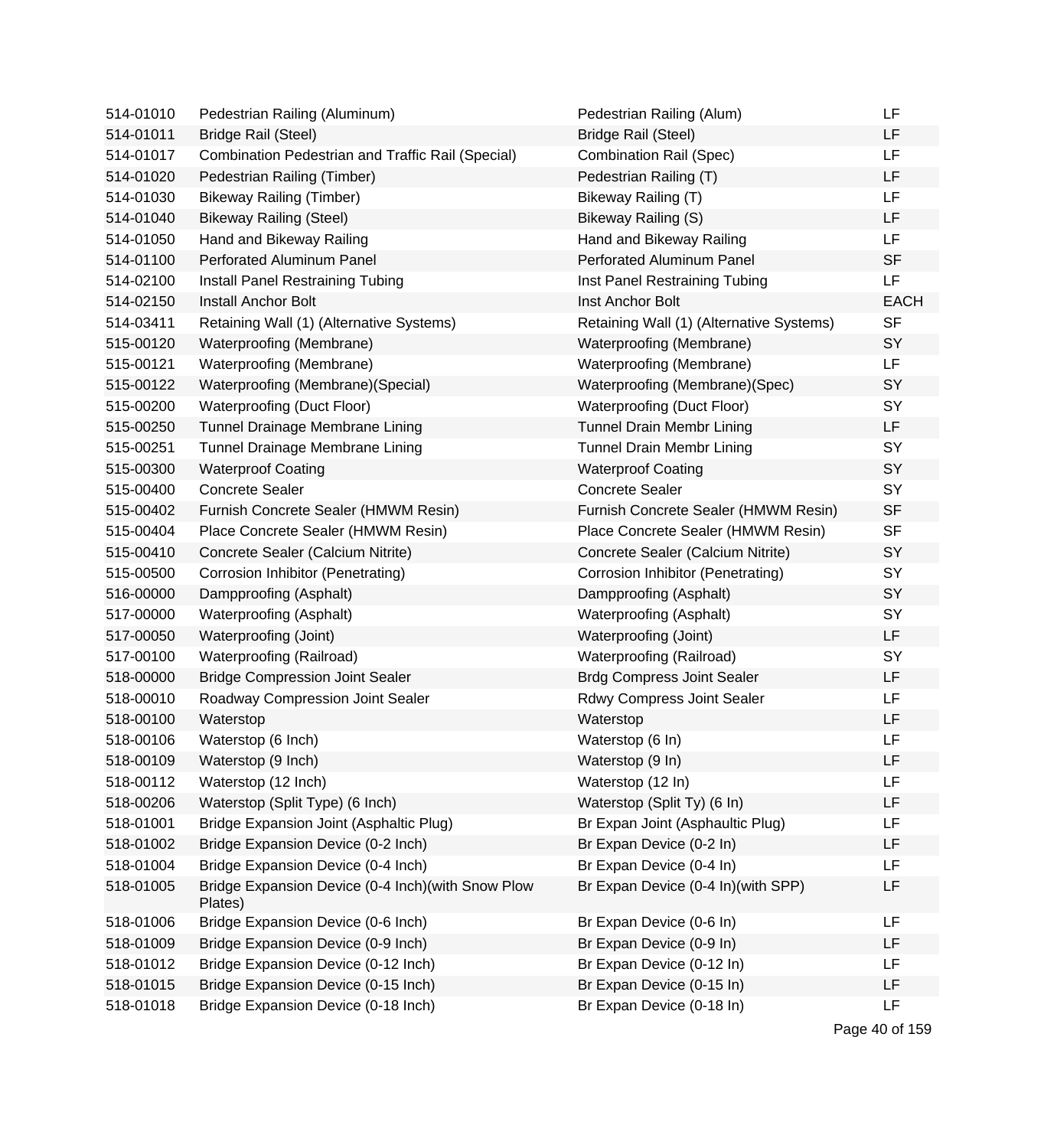| 518-01050 | <b>Bridge Expansion Device (Special)</b>                       | Br Expan Device (Special)                | LF          |
|-----------|----------------------------------------------------------------|------------------------------------------|-------------|
| 518-01052 | Bridge Expansion Device (0-2 Inch)/(0-4 Inch)(Complex)         | Bridge Exp Dev (0-2 ln)/(0-4 ln)(Comp)   | LF          |
| 518-01055 | <b>Bridge Expansion Device (Contraction)</b>                   | Bridge Exp Dev (Contr)                   | LF          |
| 518-01060 | Bridge Expansion Device (Gland) (0-4 Inches)                   | Br Expan Device (Gland) (0-4 In)         | LF          |
| 518-01104 | Bridge Expansion Device (0-4 Inch) (Install Only)              | Inst Br Expan Device (0-4 In)            | LF          |
| 518-01109 | Bridge Expansion Device (Greater Than 4 In)(Install Only)      | Inst Br Expan Device (Greater Than 4 In) | LF          |
| 518-01201 | Bridge Expansion Device (Type 1)                               | Br Expan Device (Type 1)                 | LF          |
| 518-01250 | <b>Bridge Expansion Cover Plate</b>                            | Br Expan Cover Plate                     | LF          |
| 518-01254 | Expansion Joint (Fiber Reinforced Plastic)                     | Expansion Joint (FRP)                    | LF          |
| 518-01304 | Bridge Expansion Device (Neoprene) (0-4 Inch)                  | Br Expan Device (Neoprene)(0-4 In)       | LF          |
| 518-01309 | Bridge Expansion Device (Neoprene) (0-9 Inch)                  | Br Expan Device (Neoprene)(0-9 In)       | LF          |
| 518-02000 | Elastomeric Concrete End Dam                                   | <b>Elastomeric Conc End Dam</b>          | LF          |
| 518-02010 | Elastomeric Concrete End Dam                                   | <b>Elastomeric Conc End Dam</b>          | CF          |
| 518-02030 | Polyester Concrete End Dam                                     | Polyester Conc End Dam                   | CF          |
| 518-02100 | Polymer Mortar End Dam                                         | Polymer Mortar End Dam                   | CF          |
| 518-03000 | Sawing and Sealing Bridge Joint                                | Saw and Seal Br Joint                    | LF          |
| 518-03100 | Rapid Cure Silicone Joint Seal                                 | Rapid Cure Silicone Jt Seal              | LF          |
| 518-03110 | <b>Preformed Silicone Joint Sealant</b>                        | Preform Silicone Jt Seal                 | LF          |
| 519-00100 | Epoxy                                                          | Epoxy                                    | GAL         |
| 519-00200 | <b>Epoxy Mortar</b>                                            | <b>Epoxy Mortar</b>                      | CF          |
| 519-01000 | Epoxy Resin (Injection)                                        | Epoxy Resin (Injection)                  | LF          |
| 519-01050 | Epoxy Resin Crack Sealer                                       | <b>Epoxy Resin Crack Sealer</b>          | <b>SF</b>   |
| 519-01100 | Epoxy Mortar (Injection)                                       | Epoxy Mortar (Injection)                 | LF          |
| 519-01200 | Epoxy Mortar (Patching)                                        | Epoxy Mortar (Patching)                  | CF          |
| 519-01300 | Polyurethane Resin                                             | Polyurethane Resin                       | <b>LB</b>   |
| 519-02000 | <b>Corner Monuments</b>                                        | <b>Corner Monuments</b>                  | <b>EACH</b> |
| 519-03000 | Thin Bonded Epoxy Overlay                                      | Thin Bonded Epoxy Overlay                | SY          |
| 519-03030 | Thin Bonded Overlay (Polyester Concrete)                       | Thin Bonded Overlay (Poly Conc)          | SY          |
| 519-03035 | Place Thin Bonded Overlay (Polyester Concrete)                 | Place Thin Bond Overlay (Poly Conc)      | SY          |
| 519-03040 | Thin Bonded Overlay (Polyester Concrete)                       | Thin Bonded Overlay (Poly Conc)          | <b>CY</b>   |
| 519-03050 | Thin Bonded Overlay (Polyester Concrete)                       | Thin Bonded Overlay (Poly Conc)          | <b>CF</b>   |
| 519-03055 | Furnish Thin Bonded Overlay (Polyester Concrete)               | Furnish Thin Bond Overlay (Poly Conc)    | CF          |
| 520-00000 | <b>Bridge Hanger Cable Assembly</b>                            | <b>Bridge Hanger Cable Assembly</b>      | L S         |
| 521-00000 | Slurry Cut-Off Wall                                            | Slurry Cut-Off Wall                      | <b>SF</b>   |
| 521-00003 | <b>Slurry Wall Washing</b>                                     | <b>Slurry Wall Washing</b>               | <b>SF</b>   |
| 521-00009 | <b>Excess Slurry Loss</b>                                      | <b>Excess Slurry Loss</b>                | <b>CY</b>   |
| 521-00010 | Slurry Cut Off Wall (Concrete T Wall)                          | Slurry Wall (Conc T Wall)                | <b>SF</b>   |
| 521-00024 | Slurry Cut-Off Wall (Concrete Diaphragm) (24 In)               | Slurry Wall (Conc Diaph) (24 In)         | <b>SF</b>   |
| 521-00036 | Slurry Cut Off Wall (Concrete Diaphragm) (36 In)               | Slurry Wall (Conc Diaph) (36 In)         | <b>SF</b>   |
| 521-00042 | Slurry Cut Off Wall (Concrete Diaphragm) (42 In)               | Slurry Wall (Conc Diaph) (42 In)         | <b>SF</b>   |
| 521-00043 | Slurry Cut Off Wall (Concrete Diaphragm) (Abutment) (42<br>ln) | Slurry Wall (Conc Diaph)(Abut) (42 In)   | <b>SF</b>   |
| 521-00048 | Slurry Cut Off Wall (Concrete Diaphragm) (48 In)               | Slurry Wall (Conc Diaph) (48 In)         | <b>SF</b>   |
| 521-00060 | <b>Slurry Wall</b>                                             | <b>Slurry Wall</b>                       | <b>SF</b>   |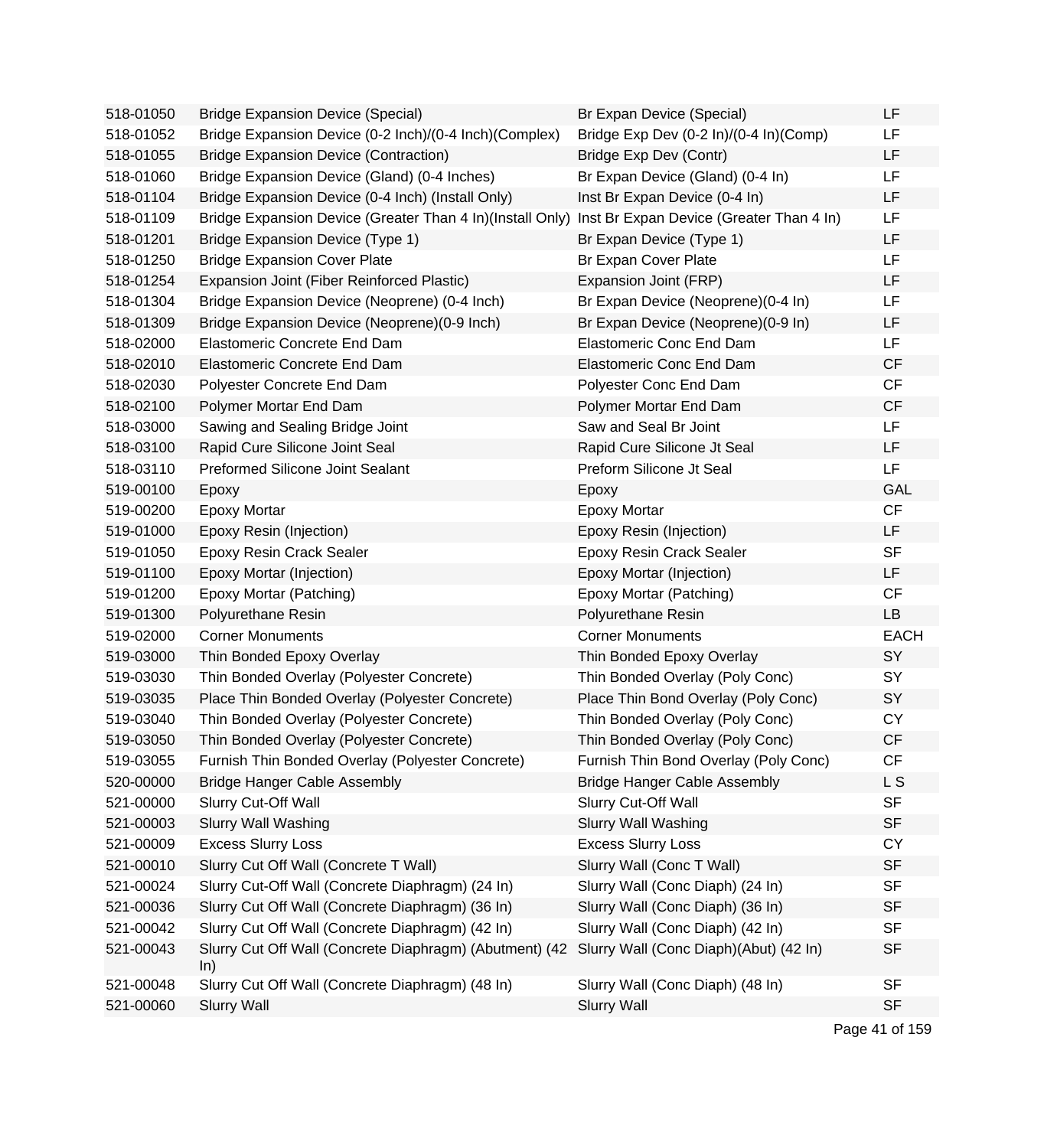| 601-01000 | Concrete Class B                           | Conc CL B                         | <b>CY</b> |
|-----------|--------------------------------------------|-----------------------------------|-----------|
| 601-01010 | <b>Concrete Class BZ</b>                   | Conc CL BZ                        | <b>CY</b> |
| 601-01025 | Concrete Class B (Miscellaneous)           | Conc CL B (Misc)                  | <b>CY</b> |
| 601-01030 | Concrete Class B (Box Culvert)             | Conc CL B (Box)                   | <b>CY</b> |
| 601-01040 | Concrete Class B (Bridge)                  | Conc CL B (Bridge)                | <b>CY</b> |
| 601-01050 | Concrete Class B (Wall)                    | Conc CL B (Wall)                  | <b>CY</b> |
| 601-01060 | Concrete Class B (Tunnel)                  | Conc CL B (Tunnel)                | <b>CY</b> |
| 601-01065 | Concrete Class B (Mud Slab)                | Conc CL B (Mud Slab)              | <b>CY</b> |
| 601-03000 | Concrete Class D                           | Conc CL D                         | <b>CY</b> |
| 601-03020 | Concrete Class D (Miscellaneous)           | Conc CL D (Misc)                  | <b>CY</b> |
| 601-03025 | Concrete Class D (Miscellaneous) (Colored) | Conc CL D (Misc) (C)              | <b>CY</b> |
| 601-03027 | Concrete Class D (Special)                 | Conc CL D (Spec)                  | <b>CY</b> |
| 601-03030 | Concrete Class D (Box Culvert)             | Conc CL D (Box)                   | <b>CY</b> |
| 601-03040 | Concrete Class D (Bridge)                  | Conc CL D (Bridge)                | <b>CY</b> |
| 601-03041 | Concrete Class D (Bridge) (Special)        | Conc CL D (Bridge) (Spec)         | <b>CY</b> |
| 601-03050 | Concrete Class D (Wall)                    | Conc CL D (Wall)                  | <b>CY</b> |
| 601-03052 | Concrete Class D (Wall) (Colored)          | Conc CL D (Wall) (C)              | <b>CY</b> |
| 601-03055 | Concrete Class D (Wall) (Special)          | Conc CL D (Wall) (Spec)           | <b>CY</b> |
| 601-03057 | <b>Concrete Class DR</b>                   | Conc CL DR                        | <b>CY</b> |
| 601-03540 | Concrete Class DT (Deck Topping)           | Conc CL DT (Deck Topping)         | <b>CY</b> |
| 601-03550 | <b>Concrete Class DTR</b>                  | Conc CL DTR                       | <b>CY</b> |
| 601-04000 | Concrete Class E                           | Conc CL E                         | <b>CY</b> |
| 601-04100 | Concrete Class E (Bridge)                  | Conc CL E (Bridge)                | <b>CY</b> |
| 601-05000 | Concrete Class H                           | Conc CL H                         | <b>CY</b> |
| 601-05001 | Concrete Class H (Bridge)                  | Conc CL H (Bridge)                | <b>CY</b> |
| 601-05010 | Concrete Class H (Special)                 | Conc CL H (Sp)                    | <b>CY</b> |
| 601-05012 | <b>Concrete Class KS</b>                   | Conc CL KS                        | <b>CY</b> |
| 601-05016 | Concrete Class P                           | Conc CL P                         | <b>CY</b> |
| 601-05020 | Concrete Class R                           | Conc CL R                         | <b>CY</b> |
| 601-05035 | Concrete Class S35                         | Conc CL S35                       | <b>CY</b> |
| 601-05045 | <b>Concrete Class S40</b>                  | Conc CL S40                       | <b>CY</b> |
| 601-05050 | Concrete Class S50                         | Conc CL S50                       | <b>CY</b> |
| 601-05540 | Concrete Class HT (Deck Topping)           | Conc CL HT (Deck Topping)         | <b>CY</b> |
| 601-05900 | <b>Concrete Self Consolidating</b>         | Conc SC                           | <b>CY</b> |
| 601-06000 | Latex Modified Concrete Placement          | Latex Modified Concrete Placement | SY        |
| 601-06002 | <b>Latex Modified Concrete</b>             | <b>Latex Modified Concrete</b>    | <b>CY</b> |
| 601-06020 | Concrete (Patching) (Polymer)              | Conc (Patching) (Polymer)         | <b>CY</b> |
| 601-06100 | Concrete (Patching)                        | Conc (Patching)                   | <b>CY</b> |
| 601-06102 | Concrete (Patching)                        | Concrete (Patching)               | <b>CF</b> |
| 601-06150 | Concrete (Patching)                        | Conc (Patching)                   | <b>SF</b> |
| 601-06160 | Concrete (Patching)(Slow Curing)           | Conc (Patching)(Slow Curing)      | <b>CY</b> |
| 601-06161 | Concrete (Patching) (Slow Curing)          | Conc (Patching)(Slow Curing)      | CF        |
| 601-06164 | Concrete (Patching) (Fast Curing)          | Conc (Patching) (Fast Curing)     | CY        |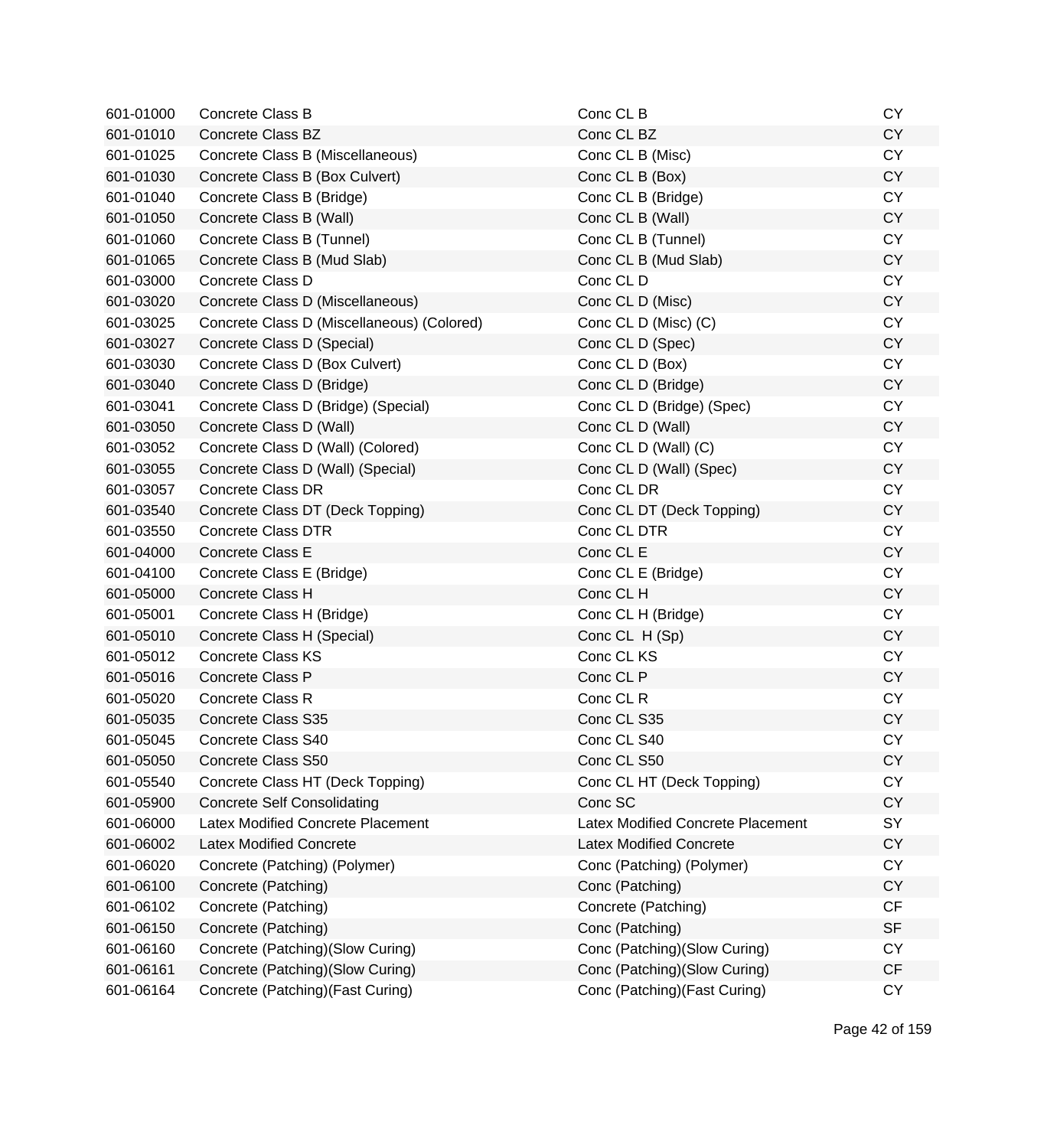| 601-06165 | Concrete (Patching) (Fast Curing)                   | Conc (Patching) (Fast Curing)         | <b>CF</b>   |
|-----------|-----------------------------------------------------|---------------------------------------|-------------|
| 601-06175 | Concrete (Place)                                    | Conc (Place)                          | <b>CY</b>   |
| 601-06250 | <b>Calcium Nitrite</b>                              | <b>Calcium Nitrite</b>                | <b>GAL</b>  |
| 601-06300 | <b>Cement Grout</b>                                 | <b>Cement Grout</b>                   | CF          |
| 601-06400 | Grout (Bridge) (Special)                            | Grout (Bridge)(Spec)                  | CF          |
| 601-06405 | <b>Contact Grouting</b>                             | <b>Contact Grouting</b>               | <b>CY</b>   |
| 601-07000 | <b>Concrete Retaining Wall</b>                      | <b>Conc Retaining Wall</b>            | <b>SF</b>   |
| 601-10200 | Mud Jacking                                         | Mud Jacking                           | <b>HOUR</b> |
| 601-10250 | Slab Jacking                                        | Slab Jacking                          | LB          |
| 601-10310 | Fly Ash Slurry                                      | Fly Ash Slurry                        | <b>CY</b>   |
| 601-10320 | Lime - Fly Ash Slurry Pressure Injection            | Lime-Fly Ash Injection                | <b>CF</b>   |
| 601-10330 | Portland Cement - Fly Ash Slurry Pressure Injection | Port Cement-Fly Ash Injection         | CF          |
| 601-10350 | <b>Slab Stabilization</b>                           | <b>Slab Stabilization</b>             | <b>EACH</b> |
| 601-10400 | <b>Drilled Hole</b>                                 | <b>Drilled Hole</b>                   | <b>EACH</b> |
| 601-11006 | Shotcrete (Smoothing)(Supplemental)                 | Shotcrete (Smooth) (Suppl)            | <b>CY</b>   |
| 601-12072 | Concrete Lining (72 Inch Conduit)                   | Conc Lining (72 In Cond)              | LF.         |
| 601-12084 | Concrete Lining (84 Inch Conduit)                   | Conc Lining (84 In Cond)              | <b>LF</b>   |
| 601-12120 | Concrete Lining (120 Inch Conduit)                  | Conc Lining (120 In Cond)             | LF          |
| 601-13000 | <b>Final Lining Concrete (Portals)</b>              | Final Lin Conc (Portals)              | <b>CY</b>   |
| 601-13001 | Structural Concrete Stain (Special)                 | Str Conc Stain (Special)              | SY          |
| 601-13002 | <b>Final Lining Concrete Footing</b>                | <b>Final Lin Conc Foot</b>            | <b>CY</b>   |
| 601-13003 | Final Lining Concrete Walls and Arch                | Final Lin Conc Walls and Arch         | <b>CY</b>   |
| 601-14000 | Concrete Footing (Type 1)                           | Conc Footing (Ty 1)                   | <b>LF</b>   |
| 601-14002 | Concrete Footing (Type 2)                           | Conc Footing (Ty 2)                   | LF          |
| 601-21000 | <b>Precast Wall Segment</b>                         | <b>Precast Wall Seg</b>               | <b>EACH</b> |
| 601-21003 | <b>Precast Wall Segment</b>                         | <b>Precast Wall Seg</b>               | <b>SF</b>   |
| 601-21004 | Precast Wall Segment (Furnish Only)                 | Furn Precast Wall Seg                 | <b>SF</b>   |
| 601-21010 | <b>Precast Concrete Unit</b>                        | <b>Precast Concrete Unit</b>          | <b>CY</b>   |
| 601-21025 | 24 Inch Drainage Pipe (CL 1) (Complete In Place)    | 24 In Drainage Pipe (CL 1) (CIP)      | LF.         |
| 601-22000 | Precast Concrete Curtain Wall                       | Precast Conc Curtain Wall             | <b>EACH</b> |
| 601-22010 | <b>Place Precast Wall Segment</b>                   | <b>Place Precast Wall Seg</b>         | <b>EACH</b> |
| 601-25730 | Precast Concrete Deck Panel (3 Inch)                | Precast Deck Panel (3 In)             | SY          |
| 601-25735 | Precast Concrete Deck Panel (3.5 Inch)              | Precast Deck Panel (3.5 In)           | SY          |
| 601-25750 | Modifications to Existing Bridge                    | Mod Exist Bridge                      | L S         |
| 601-25900 | <b>Tile-Faced Precast Concrete Panels</b>           | <b>Tile-Faced Precast Conc Panels</b> | <b>SF</b>   |
| 601-25901 | <b>Repair Existing Panels</b>                       | <b>Repair Existing Panels</b>         | <b>SF</b>   |
| 601-25905 | Tunnel Formwork (Furnish Only)                      | Tunnel Frmwrk (Furn Only)             | L S         |
| 601-26000 | Precast Concrete Cap (Decorative) (Special)         | Precast Conc Cap (Dec)(Spec)          | <b>EACH</b> |
| 601-27000 | Precast Concrete Abutment Cap                       | Precast Conc Abut Cap                 | <b>EACH</b> |
| 601-28000 | Precast Concrete End Diaphragm                      | Precast Conc End Diaphragm            | <b>EACH</b> |
| 601-30000 | Stone Fascia                                        | Stone Fascia                          | <b>SF</b>   |
| 601-40000 | <b>Masonry Veneer</b>                               | <b>Masonry Veneer</b>                 | <b>SF</b>   |
| 601-40002 | Masonry Veneer (Brick)                              | Masonry Veneer (Brick)                | <b>SF</b>   |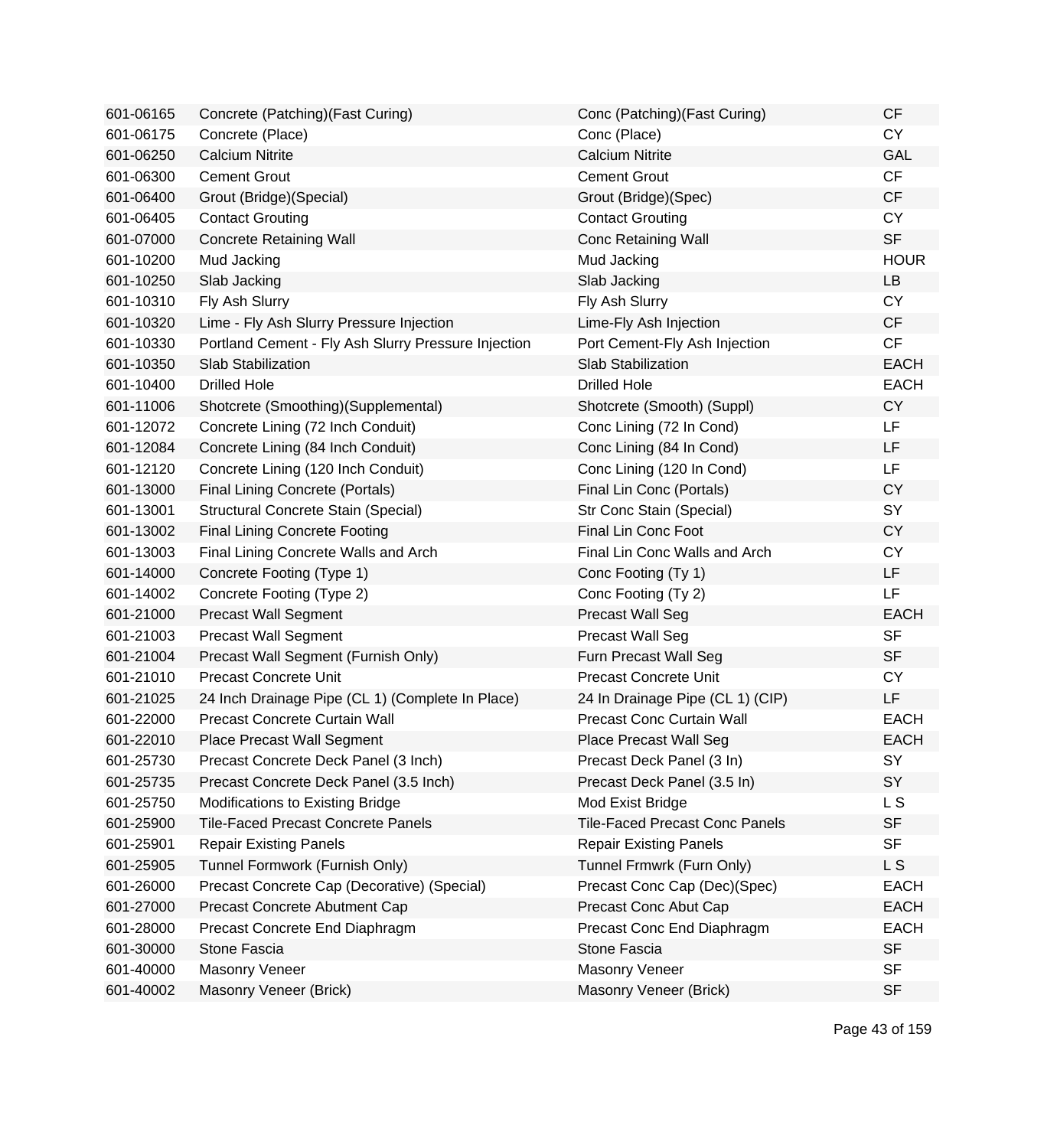| 601-40005 | <b>Cut Stone Veneer</b>                                 | <b>Cut Stone Veneer</b>                   | <b>SF</b>      |
|-----------|---------------------------------------------------------|-------------------------------------------|----------------|
| 601-40006 | Cut Stone Veneer (Slab)                                 | Cut Stone Veneer (Slab)                   | <b>SF</b>      |
| 601-40007 | Cut Stone Veneer (Ashler)                               | Cut Stone Veneer (Ashler)                 | <b>SF</b>      |
| 601-40010 | <b>Masonry Wall</b>                                     | <b>Masonry Wall</b>                       | <b>SF</b>      |
| 601-40011 | <b>Environmental Concrete Sealer</b>                    | <b>Environ Conc Sealer</b>                | <b>SF</b>      |
| 601-40100 | Concrete Anchor                                         | Concrete Anchor                           | <b>EACH</b>    |
| 601-40200 | Class 5 Finish                                          | Class 5 Finish                            | <b>SF</b>      |
| 601-40210 | Concrete Finish (Special)                               | Conc Finish (Spec)                        | <b>SF</b>      |
| 601-40250 | <b>Bridge Deck Finish (Sawed Grooves)</b>               | Bridge Deck Finish (Saw Grv)              | SY             |
| 601-40300 | <b>Structural Concrete Coating</b>                      | <b>Struct Conc Coating</b>                | SY             |
| 601-40301 | <b>Structural Concrete Coating</b>                      | <b>Struct Conc Coating</b>                | <b>SF</b>      |
| 601-40302 | <b>Structural Concrete Coating (Anti-Graffiti)</b>      | <b>Struct Conc Coating (Anti-Graf)</b>    | <b>SF</b>      |
| 601-40400 | <b>Structural Concrete Stain</b>                        | <b>Struct Conc Stain</b>                  | SY             |
| 601-40401 | <b>Structural Concrete Stain</b>                        | <b>Struct Conc Stain</b>                  | <b>SF</b>      |
| 601-40410 | <b>Environmental Concrete Stain</b>                     | <b>Environ Conc Stain</b>                 | <b>SF</b>      |
| 601-40600 | <b>Concrete Tinting</b>                                 | <b>Concrete Tinting</b>                   | SY             |
| 601-40900 | <b>Paint Existing Structure</b>                         | <b>Paint Existing Structure</b>           | L S            |
| 601-50000 | <b>Glazed Wall Tile</b>                                 | <b>Glazed Wall Tile</b>                   | <b>SF</b>      |
| 601-50010 | Glazed Wall Tile (Spare)                                | Glazed Wall Tile (Spare)                  | <b>EACH</b>    |
| 601-51000 | <b>Galvanic Anodes</b>                                  | <b>Galvanic Anodes</b>                    | L S            |
| 601-51005 | <b>Galvanic Anodes</b>                                  | <b>Galvanic Anodes</b>                    | <b>EACH</b>    |
| 601-51007 | Galvanic Anodes (Install Only)                          | Galvanic Anodes (Install Only)            | <b>EACH</b>    |
| 602-00000 | <b>Reinforcing Steel</b>                                | <b>Reinf Steel</b>                        | LB             |
| 602-00010 | Reinforcing Steel (Galvanized)                          | Reinf Steel (Galv)                        | LB             |
| 602-00011 | Reinforcing Steel (High Performance)                    | Reinf Steel (HP)                          | <b>LB</b>      |
| 602-00020 | Reinforcing Steel (Epoxy Coated)                        | Reinf Steel (Epoxy)                       | LB             |
| 602-00025 | <b>Reinforcing Steel (Stainless)</b>                    | <b>Reinf Steel (Stainless)</b>            | LB             |
| 602-00026 | Reinforcing Steel (Final Lining)(Footing)(Epoxy Coated) | Reinf Steel (Fin Lin)(Ftg)(Epxy Coat)     | LB             |
| 602-00027 | Reinforcing Steel (Final Lining) (Walls and Arch)       | Reinf Steel (Fin Lin) (Walls and Arch)    | LB             |
| 602-00028 | Reinforcing Steel (Final Lining)(Walls)(Epoxy Coated)   | Reinf Steel (Fin Lin) (Walls) (Epxy Coat) | LB             |
| 602-00030 | Reinforcing (Fiber Reinforced Polymer) (Surface)        | Reinf (FRP)(Surface)                      | <b>MKFT</b>    |
| 602-00050 | Reinforcing (Fiber Reinforced Plastic)                  | Reinforcing (FRP)                         | CY <sub></sub> |
| 602-00060 | <b>Reinforcing Steel Splice</b>                         | <b>Reinf Steel Splice</b>                 | <b>EACH</b>    |
| 602-00070 | Reinf (Fiber Reinforcement) (Surface)                   | Reinf (Fiber Reinf) (Surface)             | <b>MKFT</b>    |
| 602-00200 | <b>Weld Reinforcing Steel</b>                           | <b>Weld Reinf Steel</b>                   | <b>EACH</b>    |
| 602-00210 | <b>Welded Wire Fabric</b>                               | <b>Welded Wire Fabric</b>                 | SY             |
| 603-00000 | <b>Culvert Lining</b>                                   | <b>Culvert Lining</b>                     | LF             |
| 603-00001 | <b>Annular Space Grouting</b>                           | <b>Annular Space Grouting</b>             | <b>CY</b>      |
| 603-00010 | <b>Culvert Lining</b>                                   | <b>Culvert Lining</b>                     | <b>SF</b>      |
| 603-00015 | Culvert Lining (15 Inch)                                | Culvert Lining (15 In)                    | LF             |
| 603-00018 | Culvert Lining (18 Inch)                                | Culvert Lining (18 In)                    | LF             |
| 603-00024 | Prepare Culvert Pipe (24 Inch)                          | Prep Culvert Pipe (24 In)                 | LF             |
| 603-00025 | Culvert Lining (24 Inch)(Special)                       | Culvert Lining (24 Inch) (Special)        | LF             |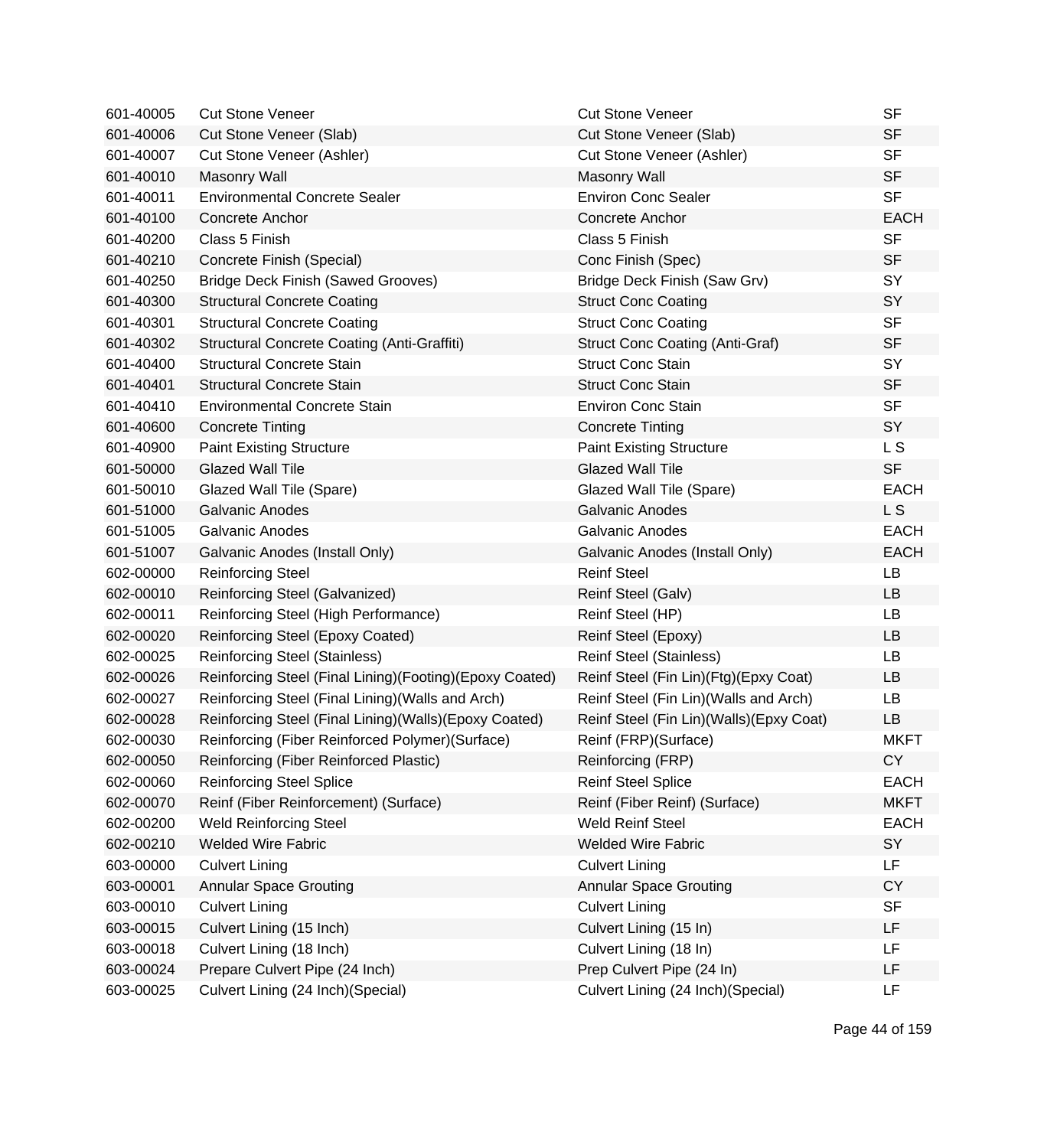| 603-00026 | Culvert Lining (24 Inch)                         | Culvert Lining (24 In)               | LF        |
|-----------|--------------------------------------------------|--------------------------------------|-----------|
| 603-00029 | Prepare Culvert Pipe (30 Inch)                   | Prep Culvert Pipe (30 In)            | <b>LF</b> |
| 603-00030 | Culvert Lining (30 Inch)                         | Culvert Lining (30 In)               | LF        |
| 603-00035 | Prepare Culvert Pipe (36 Inch)                   | Prep Culvert Pipe (36 In)            | LF        |
| 603-00036 | Culvert Lining (36 Inch)                         | Culvert Lining (36 In)               | LF        |
| 603-00037 | Culvert Lining (36 Inch) (Install Only) (Jacked) | Inst Culvert Lining (36 In)(J)       | LF        |
| 603-00038 | Culvert Lining (36 Inch) (Special)               | Culvert Lining (36 In)(Spec)         | LF        |
| 603-00039 | Culvert Lining (36 inch) (Paved Invert)          | Culv Lining (36") (Paved Inv)        | LF        |
| 603-00040 | Culvert Lining (40 Inch)                         | Culvert Lining (40 In)               | LF        |
| 603-00042 | Culvert Lining (42 Inch)                         | Culvert Lining (42 Inch)             | LF        |
| 603-00045 | Culvert Lining (36")(Spray Applied)              | Culvert Lining (36")(Spray App)      | LF        |
| 603-00046 | Culvert Lining (36")(Slip)                       | Culvert Lining (36")(Slip)           | LF        |
| 603-00047 | Prepare Culvert Pipe (48 Inch)                   | Prepare Culvert Pipe (48 In)         | LF        |
| 603-00048 | Culvert Lining (48 Inch)                         | Culvert Lining (48 In)               | LF        |
| 603-00049 | Culvert Lining (48 Inch) (Special)               | Culvert Lining (48 Inch) (Special)   | LF        |
| 603-00050 | Culvert Lining (48 Inch) (Paved Invert)          | Culvert Lining (48 In) (Paved Inv)   | LF        |
| 603-00051 | Culvert Lining (48 Inch)(Slip)                   | Culvert Lining (48 In)(Slip)         | LF        |
| 603-00052 | Culvert Lining (48 Inch)(Spray Applied)          | Culvert Lining (48 In)(Spray App)    | LF        |
| 603-00053 | Prepare Culvert Pipe (54 Inch)                   | Prep Culvert Pipe (54 In)            | LF        |
| 603-00054 | Culvert Lining (54 Inch)                         | Culvert Lining (54 In)               | LF        |
| 603-00056 | Culvert Lining (54 Inch) (Paved Invert)          | Culvert Lining (54 In) (Paved Inv)   | LF        |
| 603-00057 | Culvert Lining (54 Inch)(Slip)                   | Culvert Lining (54 In)(Slip)         | LF        |
| 603-00058 | Culvert Lining (54 Inch) (Spray Applied)         | Culvert Lining (54 In)(Spray App)    | LF        |
| 603-00060 | Culvert Lining (60 Inch)                         | Culvert Lining (60 In)               | LF        |
| 603-00061 | Prepare Culvert Pipe (60 Inch)                   | Prep Culvert Pipe (60 In)            | LF        |
| 603-00062 | Culvert Lining (60 Inch) (Special)               | Culvert Lining (60 Inch) (Special)   | LF        |
| 603-00063 | Culvert Lining (60 Inch) (Paved Invert)          | Culvert Lining (60 In)(Paved Inv)    | LF        |
| 603-00064 | Culvert Lining (60 Inch)(Slip)                   | Culvert Lining (60 In)(Slip)         | LF        |
| 603-00065 | Culvert Lining (60 Inch) (Spray Applied)         | Culvert Lining (60 In) (Spray App)   | LF        |
| 603-00066 | Culvert Lining (66 Inch)                         | Culvert Lining (66 In)               | LF        |
| 603-00072 | Culvert Lining (72 Inch)                         | Culvert Lining (72 In)               | LF        |
| 603-00073 | Culvert Lining (72 Inch)(Special)                | Culvert Lining (72 Inch)(Special)    | ᄔ         |
| 603-00077 | Prepare Culvert Pipe (78 Inch)                   | Prep Culvert Pipe (78 In)            | LF        |
| 603-00078 | Culvert Lining (78 Inch)                         | Culvert Lining (78 In)               | LF        |
| 603-00080 | 8 Inch Non-Reinforced Concrete Pipe              | 8 In NRCP                            | LF        |
| 603-00084 | Culvert Lining (84 Inch)                         | Culvert Lining (84 In)               | LF        |
| 603-00086 | Culvert Lining (84 Inch) (Paved Invert)          | Culvert Lining (84 Inch) (Paved Inv) | LF        |
| 603-00087 | Culvert Lining (84 Inch)(Slip)                   | Culvert Lining (84 In)(Slip)         | LF        |
| 603-00088 | Culvert Lining (84 Inch)(Spray Applied)          | Culvert Lining (84 In)(Spray App)    | LF        |
| 603-00100 | 10 Inch Non-Reinforced Concrete Pipe             | 10 In NRCP                           | LF        |
| 603-00108 | Culvert Lining (108 Inch)                        | Culvert Lining (108 In)              | LF        |
| 603-00120 | 12 Inch Non-Reinforced Concrete Pipe             | 12 In NRCP                           | LF        |
| 603-00123 | Culvert Lining (120 Inch)                        | Culvert Lining (120 In)              | LF        |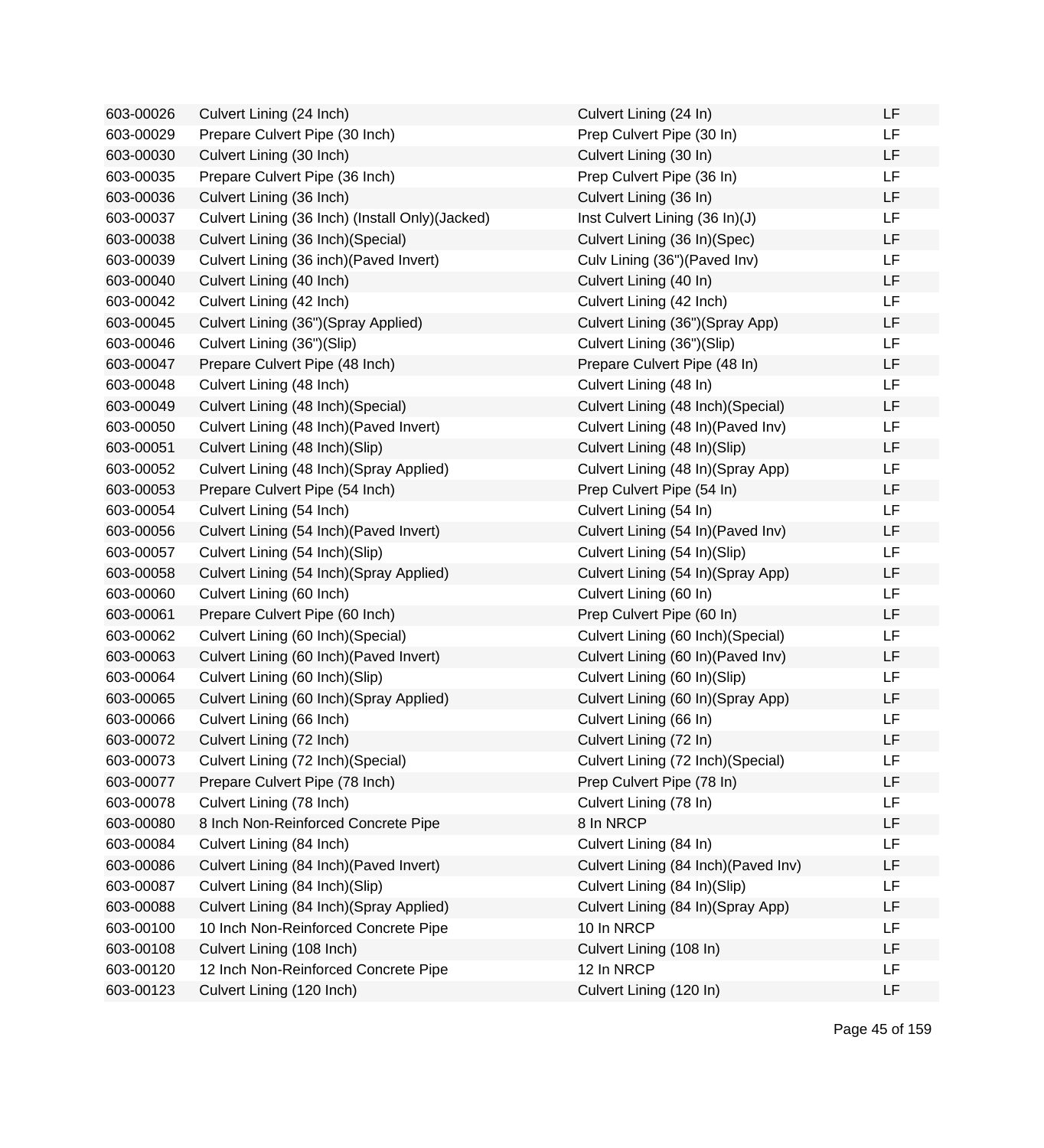| 603-00180 | Culvert Lining (180 Inch) (Paved Invert)                              | Culvert Lining (180 In) (Paved Inv) | LF          |
|-----------|-----------------------------------------------------------------------|-------------------------------------|-------------|
| 603-00200 | Pipe Protection                                                       | Pipe Protection                     | L S         |
| 603-01120 | 12 Inch Reinforced Concrete Pipe                                      | 12 In RCP                           | LF          |
| 603-01125 | 12 Inch Reinforced Concrete Pipe (Complete In Place)                  | 12 In RCP (CIP)                     | LF          |
| 603-01150 | 15 Inch Reinforced Concrete Pipe                                      | 15 In RCP                           | LF          |
| 603-01155 | 15 Inch Reinforced Concrete Pipe (Complete In Place)                  | 15 In RCP (CIP)                     | LF          |
| 603-01180 | 18 Inch Reinforced Concrete Pipe                                      | 18 In RCP                           | LF          |
| 603-01185 | 18 Inch Reinforced Concrete Pipe (Complete In Place)                  | 18 In RCP (CIP)                     | LF          |
| 603-01186 | 18 Inch Reinforced Concrete Pipe (Complete In<br>Place)(Install Only) | Inst 18 In RCP (CIP)                | LF          |
| 603-01210 | 21 Inch Reinforced Concrete Pipe                                      | 21 In RCP                           | LF          |
| 603-01215 | 21 Inch Reinforced Concrete Pipe (Complete In Place)                  | 21 In RCP (CIP)                     | LF          |
| 603-01240 | 24 Inch Reinforced Concrete Pipe                                      | 24 In RCP                           | LF          |
| 603-01245 | 24 Inch Reinforced Concrete Pipe (Complete In Place)                  | 24 In RCP (CIP)                     | LF          |
| 603-01246 | 24 Inch Reinforced Concrete Pipe (Complete In<br>Place)(Install Only) | Inst 24 In RCP (CIP)                | LF          |
| 603-01270 | 27 Inch Reinforced Concrete Pipe                                      | 27 In RCP                           | LF          |
| 603-01275 | 27 Inch Reinforced Concrete Pipe (Complete In Place)                  | 27 In RCP (CIP)                     | LF          |
| 603-01300 | 30 Inch Reinforced Concrete Pipe                                      | 30 In RCP                           | LF          |
| 603-01305 | 30 Inch Reinforced Concrete Pipe (Complete In Place)                  | 30 In RCP (CIP)                     | LF          |
| 603-01330 | 33 Inch Reinforced Concrete Pipe                                      | 33 In RCP                           | LF          |
| 603-01335 | 33 Inch Reinforced Concrete Pipe (Complete In Place)                  | 33 In RCP (CIP)                     | LF          |
| 603-01360 | 36 Inch Reinforced Concrete Pipe                                      | 36 In RCP                           | LF          |
| 603-01365 | 36 Inch Reinforced Concrete Pipe (Complete In Place)                  | 36 In RCP (CIP)                     | LF          |
| 603-01420 | 42 Inch Reinforced Concrete Pipe                                      | 42 In RCP                           | LF          |
| 603-01425 | 42 Inch Reinforced Concrete Pipe (Complete In Place)                  | 42 In RCP (CIP)                     | LF          |
| 603-01480 | 48 Inch Reinforced Concrete Pipe                                      | 48 In RCP                           | LF          |
| 603-01485 | 48 Inch Reinforced Concrete Pipe (Complete In Place)                  | 48 In RCP (CIP)                     | LF          |
| 603-01540 | 54 Inch Reinforced Concrete Pipe                                      | 54 In RCP                           | LF          |
| 603-01545 | 54 Inch Reinforced Concrete Pipe (Complete In Place)                  | 54 In RCP (CIP)                     | LF          |
| 603-01572 | 91x58 Inch Reinforced Concrete End Section Elliptical                 | 91x58 In RCES                       | <b>EACH</b> |
| 603-01600 | 60 Inch Reinforced Concrete Pipe                                      | 60 In RCP                           | LF          |
| 603-01605 | 60 Inch Reinforced Concrete Pipe (Complete In Place)                  | 60 In RCP (CIP)                     | LF          |
| 603-01660 | 66 Inch Reinforced Concrete Pipe                                      | 66 In RCP                           | LF          |
| 603-01665 | 66 Inch Reinforced Concrete Pipe (Complete In Place)                  | 66 In RCP (CIP)                     | LF          |
| 603-01720 | 72 Inch Reinforced Concrete Pipe                                      | 72 In RCP                           | LF          |
| 603-01725 | 72 Inch Reinforced Concrete Pipe (Complete In Place)                  | 72 In RCP (CIP)                     | LF          |
| 603-01780 | 78 Inch Reinforced Concrete Pipe                                      | 78 In RCP                           | LF          |
| 603-01784 | Culvert Lining (78 Inch)                                              | Culvert Lining (78")                | LF          |
| 603-01785 | 78 Inch Reinforced Concrete Pipe (Complete In Place)                  | 78 In RCP (CIP)                     | LF          |
| 603-01840 | 84 Inch Reinforced Concrete Pipe                                      | 84 In RCP                           | LF          |
| 603-01845 | 84 Inch Reinforced Concrete Pipe (Complete In Place)                  | 84 In RCP (CIP)                     | LF          |
| 603-01900 | 90 Inch Reinforced Concrete Pipe                                      | 90 In RCP                           | LF          |
| 603-01905 | 90 Inch Reinforced Concrete Pipe (Complete In Place)                  | 90 In RCP (CIP)                     | LF          |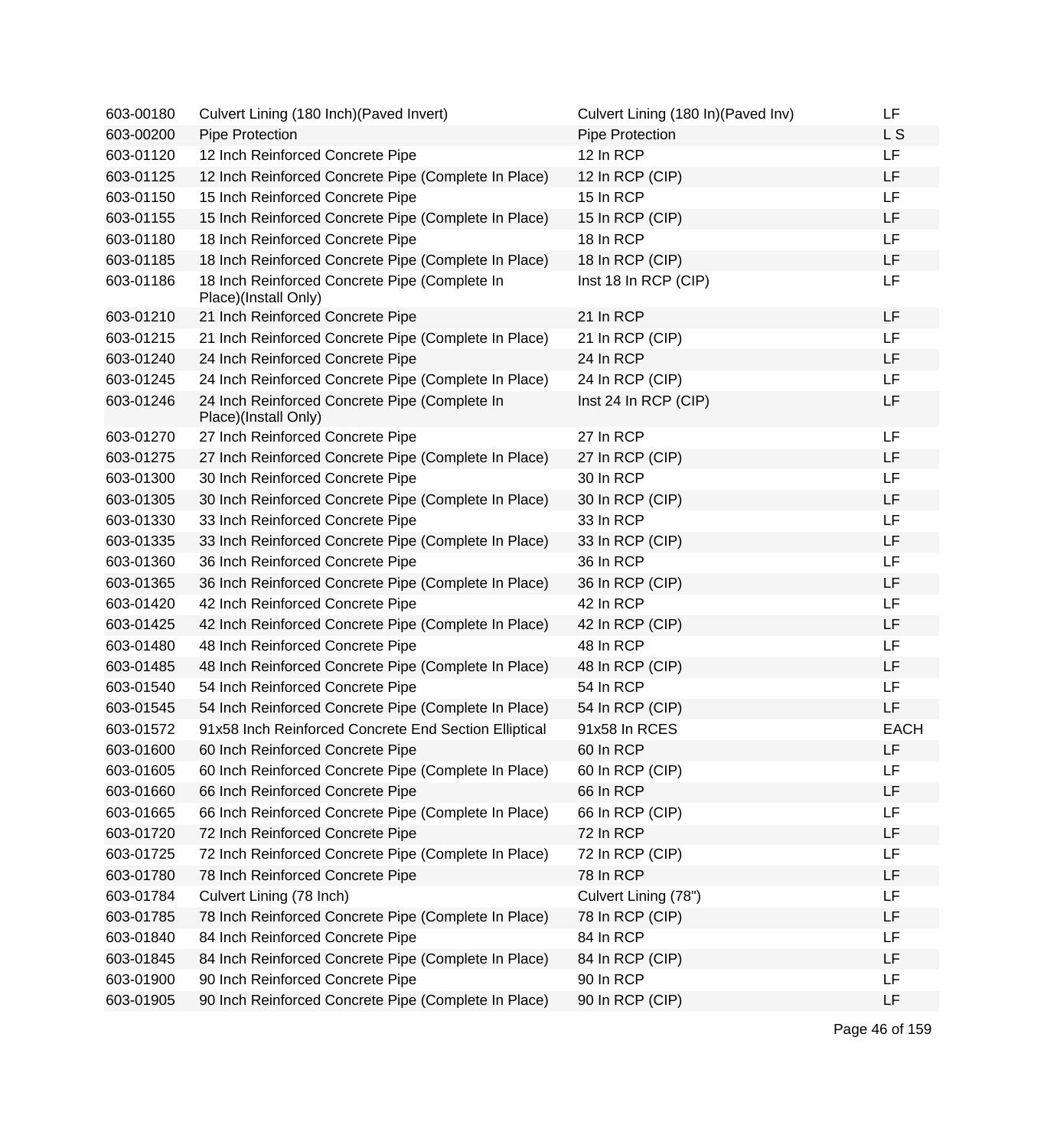| 603-01960 | 96 Inch Reinforced Concrete Pipe                                                                            | 96 In RCP                   | LF          |
|-----------|-------------------------------------------------------------------------------------------------------------|-----------------------------|-------------|
| 603-01980 | 108 Inch Reinforced Concrete Pipe                                                                           | 108 In RCP                  | LF          |
| 603-02115 | Culvert Lining (21 x 15 Inch)                                                                               | Culvert Lining (21 x 15 ln) | LF          |
| 603-02180 | 23x14 Inch Reinforced Concrete Pipe Elliptical                                                              | 23x14 In RCP                | LF          |
| 603-02185 | 23x14 Inch Reinforced Concrete Pipe (Complete In Place) 23x14 In RCP (CIP)                                  |                             | LF          |
| 603-02240 | 30x19 Inch Reinforced Concrete Pipe Elliptical                                                              | 30x19 In RCP                | LF          |
| 603-02245 | 30x19 Inch Reinforced Concrete Pipe Elliptical (Complete 30x19 In RCP (CIP)<br>In Place)                    |                             | LF          |
| 603-02246 | 30x19 Inch Reinforced Concrete Pipe Elliptical (Complete Inst 30x19 In RCP (CIP)<br>In Place)(Install Only) |                             | LF          |
| 603-02270 | 34x22 Inch Reinforced Concrete Pipe Elliptical                                                              | 34x22 In RCP                | LF          |
| 603-02271 | 34 x 22 Inch Reinforced Concrete Pipe Elliptical<br>(Complete in Place)                                     | 34x22 In RCP (CIP)          | LF          |
| 603-02272 | 34 x 22 Inch Reinforced Concrete End Section Elliptical                                                     | 34x22 In RCES               | <b>EACH</b> |
| 603-02300 | 38x24 Inch Reinforced Concrete Pipe Elliptical                                                              | 38x24 In RCP                | LF          |
| 603-02305 | 38x24 Inch Reinforced Concrete Pipe Elliptical (Complete 38x24 In RCP (CIP)<br>In Place)                    |                             | LF          |
| 603-02306 | 38x24 Inch Reinforced Concrete Pipe Elliptical (Complete Inst 38x24 In RCP (CIP)<br>In Place)(Install Only) |                             | LF          |
| 603-02360 | 45x29 Inch Reinforced Concrete Pipe Elliptical                                                              | 45x29 In RCP                | LF          |
| 603-02365 | 45x29 Inch Reinforced Concrete Pipe Elliptical (Complete 45x29 In RCP (CIP)<br>In Place)                    |                             | LF          |
| 603-02420 | 53x34 Inch Reinforced Concrete Pipe Elliptical                                                              | 53x34 In RCP                | LF          |
| 603-02425 | 53x34 Inch Reinforced Concrete Pipe Elliptical (Complete 53x34 In RCP (CIP)<br>In Place)                    |                             | LF          |
| 603-02480 | 60x38 Inch Reinforced Concrete Pipe Elliptical                                                              | 60x38 In RCP                | LF          |
| 603-02485 | 60x38 Inch Reinforced Concrete Pipe Elliptical (CIP)                                                        | 60x38 In. RCP (CIP)         | LF          |
| 603-02540 | 68x43 Inch Reinforced Concrete Pipe Elliptical                                                              | 68x43 In RCP                | LF          |
| 603-02545 | 68x43 Inch Reinforcement Concrete Pipe Elliptical<br>(Complete In Place)                                    | 68x43 In RCP (CIP)          | LF          |
| 603-02600 | 76x48 Inch Reinforced Concrete Pipe Elliptical                                                              | 76x48 In RCP                | LF          |
| 603-02605 | 76x48 Inch Reinforced Concrete Pipe Elliptical (Complete 76x48 In RCP (CIP)<br>In Place)                    |                             | LF          |
| 603-02660 | 83x53 Inch Reinforced Concrete Pipe Elliptical                                                              | 83x53 In RCP                | LF          |
| 603-02665 | 83X53 Inch Reinforced Concrete Pipe Elliptical (Complete 83X53 In RCP (CIP)<br>In Place                     |                             | LF          |
| 603-02720 | 91x58 Inch Reinforced Concrete Pipe Elliptical                                                              | 91x58 In RCP                | LF          |
| 603-02780 | 98x63 Inch Reinforced Concrete Pipe Elliptical                                                              | 98x63 In RCP                | LF          |
| 603-02840 | 106x68 Inch Reinforced Concrete Pipe Elliptical                                                             | 106x68 In RCP               | LF          |
| 603-02900 | 113x72 Inch Reinforced Concrete Pipe Elliptical                                                             | 113x72 In RCP               | LF          |
| 603-03120 | 12 Inch Reinforced Concrete Pipe Special                                                                    | 12 In RCP Spec              | LF          |
| 603-03150 | 15 Inch Reinforced Concrete Pipe Special                                                                    | 15 In RCP Spec              | LF          |
| 603-03180 | 18 Inch Reinforced Concrete Pipe Special                                                                    | 18 In RCP Spec              | LF          |
| 603-03240 | 24 Inch Reinforced Concrete Pipe Special                                                                    | 24 In RCP Spec              | LF          |
| 603-03300 | 30 Inch Reinforced Concrete Pipe Special                                                                    | 30 In RCP Spec              | LF          |
| 603-03330 | 33 Inch Reinforced Concrete Pipe Special                                                                    | 33 In RCP Spec              | LF          |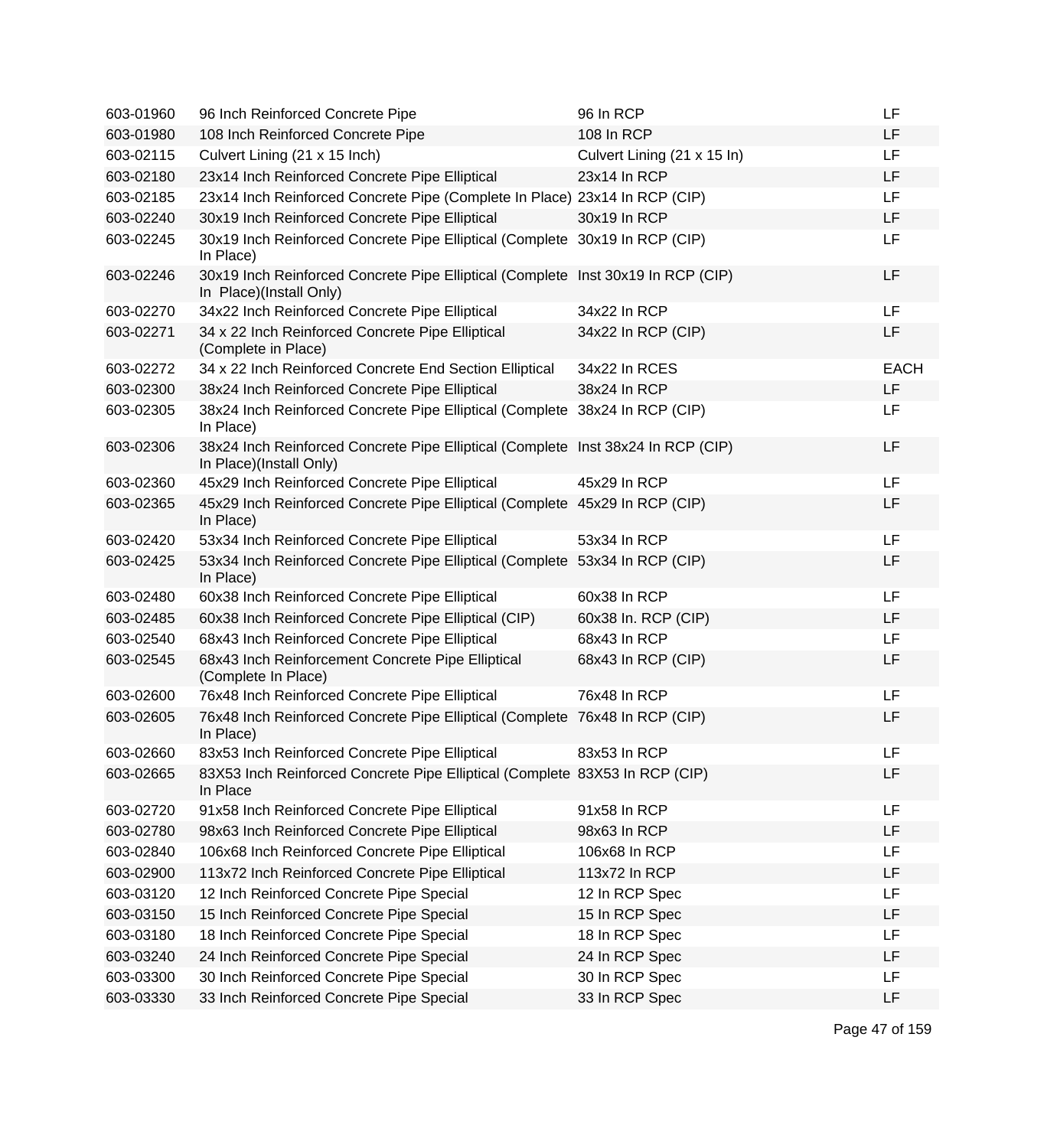| 603-03360 | 36 Inch Reinforced Concrete Pipe Special                | 36 In RCP Spec        | LF          |
|-----------|---------------------------------------------------------|-----------------------|-------------|
| 603-03361 | 36 Inch Reinforced Concrete Pipe Special (Install Only) | Inst 36 In RCP (Spec) | LF          |
| 603-03420 | 42 Inch Reinforced Concrete Pipe Special                | 42 In RCP Spec        | <b>LF</b>   |
| 603-03480 | 48 Inch Reinforced Concrete Pipe Special                | 48 In RCP Spec        | LF          |
| 603-03540 | 54 Inch Reinforced Concrete Pipe Special                | 54 In RCP Spec        | LF          |
| 603-03541 | 54 Inch Reinforced Concrete Pipe Special (Install Only) | Inst 54 In RCP (Spec) | LF          |
| 603-03601 | 60 Inch Reinforced Concrete Pipe Special (Install Only) | Inst 60 In RCP (Spec) | LF          |
| 603-03660 | 66 Inch Reinforced Concrete Pipe Special                | 66 In RCP Spec        | LF          |
| 603-03661 | 66 Inch Reinforced Concrete Pipe Special (Install Only) | Inst 66 In RCP (Spec) | LF          |
| 603-03720 | 72 Inch Reinforced Concrete Pipe Special                | 72 In RCP Spec        | LF          |
| 603-03721 | 72 Inch RCP (Special) (Install Only)                    | Inst 72 In RCP (Spec) | LF.         |
| 603-03780 | 78 Inch Reinforced Concrete Pipe Special                | 78 In RCP Spec        | <b>LF</b>   |
| 603-03960 | 96 Inch Reinforced Concrete Pipe Special                | 96 In RCP Spec        | LF          |
| 603-05012 | 12 Inch Reinforced Concrete End Section                 | 12 In RCES            | <b>EACH</b> |
| 603-05015 | 15 Inch Reinforced Concrete End Section                 | 15 In RCES            | <b>EACH</b> |
| 603-05018 | 18 Inch Reinforced Concrete End Section                 | 18 In RCES            | <b>EACH</b> |
| 603-05019 | 18 Inch Reinforced Concrete End Section (Special)       | 18 In RCES (Spec)     | <b>EACH</b> |
| 603-05021 | 21 Inch Reinforced Concrete End Section                 | 21 In RCES            | <b>EACH</b> |
| 603-05024 | 24 Inch Reinforced Concrete End Section                 | 24 In RCES            | <b>EACH</b> |
| 603-05030 | 30 Inch Reinforced Concrete End Section                 | 30 In RCES            | <b>EACH</b> |
| 603-05031 | 30 Inch Reinforced Concrete End Section (Special)       | 30 In RCES (Spec)     | <b>EACH</b> |
| 603-05033 | 33 Inch Reinforced Concrete End Section                 | 33 In RCES            | <b>EACH</b> |
| 603-05036 | 36 Inch Reinforced Concrete End Section                 | 36 In RCES            | <b>EACH</b> |
| 603-05042 | 42 Inch Reinforced Concrete End Section                 | 42 In RCES            | <b>EACH</b> |
| 603-05048 | 48 Inch Reinforced Concrete End Section                 | 48 In RCES            | <b>EACH</b> |
| 603-05054 | 54 Inch Reinforced Concrete End Section                 | 54 In RCES            | <b>EACH</b> |
| 603-05055 | 54 Inch Reinforced Concrete End Section (Install Only)  | Inst 54 In RCES       | <b>EACH</b> |
| 603-05060 | 60 Inch Reinforced Concrete End Section                 | 60 In RCES            | <b>EACH</b> |
| 603-05066 | 66 Inch Reinforced Concrete End Section                 | 66 In RCES            | <b>EACH</b> |
| 603-05067 | 66 Inch Reinforced Concrete End Section (Install Only)  | Inst 66 In RCES       | <b>EACH</b> |
| 603-05072 | 72 Inch Reinforced Concrete End Section                 | 72 In RCES            | <b>EACH</b> |
| 603-05073 | 72 Inch Reinforced Concrete End Section (Install Only)  | Inst 72 In RCES       | <b>EACH</b> |
| 603-05078 | 78 Inch Reinforced Concrete End Section                 | 78 In RCES            | <b>EACH</b> |
| 603-05084 | 84 Inch Reinforced Concrete End Section                 | 84 In RCES            | <b>EACH</b> |
| 603-05118 | 23x14 Inch Reinforced Concrete End Section Elliptical   | 23x14 In RCES         | <b>EACH</b> |
| 603-05124 | 30x19 Inch Reinforced Concrete End Section Elliptical   | 30x19 In RCES         | <b>EACH</b> |
| 603-05130 | 38x24 Inch Reinforced Concrete End Section Elliptical   | 38x24 In RCES         | <b>EACH</b> |
| 603-05136 | 45x29 Inch Reinforced Concrete End Section Elliptical   | 45x29 In RCES         | <b>EACH</b> |
| 603-05142 | 53x34 Inch Reinforced Concrete End Section Elliptical   | 53x34 In RCES         | <b>EACH</b> |
| 603-05148 | 60x38 Inch Reinforced Concrete End Section Elliptical   | 60x38 In RCES         | <b>EACH</b> |
| 603-05154 | 68x43 Inch Reinforced Concrete End Section Elliptical   | 68x43 In RCES         | <b>EACH</b> |
| 603-05160 | 76x48 Inch Reinforced Concrete End Section Elliptical   | 76x48 In RCES         | <b>EACH</b> |
| 603-05166 | 83x53 Inch Reinforced Concrete End Section Elliptical   | 83x53 In RCES         | <b>EACH</b> |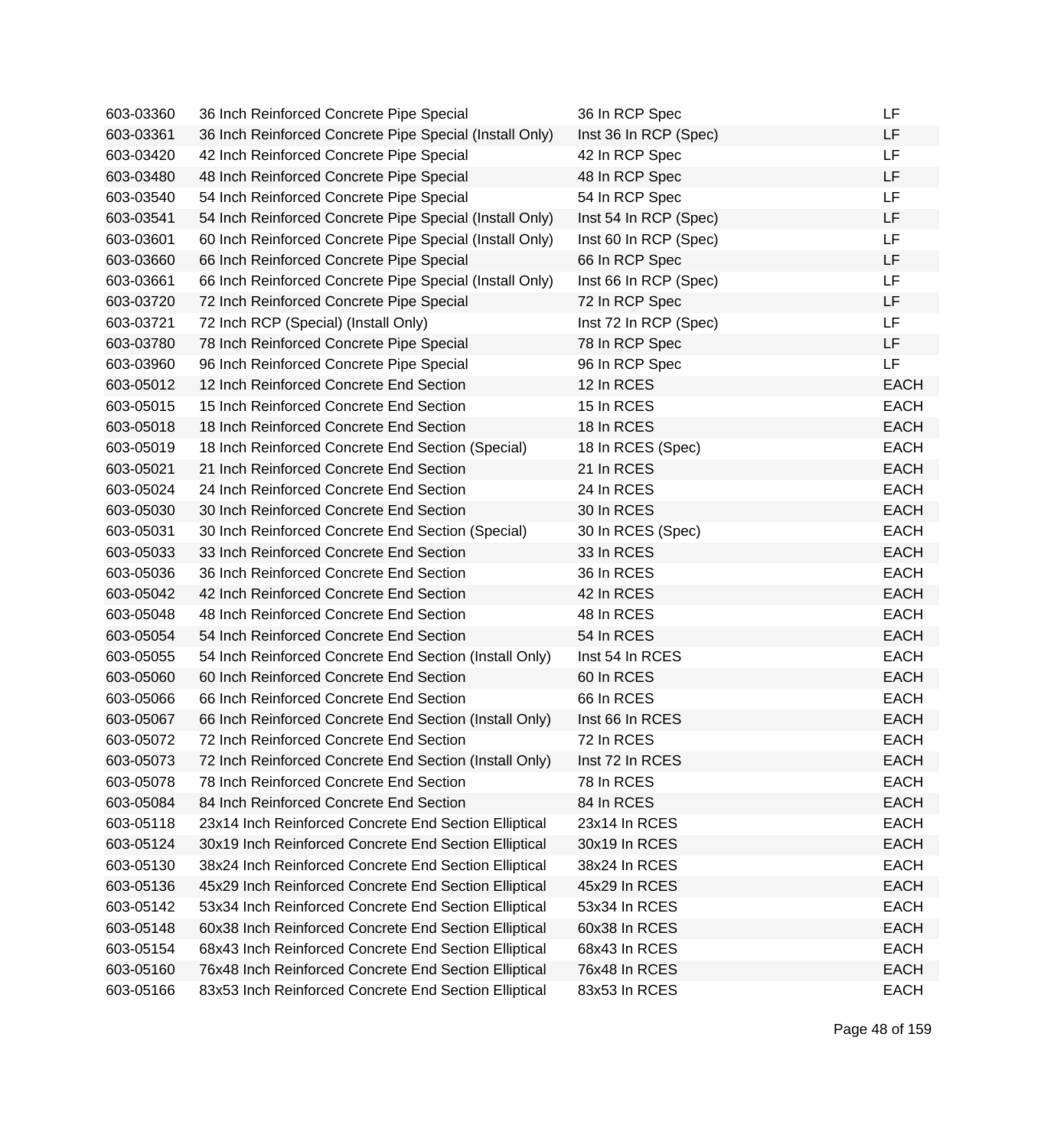| 603-05172 | 91x58 Inch Reinforced Concrete End Section Elliptical | 91x58 In RCES               | <b>EACH</b> |
|-----------|-------------------------------------------------------|-----------------------------|-------------|
| 603-05200 | Place Reinforced Concrete End Section                 | Place RCES                  | <b>EACH</b> |
| 603-05440 | Culvert Lining (54 x 40 Inch)                         | Culvert Lining (54 x 40 ln) | LF          |
| 603-06236 | Place 36 Inch Reinforced Concrete Pipe                | Place 36 In RCP             | LF          |
| 603-07150 | 15 Inch Reinforced Concrete Pipe (Jacked)             | 15 In RCP (Jacked)          | <b>LF</b>   |
| 603-07180 | 18 Inch Reinforced Concrete Pipe (Jacked)             | 18 In RCP (Jacked)          | <b>LF</b>   |
| 603-07240 | 24 Inch Reinforced Concrete Pipe (Jacked)             | 24 In RCP (Jacked)          | LF          |
| 603-07300 | 30 Inch Reinforced Concrete Pipe (Jacked)             | 30 In RCP (Jacked)          | LF          |
| 603-07360 | 36 Inch Reinforced Concrete Pipe (Jacked)             | 36 In RCP (Jacked)          | LF          |
| 603-07420 | 42 Inch Reinforced Concrete Pipe (Jacked)             | 42 In RCP (Jacked)          | <b>LF</b>   |
| 603-07480 | 48 Inch Reinforced Concrete Pipe (Jacked)             | 48 In RCP (Jacked)          | LF          |
| 603-07540 | 54 Inch Reinforced Concrete Pipe (Jacked)             | 54 In RCP (Jacked)          | <b>LF</b>   |
| 603-07600 | 60 Inch Reinforced Concrete Pipe (Jacked)             | 60 In RCP (Jacked)          | <b>LF</b>   |
| 603-07660 | 66 Inch Reinforced Concrete Pipe (Jacked)             | 66 In RCP (Jacked)          | LF          |
| 603-07720 | 72 Inch Reinforced Concrete Pipe (Jacked)             | 72 In RCP (Jacked)          | LF          |
| 603-07780 | 78 Inch Reinforced Concrete Pipe (Jacked)             | 78 In RCP (Jacked)          | <b>LF</b>   |
| 603-07840 | 84 Inch Reinforced Concrete Pipe (Jacked)             | 84 In RCP (Jacked)          | LF          |
| 603-07960 | 96 Inch Reinforced Concrete Pipe (Jacked)             | 96 In RCP (Jacked)          | LF          |
| 603-07980 | 108 Inch Reinforced Concrete Pipe (Jacked)            | 108 In RCP (Jacked)         | LF          |
| 603-10060 | 6 Inch Corrugated Steel Pipe                          | 6 In CSP                    | <b>LF</b>   |
| 603-10080 | 8 Inch Corrugated Steel Pipe                          | 8 In CSP                    | LF          |
| 603-10100 | 10 Inch Corrugated Steel Pipe                         | 10 In CSP                   | <b>LF</b>   |
| 603-10109 | 10 Inch Corrugated Steel Pipe Nestable                | 10 In CSP Nest              | LF          |
| 603-10120 | 12 Inch Corrugated Steel Pipe                         | 12 In CSP                   | LF          |
| 603-10150 | 15 Inch Corrugated Steel Pipe                         | 15 In CSP                   | <b>LF</b>   |
| 603-10151 | 15 Inch Corrugated Steel Pipe (Install Only)          | Inst 15 In CSP              | LF          |
| 603-10180 | 18 Inch Corrugated Steel Pipe                         | 18 In CSP                   | LF          |
| 603-10210 | 21 Inch Corrugated Steel Pipe                         | 21 In CSP                   | LF          |
| 603-10240 | 24 Inch Corrugated Steel Pipe                         | 24 In CSP                   | LF          |
| 603-10249 | 24 Inch Corrugated Steel Pipe Nestable                | 24 In CSP Nest              | LF          |
| 603-10300 | 30 Inch Corrugated Steel Pipe                         | 30 In CSP                   | LF          |
| 603-10309 | 30 Inch Corrugated Steel Pipe Nestable                | 30 In CSP Nest              | LF          |
| 603-10360 | 36 Inch Corrugated Steel Pipe                         | 36 In CSP                   | LF          |
| 603-10420 | 42 Inch Corrugated Steel Pipe                         | 42 In CSP                   | LF          |
| 603-10480 | 48 Inch Corrugated Steel Pipe                         | 48 In CSP                   | LF          |
| 603-10540 | 54 Inch Corrugated Steel Pipe                         | 54 In CSP                   | LF          |
| 603-10600 | 60 Inch Corrugated Steel Pipe                         | 60 In CSP                   | LF          |
| 603-10660 | 66 Inch Corrugated Steel Pipe                         | 66 In CSP                   | LF          |
| 603-10720 | 72 Inch Corrugated Steel Pipe                         | 72 In CSP                   | LF          |
| 603-10780 | 78 Inch Corrugated Steel Pipe                         | 78 In CSP                   | LF          |
| 603-10840 | 84 Inch Corrugated Steel Pipe                         | 84 In CSP                   | LF          |
| 603-10900 | 90 Inch Corrugated Steel Pipe                         | 90 In CSP                   | LF          |
| 603-10960 | 96 Inch Corrugated Steel Pipe                         | 96 In CSP                   | LF          |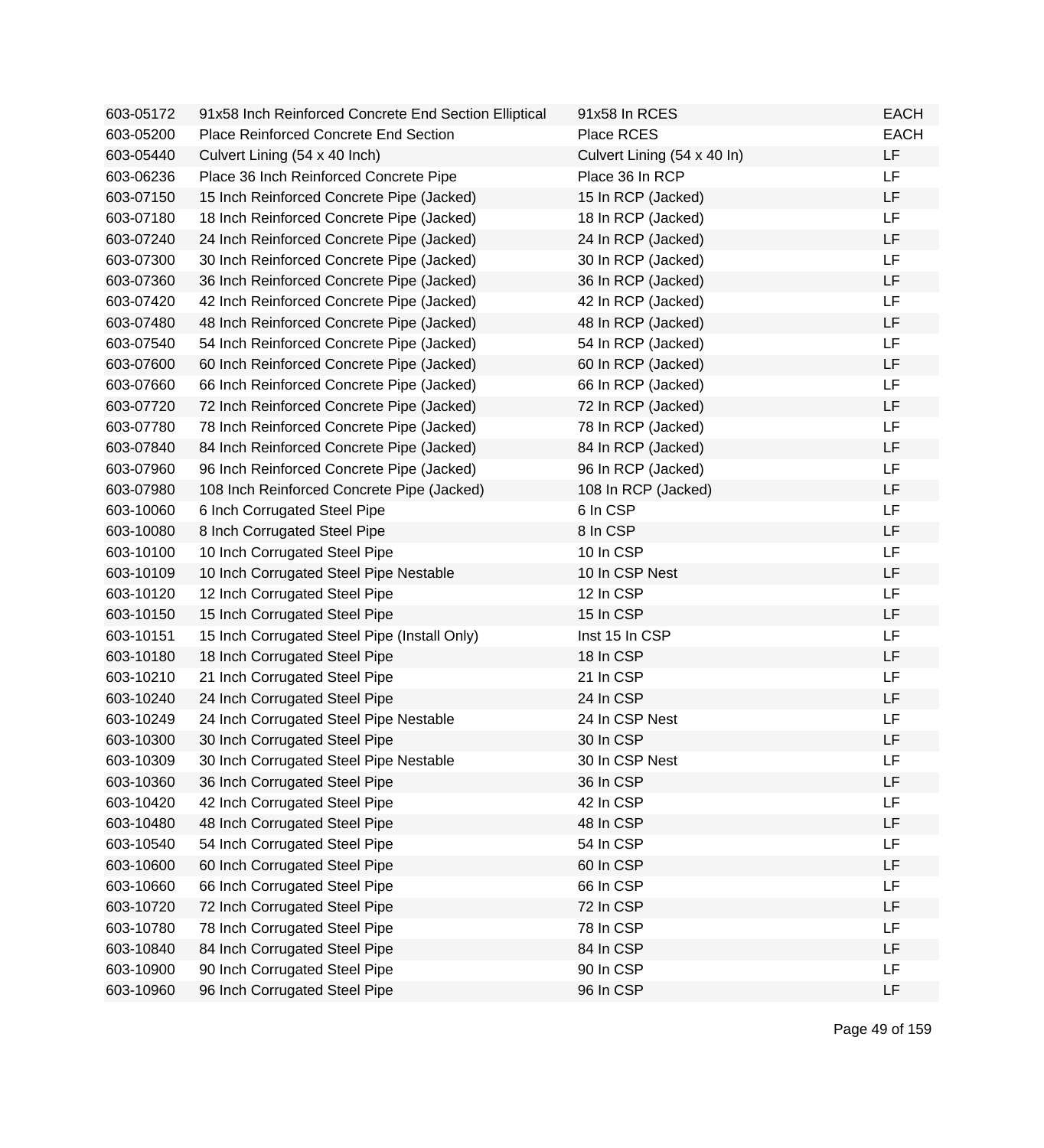| 603-10970 | 102 Inch Corrugated Steel Pipe                   | 102 In CSP           | LF          |
|-----------|--------------------------------------------------|----------------------|-------------|
| 603-10980 | 108 Inch Corrugated Steel Pipe                   | 108 In CSP           | LF          |
| 603-10992 | 120 Inch Corrugated Steel Pipe                   | 120 In CSP           | LF          |
| 603-10999 | 138 Inch Corrugated Steel Pipe                   | 138 In CSP           | LF          |
| 603-15015 | 15 Inch Equivalent Corrugated Steel Pipe Arch    | 15 In Equiv CSPA     | LF          |
| 603-15018 | 18 Inch Equivalent Corrugated Steel Pipe Arch    | 18 In Equiv CSPA     | LF          |
| 603-15021 | 21 Inch Equivalent Corrugated Steel Pipe Arch    | 21 In Equiv CSPA     | LF          |
| 603-15024 | 24 Inch Equivalent Corrugated Steel Pipe Arch    | 24 In Equiv CSPA     | LF          |
| 603-15030 | 30 Inch Equivalent Corrugated Steel Pipe Arch    | 30 In Equiv CSPA     | <b>LF</b>   |
| 603-15036 | 36 Inch Equivalent Corrugated Steel Pipe Arch    | 36 In Equiv CSPA     | LF          |
| 603-15042 | 42 Inch Equivalent Corrugated Steel Pipe Arch    | 42 In Equiv CSPA     | <b>LF</b>   |
| 603-15048 | 48 Inch Equivalent Corrugated Steel Pipe Arch    | 48 In Equiv CSPA     | LF          |
| 603-15054 | 54 Inch Equivalent Corrugated Steel Pipe Arch    | 54 In Equiv CSPA     | LF          |
| 603-15060 | 60 Inch Equivalent Corrugated Steel Pipe Arch    | 60 In Equiv CSPA     | LF          |
| 603-15066 | 66 Inch Equivalent Corrugated Steel Pipe Arch    | 66 In Equiv CSPA     | LF          |
| 603-15072 | 72 Inch Equivalent Corrugated Steel Pipe Arch    | 72 In Equiv CSPA     | LF          |
| 603-15078 | 78 Inch Equivalent Corrugated Steel Pipe Arch    | 78 In Equiv CSPA     | LF          |
| 603-15084 | 84 Inch Equivalent Corrugated Steel Pipe Arch    | 84 In Equiv CSPA     | LF          |
| 603-15090 | 90 Inch Equivalent Corrugated Steel Pipe Arch    | 90 In Equiv CSPA     | <b>LF</b>   |
| 603-15096 | 96 Inch Equivalent Corrugated Steel Pipe Arch    | 96 In Equiv CSPA     | LF          |
| 603-15102 | 102 Inch Equivalent Corrugated Steel Pipe Arch   | 102 In Equiv CSPA    | LF          |
| 603-15108 | 108 Inch Equivalent Corrugated Steel Pipe Arch   | 108 In Equiv CSPA    | LF          |
| 603-16018 | 18 Inch Equivalent Corrugated Aluminum Pipe Arch | 18 In Equiv CAPA     | LF          |
| 603-16024 | 24 Inch Equivalent Corrugated Aluminum Pipe Arch | 24 In Equiv CAPA     | LF          |
| 603-16030 | 30 Inch Equivalent Corrugated Aluminum Pipe Arch | 30 In Equiv CAPA     | LF          |
| 603-30012 | 12 Inch Steel End Section                        | 12 In SES            | <b>EACH</b> |
| 603-30015 | 15 Inch Steel End Section                        | 15 In SES            | <b>EACH</b> |
| 603-30018 | 18 Inch Steel End Section                        | 18 In SES            | <b>EACH</b> |
| 603-30021 | 21 Inch Steel End Section                        | 21 In SES            | <b>EACH</b> |
| 603-30024 | 24 Inch Steel End Section                        | 24 In SES            | <b>EACH</b> |
| 603-30030 | 30 Inch Steel End Section                        | 30 In SES            | <b>EACH</b> |
| 603-30036 | 36 Inch Steel End Section                        | 36 In SES            | <b>EACH</b> |
| 603-30042 | 42 Inch Steel End Section                        | 42 In SES            | <b>EACH</b> |
| 603-30048 | 48 Inch Steel End Section                        | 48 In SES            | <b>EACH</b> |
| 603-30054 | 54 Inch Steel End Section                        | 54 In SES            | <b>EACH</b> |
| 603-30060 | 60 Inch Steel End Section                        | 60 In SES            | <b>EACH</b> |
| 603-30066 | 66 Inch Steel End Section                        | 66 In SES            | <b>EACH</b> |
| 603-30072 | 72 Inch Steel End Section                        | 72 In SES            | <b>EACH</b> |
| 603-30078 | 78 Inch Steel End Section                        | 78 In SES            | <b>EACH</b> |
| 603-30084 | 84 Inch Steel End Section                        | 84 In SES            | <b>EACH</b> |
| 603-31218 | 18 Inch Equivalent Arch Aluminum End Section     | 18 In Equiv Arch AES | <b>EACH</b> |
| 603-31230 | 30 Inch Equivalent Arch Aluminum End Section     | 30 In Equiv Arch AES | <b>EACH</b> |
| 603-31315 | 15 Inch Equivalent Arch Steel End Section        | 15 In Equiv Arch SES | <b>EACH</b> |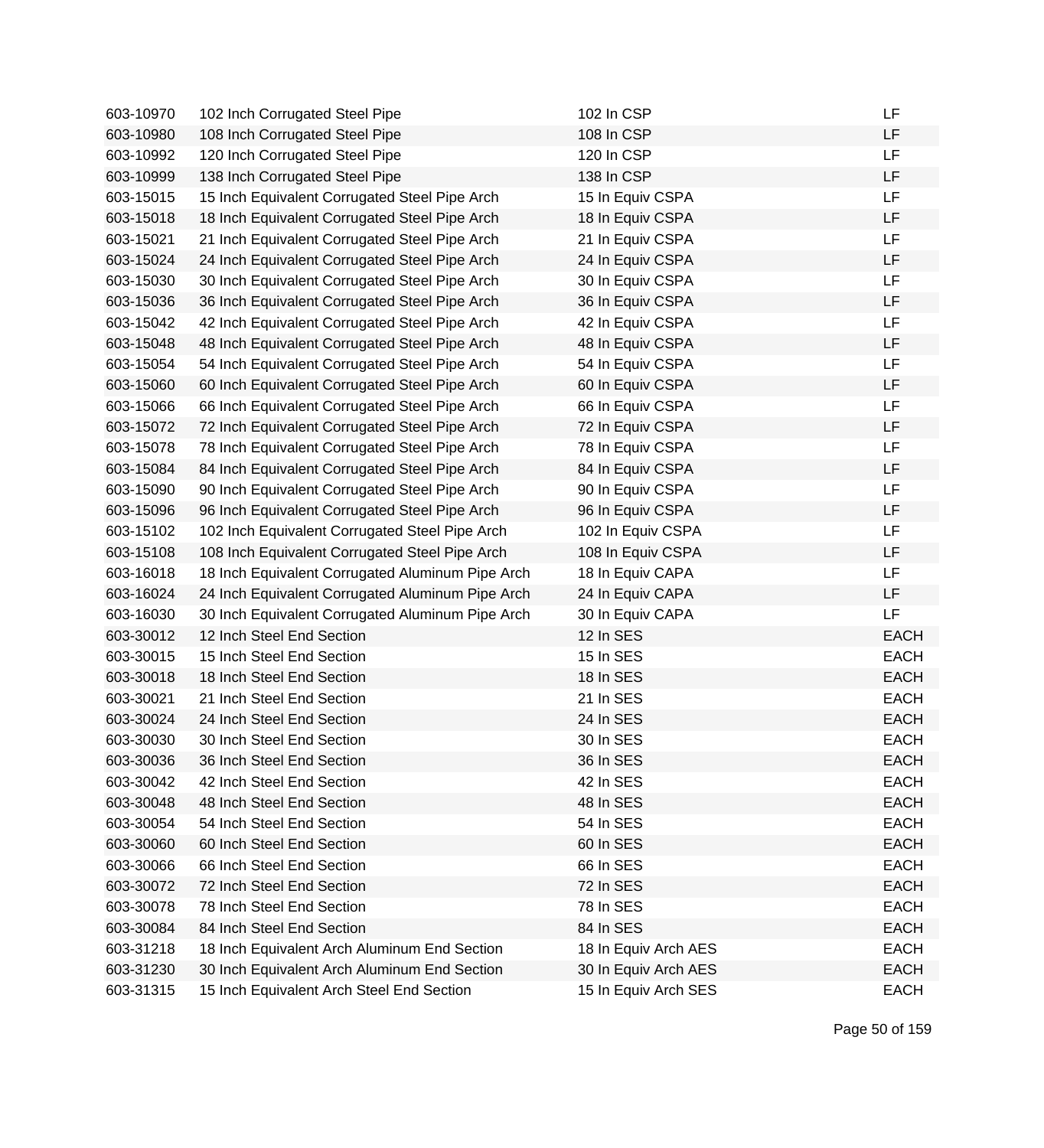| 603-31318 | 18 Inch Equivalent Arch Steel End Section         | 18 In Equiv Arch SES                   | <b>EACH</b> |
|-----------|---------------------------------------------------|----------------------------------------|-------------|
| 603-31321 | 21 Inch Equivalent Arch Steel End Section         | 21 In Equiv Arch SES                   | <b>EACH</b> |
| 603-31324 | 24 Inch Equivalent Arch Steel End Section         | 24 In Equiv Arch SES                   | <b>EACH</b> |
| 603-31330 | 30 Inch Equivalent Arch Steel End Section         | 30 In Equiv Arch SES                   | <b>EACH</b> |
| 603-31336 | 36 Inch Equivalent Arch Steel End Section         | 36 In Equiv Arch SES                   | <b>EACH</b> |
| 603-31342 | 42 Inch Equivalent Arch Steel End Section         | 42 In Equiv Arch SES                   | <b>EACH</b> |
| 603-31348 | 48 Inch Equivalent Arch Steel End Section         | 48 In Equiv Arch SES                   | <b>EACH</b> |
| 603-31354 | 54 Inch Equivalent Arch Steel End Section         | 54 In Equiv Arch SES                   | <b>EACH</b> |
| 603-31360 | 60 Inch Equivalent Arch Steel End Section         | 60 In Equiv Arch SES                   | <b>EACH</b> |
| 603-31366 | 66 Inch Equivalent Arch Steel End Section         | 66 In Equiv Arch SES                   | <b>EACH</b> |
| 603-31372 | 72 Inch Equivalent Arch Steel End Section         | 72 In Equiv Arch SES                   | <b>EACH</b> |
| 603-32018 | Place 18 Inch Steel End Section                   | Place 18 In SES                        | <b>EACH</b> |
| 603-32024 | Place 24 Inch Steel End Section                   | Place 24 In SES                        | <b>EACH</b> |
| 603-32030 | Place 30 Inch Steel End Section                   | Place 30 In SES                        | <b>EACH</b> |
| 603-32036 | Place 36 Inch Steel End Section                   | Place 36 In SES                        | <b>EACH</b> |
| 603-32042 | Place 42 Inch Steel End Section                   | Place 42 In SES                        | <b>EACH</b> |
| 603-32048 | Place 48 Inch Steel End Section                   | Place 48 In SES                        | <b>EACH</b> |
| 603-32054 | Place 54 Inch Steel End Section                   | Place 54 In SES                        | <b>EACH</b> |
| 603-32060 | Place 60 Inch Steel End Section                   | Place 60 In SES                        | <b>EACH</b> |
| 603-32066 | Place 66 Inch Steel End Section                   | Place 66 In SES                        | <b>EACH</b> |
| 603-33018 | 18 Inch Pipe Safety End Treatment                 | 18 In Pipe Safety End Treat            | <b>EACH</b> |
| 603-33024 | 24 Inch Pipe Safety End Treatment                 | 24 In Pipe Safety End Treat            | <b>EACH</b> |
| 603-33030 | 30 Inch Pipe Safety End Treatment                 | 30 In Pipe Safety End Treat            | <b>EACH</b> |
| 603-33036 | 36 Inch Pipe Safety End Treatment                 | 36 In Pipe Safety End Treat            | <b>EACH</b> |
| 603-33042 | 42 Inch Pipe Safety End Treatment                 | 42 In Pipe Safety End Treat            | <b>EACH</b> |
| 603-33048 | 48 Inch Pipe Safety End Treatment                 | 48 In Pipe Safety End Treat            | <b>EACH</b> |
| 603-33060 | 60 Inch Pipe Safety End Treatment                 | 60 In Pipe Safety End Treat            | <b>EACH</b> |
| 603-33072 | 72 Inch Pipe Safety End Treatment                 | 72 In Pipe Safety End Treat            | <b>EACH</b> |
| 603-34030 | 30 Inch Equivalent Arch Pipe Safety End Treatment | 30 In Equiv Arch Pipe Safety End Treat | <b>EACH</b> |
| 603-34036 | 36 Inch Equivalent Arch Pipe Safety End Treatment | 36 In Equiv Arch Pipe Safety End Treat | <b>EACH</b> |
| 603-34048 | 48 Inch Equivalent Arch Pipe Safety End Treatment | 48 In Equiv Arch Pipe Safety End Treat | <b>EACH</b> |
| 603-36008 | Place 8 Inch Corrugated Steel Pipe                | Place 8 In CSP                         | LF          |
| 603-36012 | Place 12 Inch Corrugated Steel Pipe               | Place 12 In CSP                        | LF          |
| 603-36015 | Place 15 Inch Corrugated Steel Pipe               | Place 15 In CSP                        | LF          |
| 603-36018 | Place 18 Inch Corrugated Steel Pipe               | Place 18 In CSP                        | <b>LF</b>   |
| 603-36024 | Place 24 Inch Corrugated Steel Pipe               | Place 24 In CSP                        | <b>LF</b>   |
| 603-36030 | Place 30 Inch Corrugated Steel Pipe               | Place 30 In CSP                        | LF          |
| 603-36036 | Place 36 Inch Corrugated Steel Pipe               | Place 36 In CSP                        | LF          |
| 603-36042 | Place 42 Inch Corrugated Steel Pipe               | Place 42 In CSP                        | LF          |
| 603-36048 | Place 48 Inch Corrugated Steel Pipe               | Place 48 In CSP                        | LF          |
| 603-36054 | Place 54 Inch Corrugated Steel Pipe               | Place 54 In CSP                        | LF          |
| 603-36060 | Place 60 Inch Corrugated Steel Pipe               | Place 60 In CSP                        | LF          |
| 603-36066 | Place 66 Inch Corrugated Steel Pipe               | Place 66 In CSP                        | LF          |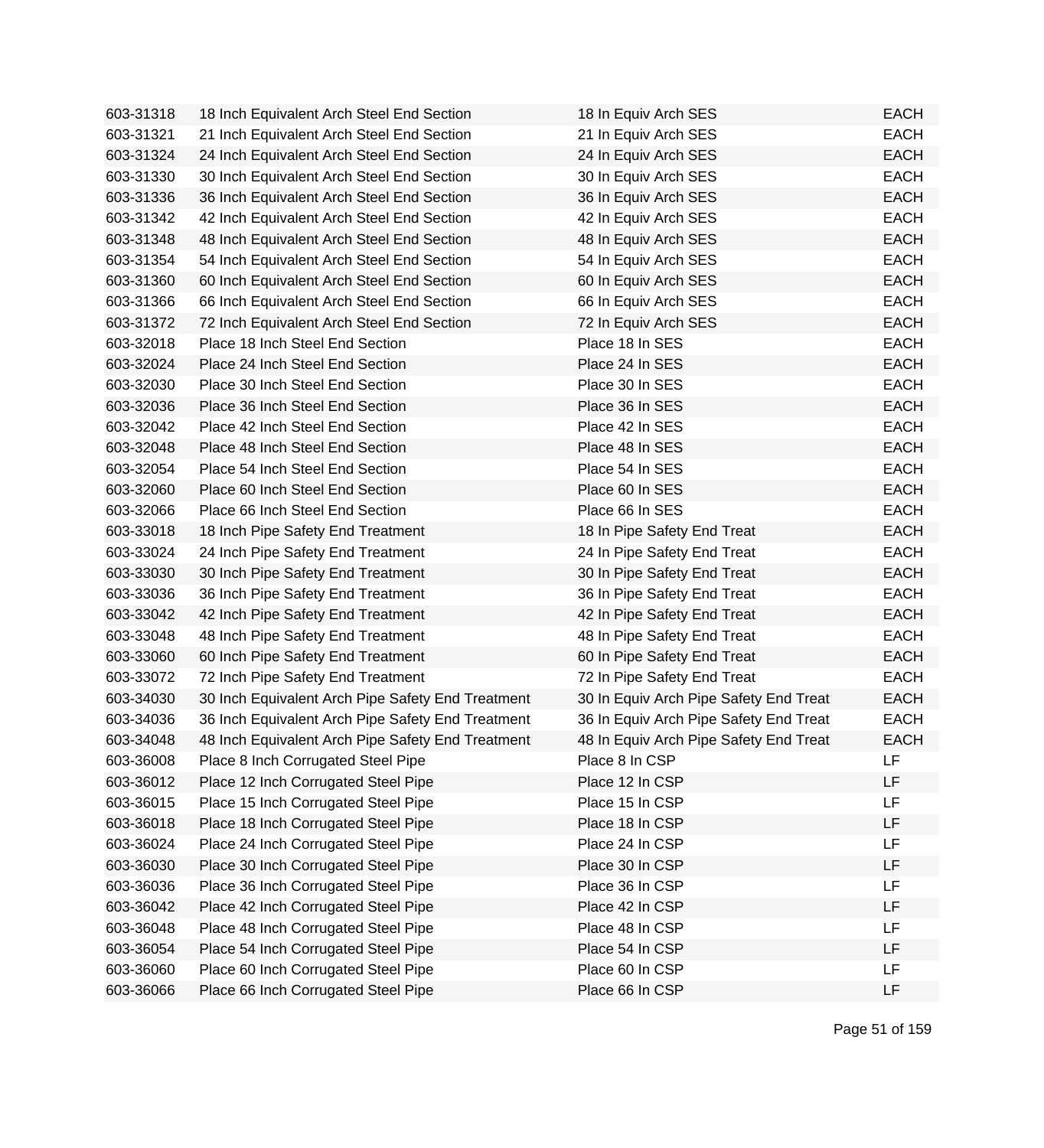| 603-36072 | Place 72 Inch Corrugated Steel Pipe                  | Place 72 In CSP           | LF          |
|-----------|------------------------------------------------------|---------------------------|-------------|
| 603-36078 | Place 78 Inch Corrugated Steel Pipe                  | Place 78 In CSP           | LF          |
| 603-36084 | Place 84 Inch Corrugated Steel Pipe                  | Place 84 In CSP           | <b>LF</b>   |
| 603-36096 | Place 96 Inch Corrugated Steel Pipe                  | Place 96 In CSP           | LF          |
| 603-36108 | Place 108 Inch Corrugated Steel Pipe                 | Place 108 In CSP          | LF          |
| 603-36112 | Place 12 Inch Corrugated Steel Pipe Nestable         | Place 12 In CSP Nest      | LF          |
| 603-37524 | Place 24 Inch Equivalent Corrugated Steel Pipe Arch  | Place 24 In Equiv CSPA    | <b>LF</b>   |
| 603-37560 | Place 60 Inch Equivalent Corrugated Steel Pipe Arch  | Place 60 In Equiv CSPA    | LF          |
| 603-37578 | Place 78 Inch Equivalent Corrugated Steel Pipe Arch  | Place 78 In Equiv CSPA    | LF          |
| 603-40024 | 24 Inch Corrugated Steel Ditch Liner                 | 24 In CS Ditch Liner      | LF          |
| 603-40030 | 30 Inch Corrugated Steel Ditch Liner                 | 30 In CS Ditch Liner      | <b>LF</b>   |
| 603-40036 | 36 Inch Corrugated Steel Ditch Liner                 | 36 In CS Ditch Liner      | LF          |
| 603-40042 | 42 Inch Corrugated Steel Ditch Liner                 | 42 In CS Ditch Liner      | LF          |
| 603-40072 | 72 Inch Corrugated Steel Pipe (Half Round) (Special) | 72 In CSP (Half)(Special) | LF          |
| 603-50001 | 3 Inch Plastic Pipe (Install Only)                   | Inst 3 In Plastic Pipe    | LF          |
| 603-50002 | 2 Inch Plastic Pipe                                  | 2 In Plastic Pipe         | LF          |
| 603-50003 | 3 Inch Plastic Pipe                                  | 3 In Plastic Pipe         | <b>LF</b>   |
| 603-50004 | 4 Inch Plastic Pipe                                  | 4 In Plastic Pipe         | LF          |
| 603-50006 | 6 Inch Plastic Pipe                                  | 6 In Plastic Pipe         | LF          |
| 603-50007 | 6 Inch Plastic Pipe (Special)                        | 6 In Plastic Pipe (Spec)  | LF          |
| 603-50008 | 8 Inch Plastic Pipe                                  | 8 In Plastic Pipe         | <b>LF</b>   |
| 603-50010 | 10 Inch Plastic Pipe                                 | 10 In Plastic Pipe        | LF          |
| 603-50012 | 12 Inch Plastic Pipe                                 | 12 In Plastic Pipe        | LF          |
| 603-50015 | 15 Inch Plastic Pipe                                 | 15 In Plastic Pipe        | LF          |
| 603-50016 | 16 Inch Plastic Pipe                                 | 16 In Plastic Pipe        | LF          |
| 603-50018 | 18 Inch Plastic Pipe                                 | 18 In Plastic Pipe        | LF          |
| 603-50024 | 24 Inch Plastic Pipe                                 | 24 In Plastic Pipe        | LF          |
| 603-50025 | 24 Inch Plastic Pipe (Install Only)                  | Inst 24 In Plastic Pipe   | LF          |
| 603-50027 | 27 Inch Plastic Pipe                                 | 27 In Plastic Pipe        | LF          |
| 603-50030 | 30 Inch Plastic Pipe                                 | 30 In Plastic Pipe        | LF          |
| 603-50036 | 36 Inch Plastic Pipe                                 | 36 In Plastic Pipe        | LF          |
| 603-50042 | 42 Inch Plastic Pipe                                 | 42 Inch Plastic Pipe      | LF          |
| 603-50043 | 42 Inch Plastic Pipe (Install Only)                  | Inst 42 In Plastic Pipe   | LF          |
| 603-50048 | 48 Inch Plastic Pipe                                 | 48 In Plastic Pipe        | LF          |
| 603-50072 | 72 Inch Plastic Pipe                                 | 72 In plastic Pipe        | <b>LF</b>   |
| 603-50100 | Flap gate $($ Inch)                                  | Flap Gate ( __ Inch)      | <b>EACH</b> |
| 603-50106 | Place 6 Inch Plastic Pipe                            | Place 6 In Plastic Pipe   | LF          |
| 603-51206 | Furnish 6 Inch Plastic Pipe                          | Furn 6 In Plastic Pipe    | LF          |
| 603-60120 | Place 12 Inch Flexible Pipe                          | Place 12 In Flexible Pipe | LF          |
| 603-60180 | Place 18 Inch Flexible Pipe                          | Place 18 In Flexible Pipe | LF          |
| 603-60240 | Place 24 Inch Flexible Pipe                          | Place 24 In Flexible Pipe | LF          |
| 603-61108 | 8 Inch Flexible Pipe                                 | 8 In Flex Pipe            | LF          |
| 603-61120 | 12 Inch Flexible Pipe                                | 12 In Flexible Pipe       | <b>LF</b>   |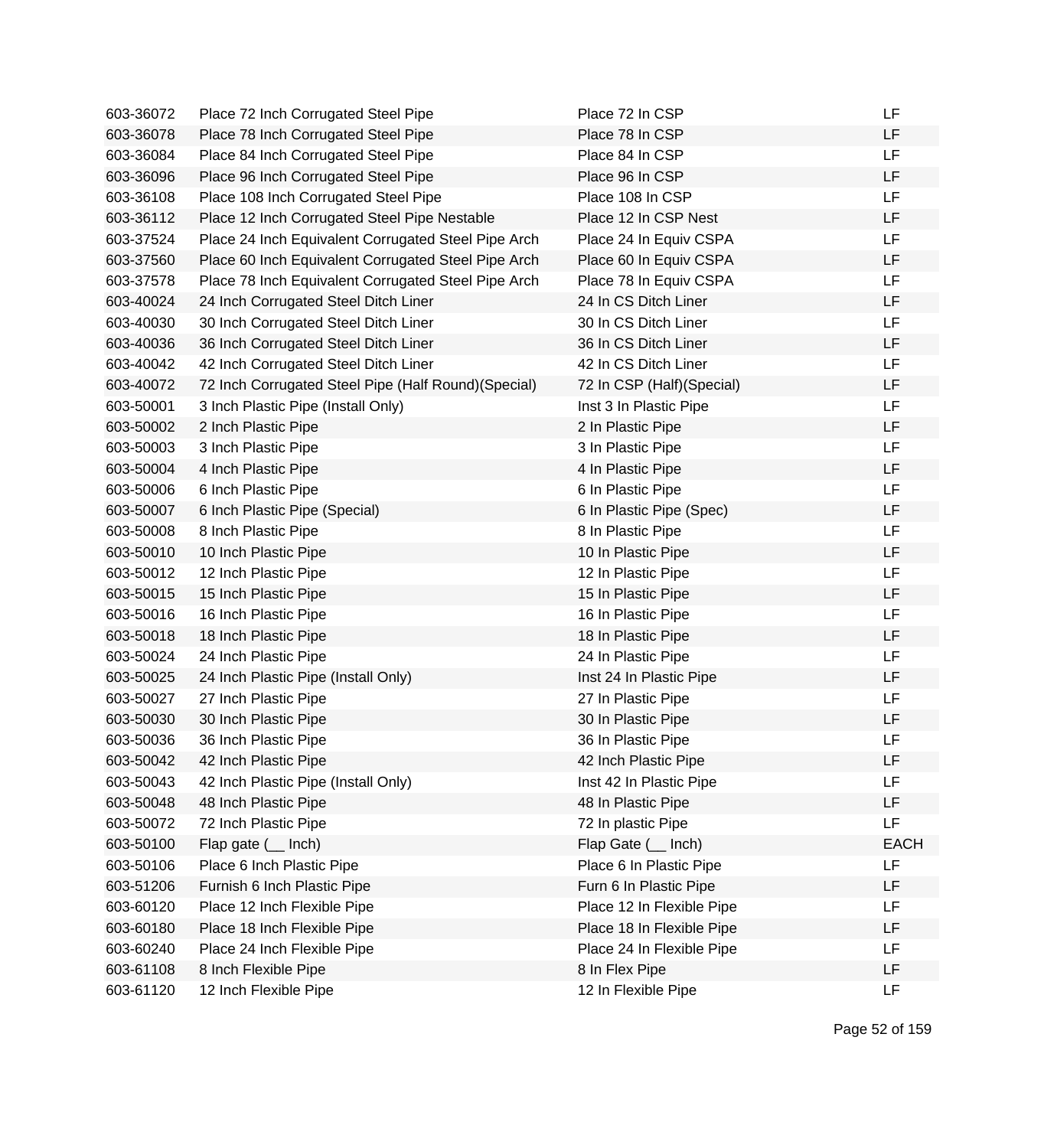| 603-61180 | 18 Inch Flexible Pipe                      | 18 In Flexible Pipe       | LF        |
|-----------|--------------------------------------------|---------------------------|-----------|
| 603-61210 | 21 Inch Flexible Pipe                      | 21 In Flexible Pipe       | LF        |
| 603-61240 | 24 Inch Flexible Pipe                      | 24 In Flexible Pipe       | <b>LF</b> |
| 603-61300 | 30 Inch Flexible Pipe                      | 30 In Flexible Pipe       | <b>LF</b> |
| 603-65010 | 10 Inch Aluminum Pipe (Special)            | 10 In Alum Pipe (Special) | LF        |
| 603-70303 | 3x3 Foot Concrete Box Culvert (Precast)    | 3x3 Ft CBC (Precast)      | <b>LF</b> |
| 603-70402 | 4X2 Foot Concrete Box Culvert (Precast)    | 4X2 Ft CBC (Precast)      | LF        |
| 603-70404 | 4X4 Foot Concrete Box Culvert (Precast)    | 4X4 Ft CBC (Precast)      | LF        |
| 603-70502 | 5x2 Foot Concrete Box Culvert (Precast)    | 5x2 Ft CBC (Precast)      | LF        |
| 603-70503 | 5x3 Foot Concrete Box Culvert (Precast)    | 5x3 Ft CBC (Precast)      | <b>LF</b> |
| 603-70504 | 5x4 Foot Concrete Box Culvert (Precast)    | 5x4 Ft CBC (Precast)      | <b>LF</b> |
| 603-70505 | 5x5 Foot Concrete Box Culvert (Precast)    | 5x5 Ft CBC (Precast)      | <b>LF</b> |
| 603-70603 | 6x3 Foot Concrete Box Culvert (Precast)    | 6x3 Ft CBC (Precast)      | <b>LF</b> |
| 603-70604 | 6x4 Foot Concrete Box Culvert (Precast)    | 6x4 Ft CBC (Precast)      | <b>LF</b> |
| 603-70606 | 6x6 Foot Concrete Box Culvert (Precast)    | 6x6 Ft CBC (Precast)      | <b>LF</b> |
| 603-70607 | 6x7 Foot Concrete Box Culvert (Precast)    | 6x7 Ft CBC (Precast)      | LF        |
| 603-70703 | 7x3 Foot Concrete Box Culvert (Precast)    | 7x3 Ft CBC (Precast)      | LF        |
| 603-70704 | 7x4 Foot Concrete Box Culvert (Precast)    | 7x4 Ft CBC (Precast)      | LF        |
| 603-70705 | 7x5 Foot Concrete Box Culvert (Precast)    | 7x5 Ft CBC (Precast)      | LF        |
| 603-70707 | 7x7 Foot Concrete Box Culvert (Precast)    | 7x7 Ft CBC (Precast)      | <b>LF</b> |
| 603-70803 | 8x3 Foot Concrete Box Culvert (Precast)    | 8x3 Ft CBC (Precast)      | <b>LF</b> |
| 603-70804 | 8x4 Foot Concrete Box Culvert (Precast)    | 8x4 Ft CBC (Precast)      | <b>LF</b> |
| 603-70805 | 8x5 Foot Concrete Box Culvert (Precast)    | 8x5 Ft CBC (Precast)      | <b>LF</b> |
| 603-70806 | 8x6 Foot Concrete Box Culvert (Precast)    | 8x6 Ft CBC (Precast)      | LF        |
| 603-70808 | 8x8 Foot Concrete Box Culvert (Precast)    | 8x8 Ft CBC (Precast)      | LF        |
| 603-70810 | 8 x 10 Foot Concrete Box Culvert (Precast) | 8X10 Ft CBC (Precast)     | <b>LF</b> |
| 603-70905 | 9x5 Foot Concrete Box Culvert (Precast)    | 9x5 Ft CBC (Precast)      | LF        |
| 603-70906 | 9x6 Foot Concrete Box Culvert (Precast)    | 9x6 Ft CBC (Precast)      | <b>LF</b> |
| 603-71004 | 10x4 Foot Concrete Box Culvert (Precast)   | 10x4 Ft CBC (Precast)     | LF        |
| 603-71005 | 10x5 Foot Concrete Box Culvert (Precast)   | 10x5 Ft CBC (Precast)     | LF        |
| 603-71006 | 10x6 Foot Concrete Box Culvert (Precast)   | 10x6 Ft CBC (Precast)     | LF        |
| 603-71007 | 10x7 Foot Concrete Box Culvert (Precast)   | 10x7 Ft CBC (Precast)     | LF        |
| 603-71008 | 10x8 Foot Concrete Box Culvert (Precast)   | 10x8 Ft CBC (Precast)     | LF        |
| 603-71010 | 10x10 Foot Concrete Box Culvert (Precast)  | 10x10 Ft CBC (Precast)    | LF        |
| 603-71204 | 12x4 Foot Concrete Box Culvert (Precast)   | 12x4 Ft CBC (Precast)     | LF        |
| 603-71206 | 12x6 Foot Concrete Box Culvert (Precast)   | 12x6 Ft CBC (Precast)     | LF        |
| 603-71208 | 12x8 Foot Concrete Box Culvert (Precast)   | 12x8 Ft CBC (Precast)     | LF        |
| 603-71210 | 12x10 Foot Concrete Box Culvert (Precast)  | 12x10 Ft CBC (Precast)    | LF        |
| 603-71307 | 13x7 Foot Concrete Box Culvert (Precast)   | 13x7 Ft CBC (Precast)     | LF        |
| 603-71404 | 14x4 Foot Concrete Box Culvert (Precast)   | 14x4 Ft CBC (Precast)     | LF        |
| 603-71405 | 14x5 Foot Concrete Box Culvert (Precast)   | 14x5 Ft CBC (Precast)     | LF        |
| 603-71406 | 14x6 Foot Concrete Box Culvert (Precast)   | 14x6 Ft CBC (Precast)     | LF        |
| 603-71408 | 14x8 Foot Concrete Box Culvert (Precast)   | 14x8 Ft CBC (Precast)     | LF        |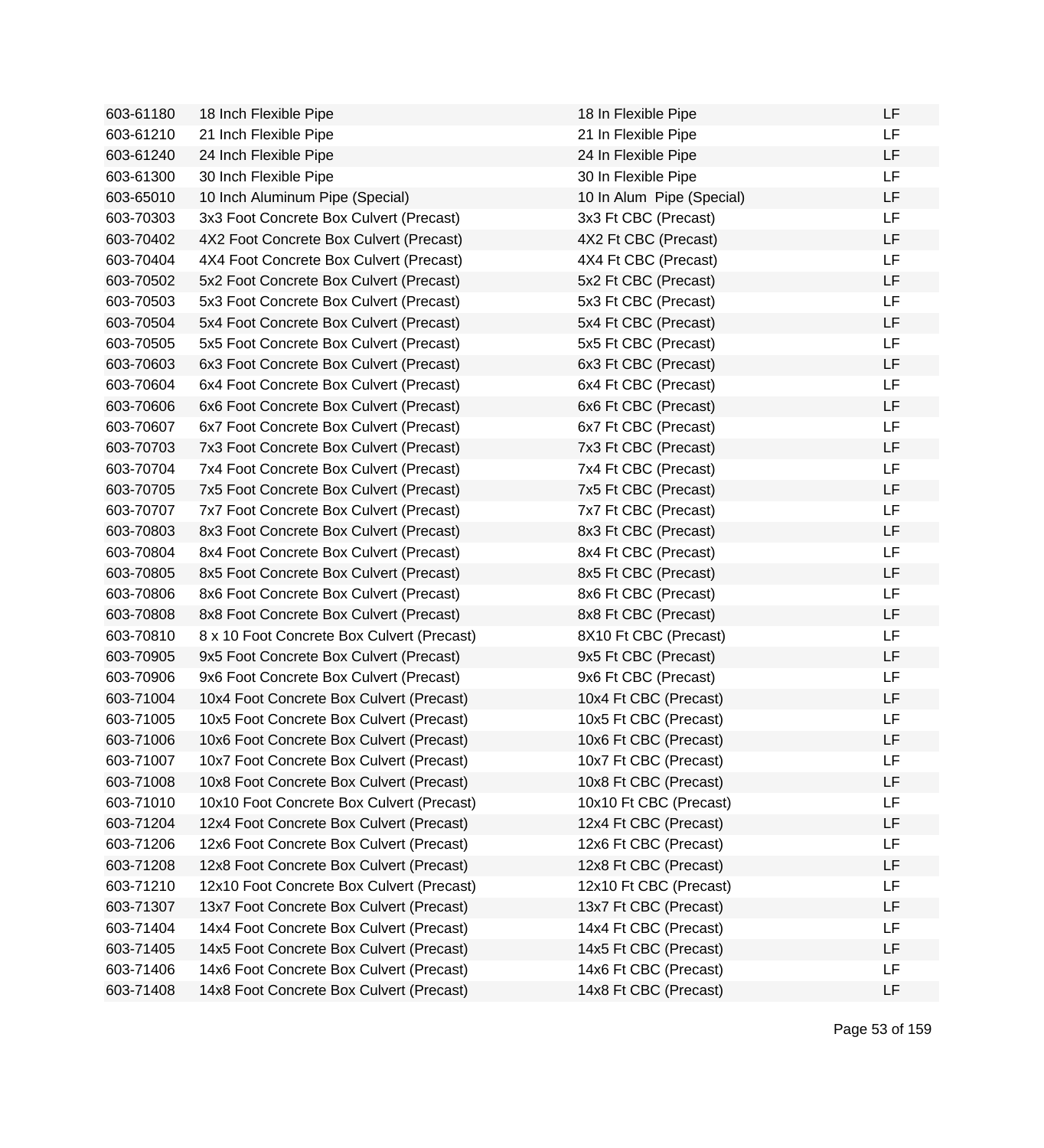| 603-71505 | 15X5 Foot Concrete Box Culvert (Precast)             | 15X5 Ft CBC (Precast)                   | LF          |
|-----------|------------------------------------------------------|-----------------------------------------|-------------|
| 603-71508 | 15 x 8 Foot Concrete Box Culvert (Precast)           | 15 x 8 Ft. CBC (Precast)                | LF          |
| 603-71604 | 16x4 Foot Concrete Box Culvert (3-Sided)(Precast)    | 16x4 Ft CBC (3)(Precast)                | LF          |
| 603-71606 | 16x6 Foot Concrete Box Culvert (Precast)             | 16x6 Ft CBC (Precast)                   | LF          |
| 603-71607 | 16x7 Foot Concrete Box Culvert (Precast)             | 16x7 Ft CBC (Precast)                   | <b>LF</b>   |
| 603-71608 | 16X8 Foot Concrete Box Culvert (3-Sided)(Precast)    | 16X8 Ft CBC (3)(Precast)                | LF          |
| 603-71609 | 16x8 Foot Concrete Box Culvert (Precast)             | 16x8 Ft CBC (Precast)                   | <b>LF</b>   |
| 603-71610 | 16x10 Foot Concrete Box Culvert (Precast)            | 16x10 Ft CBC (Precast)                  | <b>LF</b>   |
| 603-71611 | 16 x 11 Foot Concrete Box Culvert (Precast)          | 16x11 Ft CBC (Precast)                  | LF          |
| 603-71806 | 18x6 Foot Concrete Box Culvert (Precast)             | 18x6 Ft CBC (Precast)                   | LF          |
| 603-71808 | 18 x 8 Foot Concrete Box Culvert (Precast) (Special) | 18x8 Ft CBC (Precast)(Special)          | <b>LF</b>   |
| 603-71812 | 18x12 Foot Concrete Box Culvert (Precast)            | 18x12 Ft CBC (Precast)                  | LF          |
| 603-72008 | 20x8 Foot Concrete Box Culvert (Precast)             | 20x8 Ft CBC (Precast)                   | LF          |
| 603-72009 | 20x9 Foot Concrete 3-Sided Culvert (Precast)         | 20x9 Ft Conc 3-Sided Culvert (Precast)  | LF          |
| 603-72010 | 20x10 Ft Concrete 3-sided Culvert (Precast)          | 20x10 Ft Conc 3-sided Culvert (Precast) | <b>LF</b>   |
| 603-72011 | 20x10 Foot Concrete Box Culvert (Precast)            | 20x10 Ft CBC (Precast)                  | LF          |
| 603-73000 | Concrete Box Culvert (Design Build)                  | CBC (Design Build)                      | <b>EACH</b> |
| 603-73114 | 31x14 Foot Concrete 3-Sided Culvert (Precast)        | 31x14 Ft Conc 3-S Culv (Pre)            | LF          |
| 603-74214 | 42x14 Foot Concrete 3-Sided Culvert (Precast)        | 42x14 Ft Conc 3-S Culv (Pre)            | LF          |
| 603-76624 | 66x24 Foot Concrete 3-Sided Culvert (Precast)        | 66x24 Ft Conc 3-S Culv (Pre)            | <b>LF</b>   |
| 603-77001 | Culvert Headwall (3-Sided Culvert) (Type 1)          | Culv Headwall (3-S Culv)(Ty1)           | <b>SF</b>   |
| 603-77002 | Culvert Headwall (3-Sided Culvert) (Type 2)          | Culv Headwall (3-S Culv)(Ty 2)          | <b>SF</b>   |
| 603-77011 | Culvert Wingwall (3-Sided Culvert)(Type 1)           | Culv Wingwall (3-S Culv)(Ty 1)          | <b>SF</b>   |
| 603-77012 | Culvert Wingwall (3-Sided Culvert) (Type 2)          | Culv Wingwall (3-S Culv)(Ty 2)          | <b>SF</b>   |
| 603-80705 | Place 7x5 Foot Concrete Box Culvert (Precast)        | Place 7x5 CBC (Precast)                 | LF          |
| 603-80790 | 12X8 Foot Concrete Arch Culvert (Precast)            | 12X8 Ft Conc Arch Cul (Precast)         | LF          |
| 603-80800 | 14x10 Foot Concrete Arch Culvert (Precast)           | 14x10 Ft Conc Arch Cul (Precast)        | <b>LF</b>   |
| 603-81004 | 4 Inch Cast Iron Pipe                                | 4 In Cast Iron Pipe                     | <b>LF</b>   |
| 603-81006 | 6 Inch Cast Iron Pipe                                | 6 In Cast Iron Pipe                     | LF          |
| 603-81008 | 8 Inch Cast Iron Pipe                                | 8 In Cast Iron Pipe                     | <b>LF</b>   |
| 603-81016 | 16 Inch Cast Iron Pipe                               | 16 In Cast Iron Pipe                    | <b>LF</b>   |
| 603-81018 | 18 Inch Cast Iron Pipe                               | 18 In Cast Iron Pipe                    | LF          |
| 603-82004 | 4 Inch Ductile Iron Pipe                             | 4 In Duct Iron Pipe                     | LF          |
| 603-82006 | 6 Inch Ductile Iron Pipe                             | 6 In Duct Iron Pipe                     | LF          |
| 603-82008 | 8 Inch Ductile Iron Pipe                             | 8 In Duct Iron Pipe                     | LF          |
| 603-82010 | 10 Inch Ductile Iron Pipe                            | 10 In Duct Iron Pipe                    | LF          |
| 603-82012 | 12 Inch Ductile Iron Pipe                            | 12 In Duct Iron Pipe                    | LF          |
| 603-82014 | 14 Inch Ductile Iron Pipe                            | 14 In Duct Iron Pipe                    | LF          |
| 603-82016 | 16 Inch Ductile Iron Pipe                            | 16 In Duct Iron Pipe                    | LF          |
| 603-82018 | 18 Inch Ductile Iron Pipe                            | 18 In Duct Iron Pipe                    | LF          |
| 603-82024 | 24 Inch Ductile Iron Pipe                            | 24 In Duct Iron Pipe                    | LF          |
| 603-82030 | 30 Inch Ductile Iron Pipe                            | 30 In Duct Iron Pipe                    | LF          |
| 603-82036 | 36 Inch Ductile Iron Pipe                            | 36 In Duct Iron Pipe                    | LF          |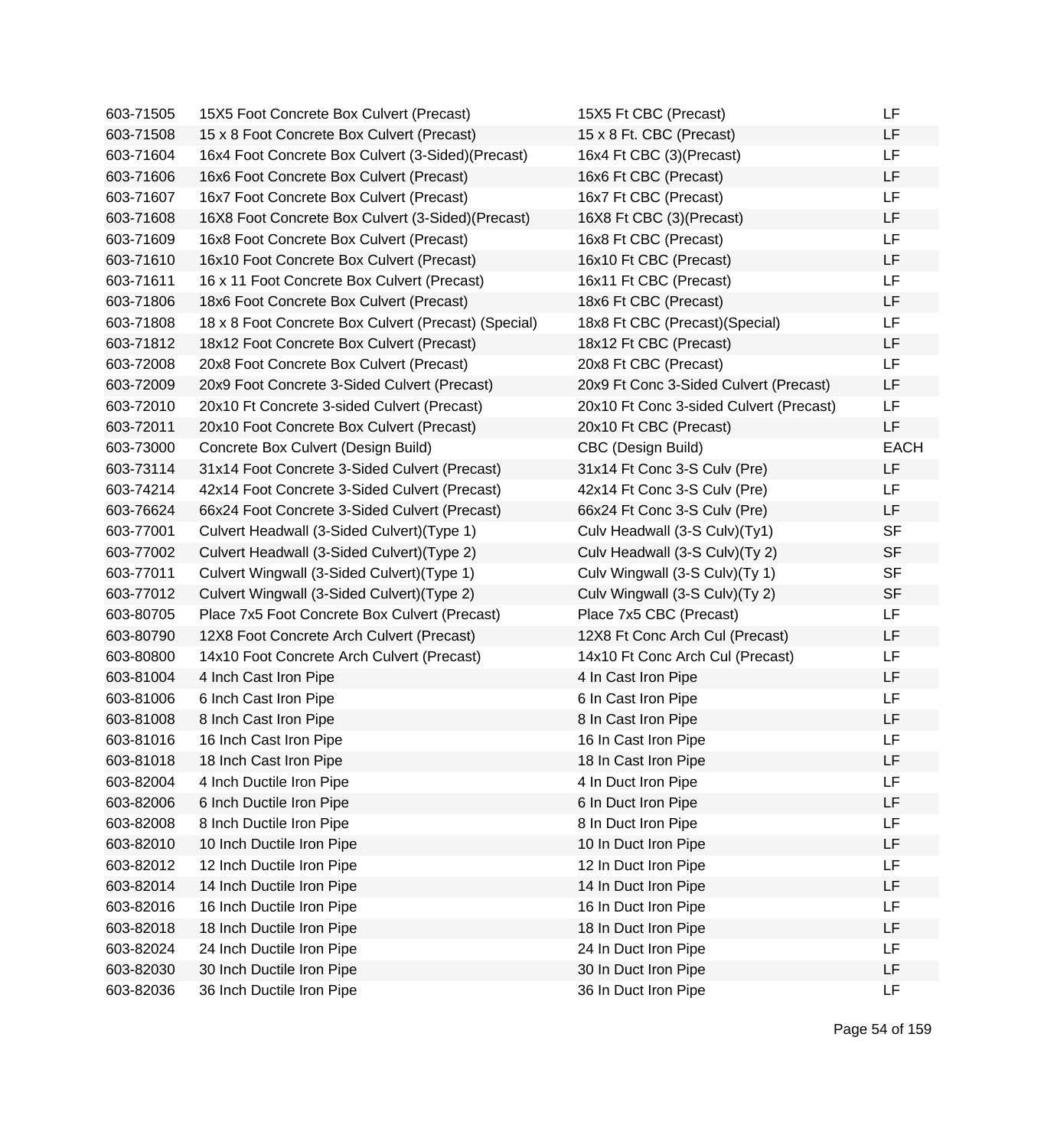| 603-82054 | 54 Inch Ductile Iron Pipe           | 54 In Duct Iron Pipe                | LF          |
|-----------|-------------------------------------|-------------------------------------|-------------|
| 603-83008 | 8 Inch Sewer Pipe                   | 8 In Sewer Pipe                     | <b>LF</b>   |
| 603-83009 | 8 Inch Sewer Pipe (Special)         | 8 In Sewer Pipe (Spec)              | <b>LF</b>   |
| 603-83012 | 12 Inch Sewer Pipe                  | 12 In Sewer Pipe                    | <b>LF</b>   |
| 603-83024 | 24 Inch Sewer Pipe                  | 24 In Sewer Pipe                    | LF          |
| 603-85095 | Precast Concrete Arch Bridge System | Precast Concrete Arch Bridge System | L S         |
| 604-00305 | Inlet Type C (5 Foot)               | Inlet Ty C (5 Ft)                   | <b>EACH</b> |
| 604-00310 | Inlet Type C (10 Foot)              | Inlet Ty C (10 Ft)                  | <b>EACH</b> |
| 604-00315 | Inlet Type C (15 Foot)              | Inlet Ty C (15 Ft)                  | <b>EACH</b> |
| 604-00320 | Inlet Type C (20 Foot)              | Inlet Ty C (20 Ft)                  | <b>EACH</b> |
| 604-00330 | Inlet Type C (30 Foot)              | Inlet Ty C (30 Ft)                  | <b>EACH</b> |
| 604-00350 | Inlet Type C (Special)              | Inlet Ty C (Spec)                   | <b>EACH</b> |
| 604-00405 | Inlet Type C (Double) (5 Foot)      | Inlet Ty C $(D)$ $(5 \text{ Ft})$   | <b>EACH</b> |
| 604-00455 | Inlet Type C (Triple) (5 Foot)      | Inlet Ty C $(T)$ (5 Ft)             | <b>EACH</b> |
| 604-00460 | Inlet Type C (Triple) (10 Foot)     | Inlet Ty C $(T)$ (10 Ft)            | <b>EACH</b> |
| 604-00505 | Inlet Type D (5 Foot)               | Inlet Ty D (5 Ft)                   | <b>EACH</b> |
| 604-00506 | Inlet Type D (Special) (5 Foot)     | Inlet Ty D (Spec) (5 Ft)            | <b>EACH</b> |
| 604-00510 | Inlet Type D (10 Foot)              | Inlet Ty D (10 Ft)                  | <b>EACH</b> |
| 604-00511 | Inlet Type D (Special) (10 Foot)    | Inlet Ty D (Spec) (10 Ft)           | <b>EACH</b> |
| 604-00515 | Inlet Type D (15 Foot)              | Inlet Ty D (15 Ft)                  | <b>EACH</b> |
| 604-00520 | Inlet Type D (20 Foot)              | Inlet Ty D (20 Ft)                  | <b>EACH</b> |
| 604-00550 | Inlet Type D (Special)              | Inlet Ty D (Spec)                   | <b>EACH</b> |
| 604-00605 | Inlet Type D (Double) (5 Foot)      | Inlet Ty D $(D)$ $(5 \text{ Ft})$   | <b>EACH</b> |
| 604-00610 | Inlet Type D (Double) (10 Foot)     | Inlet Ty D $(D)$ (10 Ft)            | <b>EACH</b> |
| 604-03005 | Inlet Type 3 (5 Foot)               | Inlet Ty 3 (5 Ft)                   | <b>EACH</b> |
| 604-03010 | Inlet Type 3 (10 Foot)              | Inlet Ty 3 (10 Ft)                  | <b>EACH</b> |
| 604-03011 | Inlet Type 3 (Special) (10 Foot)    | Inlet Ty 3 (Spec) (10 Ft)           | <b>EACH</b> |
| 604-03015 | Inlet Type 3 (15 Foot)              | Inlet Ty $3(15 \text{ Ft})$         | <b>EACH</b> |
| 604-03505 | Inlet Type 3 (Double) (5 Foot)      | Inlet Ty $3(D)$ (5 Ft)              | <b>EACH</b> |
| 604-03510 | Inlet Type 3 (Double) (10 Foot)     | Inlet Ty $3(D)$ (10 Ft)             | <b>EACH</b> |
| 604-03515 | Inlet Type 3 (Double) (15 Foot)     | Inlet Ty $3(D)$ (15 Ft)             | <b>EACH</b> |
| 604-03605 | Inlet Type 3 (Triple) (5 Foot)      | Inlet Ty $3(T)$ (5 Ft)              | <b>EACH</b> |
| 604-03610 | Inlet Type 3 (Triple) (10 Foot)     | Inlet Ty 3 (T) (10 Ft)              | <b>EACH</b> |
| 604-13005 | Inlet Type 13 (5 Foot)              | Inlet Ty 13 $(5 \text{ Ft})$        | <b>EACH</b> |
| 604-13006 | Inlet Type 13 (5 Foot) (Special)    | Inlet Ty 13 (5 Ft) (Spec)           | <b>EACH</b> |
| 604-13010 | Inlet Type 13 (10 Foot)             | Inlet Ty 13 (10 Ft)                 | <b>EACH</b> |
| 604-13011 | Inlet Type 13 (10 Foot) (Special)   | Inlet Ty 13 (10 Ft) (Spec)          | <b>EACH</b> |
| 604-13015 | Inlet Type 13 (15 Foot)             | Inlet Ty 13 (15 Ft)                 | <b>EACH</b> |
| 604-13020 | Inlet Type 13 (20 Foot)             | Inlet Ty 13 (20 Ft)                 | <b>EACH</b> |
| 604-13025 | Inlet Type 13 (25 Foot)             | Inlet Ty 13 (25 Ft)                 | <b>EACH</b> |
| 604-13505 | Inlet Type 13 (Double) (5 Foot)     | Inlet Ty 13 (D) (5 Ft)              | <b>EACH</b> |
| 604-13510 | Inlet Type 13 (Double) (10 Foot)    | Inlet Ty 13 (D) (10 Ft)             | <b>EACH</b> |
| 604-13515 | Inlet Type 13 (Double) (15 Foot)    | Inlet Ty 13 (D) (15 Ft)             | <b>EACH</b> |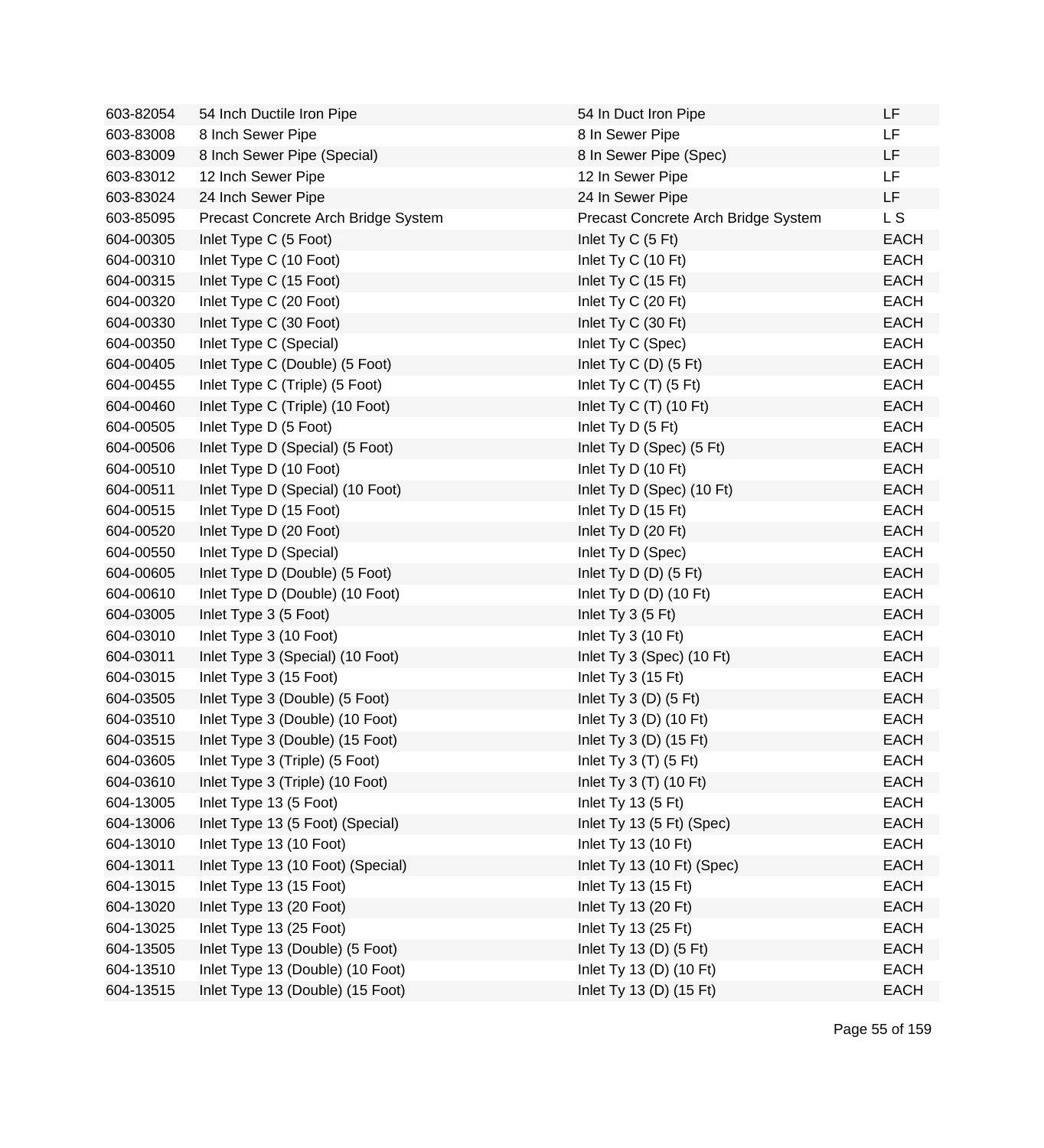| 604-13605 | Inlet Type 13 (Triple) (5 Foot)            | Inlet Ty 13 $(T)$ (5 Ft)          | <b>EACH</b> |
|-----------|--------------------------------------------|-----------------------------------|-------------|
| 604-13610 | Inlet Type 13 (Triple) (10 Foot)           | Inlet Ty 13 (T) (10 Ft)           | <b>EACH</b> |
| 604-13615 | Inlet Type 13 (Triple) (15 Foot)           | Inlet Ty 13 (T) (15 Ft)           | <b>EACH</b> |
| 604-13651 | Inlet Type 13 (5 Foot) (Special) (1 Unit)  | Inlet Ty 13 (5 Ft)(Spec)(1 Unit)  | <b>EACH</b> |
| 604-13652 | Inlet Type 13 (5 Foot) (Special) (2 Unit)  | Inlet Ty 13 (5 Ft)(Spec)(2 Unit)  | <b>EACH</b> |
| 604-13653 | Inlet Type 13 (5 Foot) (Special) (3 Unit)  | Inlet Ty 13 (5 Ft)(Spec)(3 Unit)  | <b>EACH</b> |
| 604-13662 | Inlet Type 13 (5 Foot)(Sweeper)(2 Unit)    | Inlet Ty 13 (5 Ft)(Swpr)(2 Unit)  | <b>EACH</b> |
| 604-13663 | Inlet Type 13 (5 Foot) (Sweeper) (3 Unit)  | Inlet Ty 13 (5 Ft)(Swpr)(3 Unit)  | <b>EACH</b> |
| 604-13671 | Inlet Type 13 (10 Foot)(Sweeper)(1 Unit)   | Inlet Ty 13 (10 Ft)(Swpr)(1 Unit) | <b>EACH</b> |
| 604-13672 | Inlet Type 13 (10 Foot)(Sweeper)(2 Unit)   | Inlet Ty 13 (10 Ft)(Swpr)(2 Unit) | <b>EACH</b> |
| 604-13673 | Inlet Type 13 (10 Foot)(Sweeper)(3 Unit)   | Inlet Ty 13 (10 Ft)(Swpr)(3 Unit) | <b>EACH</b> |
| 604-13674 | Inlet Type 13 (10 Foot)(Sweeper)(4 Unit)   | Inlet Ty 13 (10 Ft)(Swpr)(4 Unit) | <b>EACH</b> |
| 604-13675 | Inlet Type 13 (10 Foot)(Sweeper)(5 Unit)   | Inlet Ty 13 (10 Ft)(Swpr)(5 Unit) | <b>EACH</b> |
| 604-13676 | Inlet Type 13 (10 Foot)(Sweeper)(6 Unit)   | Inlet Ty 13 (10 Ft)(Swpr)(6 Unit) | <b>EACH</b> |
| 604-13681 | Inlet Type 13 (10 Foot)(Special)(1 Unit)   | Inlet Ty 13 (10 Ft)(Spec)(1 Unit) | <b>EACH</b> |
| 604-13683 | Inlet Type 13 (10 Foot) (Special) (3 Unit) | Inlet Ty 13 (10 Ft)(Spec)(3 Unit) | <b>EACH</b> |
| 604-14005 | Inlet Special (Double) (5 Foot)            | Inlet Spec $(D)$ $(5 \text{ Ft})$ | <b>EACH</b> |
| 604-14010 | Inlet Special (Double) (10 Foot)           | Inlet Spec (D) (10 Ft)            | <b>EACH</b> |
| 604-14505 | Inlet Special (Triple) (5 Foot)            | Inlet Spec $(T)$ (5 Ft)           | <b>EACH</b> |
| 604-14510 | Inlet Special (Triple) (10 Foot)           | Inlet Spec $(T)$ (10 Ft)          | <b>EACH</b> |
| 604-14605 | Inlet Special (Quad) (5 Foot)              | Inlet Spec $(Q)$ (5 Ft)           | <b>EACH</b> |
| 604-16005 | Inlet Type 16 (5 Foot)                     | Inlet Ty 16 $(5 \text{ Ft})$      | <b>EACH</b> |
| 604-16010 | Inlet Type 16 (10 Foot)                    | Inlet Ty 16 (10 Ft)               | <b>EACH</b> |
| 604-16015 | Inlet Type 16 (15 Foot)                    | Inlet Ty 16 (15 Ft)               | <b>EACH</b> |
| 604-16050 | Inlet Type 16 (Single) (Special)           | Inlet Ty 16 (S) (Spec)            | <b>EACH</b> |
| 604-16505 | Inlet Type 16 (Double) (5 Foot)            | Inlet Ty 16 (D) $(5 \text{ Ft})$  | <b>EACH</b> |
| 604-16510 | Inlet Type 16 (Double) (10 Foot)           | Inlet Ty 16 (D) (10 Ft)           | <b>EACH</b> |
| 604-16515 | Inlet Type 16 (Double) (15 Foot)           | Inlet Ty 16 (D) (15 Ft)           | <b>EACH</b> |
| 604-16550 | Inlet Type 16 (Double) (Special)           | Inlet Ty 16 (D) (Spec)            | <b>EACH</b> |
| 604-16605 | Inlet Type 16 (Triple) (5 Foot)            | Inlet Ty 16 $(T)$ (5 Ft)          | <b>EACH</b> |
| 604-16610 | Inlet Type 16 (Triple) (10 Foot)           | Inlet Ty 16 (T) (10 Ft)           | <b>EACH</b> |
| 604-16650 | Inlet Type 16 (Triple) (Special)           | Inlet Ty 16 (T) (Spec)            | <b>EACH</b> |
| 604-19000 | <b>Inlet Special</b>                       | <b>Inlet Spec</b>                 | <b>EACH</b> |
| 604-19005 | Inlet Special (5 Foot)                     | Inlet Spec (5 Ft)                 | <b>EACH</b> |
| 604-19010 | Inlet Special (10 Foot)                    | Inlet Spec (10 Ft)                | <b>EACH</b> |
| 604-19015 | Inlet Special (15 Foot)                    | Inlet Spec (15 Ft)                | <b>EACH</b> |
| 604-19020 | Inlet Special (20 Foot)                    | Inlet Spec (20 Ft)                | <b>EACH</b> |
| 604-19025 | Inlet Special (25 Foot)                    | Inlet Spec (25 Ft)                | <b>EACH</b> |
| 604-19035 | Inlet Special (35 Foot)                    | Inlet Spec (35 Ft)                | <b>EACH</b> |
| 604-19105 | Inlet Type R L 5 (5 Foot)                  | Inlet Ty R L5 (5 Ft)              | <b>EACH</b> |
| 604-19110 | Inlet Type R L 5 (10 Foot)                 | Inlet Ty R L5 (10 Ft)             | <b>EACH</b> |
| 604-19115 | Inlet Type R L 5 (15 Foot)                 | Inlet Ty R L5 (15 Ft)             | <b>EACH</b> |
| 604-19120 | Inlet Type R L 5 (20 Foot)                 | Inlet Ty R L5 (20 Ft)             | <b>EACH</b> |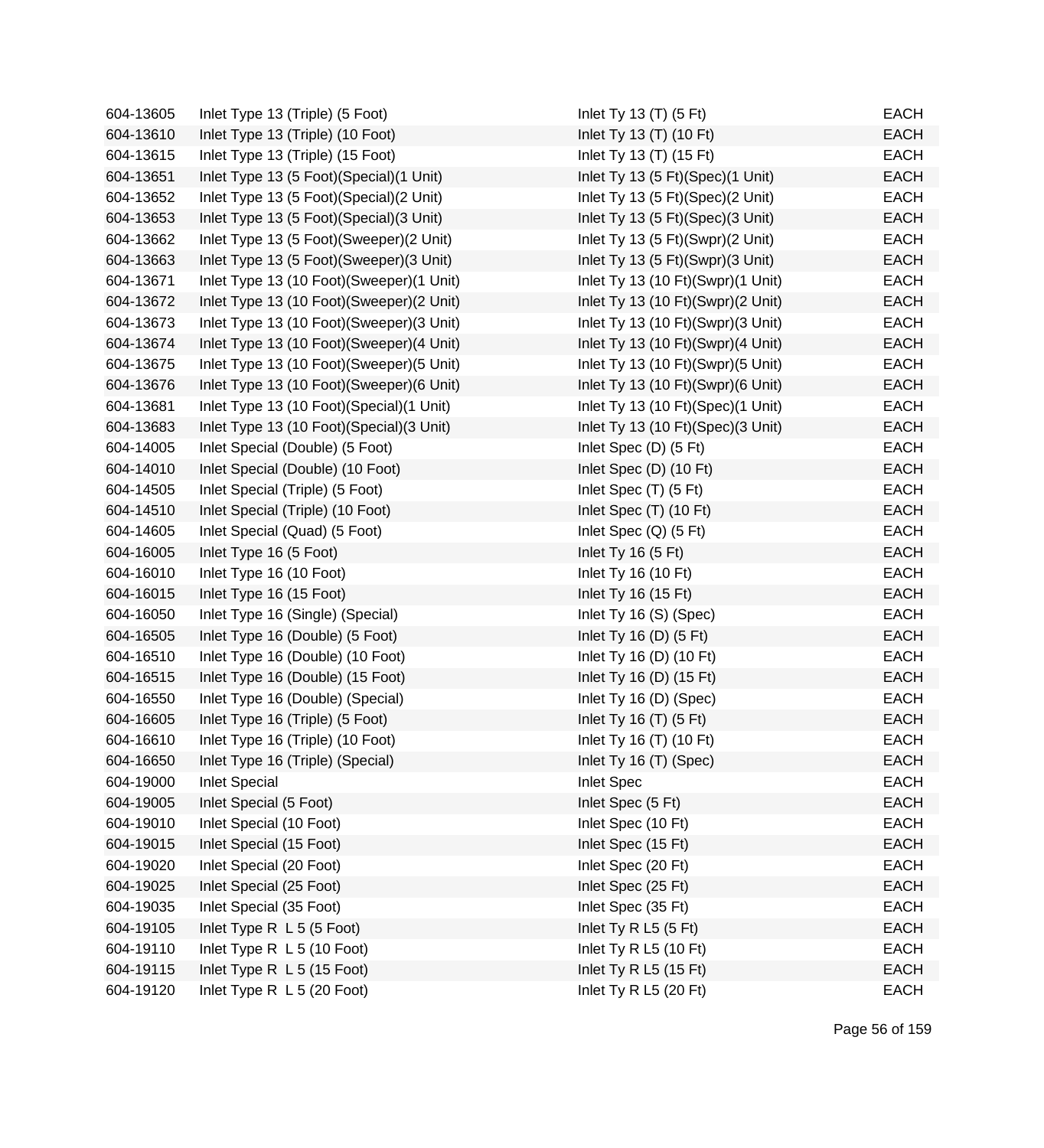| 604-19205 | Inlet Type R L 10 (5 Foot)                   | Inlet Ty R L10 $(5$ Ft)              | <b>EACH</b> |
|-----------|----------------------------------------------|--------------------------------------|-------------|
| 604-19210 | Inlet Type R L 10 (10 Foot)                  | Inlet Ty R L10 (10 Ft)               | <b>EACH</b> |
| 604-19215 | Inlet Type R L 10 (15 Foot)                  | Inlet Ty R L10 (15 Ft)               | <b>EACH</b> |
| 604-19220 | Inlet Type R L 10 (20 Foot)                  | Inlet Ty R L10 (20 Ft)               | <b>EACH</b> |
| 604-19305 | Inlet Type R L 15 (5 Foot)                   | Inlet Ty R L15 $(5$ Ft)              | <b>EACH</b> |
| 604-19310 | Inlet Type R L 15 (10 Foot)                  | Inlet Ty R L15 (10 Ft)               | <b>EACH</b> |
| 604-19315 | Inlet Type R L 15 (15 Foot)                  | Inlet Ty R L15 (15 Ft)               | <b>EACH</b> |
| 604-19320 | Inlet Type R L 15 (20 Foot)                  | Inlet Ty R L15 (20 Ft)               | <b>EACH</b> |
| 604-19405 | Inlet Type R Special (5 Foot)                | Inlet Ty R Spec (5 Ft)               | <b>EACH</b> |
| 604-19410 | Inlet Type R Special (10 Foot)               | Inlet Ty R Spec (10 Ft)              | <b>EACH</b> |
| 604-19415 | Inlet Type R Special (15 Foot)               | Inlet Ty R Spec (15 Ft)              | <b>EACH</b> |
| 604-19505 | Inlet Type R L 20 (5 Foot)                   | Inlet Ty R L20 $(5$ Ft)              | <b>EACH</b> |
| 604-19510 | Inlet Type R L 20 (10 Foot)                  | Inlet Ty R L20 (10 Ft)               | <b>EACH</b> |
| 604-19515 | Inlet Type R L20 (13 Foot)                   | Inlet Ty R L20 (13 Ft)               | <b>EACH</b> |
| 604-19600 | Inlet (Sand Filter)                          | Inlet (Sand Filter)                  | <b>EACH</b> |
| 604-19704 | Inlet Special (Trench Drain) (4 Inch Width)  | Inlet Spec (Trench) (4 Inch)         | LF          |
| 604-19710 | Inlet Special (Trench Drain) (10 Inch Width) | Inlet Spec (Trench) (10 Inch)        | LF          |
| 604-19712 | Inlet Special (Trench Drain) (12 Inch Width) | Inlet Spec (Trench) (12 In)          | LF          |
| 604-19724 | Inlet Special (Trench Drain) (24 Inch Width) | Inlet Spec (Trench) (24 Inch)        | LF          |
| 604-19730 | Inlet Special (Trench Drain) (30 Inch Width) | Inlet Spec (Trench) (30 Inch)        | LF          |
| 604-19900 | Place Inlet                                  | Place Inlet                          | <b>EACH</b> |
| 604-20000 | <b>Outlet Structure</b>                      | <b>Outlet Structure</b>              | <b>EACH</b> |
| 604-20001 | <b>Outlet Structure</b>                      | <b>Outlet Structure</b>              | L S         |
| 604-20002 | <b>Outlet Structure (Special)</b>            | <b>Outlet Structure (Spec)</b>       | L S         |
| 604-20003 | <b>Outlet Structure (Special)</b>            | <b>Outlet Structure (Spec)</b>       | <b>EACH</b> |
| 604-20010 | Settling Basin                               | Settling Basin                       | <b>EACH</b> |
| 604-25000 | Vane Grate Inlet Special                     | Vane Grate Inlet Spec                | <b>EACH</b> |
| 604-25001 | Vane Grate Inlet Special                     | Vane Grate Inlet Spec                | <b>LF</b>   |
| 604-25005 | Vane Grate Inlet (5 Foot)                    | Vane Grate Inlet (5 Ft)              | <b>EACH</b> |
| 604-25006 | Vane Grate Inlet Special (5 Foot)            | Vane Grate Inlet Spec (5 Ft)         | <b>EACH</b> |
| 604-25007 | Vane Grate Inlet Special (Double) (5 Foot)   | Vane Grate Inlet Spec (D) (5 Ft)     | <b>EACH</b> |
| 604-25010 | Vane Grate Inlet (10 Foot)                   | Vane Grate Inlet (10 Ft)             | <b>EACH</b> |
| 604-25011 | Vane Grate Inlet Special (10 Foot)           | Vane Grate Inlet Spec (10 Ft)        | <b>EACH</b> |
| 604-25015 | Vane Grate Inlet (15 Foot)                   | Vane Grate Inlet (15 Ft)             | <b>EACH</b> |
| 604-25016 | Vane Grate Inlet Special (15 Foot)           | Vane Grate Inlet Spec (15 Ft)        | <b>EACH</b> |
| 604-25020 | Vane Grate Inlet (20 Foot)                   | Vane Grate Inlet (20 Ft)             | <b>EACH</b> |
| 604-25021 | Vane Grate Inlet Special (20 Foot)           | Vane Grate Inlet Spec (20 Ft)        | <b>EACH</b> |
| 604-25025 | Vane Grate Inlet (25 Foot)                   | Vane Grate Inlet (25 Ft)             | <b>EACH</b> |
| 604-26005 | Vane Grate Inlet (Double) (5 Foot)           | Vane Grate Inlet (D) (5 Ft)          | <b>EACH</b> |
| 604-26006 | Vane Grate Inlet Special (Double) (5 Foot)   | Vane Grate Inlet Spec (D) (5 Ft)     | <b>EACH</b> |
| 604-26010 | Vane Grate Inlet (Double) (10 Foot)          | Vane Grate Inlet (D) (10 Ft)         | EACH        |
| 604-26011 | Vane Grate Inlet Special (Double) (10 Foot)  | Vane Grate Inlet Special (D) (10 Ft) | <b>EACH</b> |
| 604-26015 | Vane Grate Inlet (Double) (15 Foot)          | Vane Grate Inlet (D) (15 Ft)         | <b>EACH</b> |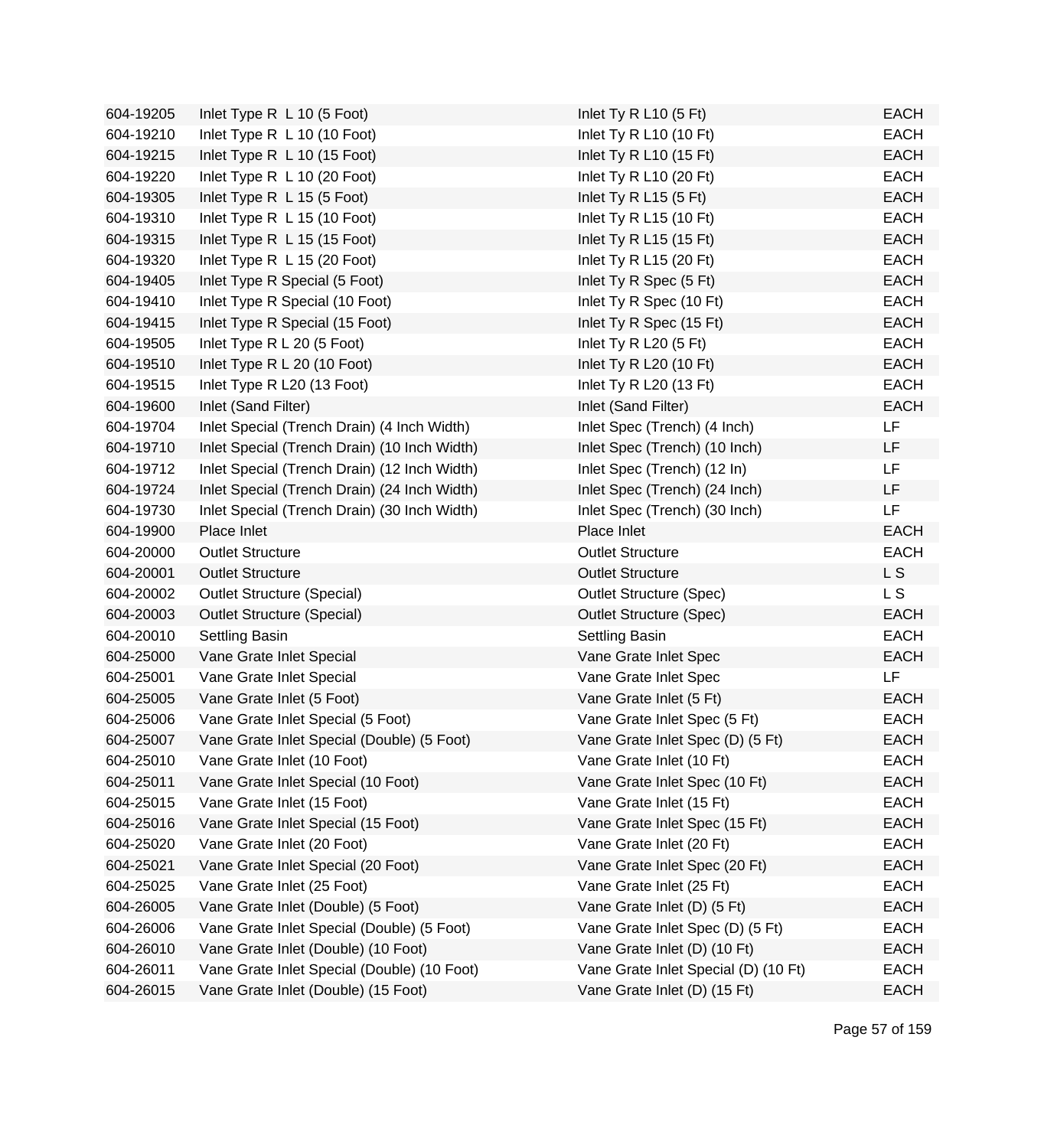| 604-26016 | Vane Grate Inlet Special (Double) (15 Foot) | Vane Grate Inlet Special (D) (15 Ft) | EACH        |
|-----------|---------------------------------------------|--------------------------------------|-------------|
| 604-26020 | Vane Grate Inlet (Double) (20 Foot)         | Vane Grate Inlet (D) (20 Ft.)        | <b>EACH</b> |
| 604-26025 | Vane Grate Inlet (Double) (25 Foot)         | Vane Grate Inlet (D) (25 Ft)         | <b>EACH</b> |
| 604-26030 | Vane Grate Inlet (Triple) (5 Foot)          | Vane Grate Inlet (T) (5 Ft)          | <b>EACH</b> |
| 604-26035 | Vane Grate Inlet (Triple) (10 Foot)         | Vane Grate Inlet (T) (10 Ft)         | <b>EACH</b> |
| 604-30000 | Manhole Slab Base (Special)                 | MH Slab Base (Spec)                  | <b>EACH</b> |
| 604-30005 | Manhole Slab Base (5 Foot)                  | MH Slab Base (5 Ft)                  | <b>EACH</b> |
| 604-30010 | Manhole Slab Base (10 Foot)                 | MH Slab Base (10 Ft)                 | <b>EACH</b> |
| 604-30015 | Manhole Slab Base (15 Foot)                 | MH Slab Base (15 Ft)                 | <b>EACH</b> |
| 604-30020 | Manhole Slab Base (20 Foot)                 | MH Slab Base (20 Ft)                 | <b>EACH</b> |
| 604-30025 | Manhole Slab Base (25 Foot)                 | MH Slab Base (25 Ft)                 | <b>EACH</b> |
| 604-30030 | Manhole Slab Base (30 Foot)                 | MH Slab Base (30 Ft)                 | <b>EACH</b> |
| 604-31000 | Manhole Box Base (Special)                  | MH Box Base (Spec)                   | <b>EACH</b> |
| 604-31005 | Manhole Box Base (5 Foot)                   | MH Box Base (5 Ft)                   | <b>EACH</b> |
| 604-31010 | Manhole Box Base (10 Foot)                  | MH Box Base (10 Ft)                  | <b>EACH</b> |
| 604-31015 | Manhole Box Base (15 Foot)                  | MH Box Base (15 Ft)                  | <b>EACH</b> |
| 604-31020 | Manhole Box Base (20 Foot)                  | MH Box Base (20 Ft)                  | <b>EACH</b> |
| 604-31025 | Manhole Box Base (25 Foot)                  | MH Box Base (25 Ft)                  | <b>EACH</b> |
| 604-31030 | Manhole Box Base (30 Foot)                  | MH Box Base (30 Ft)                  | <b>EACH</b> |
| 604-32010 | Manhole T-Base (10 Foot)                    | MH T-Base (10 Ft)                    | <b>EACH</b> |
| 604-32015 | Manhole T-Base (15 Foot)                    | MH T-Base (15 Ft)                    | <b>EACH</b> |
| 604-32020 | Manhole T-Base (20 Foot)                    | MH T-Base (20 Ft)                    | <b>EACH</b> |
| 604-32025 | Manhole T-Base (25 Foot)                    | MH T-Base (25 Ft)                    | <b>EACH</b> |
| 604-39000 | Manhole Special                             | MH Spec                              | <b>EACH</b> |
| 604-39005 | Manhole Special (5 Foot)                    | MH Spec (5 Ft)                       | <b>EACH</b> |
| 604-39010 | Manhole Special (10 Foot)                   | MH Spec (10 Ft)                      | <b>EACH</b> |
| 604-39011 | Manhole Special (10 Foot) (Install Only)    | Inst MH Spec (10 Ft)                 | <b>EACH</b> |
| 604-39015 | Manhole Special (15 Foot)                   | MH Spec (15 Ft)                      | <b>EACH</b> |
| 604-39020 | Manhole Special (20 Foot)                   | MH Spec (20 Ft)                      | <b>EACH</b> |
| 604-39025 | Manhole Special (25 Foot)                   | MH Spec (25 Ft)                      | <b>EACH</b> |
| 604-39030 | Manhole Special (30 Foot)                   | MH Spec (30 Ft)                      | <b>EACH</b> |
| 604-39035 | Manhole Special (35 Foot)                   | MH Spec (35 Ft)                      | <b>EACH</b> |
| 604-39050 | Manhole (Traffic Management System)         | MH (TMS)                             | <b>EACH</b> |
| 604-50000 | Inlet Grating and Frame (Median)            | IG and F (Median)                    | <b>EACH</b> |
| 604-50003 | Inlet Grating and Frame Type C              | IG and F Ty C                        | <b>EACH</b> |
| 604-50013 | Number 13 Inlet Grating and Frame           | No.13 IG and F                       | <b>EACH</b> |
| 604-50050 | Inlet Grating and Frame Special             | IG and F Spec                        | <b>EACH</b> |
| 604-50060 | Grating and Frame                           | Grating and Frame                    | LF          |
| 604-50062 | Grating and Frame                           | Grating and Frame                    | <b>EACH</b> |
| 604-50065 | Place Grating and Frame                     | Place Grating and Frame              | LF          |
| 604-50100 | Galvanized Interlocking Grating             | <b>Galv Interlock Grating</b>        | <b>LF</b>   |
| 604-50105 | <b>Place Grating</b>                        | <b>Place Grating</b>                 | LF          |
| 604-50110 | Place Inlet Grating and Frame               | Place IG and F                       | <b>EACH</b> |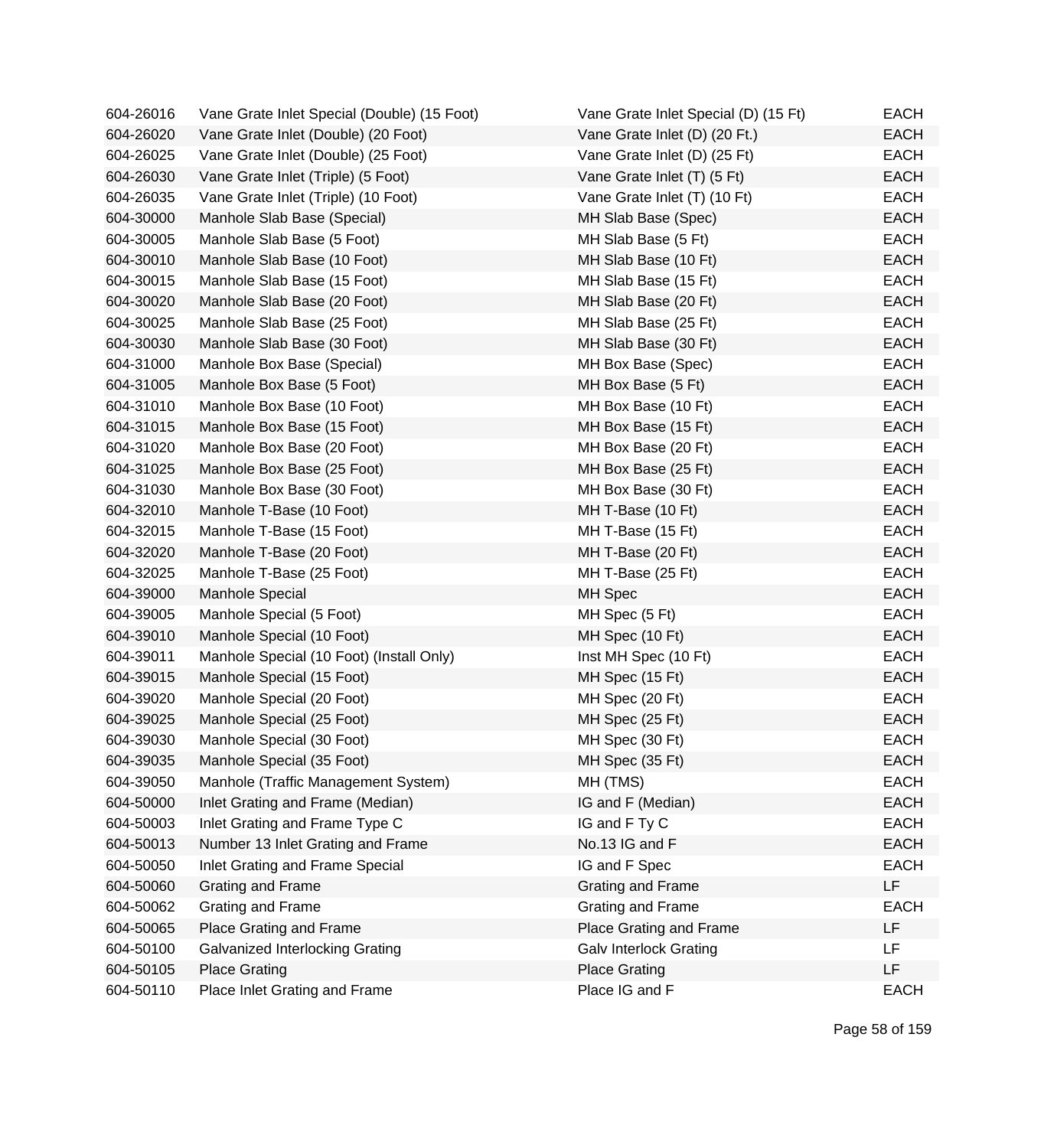| 604-50150 | Irrigation Structure Frame and Cover            | Irrig Str F and C            | <b>EACH</b> |
|-----------|-------------------------------------------------|------------------------------|-------------|
| 604-50200 | Manhole Ring and Cover                          | MH R and C                   | <b>EACH</b> |
| 604-50210 | Place Manhole Ring and Cover                    | Place MH R and C             | <b>EACH</b> |
| 604-50300 | Storm Sewer Ring and Cover                      | Storm Sewer R and C          | <b>EACH</b> |
| 604-50700 | Meter Vault                                     | Meter Vault                  | <b>EACH</b> |
| 604-50750 | <b>Sanitary Sewer Meter Box</b>                 | San Sewer Meter Box          | <b>EACH</b> |
| 604-50800 | Sanitary Sewer Vault                            | San Sewer Vault              | <b>EACH</b> |
| 604-51012 | 12 Inch Slotted Pipe Inlet                      | 12 In Slot Pipe Inlet        | LF          |
| 604-51015 | 15 Inch Slotted Pipe Inlet                      | 15 In Slot Pipe Inlet        | LF          |
| 604-51018 | 18 Inch Slotted Pipe Inlet                      | 18 In Slot Pipe Inlet        | <b>LF</b>   |
| 604-51021 | 21 Inch Slotted Pipe Inlet                      | 21 In Slot Pipe Inlet        | LF          |
| 604-51024 | 24 Inch Slotted Pipe Inlet                      | 24 In Slot Pipe Inlet        | <b>LF</b>   |
| 604-55018 | 18 Inch Aramid Fiber Bonded Slotted Pipe Inlet  | 18 In AFB Slot Pipe Inlet    | <b>LF</b>   |
| 604-56000 | <b>Slotted Vane Drain</b>                       | Slot Vane Drain              | <b>EACH</b> |
| 604-83102 | 2 Inch Plastic Pipe Sewer (Polyvinylchloride)   | 2 In PPS (PVC)               | LF          |
| 604-83108 | 8 Inch Plastic Pipe Sewer (Polyvinyl Chloride)  | 8 In PPS (PVC)               | <b>LF</b>   |
| 604-83110 | 10 Inch Plastic Pipe Sewer (Polyvinyl Chloride) | 10 In PPS (PVC)              | LF          |
| 604-83121 | 21 Inch Plastic Pipe Sewer (Polyvinyl Chloride) | 21 In PPS (PVC)              | <b>LF</b>   |
| 604-84000 | <b>Plastic Sliplining</b>                       | <b>Plastic Sliplining</b>    | LF          |
| 604-85000 | <b>Fiberglass Reinforced Plastic Walkway</b>    | <b>FRP Walkway</b>           | <b>SF</b>   |
| 605-00004 | 4 Inch Non-Perforated Pipe Underdrain           | 4 In Underdrain              | LF          |
| 605-00020 | 2 Inch Perforated Pipe Underdrain               | 2 Inch PP Underdrain         | LF          |
| 605-00040 | 4 Inch Perforated Pipe Underdrain               | 4 In PP Underdrain           | LF          |
| 605-00041 | 4 Inch Perforated Pipe Underdrain (Special)     | 4 In PP Underdrain (Special) | LF          |
| 605-00060 | 6 Inch Perforated Pipe Underdrain               | 6 In PP Underdrain           | LF          |
| 605-00061 | 6 Inch Perforated Pipe Underdrain (Special)     | 6 In PP Underdrain (Special) | LF          |
| 605-00080 | 8 Inch Perforated Pipe Underdrain               | 8 In PP Underdrain           | LF          |
| 605-00081 | 8 Inch Perforated Pipe Underdrain (Special)     | 8 In PP Underdrain (Special) | LF          |
| 605-00100 | 10 Inch Perforated Pipe Underdrain              | 10 In PP Underdrain          | LF          |
| 605-00120 | 12 Inch Perforated Pipe Underdrain              | 12 In PP Underdrain          | LF          |
| 605-00180 | 18 Inch Perforated Pipe Underdrain              | 18 In PP Underdrain          | LF          |
| 605-00240 | 24 Inch Perforated Pipe Underdrain              | 24 In PP Underdrain          | LF          |
| 605-01020 | 2 Inch Horizontal Drain                         | 2 In Hor Drain               | LF          |
| 605-01030 | 3 Inch Horizontal Drain                         | 3 In Hor Drain               | LF          |
| 605-17000 | Vertical Drainage Wick                          | Vert Drain Wick              | LF          |
| 605-18000 | Strip Drain, Horizontal                         | Strip Drain, Hor             | LF          |
| 605-19000 | Passive Vent Riser                              | Pass Vent Riser              | <b>EACH</b> |
| 605-19200 | Low Permeability Soil Collar                    | Low Perm Soil Collar         | <b>EACH</b> |
| 605-20100 | <b>Formation Drain</b>                          | Form Drain                   | LF          |
| 605-82000 | Geocomposite Edge Drain                         | Geocomp Edge Drain           | <b>LF</b>   |
| 605-82100 | Pipe Edge Drain                                 | Pipe Edge Drain              | LF          |
| 605-82200 | French Drain                                    | French Drain                 | LF          |
| 605-82306 | 6 Inch Drain Pipe                               | 6 In Drain Pipe              | LF          |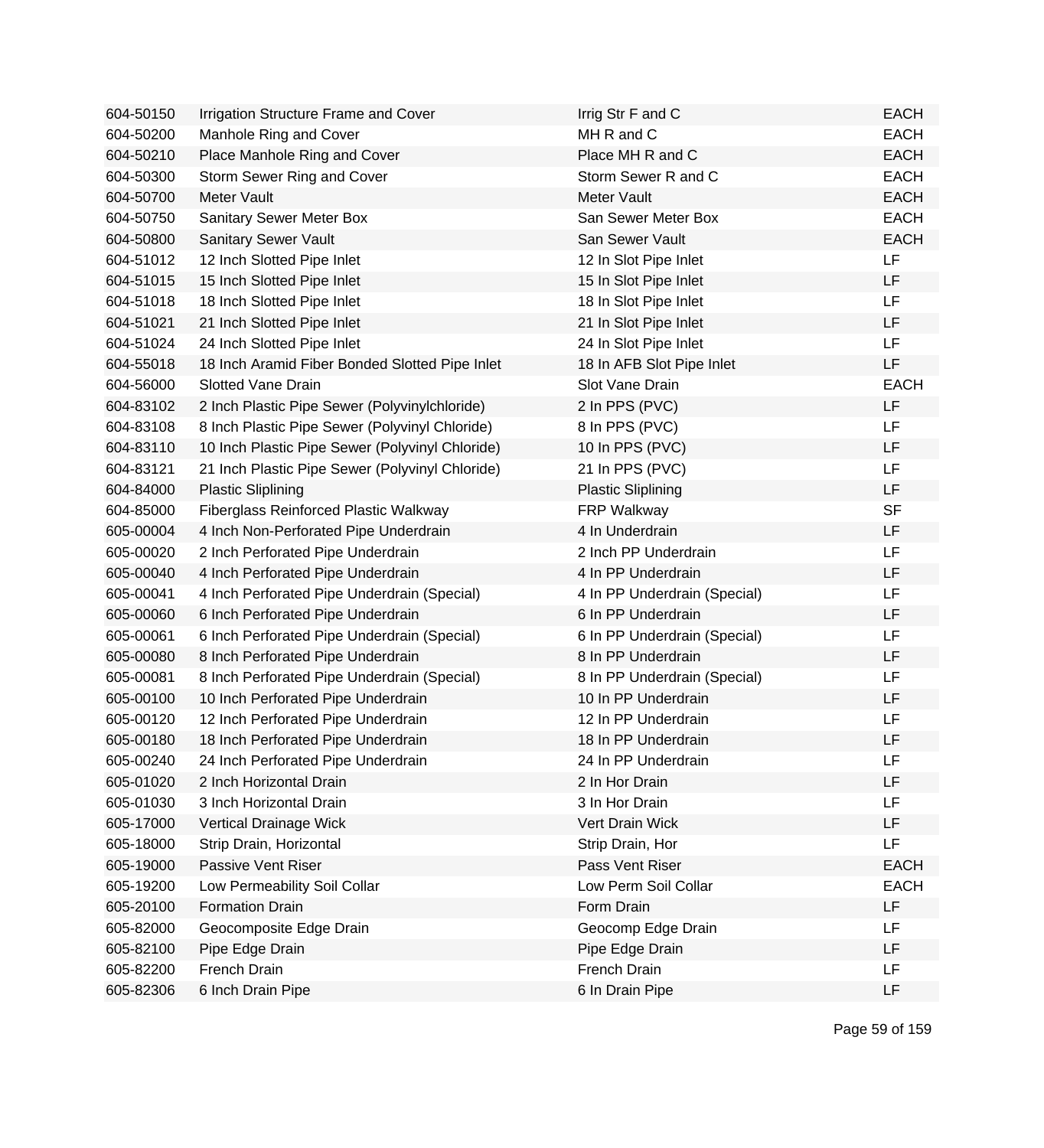| 605-83000 | Geocomposite Drain                                               | Geocomp Drain                            | SY          |
|-----------|------------------------------------------------------------------|------------------------------------------|-------------|
| 605-83001 | Geocomposite Drain without Pipe                                  | Geocomp Drain (w/o Pipe)                 | SY          |
| 605-83002 | Geocomposite Drain with Pipe                                     | Geocomp Drain (w/ Pipe)                  | SY          |
| 605-83500 | Geocomposite Underdrain                                          | Geocomp Underdrain                       | LF          |
| 605-83501 | Geocomposite Drain (Tunnel)                                      | Geocomp Drain (Tunnel)                   | SY          |
| 605-83505 | <b>Formation Drain</b>                                           | <b>Formation Drain</b>                   | LF          |
| 605-83560 | 6 Inch Pipe Underdrain                                           | 6 In Pipe Underdrain                     | LF          |
| 605-83580 | 8 Inch Pipe Underdrain                                           | 8 In Pipe Underdrain                     | LF          |
| 605-84000 | <b>Subsurface Drain Outlet</b>                                   | Subsurface Drain Outlet                  | LF          |
| 605-84100 | Subsurface Drain Outlet Structure                                | Subsurface Drain Outlet Str              | <b>EACH</b> |
| 605-85000 | <b>Surface Sand Filter</b>                                       | <b>Surface Sand Filter</b>               | <b>SF</b>   |
| 606-00300 | <b>Wood Curb</b>                                                 | <b>Wood Curb</b>                         | LF          |
| 606-00301 | Guardrail Type 3 (6-3 Post Spacing)                              | <b>Gdrail Ty 3 (6-3)</b>                 | LF          |
| 606-00305 | Guardrail Type 3 (Special)                                       | Gdrail Ty 3 (Spec)                       | LF          |
| 606-00310 | Guardrail Type 3A                                                | Gdrail Ty 3A                             | LF          |
| 606-00315 | Guardrail Type 3A (Special)                                      | Gdrail Ty 3A (Spec)                      | LF          |
| 606-00350 | Guardrail Type 3 (Double) (6-3 Post Spacing)                     | Gdrail Ty 3 (D) (6-3)                    | LF          |
| 606-00355 | Guardrail Type 3 (Double) (6-3 Post Spacing) (Special)           | Gdrail Ty 3 (D)(Spec)                    | LF          |
| 606-00360 | Guardrail Type 3A (Double)                                       | Gdrail Ty 3A (D)                         | LF          |
| 606-00365 | Guardrail Type 3 (Special) (Furnish Only)                        | Guardrail Ty 3 (Spec) (Furn Only)        | LF          |
| 606-00401 | Guardrail Type 4 (Install Only)                                  | Gdrail Ty 4 (Install Only)               | LF          |
| 606-00420 | Guardrail Type 4 (Style CA)                                      | Gdrail Ty 4 (Sty CA)                     | LF          |
| 606-00501 | Precast Guardrail (Install Only)                                 | Install Precast Guardrail                | LF          |
| 606-00601 | Guardrail Type 6 (6-3 Post Spacing)                              | Gdrail Ty 6 (6-3)                        | LF          |
| 606-00650 | Guardrail Type 6 (Double) (6-3 Post Spacing)                     | Gdrail Ty 6 (D) (6-3)                    | LF          |
| 606-00705 | Guardrail Type 7 (Special)                                       | Gdrail Ty 7 (Spec)                       | LF          |
| 606-00710 | Guardrail Type 7 (Style CA)                                      | Gdrail Ty 7 (Sty CA)                     | LF          |
| 606-00715 | Guardrail Type 7 (Style CA) (Concrete Glare Screen)              | Gdrail Ty 7 (Sty CA) (Conc Glare Screen) | LF          |
| 606-00716 | Guardrail Type 7 (Style CA) (Special)                            | Gdrail Ty 7 (Sty CA) (Spec)              | LF          |
| 606-00717 | Guardrail Type 7 (Style CA) (Concrete Glare<br>Screen)(Special)  | Gdrail Ty 7 (Sty CA)(Conc Glr Scr)(Spec) | LF          |
| 606-00720 | Guardrail Type 7 (Style CC)                                      | Gdrail Ty 7 (Sty CC)                     | LF          |
| 606-00721 | Guardrail Type 7 (Style CC) (Special)                            | Gdrail Ty 7 (Sty CC)(Spec)               | LF          |
| 606-00725 | Guardrail Type 7 (Style CC) (Concrete Glare Screen)              | Gdrail Ty 7 (Sty CC) (Conc Glare Screen) | LF          |
| 606-00726 | Guardrail Type 7 (Style CC-HOV)                                  | Gdrail Ty 7 (Sty CC-HOV)                 | LF          |
| 606-00730 | Guardrail Type 7 (Style CD)                                      | Gdrail Ty 7 (Sty CD)                     | LF          |
| 606-00731 | Guardrail Type 7 (Style CD) (Special)                            | Gdrail Ty 7 (Sty CD) (Spec)              | LF          |
| 606-00735 | Guardrail Type 7 (Style CD) (Concrete Glare Screen)              | Gdrail Ty 7 (Sty CD)(Conc Glare Screen)  | LF          |
| 606-00737 | Guardrail Type 7 (Style CD) (Concrete Glare Screen)<br>(Special) | Gdrail Ty 7(Sty CD)(Conc Glr Scr) (Spec) | LF          |
| 606-00740 | Guardrail Type 7 (Style CE)                                      | Gdrail Ty 7 (Sty CE)                     | LF          |
| 606-00741 | Guardrail Type 7 (Style CE) (Special)                            | Gdrail Ty 7 (Sty CE) (Spec)              | LF          |
| 606-00745 | Guardrail Type 7 (Style CE) (Concrete Glare Screen)              | Gdrail Ty 7 (Sty CE) (Conc Glare Screen) | LF          |
| 606-00747 | Guardrail Type 7 (Style CD-HOV) (Special)                        | Gdrail Ty 7 (Sty CD-HOV) (Spec)          | LF          |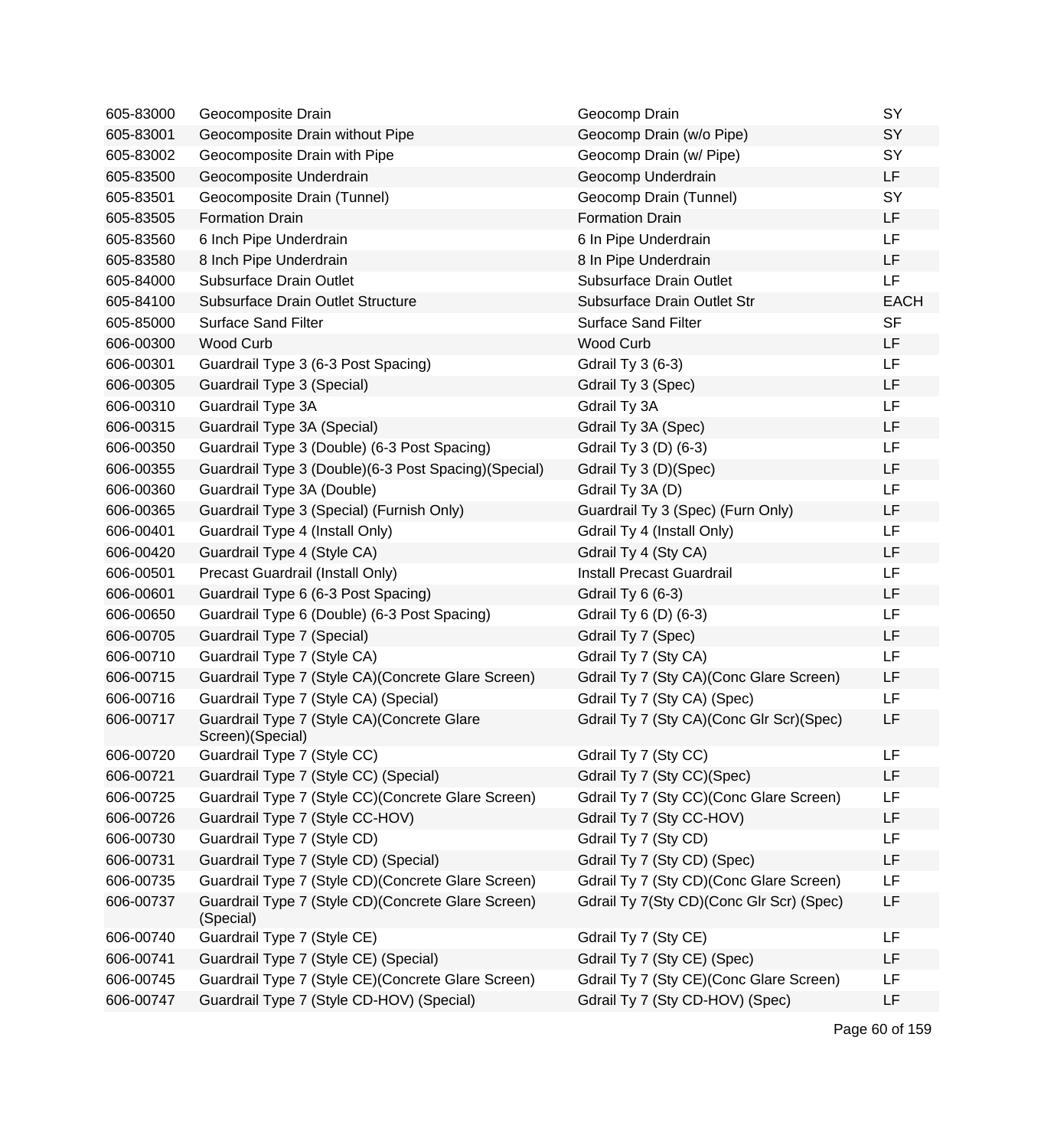| 606-00750 | Guardrail Type 7 (Style CL)               | Gdrail Ty 7 (Sty CL)            | LF          |
|-----------|-------------------------------------------|---------------------------------|-------------|
| 606-00755 | Concrete Glare Screen (Precast Type 7)    | Conc Glare Screen (Prec Ty 7)   | LF          |
| 606-00787 | Guardrail Type 7 (Style CL-HOV) (Special) | Gdrail Ty 7 (Sty CL-HOV) (Spec) | LF          |
| 606-00900 | Guardrail (Special)                       | Gdrail (Spec)                   | LF          |
| 606-01320 | End Anchorage Type 3B                     | End Anchor Ty 3B                | <b>EACH</b> |
| 606-01340 | End Anchorage Type 3D                     | End Anchor Ty 3D                | <b>EACH</b> |
| 606-01370 | <b>Transition Type 3G</b>                 | Transition Ty 3G                | <b>EACH</b> |
| 606-01371 | Transition Type 3G (Special)              | Transition Ty 3G (Spec)         | <b>EACH</b> |
| 606-01380 | <b>Transition Type 3H</b>                 | Transition Ty 3H                | <b>EACH</b> |
| 606-01381 | Transition Type 3H (Special)              | Transition Ty 3H (Spec)         | <b>EACH</b> |
| 606-01385 | Transition Type 3J                        | Transition Ty 3J                | <b>EACH</b> |
| 606-01390 | End Anchorage Type 3K                     | End Anchor Ty 3K                | <b>EACH</b> |
| 606-01395 | Transition Type 3L                        | Transition Ty 3L                | <b>EACH</b> |
| 606-01460 | <b>Median Terminal</b>                    | <b>Median Terminal</b>          | <b>EACH</b> |
| 606-02000 | End Anchorage (Special)                   | End Anchor (Spec)               | <b>EACH</b> |
| 606-02003 | End Anchorage (Nonflared)                 | End Anchor (Nonflared)          | <b>EACH</b> |
| 606-02005 | End Anchorage (Flared)                    | End Anchor (Flared)             | <b>EACH</b> |
| 606-02007 | End Anchorage (Flared) (Special)          | End Anchor (Flared) (Spec)      | <b>EACH</b> |
| 606-08300 | Place Guardrail Type 3                    | Place Gdrail Ty 3               | LF          |
| 606-10200 | <b>Bridge Rail (Special)</b>              | Brdg Rail (Spec)                | LF          |
| 606-10300 | <b>Bridge Rail Type 3</b>                 | Brdg Rail Ty 3                  | LF          |
| 606-10305 | Bridge Rail Type 3 (Special)              | Brdg Rail Ty 3 (Spec)           | LF          |
| 606-10325 | <b>Bridge Rail Type 3</b>                 | Bridge Rail Ty 3                | LF          |
| 606-10350 | Bridge Rail Type 3R                       | Brdg Rail Ty 3R                 | LF          |
| 606-10360 | Bridge Rail Type 3R (Special)             | Brdg Rail Ty 3R (Spec)          | LF          |
| 606-10400 | Bridge Rail Type 4                        | Brdg Rail Ty 4                  | LF          |
| 606-10405 | Bridge Rail Type 4 (Special)              | Brdg Rail Ty 4 (Spec)           | LF          |
| 606-10420 | Bridge Rail Type 4 (Section A)            | Brdg Rail Ty 4 (Sect A)         | LF          |
| 606-10421 | Bridge Rail Type 4 (Section B)            | Brdg Rail Ty 4 (Sect B)         | LF          |
| 606-10450 | Bridge Rail Type 4R                       | Brdg Rail Ty 4R                 | LF          |
| 606-10500 | Bridge Rail Type 4 (Continuous Slope)     | Brdg Rail Ty 4 (Cont SI)        | LF          |
| 606-10650 | Bridge Rail Type T6                       | Brdg Rail Ty T6                 | LF          |
| 606-10700 | Bridge Rail Type 7                        | Brdg Rail Ty 7                  | LF          |
| 606-10705 | Bridge Rail Type 7 (Special)              | Brdg Rail Ty 7 (Spec)           | LF          |
| 606-10720 | Bridge Rail Type 7 (Section A)            | Brdg Rail Ty 7 (Sect A)         | LF          |
| 606-10742 | Bridge Rail Type 7 (42")                  | Bridge Rail Ty 7 (42")          | LF          |
| 606-10750 | Bridge Rail Type 7R                       | Brdg Rail Ty 7R                 | LF          |
| 606-10755 | Bridge Rail Type 7R (Special)             | Brdg Rail Ty 7R (Spec)          | LF          |
| 606-10800 | Bridge Rail Type 8                        | Brdg Rail Ty 8                  | LF          |
| 606-10805 | Bridge Rail Type 8 (Special)              | Brdg Rail Ty 8 (Special)        | LF          |
| 606-10950 | Bridge Rail Type 9R                       | Brdg Rail Ty 9R                 | LF          |
| 606-11000 | Bridge Rail Type 10                       | Brdg Rail Ty 10                 | LF          |
| 606-11005 | Bridge Rail Type 10 (Special)             | Brdg Rail Ty 10 (Spec)          | LF          |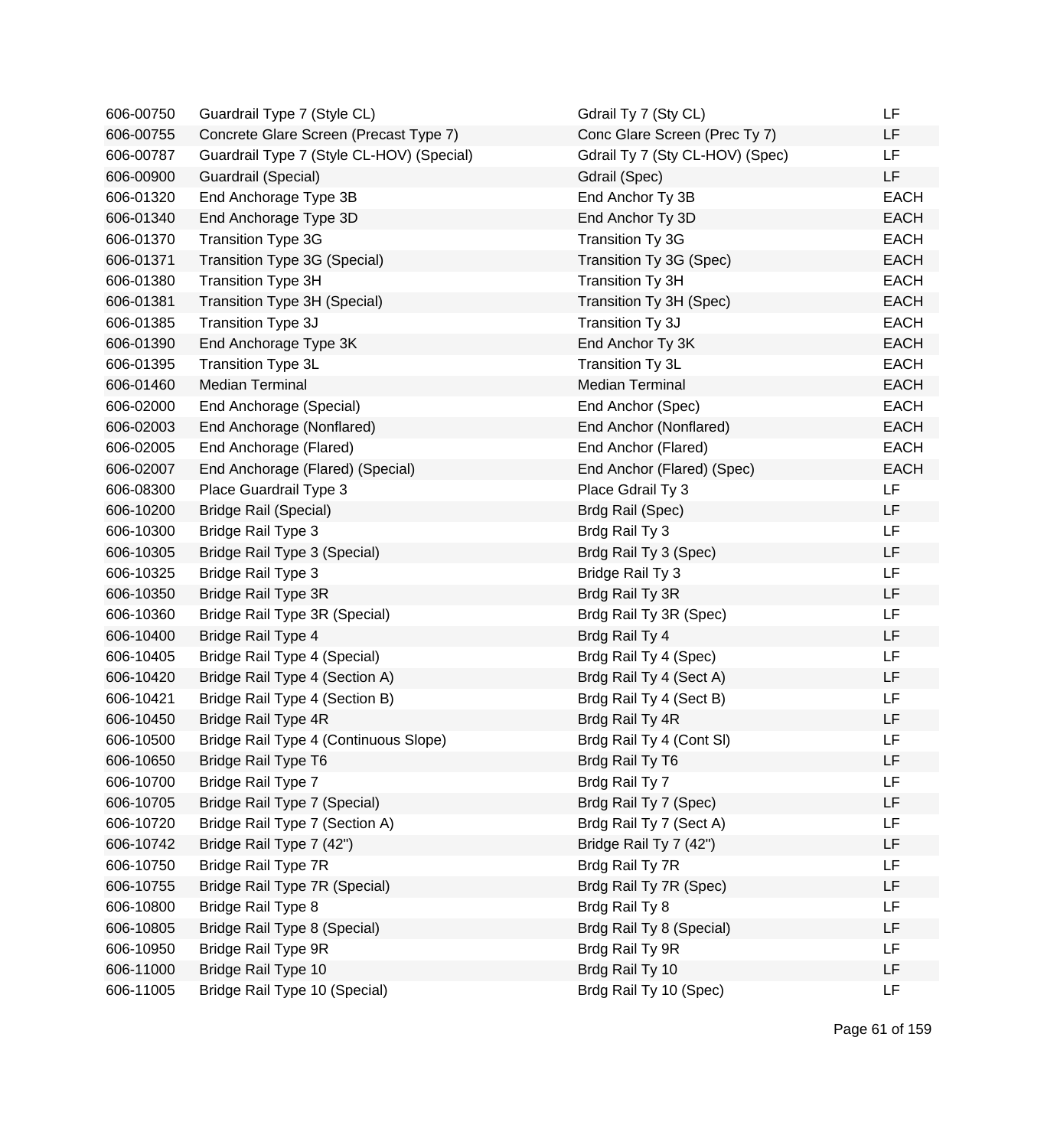| 606-11010 | Bridge Rail Type 10R                                          | Brdg Rail Ty 10R                        | LF          |
|-----------|---------------------------------------------------------------|-----------------------------------------|-------------|
| 606-11011 | Bridge Rail Type 10R (Install Only)                           | Inst Brdg Rail Ty 10R                   | LF          |
| 606-11015 | Bridge Rail Type 10R (Special)                                | Brdg Rail Ty 10R (Spec)                 | LF          |
| 606-11020 | Bridge Rail Type 10H                                          | Brdg Rail Ty 10H                        | LF          |
| 606-11025 | Bridge Rail Type 10H (Special)                                | Brdg Rail Ty 10H (Spec)                 | LF          |
| 606-11030 | Bridge Rail Type 10M                                          | Brdg Rail Ty 10M                        | LF          |
| 606-11032 | Bridge Rail Type 10M (Special)                                | Brdg Rail Ty 10M (Spec)                 | LF          |
| 606-11033 | Bridge Rail Type 10M(Special)(Install Only)                   | Brdg Rail Ty 10M(Spec)(Inst Only)       | LF          |
| 606-11900 | <b>Bridge Rail Post</b>                                       | <b>Brdg Rail Post</b>                   | <b>EACH</b> |
| 606-11902 | <b>Bridge Rail Bolt</b>                                       | <b>Bridge Rail Bolt</b>                 | <b>EACH</b> |
| 606-20010 | <b>Tensioned Cable Barrier</b>                                | <b>Tensioned Cable Barrier</b>          | LF          |
| 606-20013 | Tensioned Cable Barrier (TL-3)                                | Tensioned Cable Barrier (TL-3)          | LF          |
| 606-20014 | Tensioned Cable Barrier (TL-4)                                | Tensioned Cable Barrier (TL-4)          | LF          |
| 606-20015 | Tensioned Cable Barrier (TL-3)(Special)                       | Tensioned Cable Barrier (TL-3)(Special) | LF          |
| 606-21010 | End Anchorage (Tensioned Cable Barrier)                       | End Anchor (Tens Cab Bar)               | <b>EACH</b> |
| 606-32405 | Light Standard Steel (40 Foot) (2 Arm)                        | Light Stand Steel (40 Ft) (2 Arm)       | <b>EACH</b> |
| 606-40400 | <b>Structural Concrete Stain</b>                              | <b>Struct Conc Stain</b>                | SY          |
| 606-99998 | Guardrail (Special)                                           | Gdrail (Spec)                           | <b>SF</b>   |
| 606-99999 | Guardrail Type 7 (Precast)                                    | Gdrail Ty 7 (Precast)                   | LF          |
| 607-00000 | <b>Line Post</b>                                              | Line Post                               | <b>EACH</b> |
| 607-00005 | <b>End Post</b>                                               | <b>End Post</b>                         | <b>EACH</b> |
| 607-00006 | End Post (Tubing)                                             | End Post (Tube)                         | <b>EACH</b> |
| 607-00010 | Corner and Line Brace Post                                    | Corner and Line Br Post                 | <b>EACH</b> |
| 607-00011 | Corner and Line Brace Post (Tubing)                           | Corner and Line Br Post (Tube)          | <b>EACH</b> |
| 607-00015 | End Post (Special)                                            | End Post (Spec)                         | <b>EACH</b> |
| 607-00020 | Corner and Line Brace Post (Special)                          | Corner and Line Br Post (Spec)          | <b>EACH</b> |
| 607-00030 | <b>Brace Post (Special)</b>                                   | Br Post (Spec)                          | <b>EACH</b> |
| 607-01000 | Fence Barbed Wire with Metal Posts                            | Fence BW MP                             | LF          |
| 607-01010 | Fence Barbed Wire with Metal Posts (Special)                  | Fence BW MP (Spec)                      | LF          |
| 607-01025 | <b>Install Fence</b>                                          | Inst Fence                              | LF          |
| 607-01030 | Fence (Furnish Only)                                          | <b>Furnish Fence</b>                    | LF          |
| 607-01050 | <b>Fence Wire With Metal Posts</b>                            | Fence Wire MP                           | LF          |
| 607-01055 | Fence Wire With Treated Wooden Posts                          | Fence Wire TWP                          | LF          |
| 607-01100 | Fence Barbed Wire With Treated Wooden Posts                   | Fence BW TWP                            | LF          |
| 607-01110 | Fence Barbed Wire With Treated Wooden Posts (Special)         | Fence BW TWP (Spec)                     | LF          |
| 607-11200 | Fence Combination Wire With Metal Posts                       | Fence CW MP                             | LF          |
| 607-11210 | Fence Combination Wire With Tubing Posts                      | Fence CW TP                             | LF          |
| 607-11220 | Fence Combination Wire With Metal Posts (Special)             | Fence CW MP (Spec)                      | LF          |
| 607-11300 | Fence Combination Wire With Treated Wooden Posts              | Fence CW TWP                            | LF          |
| 607-11310 | Fence Combination Wire With Treated Wooden Posts<br>(Special) | Fence CW TWP (Spec)                     | LF          |
| 607-11350 | Fence Deer                                                    | <b>Fence Deer</b>                       | LF          |
| 607-11352 | Fence Deer (Wire Mesh)                                        | Fence Deer (Wire Mesh)                  | LF          |
| 607-11354 | Fence Deer (Wooden Stays)                                     | Fence Deer (Wooden Stays)               | LF          |
|           |                                                               |                                         |             |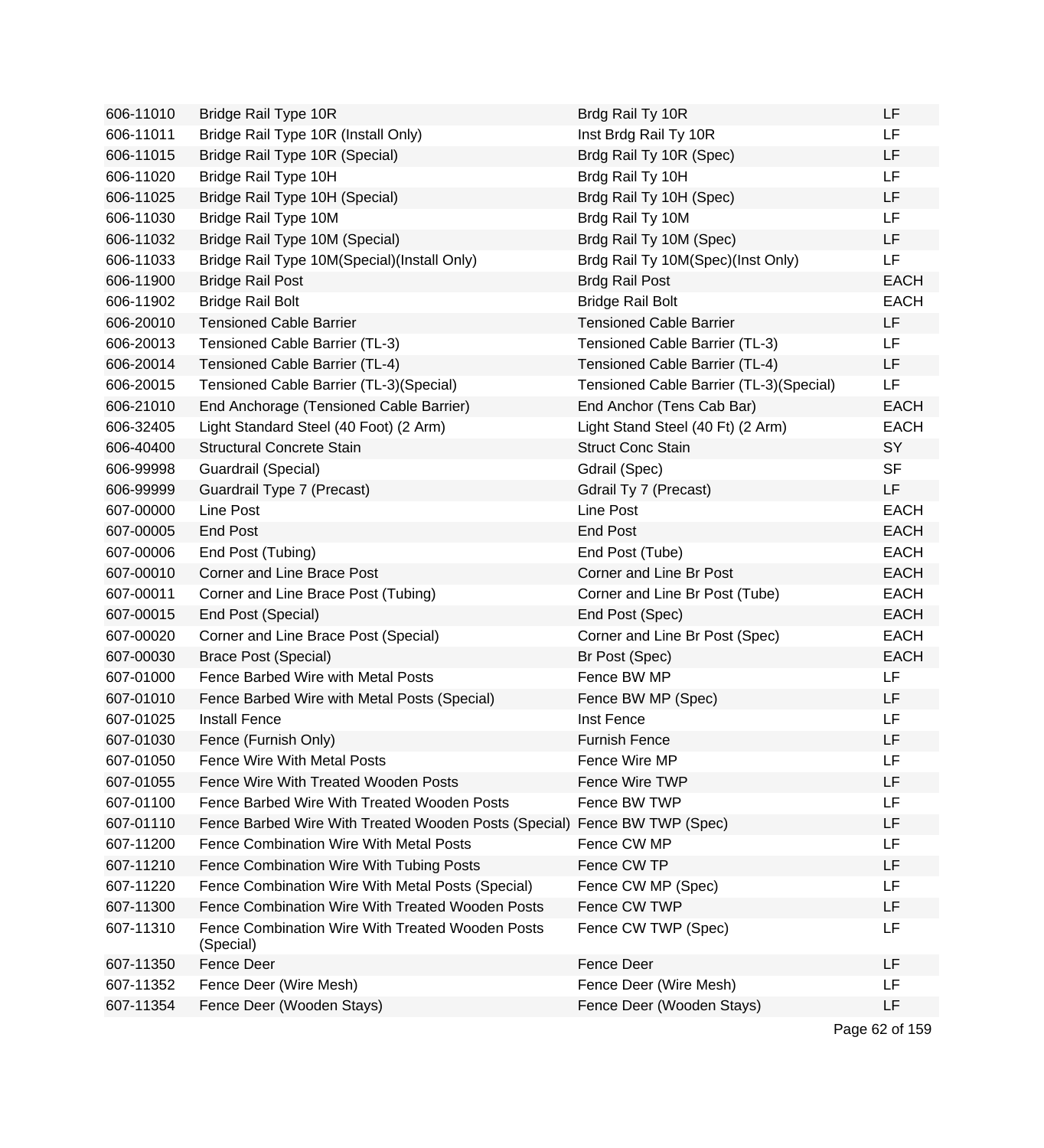| 607-11360 | Fence Deer (Special)                         | Fence Deer (Spec)                    | LF        |
|-----------|----------------------------------------------|--------------------------------------|-----------|
| 607-11400 | <b>Fence Picket</b>                          | <b>Fence Picket</b>                  | LF        |
| 607-11450 | Fence Split Cedar                            | Fence Split Cedar                    | LF        |
| 607-11455 | Fence Wood                                   | Fence Wood                           | LF        |
| 607-11460 | Fence Wood Railing                           | Fence Wood Rail                      | <b>LF</b> |
| 607-11500 | Fence Stockade                               | <b>Fence Stockade</b>                | LF        |
| 607-11525 | Fence (Plastic)                              | Fence (Plastic)                      | <b>LF</b> |
| 607-11530 | Fence (Special)                              | Fence (Spec)                         | <b>LF</b> |
| 607-11550 | Screen Wall                                  | Screen Wall                          | <b>LF</b> |
| 607-11560 | Debris Barrier                               | Debris Barrier                       | <b>SF</b> |
| 607-11575 | <b>Rock Fall Fence</b>                       | <b>Rock Fall Fence</b>               | <b>LF</b> |
| 607-11576 | <b>Temporary Rockfall Containment System</b> | <b>Temp Rockfall Containment Sys</b> | L S       |
| 607-11577 | Portable Rockfall Fence Assembly             | Port Rockfall Fence Assem            | LF        |
| 607-11579 | <b>Tire Fender</b>                           | <b>Tire Fender</b>                   | SY        |
| 607-11580 | Fence (Temporary)                            | Fence (Temp)                         | <b>LF</b> |
| 607-11581 | Fence (Temporary) (Special)                  | Fence (Temp) (Spec)                  | LF        |
| 607-11590 | <b>Flex Post Fence</b>                       | Flex Post Fence                      | <b>LF</b> |
| 607-11595 | Flex Post Fence (Special)                    | Flex Post Fence (Spec)               | <b>LF</b> |
| 607-11598 | <b>Threadbar Fence</b>                       | <b>Threadbar Fence</b>               | <b>LF</b> |
| 607-11600 | Fence Wood (Sound Barrier)                   | Fence Wood (Sound)                   | <b>SF</b> |
| 607-11648 | Fence Wood (Sound Barrier) (48 Inch)         | Fence Wood (Sound) (48 In)           | LF        |
| 607-11672 | Fence Wood (Sound Barrier) (72 Inch)         | Fence Wood (Sound) (72 In)           | LF        |
| 607-11696 | Fence Wood (Sound Barrier) (96 Inch)         | Fence Wood (Sound) (96 In)           | <b>LF</b> |
| 607-11720 | Fence Wood (Sound Barrier) (120 Inch)        | Fence Wood (Sound) (120 In)          | LF        |
| 607-11744 | Fence Wood (Sound Barrier) (144 Inch)        | Fence Wood (Sound) (144 In)          | LF        |
| 607-11768 | Fence Wood (Sound Barrier) (168 Inch)        | Fence Wood (Sound) (168 In)          | LF        |
| 607-11799 | Fence Wood (Sound Barrier) (Special)         | Fence Wood (Sound) (Spec)            | LF        |
| 607-11924 | Fence Metal (Sound Barrier) (24 Inch)        | Fence Metal (Sound) (24 In)          | LF        |
| 607-11936 | Fence Metal (Sound Barrier) (36 Inch)        | Fence Metal (Sound) (36 In)          | LF        |
| 607-11937 | Fence Metal (36 Inch)                        | Fence Metal (36 In)                  | LF        |
| 607-11942 | Fence Metal (Sound Barrier) (42 Inch)        | Fence Metal (Sound) (42 In)          | LF        |
| 607-11948 | Fence Metal (Sound Barrier) (48 Inch)        | Fence Metal (Sound) (48 In)          | LF        |
| 607-11960 | Fence Metal (Sound Barrier) (60 Inch)        | Fence Metal (Sound) (60 In)          | LF        |
| 607-11964 | Fence Metal (Sound Barrier) (64 Inch)        | Fence Metal (Sound) (64 In)          | LF        |
| 607-11972 | Fence Metal (Sound Barrier) (72 Inch)        | Fence Metal (Sound) (72 In)          | LF        |
| 607-11996 | Fence Metal (Sound Barrier) (96 Inch)        | Fence Metal (Sound) (96 In)          | LF        |
| 607-12120 | Fence Metal (Sound Barrier) (120 Inch)       | Fence Metal (Sound) (120 In)         | LF        |
| 607-12144 | Fence Metal (Sound Barrier) (144 Inch)       | Fence Metal (Sound) (144 In)         | LF        |
| 607-13000 | Fence Masonry (Sound Barrier)                | Fence Msnry (Sound)                  | <b>SF</b> |
| 607-13064 | Fence Masonry (Sound Barrier) (64 Inch)      | Fence Msnry (Sound) (64 In)          | LF        |
| 607-13072 | Fence Masonry (Sound Barrier) (72 Inch)      | Fence Msnry (Sound) (72 In)          | LF        |
| 607-13088 | Fence Masonry (Sound Barrier)(88 Inch)       | Fence Msnry (Sound)(88 In)           | LF        |
| 607-13096 | Fence Masonry (Sound Barrier) (96 Inch)      | Fence Msnry (Sound) (96 In)          | LF        |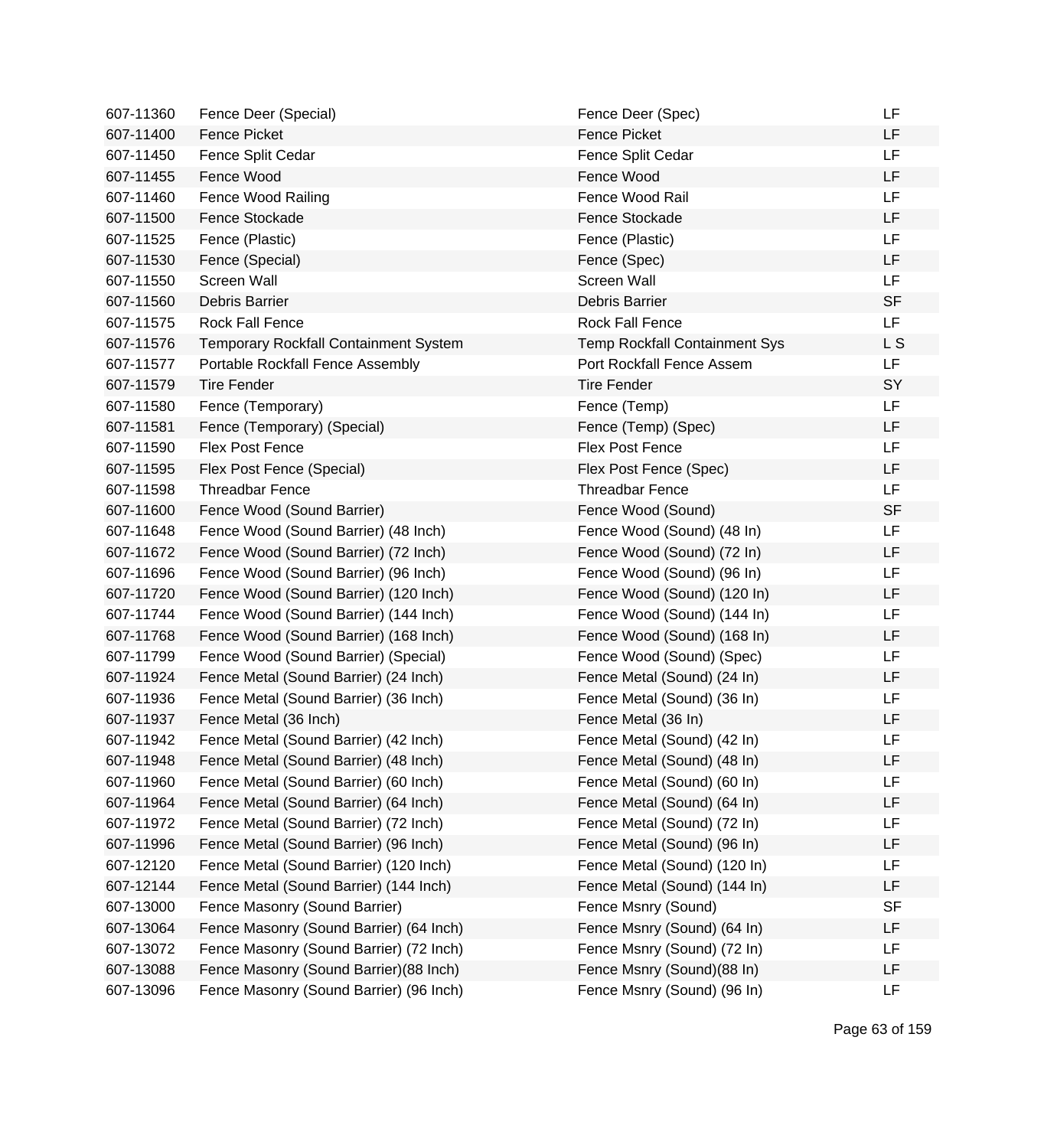| 607-13104 | Fence Masonry (Sound Barrier) (104 Inch)   | Fence Msnry (Sound) (104 In)   | LF          |
|-----------|--------------------------------------------|--------------------------------|-------------|
| 607-13112 | Fence Masonry (Sound Barrier) (112 Inch)   | Fence Msnry (Sound) (112 In)   | LF          |
| 607-13120 | Fence Masonry (Sound Barrier) (120 Inch)   | Fence Msnry (Sound) (120 In)   | LF          |
| 607-13144 | Fence Masonry (Sound Barrier) (144 Inch)   | Fence Msnry (Sound) (144 In)   | LF          |
| 607-13156 | Fence Masonry (Sound Barrier) (156 Inch)   | Fence Msnry (Sound) (156 In)   | LF          |
| 607-13168 | Fence Masonry (Sound Barrier) (168 Inch)   | Fence Msnry (Sound) (168 In)   | LF          |
| 607-13180 | Fence Masonry (Sound Barrier) (180 Inch)   | Fence Msnry (Sound) (180 In)   | LF          |
| 607-13196 | Fence Masonry (Sound Barrier) (196 Inch)   | Fence Msnry (Sound) (196 In)   | LF          |
| 607-14000 | Fence Composite (Sound Barrier)            | Fence Comp (Sound)             | <b>SF</b>   |
| 607-14090 | Fence Composite (Sound Barrier) (90 Inch)  | Fence Comp (Sound) (90 In)     | LF          |
| 607-14120 | Fence Composite (Sound Barrier) (120 Inch) | Fence Comp (Sound) (120 In)    | LF          |
| 607-14144 | Fence Composite (Sound Barrier) (144 Inch) | Fence Comp (Sound) (144 In)    | LF          |
| 607-15000 | Fence Concrete (Sound Barrier)             | Fence Conc (Sound)             | <b>SF</b>   |
| 607-15005 | Fence Concrete (Special)                   | Fence Conc (Spec)              | <b>SF</b>   |
| 607-15015 | Fence Concrete (Sound) (Install Only)      | Fence Conc (Sound) (Inst)      | <b>SF</b>   |
| 607-15100 | Fence (Sound Barrier)                      | Fence (Sound)                  | <b>SF</b>   |
| 607-15144 | Fence Concrete (Sound Barrier)(144 Inch)   | Fence Concrete (Sound)(144 In) | LF          |
| 607-15200 | Fence (Sound Barrier) (Alternate)          | Fence (Sound) (Alt)            | <b>SF</b>   |
| 607-16000 | Sound Barrier Rehabilitation               | Sound Barrier Rehab            | <b>SF</b>   |
| 607-20000 | <b>Safety Screen</b>                       | <b>Safety Screen</b>           | <b>EACH</b> |
| 607-20100 | Glare Screen (Modular)                     | Glare Screen (Modular)         | LF          |
| 607-20110 | Glare Screen (Special)                     | Glare Screen (Special)         | LF          |
| 607-20124 | Glare Screen (24 Inch)                     | Glare Screen (24 In)           | LF.         |
| 607-21300 | <b>Fence Barrier With Metal Posts</b>      | Fence Barrier MP               | LF          |
| 607-32000 | <b>Fence Picket Snow</b>                   | <b>Fence Picket Snow</b>       | LF          |
| 607-32100 | <b>Fence Steel Snow</b>                    | <b>Fence Steel Snow</b>        | LF          |
| 607-32208 | Wood Snow Fence (8 Foot High)              | Wood Snow Fence (8 Ft)         | <b>EACH</b> |
| 607-32210 | Wood Snow Fence (10 Foot High)             | Wood Snow Fence (10 Ft)        | <b>EACH</b> |
| 607-32212 | Wood Snow Fence (12 Foot High)             | Wood Snow Fence (12 Ft)        | <b>EACH</b> |
| 607-32300 | Fence (Chain Link/Masonry)                 | Fence (CL/Msnry)               | LF          |
| 607-52900 | Line Post (Chain Link)                     | Line Post (CL)                 | <b>EACH</b> |
| 607-52905 | End Post (Chain Link)                      | End Post (CL)                  | <b>EACH</b> |
| 607-52910 | Corner and Line Brace Post (Chain Link)    | Corner and Line Br Post (CL)   | <b>EACH</b> |
| 607-53001 | Fence Chain Link (PVC Coated)              | Fence CL (PVC)                 | LF          |
| 607-53005 | Fence Chain Link (Special)                 | Fence CL (Spec)                | LF          |
| 607-53010 | Fence Chain Link (Industrial)              | Fence CL (Indust)              | LF          |
| 607-53136 | Fence Chain Link (36 Inch)                 | Fence CL (36 In)               | LF          |
| 607-53137 | Fence Chain Link (Special) (36 Inch)       | Fence CL (Spec) (36 In)        | LF          |
| 607-53142 | Fence Chain Link (42 Inch)                 | Fence CL (42 In)               | LF          |
| 607-53143 | Fence Chain Link (Special) (42 Inch)       | Fence CL (Spec) (42 In)        | LF          |
| 607-53148 | Fence Chain Link (48 Inch)                 | Fence CL (48 In)               | LF          |
| 607-53149 | Fence Chain Link (Special) (48 Inch)       | Fence CL (Spec) (48 In)        | LF          |
| 607-53155 | Fence Chain Link (Special) (54 Inch)       | Fence CL (Spec)(54 In)         | LF          |
|           |                                            |                                |             |

| Fence Msnry (Sound) (104 In)   | LF          |
|--------------------------------|-------------|
| Fence Msnry (Sound) (112 In)   | LF          |
| Fence Msnry (Sound) (120 In)   | LF          |
| Fence Msnry (Sound) (144 In)   | LF          |
| Fence Msnry (Sound) (156 In)   | LF          |
| Fence Msnry (Sound) (168 In)   | LF          |
| Fence Msnry (Sound) (180 In)   | LF          |
| Fence Msnry (Sound) (196 In)   | LF          |
| Fence Comp (Sound)             | <b>SF</b>   |
| Fence Comp (Sound) (90 In)     | LF          |
| Fence Comp (Sound) (120 In)    | LF          |
| Fence Comp (Sound) (144 In)    | LF          |
| Fence Conc (Sound)             | <b>SF</b>   |
| Fence Conc (Spec)              | <b>SF</b>   |
| Fence Conc (Sound) (Inst)      | <b>SF</b>   |
| Fence (Sound)                  | <b>SF</b>   |
| Fence Concrete (Sound)(144 In) | LF          |
| Fence (Sound) (Alt)            | <b>SF</b>   |
| Sound Barrier Rehab            | <b>SF</b>   |
| <b>Safety Screen</b>           | <b>EACH</b> |
| Glare Screen (Modular)         | LF          |
| Glare Screen (Special)         | LF          |
| Glare Screen (24 In)           | LF          |
| <b>Fence Barrier MP</b>        | LF          |
| <b>Fence Picket Snow</b>       | LF          |
| <b>Fence Steel Snow</b>        | LF          |
| Wood Snow Fence (8 Ft)         | <b>EACH</b> |
| Wood Snow Fence (10 Ft)        | <b>EACH</b> |
| Wood Snow Fence (12 Ft)        | <b>EACH</b> |
| Fence (CL/Msnry)               | LF          |
| Line Post (CL)                 | <b>EACH</b> |
| End Post (CL)                  | <b>EACH</b> |
| Corner and Line Br Post (CL)   | <b>EACH</b> |
| Fence CL (PVC)                 | LF          |
| Fence CL (Spec)                | LF          |
| Fence CL (Indust)              | LF          |
| Fence CL (36 In)               | LF          |
| Fence CL (Spec) (36 In)        | LF          |
| Fence CL (42 In)               | LF          |
| Fence CL (Spec) (42 In)        | LF          |
| Fence CL (48 In)               | LF          |
| Fence CL (Spec) (48 In)        | LF          |
| Fence CL (Spec)(54 In)         | LF          |
|                                |             |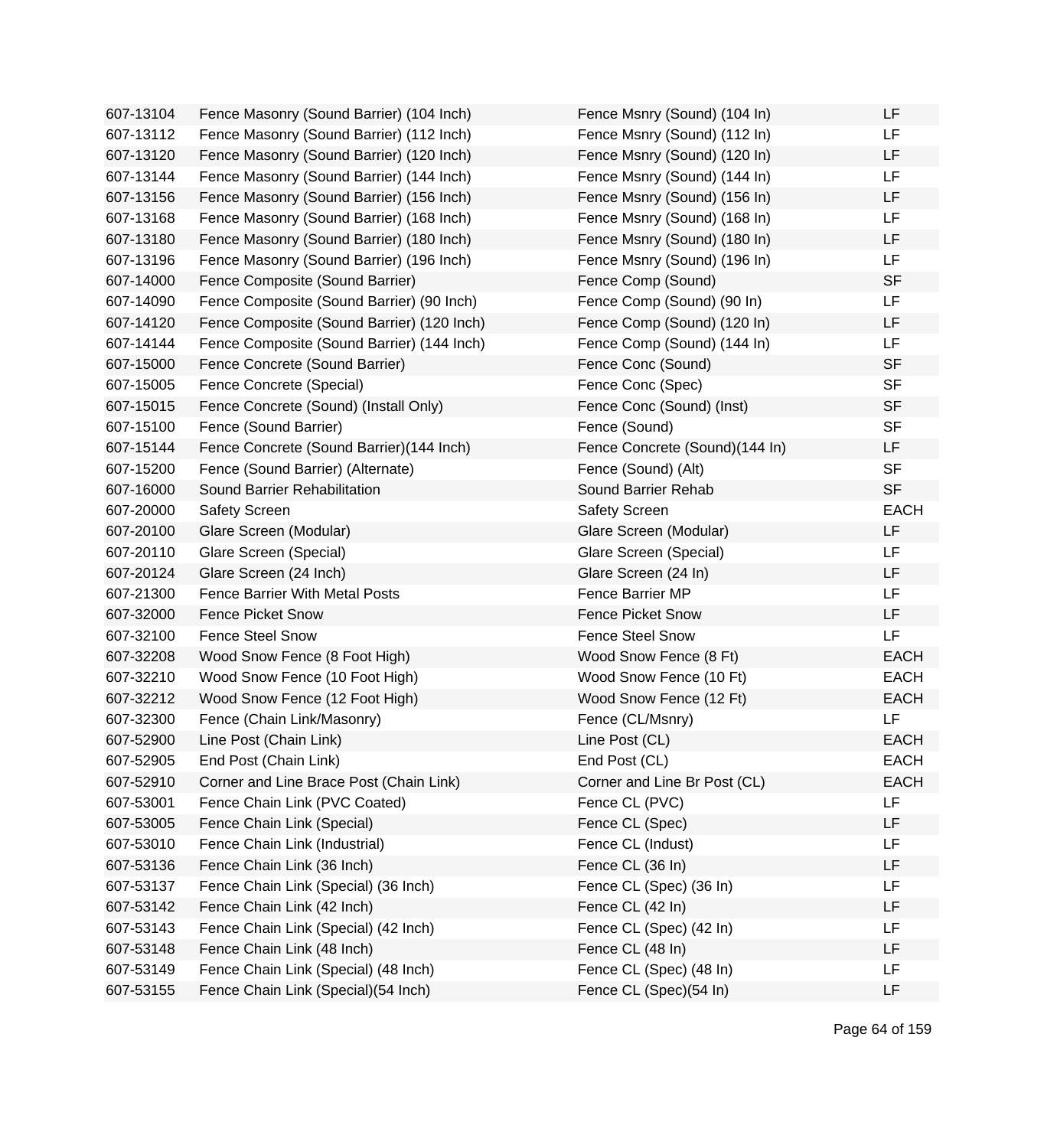| 607-53160 | Fence Chain Link (60 Inch)           | Fence CL (60 In)           | LF          |
|-----------|--------------------------------------|----------------------------|-------------|
| 607-53161 | Fence Chain Link (Special) (60 Inch) | Fence CL (Spec) (60 In)    | LF          |
| 607-53169 | Fence Chain Link (Special) (68 Inch) | Fence CL (Spec)(68 In)     | LF          |
| 607-53172 | Fence Chain Link (72 Inch)           | Fence CL (72 In)           | LF          |
| 607-53173 | Fence Chain Link (Special) (72 Inch) | Fence CL (Spec) (72 In)    | <b>LF</b>   |
| 607-53178 | Fence Chain Link (Spec) (78 In)      | Fence CL (Spec) (78 In)    | LF          |
| 607-53184 | Fence Chain Link (84 Inch)           | Fence CL (84 In)           | <b>LF</b>   |
| 607-53185 | Fence Chain Link (Special) (84 Inch) | Fence CL (Spec) (84 In)    | <b>LF</b>   |
| 607-53189 | Fence (Chain Link)(Special)(88 Inch) | Fence (CL)(Spec)(88 In)    | LF          |
| 607-53191 | Fence Chain Link (Special) (92 Inch) | Fence CL (Spec) (92 In)    | LF          |
| 607-53196 | Fence Chain Link (96 Inch)           | Fence CL (96 In)           | <b>LF</b>   |
| 607-53197 | Fence Chain Link (Special) (96 Inch) | Fence CL (Spec) (96 In)    | LF          |
| 607-53203 | Fence Chain Link (Special)(102 Inch) | Fence CL (Spec)(102 In)    | LF          |
| 607-53220 | Fence Chain Link (120 Inch)          | Fence CL (120 In)          | LF          |
| 607-53244 | Fence Chain Link (144 Inch)          | Fence CL (144 In)          | <b>LF</b>   |
| 607-53500 | Fence Chain Link (Pedestrian)        | Fence CL (Pedest)          | LF          |
| 607-54072 | Fence Chain Link Screen (72 Inch)    | Fence CL Screen (72 In)    | LF          |
| 607-54096 | Fence Chain Link Screen (96 Inch)    | Fence CL Screen (96 In)    | <b>LF</b>   |
| 607-54120 | Fence Chain Link Screen (120 Inch)   | Fence CL Screen (120 In)   | LF          |
| 607-54144 | Fence Chain Link Screen (144 Inch)   | Fence CL Screen (144 In)   | <b>LF</b>   |
| 607-55000 | Fabric Chain Link                    | Fabric CL                  | <b>SF</b>   |
| 607-55001 | Fabric Chain Link (PVC Coated)       | Fabric CL (PVC)            | <b>SF</b>   |
| 607-55030 | Mesh Post                            | Mesh Post                  | <b>EACH</b> |
| 607-55031 | Mesh Post (Special)                  | Mesh Post (Spec)           | <b>EACH</b> |
| 607-55040 | Mesh Anchor                          | Mesh Anchor                | <b>EACH</b> |
| 607-55041 | Mesh Anchor                          | Mesh Anchor                | LF          |
| 607-55050 | Mesh Anchor (Special)                | Mesh Anchor (Spec)         | <b>EACH</b> |
| 607-55060 | Mesh Pin                             | Mesh Pin                   | <b>EACH</b> |
| 607-55100 | Wire Mesh                            | Wire Mesh                  | <b>SF</b>   |
| 607-55101 | Cable Net (1/2 Inch)                 | Cable Net (1/2 In)         | <b>SF</b>   |
| 607-55102 | Cable Net (5/16 Inch)                | Cable Net (5/16 In)        | <b>SF</b>   |
| 607-55103 | Cable Net (Special)                  | Cable Net (Spec)           | <b>SF</b>   |
| 607-55105 | <b>Cable Net Extension</b>           | <b>Cable Net Extension</b> | <b>SF</b>   |
| 607-55200 | Rock Anchor                          | Rock Anchor                | LF          |
| 607-56001 | Fence (Animal Protection)            | Fence (Animal Protect)     | LF          |
| 607-60000 | Deer Gate                            | Deer Gate                  | <b>EACH</b> |
| 607-60001 | Pedestrian Gate (Special)            | Pedest Gate (Spec)         | <b>EACH</b> |
| 607-60002 | Game Ramp                            | Game Ramp                  | <b>EACH</b> |
| 607-60003 | 3 Foot Gate Walk                     | 3 Ft Gate Walk             | <b>EACH</b> |
| 607-60004 | 4 Foot Gate Walk                     | 4 Ft Gate Walk             | <b>EACH</b> |
| 607-60005 | 5 Foot Gate Walk                     | 5 Ft Gate Walk             | <b>EACH</b> |
| 607-60006 | 6 Foot Gate Walk                     | 6 Ft Gate Walk             | <b>EACH</b> |
| 607-60010 | Game Ramp (Lumber)                   | Game Ramp (Lumber)         | <b>EACH</b> |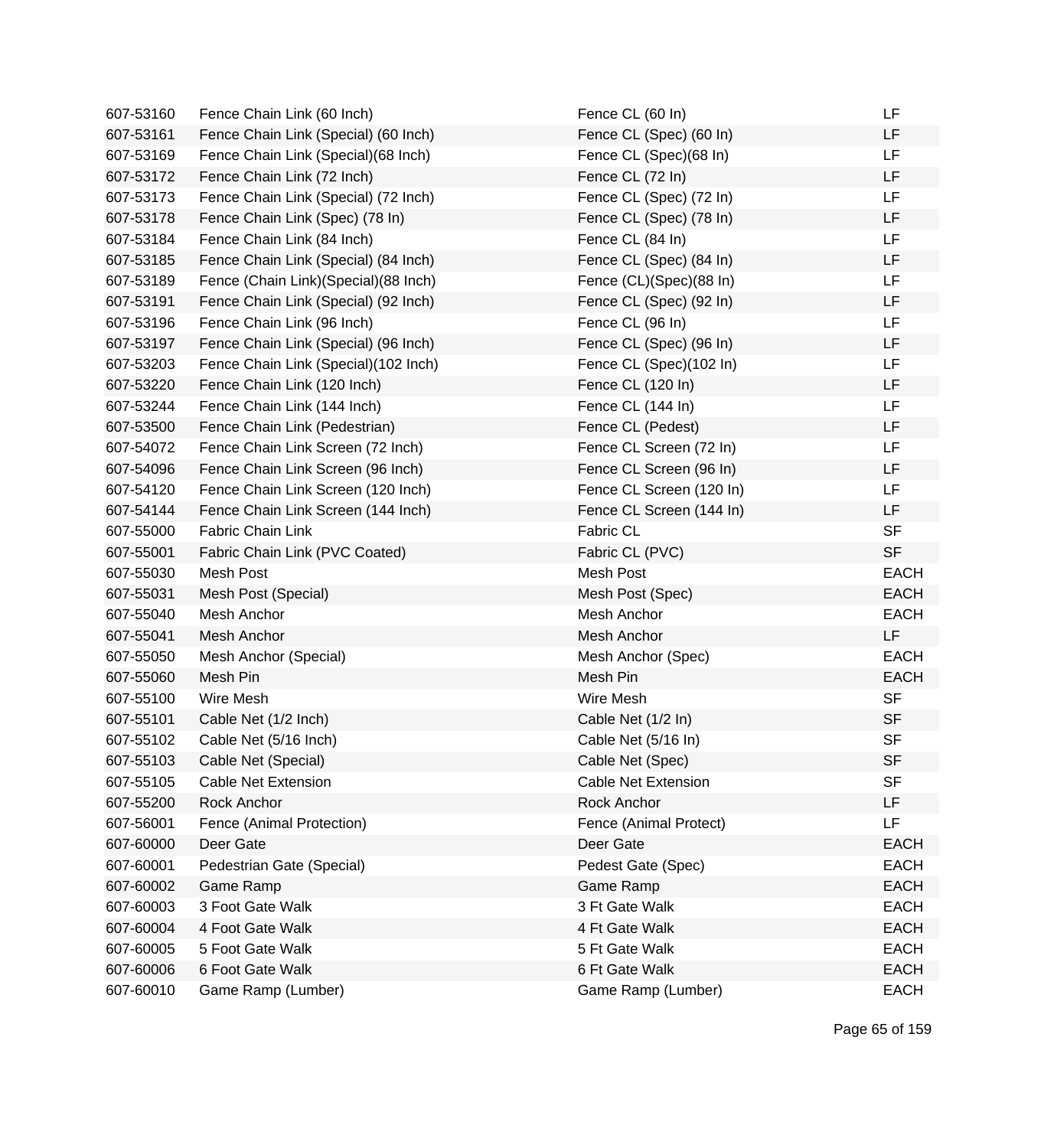| 607-60012 | Game Ramp (Backfill)                          | Game Ramp (Backfill)           | <b>EACH</b> |
|-----------|-----------------------------------------------|--------------------------------|-------------|
| 607-60014 | Game Ramp (Seeding)                           | Game Ramp (Seeding)            | <b>EACH</b> |
| 607-60103 | 3 Foot Gate                                   | 3 Ft Gate                      | <b>EACH</b> |
| 607-60105 | 4 Foot Gate (Special)                         | 4 Foot Gate (Spec)             | <b>EACH</b> |
| 607-60108 | 8 Foot Gate                                   | 8 Ft Gate                      | <b>EACH</b> |
| 607-60109 | 8 Foot Gate (Special)                         | 8 Foot Gate (Spec)             | <b>EACH</b> |
| 607-60110 | 10 Foot Gate                                  | 10 Ft Gate                     | <b>EACH</b> |
| 607-60111 | 10 Foot Gate (Special)                        | 10 Ft Gate (Spec)              | <b>EACH</b> |
| 607-60112 | 12 Foot Gate                                  | 12 Ft Gate                     | <b>EACH</b> |
| 607-60113 | 12 Foot Gate (Special)                        | 12 Ft Gate (Spec)              | <b>EACH</b> |
| 607-60114 | 14 Foot Gate                                  | 14 Ft Gate                     | <b>EACH</b> |
| 607-60115 | 14 Foot Gate (Chain Link) (PVC Coated)        | 14 Ft Gate(CL)(PVC Coated)     | <b>EACH</b> |
| 607-60116 | 16 Foot Gate                                  | 16 Ft Gate                     | <b>EACH</b> |
| 607-60117 | 16 Foot Gate (Special)                        | 16 Ft Gate (Spec)              | <b>EACH</b> |
| 607-60119 | 18 Foot Gate (Special)                        | 18 Ft Gate (Spec)              | <b>EACH</b> |
| 607-60120 | 20 Foot Gate                                  | 20 Ft Gate                     | <b>EACH</b> |
| 607-60121 | 20 Foot Gate (Special)                        | 20 Ft Gate (Spec)              | <b>EACH</b> |
| 607-60153 | 3 Foot Gate (Special)                         | 3 Ft Gate (Spec)               | <b>EACH</b> |
| 607-60203 | 3 Ft Gate Single (Chain Link)                 | 3 Ft Gate S (CL)               | <b>EACH</b> |
| 607-60208 | 8 Ft Gate Single (Chain Link)                 | 8 Ft Gate S (CL)               | <b>EACH</b> |
| 607-60212 | 12 Foot Gate Single (Chain Link)              | 12 Ft Gate S (CL)              | <b>EACH</b> |
| 607-60215 | 15 Foot Gate Single (Chain Link)              | 15 Ft Gate S (CL)              | <b>EACH</b> |
| 607-60216 | 16 Foot Gate Single (Chain Link)              | 16 Ft Gate S (CL)              | <b>EACH</b> |
| 607-60218 | 18 Foot Gate Single (Chain Link)              | 18 Ft Gate S (CL)              | <b>EACH</b> |
| 607-60220 | 20 Foot Gate Single (Chain Link)              | 20 Ft Gate S (CL)              | <b>EACH</b> |
| 607-60230 | 30 Foot Gate Single (Chain Link)              | 30 Ft Gate S (CL)              | <b>EACH</b> |
| 607-60240 | 40 Foot Gate Single (Chain Link)              | 40 Ft Gate S (CL)              | <b>EACH</b> |
| 607-60266 | 16 Foot Gate Double (Chain Link)              | 16 Ft Gate D (CL)              | <b>EACH</b> |
| 607-60270 | 20 Foot Gate Double (Chain Link)              | 20 Ft Gate D (CL)              | <b>EACH</b> |
| 607-60271 | 20 Foot Gate Double (Chain Link) (PVC Coated) | 20 Ft Gate D (CL) (PVC Coated) | <b>EACH</b> |
| 607-60274 | 24 Foot Gate Double (Chain Link)              | 24 Ft Gate D (CL)              | <b>EACH</b> |
| 607-60276 | 26 Foot Gate Double (Chain Link)              | 26 Ft Gate D (CL)              | <b>EACH</b> |
| 607-60280 | 30 Foot Gate Double (Chain Link)              | 30 Ft Gate D (CL)              | <b>EACH</b> |
| 607-60290 | 40 Foot Gate Double (Chain Link)              | 40 Ft Gate D (CL)              | <b>EACH</b> |
| 607-60316 | 16 Foot Gate Twin                             | 16 Ft Gate Twin                | <b>EACH</b> |
| 607-60320 | 20 Foot Gate Twin                             | 20 Ft Gate Twin                | <b>EACH</b> |
| 607-60324 | 24 Foot Gate Twin                             | 24 Ft Gate Twin                | <b>EACH</b> |
| 607-60332 | 32 Foot Gate Twin                             | 32 Ft Gate Twin                | <b>EACH</b> |
| 607-60335 | 35 Foot Gate Twin                             | 35 Ft Gate Twin                | <b>EACH</b> |
| 607-60340 | 40 Foot Gate Twin                             | 40 Ft Gate Twin                | <b>EACH</b> |
| 607-60420 | 20 Foot Gate Twin (Special)                   | 20 Ft Gate Twin (Spec)         | <b>EACH</b> |
| 607-60424 | 24 Foot Gate Twin (Special)                   | 24 Ft Gate Twin (Spec)         | <b>EACH</b> |
| 607-60514 | 14 Foot Gate (Special)                        | 14 Ft Gate (Spec)              | <b>EACH</b> |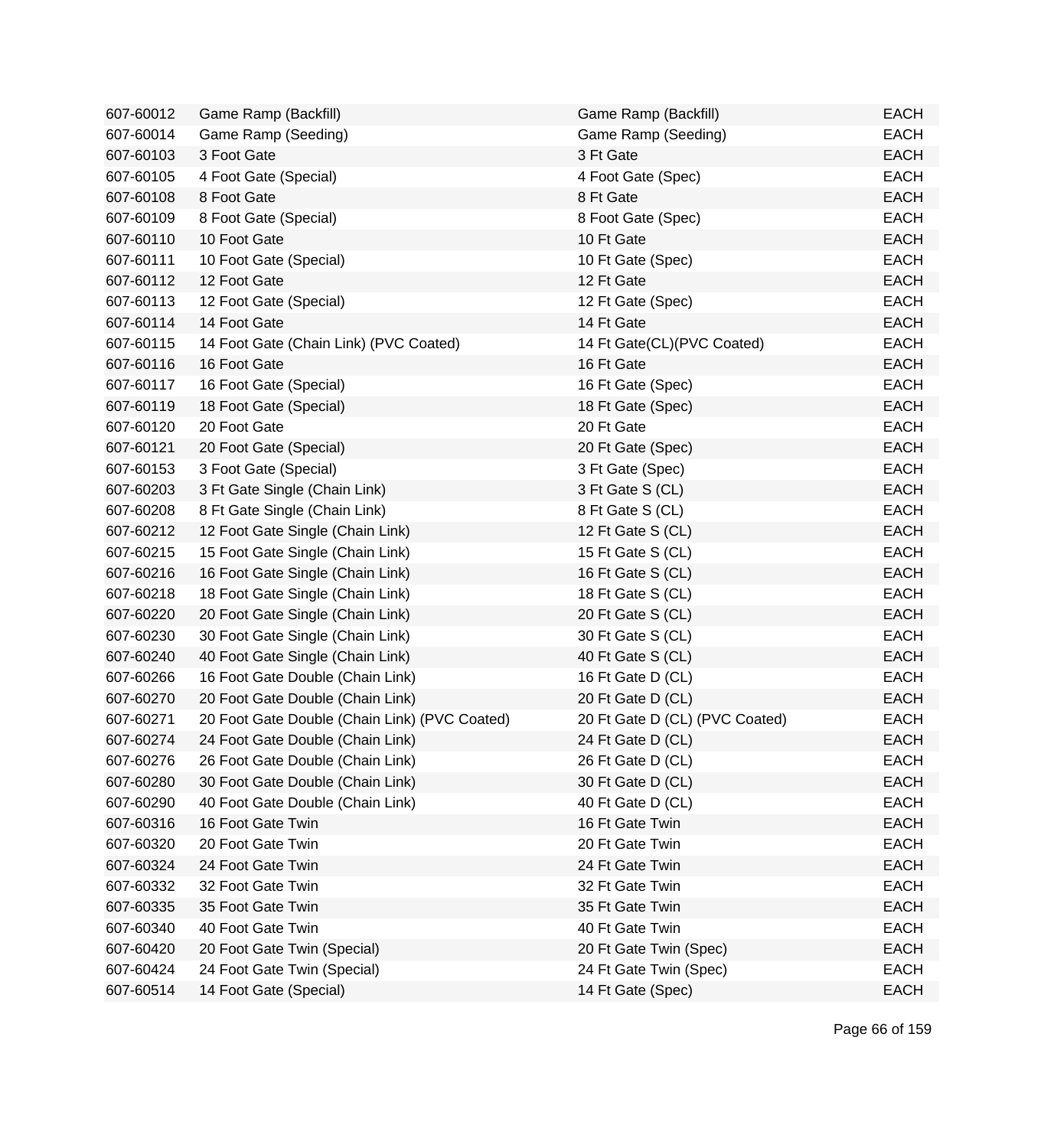| 607-60516 | Place 16 Foot Gate                              | Place 16 Ft Gate                   | <b>EACH</b> |
|-----------|-------------------------------------------------|------------------------------------|-------------|
| 607-60520 | Place 20 Foot Gate                              | Place 20 Ft Gate                   | <b>EACH</b> |
| 607-60524 | 24 Foot Gate (Special)                          | 24 Ft Gate (Spec)                  | <b>EACH</b> |
| 607-60600 | <b>Security Gate</b>                            | <b>Security Gate</b>               | <b>EACH</b> |
| 607-60610 | <b>Vehicle Gate</b>                             | Vehicle Gate                       | <b>EACH</b> |
| 607-60620 | Road Closure Gate                               | Road Closure Gate                  | <b>EACH</b> |
| 607-60625 | Road Closure Gate (Install Only)                | Road Closure Gate (Install Only)   | <b>EACH</b> |
| 607-60630 | <b>HOV Gate</b>                                 | <b>HOV Gate</b>                    | <b>EACH</b> |
| 607-60635 | <b>HOV Gate Foundation</b>                      | <b>HOV Gate Foundation</b>         | <b>EACH</b> |
| 607-60650 | <b>HOV Gate Controller Cabinet</b>              | <b>HOV Gate Ctrl Cab</b>           | <b>EACH</b> |
| 607-61216 | 16 Foot Gate Double Screen                      | 16 Ft Gate D S                     | <b>EACH</b> |
| 607-61220 | 20 Foot Gate Double Screen                      | 20 Ft Gate D S                     | <b>EACH</b> |
| 607-61224 | 24 Foot Gate Double Screen                      | 24 Ft Gate D S                     | <b>EACH</b> |
| 607-61232 | 32 Foot Gate Double Screen                      | 32 Ft Gate D S                     | <b>EACH</b> |
| 607-62000 | <b>Temporary Rockfall Containment System</b>    | <b>Temp Rock Contain Sys</b>       | L S         |
| 608-00000 | <b>Concrete Sidewalk</b>                        | <b>Conc Sidewalk</b>               | SY          |
| 608-00003 | Concrete Sidewalk (Fast Track)                  | Conc Sidewalk (Fast Track)         | SY          |
| 608-00005 | Concrete Sidewalk (Special)                     | Conc Sidewalk (Spec)               | SY          |
| 608-00006 | Concrete Sidewalk (6 Inch)                      | Conc Sidewalk (6 In)               | SY          |
| 608-00010 | Concrete Curb Ramp                              | Conc Curb Ramp                     | SY          |
| 608-00011 | Curb Ramp (Fast Track)                          | Curb Ramp (Fast Track)             | SY          |
| 608-00012 | Curb Ramp (Special)                             | Curb Ramp (Spec)                   | SY          |
| 608-00015 | Detectable Warnings                             | Detectable Warnings                | <b>SF</b>   |
| 608-00016 | Detectable Warnings (Install Only)              | Inst Detectable Warnings           | <b>SF</b>   |
| 608-00017 | Curb Ramp (Temporary Perpendicular)             | Curb Ramp (Temp Perpendicular)     | <b>EACH</b> |
| 608-00018 | Curb Ramp (Temporary Parallel) (Single)         | Curb Ramp (Temp Parallel) (Single) | <b>EACH</b> |
| 608-00019 | Curb Ramp (Temporary Parallel) (Dual)           | Curb Ramp (Temp Parallel) (Dual)   | <b>EACH</b> |
| 608-00020 | Concrete Bikeway                                | Conc Bikeway                       | SY          |
| 608-00024 | Concrete Bikeway (4 Inch)                       | Conc Bikeway (4 In)                | SY          |
| 608-00025 | Concrete Bikeway (5 Inch)                       | Conc Bikeway (5 In)                | SY          |
| 608-00026 | Concrete Bikeway (6 Inch)                       | Conc Bikeway (6 In)                | SY          |
| 608-00028 | Concrete Bikeway (8 Inch)                       | Conc Bikeway (8 In)                | <b>SY</b>   |
| 608-00040 | Concrete Bikeway (Special)                      | Conc Bikeway (Spec)                | SY          |
| 608-00050 | <b>Brick Pavers</b>                             | <b>Brick Pavers</b>                | <b>SF</b>   |
| 608-00051 | <b>Brick Pavers (Install Only)</b>              | <b>Inst Brick Pavers</b>           | <b>SF</b>   |
| 608-00052 | Brick Pavers (Furnish Only)                     | <b>Furn Brick Pavers</b>           | <b>SF</b>   |
| 608-00060 | <b>Stone Pavers</b>                             | <b>Stone Pavers</b>                | <b>SF</b>   |
| 608-00070 | <b>Interlocking Pavers</b>                      | <b>Interlock Pavers</b>            | <b>SF</b>   |
| 608-00100 | Reinforced Grass/Concrete Porous Pavement       | Reinf Grass/Conc Pvmt              | SY          |
| 608-00110 | Reinforced Grass/Plastic Porous Pavement        | <b>Reinf Grass/Plastic Pvmt</b>    | SY          |
| 608-00350 | Concrete Sidewalk (Colored)                     | Conc Sidewalk (C)                  | SY          |
| 608-00400 | Concrete Sidewalk (Colored) (Exposed Aggregate) | Conc Sidewalk (C) (EA)             | SY          |
| 608-00500 | Concrete Sidewalk (Exposed Aggregate)           | Conc Sidewalk (EA)                 | SY          |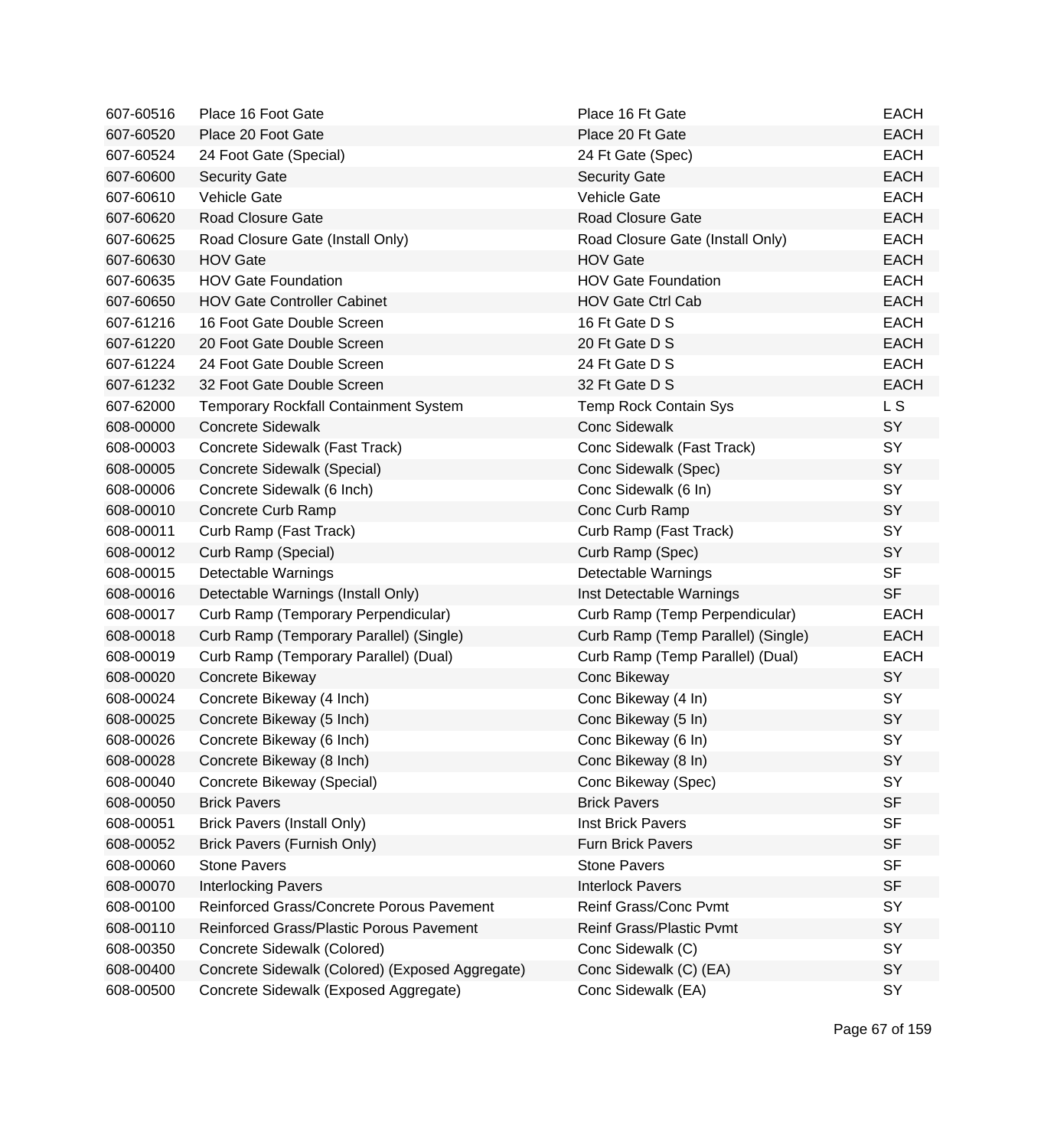| 608-01000 | <b>Bituminous Sidewalk</b>                           | <b>Bitum Sidewalk</b>     | <b>TON</b>  |
|-----------|------------------------------------------------------|---------------------------|-------------|
| 608-01010 | <b>Bituminous Curb Ramp</b>                          | <b>Bitum Curb Ramp</b>    | <b>TON</b>  |
| 608-01500 | <b>Bituminous Bikeway</b>                            | <b>Bitum Bikeway</b>      | <b>TON</b>  |
| 608-01550 | <b>Place Asphalt Millings</b>                        | Place Asph Millings       | SY          |
| 608-01600 | Aggregate Walkway                                    | Aggregate Walkway         | SY          |
| 608-10000 | Sidewalk Drain                                       | Sidewalk Drain            | <b>LF</b>   |
| 608-10010 | Sidewalk Drain                                       | Sidewalk Drain            | <b>EACH</b> |
| 609-09015 | Modify Post-Tensioning System                        | Mod Post-Tens Sys         | <b>EACH</b> |
| 609-20000 | Curb Type 2 (Section B) (Special)                    | Curb Ty 2 B (Spec)        | LF          |
| 609-20010 | Curb Type 2 (Section B)                              | Curb Ty 2 B               | <b>LF</b>   |
| 609-20011 | Curb Type 2 (Section M)                              | Curb Ty 2 M               | <b>LF</b>   |
| 609-20100 | Curb Type 2 (Section-Variable)                       | Curb Ty 2 Variable        | LF          |
| 609-20110 | Curb Type 2 (Colored)                                | Curb Ty $2$ (C)           | LF          |
| 609-20120 | Curb Type 2 (Colored) (Exposed Aggregate)            | Curb Ty 2 (C) (EA)        | LF          |
| 609-21000 | <b>Concrete Curb Stop</b>                            | <b>Concrete Curb Stop</b> | <b>EACH</b> |
| 609-21009 | Curb and Gutter Type 2 (Section I-B) (Colored)       | C and G Ty 2 I-B (C)      | LF          |
| 609-21010 | Curb and Gutter Type 2 (Section I-B)                 | C and G Ty 2 I-B          | LF          |
| 609-21011 | Curb and Gutter Type 2 (Section I-M)                 | C and G Ty 2 I-M          | LF          |
| 609-21012 | Curb and Gutter Type 2 (Section I-M) (Colored)       | C and G Ty $2$ I-M $(C)$  | LF          |
| 609-21013 | Curb and Gutter Type 2 (Section I-M) (Special)       | C and G Ty 2 I-M (Spec)   | LF          |
| 609-21020 | Curb and Gutter Type 2 (Section II-B)                | C and G Ty 2 II-B         | LF          |
| 609-21021 | Curb and Gutter Type 2 (Section II-M)                | C and G Ty 2 II-M         | LF          |
| 609-21022 | Curb and Gutter Type 2 (Section II-B) (Colored)      | C and G Ty $2$ II-B $(C)$ | LF          |
| 609-21023 | Curb and Gutter Type 2 (Section II-B) (Special)      | C and G Ty 2 II-B (Spec)  | LF          |
| 609-21025 | Curb and Gutter Type 2 (Section BS)                  | C and G Ty 2 BS           | LF          |
| 609-21100 | Curb and Gutter Type 2 (Section-Variable)            | C and G Ty 2 Variable     | LF          |
| 609-21110 | Curb and Gutter Type 2 (Section I-B) (Special)       | C & G Ty 2 I-B (Spec)     | LF          |
| 609-21900 | Curb and Gutter Type 2 (Special)                     | C and G Ty 2 (Spec)       | LF          |
| 609-21920 | Curb and Gutter Type 2 (Colored) (Exposed Aggregate) | C and G Ty $2$ (C) (EA)   | LF          |
| 609-22021 | Curb, Gutter and Sidewalk Type 2 (Section MS)        | CGS Ty 2 MS               | LF          |
| 609-22022 | Curb, Gutter and Sidewalk Type 2 (Section II-B)      | CGS Ty 2 II-B             | LF          |
| 609-22025 | Curb, Gutter and Sidewalk Type 2 (Section BS)        | CGS Ty 2 BS               | LF          |
| 609-22900 | Curb, Gutter and Sidewalk (Special)                  | CGS (Spec)                | LF          |
| 609-23000 | Gutter (Special)                                     | Gutter (Special)          | LF          |
| 609-24000 | Gutter Type 2 (Special)                              | Gutter Ty 2 (Spec)        | LF          |
| 609-24002 | Gutter Type 2 (2 Foot)                               | Gutter Ty 2 (2 Ft)        | LF          |
| 609-24003 | Gutter Type 2 (3 Foot)                               | Gutter Ty 2 (3 Ft)        | LF          |
| 609-24004 | Gutter Type 2 (4 Foot)                               | Gutter Ty 2 (4 Ft)        | LF          |
| 609-24005 | Gutter Type 2 (5 Foot)                               | Gutter Ty 2 (5 Ft)        | LF          |
| 609-24006 | Gutter Type 2 (6 Foot)                               | Gutter Ty 2 (6 Ft)        | LF          |
| 609-24008 | Gutter Type 2 (8 Foot)                               | Gutter Ty 2 (8 Ft)        | LF          |
| 609-24010 | Gutter Type 2 (10 Foot)                              | Gutter Ty 2 (10 Ft)       | LF          |
| 609-24020 | Gutter Type 2 (20 Foot)                              | Gutter Ty 2 (20 Ft)       | LF          |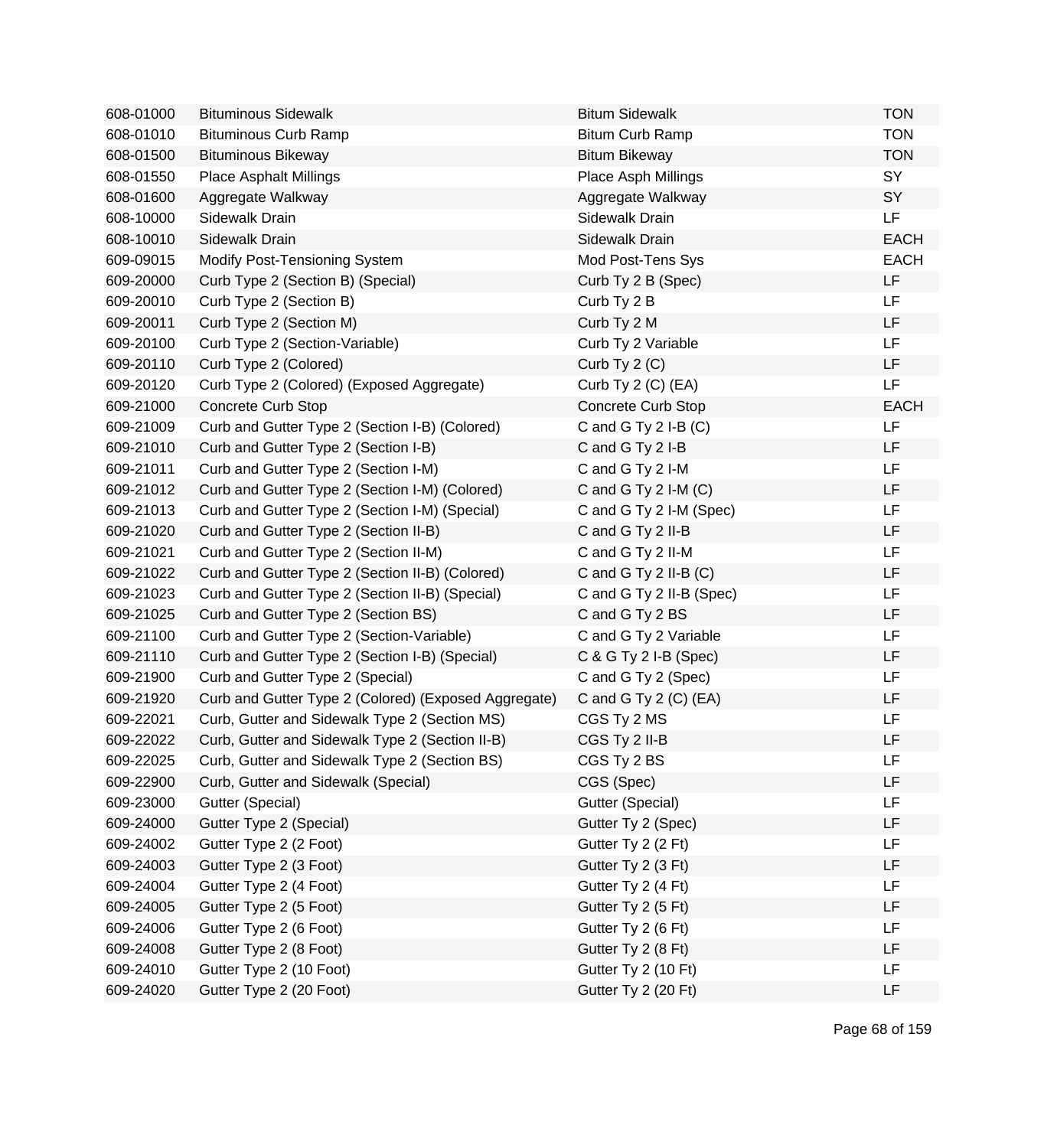| 609-24100 | Gutter Type 2 (Variable)                           | Gutter Ty 2 Variable             | LF          |
|-----------|----------------------------------------------------|----------------------------------|-------------|
| 609-31010 | Curb and Gutter Type 2 (Section I-B) (Fast Track)  | C and G Ty 2 I-B (Fast Track)    | LF          |
| 609-31020 | Curb and Gutter Type 2 (Section II-B) (Fast Track) | C and G Ty 2 II-B (Fast Track)   | LF          |
| 609-31025 | Curb and Gutter Type 2 (Section II-M) (Fast Track) | C and G Ty 2 II-M (Fast Track)   | LF          |
| 609-34006 | Gutter Type 2 (6 Foot) (Fast Track)                | Gutter Ty 2 (6 Ft) (Fast Track)  | LF          |
| 609-34008 | Gutter Type 2 (8 Foot) (Fast Track)                | Gutter Ty 2 (8 Ft) (Fast Track)  | LF          |
| 609-34010 | Gutter Type (10 Foot) (Fast Track)                 | Gutter Ty 2 (10 Ft) (Fast Track) | LF          |
| 609-40010 | Curb Type 4 (Section B)                            | Curb Ty 4 B                      | LF          |
| 609-40011 | Curb Type 4 (Section M)                            | Curb Ty 4 M                      | LF          |
| 609-40021 | Curb Type 4 (Section B) (Epoxy)                    | Curb Ty 4 B (Epoxy)              | LF          |
| 609-40022 | Curb Type 4 (Section M) (Epoxy)                    | Curb Ty 4 M (Epoxy)              | LF          |
| 609-40031 | Curb Type 4 (Section B) (Key-Way)                  | Curb Ty 4 B (Key-Way)            | LF          |
| 609-40032 | Curb Type 4 (Section M) (Key-Way)                  | Curb Ty 4 M (Key-Way)            | LF          |
| 609-40041 | Curb Type 4 (Special)(Sloping)                     | Curb Ty 4 (Special)(Sloping)     | LF          |
| 609-40042 | Curb Type 4 (Special) (Vertical)                   | Curb Ty 4 (Special) (Vertical)   | LF          |
| 609-40100 | Curb Type 4 (Section-Variable)                     | Curb Ty 4 Variable               | LF          |
| 609-40110 | Curb (Median) Type 4 (Section B)                   | Curb Median Ty 4 B               | LF          |
| 609-40120 | Curb (Median) (Special)                            | <b>Curb Median Special</b>       | SY          |
| 609-40130 | Curb (Median) (Special)                            | <b>Curb Median Special</b>       | LF          |
| 609-60011 | Curb Type 6 (Section M)                            | Curb Ty 6 M                      | LF          |
| 609-60900 | Curb Type 6 (Section M) Special                    | Curb Ty 6 M Special              | LF          |
| 609-70000 | Curb (Walkover)                                    | Curb (Walkover)                  | <b>SF</b>   |
| 609-70010 | Curb (Tunnel)                                      | Curb (Tunnel)                    | LF          |
| 609-70020 | Curb (8 Inch Vertical-Concrete)                    | Curb (8 In Vert)                 | LF          |
| 609-70030 | Tall Curb (Style CA)                               | Tall Curb (Style CA)             | LF          |
| 609-70031 | Tall Curb (Style CC)                               | Tall Curb (Style CC)             | LF          |
| 609-70040 | Curb (Composite Material)                          | Curb (Composite Material)        | LF          |
| 609-71000 | Curb (Special)                                     | Curb (Special)                   | LF          |
| 610-00010 | Median Cover Material (Decorative)                 | Median Cover Matl (Dec)          | <b>SF</b>   |
| 610-00020 | Median Cover Material (Patterned Concrete)         | Median Cover (Pattern Conc)      | <b>SF</b>   |
| 610-00024 | Median Cover Material (4 Inch Patterned Concrete)  | Median Cover (4 In Pattern Conc) | <b>SF</b>   |
| 610-00026 | Median Cover Material (6 Inch Patterned Concrete)  | Median Cover (6 In Pattern Conc) | <b>SF</b>   |
| 610-00030 | Median Cover Material (Concrete)                   | Median Cover Matl (Conc)         | <b>SF</b>   |
| 610-00035 | Median Cover Material (Concrete) (Special)         | Median Cover Matl (Conc)(Spec)   | <b>SF</b>   |
| 610-00040 | Median Cover Material (Bituminous)                 | Median Cover Matl (Bitum)        | <b>TON</b>  |
| 610-00050 | Median Cover Material (Stone)                      | Median Cover Matl (Stone)        | <b>TON</b>  |
| 610-00051 | Median Cover Material (Stone) (Special)            | Median Cover Matl (Stone) (Spec) | <b>TON</b>  |
| 610-00055 | Median Cover Material (Stone)                      | Median Cover Matl (Stone)        | <b>SF</b>   |
| 610-00060 | Median Cover Material (Brick Pavers)               | Median Cover Matl (Brick)        | <b>SF</b>   |
| 610-00100 | Median Edging (Patterned Concrete)                 | Median Edging (Pattern Conc)     | LF          |
| 610-00110 | Median Edging                                      | Median Edging                    | LF          |
| 610-01000 | Medallion                                          | Medallion                        | <b>EACH</b> |
| 611-00010 | 10 Foot Cattle Guard                               | 10 Ft Cattle Gd                  | <b>EACH</b> |

Page 69 of 159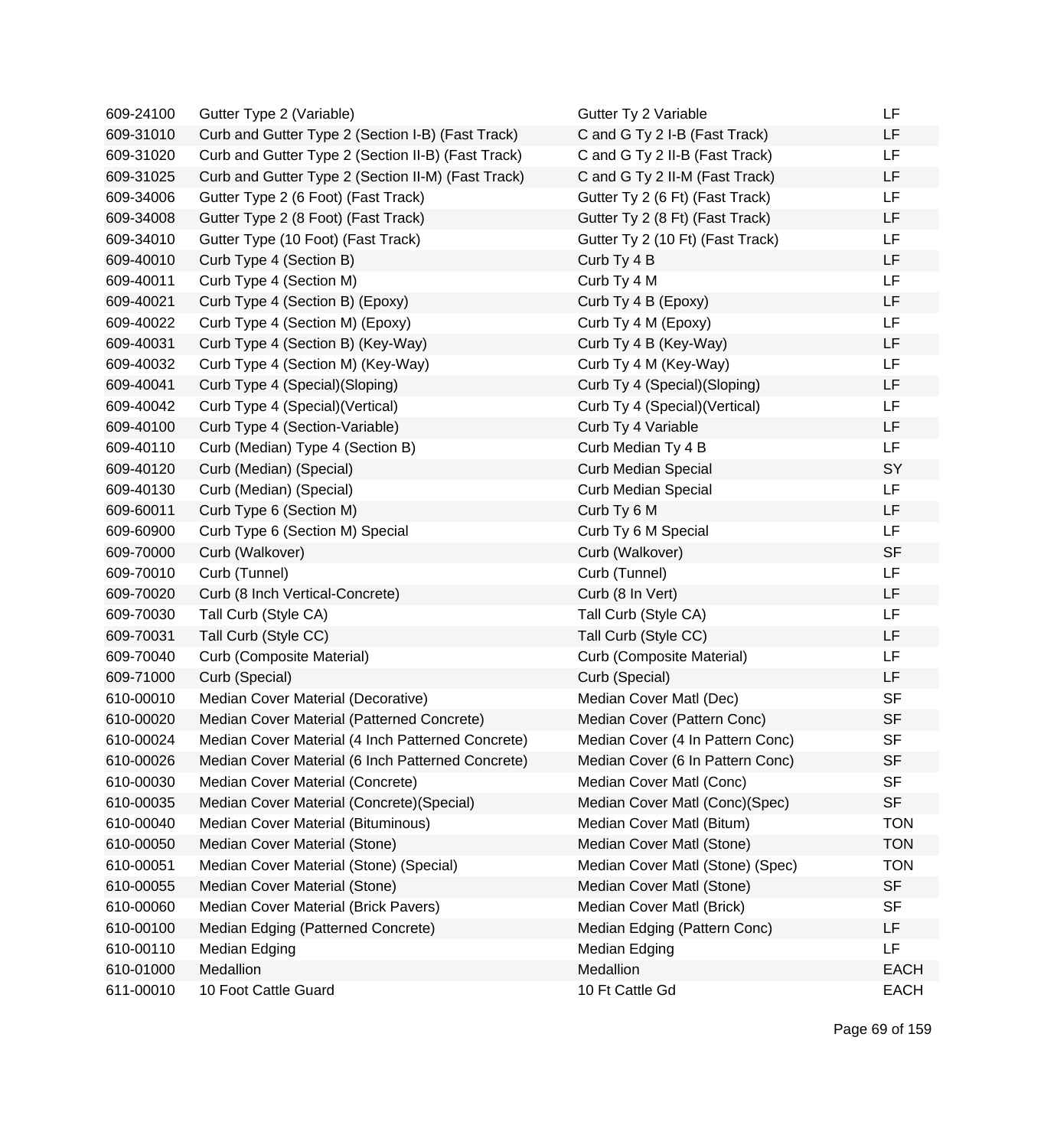| 611-00012 | 12 Foot Cattle Guard                | 12 Ft Cattle Gd                | <b>EACH</b> |
|-----------|-------------------------------------|--------------------------------|-------------|
| 611-00013 | 12 Foot Deer Guard                  | 12 Ft Deer Gd                  | <b>EACH</b> |
| 611-00014 | 14 Foot Cattle Guard                | 14 Ft Cattle Gd                | <b>EACH</b> |
| 611-00016 | 16 Foot Cattle Guard                | 16 Ft Cattle Gd                | <b>EACH</b> |
| 611-00017 | 16 Foot Deer Guard                  | 16 Ft Deer Gd                  | <b>EACH</b> |
| 611-00018 | 18 Foot Cattle Guard                | 18 Ft Cattle Gd                | <b>EACH</b> |
| 611-00019 | 18 Foot Deer Guard                  | 18 Ft Deer Gd                  | <b>EACH</b> |
| 611-00020 | 20 Foot Cattle Guard                | 20 Ft Cattle Gd                | <b>EACH</b> |
| 611-00021 | 20 Foot Deer Guard                  | 20 Ft Deer Guard               | <b>EACH</b> |
| 611-00022 | 22 Foot Cattle Guard                | 22 Ft Cattle Gd                | <b>EACH</b> |
| 611-00024 | 24 Foot Cattle Guard                | 24 Ft Cattle Gd                | <b>EACH</b> |
| 611-00025 | 24 Foot Deer Guard                  | 24 Ft Deer Gd                  | <b>EACH</b> |
| 611-00026 | 26 Foot Cattle Guard                | 26 Ft Cattle Gd                | <b>EACH</b> |
| 611-00027 | 26 Foot Deer Guard                  | 26 Ft Deer Gd                  | <b>EACH</b> |
| 611-00028 | 28 Foot Cattle Guard                | 28 Ft Cattle Gd                | <b>EACH</b> |
| 611-00029 | 28 Ft Deer Guard                    | 28 Ft Deer Gd                  | <b>EACH</b> |
| 611-00030 | 30 Foot Cattle Guard                | 30 Ft Cattle Gd                | <b>EACH</b> |
| 611-00031 | 30 Foot Deer Guard                  | 30 Ft Deer Gd                  | <b>EACH</b> |
| 611-00032 | 32 Foot Cattle Guard                | 32 Ft Cattle Gd                | <b>EACH</b> |
| 611-00033 | 32 Foot Deer Guard                  | 32 Ft Deer Gd                  | <b>EACH</b> |
| 611-00036 | 36 Foot Cattle Guard                | 36 Ft Cattle Gd                | <b>EACH</b> |
| 611-00037 | 35 Foot Deer Guard                  | 35 Ft Deer Guard               | <b>EACH</b> |
| 611-00039 | 38 Foot Deer Guard                  | 38 Ft Deer Gd                  | <b>EACH</b> |
| 611-00040 | 40 Foot Cattle Guard                | 40 Ft Cattle Gd                | <b>EACH</b> |
| 611-00041 | 40 Foot Deer Guard                  | 40 Ft Deer Gd                  | <b>EACH</b> |
| 611-00047 | 46 Foot Deer Guard                  | 46 Ft Deer Gd                  | <b>EACH</b> |
| 611-00057 | 56 Foot Deer Guard                  | 56 Ft Deer Gd                  | <b>EACH</b> |
| 611-00065 | 64 Foot Deer Guard                  | 64 Ft Deer Gd                  | <b>EACH</b> |
| 611-00073 | 72 Foot Deer Guard                  | 72 Ft Deer Gd                  | <b>EACH</b> |
| 611-00085 | 84 Foot Deer Guard                  | 84 Ft Deer Gd                  | <b>EACH</b> |
| 611-00500 | <b>Place Cattle Guard</b>           | Place Cattle Gd                | <b>EACH</b> |
| 611-01000 | <b>Railroad Grade Crossing</b>      | <b>Railroad Grade Crossing</b> | LF          |
| 611-01100 | <b>Railroad Track</b>               | <b>Railroad Track</b>          | <b>LF</b>   |
| 612-00001 | Delineator (Type I)                 | Delin (Ty I)                   | <b>EACH</b> |
| 612-00002 | Delineator (Type II)                | Delin (Ty II)                  | <b>EACH</b> |
| 612-00003 | Delineator (Type III)               | Delin (Ty III)                 | <b>EACH</b> |
| 612-00010 | Delineator (Special)                | Delin (Spec)                   | <b>EACH</b> |
| 612-00011 | Delineator (Special) (Furnish Only) | Delin (Spec) (Furn)            | <b>EACH</b> |
| 612-00021 | Delineator (Type I) (Barrier)       | Delin (Ty I) (Barrier)         | <b>EACH</b> |
| 612-00022 | Delineator (Type II) (Barrier)      | Delin (Ty II) (Barrier)        | <b>EACH</b> |
| 612-00023 | Delineator (Type III) (Barrier)     | Delin (Ty III) (Barrier)       | <b>EACH</b> |
| 612-00031 | Delineator (Type I) (Extra Height)  | Delin (Ty I) (Extra Ht)        | <b>EACH</b> |
| 612-00032 | Delineator (Type II) (Extra Height) | Delin (Ty II) (Extra Ht)       | <b>EACH</b> |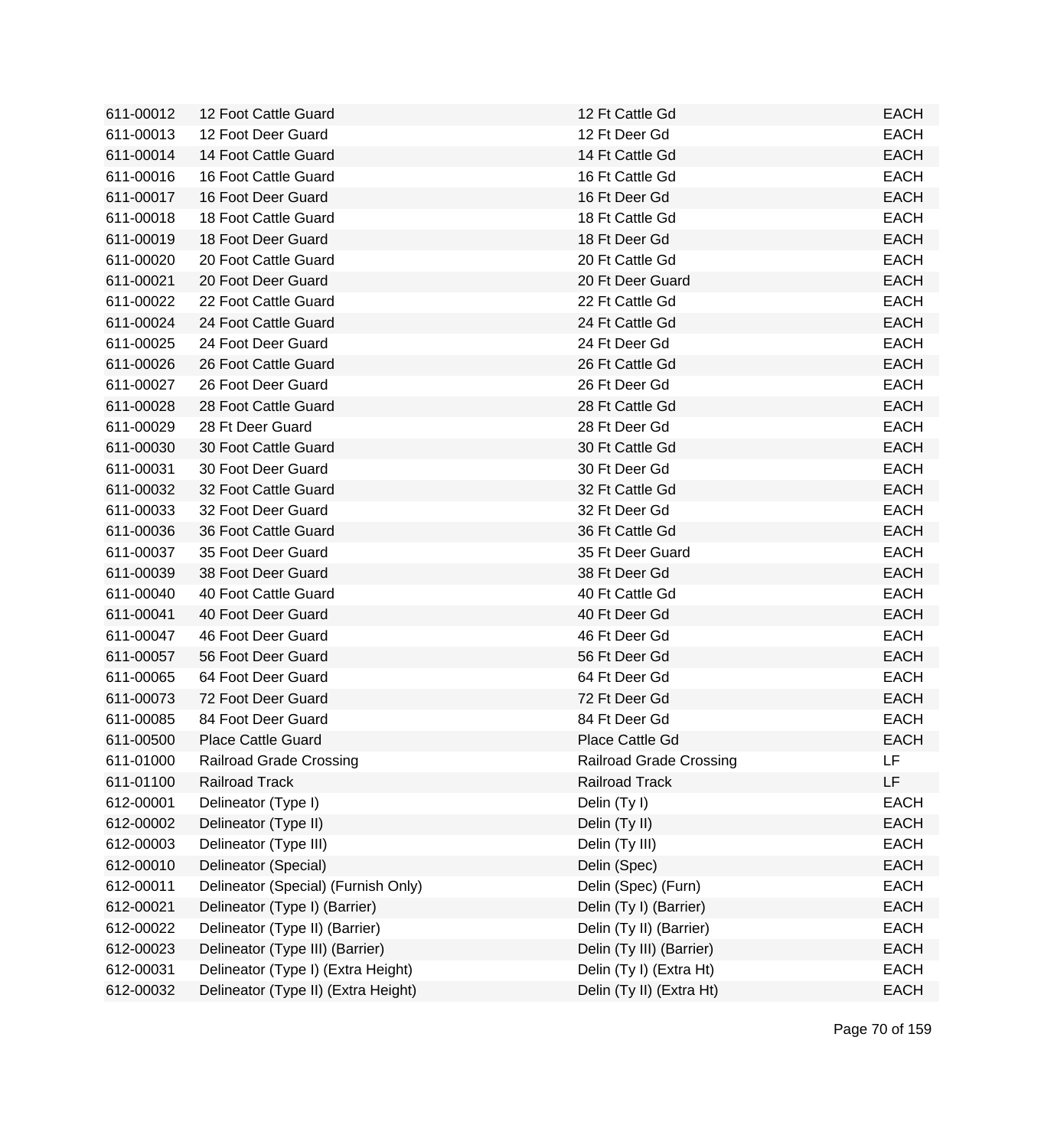| 612-00033 | Delineator (Type III) (Extra Height)                                     | Delin (Ty III) (Extra Ht)                | <b>EACH</b> |
|-----------|--------------------------------------------------------------------------|------------------------------------------|-------------|
| 612-00036 | Delineator (Flexible) (Square Base)                                      | Delin (Flex) (Sq Base)                   | <b>EACH</b> |
| 612-00037 | Delineator (Flexible) (Flat Mounted)                                     | Delin (Flex) (Flat Mount)                | <b>EACH</b> |
| 612-00038 | Delineator (Flexible) (Clamp Mounted)                                    | Delin (Flex) (Clmp Mount)                | <b>EACH</b> |
| 612-00039 | Delineator (Flexible) (Surface Mounted)                                  | Delin (Flex) (Surf Mount)                | <b>EACH</b> |
| 612-00040 | Delineator (Flexible) (Extra Height)                                     | Delin (Flex) (Extra Ht)                  | <b>EACH</b> |
| 612-00041 | Delineator (Flexible) (Type I)                                           | Delin (Flex) (Ty I)                      | <b>EACH</b> |
| 612-00042 | Delineator (Flexible) (Type II)                                          | Delin (Flex) (Ty II)                     | <b>EACH</b> |
| 612-00043 | Delineator (Flexible) (Type III)                                         | Delin (Flex) (Ty III)                    | <b>EACH</b> |
| 612-00046 | Delineator (Flexible) (Special) (Type I)                                 | Delin (Flex) (Spec) (Ty I)               | <b>EACH</b> |
| 612-00047 | Delineator (Flexible) (Special) (Type II)                                | Delin (Flex) (Spec) (Ty II)              | <b>EACH</b> |
| 612-00048 | Delineator (Flexible) (Special (Type III)                                | Delin (Flex) (Spec) (Ty III)             | <b>EACH</b> |
| 612-00050 | Reflector (Type-3)                                                       | Reflector (Type-3)                       | <b>EACH</b> |
| 612-00052 | Reflector                                                                | Reflector                                | <b>EACH</b> |
| 612-00060 | Reflector (Median Barrier)                                               | Reflector (Median Barrier)               | <b>EACH</b> |
| 612-00065 | Reflector Strip (1-1/2 Inch)                                             | Reflector Strip (1-1/2 In)               | <b>EACH</b> |
| 612-00070 | Reflector Strip (4 Inch)                                                 | Reflector Strip (4 In)                   | <b>EACH</b> |
| 612-00075 | Reflector Strip (6 Inch)                                                 | Reflector Strip (6 In)                   | <b>EACH</b> |
| 612-00081 | Delineator (Post Mounted)(Type I)                                        | Delin (PM) (Ty I)                        | <b>EACH</b> |
| 612-00082 | Delineator (Post Mounted)(Type II)                                       | Delin (PM)(Ty II)                        | <b>EACH</b> |
| 612-00083 | Delineator (Post Mounted)(Type III)                                      | Delin (PM)(Ty III)                       | <b>EACH</b> |
| 612-00101 | Delineator (Drivable Concrete Installation) (Type I)                     | Delin (Drv Conc Inst) (Ty I)             | <b>EACH</b> |
| 612-00102 | Delineator (Drivable Concrete Installation) (Type II)                    | Delin (Drv Conc Inst) (Ty II)            | <b>EACH</b> |
| 612-00103 | Delineator (Drivable Concrete Installation) (Type III)                   | Delin (Drv Conc Inst) (Ty III)           | <b>EACH</b> |
| 612-00104 | Delineator (Drivable Concrete Installation) (Type I)<br>(Furnish Only)   | Delin (Drv Conc Inst) (Ty I) (Fr Only)   | <b>EACH</b> |
| 612-00105 | Delineator (Drivable Concrete Installation) (Type II)<br>(Furnish Only)  | Delin (Drv Conc Inst) (Ty II) (Fr Only)  | <b>EACH</b> |
| 612-00106 | Delineator (Drivable Concrete Installation) (Type III)<br>(Furnish Only) | Delin (Drv Conc Inst) (Ty III) (Fr Only) | <b>EACH</b> |
| 612-00107 | Delineator (Mounted) (Type III)                                          | Delin (Mounted) (Ty III)                 | <b>EACH</b> |
| 612-00108 | Delineator (Mounted) (Type III) (Furnish Only)                           | Delin (Mounted) (Ty III) (Fr Only)       | <b>EACH</b> |
| 612-00111 | Delineator (Drivable)(Type I)                                            | Delin (Drv)(Ty I)                        | <b>EACH</b> |
| 612-00112 | Delineator (Drivable) (Type II)                                          | Delin (Drv)(Ty II)                       | <b>EACH</b> |
| 612-00113 | Delineator (Drivable) (Type III)                                         | Delin (Drv)(Ty III)                      | <b>EACH</b> |
| 612-00114 | Delineator (Drivable)(Type I)(Furnish Only)                              | Delin (Drv)(Ty I)(Furn Only)             | <b>EACH</b> |
| 612-00115 | Delineator (Drivable) (Type II) (Furnish Only)                           | Delin (Drv)(Ty II)(Furn Only)            | <b>EACH</b> |
| 612-00116 | Delineator (Drivable) (Type III) (Furnish Only)                          | Delin (Drv)(Ty III)(Furn Only)           | <b>EACH</b> |
| 612-00118 | Median Crossover Delineator (Drivable)                                   | Med Crossover Delin (Drv)                | <b>EACH</b> |
| 612-00172 | Median Crossover Delineator (Socket) (72 Inch)                           | Med Crossover Delin (Sckt)(72 In)        | <b>EACH</b> |
| 612-00196 | Median Crossover Delineator (Socket) (96 Inch)                           | Med Crossover Delin (Sckt)(96 In)        | <b>EACH</b> |
| 612-00250 | <b>Concrete Station Marker</b>                                           | Conc Sta Marker                          | <b>EACH</b> |
| 612-00260 | Location Marker (Fiber Optic)(Dome)                                      | Loc Mark (Fib Opt)(Dome)                 | <b>EACH</b> |
| 612-00266 | Location Marker (Electronic)(Ball)                                       | Loc Mark (Electronic)(Ball)              | <b>EACH</b> |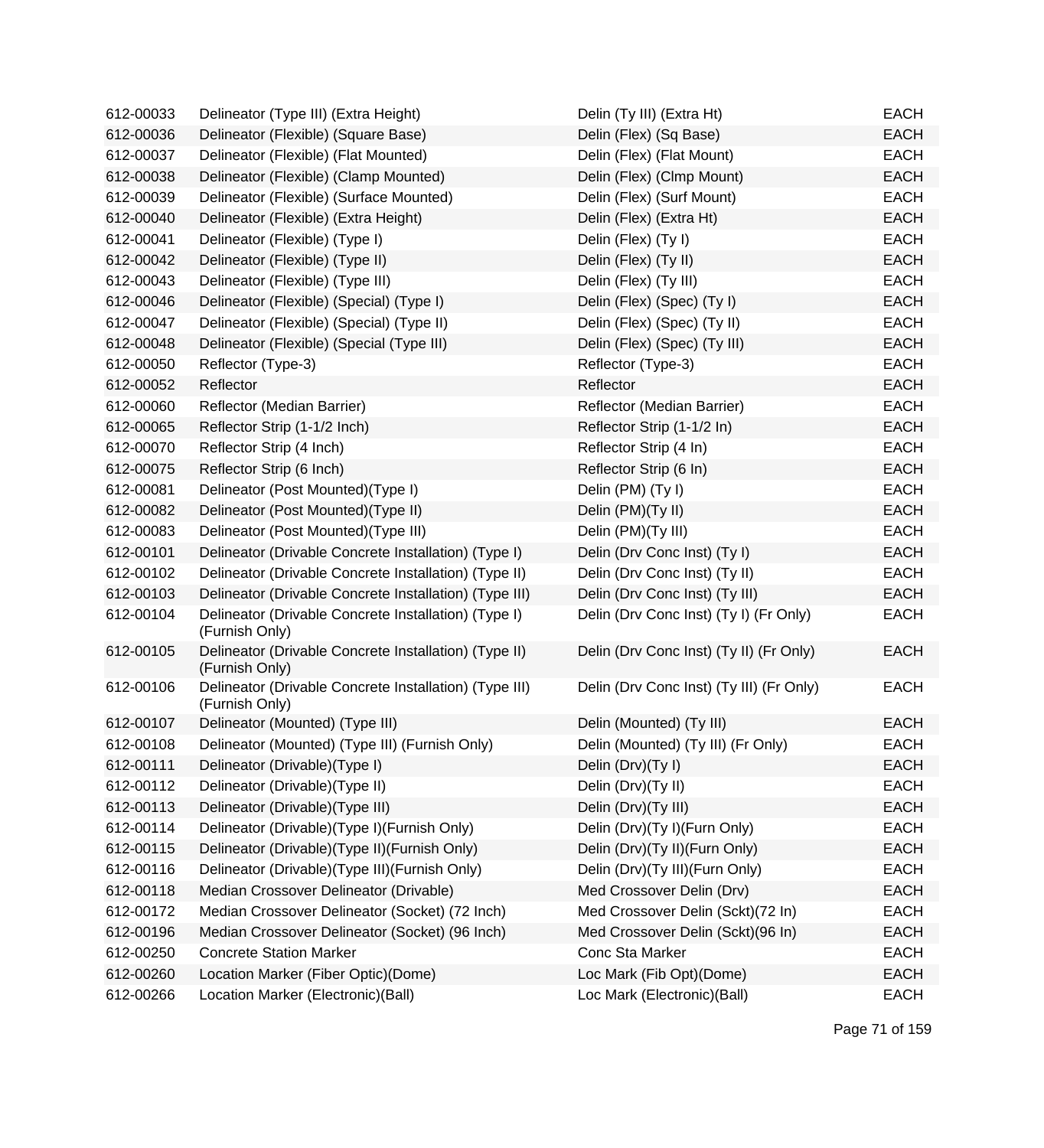| 612-00270 | Location Marker (Utility) (Flat Slat)              | Loc Mark (Util) (Flat Slat)          | <b>EACH</b> |
|-----------|----------------------------------------------------|--------------------------------------|-------------|
| 612-00280 | Location Marker (Fiber Optic) (Brass Cap)          | Loc Mark (Fib Opt) (Brass Cap)       | <b>EACH</b> |
| 612-00300 | <b>Steel Guard Post</b>                            | <b>Steel Guard Post</b>              | <b>EACH</b> |
| 612-00500 | Adjustable Control Point Box                       | Adj Ctrl Point Box                   | <b>EACH</b> |
| 612-01080 | Barrier Striping (6 Inch)                          | Barrier Striping (6 In)              | LF          |
| 612-15000 | <b>Install Marker</b>                              | Inst Marker                          | <b>EACH</b> |
| 613-00001 | <b>Directional Boring Conduit</b>                  | Direct Bor Cond                      | LF          |
| 613-00018 | 8 Inch Cured-In-Place-Pipe                         | 8 In CIPP Waterline                  | <b>LF</b>   |
| 613-00025 | 1-1/4 Inch HDPE Conduit                            | 1-1/4 In HDPE Cond                   | LF          |
| 613-00026 | 1-1/4 Inch HDPE Conduit (Bored)                    | 1-1/4 Inch HDPE Conduit (Bored)      | LF          |
| 613-00050 | 1/2 Inch Electrical Conduit                        | 1/2 In Elec Cond                     | LF          |
| 613-00075 | 3/4 Inch Electrical Conduit                        | 3/4 In Elec Cond                     | <b>LF</b>   |
| 613-00100 | 1 Inch Electrical Conduit                          | 1 In Elec Cond                       | <b>LF</b>   |
| 613-00104 | 1 Inch Electrical Conduit (Multiduct)              | 1 In Elec Cond (Multiduct)           | LF          |
| 613-00125 | 1-1/4 Inch Electrical Conduit                      | 1-1/4 In Elec Cond                   | LF          |
| 613-00126 | 1-1/4 Inch Electrical Conduit (Jacked)             | 1-1/4 In Elec Cond (Jacked)          | <b>LF</b>   |
| 613-00127 | 1-1/4 Inch Electrical Conduit (Plastic)(Special)   | 1-1/4 In Elec Cond (P)(Spec)         | LF          |
| 613-00128 | 1 1/4 Inch Electrical Conduit (Multiduct) (Jacked) | 1 1/4 Inch Elec Cond (Multi)(Jacked) | <b>LF</b>   |
| 613-00150 | 1-1/2 Inch Electrical Conduit                      | 1-1/2 In Elec Cond                   | LF          |
| 613-00151 | 1-1/2 Inch Electrical Conduit (Jacked)             | 1-1/2 In Elec Cond (Jacked)          | LF          |
| 613-00155 | 38 mm Electrical Conduit (Innerduct)               | 38 mm Elec Cond (Innerduct)          | LF          |
| 613-00200 | 2 Inch Electrical Conduit                          | 2 In Elec Cond                       | LF          |
| 613-00201 | 2 Inch Electrical Conduit (Jacked)                 | 2 In Elec Cond (Jacked)              | <b>LF</b>   |
| 613-00202 | 2 Inch Electrical Conduit (Jacked) (Install Only)  | Inst 2 In Elec Cond (Jacked)         | LF          |
| 613-00203 | 2 Inch Electrical Conduit (Multiduct) (Jacked)     | 2 Inch Elec Cond (Multi) (Jacked)    | LF          |
| 613-00206 | 2 Inch Electrical Conduit (Bored)                  | 2 In Elec Cond (Bored)               | <b>LF</b>   |
| 613-00207 | 2 Inch Electrical Conduit (Bridge) (Special)       | 2 In Elec Cond (Bridge) (Spec)       | LF          |
| 613-00208 | 2 Inch Electrical Conduit (Bored) (Install Only)   | Inst 2 In Elec Cond (Bored)          | <b>LF</b>   |
| 613-00250 | 2-1/2 Inch Electrical Conduit                      | 2-1/2 In Elec Cond                   | LF          |
| 613-00251 | 2-1/2 Inch Electrical Conduit (Jacked)             | 2-1/2 In Elec Cond (Jacked)          | LF          |
| 613-00300 | 3 Inch Electrical Conduit                          | 3 In Elec Cond                       | LF          |
| 613-00301 | 3 Inch Electrical Conduit (Jacked)                 | 3 In Elec Cond (Jacked)              | LF          |
| 613-00302 | 3 Inch Electrical Conduit (Jacked) (Install Only)  | Inst 3 In Elec Cond (Jacked)         | LF          |
| 613-00303 | 3 Inch Electric Conduit Body (BUB)                 | 3 In Elec Cond Body (BUB)            | <b>EACH</b> |
| 613-00306 | 3 Inch Electrical Conduit (Bored)                  | 3 In Elec Cond (Bored)               | <b>LF</b>   |
| 613-00350 | 3-1/2 Inch Electrical Conduit                      | 3-1/2 In Elec Cond                   | LF          |
| 613-00400 | 4 Inch Electrical Conduit                          | 4 In Elec Cond                       | LF          |
| 613-00401 | 4 Inch Electrical Conduit (Jacked)                 | 4 In Elec Cond (Jacked)              | <b>LF</b>   |
| 613-00402 | 4 Inch Electrical Conduit (Install Only)           | Inst 4 In Elec Cond                  | LF          |
| 613-00404 | 4 Inch Electrical Conduit (Multiduct)              | 4 In Elec Cond (Multiduct)           | LF          |
| 613-00405 | 4 Inch Electrical Conduit (Special)                | 4 In Elec Cond (Spec)                | LF          |
| 613-00406 | 4 Inch Electrical Conduit (Multiduct) (Jacked)     | 4 In Elec Cond (Multiduct) (Jacked)  | LF          |
| 613-00407 | 4 Inch Electrical Conduit (Bridge) (Special)       | 4 In Elec Cond (Brdg)(Spec)          | LF          |
|           |                                                    |                                      |             |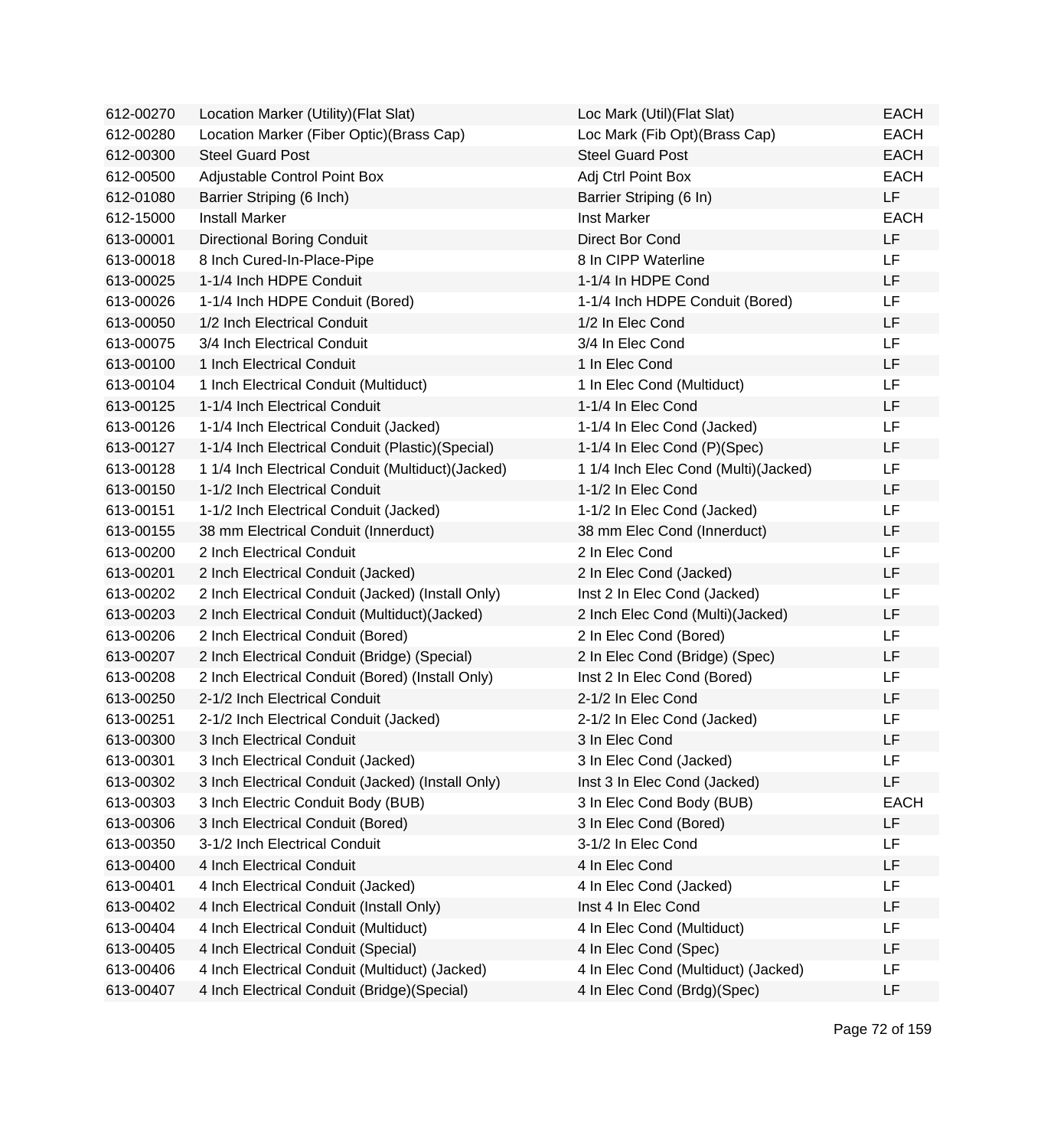| 613-00408 | 4 Inch Electrical Conduit (Bored)                      | 4 In Elec Cond (Bored)        | LF          |
|-----------|--------------------------------------------------------|-------------------------------|-------------|
| 613-00500 | 5 Inch Electrical Conduit                              | 5 In Elec Cond                | LF          |
| 613-00600 | 6 Inch Electrical Conduit                              | 6 In Elec Cond                | <b>LF</b>   |
| 613-00601 | 6 Inch Electrical Conduit (Jacked)                     | 6 In Elec Cond (Jacked)       | LF          |
| 613-00602 | 6 Inch Electrical Conduit (Install Only)               | Inst 6 In Elec Cond           | LF          |
| 613-00607 | 6 Inch Electrical Conduit (Bridge) (Special)           | 6 In Elec Cond (Brdg)(Spec)   | LF          |
| 613-00608 | 6 Inch Electrical Conduit (Bridge)(Install Only)       | Inst 6 In Elect Cond (Bridge) | LF          |
| 613-00700 | <b>Inspection Trip</b>                                 | Insp Trip                     | <b>EACH</b> |
| 613-00800 | 8 Inch Electrical Conduit                              | 8 In Elec Cond                | LF          |
| 613-00805 | 8 Inch Electrical Conduit (Innerduct)                  | 8 In Elec Cond (Innerduct)    | LF          |
| 613-01050 | 1/2 Inch Electrical Conduit (Plastic)                  | 1/2 In Elec Cond (P)          | LF.         |
| 613-01075 | 3/4 Inch Electrical Conduit (Plastic)                  | 3/4 In Elec Cond (P)          | LF          |
| 613-01100 | 1 Inch Electrical Conduit (Plastic)                    | 1 In Elec Cond (P)            | <b>LF</b>   |
| 613-01125 | 1-1/4 Inch Electrical Conduit (Plastic)                | 1-1/4 In Elec Cond (P)        | LF          |
| 613-01150 | 1-1/2 Inch Electrical Conduit (Plastic)                | 1-1/2 In Elec Cond (P)        | LF          |
| 613-01200 | 2 Inch Electrical Conduit (Plastic)                    | 2 In Elec Cond (P)            | LF          |
| 613-01201 | 2 Inch Electrical Conduit (Plastic) (Special)          | 2 In Elec Cond (P) (Spec)     | LF          |
| 613-01202 | 2 Inch Electrical Conduit (Plastic) (Install Only)     | Inst 2 In Elec Cond (P)       | LF          |
| 613-01250 | 2-1/2 Inch Electrical Conduit (Plastic)                | 2-1/2 In Elec Cond (P)        | LF.         |
| 613-01300 | 3 Inch Electrical Conduit (Plastic)                    | 3 In Elec Cond (P)            | LF          |
| 613-01301 | 3 Inch Electrical Conduit (Plastic) (Special)          | 3 In Elec Cond (P) (Spec)     | LF.         |
| 613-01302 | 3 Inch Electrical Conduit (Plastic) (Install Only)     | Inst 3 In Elec Cond (P)       | LF          |
| 613-01350 | 3-1/2 Inch Electrical Conduit (Plastic)                | 3-1/2 In Elec Cond (P)        | LF          |
| 613-01400 | 4 Inch Electrical Conduit (Plastic)                    | 4 In Elec Cond (P)            | LF          |
| 613-01402 | 4 Inch Electrical Conduit (Plastic)(Install Only)      | Inst 4 In Elec Cond (P)       | LF          |
| 613-01450 | 4-1/2 Inch Electrical Conduit (Plastic)                | 4-1/2 In Elec Cond (P)        | LF          |
| 613-01500 | 5 Inch Electrical Conduit (Plastic)                    | 5 In Elec Cond (P)            | <b>LF</b>   |
| 613-01600 | 6 Inch Electrical Conduit (Plastic)                    | 6 In Elec Cond (P)            | <b>LF</b>   |
| 613-01602 | 6 Inch Electrical Conduit (Plastic)(Install Only)      | Inst 6 In Elec Cond (P)       | LF          |
| 613-01800 | 8 Inch Electrical Conduit (Plastic)                    | 8 In Elec Cond (P)            | LF          |
| 613-02075 | 3/4 Inch Electrical Conduit (Furnish Only)             | Furn 3/4 In Elec Cond         | LF          |
| 613-02100 | 1 Inch Electrical Conduit (Furnish Only)               | Furn 1 In Elec Cond           | LF          |
| 613-02150 | 1-1/2 Inch Electrical Conduit (Furnish Only)           | Furn 1-1/2 In Elec Cond       | LF          |
| 613-02200 | 2 Inch Electrical Conduit (Furnish Only)               | Furn 2 In Elec Cond           | LF          |
| 613-02300 | 3 Inch Electrical Conduit (Furnish Only)               | Furn 3 In Elec Cond           | LF          |
| 613-02400 | 4 Inch Electrical Conduit (Furnish Only)               | Furn 4 In Elec Cond           | LF          |
| 613-03075 | 3/4 Inch Electrical Conduit (Plastic) (Furnish Only)   | Furn 3/4 In Elec Cond (P)     | LF          |
| 613-03100 | 1 Inch Electrical Conduit (Plastic) (Furnish Only)     | Furn 1 In Elec Cond (P)       | LF          |
| 613-03200 | 2 Inch Electrical Conduit (Plastic) (Furnish Only)     | Furn 2 In Elec Cond (P)       | LF          |
| 613-03250 | 2-1/2 Inch Electrical Conduit (Plastic) (Furnish Only) | Furn 2-1/2 In Elec Con (P)    | LF          |
| 613-03400 | 4 Inch Electrical Conduit (Plastic) (Furnish Only)     | Furn 4 In Elec Cond (P)       | LF          |
| 613-03491 | Electrical Conduit (Plastic) (Multiduct)               | Elec Cond (P) (Mult)          | LF          |
| 613-03492 | Electrical Conduit (Plastic)(Multiduct)(Bored)         | Elec Cond (P)(Mult)(Bored)    | LF          |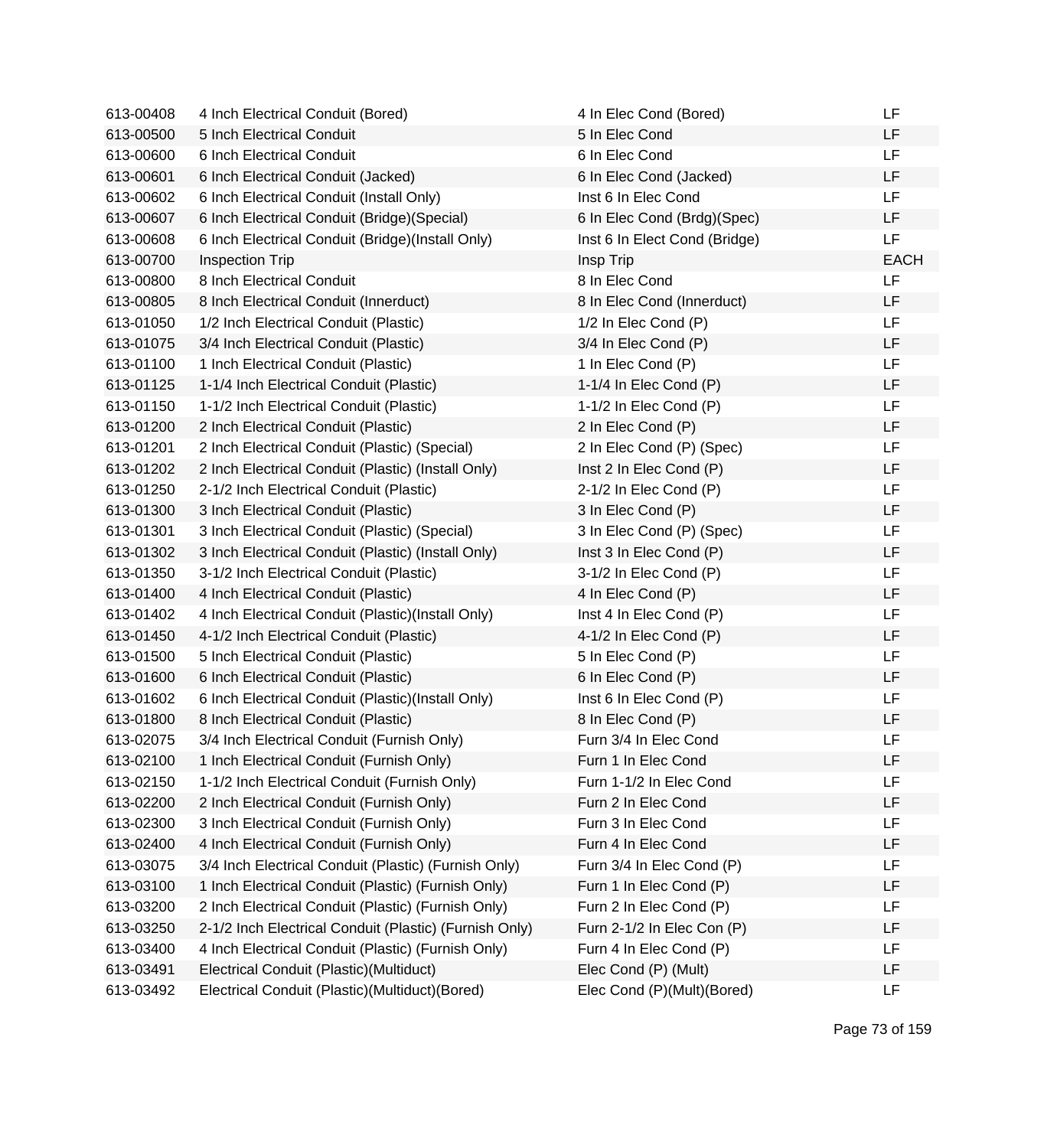| 613-03498 | Electrical Conduit (Plastic)(Multiduct)(Special)(2)        | Elec Cond (P)(Multi)(Sp)(2)              | LF          |
|-----------|------------------------------------------------------------|------------------------------------------|-------------|
| 613-03499 | Electrical Conduit (Plastic)(Multiduct)(Special)(Shared)   | Elec Cond (P)(Mult)(Spec)(Shrd)          | LF          |
| 613-03500 | Electrical Conduit (Plastic) (Multiduct) (Special)         | Elec Cond (P) (Mult) (Spec)              | LF          |
| 613-03501 | HID Fixtures (Type M1 Tunnel Luminaire)                    | HID Fixtures (Ty M1 Tunnel Luminaire)    | <b>EACH</b> |
| 613-03502 | HID Fixtures (Type M2 Tunnel Luminaire)                    | HID Fixtures (Ty M2 Tunnel Luminaire)    | <b>EACH</b> |
| 613-03503 | HID Fixtures (Type M3 Tunnel Luminaire)                    | HID Fixtures (Ty M3 Tunnel Luminaire)    | <b>EACH</b> |
| 613-03511 | HID Fixtures (Type M1 Tunnel Luminaire) (Furnish Only)     | Furn HID Fixture(Ty M1 Tunnel Luminaire) | <b>EACH</b> |
| 613-04000 | Conduit (Install Only)                                     | Inst Conduit                             | <b>LF</b>   |
| 613-04010 | Conduit                                                    | Conduit                                  | L S         |
| 613-04020 | Hanger System                                              | Hanger System                            | L S         |
| 613-04100 | <b>Electrical System Modifications</b>                     | Elect System Mods                        | L S         |
| 613-04120 | 1 Inch Electrical Conduit (Liquidtight Flexible Metal)     | 1 In Elec Cond (Liquidtight Flx Met)     | <b>LF</b>   |
| 613-04125 | 1-1/4 Inch Electrical Conduit (Liquidtight Flexible Metal) | 1-1/4 In Elec Cond (Liquidtight Flx Met) | LF          |
| 613-04130 | 1-1/2 Inch Electrical Conduit (Liquidtight Flexible Metal) | 1-1/2 In Elec Cond (Liquidtight Flx Met) | LF          |
| 613-04200 | 2 Inch Electrical Conduit (Liquidtight Flexible Metal)     | 2 In Elec Cond (Liquidtight Flx Met)     | LF          |
| 613-04250 | 2-1/2 Inch Electrical Conduit (Liquidtight Flexible Metal) | 2-1/2 In Elec Cond (Liquidtight Flx Met) | LF          |
| 613-04300 | 3 Inch Electric Conduit (Liquid tight Flex Metal)          | 3 In Elec Cond (Liquidtight Flx Met)     | LF          |
| 613-05000 | <b>Direct-Burial Cable</b>                                 | Dir Burial Cable                         | <b>LF</b>   |
| 613-05001 | Direct Burial Cable (Install Only)                         | Inst Dir Burial Cable                    | LF          |
| 613-05100 | Direct-Burial Cable (Fiber Optics) (Special)               | Dir Burial Cable (Fiber) (Spec)          | LF          |
| 613-05150 | <b>Wildlife Detection System</b>                           | Wildlife Detection System                | L S         |
| 613-05151 | <b>Wildlife Detection System</b>                           | Wildlife Detection System                | <b>EACH</b> |
| 613-05200 | <b>Heat Trace Cable</b>                                    | <b>Heat Trace Cable</b>                  | <b>LF</b>   |
| 613-05500 | Wireway                                                    | Wireway                                  | LF          |
| 613-05606 | 6 Inch Wide Cable Tray                                     | 6 In Wide Cable Tray                     | <b>LF</b>   |
| 613-05612 | 12 Inch Wide Cable Tray                                    | 12 In Wide Cable Tray                    | <b>LF</b>   |
| 613-05630 | 30 Inch Wide Cable Tray                                    | 30 In Wide Cable Tray                    | LF          |
| 613-06000 | Meter Pole                                                 | Meter Pole                               | <b>EACH</b> |
| 613-06500 | <b>Motor Terminal Box</b>                                  | Motor Term Box                           | <b>EACH</b> |
| 613-07000 | Pull Box (Special)                                         | Pull Box (Spec)                          | <b>EACH</b> |
| 613-07001 | Type One Pull Box                                          | Type One Pull Box                        | <b>EACH</b> |
| 613-07002 | Type Two Pull Box                                          | Type Two Pull Box                        | <b>EACH</b> |
| 613-07003 | <b>Type Three Pull Box</b>                                 | Type Three Pull Box                      | <b>EACH</b> |
| 613-07004 | Type Four Pull Box                                         | Type Four Pull Box                       | <b>EACH</b> |
| 613-07005 | Type Five Pull Box                                         | Type Five Pull Box                       | <b>EACH</b> |
| 613-07010 | Pull Box (Surface Mounted)                                 | Pull Box (Surf Mtd)                      | <b>EACH</b> |
| 613-07011 | Pull Box (11"x18"x12")                                     | Pull Box (11"x18"x12")                   | <b>EACH</b> |
| 613-07016 | Pull Box (16"x16"x6")                                      | Pull Box (16"x16"x6")                    | <b>EACH</b> |
| 613-07017 | Pull Box (16"x14"x6")                                      | Pull Box (16"x14"x6")                    | <b>EACH</b> |
| 613-07018 | Pull Box (18"x12"x8")                                      | Pull Box (18"x12"x8")                    | <b>EACH</b> |
| 613-07023 | Pull Box (24"x36"x24")                                     | Pull Box (24"x36"x24")                   | <b>EACH</b> |
| 613-07024 | Pull Box (24"x24"x8")                                      | Pull Box (24"x24"x8")                    | <b>EACH</b> |
| 613-07025 | Pull Box (24"x24"x14")                                     | Pull Box (24"x24"x14")                   | <b>EACH</b> |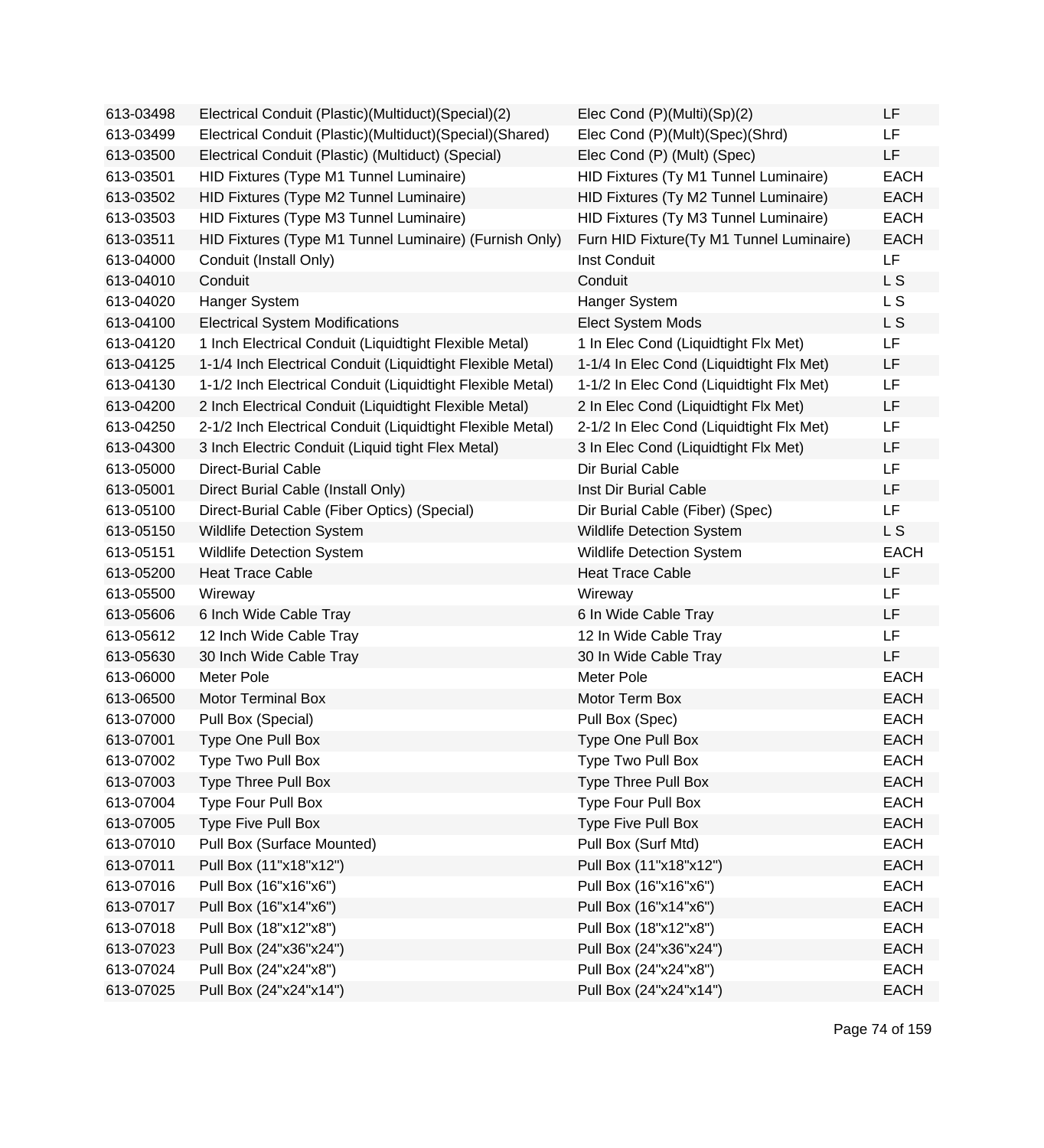| 613-07026 | Pull Box (16"x24"x12")                                | Pull Box (16"x24"x12")             | <b>EACH</b> |
|-----------|-------------------------------------------------------|------------------------------------|-------------|
| 613-07027 | Pull Box (28"x28"x12")                                | Pull Box (28"x28"x12")             | <b>EACH</b> |
| 613-07029 | Pull Box (24"x24"x12")                                | Pull Box (24"x24"x12")             | <b>EACH</b> |
| 613-07030 | Pull Box (24"x16"x24")                                | Pull Box (24"x16"x24")             | <b>EACH</b> |
| 613-07032 | Pull Box (24"x24"x24")                                | Pull Box (24"x24"x24")             | <b>EACH</b> |
| 613-07033 | Pull Box (24"x20"x12")                                | Pull Box (24"x20"x12")             | <b>EACH</b> |
| 613-07034 | Pull Box (24"x36"x18")                                | Pull Box (24"x36"x18")             | <b>EACH</b> |
| 613-07035 | Pull Box (32"x24"x12")                                | Pull Box (32"x24"x12")             | <b>EACH</b> |
| 613-07036 | Pull Box (36"x24"x8")                                 | Pull Box (36"x24"x8")              | <b>EACH</b> |
| 613-07037 | Pull Box (37"x37"x12")                                | Pull Box (37"x37"x12")             | <b>EACH</b> |
| 613-07038 | Pull Box (36"x48"x18")                                | Pull Box (36"x48"x18")             | <b>EACH</b> |
| 613-07039 | Pull Box (30"x48"x18")                                | Pull Box (30"x48"x18")             | <b>EACH</b> |
| 613-07040 | Pull Box (30"x48"x24")                                | Pull Box (30"x48"x24")             | <b>EACH</b> |
| 613-07044 | Pull Box (42"x30"x6")                                 | Pull Box (42"x30"x6")              | <b>EACH</b> |
| 613-07050 | Pull Box (13"x24"x18") Deep                           | Pull Box (13"x24"x18") Deep        | <b>EACH</b> |
| 613-07060 | Pull Box (18"x30"x18") Deep                           | Pull Box (18"x30"x18") Deep        | <b>EACH</b> |
| 613-07070 | <b>EMS Ball Marker</b>                                | <b>EMS Ball Marker</b>             | <b>EACH</b> |
| 613-07075 | 3/4 Inch Electrical Conduit Body (Type LB)            | 3/4 In Elec Cond Body (Ty LB)      | <b>EACH</b> |
| 613-07125 | 1 1/4 Inch Electrical Conduit Body (Type LB)          | 1 1/4 In Elec Cond Body (Ty LB)    | <b>EACH</b> |
| 613-07175 | 1 1/2 Inch Electrical Conduit Body (Type LB)          | 1 1/2 In Elec Cond Body (Ty LB)    | <b>EACH</b> |
| 613-07180 | Pull Box (24"x36"x36")                                | Pull Box (24"x36"x36")             | <b>EACH</b> |
| 613-07190 | Pull Box (36"x16"x12")                                | Pull Box (36"x16"x12")             | <b>EACH</b> |
| 613-07192 | Pull Box (36"x12"x12")                                | Pull Box (36"x12"x12")             | <b>EACH</b> |
| 613-07195 | Proof Conduit                                         | <b>Proof Conduit</b>               | LF          |
| 613-07199 | Pull Box (Install Only)                               | Inst Pull Box                      | <b>EACH</b> |
| 613-07200 | 2 Inch Electrical Body (Type LB)                      | 2 In Elec Cond Body (Ty LB)        | <b>EACH</b> |
| 613-07210 | 2 Inch Electrical Conduit Body (Type TEE)             | 2 In Elec Cond Body (Ty TEE)       | <b>EACH</b> |
| 613-07225 | 1 1/4 Inch Electrical Conduit Body (Type TEE)         | 1 1/4 In Elec Cond Body (Type TEE) | <b>EACH</b> |
| 613-07300 | 3 Inch Electrical Conduit Body (Type LB)              | 3 In Elec Cond Body (Ty LB)        | <b>EACH</b> |
| 613-08000 | Vault (Install Only)                                  | Inst Vault                         | <b>EACH</b> |
| 613-08100 | Electric Vault (6'x5'x6.5') Deep                      | Elec Vault (6'x5'x6.5') Deep       | <b>EACH</b> |
| 613-08110 | Electric Vault (7'x9'x7.5') Deep                      | Elec Vault (7'x9'x7.5') Deep       | <b>EACH</b> |
| 613-08200 | 2 Inch Fiberglass Cable (Install Only)                | 2 In Fiber Cable (Install)         | <b>LF</b>   |
| 613-10000 | Wiring                                                | Wiring                             | L S         |
| 613-10010 | Wiring (Special)                                      | Wiring (Spec)                      | L S         |
| 613-10015 | <b>Breakaway Wiring System</b>                        | <b>Breakaway Wiring System</b>     | <b>EACH</b> |
| 613-12000 | Luminaire Fluorescent (Tunnel)                        | Luminaire FI (Tunnel)              | <b>EACH</b> |
| 613-12100 | Luminaire Fluorescent (Type F1 Tunnel)                | Luminaire FI (Ty F1 Tunnel)        | <b>EACH</b> |
| 613-12101 | Luminaire Fluorescent (Type F1 Tunnel) (Furnish Only) | Furn Luminaire FI (Ty F1 Tunnel)   | <b>EACH</b> |
| 613-12200 | Luminaire Fluorescent (Type F2 Tunnel)                | Luminaire FI (Ty F2 Tunnel)        | <b>EACH</b> |
| 613-12201 | Luminaire Fluorescent (Type F2 Tunnel) (Furnish Only) | Furn Luminaire FI (Ty F2 Tunnel)   | <b>EACH</b> |
| 613-12300 | Luminaire Fluorescent (Type F3 Tunnel)                | Luminaire FI (Ty F3 Tunnel)        | <b>EACH</b> |
| 613-12301 | Luminaire Fluorescent (Type F3 Tunnel) (Furnish Only) | Furn Luminaire FI (Ty F3 Tunnel)   | <b>EACH</b> |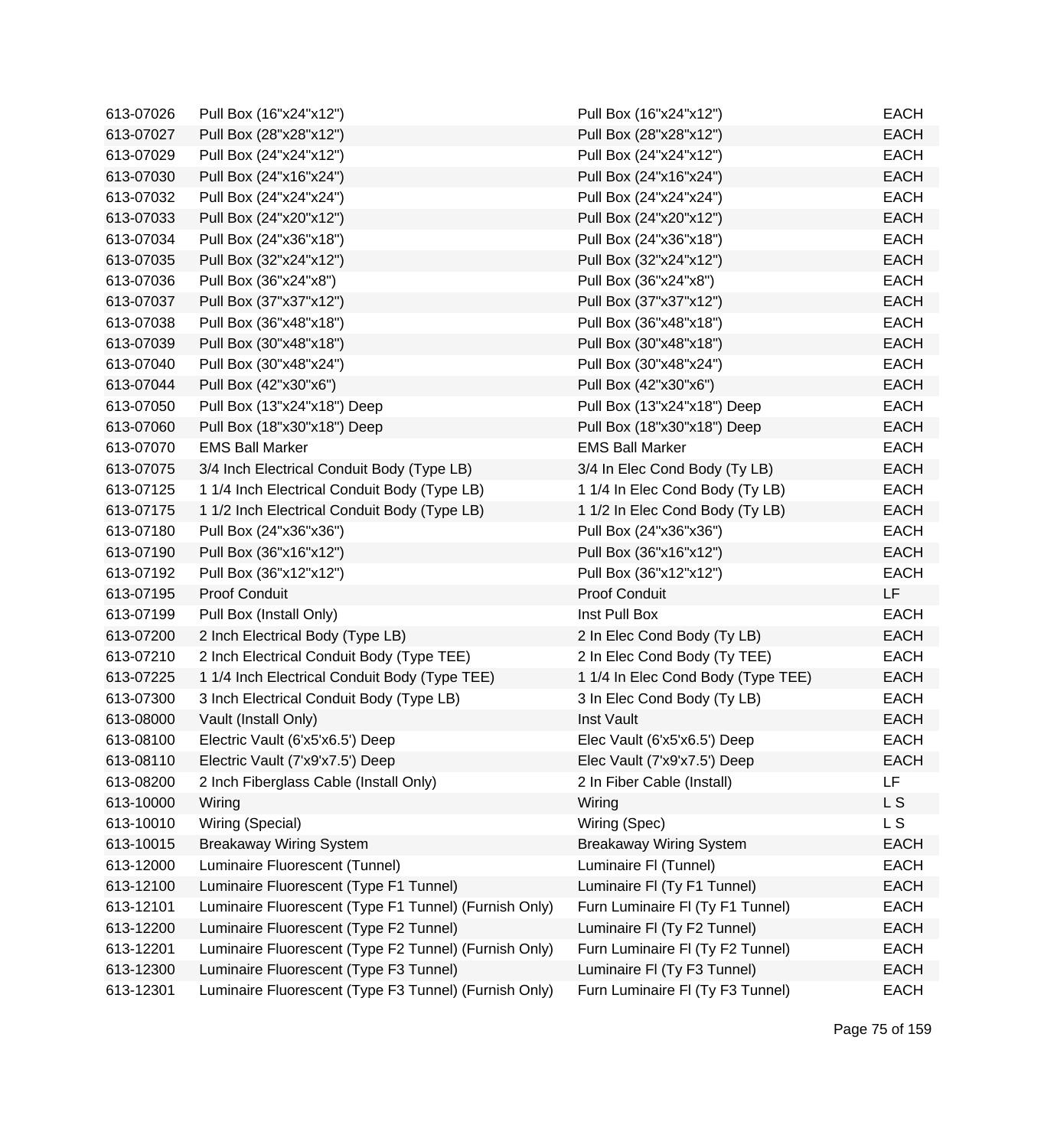| 613-13000 | Luminaire (LED)                                                                         | Luminaire (LED)                              | <b>EACH</b> |
|-----------|-----------------------------------------------------------------------------------------|----------------------------------------------|-------------|
| 613-13001 | Luminaire (Special )(LED)(12 Watt)                                                      | Lumin (Spec)(LED)(12W)                       | <b>EACH</b> |
| 613-13002 | Luminaire (Special)(LED)(24 Watt)                                                       | Lumin (Spec)(LED)(24W)                       | <b>EACH</b> |
| 613-13003 | Luminaire (Special)(LED)(50 Watt)                                                       | Lumin (Spec)(LED)(50 W)                      | <b>EACH</b> |
| 613-13004 | Luminaire (Special)(LED)(130 Watt)                                                      | Lumin (Spec)(LED)(130W)                      | <b>EACH</b> |
| 613-13005 | Luminaire (Special)(LED)(Step)(Light)                                                   | Lumin (Spec)(LED)(Step)(Light)               | <b>EACH</b> |
| 613-13006 | Luminare (LED) (8500 Lumens)                                                            | Lumin (LED) (8500 Lumens)                    | <b>EACH</b> |
| 613-13010 | Luminaire(LED)(5000 Lumens)                                                             | Lumin(LED)(5000 Lumens)                      | <b>EACH</b> |
| 613-13011 | Luminaire (LED) (11,000 Lumens)                                                         | Lumin (LED) (11,000 Lumens)                  | <b>EACH</b> |
| 613-13014 | Luminaire (LED) (14,000 Lumens)                                                         | Lumin (LED) (14,000 Lumens)                  | <b>EACH</b> |
| 613-13016 | Luminaire (LED) (16,000 Lumens)                                                         | Lumin (LED) (16,000 Lumens)                  | <b>EACH</b> |
| 613-13030 | Luminaire (LED)(12000 Lumens)                                                           | Lumin (LED)(12000 Lumens)                    | <b>EACH</b> |
| 613-13034 | Luminaire (LED)(15000 Lumens)                                                           | Lumin (LED)(15000 Lumens)                    | <b>EACH</b> |
| 613-13040 | Luminaire (LED)(20400 lumens)                                                           | Lumin (LED)(20400 lumins)                    | <b>EACH</b> |
| 613-13050 | Lumininaire Light Emitting Diode (258 Watt)                                             | Lumin LED (258W)                             | <b>EACH</b> |
| 613-13060 | Luminaire (LED) (1300 Lumens)                                                           | Lumin (LED) (1300 Lumen)                     | <b>EACH</b> |
| 613-13065 | Luminaire (LED) (5400 Lumens)                                                           | Lumin (LED) (5400 Lumen)                     | <b>EACH</b> |
| 613-13100 | Luminare Mounting Support System                                                        | Luminare Mounting Support System             | <b>LS</b>   |
| 613-13101 | Luminare (LED) (Tunnel)(133 W)                                                          | Lumin (LED) (Tunnel)(133 W)                  | <b>EACH</b> |
| 613-13102 | Luminare (LED) (Tunnel)(133 W)(Furnish Only)                                            | Lumin (LED) (Tunnel)(133 W)(Furn)            | <b>EACH</b> |
| 613-13103 | Luminare (LED) (Tunnel)(265 W)                                                          | Lumin (LED) (Tunnel)(265 W)                  | <b>EACH</b> |
| 613-13104 | Luminare (LED) (Tunnel)(265 W)(Furnish Only)                                            | Lumin (LED) (Tunnel)(265 W)(Furn)            | <b>EACH</b> |
| 613-15000 | Floodlight                                                                              | Floodlight                                   | <b>EACH</b> |
| 613-15050 | Spot Light                                                                              | Spot Light                                   | <b>EACH</b> |
| 613-15100 | Recessed Light                                                                          | <b>Recessed Light</b>                        | <b>EACH</b> |
| 613-15200 | Recessed Light (Special)                                                                | Recessed Light (Spec)                        | <b>EACH</b> |
| 613-15750 | <b>HID Luminaire Mounting Support System</b>                                            | <b>HID Luminaire Mounting Support System</b> | L S         |
| 613-16000 | Luminaire (Special)                                                                     | Luminaire (Spec)                             | <b>EACH</b> |
| 613-16002 | Luminaire Control Node (Stand Alone)                                                    | Lumin Cntrl Node (Stand Alone)               | <b>EACH</b> |
| 613-16010 | Light Standard and Luminaire (Decorative)                                               | Light Std + Lumin (Dec)                      | <b>EACH</b> |
| 613-16015 | Light Standard and Luminaire (Decorative) (Furnish Only) Light Std + Lumin (Dec) (Furn) |                                              | <b>EACH</b> |
| 613-16020 | Luminaire (Special) Induction (165 Watt)                                                | Luminaire (Spec) Ind (165 Watt)              | <b>EACH</b> |
| 613-16025 | Luminaire (Special) (LED) (Step Light)                                                  | Luminaire (Spec) (LED) (Step Light)          | <b>EACH</b> |
| 613-20000 | Light Standard and Luminaire (Install Only)                                             | Inst Light Std + Lumin                       | <b>EACH</b> |
| 613-20100 | Light Standard (Install Only)                                                           | Inst Light Std                               | <b>EACH</b> |
| 613-20200 | Luminaire (Install Only)                                                                | Inst Lumin                                   | <b>EACH</b> |
| 613-20210 | Luminaire (Special) (Install Only)                                                      | Inst Lumin (Spec)                            | <b>EACH</b> |
| 613-20215 | Luminaire Arm (Install Only)                                                            | Inst Lumin Arm                               | <b>EACH</b> |
| 613-20300 | Luminaire (Furnish Only)                                                                | Furn Lumin                                   | <b>EACH</b> |
| 613-20400 | Lens Assemblies (Furnish Only)                                                          | Lens Assemblies(Furn)                        | <b>EACH</b> |
| 613-30005 | Light Standard and Luminaire (Pedestrian)                                               | Light Std + Lumin (Pedest)                   | <b>EACH</b> |
| 613-30010 | Light Standard and Luminaire (Pedestrian) (Furnish Only)                                | Light Std + Lumin (Pedest) (Furn)            | <b>EACH</b> |
| 613-30120 | Light Standard Aluminum (12 Foot)                                                       | Light Std Alum (12 Ft)                       | <b>EACH</b> |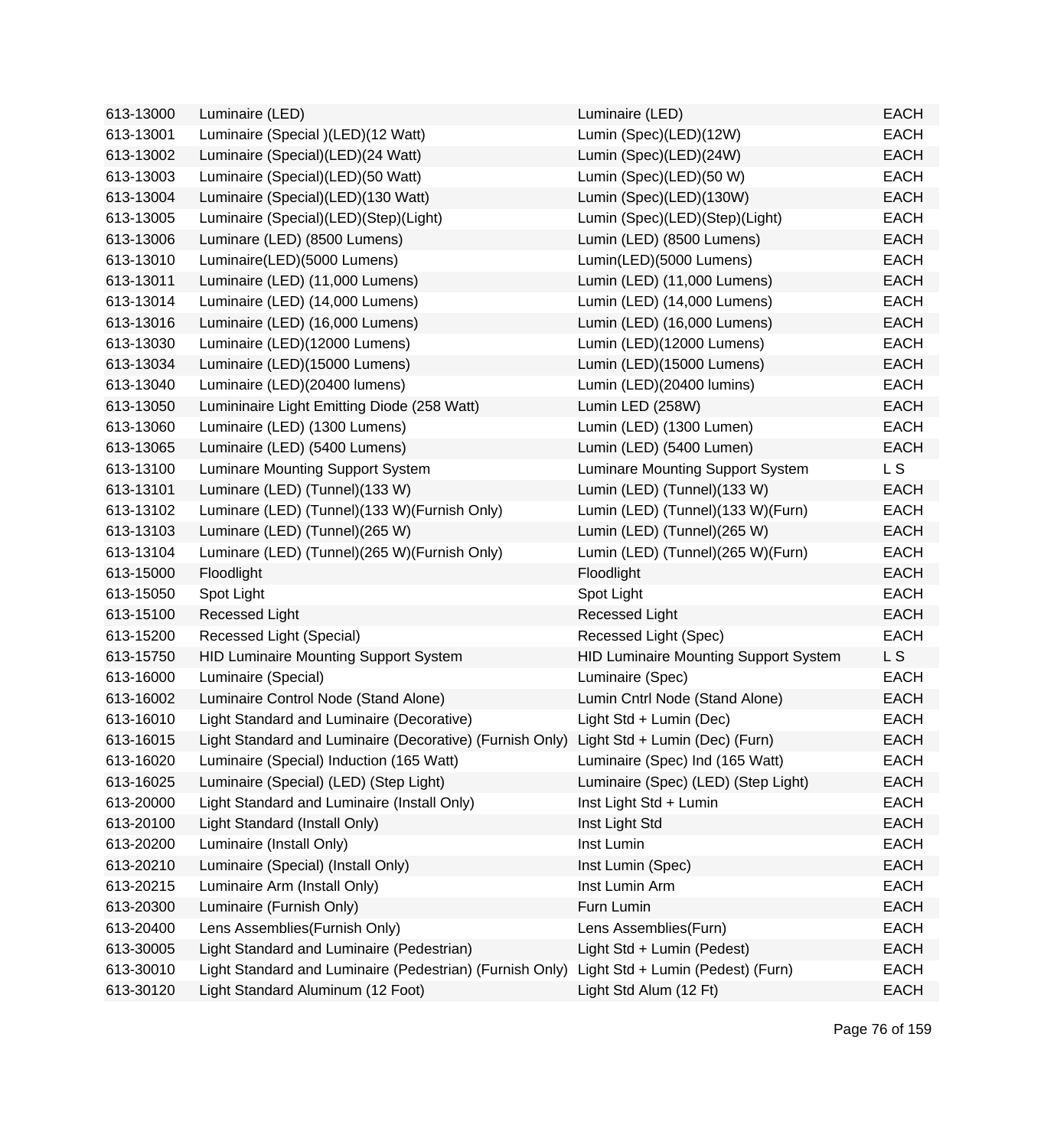| 613-30130 | Light Standard Aluminum (13 Foot)                     | Light Std Alum (13 Ft)             | EACH        |
|-----------|-------------------------------------------------------|------------------------------------|-------------|
| 613-30140 | Light Standard Aluminum (14 Foot)                     | Light Std Alum (14 Ft)             | <b>EACH</b> |
| 613-30230 | Light Standard Aluminum (23 Foot)                     | Light Std Alum (23 Ft)             | <b>EACH</b> |
| 613-30250 | Light Standard Aluminum (25 Foot)                     | Light Std Alum (25 Ft)             | <b>EACH</b> |
| 613-30300 | Light Standard Aluminum (30 Foot)                     | Light Std Alum (30 Ft)             | EACH        |
| 613-30302 | Light Standard Aluminum (30 Foot) (2-Arm)             | Light Std Alum (30 Ft) (2)         | <b>EACH</b> |
| 613-30350 | Light Standard Aluminum (35 Foot)                     | Light Std Alum (35 Ft)             | <b>EACH</b> |
| 613-30352 | Light Standard Aluminum (35 Foot) (2-Arm)             | Light Std Alum (35 Ft) (2)         | <b>EACH</b> |
| 613-30400 | Light Standard Aluminum (40 Foot)                     | Light Std Alum (40 Ft)             | <b>EACH</b> |
| 613-30402 | Light Standard Aluminum (40 Foot) (2-Arm)             | Light Std Alum (40 Ft) (2)         | EACH        |
| 613-31120 | Light Standard Concrete (12 Foot)                     | Light Std Conc (12 Ft)             | <b>EACH</b> |
| 613-31300 | Light Standard Concrete (30 Foot)                     | Light Std Conc (30 Ft)             | <b>EACH</b> |
| 613-32116 | Light Standard Steel (10 Foot)                        | Light Std Steel (10 Ft)            | <b>EACH</b> |
| 613-32118 | Light Standard Steel (10 Foot) (2-Arm)                | Light Std Steel (10 Ft) (2)        | <b>EACH</b> |
| 613-32122 | Light Standard Steel (12 Foot) (2-Arm)                | Light Std Steel (12 Ft) (2)        | <b>EACH</b> |
| 613-32180 | Light Standard Steel (18 Foot)                        | Light Std Steel (18 Ft)            | <b>EACH</b> |
| 613-32200 | Light Standard Steel (20 Foot) (2 Arm)                | Light Std Steel (20 Ft) (2)        | <b>EACH</b> |
| 613-32205 | Light Standard Steel (20 Foot) (2-Arm) (Furnish Only) | Light Std Steel (20 Ft) (2) (Furn) | <b>EACH</b> |
| 613-32250 | Light Standard Steel (25 Foot)                        | Light Std Steel (25 Ft)            | EACH        |
| 613-32252 | Light Standard Steel (25 Foot) (2-Arm)                | Light Std Steel (25 Ft) (2)        | <b>EACH</b> |
| 613-32254 | Light Standard Steel (25 Foot) (4-Arm)                | Light Std Steel (25 Ft) (4)        | <b>EACH</b> |
| 613-32300 | Light Standard Steel (30 Foot)                        | Light Std Steel (30 Ft)            | <b>EACH</b> |
| 613-32302 | Light Standard Steel (30 Foot) (2-Arm)                | Light Std Steel (30 Ft) (2)        | <b>EACH</b> |
| 613-32350 | Light Standard Steel (35 Foot)                        | Light Std Steel (35 Ft)            | <b>EACH</b> |
| 613-32351 | Light Standard Steel (35 Foot) (Furnish Only)         | Furn Light Std Steel (35 Ft)       | EACH        |
| 613-32352 | Light Standard Steel (35 Foot) (2-Arm)                | Light Std Steel (35 Ft) (2)        | <b>EACH</b> |
| 613-32390 | Light Standard Steel (39 Foot)                        | Light Std Steel (39 Ft)            | <b>EACH</b> |
| 613-32400 | Light Standard Steel (40 Foot)                        | Light Std Steel (40 Ft)            | <b>EACH</b> |
| 613-32405 | Light Standard Steel (40 Foot)(2 Arm)                 | Light Std Steel (40 Ft)            | EACH        |
| 613-32500 | Light Standard Steel (50 Foot)                        | Light Std Steel (50 Ft)            | <b>EACH</b> |
| 613-32650 | Light Standard Steel (65 Foot)                        | Light Std Steel (65 Ft)            | <b>EACH</b> |
| 613-32700 | Light Standard Steel (70 Foot)                        | Light Std Steel (70 Ft)            | EACH        |
| 613-33300 | Light Standard Timber (30 Foot)                       | Light Std Timber (30 Ft)           | <b>EACH</b> |
| 613-33400 | Light Standard Timber (40 Foot)                       | Light Std Timber (40 Ft)           | <b>EACH</b> |
| 613-34120 | Light Standard Metal (12 Foot)                        | Light Std Metal (12 Ft)            | EACH        |
| 613-34122 | Light Standard Metal (12 Foot) (2-Arm)                | Light Std Metal (12 Ft) (2)        | <b>EACH</b> |
| 613-34140 | Light Standard Metal (14 Foot)                        | Light Std Metal (14 Ft)            | <b>EACH</b> |
| 613-34150 | Light Standard Metal (15 Foot)                        | Light Std Metal (15 Ft)            | <b>EACH</b> |
| 613-34180 | Light Standard Metal (18 Foot)                        | Light Std Metal (18 Ft)            | <b>EACH</b> |
| 613-34200 | Light Standard Metal (20 Foot)                        | Light Standard Metal (20 Foot)     | <b>EACH</b> |
| 613-34250 | Light Standard Metal (25 Foot)                        | Light Std Metal (25 Ft)            | <b>EACH</b> |
| 613-34300 | Light Standard Metal (30 Foot)                        | Light Std Metal (30 Ft)            | <b>EACH</b> |
| 613-34302 | Light Standard Metal (30 Foot) (2 Arm)                | Light Std Metal (30 Ft) (2)        | <b>EACH</b> |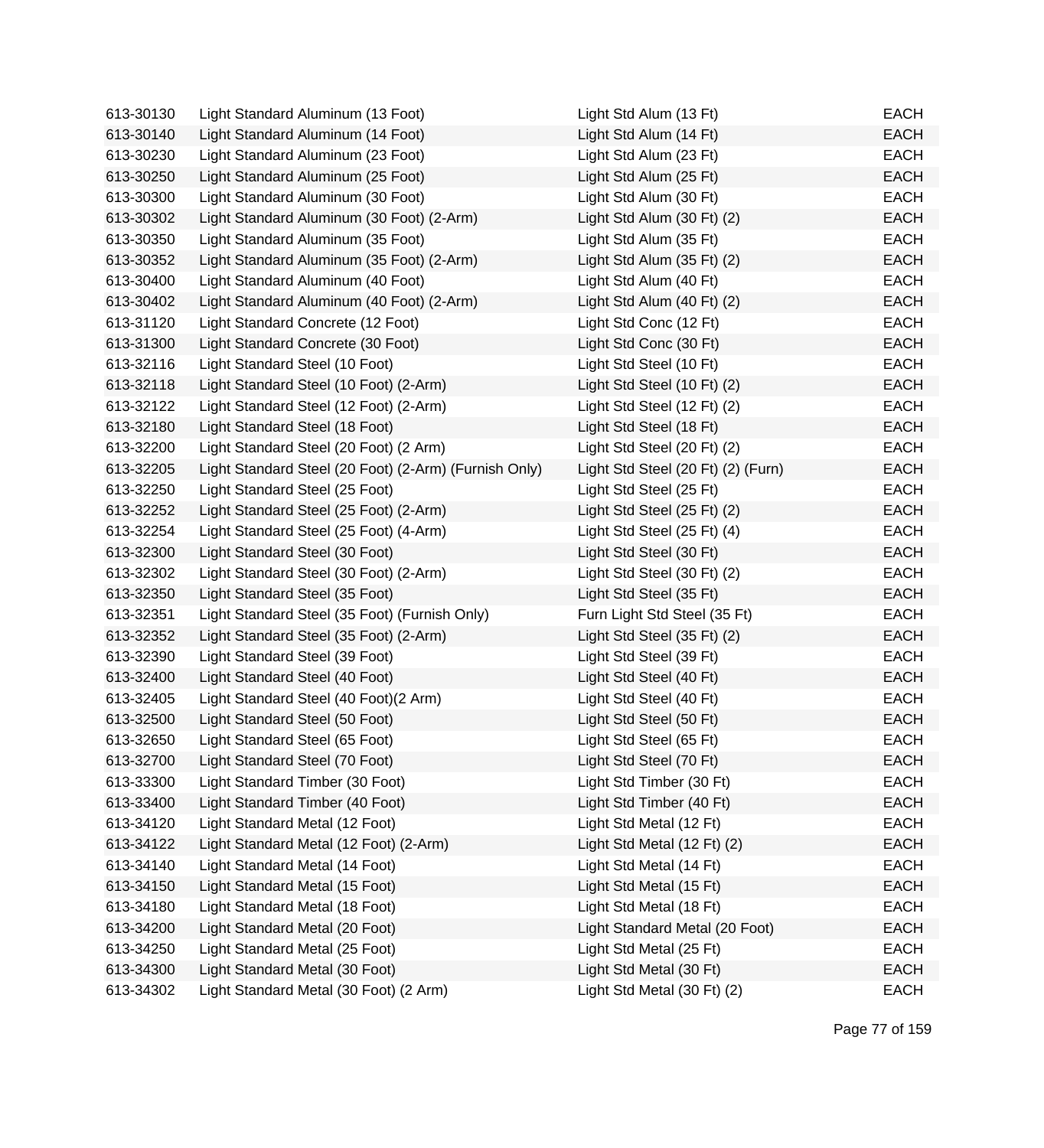| 613-34303 | Light Standard Metal (30 Foot) (2 Arm) (Spec)    | Light Std Metal (30 Ft) (2) (Spec)   | <b>EACH</b> |
|-----------|--------------------------------------------------|--------------------------------------|-------------|
| 613-34350 | Light Standard Metal (35 Foot)                   | Light Std Metal (35 Ft)              | EACH        |
| 613-34351 | Light Standard Metal (35 Foot) (Special) (1 Arm) | Light Std Metal (35 Ft) (Spec) (1)   | <b>EACH</b> |
| 613-34352 | Light Standard Metal (35 Foot) (Special) (2 Arm) | Light Std Metal (35 Ft) (Spec) (2)   | <b>EACH</b> |
| 613-34353 | Light Standard Metal (35 Foot) (2 Arm)           | Light Std Metal (35 Ft) (2)          | <b>EACH</b> |
| 613-34400 | Light Standard Metal (40 Foot)                   | Light Std Metal (40 Ft)              | <b>EACH</b> |
| 613-34401 | Light Standard Metal (40 Foot) (Special)         | Light Std Metal (40 Ft) (Spec)       | <b>EACH</b> |
| 613-34402 | Light Standard Metal (40 Foot) (2 Arm)           | Light Std Metal (40 Ft) (2)          | <b>EACH</b> |
| 613-34500 | Light Standard Metal (50 Foot)                   | Light Std Metal (50 Ft)              | <b>EACH</b> |
| 613-34502 | Light Standard Metal (50 Foot) (2 Arm)           | Light Std Metal (50 Foot) (2)        | <b>EACH</b> |
| 613-34600 | Light Standard Metal (60 Foot)                   | Light Std Metal (60 Ft)              | <b>EACH</b> |
| 613-34700 | Light Standard Metal (70 Foot)                   | Light Std Metal (70 Ft)              | <b>EACH</b> |
| 613-35080 | Light Standard Steel High Mast (80 Foot)         | Light Std Steel Hi Mast (80 Ft)      | <b>EACH</b> |
| 613-35090 | Light Standard Steel High Mast (90 Foot)         | Light Std Steel Hi Mast (90 Ft)      | <b>EACH</b> |
| 613-35100 | Light Standard Steel High Mast (100 Foot)        | Light Std Steel Hi Mast (100 Ft)     | <b>EACH</b> |
| 613-35110 | Light Standard Steel High Mast (110 Foot)        | Light Std Steel Hi Mast (110 Ft)     | EACH        |
| 613-35120 | Light Standard Steel High Mast (120 Foot)        | Light Std Steel Hi Mast (120 Ft)     | <b>EACH</b> |
| 613-35130 | Light Standard Steel High Mast (130 Foot)        | Light Std Steel Hi Mast (130 Ft)     | <b>EACH</b> |
| 613-35140 | Light Standard Steel High Mast (140 Foot)        | Light Std Steel Hi Mast (140 Ft)     | <b>EACH</b> |
| 613-35500 | Light Standard Steel High Mast (Install Only)    | Inst Light Std Steel Hi Mast         | <b>LF</b>   |
| 613-40000 | <b>Concrete Foundation Pad</b>                   | <b>Conc Foundation Pad</b>           | <b>EACH</b> |
| 613-40005 | Concrete Foundation Pad (Install Only)           | Inst Conc Foundation Pad             | <b>EACH</b> |
| 613-40010 | <b>Light Standard Foundation</b>                 | <b>Light Std Foundation</b>          | <b>EACH</b> |
| 613-40012 | Light Standard Foundation Special                | <b>Light Std Foundation Spec</b>     | <b>EACH</b> |
| 613-40015 | <b>Light Standard Anchor</b>                     | Light Std Anchor                     | <b>EACH</b> |
| 613-40020 | Transformer Base Aluminum                        | <b>Transformer Base Alum</b>         | <b>EACH</b> |
| 613-40030 | Transformer Base Aluminum (Install Only)         | Inst Transformer Base Alum           | <b>EACH</b> |
| 613-40300 | Light Standard Aluminum (Furnish Only)           | Furn Light Std Alum                  | <b>EACH</b> |
| 613-41300 | Light Standard Concrete (Furnish Only)           | Furn Light Std Conc                  | <b>EACH</b> |
| 613-42300 | Light Standard Steel (Furnish Only)              | Furn Light Std Steel                 | <b>EACH</b> |
| 613-43300 | Light Standard Timber (Furnish Only)             | Furn Light Std Timber                | <b>EACH</b> |
| 613-44350 | Light Standard Metal (Furnish Only)              | Furn Light Std Metal                 | <b>EACH</b> |
| 613-45000 | <b>High Mast Foundation</b>                      | Hi Mast Foundation                   | <b>EACH</b> |
| 613-45042 | High Mast Foundation (Drilled Caisson) (42 Inch) | Foundation (42 In Caisson)           | LF          |
| 613-45048 | High Mast Foundation (Drilled Caisson) (48 Inch) | Foundation (48 In Caisson)           | LF          |
| 613-50000 | Lowering Device                                  | Lowering Device                      | <b>EACH</b> |
| 613-50010 | Photoelectric Cell                               | <b>Photoel Cell</b>                  | <b>EACH</b> |
| 613-50050 | Portable Power Unit                              | Port Power Unit                      | <b>EACH</b> |
| 613-50060 | <b>Portable Power Generator</b>                  | Port Power Generator                 | <b>EACH</b> |
| 613-50100 | <b>Lighting Control Center</b>                   | <b>Lighting Ctrl Center</b>          | <b>EACH</b> |
| 613-50102 | Lighting Control Center (Install Only)           | Inst Lighting Ctrl Center            | <b>EACH</b> |
| 613-50105 | Lighting Control Center (Pedestal Only)          | Lighting Ctrl Center (Pedestal Only) | <b>EACH</b> |
| 613-50106 | <b>Lighting Control Center (Special)</b>         | Light Cont Center (Spec)             | <b>EACH</b> |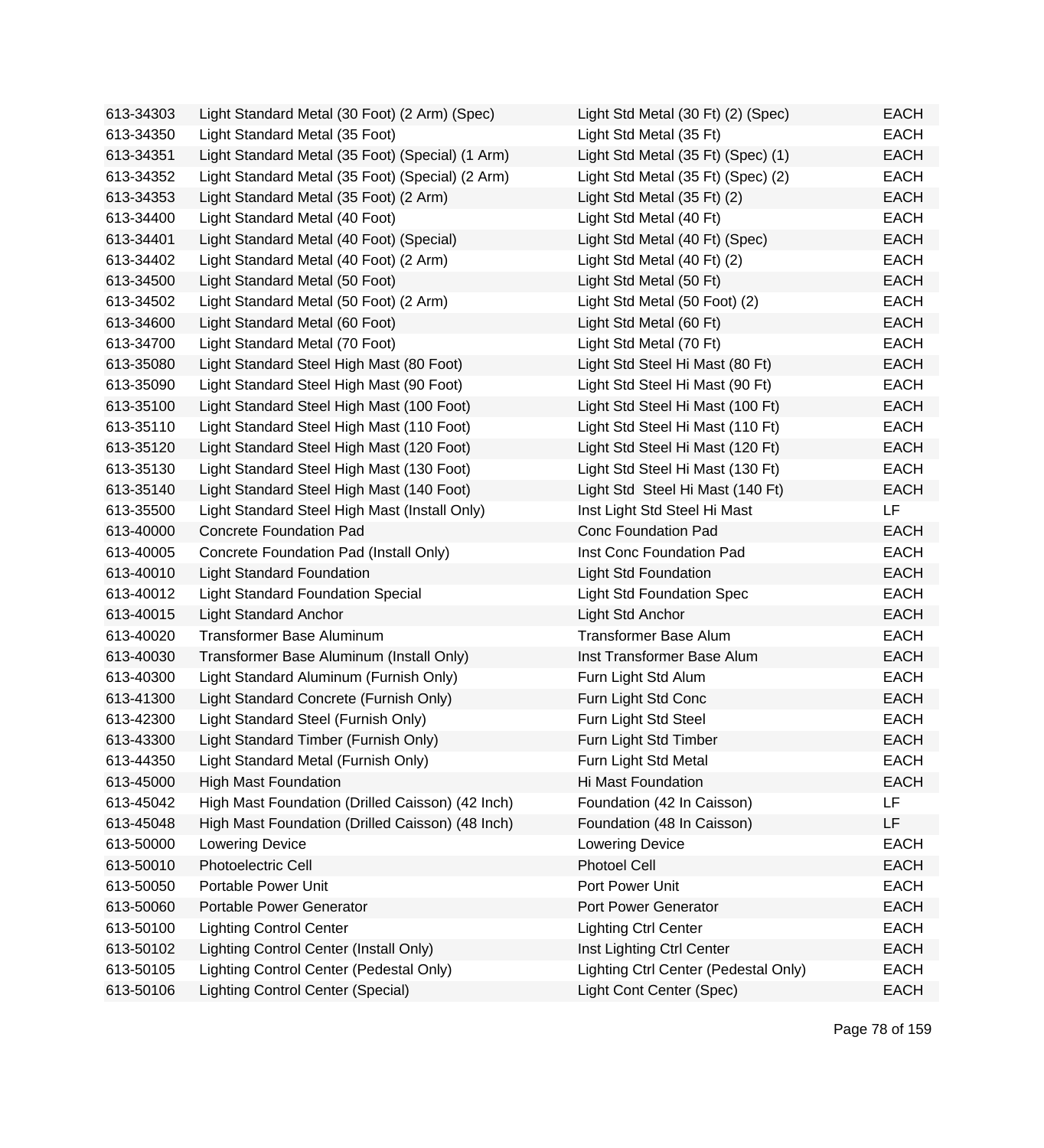| 613-50110 | Lighting Fixture (Fluorescent) (Type A Tunnel Luminaire)                        | Lighting Fixture (Flor) (Ty A Tun Lumin) | <b>EACH</b>    |
|-----------|---------------------------------------------------------------------------------|------------------------------------------|----------------|
| 613-50125 | <b>Control Center Box</b>                                                       | <b>Ctrl Center Box</b>                   | <b>EACH</b>    |
| 613-50130 | 4-Plex Receptacle (With Back Box and Cover)                                     | 4-Plex Rcptl (W/Back Box & Cover)        | <b>EACH</b>    |
| 613-50132 | 2-Plex Receptacle (With Box and Cover)                                          | 2-Plex Recept. (W/Box & Cover)           | <b>EACH</b>    |
| 613-50150 | Secondary Service Pedestal                                                      | Secondary Serv Pedestal                  | <b>EACH</b>    |
| 613-50155 | Secondary Service Pedestal (Install Only)                                       | Inst Secondary Serv Pedestal             | <b>EACH</b>    |
| 613-50200 | <b>Lighting System</b>                                                          | <b>Lighting System</b>                   | <b>EACH</b>    |
| 613-50202 | Monument Lighting                                                               | <b>Monument Lighting</b>                 | <b>EACH</b>    |
| 613-50210 | <b>Temporary Lighting</b>                                                       | <b>Temporary Lighting</b>                | L S            |
| 613-50225 | Interior Lighting (Concrete Box Girder)                                         | Interior Lighting (Conc Box)             | <b>EACH</b>    |
| 613-50250 | Interior Lighting (Steel Box Girder)                                            | Interior Lighting (Steel Box)            | <b>EACH</b>    |
| 613-50300 | <b>Tunnel Lighting System</b>                                                   | <b>Tunnel Lighting System</b>            | L <sub>S</sub> |
| 613-50301 | Low-Induction Tunnel Lighting (Install Only)                                    | Inst Low-Ind Tunnel Lighting             | <b>EACH</b>    |
| 613-50325 | <b>Tunnel Lighting Control System</b>                                           | <b>Tunnel Lighting Control System</b>    | L S            |
| 613-50350 | <b>Power Transformer</b>                                                        | <b>Power Transformer</b>                 | L <sub>S</sub> |
| 613-50355 | <b>Power Transformer</b>                                                        | <b>Power Transformer</b>                 | <b>EACH</b>    |
| 613-50357 | Power Transformer (150KVA,480-2400V,3 Phase)                                    | Power Transformer (150KVA,480-2400V,3Ph) | <b>EACH</b>    |
| 613-50359 | Power Transformer (150KVA,2400-480V,3 Phase)                                    | Power Transformer (150KVA,2400-480V,3Ph) | <b>EACH</b>    |
| 613-50362 | Power Transformer (300KVA,480-2400V,3 Phase)                                    | Power Transformer (300KVA,480-2400V,3Ph) | <b>EACH</b>    |
| 613-50365 | <b>Transformer Base</b>                                                         | <b>Transformer Base</b>                  | <b>EACH</b>    |
| 613-50375 | <b>Solar Collection System</b>                                                  | <b>Solar Collection System</b>           | <b>EACH</b>    |
| 613-50400 | Light Standard Timber (Temporary)                                               | Light Std Timber (Temp)                  | <b>EACH</b>    |
| 613-50410 | Light Standard (Temporary)                                                      | Light Std (Temp)                         | <b>EACH</b>    |
| 613-60000 | Lamps                                                                           | Lmps                                     | <b>EACH</b>    |
| 613-60500 | <b>Underground Repair</b>                                                       | <b>Underground Rep</b>                   | <b>EACH</b>    |
| 613-60600 | <b>Lighting Repair</b>                                                          | <b>Lighting Repair</b>                   | <b>HOUR</b>    |
| 613-60700 | Troubleshooting                                                                 | Troubleshooting                          | <b>HOUR</b>    |
| 613-60800 | <b>Locate Utilities</b>                                                         | <b>Locate Utilities</b>                  | <b>HOUR</b>    |
| 613-70100 | Luminaire High Pressure Sodium (100 Watt)                                       | Lumin HPS (100 W)                        | <b>EACH</b>    |
| 613-70150 | Luminaire High Pressure Sodium (150 Watt)                                       | Lumin HPS (150 W)                        | <b>EACH</b>    |
| 613-70151 | Luminaire High Pressure Sodium (150 Watt) (Install Only) Inst Lumin HPS (150 W) |                                          | <b>EACH</b>    |
| 613-70152 | Luminaire High Pressure Sodium (150W) (Furnish Only)                            | Furn Lumin HPS (150W)                    | <b>EACH</b>    |
| 613-70175 | Luminaire High Pressure Sodium (175 Watt)                                       | Lumin HPS (175 W)                        | <b>EACH</b>    |
| 613-70200 | Luminaire High Pressure Sodium (200 Watt)                                       | Lumin HPS (200 W)                        | <b>EACH</b>    |
| 613-70250 | Luminaire High Pressure Sodium (250 Watt)                                       | Lumin HPS (250 W)                        | <b>EACH</b>    |
| 613-70251 | Luminaire High Pressure Sodium (250 Watt) (Install Only)                        | Inst Lumin HPS (250 W)                   | <b>EACH</b>    |
| 613-70252 | Luminaire High Pressure Sodium (250 Watt) (Furnish<br>Only)                     | Furn Lumin HPS (250 W)                   | <b>EACH</b>    |
| 613-70255 | <b>Fuses</b>                                                                    | Fus                                      | <b>EACH</b>    |
| 613-70260 | Fuse Holder                                                                     | Fus Holder                               | <b>EACH</b>    |
| 613-70400 | Luminaire High Pressure Sodium (400 Watt)                                       | Lumin HPS (400 W)                        | <b>EACH</b>    |
| 613-70401 | Luminaire High Pressure Sodium (400 Watt) (Install Only)                        | Inst Lumin HPS (400 W)                   | <b>EACH</b>    |
| 613-70403 | Luminaire High Pressure Sodium (400 Watt) (Special)                             | Lumin HPS (400 W) (Spec)                 | <b>EACH</b>    |
| 613-71000 | Luminaire High Pressure Sodium (1000 Watt)                                      | Lumin HPS (1000 W)                       | <b>EACH</b>    |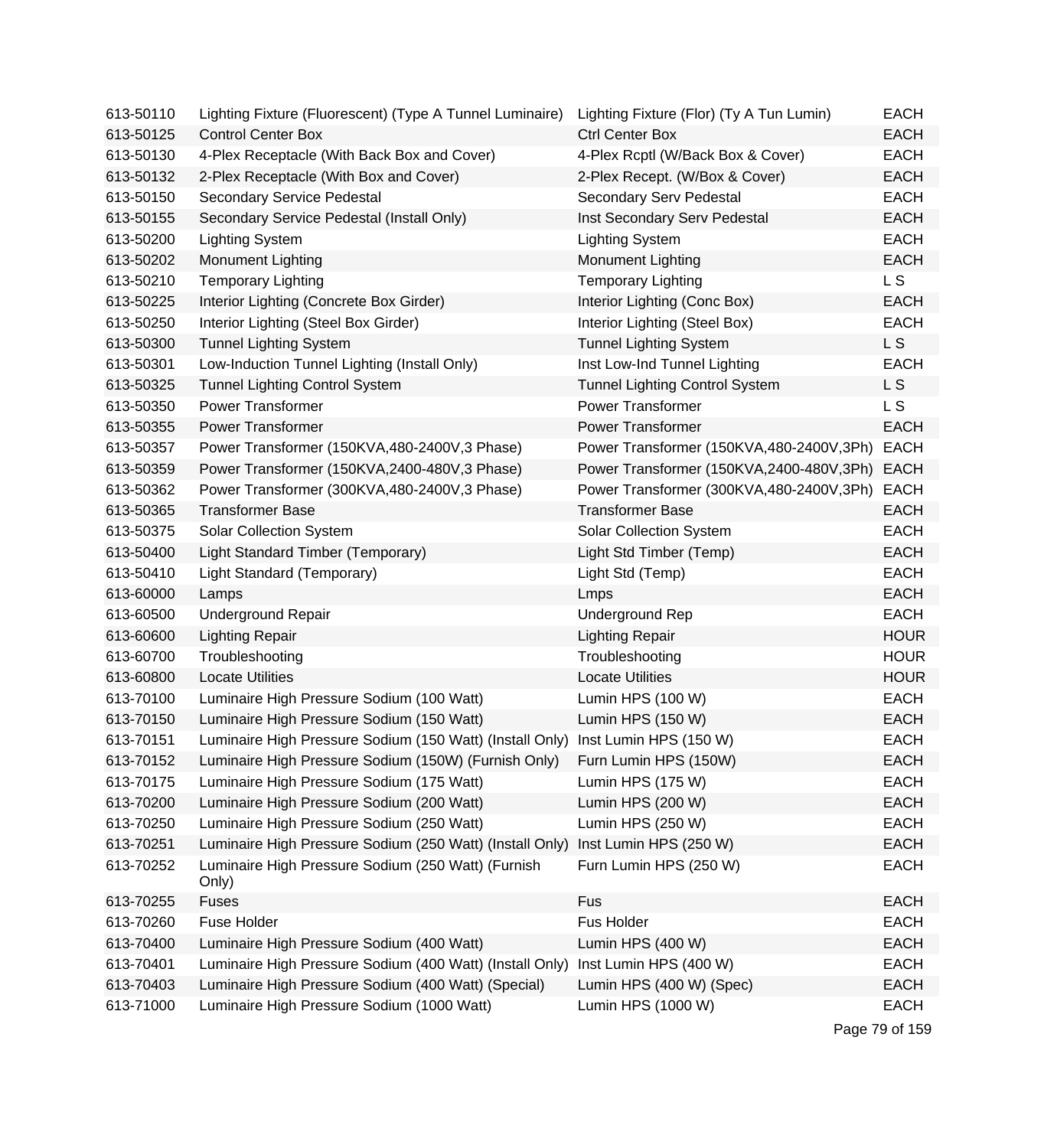| 613-71500 | Luminaire High Pressure Sodium (Type B Tunnel<br>Luminaire) | Lumin HPS (Ty B Tun Lumin)               | <b>EACH</b>    |
|-----------|-------------------------------------------------------------|------------------------------------------|----------------|
| 613-72000 | Electrical Conduit Body (Type LB)                           | Elec Cond Body (Ty LB)                   | <b>EACH</b>    |
| 613-72100 | Luminaire High Pressure Sodium (Wall Type) (100 Watt)       | Lumin HPS (WT) (100 W)                   | <b>EACH</b>    |
| 613-72150 | Luminaire High Pressure Sodium (Wall Type) (150 Watt)       | Lumin HPS (WT) (150 W)                   | <b>EACH</b>    |
| 613-72250 | Luminaire High Pressure Sodium (Wall Type) (250 Watt)       | Lumin HPS (WT) (250 W)                   | <b>EACH</b>    |
| 613-73100 | Luminaire High Pressure Sodium (Tunnel) (100 Watt)          | Lumin HPS (T) (100 W)                    | <b>EACH</b>    |
| 613-73400 | Luminaire High Pressure Sodium (Tunnel) (400 Watt)          | Lumin HPS (T) (400 W)                    | <b>EACH</b>    |
| 613-74000 | Light Mast Arm                                              | Light Mast Arm                           | <b>EACH</b>    |
| 613-75100 | Luminaire Metal Halide (100 Watt)                           | Lumin Metal Halide (100 W)               | <b>EACH</b>    |
| 613-75150 | Luminaire Metal Halide (150 Watt)                           | Lumin Metal Halide (150 W)               | <b>EACH</b>    |
| 613-75175 | Luminaire Metal Halide (175 Watt)                           | Lumin Metal Halide (175 W)               | <b>EACH</b>    |
| 613-75250 | Luminaire Metal Halide (250 Watt)                           | Lumin Metal Halide (250 W)               | <b>EACH</b>    |
| 613-75400 | Luminaire Metal Halide (400 Watt)                           | Lumin Metal Halide (400 W)               | <b>EACH</b>    |
| 613-76100 | Luminaire Metal Halide (Wall Type) (100 Watt)               | Lumin Metal Halide (WT) (100 W)          | <b>EACH</b>    |
| 613-76150 | Luminaire Metal Halide (Wall Type) (150 Watt)               | Lumin Metal Halide (WT) (150 W)          | <b>EACH</b>    |
| 613-76250 | Luminaire Metal Halide (Wall Type) (250 Watt)               | Lumin Metal Halide (WT) (250 W)          | <b>EACH</b>    |
| 613-80002 | Circuit Breaker (20A, 1 Pole)                               | Circuit Breaker (20A, 1 Pole)            | <b>EACH</b>    |
| 613-80004 | Circuit Breaker (40A, 2 Pole)                               | Circuit Breaker (40A, 2 Pole)            | <b>EACH</b>    |
| 613-80005 | Circuit Breaker (50A, 3 Pole)                               | Circuit Breaker (50A, 3 Pole)            | <b>EACH</b>    |
| 613-80007 | Circuit Breaker (70A, 2 Pole)                               | Circuit Breaker (70A, 2 Pole)            | <b>EACH</b>    |
| 613-80008 | Circuit Breaker (80A, 2 Pole)                               | Circuit Breaker (80A, 2 Pole)            | <b>EACH</b>    |
| 613-80010 | <b>Ballast Unit</b>                                         | <b>Ballast Un</b>                        | <b>EACH</b>    |
| 613-80012 | Circuit Breaker (100A, 2 Pole)                              | Circuit Breaker (100A, 2 Pole)           | <b>EACH</b>    |
| 613-80013 | Circuit Breaker (100A, 3 Pole)                              | Circuit Breaker (100A, 3 Pole)           | <b>EACH</b>    |
| 613-80015 | Circuit Breaker (150A, 3 Pole)                              | Circuit Breaker (150A, 3 Pole)           | <b>EACH</b>    |
| 613-80022 | Circuit Breaker (225A, 3 Pole)                              | Circuit Breaker (225A, 3 Pole)           | <b>EACH</b>    |
| 613-80040 | Circuit Breaker (400A, 3 Pole)                              | Circuit Breaker (400A, 3 Pole)           | <b>EACH</b>    |
| 613-80045 | Circuit Breaker (450A, 3 Pole)                              | Circ Breaker (450A, 3 Pole)              | <b>EACH</b>    |
| 613-80100 | Circuit Breaker (100A, 3 Pole)                              | Circ Breaker (100A, 3 Pole)              | <b>EACH</b>    |
| 613-80105 | Circuit Breaker (30A, 2 Pole)                               | Circ Breaker (30A, 2 Pole)               | <b>EACH</b>    |
| 613-80120 | Circuit Breaker (Retrofit 1200A, 3 Pole)                    | Circuit Breaker (Retrofit 1200A, 3 Pole) | <b>EACH</b>    |
| 613-80130 | <b>Service Meter Cabinet</b>                                | Service Meter Cabinet                    | <b>EACH</b>    |
| 613-80132 | <b>Relay Cabinet</b>                                        | <b>Relay Cabinet</b>                     | <b>EACH</b>    |
| 613-80200 | 2.4KV Motor Control Center Cubicle                          | 2.4KV Motor Control Center Cubicle       | <b>EACH</b>    |
| 613-80201 | 2.4KV Motor Control Center Cubicle (Furnish Only)           | Furn 2.4KV Motor Control Center Cubicle  | L S            |
| 613-80202 | 2.4KV Motor Control Center Cubicle (Install Only)           | Inst 2.4KV Motor Control Center Cubicle  | L S            |
| 613-80250 | <b>Automatic Transfer Switch</b>                            | <b>Automatic Transfer Switch</b>         | <b>EACH</b>    |
| 613-80268 | Step Voltage Regulator                                      | Step Voltage Reg                         | <b>EACH</b>    |
| 613-80270 | Medium Voltage Load Interrupter Switch                      | Medium Voltage Load Interrupter Switch   | <b>EACH</b>    |
| 613-80272 | <b>Regulator Bypass Switch</b>                              | Reg Bypass Switch                        | <b>EACH</b>    |
| 613-80274 | <b>Structure Mounted Disconnect Switch</b>                  | <b>Struct Mount Disc Switch</b>          | <b>EACH</b>    |
| 613-80276 | <b>Inverter System</b>                                      | <b>Inverter System</b>                   | <b>EACH</b>    |
| 613-80290 | <b>Storage Battery System</b>                               | <b>Storage Battery System</b>            | L <sub>S</sub> |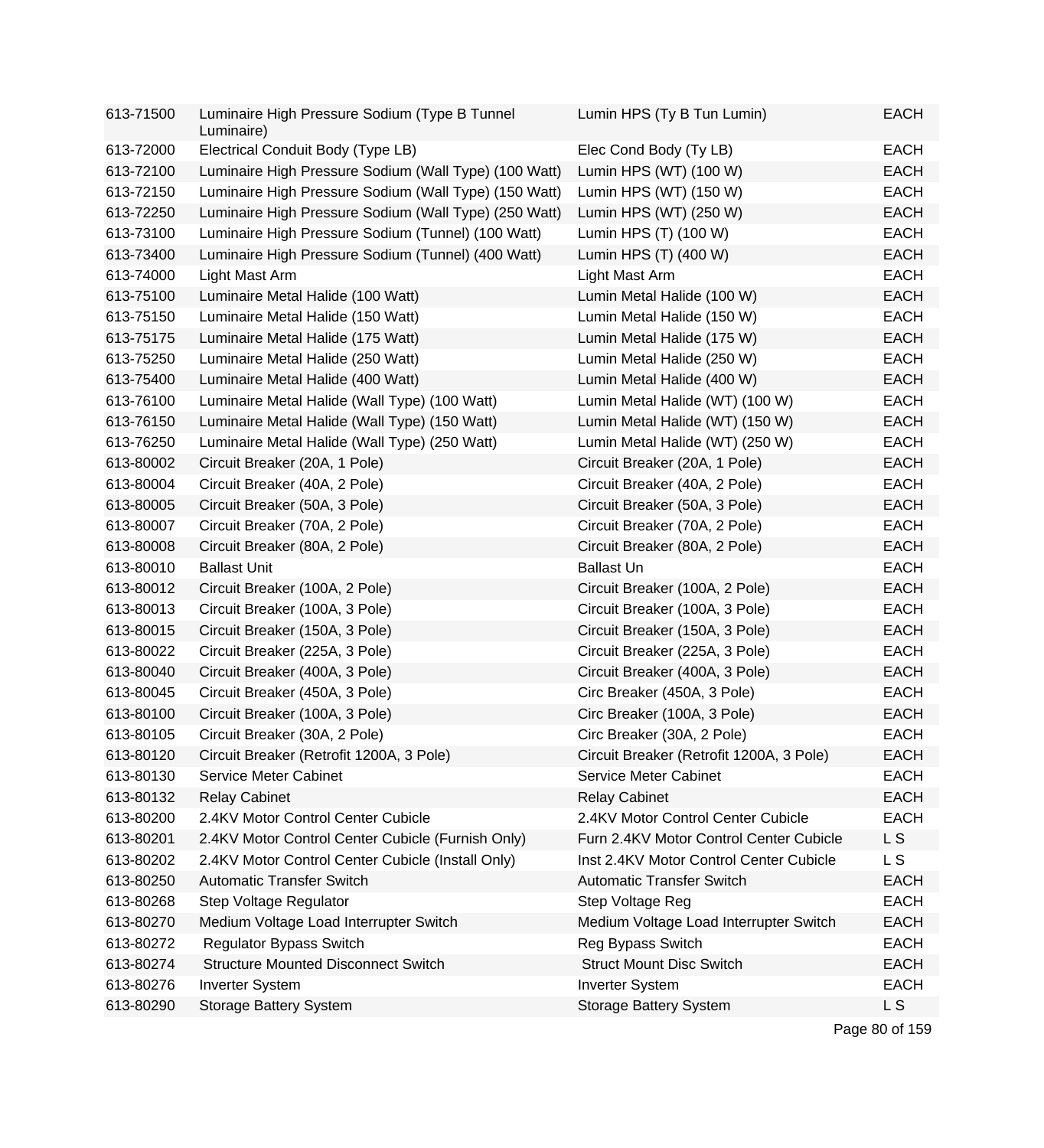| 613-80400 | <b>Exhaust Fan</b>                                                             | Exhaust Fan                              | <b>EACH</b> |
|-----------|--------------------------------------------------------------------------------|------------------------------------------|-------------|
| 613-81010 | Panelboard (100A, 120/208V, 3 Phase, 42 Circuit)                               | Pnlbrd (100A, 120/208V, 3Ph, 42 Circuit) | <b>EACH</b> |
| 613-81022 | Panelboard (225A, 277/480V, 3 Phase)                                           | Panelboard (225A, 277/480V, 3 Ph)        | <b>EACH</b> |
| 613-81100 | Panelboard (1000A, 277/480V, 3 Phase)                                          | Panelboard (1000A, 277/480V, 3 Ph)       | <b>EACH</b> |
| 613-81200 | Panelboard (400A, 277/480V, 3 Phase, 4 Wire)                                   | Panelboard (400A, 277/480V, 3 Ph, 4 Wire | <b>EACH</b> |
| 613-81210 | DC Panelboards                                                                 | DC Panelboards                           | <b>EACH</b> |
| 613-81500 | Panelboard (5KVA Mini Load Center)                                             | Panelboard (5KVA Mini Load Center)       | <b>EACH</b> |
| 613-81598 | 2400V Switchgear                                                               | 2400V Switchgear                         | <b>EACH</b> |
| 613-81600 | 24.9kV Switchgear                                                              | 24.9kV Switchgear                        | <b>EACH</b> |
| 613-81602 | <b>Temporary Switchgear</b>                                                    | <b>Temp Switchgear</b>                   | <b>EACH</b> |
| 613-81608 | 1350 Ampere Bus Duct                                                           | 1350 A Bus Duct                          | LF          |
| 613-81610 | 3000 Ampere Bus Duct                                                           | 3000 A Bus Duct                          | LF          |
| 613-81611 | 3000 Ampere Bus Duct (Temporary)                                               | 3000 A Bus Duct (Temp)                   | <b>LF</b>   |
| 613-81700 | Safety Switch NEMA 3R, 60A, 2-pole, 240 V f(for VMS<br><b>Maint Disconnect</b> | Safe Switch NEMA 3R 60A 2 Pole 240V      | <b>EACH</b> |
| 613-81800 | <b>Branch Circuit Panel (Special)</b>                                          | <b>Branch Circuit Panel (Special)</b>    | <b>EACH</b> |
| 613-81900 | Mobile Light Tower                                                             | Mobile Light Tower                       | <b>EACH</b> |
| 614-00011 | Sign Panel (Class I)                                                           | Sign Panel (CL I)                        | <b>SF</b>   |
| 614-00012 | Sign Panel (Class II)                                                          | Sign Panel (CL II)                       | <b>SF</b>   |
| 614-00013 | Sign Panel (Class III)                                                         | Sign Panel (CL III)                      | <b>SF</b>   |
| 614-00014 | Lighted Street Name Sign (Inst Only)                                           | Lighted Street Name Sign (Inst Only)     | <b>EACH</b> |
| 614-00021 | Sign Panel (Class I) (Furnish Only)                                            | Furn Sign Panel (CL I)                   | <b>SF</b>   |
| 614-00025 | Sign Panel (Class I) (Install Only)                                            | Inst Sign Panel (CL I)                   | <b>SF</b>   |
| 614-00026 | Sign Panel (Class I) (Install Only)                                            | Inst Sign Panel (CL I)                   | <b>EACH</b> |
| 614-00027 | Sign Panel (Class II) (Install Only)                                           | Inst Sign Panel (CL II)                  | <b>SF</b>   |
| 614-00028 | Sign Panel (Class III) (Install Only)                                          | Inst Sign Panel (CL III)                 | <b>SF</b>   |
| 614-00029 | Sign Panel (Class II) (Install Only)                                           | Inst Sign Panel (CL II)                  | <b>EACH</b> |
| 614-00030 | Sign Panel (Class III) (Install Only)                                          | Inst Sign Panel (CL III)                 | <b>EACH</b> |
| 614-00035 | Sign Panel (Special)                                                           | Sign Panel (Spec)                        | <b>SF</b>   |
| 614-00037 | Sign Panel (Special)                                                           | Sign Panel (Spec)                        | <b>EACH</b> |
| 614-00040 | Sign Post (Special)                                                            | Sign Post (Spec)                         | LF          |
| 614-00041 | Sign Post (Special)                                                            | Sign Post (Spec)                         | <b>EACH</b> |
| 614-00042 | Sign Post (Install Only)                                                       | Inst Sign Post                           | LF          |
| 614-00044 | Timber Sign Post 4x4 Inch                                                      | Timber Sign Post (4x4 In)                | LF          |
| 614-00066 | Timber Sign Post 6x6 Inch                                                      | Timber Sign Post (6x6 In)                | LF          |
| 614-00200 | Steel Sign Post (U-2)                                                          | Steel Sign Post (U-2)                    | LF          |
| 614-00214 | Steel Sign Post (1.75x1.75 Inch Tubing)                                        | Steel Sign Post (1.75x1.75 In T)         | LF          |
| 614-00216 | Steel Sign Post (2x2 Inch Tubing)                                              | Steel Sign Post (2x2 In T)               | LF          |
| 614-00218 | Steel Sign Post (2.25x2.25 Inch Tubing)                                        | Steel Sign Post (2.25x2.25 In T)         | LF          |
| 614-00220 | Steel Sign Post (2.5x2.5 Inch Tubing)                                          | Steel Sign Post (2.5x2.5 In T)           | LF          |
| 614-00222 | Steel Sign Post (2.75x 2.75 Inch Tubing)                                       | Steel Sign Post (2.75x2.75 In T)         | LF          |
| 614-00224 | Steel Sign Post (3x3 Inch Tubing)                                              | Steel Sign Post (3x3 In T)               | LF          |
| 614-00357 | Steel Sign Post (S 3x5.7)                                                      | Steel Sign Post (S 3x5.7)                | LF          |
| 614-00375 | Steel Sign Post (S 3x7.5)                                                      | Steel Sign Post (S 3x7.5)                | LF          |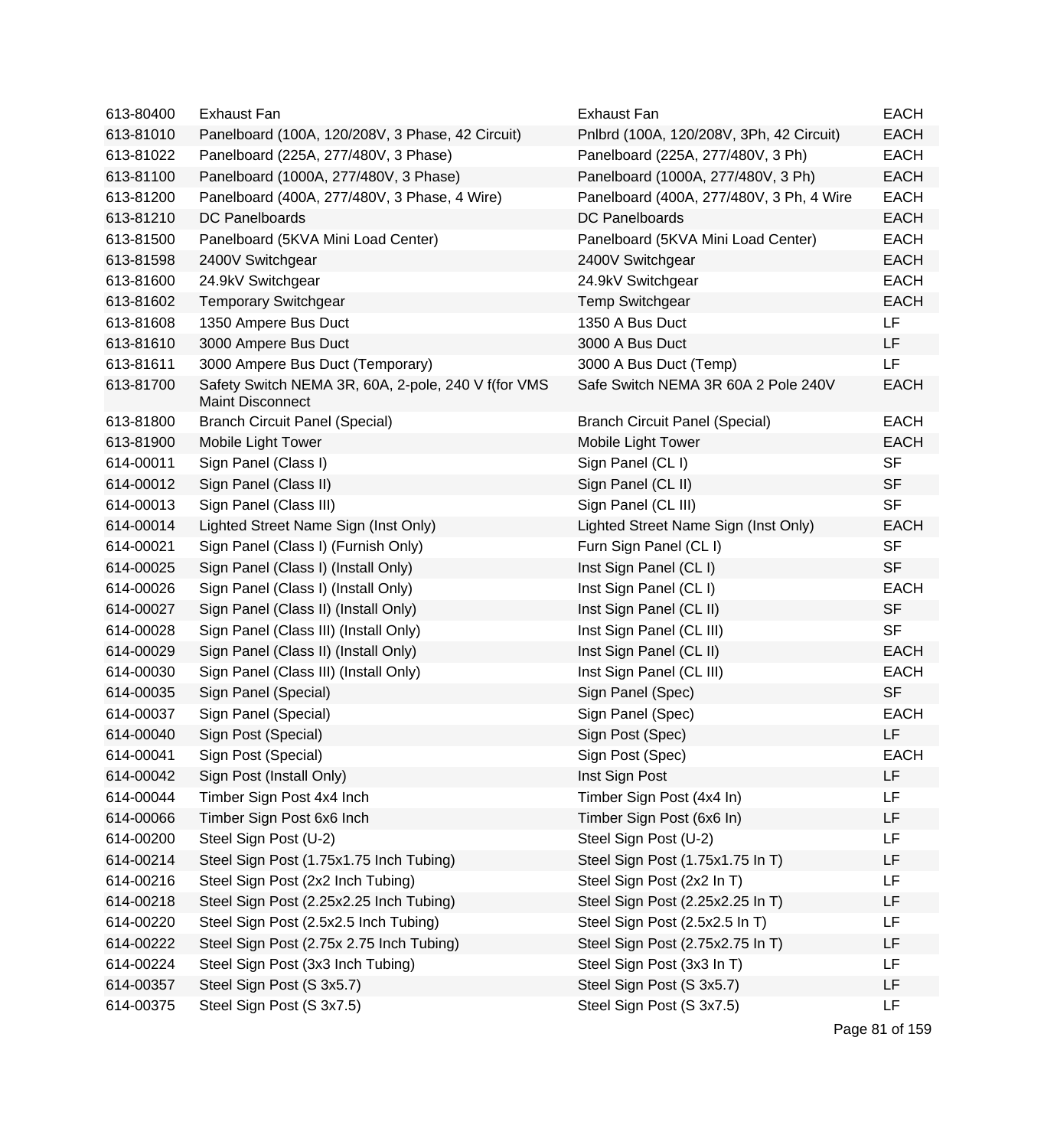| 614-00477 | Steel Sign Post (S 4x7.7)                                       | Steel Sign Post (S 4x7.7)                | LF          |
|-----------|-----------------------------------------------------------------|------------------------------------------|-------------|
| 614-00510 | Steel Sign Post (S 5x10)                                        | Steel Sign Post (S 5x10)                 | LF          |
| 614-00612 | Steel Sign Post (W 6x12)                                        | Steel Sign Post (W 6x12)                 | <b>LF</b>   |
| 614-00615 | Steel Sign Post (W 6x15)                                        | Steel Sign Post (W 6x15)                 | LF          |
| 614-00818 | Steel Sign Post (W 8x18)                                        | Steel Sign Post (W 8x18)                 | LF          |
| 614-00821 | Steel Sign Post (W 8x21)                                        | Steel Sign Post (W 8x21)                 | LF          |
| 614-01022 | Steel Sign Post (W 10x22)                                       | Steel Sign Post (W 10x22)                | LF          |
| 614-01026 | Steel Sign Post (W 10x26)                                       | Steel Sign Post (W 10x26)                | LF          |
| 614-01226 | Steel Sign Post (W 12x26)                                       | Steel Sign Post (W 12x26)                | LF          |
| 614-01400 | Steel Stub Base (36 Inch)                                       | Steel Stub Base (36 In)                  | <b>LF</b>   |
| 614-01502 | Steel Sign Support (2-Inch Round)(Post & Socket)                | Steel Sign Supp (2-In Rd)(Po&Sock)       | LF          |
| 614-01503 | Steel Sign Support (2-Inch Round)(Post and Socket)              | Steel Sign Supp (2-In Rd)(Po&Sock)       | <b>EACH</b> |
| 614-01512 | Steel Sign Support (2-Inch Round)(Post)                         | Steel Sign Supp (2-In Rd)(Post)          | LF          |
| 614-01513 | Steel Sign Support (2-Inch Round)(Post)(Install Only)           | Steel Sign Supp (2-In Rd)(Post)(Install) | LF          |
| 614-01522 | Steel Sign Support (2-Inch Round)(Socket)                       | Steel Sign Supp (2-In Rd)(Sock)          | <b>EACH</b> |
| 614-01523 | Steel Sign Support (2-Inch Round)(Socket)(Install Only)         | Steel Sign Supp (2-In Rd)(Sock)(Install) | <b>EACH</b> |
| 614-01554 | Steel Sign Post (4 Inch Round) (Slipbase)                       | Steel Sign Post (4 In Rd) (Slip)         | LF          |
| 614-01572 | Steel Sign Support (2-1/2 Inch Round NP-40)(Post &<br>Slipbase) | Steel Sign Supp (2-1/2 Rd NP40)(Po&Silp) | LF          |
| 614-01573 | Steel Sign Support (2-1/2 Inch Round NP-40)(Post &<br>Slipbase) | Steel Sign Supp (2-1/2 Rd NP40)(Po&Slip) | <b>EACH</b> |
| 614-01575 | Steel Sign Support (2-1/2 Inch Round NP-40)(Post)               | Steel Sign Supp (2-1/2 In Rd NP40)(Po)   | LF          |
| 614-01578 | Steel Sign Support (2-1/2 Inch Round NP-40)(Slipbase)           | Steel Sign Supp (2-1/2 In Rd NP40)(Slip) | <b>EACH</b> |
| 614-01582 | Steel Sign Support (2-1/2 Inch Round) (Post and Slipbase)       | Steel Sign Supp (2-1/2 In Rd)(Po&Slip)   | <b>LF</b>   |
| 614-01583 | Steel Sign Support (2-1/2 In Round Sch 80) (Post &<br>Slipbase) | Stl Sign Supp (2-1/2 In Rd 80)(Po&Slip)  | <b>EACH</b> |
| 614-01585 | Steel Sign Support (2-1/2 Inch Round Sch 80) (Post)             | Steel Sign Supp (2-1/2 In Rd 80) (Post)  | LF          |
| 614-01586 | Steel Sign Support (2-1/2 In Rd Sch 80)(Post)(Install<br>Only)  | Steel Sign Supp(2-1/2 In Rd 80)(Po)(Ins) | LF          |
| 614-01588 | Steel Sign Support (2-1/2 Inch Round Sch 80)(Slipbase)          | Steel Sign Supp (2-1/2 In Rd 80)(Slip)   | <b>EACH</b> |
| 614-01589 | Steel Sign Supp (2-1/2 In Rd Sch 80) (Slip) (Install Only)      | Steel Sign Supp (2.5 In Rd Sch 80)(Ins)  | <b>EACH</b> |
| 614-01736 | Steel Sign Ground Stub Base (36 Inch)                           | Steel Sign Ground Stub Base (36 In)      | <b>EACH</b> |
| 614-03001 | Concrete Footing (Type 1)                                       | Conc Footing (Ty 1)                      | <b>EACH</b> |
| 614-03002 | Concrete Footing (Type 2)                                       | Conc Footing (Ty 2)                      | <b>EACH</b> |
| 614-03003 | Concrete Footing (Type 3)                                       | Conc Footing (Ty 3)                      | <b>EACH</b> |
| 614-03004 | Concrete Footing (Type 4)                                       | Conc Footing (Ty 4)                      | <b>EACH</b> |
| 614-03005 | Concrete Footing (Type 5)                                       | Conc Footing (Ty 5)                      | <b>EACH</b> |
| 614-03006 | Concrete Footing (Type 6)                                       | Conc Footing (Ty 6)                      | <b>EACH</b> |
| 614-03007 | Concrete Footing (Type 7)                                       | Conc Footing (Ty 7)                      | <b>EACH</b> |
| 614-03100 | Concrete Footing (Traffic Signal Pole)                          | Conc Footing (Sig Pole)                  | <b>EACH</b> |
| 614-07000 | Mask Sign Legend                                                | Mask Sign Legend                         | <b>EACH</b> |
| 614-07100 | Modification of Sign Legend                                     | Mod Sign Legend                          | <b>LS</b>   |
| 614-07105 | Modification of Sign Legend                                     | Mod Sign Legend                          | <b>EACH</b> |
| 614-07125 | Modification of Steel Sign Post                                 | Mod Steel Sign Post                      | <b>EACH</b> |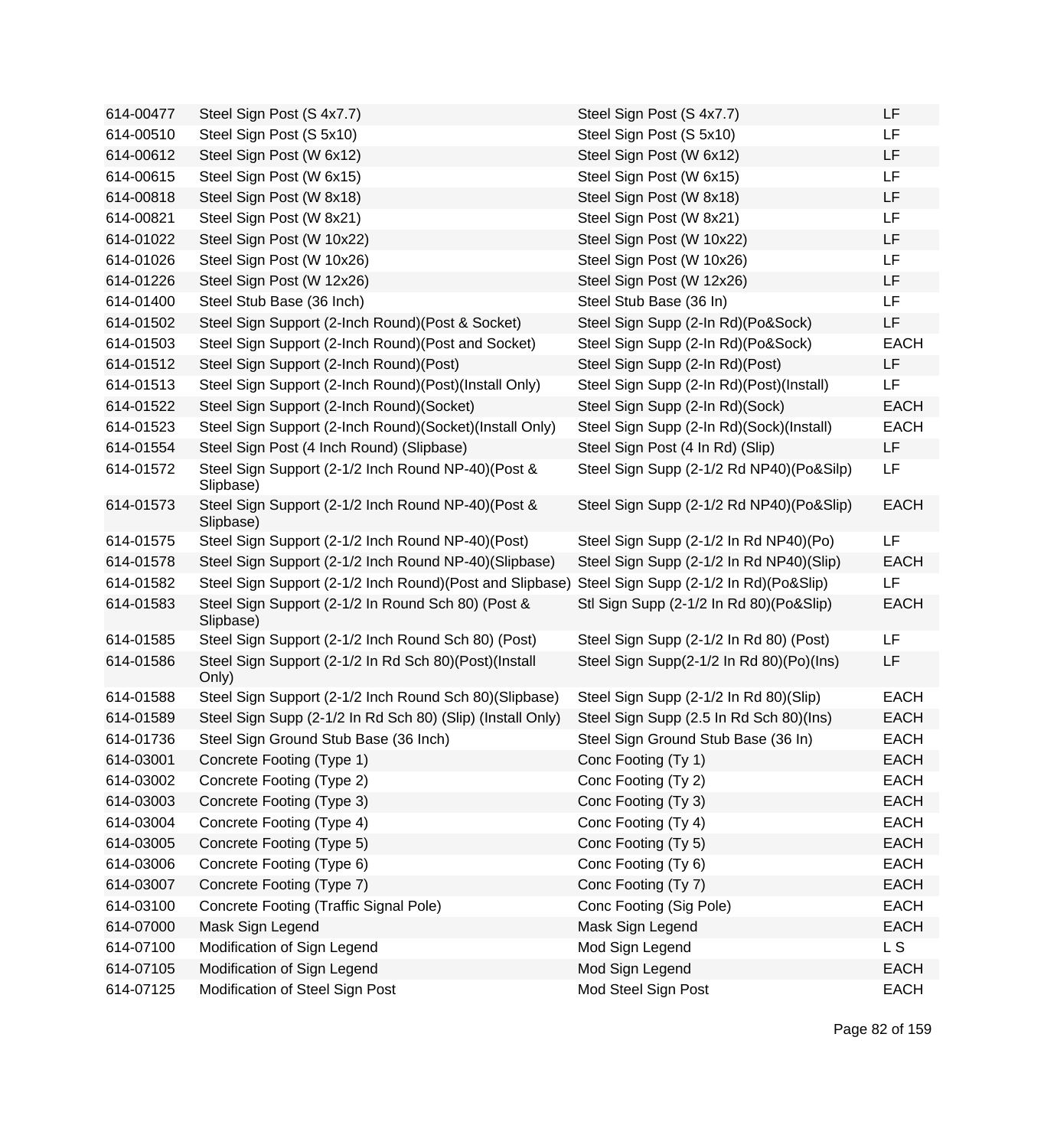| 614-10015 | Overpass Mounted Sign Bracket                                                        | Overpass Mtd Sign Bracket                | <b>EACH</b> |
|-----------|--------------------------------------------------------------------------------------|------------------------------------------|-------------|
| 614-10030 | Paint Overhead Sign Structure                                                        | Paint Overhead Sign Str                  | <b>EACH</b> |
| 614-10035 | Paint Ground Sign                                                                    | Paint Ground Sign                        | <b>EACH</b> |
| 614-10050 | Modification of Overhead Sign Structure                                              | Mod Overhead Sign Str                    | <b>EACH</b> |
| 614-10080 | Modification of Overpass Mounted Sign Bracket                                        | Mod Overpass Sign Bracket                | <b>EACH</b> |
| 614-10100 | Sign Bridge Structure (Install Only)                                                 | Inst Sign Brdg Str                       | <b>EACH</b> |
| 614-10110 | LED Warning Sign System (Signs)                                                      | LED Warning Sign System (Signs)          | <b>EACH</b> |
| 614-10113 | Dynamic Message Sign (Color LED)(Overhead)(Furnish<br>Only)                          | Dyn Mesg Sign (Color LED)(O/H)(Furnish)  | <b>EACH</b> |
| 614-10114 | Dynamic Message Sign (Color LED)(Overhead)(Install<br>Only)                          | Dyn Mesg Sign (Color LED)(O/H)(Install)  | <b>EACH</b> |
| 614-10115 | Dynamic Message Sign (Color LED) (Overhead)                                          | Dyn Mesg Sign (Color LED)(O/H)           | <b>EACH</b> |
| 614-10116 | Dynamic Message Sign Controller                                                      | Dyn Msg Sign Ctrl                        | <b>EACH</b> |
| 614-10117 | Dynamic Message Sign Equipment Cabinet (Type 1)                                      | Dyn Msg Sign Equip Cab (Ty 1)            | <b>EACH</b> |
| 614-10118 | Dynamic Message Sign Equipment Cabinet (Type 2)                                      | Dyn Msg Sign Equip Cab (Ty 2)            | <b>EACH</b> |
| 614-10120 | Variable Message Sign                                                                | Var Mesg Sign                            | <b>EACH</b> |
| 614-10121 | <b>Travel Time Module</b>                                                            | <b>Travel Time Module</b>                | <b>EACH</b> |
| 614-10122 | Portable Message Sign Panel (Special)                                                | Port Mesg Sign Panel (Spec)              | <b>EACH</b> |
| 614-10123 | Variable Message Sign (Install Only)                                                 | Inst Var Mesg Sign                       | <b>EACH</b> |
| 614-10124 | Variable Message Sign (Furnish Only)                                                 | Furn Var Mesg Sign                       | <b>EACH</b> |
| 614-10125 | Variable Message Sign (Ground Mounted)                                               | Var Mesg Sign (Grnd Mtd)                 | <b>EACH</b> |
| 614-10126 | Variable Message Sign (Fiber Optic)                                                  | Var Mesg Sign (Fib Opt)                  | <b>EACH</b> |
| 614-10127 | Variable Speed Limit Sign                                                            | Var Speed Limit Sign                     | <b>EACH</b> |
| 614-10128 | <b>Blankout Sign (Fiber Optic)</b>                                                   | Blankout Sign (Fib Opt)                  | <b>EACH</b> |
| 614-10129 | Blankout Sign (Fiber Optic) (Variable Speed Limit)                                   | Blankout Sign (Fib Opt) (VSL)            | <b>EACH</b> |
| 614-10130 | <b>Illuminated Sign</b>                                                              | <b>Illuminated Sign</b>                  | <b>EACH</b> |
| 614-10131 | Variable Speed Limit Sign (Furnish Only)                                             | Var Speed Limit Sign (Furnish Only)      | <b>EACH</b> |
| 614-10132 | Variable Speed Limit Sign (Install Only)                                             | Var Speed Limit Sign (Install Only)      | <b>EACH</b> |
| 614-10133 | Variable Message Sign (LED)(Overhead)(Furnish Only)                                  | Var Mesg Sign (LED)(O/H)(Furnish)        | <b>EACH</b> |
| 614-10134 | Variable Message Sign (LED)(Overhead)(Install Only)                                  | Var Mesg Sign (LED)(O/H)(Install)        | <b>EACH</b> |
| 614-10135 | LED Variable Message Sign System                                                     | <b>LED VMS System</b>                    | <b>EACH</b> |
| 614-10137 | Film Module Variable Speed Limit Sign                                                | Film Mod VSL Sign                        | <b>EACH</b> |
| 614-10138 | Full Matrix Variable Message Sign LED (Ground Mounted) FM VMS LED (Grnd Mtd)         |                                          | <b>EACH</b> |
| 614-10139 | Radar Speed Display Sign (LED)                                                       | Radar Speed Disp Sgn (LED)               | <b>EACH</b> |
| 614-10140 | Variable Message Sign LED (Double Faced)                                             | VMS LED (Double Faced)                   | <b>EACH</b> |
| 614-10141 | Variable Message Sign LED (Double Faced) (Furnish Only VMS LED (Double Faced) (Furn) |                                          | <b>EACH</b> |
| 614-10143 | Lane Use Control Signal (LED) (Single-Faced) (Furnish<br>Only)                       | Lane Use Cntrl Sgnl(LED)(Single)(Furnish | <b>EACH</b> |
| 614-10144 | Lane Use Control Signal (LED) (Single-Faced) (Install<br>Only)                       | Lane Use Cntrl Sgnl(LED)(Single)(Install | <b>EACH</b> |
| 614-10145 | Variable Message Sign LED (Single Faced)                                             | VMS LED (Single Faced)                   | <b>EACH</b> |
| 614-10146 | Variable Message Sign (LED) (Ground Mounted)                                         | VMS (LED) (Ground Mounted)               | <b>EACH</b> |
| 614-10147 | Variable Message Sign LED (Overhead)                                                 | VMS LED (Overhead)                       | <b>EACH</b> |
| 614-10148 | Variable Message Sign LED (Speed Radar)                                              | VMS LED (Speed Radar)                    | <b>EACH</b> |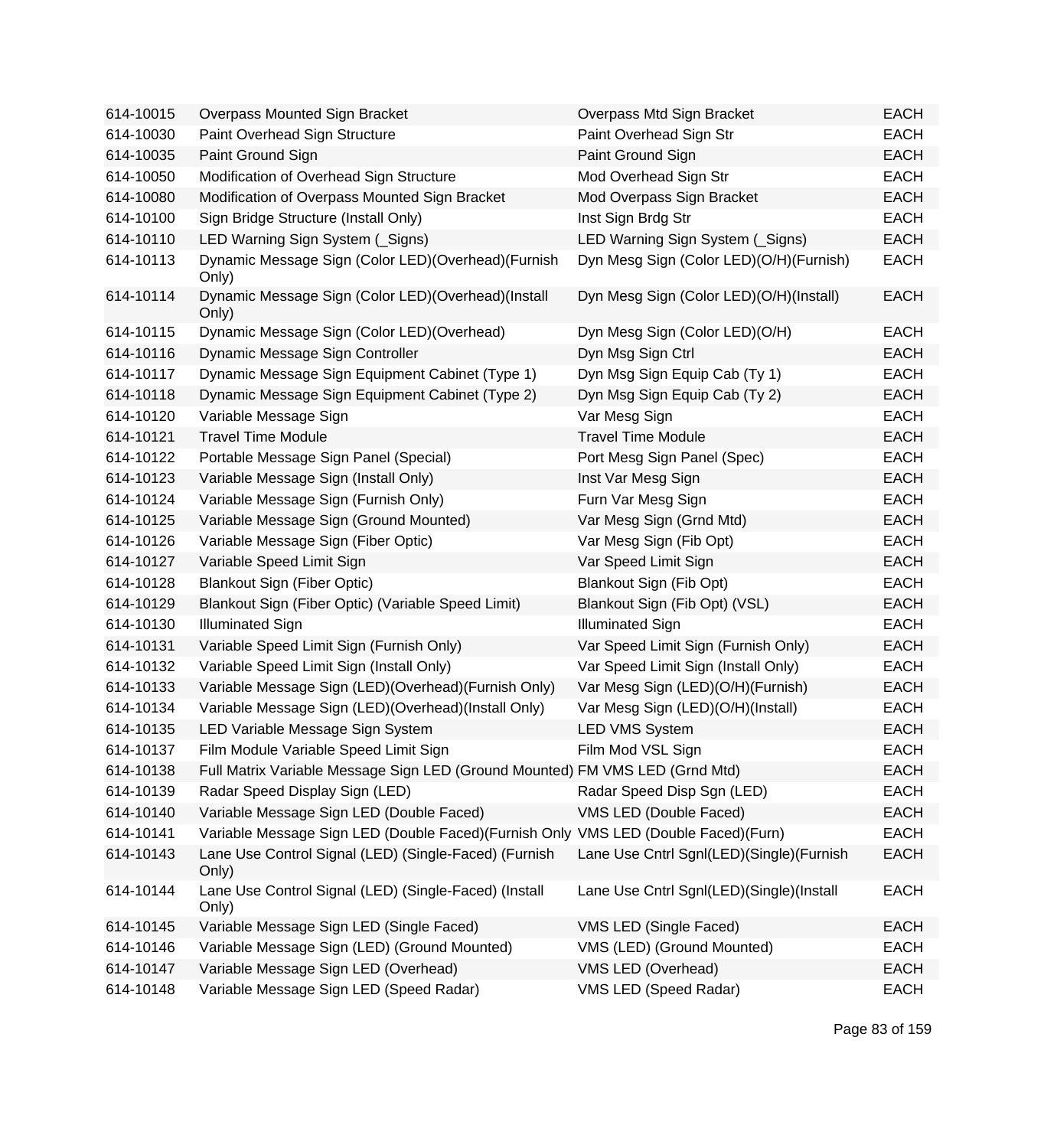| 614-10149 | Variable Message Sign (LED) (Warranty)                                                | VMS (LED) (Warranty)                      | <b>EACH</b> |
|-----------|---------------------------------------------------------------------------------------|-------------------------------------------|-------------|
| 614-10150 | 12 Inch LED (Ball)                                                                    | 12 In LED (Ball)                          | <b>EACH</b> |
| 614-10151 | 12 Inch LED (Ball) (Green)                                                            | 12 In LED (Ball) (Green)                  | <b>EACH</b> |
| 614-10152 | 12 Inch LED (Ball) (Red)                                                              | 12 In LED (Ball) (Red)                    | <b>EACH</b> |
| 614-10153 | 12 Inch LED (Ball) (Yellow)                                                           | 12 In LED (Ball) (Yellow)                 | <b>EACH</b> |
| 614-10154 | 12 Inch Heated LED (Ball)(Red)                                                        | 12 In Heated LED (Ball)(Red)              | <b>EACH</b> |
| 614-10155 | 12 Inch LED (Arrow)                                                                   | 12 In LED (Arr)                           | <b>EACH</b> |
| 614-10156 | 12 Inch LED (Arrow) (Green)                                                           | 12 In LED (Arr) (Green)                   | <b>EACH</b> |
| 614-10157 | 12 Inch LED (Arrow) (Red)                                                             | 12 In LED (Arr) (Red)                     | <b>EACH</b> |
| 614-10158 | 12 Inch LED (Arrow) (Yellow)                                                          | 12 In LED (Arr) (Yellow)                  | <b>EACH</b> |
| 614-10160 | Signal Head Backplates                                                                | Sig Head B-Plates                         | <b>EACH</b> |
| 614-10161 | Signal Head B-Plates (Install Only)                                                   | Signal Head B-Plates (Install Only)       | <b>EACH</b> |
| 614-10162 | 8 Inch LED (Ball)                                                                     | 8 In LED (Ball)                           | <b>EACH</b> |
| 614-10163 | 8 Inch LED (Ball) (Green)                                                             | 8 In LED (Ball) (Green)                   | <b>EACH</b> |
| 614-10164 | 8 Inch LED (Ball) (Red)                                                               | 8 In LED (Ball) (Red)                     | <b>EACH</b> |
| 614-10165 | 8 Inch LED (Ball) (Yellow)                                                            | 8 In LED (Ball) (Yellow)                  | <b>EACH</b> |
| 614-10166 | 8 Inch LED (Arrow)                                                                    | 8 In LED (Arr)                            | <b>EACH</b> |
| 614-10167 | 8 Inch LED (Arrow) (Green)                                                            | 8 In LED (Arr) (Green)                    | <b>EACH</b> |
| 614-10168 | 8 Inch LED (Arrow) (Red)                                                              | 8 In LED (Arr) (Red)                      | <b>EACH</b> |
| 614-10169 | 8 Inch LED (Arrow) (Yellow)                                                           | 8 In LED (Arr) (Yellow)                   | <b>EACH</b> |
| 614-10240 | Lane Use Control Signal LED (Double Faced)                                            | LUS LED (Double Faced)                    | <b>EACH</b> |
| 614-10242 | Lane Use Control Signal LED (Double Faced) (Furnish<br>Only)                          | LUS LED (Double Faced) (Furn)             | <b>EACH</b> |
| 614-10245 | Lane Use Control Signal LED (Single Faced)                                            | LUS LED (Single Faced)                    | <b>EACH</b> |
| 614-10246 | Lane Use Control Signal LED (Single Faced) (Install Only) Inst LUS LED (Single Faced) |                                           | <b>EACH</b> |
| 614-10250 | <b>LED In-Pavement Marking Unit</b>                                                   | LED In-Pvmt Mkg Unit                      | <b>EACH</b> |
| 614-10260 | <b>LED Master Controller</b>                                                          | <b>LED Master Controller</b>              | <b>EACH</b> |
| 614-10280 | Adaptive Traffic Signal System                                                        | <b>Adapt Traff Sig System</b>             | L S         |
| 614-10300 | <b>VMS/LUS Management Software</b>                                                    | <b>VMS/LUS Management Software</b>        | L S         |
| 614-10310 | <b>Traffic Management Software</b>                                                    | <b>TMS Software</b>                       | L S         |
| 614-10320 | System Integration and Testing                                                        | System Integration and Testing            | <b>LS</b>   |
| 614-10350 | VMS Mounting Support and Wiring (Double Faced)                                        | VMS Montig Sprt & Wiring (D Faced)        | <b>EACH</b> |
| 614-10351 | <b>VMS Mounting Support and Wiring (Double</b><br>Faced)(Furnish Only)                | VMS Montig Sprt & Wiring (D Faced) (Furn) | <b>EACH</b> |
| 614-10355 | LUS Mounting Support and Wiring (Single Faced)                                        | LUS Montig Sprt & Wiring(Single Faced)    | <b>EACH</b> |
| 614-10360 | LUS Mounting Support and Wiring (Double Faced)                                        | LUS Montig Sprt & Wiring (D Faced)        | <b>EACH</b> |
| 614-10370 | VMS & LUS Mounting Support and Wiring (Single Faced)                                  | VMS & LUS Montig Sprt & Wiring (S Faced)  | <b>EACH</b> |
| 614-10400 | Sign Bridge (Special)                                                                 | Sign Brdg (Spec)                          | <b>EACH</b> |
| 614-20862 | VMS Support (Ground Mounted) (8.625 Inch) Diameter                                    | VMS Support (Grnd Mtd) (8.625 In)         | <b>EACH</b> |
| 614-21275 | VMS Support (Ground Mounted) (12.75 Inch Diameter)                                    | VMS Support (Grnd Mtd) (12.75 In)         | <b>EACH</b> |
| 614-21400 | VMS Support (Ground Mounted) (14 Inch Diameter)                                       | VMS Support (Grnd Mtd) (14 In)            | <b>EACH</b> |
| 614-21600 | VMS Support (Ground Mounted) (16 Inch Diameter)                                       | VMS Support (Grnd Mtd) (16 In)            | <b>EACH</b> |
| 614-30010 | <b>Steel Spacetruss System</b>                                                        | <b>Steel Spacetruss System</b>            | L S         |
| 614-30110 | <b>Butterfly Structure</b>                                                            | <b>Btrfly Str</b>                         | <b>EACH</b> |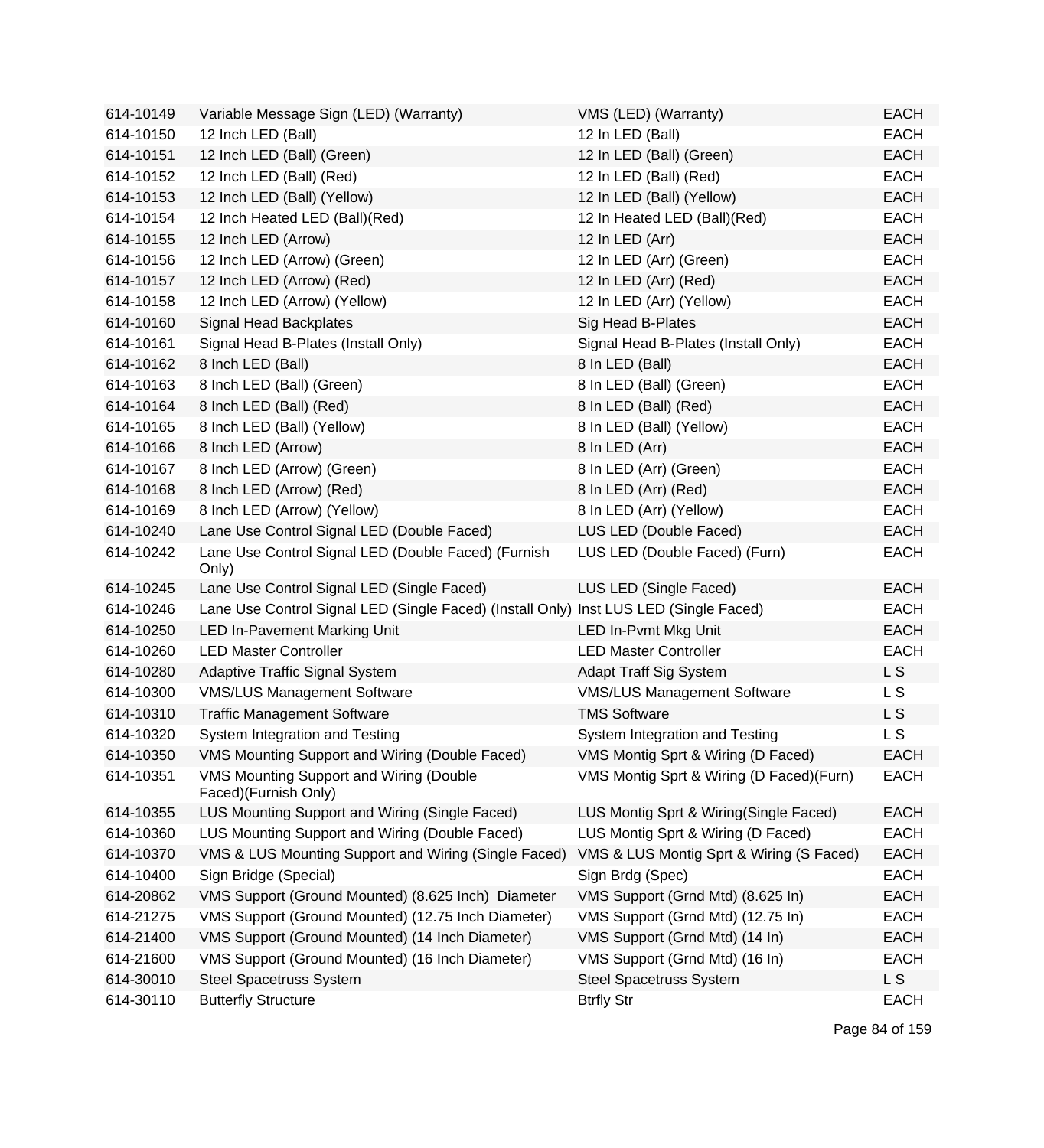| 614-30200 | <b>VMS Butterfly Support (Median)</b>                               | <b>VMS Butterfly Support (Median)</b>        | <b>EACH</b> |
|-----------|---------------------------------------------------------------------|----------------------------------------------|-------------|
| 614-30205 | <b>VMS Butterfly Support (Roadside)</b>                             | <b>VMS Butterfly Support (Roadside)</b>      | <b>EACH</b> |
| 614-31275 | Monotube Overhead Sign Cantilever (12.75 Inch<br>Diameter)          | Monotube Overhead Sign Cant(12.75In Dia)     | <b>EACH</b> |
| 614-31400 | Monotube Overhead Sign Cantilever (14 Inch Diameter)                | Monotube Overhead Sign Cant (14 In Dia)      | <b>EACH</b> |
| 614-31600 | Monotube Overhead Sign Cantilever (16 Inch Diameter)                | Monotube Overhead Sign Cant (16 In Dia)      | <b>EACH</b> |
| 614-31800 | Monotube Overhead Sign Cantilever (18 Inch Diameter)                | Monotube Overhead Sign Cant (18 In Dia)      | <b>EACH</b> |
| 614-32000 | Monotube Overhead Sign Cantilever (20 Inch Diameter)                | Monotube Overhead Sign Cant (20 In Dia)      | <b>EACH</b> |
| 614-32400 | Monotube Overhead Sign Cantilever (24 Inch Diameter)                | Monotube Overhead Sign Cant (24 In Dia)      | <b>EACH</b> |
| 614-32900 | Monotube Overhead Sign Cantilever (Install Only)                    | Inst Monotube Overhead Sign Cant             | <b>EACH</b> |
| 614-32901 | Monotube Overhead Sign Cantilever (Furnish Only)                    | Monotube O/H Sign Cant (Furnish Only)        | <b>EACH</b> |
| 614-33000 | Monotube Overhead Sign Cantilever (30 Inch Diameter)                | Monotube Overhead Sign Cant (30 In Dia)      | <b>EACH</b> |
| 614-40240 | Monotube Overhead Sign Bridge with Cantilever (24 Inch<br>Diameter) | Mono Over Sign Brdg w/ Cant (24 In Dia)      | <b>EACH</b> |
| 614-40360 | Monotube Overhead Sign Bridge with Cantiliver (36 Inch<br>Diameter) | Mono Over Sign Brdg w/ Cant (36 In Dia)      | <b>EACH</b> |
| 614-41275 | Monotube Overhead Sign Bridge (12.75 Inch Diameter)                 | Monotube Overhead Sign Brdg(12.75In Dia)     | <b>EACH</b> |
| 614-41400 | Monotube Overhead Sign Bridge (14 Inch Diameter)                    | Monotube Overhead Sign Brdg (14 In Dia)      | <b>EACH</b> |
| 614-41600 | Monotube Overhead Sign Bridge (16 Inch Diameter)                    | Monotube Overhead Sign Brdg (16 In Dia)      | <b>EACH</b> |
| 614-41800 | Monotube Overhead Sign Bridge (18 Inch Diameter)                    | Monotube Overhead Sign Brdg (18 In Dia)      | <b>EACH</b> |
| 614-42000 | Monotube Overhead Sign Bridge (20 Inch Diameter)                    | Monotube Overhead Sign Brdg (20 In Dia)      | <b>EACH</b> |
| 614-42400 | Monotube Overhead Sign Bridge (24 Inch Diameter)                    | Monotube Overhead Sign Brdg (24 In Dia)      | <b>EACH</b> |
| 614-42500 | Monotube Overhead Sign Bridge (Install Only)                        | Monotube Overhead Sign Brdg (Inst Only)      | <b>EACH</b> |
| 614-43000 | Monotube Overhead Sign Bridge (30 Inch Diameter)                    | Monotube Overhead Sign Brdg (30 In Dia)      | <b>EACH</b> |
| 614-43600 | Monotube Overhead Sign Bridge (36 Inch Diameter)                    | Monotube Overhead Sign Brdg (36 In Dia)      | <b>EACH</b> |
| 614-50000 | <b>Truck Tip-Over Warning System</b>                                | <b>Truck Tip-Over Warning System</b>         | <b>EACH</b> |
| 614-50010 | Downhill Truck Speed Advisory System                                | <b>DTSAS</b>                                 | <b>EACH</b> |
| 614-70000 | Programmable Traffic Signal Face                                    | Prog Traf Sig Face                           | <b>EACH</b> |
| 614-70010 | Modification of Signal Face                                         | Mod Sig Face                                 | <b>EACH</b> |
| 614-70020 | <b>Optical Unit Retrofit Kit</b>                                    | Opt Unit Retrofit Kit                        | <b>EACH</b> |
| 614-70021 | Optical Unit Retrofit Kit(Install Only)                             | Optical Unit Retrofit Kit(Install Only)      | <b>EACH</b> |
| 614-70022 | Optical Unit Retrofit Kit (Special)                                 | Opt Unit Retrofit Kit (Spec)                 | <b>EACH</b> |
| 614-70024 | 1310nm SFP Optic Module                                             | 1310nm SFP Optic Module                      | <b>EACH</b> |
| 614-70026 | <b>CWDM Multiplexor Demultiplexor Module</b>                        | <b>CWDM Multiplexor Demultiplexor Module</b> | <b>EACH</b> |
| 614-70028 | <b>CWDM SFP Optic Module</b>                                        | <b>CWDM SFP Optic Module</b>                 | EACH        |
| 614-70030 | <b>Optical Attenuator</b>                                           | <b>Optical Attenuator</b>                    | <b>EACH</b> |
| 614-70032 | <b>Optical Filter</b>                                               | <b>Optical Filter</b>                        | <b>EACH</b> |
| 614-70112 | Traffic Signal Face (12)                                            | Traf Sig Face (12)                           | <b>EACH</b> |
| 614-70113 | Pedestrian Signal Face (12)                                         | Ped Sig Face (12)                            | <b>EACH</b> |
| 614-70116 | Pedestrian Signal Face (16-16)                                      | Ped Sig Face (16-16)                         | <b>EACH</b> |
| 614-70117 | Pedestrian Signal Face (16)                                         | Ped Sig Face (16)                            | <b>EACH</b> |
| 614-70118 | Pedestrian Signal Face (18)                                         | Ped Sig Face (18)                            | <b>EACH</b> |
| 614-70126 | Pedestrian Signal Face (16-16)(LED Replacement)                     | Ped Sig Face (16-16)(LED Repl)               | <b>EACH</b> |
| 614-70150 | Pedestrian Signal Face (16) (Countdown)                             | Ped Sig Face (16) (Countdown)                | <b>EACH</b> |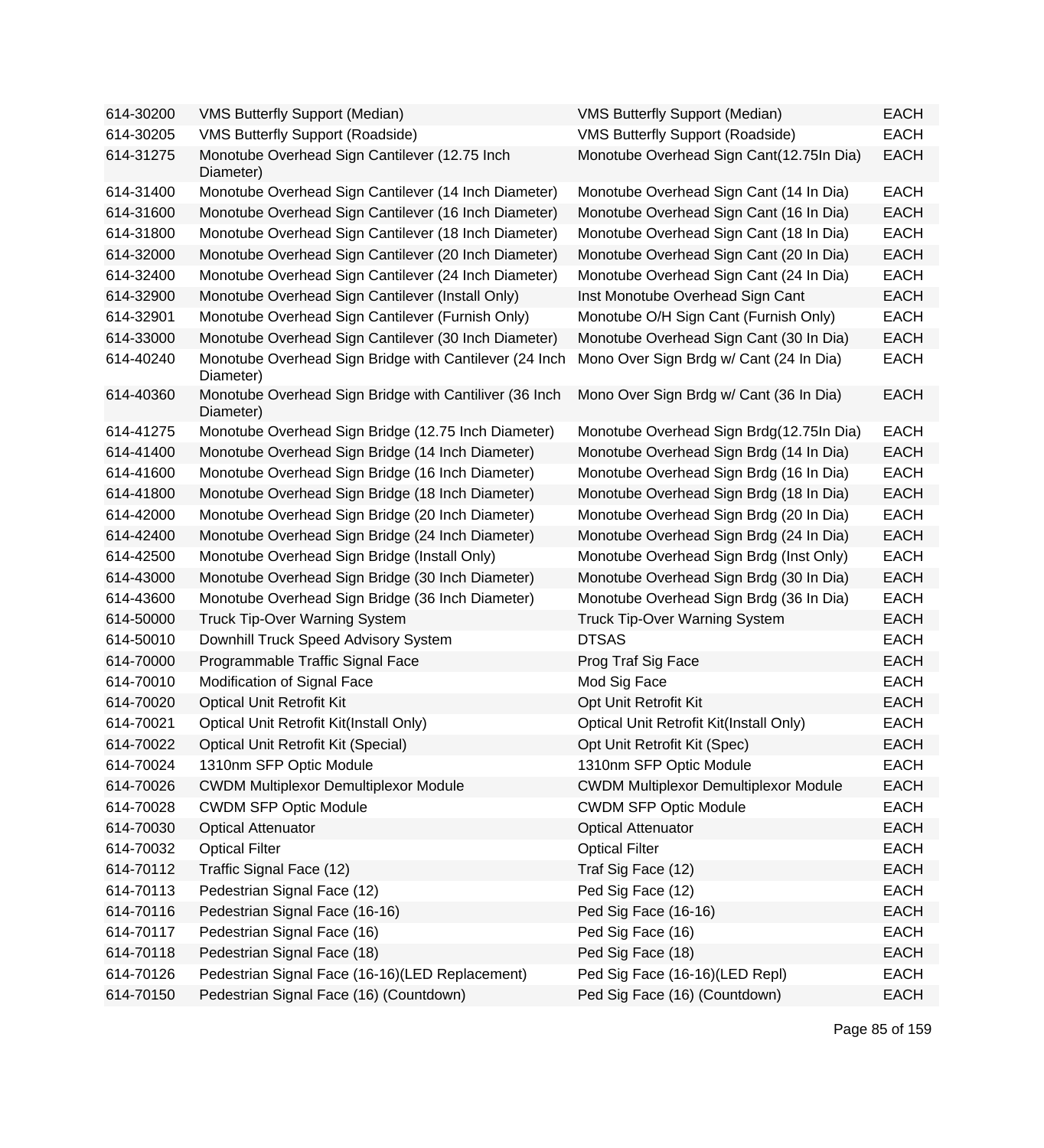| 614-70200 | Accessible Pedestrian Signal                               | Access Ped Sig                           | <b>EACH</b>    |
|-----------|------------------------------------------------------------|------------------------------------------|----------------|
| 614-70216 | Traffic Signal Face (8-8)                                  | Traf Sig Face (8-8)                      | <b>EACH</b>    |
| 614-70224 | Pedestrian Signal Face (12-12)                             | Ped Sig Face (12-12)                     | <b>EACH</b>    |
| 614-70225 | Traffic Signal Face (12-12)                                | Traf Sig Face (12-12)                    | <b>EACH</b>    |
| 614-70250 | Pedestrian Signal Face (16)(Countdown)(LED<br>Replacement) | Ped Sig Face (16)(Countdown)(LED Repl)   | <b>EACH</b>    |
| 614-70324 | Traffic Signal Face (8-8-8)                                | Traf Sig Face (8-8-8)                    | <b>EACH</b>    |
| 614-70328 | Traffic Signal Face (12-8-8)                               | Traf Sig Face (12-8-8)                   | <b>EACH</b>    |
| 614-70336 | Traffic Signal Face (12-12-12)                             | Traf Sig Face (12-12-12)                 | <b>EACH</b>    |
| 614-70337 | Traffic Signal Face (12-12-12) (Install Only)              | Traf Sig Face (12-12-12) (Inst Only)     | <b>EACH</b>    |
| 614-70432 | Traffic Signal Face (8-8-8-8)                              | Traf Sig Face (8-8-8-8)                  | <b>EACH</b>    |
| 614-70448 | Traffic Signal Face (12-12-12-12)                          | Traf Sig Face (12-12-12-12)              | <b>EACH</b>    |
| 614-70450 | Traffic Signal Face (12-12-12-12)(Install Only)            | Traf Sig Face (12-12-12-12)(Instal Only) | <b>EACH</b>    |
| 614-70548 | Traffic Signal Face (8-8-8-12-12)                          | Traf Sig Face (8-8-8-12-12)              | <b>EACH</b>    |
| 614-70560 | Traffic Signal Face (12-12-12-12-12)                       | Traf Sig Face (12-12-12-12-12)           | <b>EACH</b>    |
| 614-70565 | Traffic Signal Face (12-12-12-12-12-12)                    | Traf Sig Face (12-12-12-12-12-12)        | <b>EACH</b>    |
| 614-72430 | Traffic Signal (24 Inch x 30 Inch Blankout LED Sign)       | Traf Sig (24x30 LED Sign)                | <b>EACH</b>    |
| 614-72480 | Traffic Signal (36 Inch X 40 Inch Blankout LED Sign)       | Traf Sig (36x40 LED Sign)                | <b>EACH</b>    |
| 614-72606 | Traffic Signal (60 Inch X 60 Inch Blankout LED Sign)       | Traf Sig (60x60 LED Sign)                | <b>EACH</b>    |
| 614-72740 | Blank Out Sign(LED)(Single Faced)                          | Blank Out Sign(LED)(Sing Fac)            | <b>EACH</b>    |
| 614-72741 | Blank Out Sign (LED)(SPEED RADAR)                          | Blank Out Sign (LED)(SPD RDR)            | <b>EACH</b>    |
| 614-72745 | Blank Out Sign Mounting Support & Wiring                   | Blank Out Sign Mntig Support & Wiring    | <b>EACH</b>    |
| 614-72748 | Traffic Signal (48 Inch X 48 Inch Blankout Sign)           | Traf Sig (48x48 Blankout Sign)           | <b>EACH</b>    |
| 614-72760 | Traffic Signal (60 Inch X 60 Inch Blankout Sign)           | Traf Sig (60x60 Blankout Sign)           | <b>EACH</b>    |
| 614-72765 | Traffic Signal (24 Inch x 24 Inch Blankout LED Sign)       | Traf Sig (24x24 Blankout LED Sign)       | <b>EACH</b>    |
| 614-72804 | Overheight Vehicle Warning Siren                           | Overheight Veh Warn Siren                | <b>EACH</b>    |
| 614-72806 | Overheight Vehicle Detector (LIDAR)                        | Overheight Veh Det (LIDAR)               | <b>EACH</b>    |
| 614-72828 | Communications Cabinet (Furnish Only)                      | Communications Cabinet (Furnish Only)    | <b>EACH</b>    |
| 614-72829 | <b>Communications Cabinet (Install Only)</b>               | Communications Cabinet (Install Only)    | <b>EACH</b>    |
| 614-72830 | <b>Communications Cabinet</b>                              | <b>Communications Cabinet</b>            | <b>EACH</b>    |
| 614-72831 | Communications Cabinet (Type 1)                            | Comm Cabinet (Type 1)                    | <b>EACH</b>    |
| 614-72832 | Communications Cabinet (Type 2)                            | Comm Cabinet (Type 2)                    | <b>EACH</b>    |
| 614-72833 | Communications Cabinet (Type 2) (Furnish Only)             | Communications Cab (Type 2) (Furnish)    | <b>EACH</b>    |
| 614-72834 | Communications Cabinet (Type 2) (Install Only)             | Comm Cabinet (Type 2)(Install Only)      | <b>EACH</b>    |
| 614-72836 | <b>Conflict Monitor</b>                                    | <b>Conflict Monitor</b>                  | <b>EACH</b>    |
| 614-72845 | Overheight Vehicle Detection System Controller             | Overheight Veh Det Sys Controller        | <b>EACH</b>    |
| 614-72854 | <b>Traffic Controller Cabinet</b>                          | <b>Traf Ctrl Cabinet</b>                 | <b>EACH</b>    |
| 614-72855 | <b>Traffic Signal Controller Cabinet</b>                   | <b>Traf Sig Ctrl Cabinet</b>             | <b>EACH</b>    |
| 614-72856 | <b>Recessed Control Cabinet</b>                            | <b>Recessed Ctrl Cabinet</b>             | <b>EACH</b>    |
| 614-72857 | <b>Surface Mounted Control Cabinet</b>                     | <b>Surface Mounted Ctrl Cabinet</b>      | <b>EACH</b>    |
| 614-72858 | Pedestal Pole (3 Foot 6 Inch)                              | Ped Pole (3.5 In)                        | <b>EACH</b>    |
| 614-72859 | Surface Mounted Control Cabinet (Install Only)             | Surf Mount Ctrl Cab (Inst Only)          | <b>EACH</b>    |
| 614-72860 | Pedestrian Push Button                                     | Ped Push Button                          | <b>EACH</b>    |
| 614-72861 | Pedestrian Push Button (Install Only)                      | Ped Push Button (Inst Only)              | <b>EACH</b>    |
|           |                                                            |                                          | Page 86 of 159 |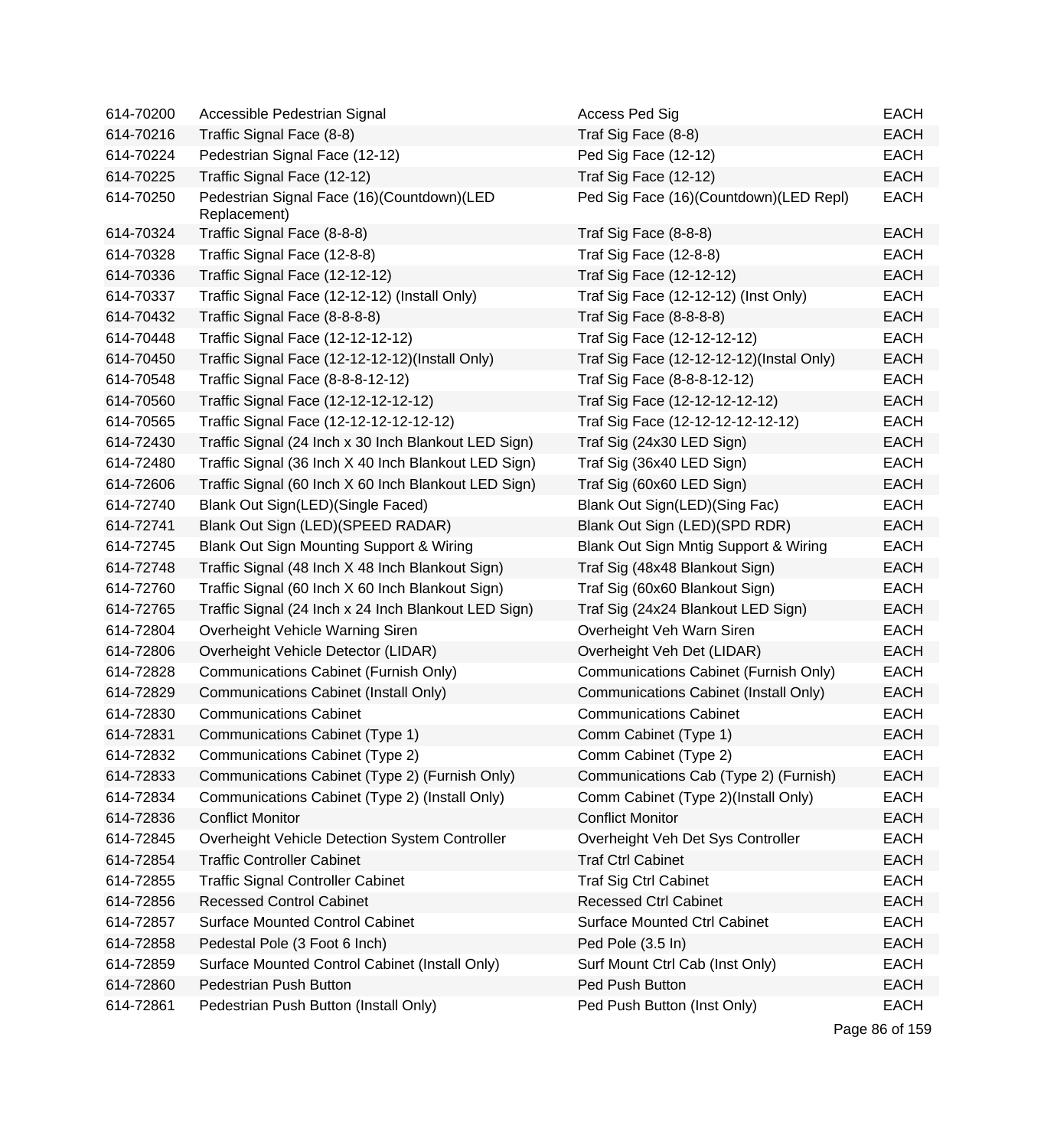| 614-72862 | Pedestrian Push Button (Special)                                     | Ped Push Button (Spec)                | <b>EACH</b> |
|-----------|----------------------------------------------------------------------|---------------------------------------|-------------|
| 614-72863 | Pedestrian Push Button Post Assembly                                 | Ped Push Button Post Assem            | <b>EACH</b> |
| 614-72864 | <b>Fire Preemption Unit</b>                                          | Fire Preempt Unit                     | <b>EACH</b> |
| 614-72865 | Pedestrian Interval Timer                                            | Ped Interval Timer                    | <b>EACH</b> |
| 614-72866 | Fire Preemption Unit and Timer                                       | Fire Preempt Unit + Timer             | <b>EACH</b> |
| 614-72868 | <b>Bicycle and Pedestrian Traffic Counter</b>                        | <b>Bicycle and Ped Traf Count</b>     | <b>EACH</b> |
| 614-72870 | <b>Coordination Unit</b>                                             | <b>Coordination Unit</b>              | <b>EACH</b> |
| 614-72871 | Loop Detector Wire (Prefab) Special                                  | Loop Detect Wire (Prefab) Spec        | <b>LF</b>   |
| 614-72872 | Loop Detector (Micro Type)                                           | Loop Detect (Micro Type)              | <b>EACH</b> |
| 614-72873 | Loop Detector Wire Prefabricated (Install Only)                      | Loop Detec Wire Prefab (Install Only) | <b>LF</b>   |
| 614-72875 | Loop Detector Wire                                                   | Loop Detect Wire                      | <b>LF</b>   |
| 614-72876 | Traffic Signal Vehicle Detector Amplifier (Loop Type) (2<br>Channel) | Detect Amp (Loop) (2)                 | <b>EACH</b> |
| 614-72878 | Traffic Signal Vehicle Detector Amplifier (Loop Type) (4<br>Channel) | Detect Amp (Loop) (4)                 | <b>EACH</b> |
| 614-72879 | Traffic Signal Vehicle Detector Amplifier (Magnetic Type)            | Detect Amp (Magnetic)                 | <b>EACH</b> |
| 614-72880 | Traffic Signal Vehicle Detector Amplifier (Loop Type)                | Detect Amp (Loop)                     | <b>EACH</b> |
| 614-72882 | Traffic Signal Vehicle Detector (Micro Type)                         | Detect (Micro)                        | <b>EACH</b> |
| 614-72883 | <b>Mainline Detection</b>                                            | <b>Mainline Detection</b>             | <b>EACH</b> |
| 614-72884 | Traffic Signal Vehicle Detector (Micro Wave Type)                    | Detect (Micro Wave)                   | <b>EACH</b> |
| 614-72885 | Traffic Signal Vehicle Detector (Special)                            | Detect (Spec)                         | <b>EACH</b> |
| 614-72886 | Intersection Detection System (Camera)                               | Intersection Detect Sys (Camera)      | <b>EACH</b> |
| 614-72887 | Microwave Vehicle Radar Detector                                     | Detect (Microwave Veh)                | <b>EACH</b> |
| 614-72888 | Microwave Vehicle Radar Detector (Install Only)                      | Detect (Microwave Veh) (Install)      | <b>EACH</b> |
| 614-72889 | Traffic Signal Vehicle Detector (Micro Type) (Non-<br>Invasive)      | Detect (Micro) (Non-Invasive)         | <b>EACH</b> |
| 614-72890 | Span Wire Cable                                                      | Span Wire Cable                       | LF          |
| 614-72891 | Telephone Interconnect Wire                                          | Tele Intercon Wire                    | <b>LF</b>   |
| 614-72892 | Power Feed Wire                                                      | Power Feed Wire                       | LF          |
| 614-72893 | Signal Cable                                                         | Signal Cable                          | <b>LF</b>   |
| 614-72895 | Vehicle Detection System (Single Camera)                             | Vehicle Detect Sys (Single Camera)    | <b>EACH</b> |
| 614-72896 | Intersection Detection System (Camera)(Install Only)                 | Inst Intersect Detect Sys (Camera)    | <b>EACH</b> |
| 614-72897 | Signal Cable (Install Only)                                          | Signal Cable (Install Only)           | LF          |
| 614-72900 | Wireless Magnetometer Vehicle Detection system                       | <b>WL Magnet Vehicle Det Sys</b>      | <b>EACH</b> |
| 614-73000 | Piezo (Electric) (CL I) (11 Foot)                                    | Piezo (Elec) (CL I) (11 Ft)           | <b>EACH</b> |
| 614-73005 | Piezo (Electric) (Class II)                                          | Piezo (Elec)(CL II)                   | <b>EACH</b> |
| 614-73010 | Piezo Electric Tube, Class 2 (Install Only)                          | Inst Piezo Elec Tube, CL 2            | <b>EACH</b> |
| 614-75200 | Programmable Traffic Signal Face (Install Only)                      | Inst Prog Traf Sig Face               | <b>EACH</b> |
| 614-75216 | Pedestrian Signal Face (16) (Install Only)                           | Inst Ped Sig Face (16)                | <b>EACH</b> |
| 614-75219 | Pedestrian Signal Face (18) (Countdown) (Install Only)               | Inst Ped Sig Face (18) (Countdown)    | <b>EACH</b> |
| 614-75225 | Traffic Signal Face (12-12) (Install Only)                           | Inst Traf Sig Face (12-12)            | <b>EACH</b> |
| 614-75226 | Traffic Signal Face (12) (Install Only)                              | Inst Traf Sig Face (12)               | <b>EACH</b> |
| 614-75324 | Traffic Signal Face (8-8-8) (Install Only)                           | Inst Traf Sig Face (8-8-8)            | <b>EACH</b> |
| 614-75332 | Pedestrian Signal Face (16-16) (Install Only)                        | Inst Ped Sig Face (16-16)             | <b>EACH</b> |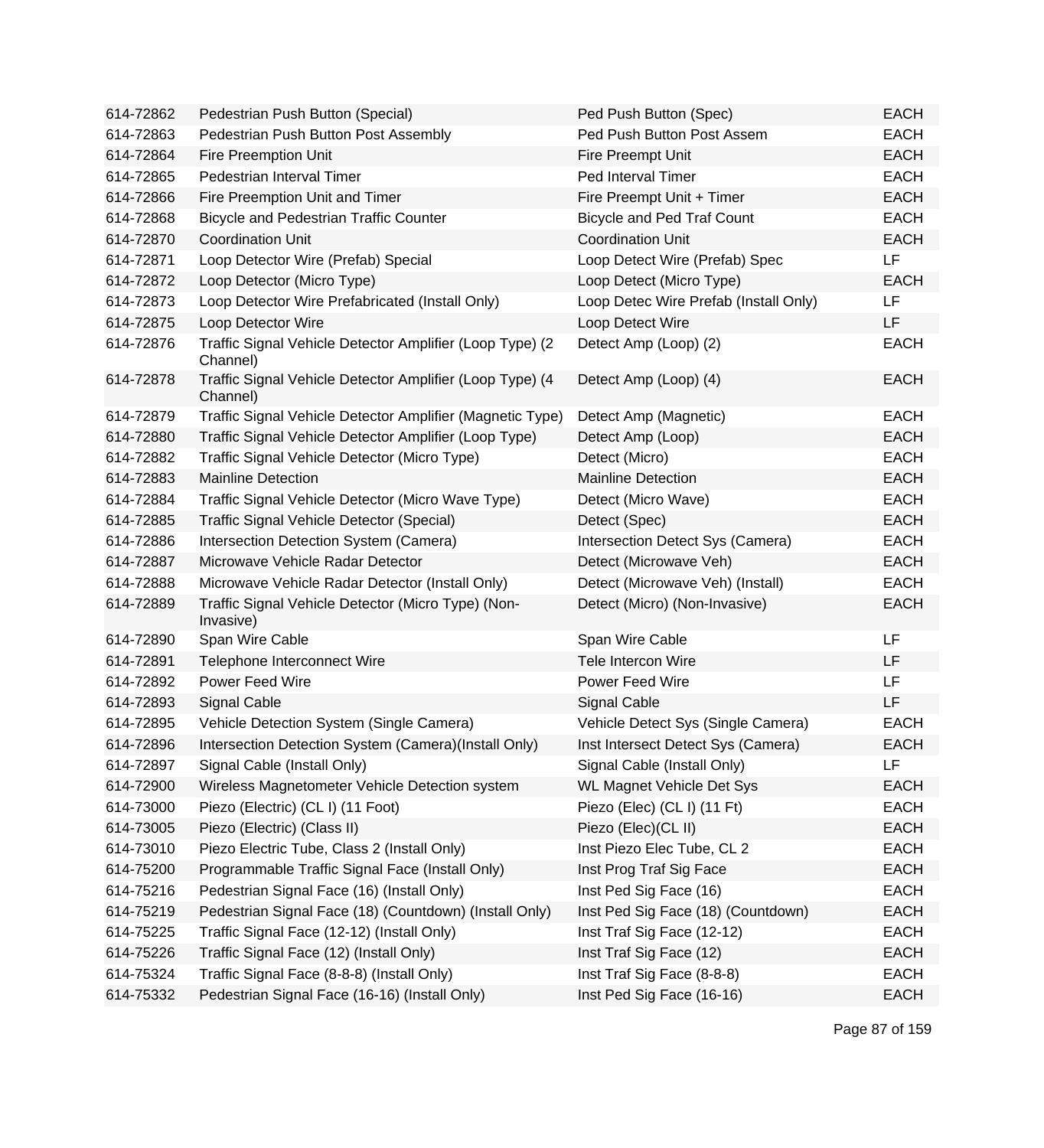| 614-75336 | Traffic Signal Face (12-12-12) (Install Only)                                                | Inst Traf Sig Face (12-12-12)         | <b>EACH</b> |
|-----------|----------------------------------------------------------------------------------------------|---------------------------------------|-------------|
| 614-75560 | Traffic Signal Face (12-12-12-12-12) (Install Only)                                          | Inst Traf Sig Face (12-12-12-12-12)   | <b>EACH</b> |
| 614-75840 | Traffic Signal Controller (Install Only)                                                     | Inst Traf Sig Ctrler                  | <b>EACH</b> |
| 614-75841 | Traffic Signal Controller (Type 170) (Install Only)                                          | Inst Traf Sig Ctrler (Ty 170)         | <b>EACH</b> |
| 614-75848 | Traffic Signal Controller and Cabinet (Install Only)                                         | Inst Traf Sig Ctrler + Cab            | <b>EACH</b> |
| 614-75855 | Traffic Signal Controller Cabinet (Install Only)                                             | Inst Traf Sig Ctrler Cab              | <b>EACH</b> |
| 614-75860 | Pedestrian Push Button (Install Only)                                                        | Inst Ped Push Button                  | <b>EACH</b> |
| 614-75866 | Fire Preemption Unit and Timer (Install Only)                                                | Inst Fire Preempt Unit + Timer        | <b>EACH</b> |
| 614-75867 | Railroad Preemption Unit (Install Only)                                                      | Inst RR Preempt Unit                  | <b>EACH</b> |
| 614-75868 | Fire Preemption Unit (Install Only)                                                          | Inst Fire Preempt Unit                | <b>EACH</b> |
| 614-75869 | Fire Preemption Unit Emitter (Furnish Only)                                                  | Furn Fire Preempt Unit Emitter        | <b>EACH</b> |
| 614-75870 | Coordination Unit (Install Only)                                                             | Inst Coordination Unit                | <b>EACH</b> |
| 614-75875 | Loop Detector Wire (Install Only)                                                            | Inst Loop Detect Wire                 | <b>LF</b>   |
| 614-75877 | Loop Detector Wire Prefabricated (Special) (Install Only)                                    | Inst Prefab Loop Detect (Spec)        | LF          |
| 614-75880 | Traffic Signal Vehicle Detector Amplifier (Loop Type)<br>(Install Only)                      | Inst Detect Amp (Loop)                | <b>EACH</b> |
| 614-75881 | Traffic Signal Detector Amplifier (Loop Type) (Install Only) Inst Traf Sig Detect Amp (Loop) |                                       | <b>EACH</b> |
| 614-75882 | Traffic Signal Vehicle Detector (Magnetic Type) (Install<br>Only)                            | Inst Sig Veh Detect (Magnetic)        | <b>EACH</b> |
| 614-75883 | Traffic Signal Detector (Micro Type) (Install Only)                                          | Inst Traf Sig Detect (Micro)          | <b>EACH</b> |
| 614-75890 | Span Wire Cable (Install Only)                                                               | Inst Span Wire Cable                  | <b>LF</b>   |
| 614-75891 | Telephone Interconnect Wire (Install Only)                                                   | Inst Tele Intercon Wire               | LF          |
| 614-75892 | Power Feed Wire (Install Only)                                                               | Inst Pwr Feed Wire                    | <b>LF</b>   |
| 614-79217 | Pedestrian Signal Face (16) (Furnish Only)                                                   | Furn Ped Sig Face (16)                | <b>EACH</b> |
| 614-79328 | Traffic Signal Face (12-8-8) (Furnish Only)                                                  | Furn Traf Sig Face (12-8-8)           | <b>EACH</b> |
| 614-79332 | Pedestrian Signal Face (16-16) (Furnish Only)                                                | Furn Ped Sig Face (16-16)             | <b>EACH</b> |
| 614-79336 | Traffic Signal Face (12-12-12) (Furnish Only)                                                | Furn Traf Sig Face (12-12-12)         | <b>EACH</b> |
| 614-79560 | Traffic Signal Face (12-12-12-12-12) (Furnish Only)                                          | Furn Traf Sig Face (12-12-12-12-12)   | <b>EACH</b> |
| 614-79840 | Traffic Signal Controller (Furnish Only)                                                     | Furn Traf Sig Ctrler                  | <b>EACH</b> |
| 614-79855 | Traffic Signal Controller Cabinet (Furnish Only)                                             | Furn Traf Sig Ctrler Cab              | <b>EACH</b> |
| 614-79858 | Pedestal Pole (3 Foot 6 Inch) (Furnish Only)                                                 | Furn Ped Pole (3.5 In)                | <b>EACH</b> |
| 614-79860 | Pedestrian Push Button (Furnish Only)                                                        | Furn Ped Push Button                  | <b>EACH</b> |
| 614-79866 | Fire Preemption Unit and Timer (Furnish Only)                                                | Furn Fire Preempt Unit + Timer        | <b>EACH</b> |
| 614-79870 | Coordination Unit (Furnish Only)                                                             | Furn Coordination Unit                | <b>EACH</b> |
| 614-79875 | Loop Detector Wire (Furnish Only)                                                            | Furn Loop Detect Wire                 | LF          |
| 614-79876 | Loop Detector Wire (Prefabricated) (Special) (Furnish<br>Only)                               | Furn Loop Detect Wire (Prefab) (Spec) | LF          |
| 614-79878 | Traffic Signal Vehicle Detector Amplifier (Loop Type) (4<br>Channel) (Furnish Only)          | Furn Detect Amp (Loop) (4)            | <b>EACH</b> |
| 614-79879 | Signal Cable (Furnish Only)                                                                  | Furn Sig Cable                        | LF          |
| 614-79880 | Traffic Signal Vehicle Detector Amplifier (Loop Type)<br>(Furnish Only)                      | Furn Detect Amp (Loop)                | <b>EACH</b> |
| 614-79882 | Traffic Signal Vehicle Detector (Magnetic Type) (Furnish<br>Only)                            | Furn Detect (Magnetic)                | <b>EACH</b> |
| 614-79885 | Traffic Signal Vehicle Detector (Micro Type) (Furnish Only) Furn Detect (Micro)              |                                       | <b>EACH</b> |

Page 88 of 159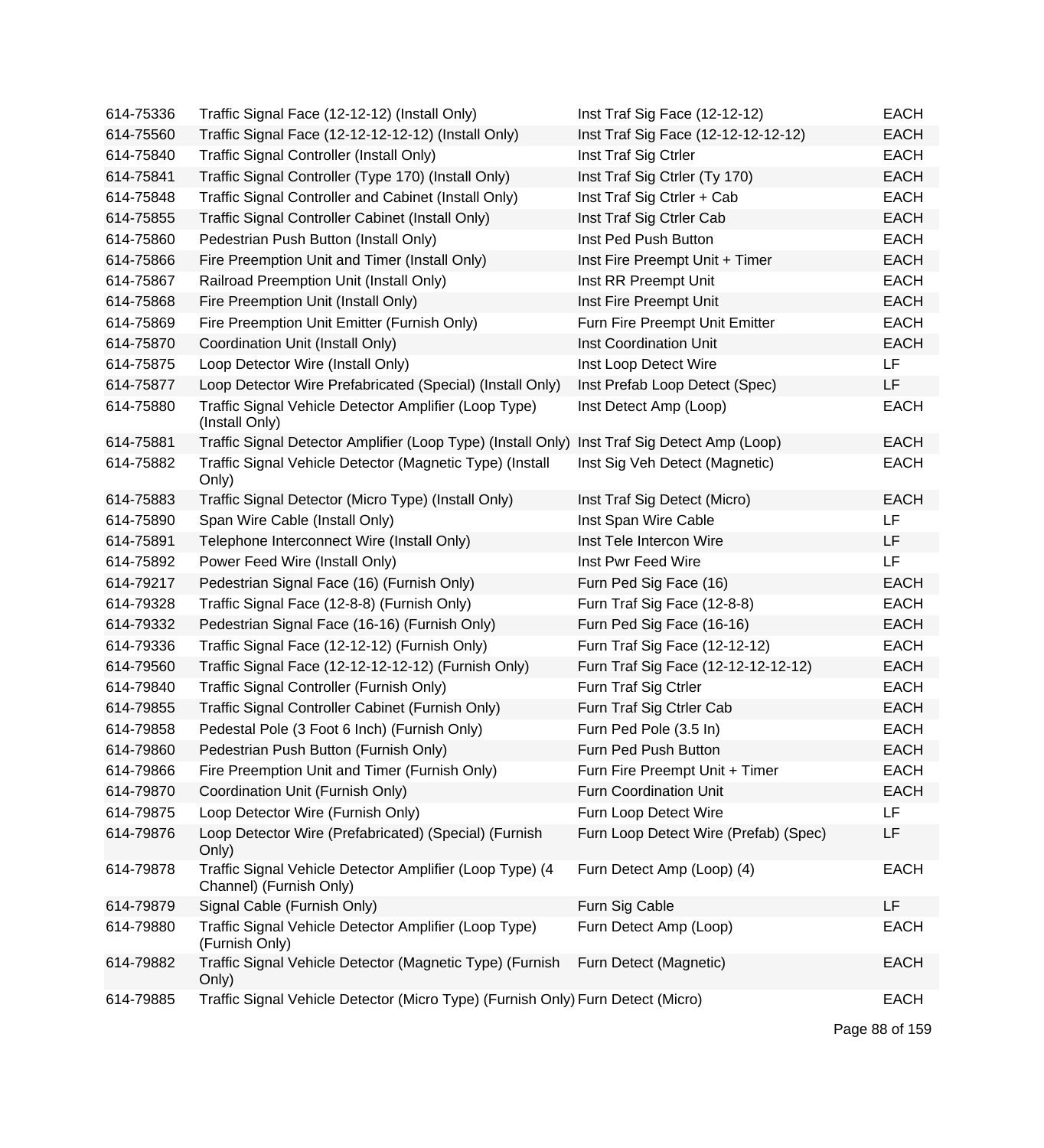| 614-79886 | Intersection Detection System (Camera) (Furnish Only)       | Furn Int Detect Sys (Camera)          | <b>EACH</b> |
|-----------|-------------------------------------------------------------|---------------------------------------|-------------|
| 614-79890 | Span Wire Cable (Furnish Only)                              | Furn Span Wire Cable                  | LF          |
| 614-79891 | Telephone Interconnect Wire (Furnish Only)                  | Furn Tele Intercon Wire               | LF          |
| 614-79892 | Power Feed Wire (Furnish Only)                              | Furn Pwr Feed Wire                    | <b>LF</b>   |
| 614-79896 | Controller Interface Unit (Furnish Only)                    | Furn Ctrler Interface                 | <b>EACH</b> |
| 614-80000 | <b>Flashing Beacon</b>                                      | Flash Beacon                          | <b>EACH</b> |
| 614-80001 | Flashing Beacon (Solar Powered)                             | Flash Beacon (Solar Pwred)            | <b>EACH</b> |
| 614-80002 | Flashing Beacon (Install Only)                              | Inst Flash Beacon                     | <b>EACH</b> |
| 614-80003 | Rectangular Rapid Flashing Beacon                           | Rect Rapid Flash Beacon               | <b>EACH</b> |
| 614-80004 | Flashing Beacon (Special)                                   | Flash Beacon (Spec)                   | <b>EACH</b> |
| 614-80006 | <b>Surface Condition Analyzer</b>                           | <b>Surface Condition Analyzer</b>     | <b>EACH</b> |
| 614-80009 | Surface Condition Analyzer (Furnish Only)                   | Furn Surface Condition Analyzer       | <b>EACH</b> |
| 614-80010 | <b>Travel Time Indicator</b>                                | <b>Travel Time Indicator</b>          | <b>EACH</b> |
| 614-80020 | Travel Time Indicator (Install Only)                        | Travel Time Indicator (Install)       | <b>EACH</b> |
| 614-80311 | Barricade (Type 3 F-A)                                      | Barricade (Ty 3 F-A)                  | <b>EACH</b> |
| 614-80312 | Barricade (Type 3 F-B)                                      | Barricade (Ty 3 F-B)                  | <b>EACH</b> |
| 614-80313 | Barricade (Type 3 F-C)                                      | Barricade (Ty 3 F-C)                  | <b>EACH</b> |
| 614-80314 | Barricade (Type 3 F-D)                                      | Barricade (Ty 3 F-D)                  | <b>EACH</b> |
| 614-80321 | Barricade (Type 3 M-A)                                      | Barricade (Ty 3 M-A)                  | <b>EACH</b> |
| 614-80322 | Barricade (Type 3 M-B)                                      | Barricade (Ty 3 M-B)                  | <b>EACH</b> |
| 614-80323 | Barricade (Type 3 M-C)                                      | Barricade (Ty 3 M-C)                  | <b>EACH</b> |
| 614-80324 | Barricade (Type 3 M-D)                                      | Barricade (Ty 3 M-D)                  | <b>EACH</b> |
| 614-80385 | <b>Rumble Strip</b>                                         | <b>Rumble Strip</b>                   | LF          |
| 614-80386 | Rumble Strip (Special)                                      | Rumble Strip (Spec)                   | <b>LF</b>   |
| 614-80387 | Rumble Strip (Grinding)                                     | Rumble Strip (Grind)                  | LF          |
| 614-80390 | Rumble Strip (Grinding)(Asphalt)(Sinusoidal)                | Rumble Strip (Grinding)(Asphalt)(Sin) | LF          |
| 614-80391 | Rumble Strip (Grinding)(Asphalt)                            | Rumble Strip (Grind)(Asphalt)         | LF          |
| 614-80392 | Rumble Strip (Grinding) (Concrete)                          | Rumble Strip (Grind)(Conc)            | LF          |
| 614-81000 | <b>Traffic Signal-Light Pole Steel</b>                      | Sig-Light Pole Steel                  | <b>EACH</b> |
| 614-81005 | Traffic Signal-Light Pole Steel (Furnish Only)              | Furn Sig-Light Pole Steel             | <b>EACH</b> |
| 614-81010 | Traffic Signal-Light Pole Steel (1 Mast Arm)                | Sig-Light Pole Steel (1)              | <b>EACH</b> |
| 614-81011 | Traffic Signal-Light Pole Steel (1 Mast Arm) (Install Only) | Inst Sig-Light Pole Steel (1)         | EACH        |
| 614-81012 | Traffic Signal-Light Pole Steel (2 Mast Arm) (Install 0nly) | Inst Sig-Light Pole Steel (2)         | <b>EACH</b> |
| 614-81020 | Traffic Signal-Light Pole Steel (2 Mast Arm)                | Sig-Light Pole Steel (2)              | <b>EACH</b> |
| 614-81115 | Traffic Signal Light Pole Steel (1-15 Foot Mast Arm)        | Sig-Light Pole Steel (1-15 Ft)        | <b>EACH</b> |
| 614-81120 | Traffic Signal-Light Pole Steel (1-20 Foot Mast Arm)        | Sig-Light Pole Steel (1-20 Ft)        | <b>EACH</b> |
| 614-81125 | Traffic Signal-Light Pole Steel (1-25 Foot Mast Arm)        | Sig-Light Pole Steel (1-25 Ft)        | <b>EACH</b> |
| 614-81130 | Traffic Signal-Light Pole Steel (1-30 Foot Mast Arm)        | Sig-Light Pole Steel (1-30 Ft)        | <b>EACH</b> |
| 614-81135 | Traffic Signal-Light Pole Steel (1-35 Foot Mast Arm)        | Sig-Light Pole Steel (1-35 Ft)        | <b>EACH</b> |
| 614-81140 | Traffic Signal-Light Pole Steel (1-40 Foot Mast Arm)        | Sig-Light Pole Steel (1-40 Ft)        | <b>EACH</b> |
| 614-81145 | Traffic Signal-Light Pole Steel (1-45 Foot Mast Arm)        | Sig-Light Pole Steel (1-45 Ft)        | <b>EACH</b> |
| 614-81150 | Traffic Signal-Light Pole Steel (1-50 Foot Mast Arm)        | Sig-Light Pole Steel (1-50 Ft)        | <b>EACH</b> |
| 614-81155 | Traffic Signal-Light Pole Steel (1-55 Foot Mast Arm)        | Sig-Light Pole Steel (1-55 Ft)        | <b>EACH</b> |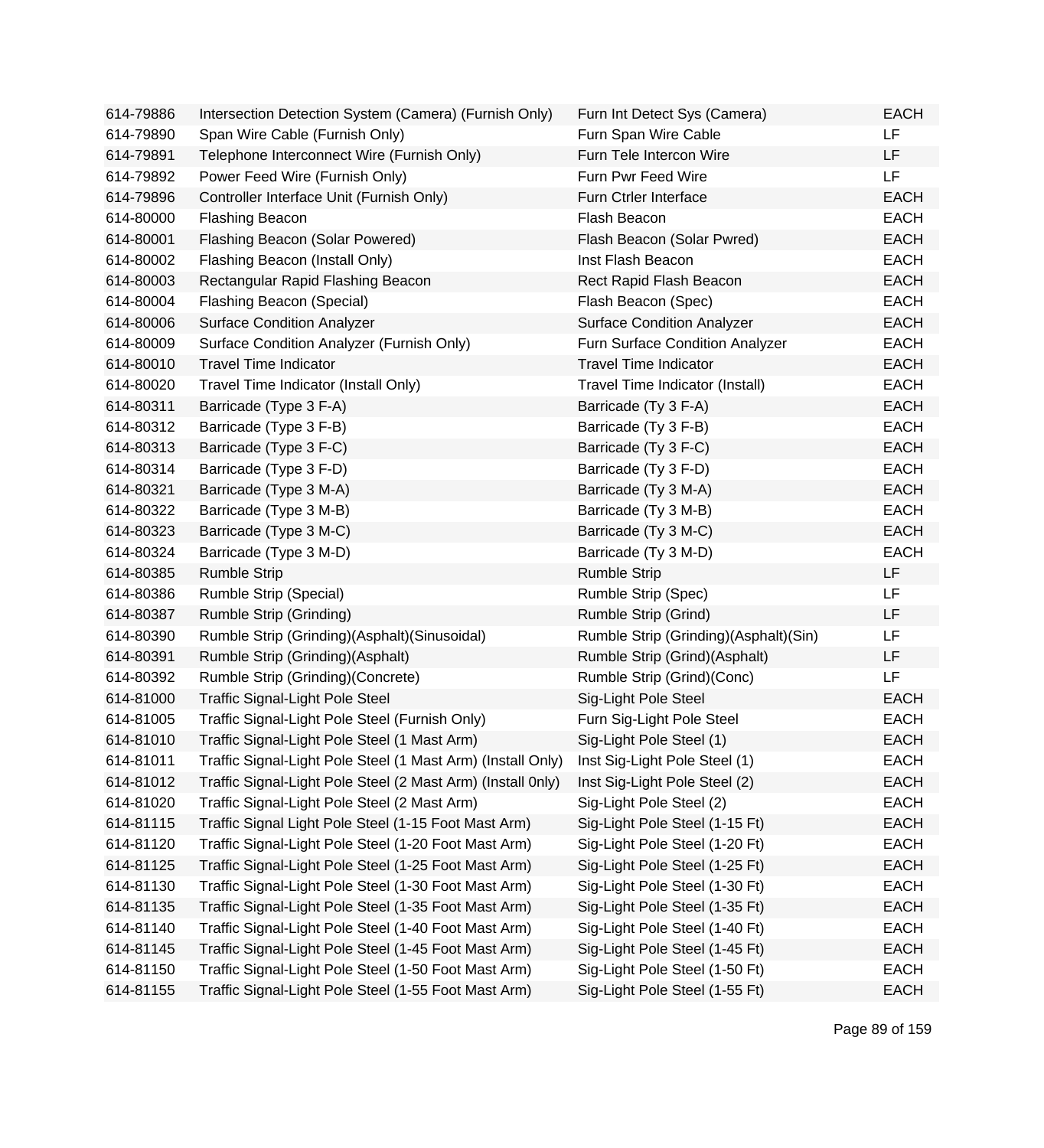| 614-81160 | Traffic Signal Light Pole Steel (1-60 Foot Mast Arm)                                      | Sig-Light Pole Steel (1-60 Ft)      | <b>EACH</b> |
|-----------|-------------------------------------------------------------------------------------------|-------------------------------------|-------------|
| 614-81165 | Traffic Signal-Light Pole Steel (1-65 Foot Mast Arm)                                      | Sig-Light Pole Steel (1-65 Ft)      | <b>EACH</b> |
| 614-81170 | Traffic Signal-Light Pole Steel (1-70 Foot Mast Arm)                                      | Sig-Light Pole Steel (1-70 Ft)      | <b>EACH</b> |
| 614-81175 | Traffic Signal-Light Pole Steel (1-75 Foot Mast Arm)                                      | Sig-Light Pole Steel (1-75 Ft)      | <b>EACH</b> |
| 614-81220 | Traffic Signal-Light Pole Steel (2-20 Foot Mast Arm)                                      | Sig-Light Pole Steel (2-20 Ft)      | <b>EACH</b> |
| 614-81230 | Traffic Signal-Light Pole Steel (2-30 Foot Mast Arm)                                      | Sig-Light Pole Steel (2-30 Ft)      | <b>EACH</b> |
| 614-81240 | Traffic Signal-Light Pole Steel (2-40 Foot Mast Arm)                                      | Sig-Light Pole Steel (2-40 Ft)      | <b>EACH</b> |
| 614-81250 | Traffic Signal-Light Pole Steel (2-50 Foot Mast Arm)                                      | Sig-Light Pole Steel (2-50 Ft)      | <b>EACH</b> |
| 614-81255 | Traffic Signal Light Pole Steel (2-55 Foot Mast Arm)                                      | Sig-Light Pole Steel (2-55 Ft)      | <b>EACH</b> |
| 614-81260 | Traffic Signal Light Pole Steel (2-60 Foot Mast Arm)                                      | Sig-Light Pole Steel (2-60 Ft)      | <b>EACH</b> |
| 614-81265 | Traffic Signal-Light Pole Steel (2-65 Foot Mast Arm)                                      | Sig-Light Pole Steel (2-65 Ft)      | <b>EACH</b> |
| 614-81275 | Traffic Signal-Light Pole Steel (2-75 Foot Mast Arm)                                      | Sig-Light Pole Steel (2-75 Ft)      | <b>EACH</b> |
| 614-81300 | Traffic Signal-Light Pole (Install Only)                                                  | Inst Sig-Light Pole                 | <b>EACH</b> |
| 614-81301 | Traffic Signal-Light Pole (1 Mast Arm) (Install Only)                                     | Inst Sig-Light Pole (1)             | <b>EACH</b> |
| 614-81302 | Traffic Signal-Light Pole (2 Mast Arm) (Install Only)                                     | Inst Sig-Light Pole (2)             | <b>EACH</b> |
| 614-81303 | Traffic Signal-Light Pole Steel (3 Mast Arm) (Special)                                    | Sig-Light Pole Steel (3 Arm) (Spec) | <b>EACH</b> |
| 614-81410 | Traffic Signal-Light Pole Steel (1 Mast Arm) (Furnish Only) Furn Sig-Light Pole Steel (1) |                                     | <b>EACH</b> |
| 614-81420 | Traffic Signal-Light Pole Steel (2 Mast Arm) (Furnish Only) Furn Sig-Light Pole Steel (2) |                                     | <b>EACH</b> |
| 614-81430 | Traffic Signal-Light Pole Steel (2 Mast Arm) (Special)<br>(Furnish Only)                  | Furn Sig-Light Pole Steel (2) (S)   | <b>EACH</b> |
| 614-81515 | Traffic Signal-Light Pole Steel (2-15&20 Foot Mast Arm)                                   | Sig-Light Pole Steel (2-15&20 Ft)   | <b>EACH</b> |
| 614-81525 | Traffic Signal-Light Pole Steel (2-25&50 Foot Mast Arm)                                   | Sig-Light Pole Steel (2-25&50 Ft)   | <b>EACH</b> |
| 614-81535 | Traffic Signal-Light Pole Steel (2-35&40 Foot Mast Arm)                                   | Sig-Light Pole Steel (2-35&40 Ft)   | <b>EACH</b> |
| 614-81540 | Traffic Signal-Light Pole Steel (2-25&40 Foot Mast Arm)                                   | Sig-Light Pole Steel (2-25&40 Ft)   | <b>EACH</b> |
| 614-82010 | Traffic Signal Pole Steel (1 Mast Arm)                                                    | Sig Pole Steel (1)                  | <b>EACH</b> |
| 614-82011 | Traffic Signal Pole Steel (1 Mast Arm) (Install Only)                                     | Inst Sig Pole Steel (1)             | <b>EACH</b> |
| 614-82015 | Traffic Signal Pole Steel (1 Mast Arm) (Special)                                          | Sig Pole Steel (1) (Spec)           | <b>EACH</b> |
| 614-82020 | Traffic Signal Pole Steel (2 Mast Arm)                                                    | Sig Pole Steel (2)                  | <b>EACH</b> |
| 614-82410 | Traffic Signal Pole Steel (1 Mast Arm) (Furnish Only)                                     | Furn Sig Pole Steel (1)             | <b>EACH</b> |
| 614-83000 | <b>Traffic Signal Mast Arm Steel</b>                                                      | Traf Sig Mast Arm Steel             | <b>EACH</b> |
| 614-83200 | Traffic Signal Pole (Install Only)                                                        | Inst Traf Sig Pole                  | <b>EACH</b> |
| 614-83300 | Traffic Signal Mast Arm (Install Only)                                                    | Inst Traf Sig Mast Arm              | <b>EACH</b> |
| 614-83400 | Traffic Signal Mast Arm Steel (Furnish Only)                                              | Furn Traf Sig Mast Arm Steel        | <b>EACH</b> |
| 614-84000 | <b>Traffic Signal Pedestal Pole Steel</b>                                                 | <b>Traf Sig Ped Pole Steel</b>      | <b>EACH</b> |
| 614-84100 | Traffic Signal Pedestal Pole Aluminum                                                     | Traf Sig Ped Pole Alum              | <b>EACH</b> |
| 614-84400 | Traffic Signal Pedestal Pole Steel (Furnish Only)                                         | Furn Traf Sig Ped Pole Steel        | <b>EACH</b> |
| 614-84450 | Traffic Signal Pedestal Pole Steel (Install Only)                                         | Inst Traf Sig Ped Pole Steel        | <b>EACH</b> |
| 614-84455 | Traffic Signal Pedestal Pole (Install Only)                                               | Inst Traf Sig Ped Pole              | <b>EACH</b> |
| 614-85001 | Impact Attenuator                                                                         | Impact Atten                        | <b>EACH</b> |
| 614-85003 | Impact Attenuator (Low Maintenance)                                                       | Impact Atten (LM)                   | <b>EACH</b> |
| 614-85005 | Impact Attenuator (Sand Barrel Array)                                                     | Impact Atten (Sand Barrel Array)    | <b>EACH</b> |
| 614-85008 | Impact Attenuator (Temporary) (Reset Only)                                                | Impact Atten (Temp)(Reset)          | <b>EACH</b> |
| 614-85009 | Impact Attenuator (Temporary) (Remove Only)                                               | Impact Atten (Temp)(Remove)         | <b>EACH</b> |
| 614-85040 | Impact Attenuator (Truck Mounted Attenuator)                                              | Impact Atten (T-M-A)                | <b>EACH</b> |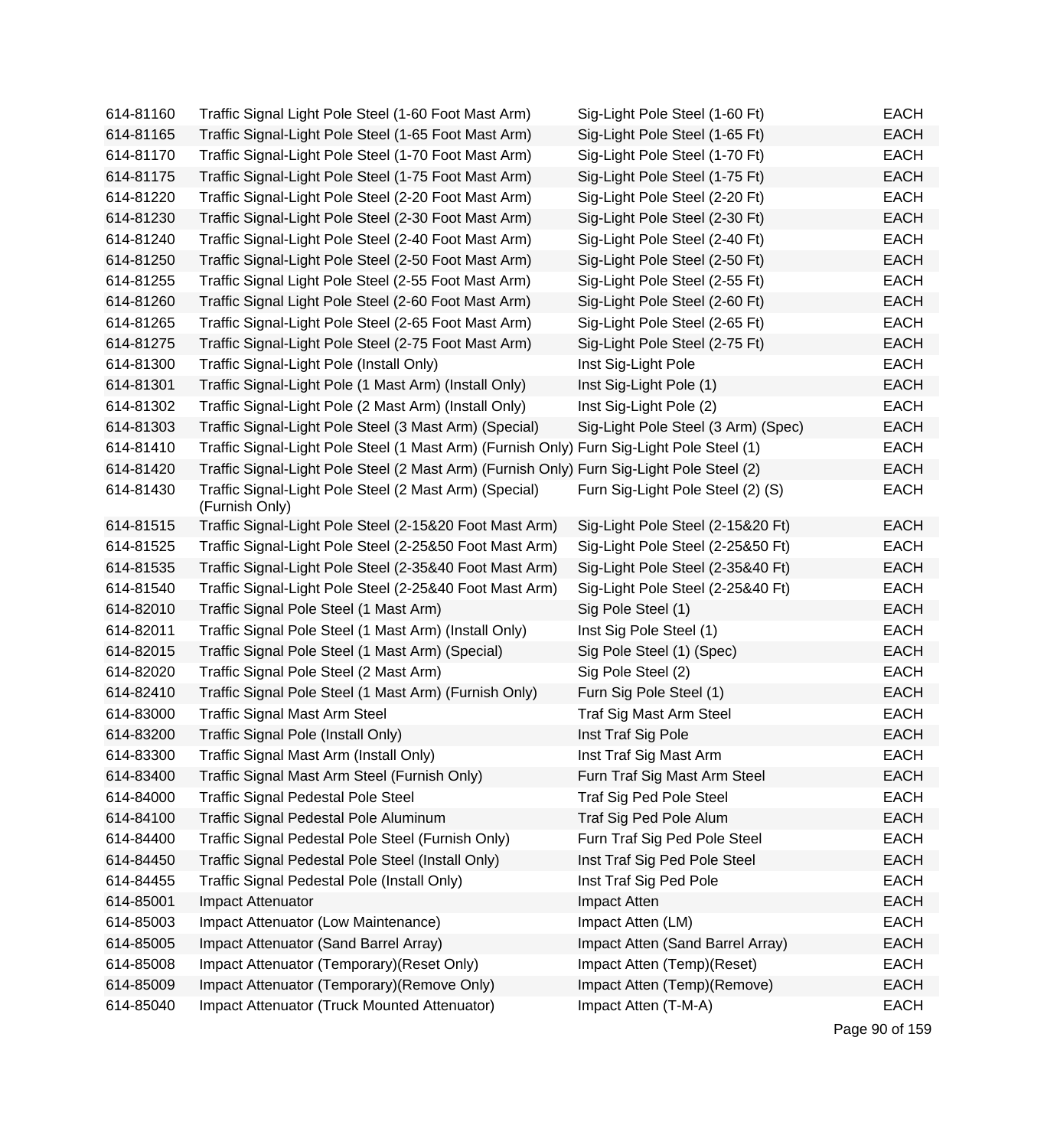| 614-85045 | Truck with Mounted Attenuator and Flashing Arrow Panel Truck w/Mtd Atten & Flash Arrow Panel |                                         | <b>EACH</b> |
|-----------|----------------------------------------------------------------------------------------------|-----------------------------------------|-------------|
| 614-85125 | Impact Attenuator (Quadguard) (Wide)                                                         | Impact Atten (Quadguard) (Wide)         | <b>EACH</b> |
| 614-85130 | Impact Attenuator (Quadguard II)                                                             | Impact Atten (Quadguard II)             | <b>EACH</b> |
| 614-85159 | Impact Attenuator (REACT)                                                                    | Impact Atten (REACT)                    | <b>EACH</b> |
| 614-85165 | Impact Attenuator (REACT) (Wide)                                                             | Impact Atten (REACT) (Wide)             | <b>EACH</b> |
| 614-85200 | Raised Traffic Separator System                                                              | Raised Traf Sep Sys                     | <b>LF</b>   |
| 614-85312 | Traffic Signal Span Wire Pole (12 Inch)                                                      | Span Wire Pole (12 In)                  | <b>EACH</b> |
| 614-85316 | Traffic Signal Span Wire Pole (16 Inch)                                                      | Span Wire Pole (16 In)                  | <b>EACH</b> |
| 614-85340 | Traffic Signal Span Wire Pole (Install Only)                                                 | Inst Span Wire Pole                     | <b>EACH</b> |
| 614-85360 | Traffic Signal-Light Span Wire Pole (10 Inch)                                                | Sig-Light Span Wire Pole (10 In)        | <b>EACH</b> |
| 614-85362 | Traffic Signal-Light Span Wire Pole (12 Inch)                                                | Sig-Light Span Wire Pole (12 In)        | <b>EACH</b> |
| 614-85366 | Traffic Signal-Light Span Wire Pole (16 Inch)                                                | Sig-Light Span Wire Pole (16 In)        | <b>EACH</b> |
| 614-85475 | Traffic Signal Span Wire Pole (Furnish Only)                                                 | Furn Span Wire Pole                     | <b>EACH</b> |
| 614-85510 | Traffic Signal Span Wire Pole (10 Inch) (Furnish Only)                                       | Furn Span Wire Pole (10 In)             | <b>EACH</b> |
| 614-85520 | Paint Traffic Signal Pole                                                                    | Paint Traf Sig Pole                     | <b>EACH</b> |
| 614-86000 | <b>Traffic Signal Controller (Master)</b>                                                    | Traf Sig Ctrler (M)                     | <b>EACH</b> |
| 614-86001 | Traffic Signal Controller (Master)                                                           | Traf Sig Ctrler (M)                     | L S         |
| 614-86002 | Spread Spectrum Radio                                                                        | Spread Spectrum Radio                   | <b>EACH</b> |
| 614-86003 | Spread Spectrum Radio (Contact Closure)                                                      | Spread Spectrum Radio (Contact Closure) | <b>EACH</b> |
| 614-86004 | Spread Spectrum Radio (Install Only)                                                         | Spread Spectrum Radio (Install)         | <b>EACH</b> |
| 614-86005 | Telemetry (Master)                                                                           | Telemetry (Master)                      | L S         |
| 614-86006 | Telemetry (Master)                                                                           | Telemetry (Master)                      | <b>EACH</b> |
| 614-86007 | Serial to IP Converter                                                                       | Serial to IP Converter                  | <b>EACH</b> |
| 614-86090 | <b>Traffic Signal Repeater</b>                                                               | <b>Traffic Signal Repeater</b>          | <b>EACH</b> |
| 614-86091 | Traffic Signal Repeater (Install Only)                                                       | Inst Traf Sig Repeater                  | <b>EACH</b> |
| 614-86097 | <b>Wireless Detection Access Point</b>                                                       | <b>Wireless Detection Access Point</b>  | <b>EACH</b> |
| 614-86098 | <b>Wireless Detection Repeater</b>                                                           | <b>Wireless Detection Repeater</b>      | <b>EACH</b> |
| 614-86099 | <b>Wireless Detection Sensor</b>                                                             | <b>Wireless Detection Sensor</b>        | <b>EACH</b> |
| 614-86101 | <b>Wireless Mesh Router</b>                                                                  | <b>Wireless Mesh Router</b>             | <b>EACH</b> |
| 614-86102 | <b>Wireless Device Router</b>                                                                | <b>Wireless Device Router</b>           | <b>EACH</b> |
| 614-86103 | <b>Wireless Router Controller</b>                                                            | <b>Wireless Router Controller</b>       | <b>EACH</b> |
| 614-86105 | Telemetry (Field)                                                                            | Telemetry (Field)                       | EACH        |
| 614-86106 | Telemetry (Field)(Install Only)                                                              | Telemetry (Field)(Install Only)         | <b>EACH</b> |
| 614-86110 | Telemetry (Furnish Only)                                                                     | Furn Telemetry                          | <b>EACH</b> |
| 614-86112 | Traffic Signal Controller (Furnish Only)                                                     | Furn Ctrler                             | <b>EACH</b> |
| 614-86232 | Traffic Signal Controller (Solid State) (Full-Actuated) (2<br>Phase)                         | Ctrler (S-S) (F-A) (2)                  | <b>EACH</b> |
| 614-86238 | Traffic Signal Controller (Solid State) (Full-Actuated) (8<br>Phase)                         | Ctrler (S-S) (F-A) (8)                  | <b>EACH</b> |
| 614-86239 | Traffic Signal Controller (Solid State) (Full-Actuated) (12<br>Phase)                        | Ctrler (S-S) (F-A) (12)                 | <b>EACH</b> |
| 614-86240 | Traffic Signal Controller (Type 170)                                                         | Ctrler (Ty 170)                         | <b>EACH</b> |
| 614-86245 | Controller (Type 170E)                                                                       | Ctrler (Ty 170E)                        | <b>EACH</b> |
| 614-86246 | Controller (Type 170E-HC11)                                                                  | Ctrler (Ty 170E-HC11)                   | <b>EACH</b> |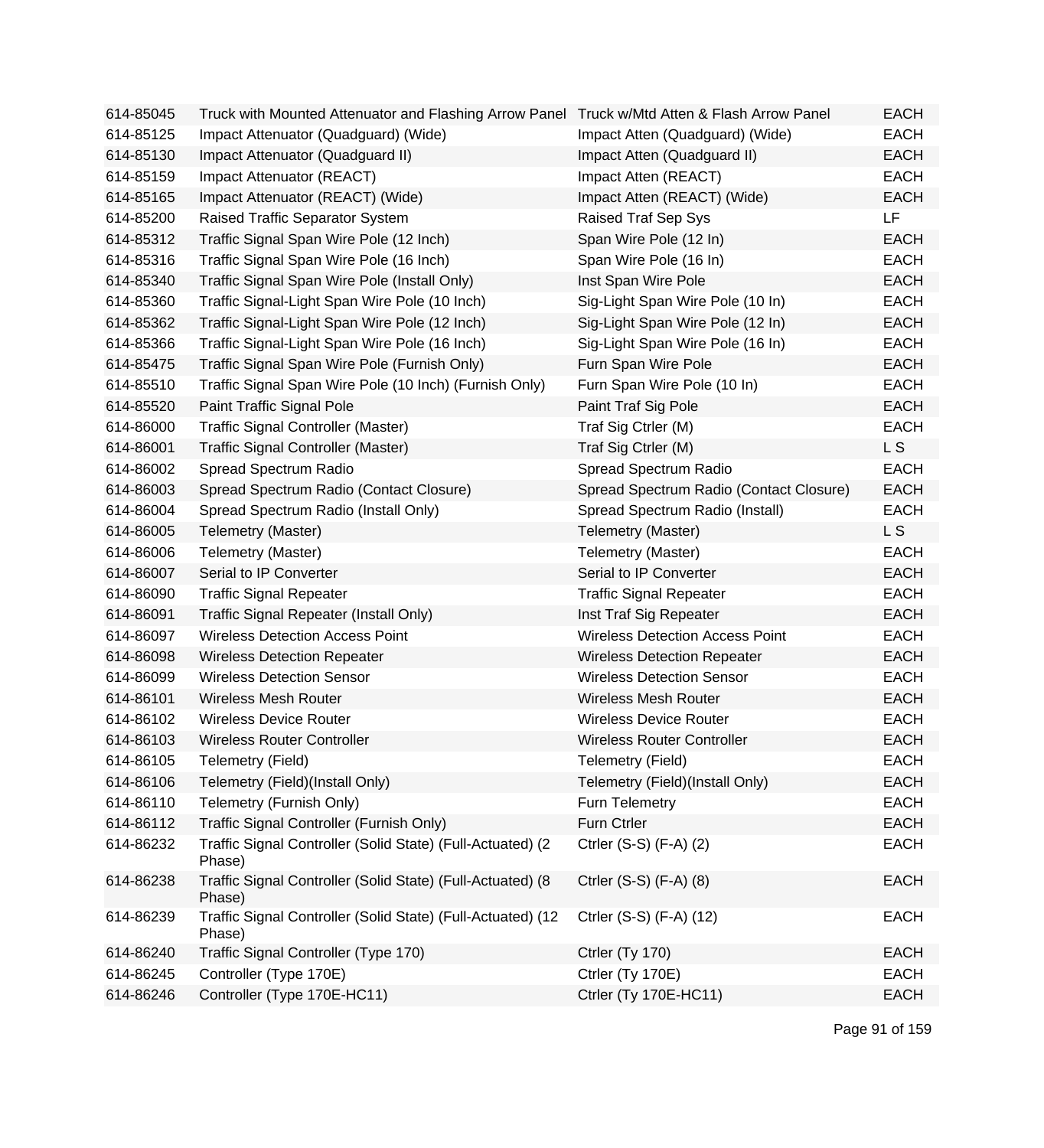| 614-86247 | Controller (Type 170E-HC11 W/W70SM Firmware)                                        | Ctrler (Ty 170E-HC11 W/W70SM Firmware) | <b>EACH</b>    |
|-----------|-------------------------------------------------------------------------------------|----------------------------------------|----------------|
| 614-86248 | Traffic Signal Controller (Type 2070LC)                                             | Traf Ctrler (Type 2070LC)              | <b>EACH</b>    |
| 614-86250 | Ramp Metering Controller                                                            | Ctrler (Ramp Metering)                 | <b>EACH</b>    |
| 614-86255 | Ramp Metering Control System                                                        | Ramp Meter Ctrl System                 | L S            |
| 614-86300 | Traffic Signal Controller (Master) (Furnish Only)                                   | Furn Traf Sig Ctrler (M)               | <b>EACH</b>    |
| 614-86538 | Traffic Signal Controller (Solid State) (Full-Actuated) (8<br>Phase) (Furnish Only) | Furn Ctrler (S-S) (F-A) (8)            | <b>EACH</b>    |
| 614-86550 | Traffic Signal Controller (Solid State) (Full-Actuated) (8<br>Phase) (Install Only) | Inst Ctrler $(S-S)$ $(F-A)$ $(8)$      | <b>EACH</b>    |
| 614-86600 | Traffic Signal Controller (Master) (Install Only)                                   | Inst Traf Sig Ctrler (M)               | <b>EACH</b>    |
| 614-86650 | Ramp Metering Controller (Furnish Only)                                             | Furn Ctrler (Ramp Metering)            | <b>EACH</b>    |
| 614-86660 | Ramp Metering Controller (Install Only)                                             | Inst Ramp Meter Ctrler                 | <b>EACH</b>    |
| 614-86700 | Traffic Signal Equipment (Furnish Only)                                             | Furn Traf Sig Equip                    | L S            |
| 614-86705 | Traffic Signal Equipment (Install Only)                                             | Inst Traf Sig Equip                    | <b>HOUR</b>    |
| 614-86710 | <b>Traffic Signal Equipment</b>                                                     | <b>Traffic Sig Equip</b>               | L S            |
| 614-86715 | <b>Traffic Signal Equipment</b>                                                     | <b>Traffic Sig Equip</b>               | <b>EACH</b>    |
| 614-86720 | Mainline Weigh In Motion Sorter System                                              | ML WIM Sorter System                   | L S            |
| 614-86721 | Weigh-In-Motion (LED)(Single Faced)                                                 | WIM (LED) (Single Faced)               | <b>EACH</b>    |
| 614-86722 | Weigh-In-Motion Station (Type II)                                                   | WIM Station (Ty II)                    | L S            |
| 614-86732 | Weigh-In-Motion Station (Type II)                                                   | WIM Station (Ty II)                    | <b>EACH</b>    |
| 614-86733 | Weigh-In-Motion Station (Type III)                                                  | WIM Station (Ty III)                   | L S            |
| 614-86734 | Weigh-In-Motion Station (Type III)                                                  | <b>WIM Station (Ty III)</b>            | <b>EACH</b>    |
| 614-86735 | <b>Weather Sensor</b>                                                               | <b>Weather Sensor</b>                  | L S            |
| 614-86736 | <b>Visibility Sensor</b>                                                            | <b>Visibility Sensor</b>               | <b>EACH</b>    |
| 614-86737 | <b>Surface Sensor</b>                                                               | <b>Surface Sensor</b>                  | <b>EACH</b>    |
| 614-86738 | Sub-Surface Temperature Probe                                                       | Sub-Surf Temp Probe                    | <b>EACH</b>    |
| 614-86740 | <b>Weather Monitoring System</b>                                                    | <b>Weather Monitor System</b>          | L S            |
| 614-86741 | <b>Weather Monitoring System</b>                                                    | <b>Weather Monitor System</b>          | <b>EACH</b>    |
| 614-86748 | Controller (Type 2070)                                                              | <b>Ctrler (Ty 2070)</b>                | <b>EACH</b>    |
| 614-86749 | Weather Monitoring System (Install Only)                                            | Inst Weather Monitoring System         | L S            |
| 614-86750 | Weather Monitoring System (Furnish Only)                                            | Furn Weather Monitor System            | L S            |
| 614-86752 | Fold-Over Tower (ITS)                                                               | Fold-Over Tower (ITS)                  | <b>EACH</b>    |
| 614-86754 | Maintenance of ITS Equipment                                                        | Maint of ITS Equip                     | L S            |
| 614-86755 | Deicing System                                                                      | Deicing System                         | L <sub>S</sub> |
| 614-86756 | Anti-Icing System                                                                   | Anti-Icing Syst                        | L S            |
| 614-86757 | Deicing System                                                                      | Deicing Syst                           | <b>EACH</b>    |
| 614-86758 | Anti-Icing System                                                                   | Anti-Icing Sys                         | SY             |
| 614-86759 | Anti-Icing Building                                                                 | Anti-Icing Building                    | <b>EACH</b>    |
| 614-86760 | Sequential Pavement Lighting System                                                 | Seq Pvmt Lighting System               | LS.            |
| 614-86770 | Sequential Pavement Lighting Unit                                                   | Seq Pvmt Lighting Unit                 | <b>EACH</b>    |
| 614-86800 | Uninterrupted Power Supply                                                          | Uninterrupted Power Supply             | <b>EACH</b>    |
| 614-86900 | Modification of Traffic Signal Controller                                           | Mod Traf Sig Ctrler                    | <b>EACH</b>    |
| 614-86910 | Modification of Traffic Signal Controller (Master)                                  | Mod Traf Sig Ctrler (M)                | <b>EACH</b>    |
| 614-86915 | <b>Modify Traffic Signal Pole</b>                                                   | Mod Traf Sig Pole                      | <b>EACH</b>    |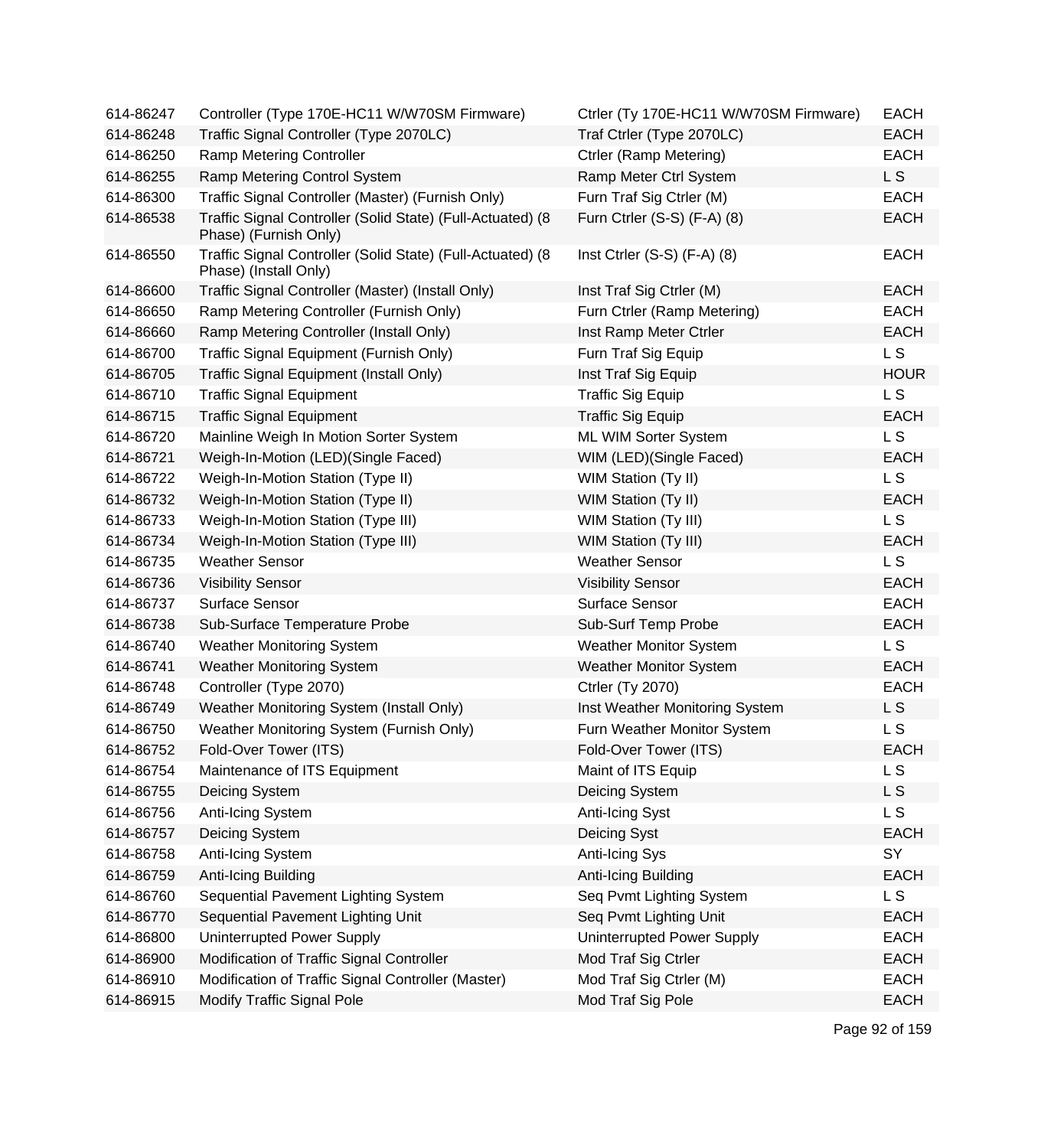| 614-86920 | Modification of Traffic Signal Controller Cabinet                | Mod Traf Sig Ctrler Cab                      | <b>EACH</b>    |
|-----------|------------------------------------------------------------------|----------------------------------------------|----------------|
| 614-87000 | <b>Work Stations and Software</b>                                | <b>Work Stations and Soft</b>                | L S            |
| 614-87001 | <b>Work Stations and Software</b>                                | <b>Work Stations and Software</b>            | <b>EACH</b>    |
| 614-87006 | Fiber Optic Termination Panel (6 Fiber)                          | Fiber Optic Term Panel (6 Fiber)             | <b>EACH</b>    |
| 614-87010 | Fiber Optic Cable (Single Mode) (12 Fiber)                       | Fiber Optic Cable (S Mode) (12 Fiber)        | <b>LF</b>      |
| 614-87011 | Fiber Optic Cable (Single Mode) (24 Fiber)                       | Fiber Optic Cable (S Mode) (24 Fiber)        | LF             |
| 614-87012 | Fiber Optic Termination Panel (12 Fiber)                         | Fiber Optic Term Panel (12 Fiber)            | <b>EACH</b>    |
| 614-87015 | <b>Buffer Tube Fan Out Kit</b>                                   | <b>Buffer Tube Fan Out Kit</b>               | <b>EACH</b>    |
| 614-87020 | <b>Optical Transceiver</b>                                       | <b>Optical Transceiver</b>                   | <b>EACH</b>    |
| 614-87021 | <b>Optical Transceiver (Install Only)</b>                        | Inst Optical Transceiver                     | <b>EACH</b>    |
| 614-87024 | Fiber Optic Termination Panel (24 Fiber)                         | Fiber Optic Term Panel (24 Fiber)            | <b>EACH</b>    |
| 614-87025 | <b>Optical Transceiver Chassis</b>                               | <b>Optic Transceiver Chassis</b>             | <b>EACH</b>    |
| 614-87028 | Video Optical Transceiver                                        | Video Optic Transceiver                      | <b>EACH</b>    |
| 614-87030 | Four Channel Detector Card                                       | Four Channel Detect Card                     | <b>EACH</b>    |
| 614-87040 | Cable Innerduct (1 Inch)                                         | Cable Innerduct (1 In)                       | LF             |
| 614-87096 | Fiber Optic Termination Panel (96 Fiber)                         | Fiber Optic Termi Panel (96 Fiber)           | <b>EACH</b>    |
| 614-87100 | <b>Automatic Traffic Recording Station</b>                       | Auto Traf Rec Sta                            | <b>EACH</b>    |
| 614-87144 | Fiber Optic Termination Panel (144 Fiber)                        | Fiber Optic Termi Panel (144 Fiber)          | <b>EACH</b>    |
| 614-87300 | <b>Traffic Management System Building</b>                        | <b>TMS Building</b>                          | <b>EACH</b>    |
| 614-87310 | Traffic Management System Building Equipment                     | <b>TMS Building Equip</b>                    | L <sub>S</sub> |
| 614-87312 | <b>Traffic Management System Building Generator</b>              | <b>Traffic Management Sys Bldg Generator</b> | L S            |
| 614-87314 | Traffic Management System Building HVAC                          | Traffic Management Sys Bldg HVAC             | <b>EACH</b>    |
| 614-87315 | Software System                                                  | Softwr System                                | L <sub>S</sub> |
| 614-87316 | Traffic Management System Building UPS                           | <b>Traffic Management Sys Bldg UPS</b>       | <b>EACH</b>    |
| 614-87318 | Master Computer and Software                                     | Master Computer and Software                 | L S            |
| 614-87320 | <b>Closed Circuit Television</b>                                 | <b>CCTV</b>                                  | <b>EACH</b>    |
| 614-87321 | <b>Closed Circuit Television (Install Only)</b>                  | CCTV (Inst)                                  | <b>EACH</b>    |
| 614-87325 | <b>Closed Circuit Television Pole</b>                            | <b>CCTV Pole</b>                             | <b>EACH</b>    |
| 614-87326 | <b>CCTV Pole (Install Only)</b>                                  | <b>CCTV Pole (Install Only)</b>              | <b>EACH</b>    |
| 614-87330 | Remove and Relocate CCTV and Wiring                              | Remove and Reloc CCTV and Wiring             | L S            |
| 614-87333 | Closed Circuit Television Camera (Traffic Surveillance)          | <b>CCTV Camera (Traf Surveil)</b>            | <b>EACH</b>    |
| 614-87335 | Video Matrix Switching System (Traffic Surveillance)             | Video Switch (System)                        | <b>EACH</b>    |
| 614-87340 | <b>Test and Support Equipment</b>                                | <b>Test and Support Equip</b>                | L <sub>S</sub> |
| 614-87350 | <b>Test Fiber Optic Cable</b>                                    | <b>Test Fiber Optic Cable</b>                | L S            |
| 614-87360 | <b>Control Center Upgrade</b>                                    | <b>Control Center Upgrade</b>                | L S            |
| 614-87362 | Closed Circuit Television Pole with Lowering Device (40<br>Feet) | CCTV Pole w Low Dev (40 Ft)                  | <b>EACH</b>    |
| 614-87364 | Closed Circuit Television Pole with Lowering Device (50<br>Feet) | CCTV Pole w Low Dev (50 Ft)                  | <b>EACH</b>    |
| 614-87366 | Closed Circuit Television Pole with Lowering Device (60<br>Feet) | CCTV Pole w Low Dev (60 Ft)                  | <b>EACH</b>    |
| 614-87368 | Closed Circuit Television Pole with Lowering Device (70<br>Feet) | CCTV Pole w Low Dev (70 Ft)                  | <b>EACH</b>    |
| 614-87370 | Closed Circuit Television Pole with Lowering Device (80<br>Feet) | CCTV Pole w Low Dev (80 Ft)                  | <b>EACH</b>    |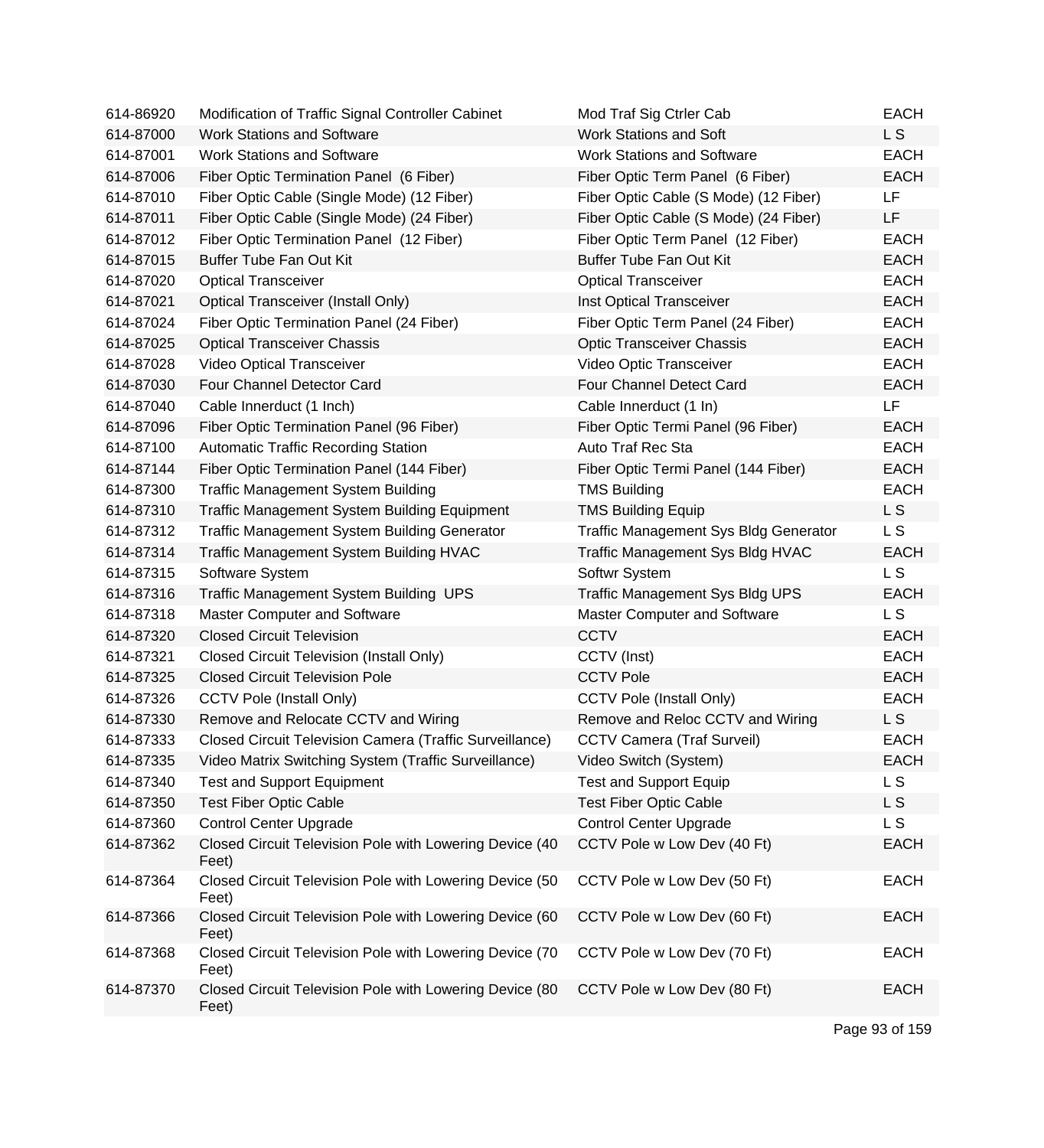| 614-87400 | Breakaway Tapered ITS Pole Steel (30 Feet)                      | Brkaway Taper ITS Pole Steel (30 Ft)     | <b>EACH</b> |
|-----------|-----------------------------------------------------------------|------------------------------------------|-------------|
| 614-87401 | Fiber Optic Cable (Special)                                     | Fiber Optic Cable (Spec)                 | <b>LF</b>   |
| 614-87402 | Breakaway Tapered ITS Pole Steel (40 Feet)                      | Brkaway Taper ITS Pole Steel (40 Ft)     | <b>EACH</b> |
| 614-87404 | Breakaway Tapered ITS Pole Steel (50 Feet)                      | Brkaway Taper Pole Steel (50 Ft)         | <b>EACH</b> |
| 614-87406 | Fiber Optic Cable (Single Mode) (6 Strands)                     | Fiber Optic Cable (S Mode) (6 S)         | LF          |
| 614-87407 | Fiber Optic Cable (Multi Mode) (6 Strands)                      | Fiber Optic Cable (M Mode) (6 S)         | LF          |
| 614-87411 | Fiber Optic Cable (Single Mode) (12 Strands) (Furnish<br>Only)  | Fiber Optic Cable (S Mode) (12 S) (Furn) | LF          |
| 614-87412 | Fiber Optic Cable (Single Mode) (12 Strands) (Install<br>Only)  | Fiber Optic Cable (S Mode) (12 S) (Inst) | LF          |
| 614-87413 | Fiber Optic Cable (Multi Mode) (12 Strands)                     | Fiber Optic Cable (M Mode) (12 S)        | LF          |
| 614-87424 | Fiber Optic Cable (Single Mode) (24 Strands)                    | Fiber Optic Cable (S Mode) (24 S)        | LF          |
| 614-87425 | Fiber Optic Cable (Multi Mode) (24 Strands)                     | Fiber Optic Cable (M Mode) (24 S)        | LF          |
| 614-87448 | Fiber Optic Cable (Single Mode) (48 Strands)                    | Fiber Optic Cable (S Mode) (48 S)        | LF          |
| 614-87449 | Fiber Optic Cable (Multi Mode) (48 Strands)                     | Fiber Optic Cable (M Mode) (48 S)        | LF          |
| 614-87472 | Fiber Optic Cable (S Mode)(72 S)                                | Fiber Optic Cable (S Mode)(72 S)         | LF          |
| 614-87473 | Fiber Optic Cable Termination Panel (72 Strand)                 | Fiber Optic Cable Term Panel (72 S)      | <b>EACH</b> |
| 614-87495 | Fiber Optic Cable (Single Mode) (96 Strands) (Install<br>Only)  | Fiber Optic Cable (S Mode) (96 S) (Inst) | LF          |
| 614-87496 | Fiber Optic Cable (Single Mode) (96 Strands)                    | Fiber Optic Cable (S Mode) (96 S)        | LF          |
| 614-87497 | Fiber Optic Cable (Multi Mode) (96 Stands)                      | Fiber Optic Cable (M Mode) (96 S)        | LF          |
| 614-87498 | Fiber Optic Cable (Single Mode) (144 Strands)                   | Fiber Optic Cable (S Mode) (144 S)       | LF          |
| 614-87499 | Fiber Optic Cable (Single Mode) (Install Only)                  | Fiber Optic Cable (S Mode) (Inst)        | LF          |
| 614-87500 | Call Box                                                        | Call Box                                 | <b>EACH</b> |
| 614-87501 | Splice Fiber Optic Cable (1 Strand)                             | Splice FO Cable (1 S)                    | <b>EACH</b> |
| 614-87502 | Fiber Optic Cable (S Mode)(168 S)                               | Fiber Optic Cable (S Mode)(168 S)        | LF.         |
| 614-87506 | Splice Fiber Optic Cable (6 Strand)                             | Splice FO Cable (6 S)                    | <b>EACH</b> |
| 614-87512 | Splice Fiber Optic Cable (12 Strand)                            | Splice FO Cable (12 S)                   | <b>EACH</b> |
| 614-87524 | Splice Fiber Optic Cable (24 Strand)                            | Splice FO Cable (24 Strand)              | <b>EACH</b> |
| 614-87548 | Splice Fiber Optic Cable (48 Strand)                            | Splice FO Cable (48 Strand)              | <b>EACH</b> |
| 614-87601 | Terminate Fiber Optic Cable (1 Strand)                          | Term FO Cable (1S)                       | <b>EACH</b> |
| 614-87606 | Terminate Fiber Optic Cable (6 Strand)                          | Term FO Cable (6 Strand)                 | <b>EACH</b> |
| 614-87612 | Terminate Fiber Optic Cable (12 Strand)                         | Term FO Cable (12 S)                     | <b>EACH</b> |
| 614-87624 | Terminate Fiber Optic Cable (24 Strand)                         | Term FO Cable (24 Strand)                | <b>EACH</b> |
| 614-87644 | Fiber Optic Termination Panel - 144 Fiber                       | Term FO Cable (144 Strand)               | <b>EACH</b> |
| 614-87645 | Fiber Optic Cable (Single Mode) (144 Strands) (Furnish<br>Only) | Fiber Optic Cable (S Mode)(144 S)(Furn)  | LF          |
| 614-87646 | Fiber Optic Cable (Single Mode) (144 Strands) (Install<br>Only) | Fiber Optic Cable (S Mode)(144 S)(Inst)  | LF          |
| 614-87648 | Terminate Fiber Optic Cable (48 Strand)                         | Term FO Cable (48 Strand)                | <b>EACH</b> |
| 614-87650 | Fiber Optic Cable (Single Mode) (216 Strands)                   | Fiber Optic Cable (S Mode) (216 S)       | LF          |
| 614-87651 | Fiber Optic Cable (Single Mode) (216 Strands) (Furnish<br>Only) | Fiber Optic Cable(S Mode)(216 S)(Furnish | LF          |
| 614-87652 | Fiber Optic Cable (Single Mode) (216 Strands) (Install<br>Only) | Fiber Optic Cable(SMode)(216 S)(Install) | LF          |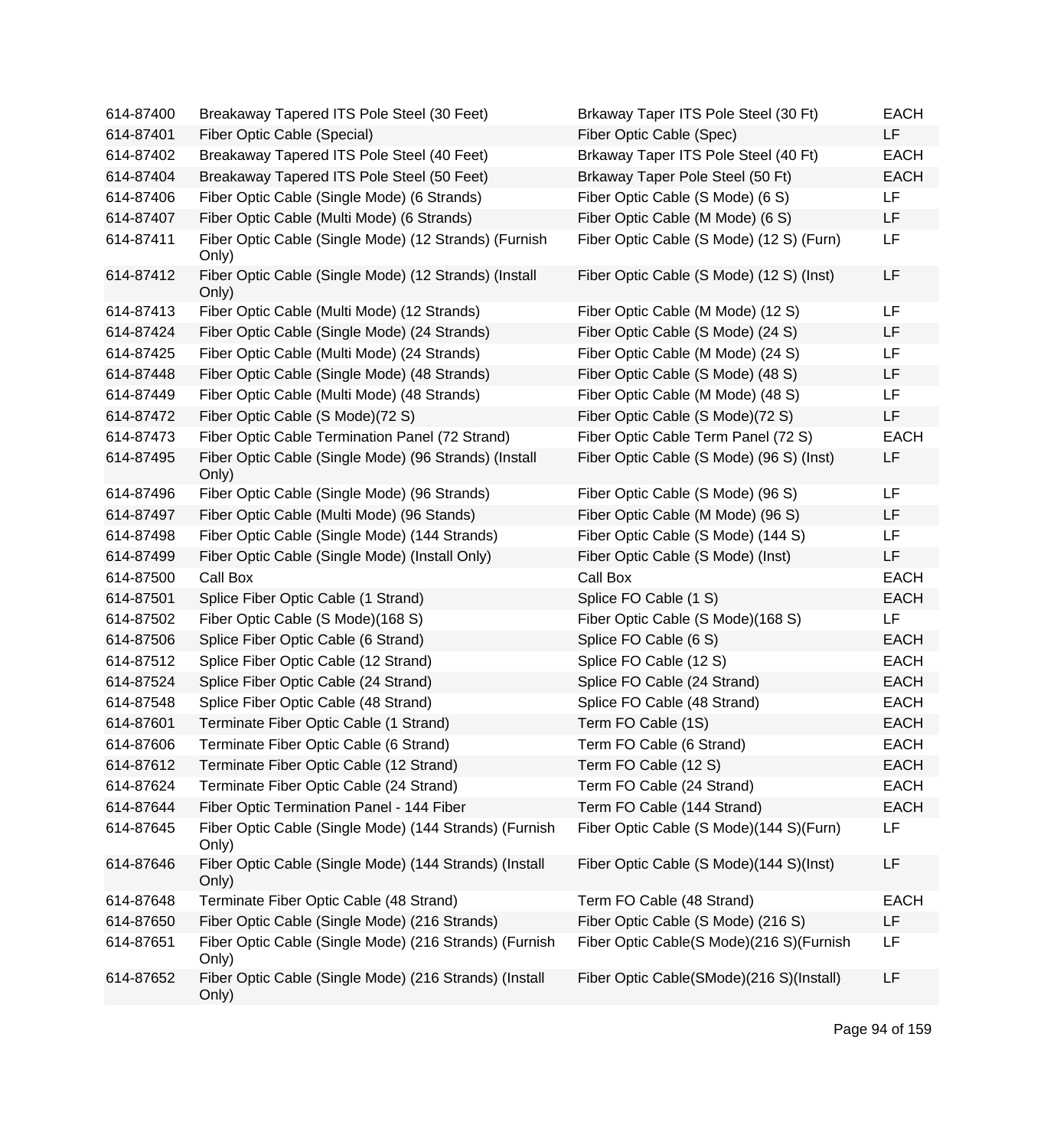| 614-87660 | Video Decoder                                        | Video Decoder                          | <b>EACH</b> |
|-----------|------------------------------------------------------|----------------------------------------|-------------|
| 614-87661 | Video Encoder                                        | Video Encoder                          | <b>EACH</b> |
| 614-87670 | Tier II Multiplexer                                  | <b>Tier II Multi</b>                   | <b>EACH</b> |
| 614-87680 | Sonet Multiplexer                                    | Sonet Multi                            | <b>EACH</b> |
| 614-87690 | <b>Ethernet Switch</b>                               | <b>Ethernet Switch</b>                 | <b>EACH</b> |
| 614-87691 | Ethernet Switch Type I                               | Ethernet Switch Type I                 | <b>EACH</b> |
| 614-87692 | Ethernet Switch Type II                              | <b>Ethernet Switch Type II</b>         | <b>EACH</b> |
| 614-87693 | Ethernet Switch Type III                             | <b>Ethernet Switch Type III</b>        | <b>EACH</b> |
| 614-87694 | Ethernet Switch Type IV                              | Ethernet Switch Type IV                | <b>EACH</b> |
| 614-87695 | Ethernet Switch Type IV (Install Only)               | Ethernet Switch Type IV (Install Only) | <b>EACH</b> |
| 614-87697 | Ethernet Aggregation Switch Type I                   | Ethernet Agg Switch Type I             | <b>EACH</b> |
| 614-87698 | Ethernet Aggregation Switch Type II                  | Ethernet Agg Switch Type II            | <b>EACH</b> |
| 614-87699 | Ethernet Aggregation Switch Type III                 | Ethernet Agg Switch Type III           | <b>EACH</b> |
| 614-87700 | <b>Ethernet Router</b>                               | <b>Ethernet Router</b>                 | <b>EACH</b> |
| 614-87702 | Ethernet Radio (Pair)                                | Ethernet Radio (Pair)                  | <b>EACH</b> |
| 614-87704 | Ethernet Radio (Single Client)                       | Ethernet Radio (Single Client)         | <b>EACH</b> |
| 614-87708 | Cellular Modem (CDMA)                                | Cellular Modem (CDMA)                  | <b>EACH</b> |
| 614-87710 | <b>Video Monitor</b>                                 | <b>Video Monitor</b>                   | <b>EACH</b> |
| 614-87720 | Video Controller                                     | Video Cont                             | <b>EACH</b> |
| 614-91155 | Traffic Signal-Light Pole Steel (1-55 Foot Mast Arm) | Sig-Light Pole Steel (1-55 Ft)         | <b>EACH</b> |
| 614-92000 | Sound Barrier Access Door                            | Sound Barrier Access Door              | <b>EACH</b> |
| 615-00030 | Embankment Protector Type 3                          | Emb Prot Ty 3                          | <b>EACH</b> |
| 615-00050 | <b>Embankment Protector Type 5</b>                   | Emb Prot Ty 5                          | <b>EACH</b> |
| 615-00100 | <b>Place Embankment Protector</b>                    | Place Emb Prot                         | <b>EACH</b> |
| 615-00150 | <b>Embankment Protector (Special)</b>                | Emb Prot (Spec)                        | <b>EACH</b> |
| 615-00152 | Erosion Protector (Special)                          | <b>Erosion Protect (Spec)</b>          | <b>LF</b>   |
| 615-00500 | <b>Erosion Protector</b>                             | <b>Erosion Prot</b>                    | <b>LF</b>   |
| 615-00600 | Log Dam                                              | Log Dam                                | <b>EACH</b> |
| 615-00620 | Log Deflector                                        | Log Deflector                          | <b>EACH</b> |
| 615-10006 | 6 Inch Automatic Drain Gate                          | 6 In Auto Drain Gate                   | <b>EACH</b> |
| 615-10008 | 8 Inch Automatic Drain Gate                          | 8 In Auto Drain Gate                   | <b>EACH</b> |
| 615-10012 | 12 Inch Automatic Drain Gate                         | 12 In Auto Drain Gate                  | <b>EACH</b> |
| 615-10015 | 15 Inch Automatic Drain Gate                         | 15 In Auto Drain Gate                  | <b>EACH</b> |
| 615-10018 | 18 Inch Automatic Drain Gate                         | 18 In Auto Drain Gate                  | <b>EACH</b> |
| 615-10021 | 21 Inch Automatic Drain Gate                         | 21 In Auto Drain Gate                  | <b>EACH</b> |
| 615-10024 | 24 Inch Automatic Drain Gate                         | 24 In Auto Drain Gate                  | <b>EACH</b> |
| 615-10030 | 30 Inch Automatic Drain Gate                         | 30 In Auto Drain Gate                  | <b>EACH</b> |
| 615-10036 | 36 Inch Automatic Drain Gate                         | 36 In Auto Drain Gate                  | <b>EACH</b> |
| 615-10042 | 42 Inch Automatic Drain Gate                         | 42 In Auto Drain Gate                  | <b>EACH</b> |
| 615-10048 | 48 Inch Automatic Drain Gate                         | 48 In Auto Drain Gate                  | <b>EACH</b> |
| 615-10054 | 54 Inch Automatic Drain Gate                         | 54 In Auto Drain Gate                  | <b>EACH</b> |
| 615-10060 | 60 Inch Automatic Drain Gate                         | 60 In Auto Drain Gate                  | <b>EACH</b> |
| 615-10066 | 66 Inch Automatic Drain Gate                         | 66 In Auto Drain Gate                  | <b>EACH</b> |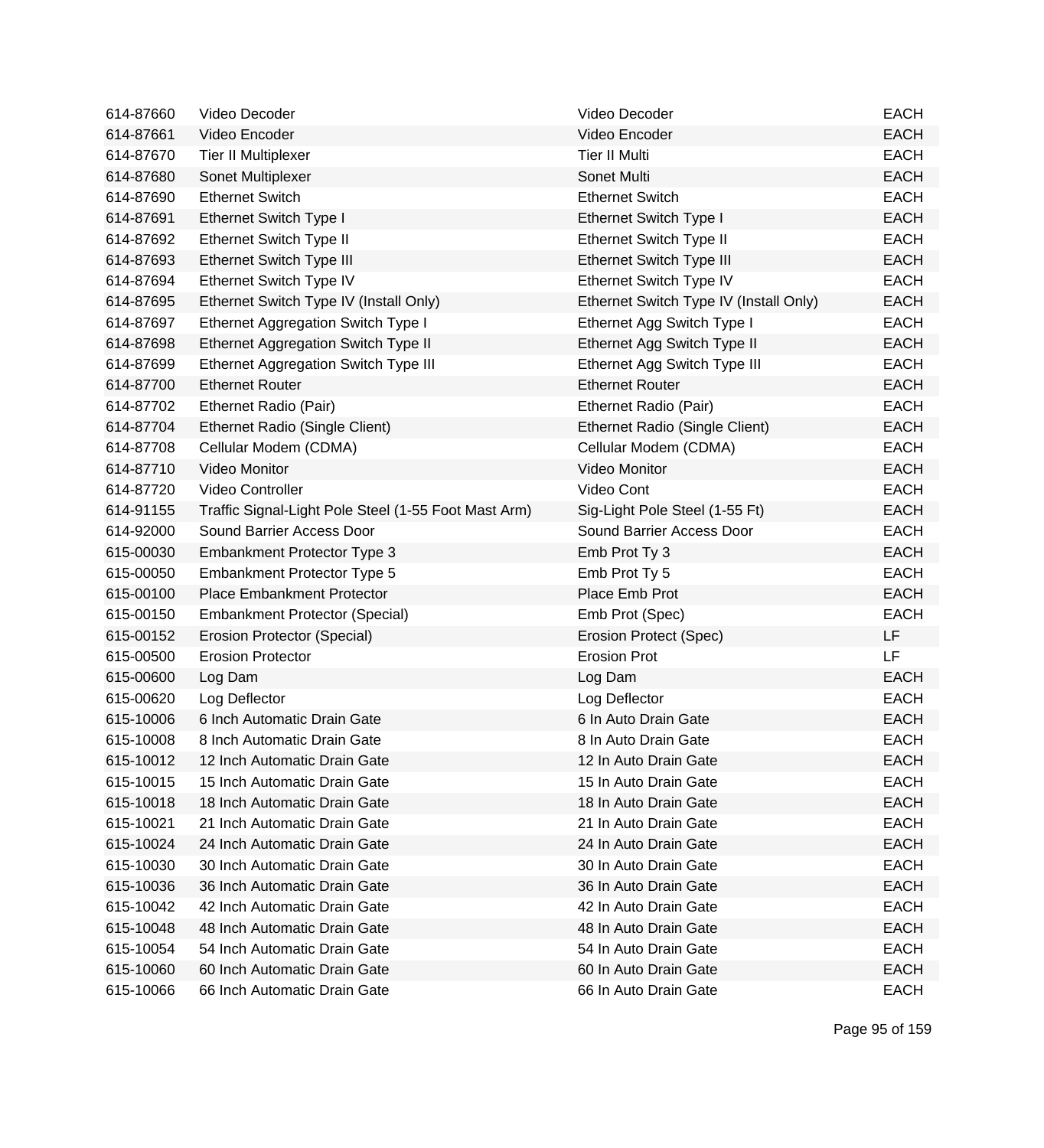| 615-20400 | 4 Inch Slide Headgate                  | 4 In SI Hdgate          | <b>EACH</b> |
|-----------|----------------------------------------|-------------------------|-------------|
| 615-20602 | 6 Inch Slide Headgate (2 Foot Frame)   | 6 In SI Hdgate (2 Ft)   | <b>EACH</b> |
| 615-20605 | 6 Inch Slide Headgate (5 Foot Frame)   | 6 In SI Hdgate (5 Ft)   | <b>EACH</b> |
| 615-20804 | 8 Inch Slide Headgate (4 Foot Frame)   | 8 In SI Hdgate (4 Ft)   | <b>EACH</b> |
| 615-20805 | 8 Inch Slide Headgate (5 Foot Frame)   | 8 In SI Hdgate (5 Ft)   | <b>EACH</b> |
| 615-20806 | 8 Inch Slide Headgate (6 Foot Frame)   | 8 In SI Hdgate (6 Ft)   | <b>EACH</b> |
| 615-20807 | 8 Inch Slide Headgate (7 Foot Frame)   | 8 In SI Hdgate (7 Ft)   | <b>EACH</b> |
| 615-20808 | 8 Inch Slide Headgate (8 Foot Frame)   | 8 In SI Hdgate (8 Ft)   | <b>EACH</b> |
| 615-20810 | 8 Inch Slide Headgate (10 Foot Frame)  | 8 In SI Hdgate (10 Ft)  | <b>EACH</b> |
| 615-20899 | 8 Inch Slide Headgate Special          | 8 In SI Hdgate Spec     | <b>EACH</b> |
| 615-21005 | 10 Inch Slide Headgate (5 Foot Frame)  | 10 In SI Hdgate (5 Ft)  | <b>EACH</b> |
| 615-21007 | 10 Inch Slide Headgate (7 Foot Frame)  | 10 In SI Hdgate (7 Ft)  | <b>EACH</b> |
| 615-21011 | 10 Inch Slide Headgate (11 Foot Frame) | 10 In SI Hdgate (11 Ft) | <b>EACH</b> |
| 615-21099 | 10 Inch Slide Headgate Special         | 10 In SI Hdgate Spec    | <b>EACH</b> |
| 615-21203 | 12 Inch Slide Headgate (3 Foot Frame)  | 12 In SI Hdgate (3 Ft)  | <b>EACH</b> |
| 615-21204 | 12 Inch Slide Headgate (4 Foot Frame)  | 12 In SI Hdgate (4 Ft)  | <b>EACH</b> |
| 615-21205 | 12 Inch Slide Headgate (5 Foot Frame)  | 12 In SI Hdgate (5 Ft)  | <b>EACH</b> |
| 615-21206 | 12 Inch Slide Headgate (6 Foot Frame)  | 12 In SI Hdgate (6 Ft)  | <b>EACH</b> |
| 615-21207 | 12 Inch Slide Headgate (7 Foot Frame)  | 12 In SI Hdgate (7 Ft)  | <b>EACH</b> |
| 615-21208 | 12 Inch Slide Headgate (8 Foot Frame)  | 12 In SI Hdgate (8 Ft)  | <b>EACH</b> |
| 615-21299 | 12 Inch Slide Headgate Special         | 12 In SI Hdgate Spec    | <b>EACH</b> |
| 615-21503 | 15 Inch Slide Headgate (3 Foot Frame)  | 15 In SI Hdgate (3 Ft)  | <b>EACH</b> |
| 615-21505 | 15 Inch Slide Headgate (5 Foot Frame)  | 15 In SI Hdgate (5 Ft)  | <b>EACH</b> |
| 615-21506 | 15 Inch Slide Headgate (6 Foot Frame)  | 15 In SI Hdgate (6 Ft)  | <b>EACH</b> |
| 615-21509 | 15 Inch Slide Headgate (9 Foot Frame)  | 15 In SI Hdgate (9 Ft)  | <b>EACH</b> |
| 615-21599 | 15 Inch Slide Headgate Special         | 15 In SI Hdgate Spec    | <b>EACH</b> |
| 615-21803 | 18 Inch Slide Headgate (3 Foot Frame)  | 18 In SI Hdgate (3 Ft)  | <b>EACH</b> |
| 615-21804 | 18 Inch Slide Headgate (4 Foot Frame)  | 18 In SI Hdgate (4 Ft)  | <b>EACH</b> |
| 615-21805 | 18 Inch Slide Headgate (5 Foot Frame)  | 18 In SI Hdgate (5 Ft)  | <b>EACH</b> |
| 615-21806 | 18 Inch Slide Headgate (6 Foot Frame)  | 18 In SI Hdgate (6 Ft)  | <b>EACH</b> |
| 615-21807 | 18 Inch Slide Headgate (7 Foot Frame)  | 18 In SI Hdgate (7 Ft)  | <b>EACH</b> |
| 615-21808 | 18 Inch Slide Headgate (8 Foot Frame)  | 18 In SI Hdgate (8 Ft)  | <b>EACH</b> |
| 615-21809 | 18 Inch Slide Headgate (9 Foot Frame)  | 18 In SI Hdgate (9 Ft)  | <b>EACH</b> |
| 615-21899 | 18 Inch Slide Headgate Special         | 18 In SI Hdgate Spec    | <b>EACH</b> |
| 615-22404 | 24 Inch Slide Headgate (4 Foot Frame)  | 24 In SI Hdgate (4 Ft)  | <b>EACH</b> |
| 615-22405 | 24 Inch Slide Headgate (5 Foot Frame)  | 24 In SI Hdgate (5 Ft)  | <b>EACH</b> |
| 615-22406 | 24 Inch Slide Headgate (6 Foot Frame)  | 24 In SI Hdgate (6 Ft)  | <b>EACH</b> |
| 615-22407 | 24 Inch Slide Headgate (7 Foot Frame)  | 24 In SI Hdgate (7 Ft)  | <b>EACH</b> |
| 615-22408 | 24 Inch Slide Headgate (8 Foot Frame)  | 24 In SI Hdgate (8 Ft)  | <b>EACH</b> |
| 615-22409 | 24 Inch Slide Headgate (9 Foot Frame)  | 24 In SI Hdgate (9 Ft)  | <b>EACH</b> |
| 615-22499 | 24 Inch Slide Headgate Special         | 24 In SI Hdgate Spec    | <b>EACH</b> |
| 615-23005 | 30 Inch Slide Headgate (5 Foot Frame)  | 30 In SI Hdgate (5 Ft)  | <b>EACH</b> |
| 615-23006 | 30 Inch Slide Headgate (6 Foot Frame)  | 30 In SI Hdgate (6 Ft)  | <b>EACH</b> |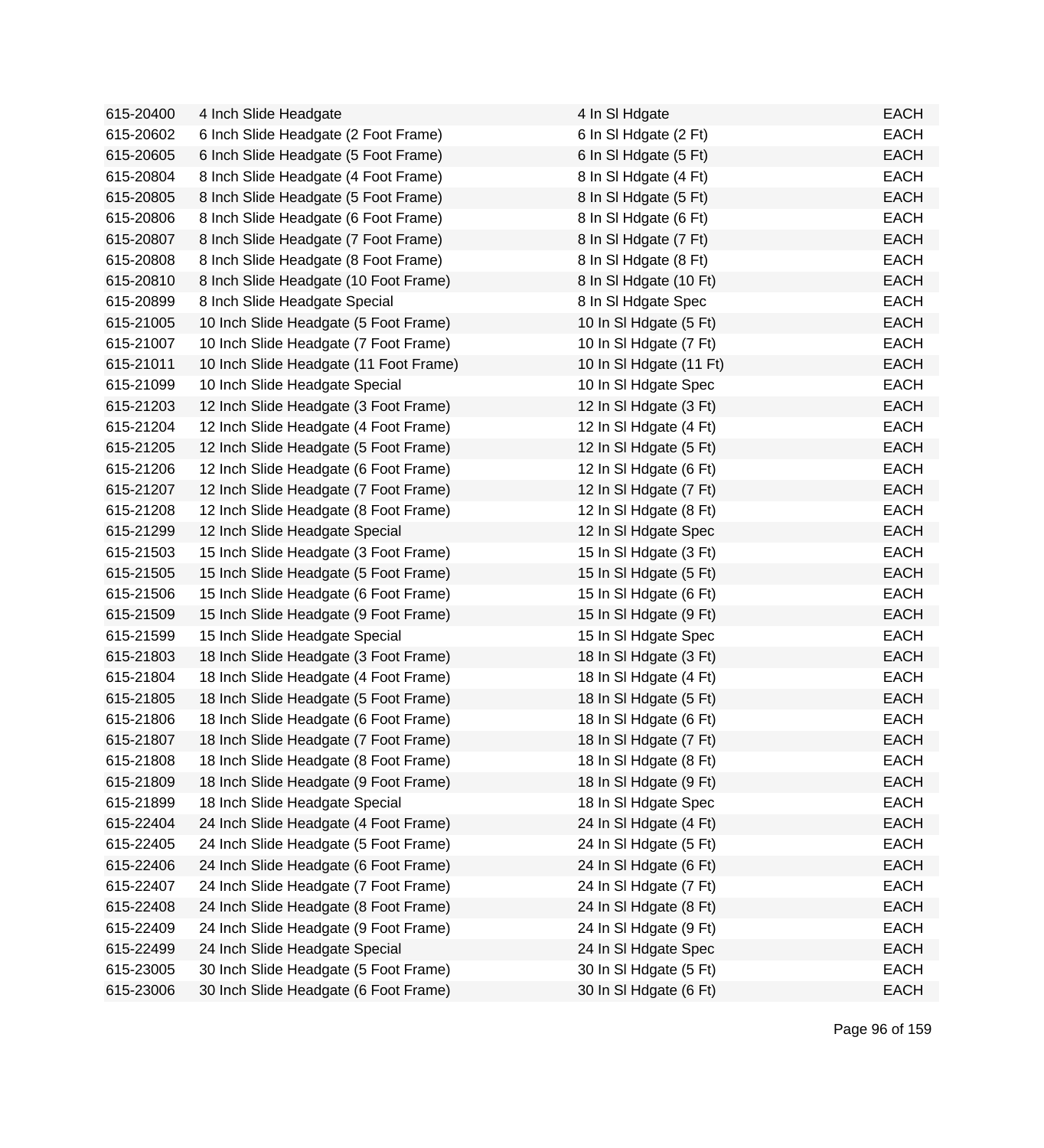| 615-23007 | 30 Inch Slide Headgate (7 Foot Frame)      | 30 In SI Hdgate (7 Ft)      | <b>EACH</b> |
|-----------|--------------------------------------------|-----------------------------|-------------|
| 615-23008 | 30 Inch Slide Headgate (8 Foot Frame)      | 30 In SI Hdgate (8 Ft)      | <b>EACH</b> |
| 615-23009 | 30 Inch Slide Headgate (9 Foot Frame)      | 30 In SI Hdgate (9 Ft)      | <b>EACH</b> |
| 615-23010 | 30 Inch Slide Headgate (10 Foot Frame)     | 30 In SI Hdgate (10 Ft)     | <b>EACH</b> |
| 615-23012 | 30 Inch Slide Headgate (12 Foot Frame)     | 30 In SI Hdgate (12 Ft)     | <b>EACH</b> |
| 615-23606 | 36 Inch Slide Headgate (6 Foot Frame)      | 36 In SI Hdgate (6 Ft)      | <b>EACH</b> |
| 615-23607 | 36 Inch Slide Headgate (7 Foot Frame)      | 36 In SI Hdgate (7 Ft)      | <b>EACH</b> |
| 615-23608 | 36 Inch Slide Headgate (8 Foot Frame)      | 36 In SI Hdgate (8 Ft)      | <b>EACH</b> |
| 615-23609 | 36 Inch Slide Headgate (9 Foot Frame)      | 36 In SI Hdgate (9 Ft)      | <b>EACH</b> |
| 615-23610 | 36 Inch Slide Headgate (10 Foot Frame)     | 36 In SI Hdgate (10 Ft)     | <b>EACH</b> |
| 615-23699 | 36 Inch Slide Headgate Special             | 36 In SI Hdgate Spec        | <b>EACH</b> |
| 615-24208 | 42 Inch Slide Headgate (8 Foot Frame)      | 42 In SI Hdgate (8 Ft)      | <b>EACH</b> |
| 615-24209 | 42 Inch Slide Headgate (9 Foot Frame)      | 42 In SI Hdgate (9 Ft)      | <b>EACH</b> |
| 615-25410 | 54 Inch Slide Headgate (10 Foot Frame)     | 54 In SI Hdgate (10 Ft)     | <b>EACH</b> |
| 615-31504 | 15x15 Inch Slide Headgate (4 Foot Frame)   | 15x15 In SI Hdgate (4 Ft)   | <b>EACH</b> |
| 615-31804 | 18x18 Inch Slide Headgate (4 Foot Frame)   | 18x18 In SI Hdgate (4 Ft)   | <b>EACH</b> |
| 615-31806 | 18x18 Inch Slide Headgate (6 Foot Frame)   | 18x18 In SI Hdgate (6 Ft)   | <b>EACH</b> |
| 615-31807 | 18x18 Inch Slide Headgate (7 Foot Frame)   | 18x18 In SI Hdgate (7 Ft)   | <b>EACH</b> |
| 615-32405 | 24x24 Inch Slide Headgate (5 Foot Frame)   | 24x24 In SI Hdgate (5 Ft)   | <b>EACH</b> |
| 615-32406 | 24x24 Inch Slide Headgate (6 Foot Frame)   | 24x24 In SI Hdgate (6 Ft)   | <b>EACH</b> |
| 615-32418 | 24x18 Inch Slide Headgate                  | 24x18 In SI Hdgate          | <b>EACH</b> |
| 615-33018 | 30x18 Inch Slide Headgate                  | 30x18 In SI Hdgate          | <b>EACH</b> |
| 615-33024 | 30x24 Inch Slide Headgate                  | 30x24 In SI Hdgate          | <b>EACH</b> |
| 615-33605 | 36x36 Inch Slide Headgate (5 Foot Frame)   | 36x36 In SI Hdgate (5 Ft)   | <b>EACH</b> |
| 615-34230 | 42x30 Inch Slide Headgate                  | 42x30 In SI Hdgate          | <b>EACH</b> |
| 615-34809 | 48x48 Inch Slide Headgate (9 Foot Frame)   | 48x48 In SI Hdgate (9 Ft)   | <b>EACH</b> |
| 615-34830 | 48x30 Inch Slide Headgate                  | 48x30 In Slide Headgate     | <b>EACH</b> |
| 615-36007 | 60x36 Inch Slide Headgate (7 Foot Frame)   | 60x36 In SI Hdgate (7 Ft)   | <b>EACH</b> |
| 615-37209 | 72x60 Inch Slide Headgate (9 Foot Frame)   | 72x60 In SI Hdgate (9 Ft)   | <b>EACH</b> |
| 615-39210 | 120x72 Inch Slide Headgate (10 Foot Frame) | 120x72 In SI Hdgate (10 Ft) | <b>EACH</b> |
| 615-39900 | Place Slide Headgate                       | Place SI Hdgate             | <b>EACH</b> |
| 615-41203 | 12x3 Inch Cutthroat Measuring Flume        | 12x3 In Cutthroat Flume     | <b>EACH</b> |
| 615-41208 | 12x8 Inch Cutthroat Measuring Flume        | 12x8 In Cutthroat Flume     | <b>EACH</b> |
| 615-50000 | Parshall Measuring Flume                   | Parshall Flume              | <b>EACH</b> |
| 615-51503 | 15x3 Inch Parshall Measuring Flume         | 15x3 In Parshall Flume      | <b>EACH</b> |
| 615-51506 | 15x6 Inch Parshall Measuring Flume         | 15x6 In Parshall Flume      | <b>EACH</b> |
| 615-51509 | 15x9 Inch Parshall Measuring Flume         | 15x9 In Parshall Flume      | <b>EACH</b> |
| 615-51512 | 15x12 Inch Parshall Measuring Flume        | 15x12 In Parshall Flume     | <b>EACH</b> |
| 615-51812 | 18x12 Inch Parshall Measuring Flume        | 18x12 In Parshall Flume     | <b>EACH</b> |
| 615-51815 | 18x15 Inch Parshall Measuring Flume        | 18x15 In Parshall Flume     | <b>EACH</b> |
| 615-51818 | 18x18 Inch Parshall Measuring Flume        | 18x18 In Parshall Flume     | <b>EACH</b> |
| 615-52412 | 24x12 Inch Parshall Measuring Flume        | 24x12 In Parshall Flume     | <b>EACH</b> |
| 615-52418 | 24x18 Inch Parshall Measuring Flume        | 24x18 In Parshall Flume     | EACH        |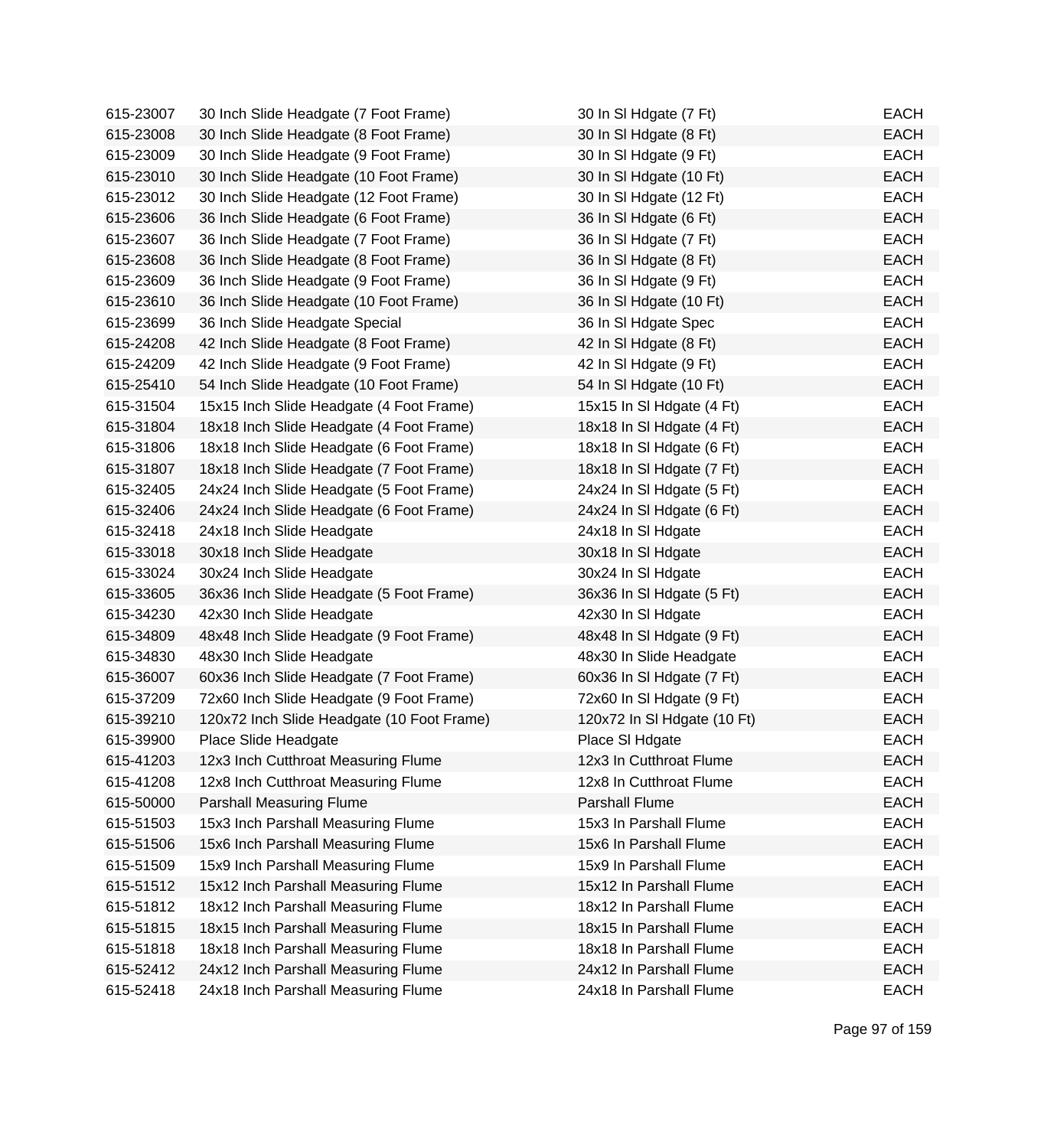| 615-53630 | 36x30 Inch Parshall Measuring Flume           | 36x30 In Parshall Flume     | <b>EACH</b> |
|-----------|-----------------------------------------------|-----------------------------|-------------|
| 615-54830 | 48x30 Inch Parshall Measuring Flume           | 48x30 In Parshall Flume     | <b>EACH</b> |
| 615-54836 | 48x36 Inch Parshall Measuring Flume           | 48x36 In Parshall Flume     | <b>EACH</b> |
| 615-57236 | 72x36 Inch Parshall Measuring Flume           | 72x36 In Parshall Flume     | <b>EACH</b> |
| 615-59900 | Place Parshall Measuring Flume                | <b>Place Parshall Flume</b> | <b>EACH</b> |
| 615-60000 | Gatewell                                      | Gatewell                    | <b>EACH</b> |
| 615-65000 | <b>Precast Irrigation Structure</b>           | Precast Irrig Str           | <b>EACH</b> |
| 615-65005 | <b>Irrigation Diversion Structure</b>         | <b>Irrig Diversion Str</b>  | <b>LS</b>   |
| 615-70000 | <b>Metal Flume Structure</b>                  | Metal Flume Str             | LF          |
| 615-80000 | <b>Stream Restoration</b>                     | <b>Stream Restoration</b>   | L S         |
| 616-00120 | 12 Inch Concrete Siphon Pipe                  | 12 In Conc Siphon Pipe      | LF          |
| 616-00150 | 15 Inch Concrete Siphon Pipe                  | 15 In Conc Siphon Pipe      | <b>LF</b>   |
| 616-00180 | 18 Inch Concrete Siphon Pipe                  | 18 In Conc Siphon Pipe      | <b>LF</b>   |
| 616-00210 | 21 Inch Concrete Siphon Pipe                  | 21 In Conc Siphon Pipe      | LF          |
| 616-00240 | 24 Inch Concrete Siphon Pipe                  | 24 In Conc Siphon Pipe      | LF          |
| 616-00300 | 30 Inch Concrete Siphon Pipe                  | 30 In Conc Siphon Pipe      | LF          |
| 616-00360 | 36 Inch Concrete Siphon Pipe                  | 36 In Conc Siphon Pipe      | LF          |
| 616-00420 | 42 Inch Concrete Siphon Pipe                  | 42 In Conc Siphon Pipe      | <b>LF</b>   |
| 616-00480 | 48 Inch Concrete Siphon Pipe                  | 48 In Conc Siphon Pipe      | LF          |
| 616-00600 | 60 Inch Concrete Siphon Pipe                  | 60 In Conc Siphon Pipe      | <b>LF</b>   |
| 616-10120 | 12 Inch Aramid Fiber Bonded Steel Siphon Pipe | 12 In AFBSSP                | LF          |
| 616-10150 | 15 Inch Aramid Fiber Bonded Steel Siphon Pipe | 15 In AFBSSP                | <b>LF</b>   |
| 616-10180 | 18 Inch Aramid Fiber Bonded Steel Siphon Pipe | 18 In AFBSSP                | <b>LF</b>   |
| 616-10240 | 24 Inch Aramid Fiber Bonded Steel Siphon Pipe | 24 In AFBSSP                | LF          |
| 616-10300 | 30 Inch Aramid Fiber Bonded Steel Siphon Pipe | 30 In AFBSSP                | LF          |
| 616-10360 | 36 Inch Aramid Fiber Bonded Steel Siphon Pipe | 36 In AFBSSP                | LF          |
| 616-10420 | 42 Inch Aramid Fiber Bonded Steel Siphon Pipe | 42 In AFBSSP                | LF          |
| 616-10480 | 48 Inch Aramid Fiber Bonded Steel Siphon Pipe | 48 In AFBSSP                | LF          |
| 616-10540 | 54 Inch Aramid Fiber Bonded Steel Siphon Pipe | 54 In AFBSSP                | LF          |
| 616-10780 | 78 Inch Aramid Fiber Bonded Steel Siphon Pipe | 78 In AFBSSP                | LF          |
| 616-10900 | 90 Inch Aramid Fiber Bonded Steel Siphon Pipe | 90 In AFBSSP                | LF          |
| 616-20080 | 8 Inch Bituminous Coated Steel Siphon Pipe    | 8 In BCSSP                  | LF          |
| 616-20100 | 10 Inch Bituminous Coated Steel Siphon Pipe   | 10 In BCSSP                 | LF          |
| 616-20120 | 12 Inch Bituminous Coated Steel Siphon Pipe   | 12 In BCSSP                 | LF          |
| 616-20150 | 15 Inch Bituminous Coated Steel Siphon Pipe   | 15 In BCSSP                 | LF          |
| 616-20180 | 18 Inch Bituminous Coated Steel Siphon Pipe   | 18 In BCSSP                 | LF          |
| 616-20240 | 24 Inch Bituminous Coated Steel Siphon Pipe   | 24 In BCSSP                 | LF          |
| 616-20300 | 30 Inch Bituminous Coated Steel Siphon Pipe   | 30 In BCSSP                 | <b>LF</b>   |
| 616-20360 | 36 Inch Bituminous Coated Steel Siphon Pipe   | 36 In BCSSP                 | LF          |
| 616-20420 | 42 Inch Bituminous Coated Steel Siphon Pipe   | 42 In BCSSP                 | LF          |
| 616-20480 | 48 Inch Bituminous Coated Steel Siphon Pipe   | 48 In BCSSP                 | LF          |
| 616-20540 | 54 Inch Bituminous Coated Steel Siphon Pipe   | 54 In BCSSP                 | LF          |
| 616-21120 | 12 Inch Welded Steel Siphon Pipe              | 12 In W Steel Siphon Pipe   | LF          |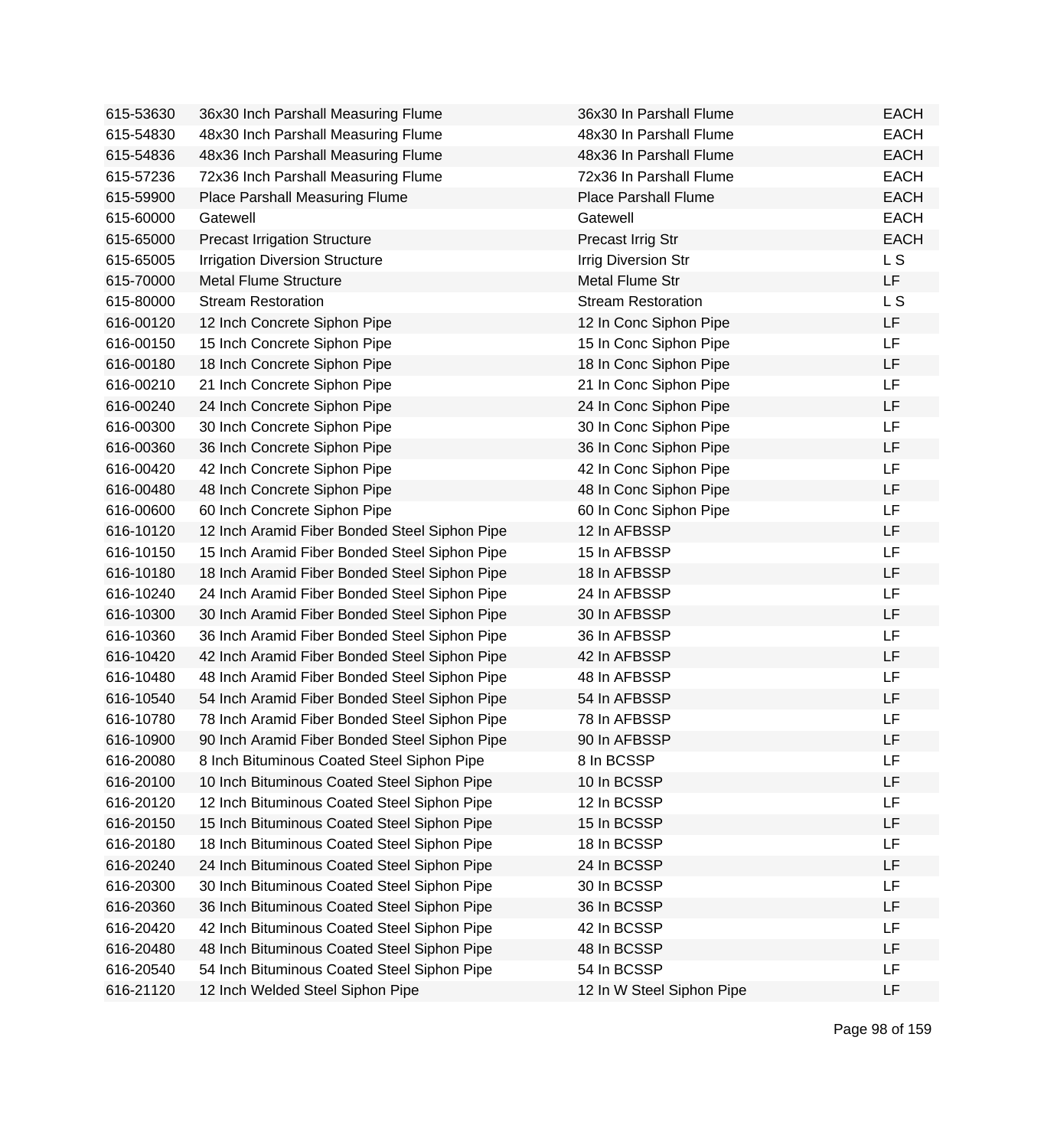| 616-21160 | 16 Inch Welded Steel Siphon Pipe         | 16 In W Steel Siphon Pipe     | LF          |
|-----------|------------------------------------------|-------------------------------|-------------|
| 616-21180 | 18 Inch Welded Steel Siphon Pipe         | 18 In W Steel Siphon Pipe     | LF          |
| 616-21240 | 24 Inch Welded Steel Siphon Pipe         | 24 In W Steel Siphon Pipe     | <b>LF</b>   |
| 616-22843 | 84 Inch Steel Siphon Pipe (Install Only) | Inst 84 In Steel Siphon Pipe  | LF          |
| 616-22845 | 84 Inch Steel Siphon Pipe (Furnish Only) | Furn 84 In Steel Siphon Pipe  | LF          |
| 616-23180 | 18 Inch Plastic Siphon Pipe              | 18 In Plastic Siphon Pipe     | LF          |
| 616-23240 | 24 Inch Plastic Siphon Pipe              | 24 In Plastic Siphon Pipe     | LF          |
| 616-29180 | 18 Inch Culvert Siphon Pipe              | 18 In Culvert Siphon Pipe     | LF          |
| 616-30012 | 12 Inch Trash Guard                      | 12 In Trash Guard             | <b>EACH</b> |
| 616-30015 | 15 Inch Trash Guard                      | 15 In Trash Guard             | <b>EACH</b> |
| 616-30018 | 18 Inch Trash Guard                      | 18 In Trash Guard             | <b>EACH</b> |
| 616-30021 | 21 Inch Trash Guard                      | 21 In Trash Guard             | <b>EACH</b> |
| 616-30024 | 24 Inch Trash Guard                      | 24 In Trash Guard             | <b>EACH</b> |
| 616-30030 | 30 Inch Trash Guard                      | 30 In Trash Guard             | <b>EACH</b> |
| 616-30036 | 36 Inch Trash Guard                      | 36 In Trash Guard             | <b>EACH</b> |
| 616-30042 | 42 Inch Trash Guard                      | 42 In Trash Guard             | <b>EACH</b> |
| 616-30048 | 48 Inch Trash Guard                      | 48 In Trash Guard             | <b>EACH</b> |
| 616-30054 | 54 Inch Trash Guard                      | 54 In Trash Guard             | <b>EACH</b> |
| 616-30060 | 60 Inch Trash Guard                      | 60 In Trash Guard             | <b>EACH</b> |
| 616-30066 | 66 Inch Trash Guard                      | 66 In Trash Guard             | <b>EACH</b> |
| 616-30078 | 78 Inch Trash Guard                      | 78 In Trash Guard             | <b>EACH</b> |
| 616-30118 | 22x13 Inch Trash Guard                   | 22x13 In Trash Guard          | <b>EACH</b> |
| 616-30121 | 25x16 Inch Trash Guard                   | 25x16 In Trash Guard          | <b>EACH</b> |
| 616-30124 | 29x18 Inch Trash Guard                   | 29x18 In Trash Guard          | <b>EACH</b> |
| 616-30130 | 36x22 Inch Trash Guard                   | 36x22 In Trash Guard          | <b>EACH</b> |
| 616-30136 | 43x27 Inch Trash Guard                   | 43x27 In Trash Guard          | <b>EACH</b> |
| 616-30142 | 50x31 Inch Trash Guard                   | 50x31 In Trash Guard          | <b>EACH</b> |
| 616-30148 | 58x36 Inch Trash Guard                   | 58x36 In Trash Guard          | <b>EACH</b> |
| 616-30154 | 65x40 Inch Trash Guard                   | 65x40 In Trash Guard          | <b>EACH</b> |
| 616-30160 | 72x44 Inch Trash Guard                   | 72x44 In Trash Guard          | <b>EACH</b> |
| 616-30499 | <b>Trash Guard Special</b>               | <b>Trash Guard Spec</b>       | <b>EACH</b> |
| 616-50024 | 3 Inch Valve and Valve Box               | 3 In Valve and Box            | <b>EACH</b> |
| 616-50032 | 4 Inch Valve and Valve Box               | 4 In Valve and Box            | <b>EACH</b> |
| 616-50048 | 6 Inch Valve and Valve Box               | 6 In Valve and Box            | <b>EACH</b> |
| 616-50064 | 8 Inch Valve and Valve Box               | 8 In Valve and Box            | <b>EACH</b> |
| 616-50128 | 16 Inch Valve and Valve Box              | 16 In Valve and Box           | <b>EACH</b> |
| 616-76193 | 24 Inch Butterfly Valve (Install Only)   | Inst 24 In Btrfly Valve       | <b>EACH</b> |
| 618-00000 | <b>Prestressing Steel Bar</b>            | <b>Prestress Steel Bar</b>    | LB          |
| 618-00001 | <b>Prestressing Steel Strand</b>         | <b>Prestress Steel Strand</b> | LB          |
| 618-00002 | <b>Prestressing Steel Strand</b>         | <b>Prestress Steel Strand</b> | <b>MKFT</b> |
| 618-00003 | <b>Prestressing Steel</b>                | <b>Prestress Steel</b>        | <b>MKFT</b> |
| 618-00005 | <b>Prestressing Steel Bar</b>            | Prestress Steel Bar           | <b>MKFT</b> |
| 618-00007 | Grout (Strand)(Duct)                     | Grout (Strand)(Duct)          | CF          |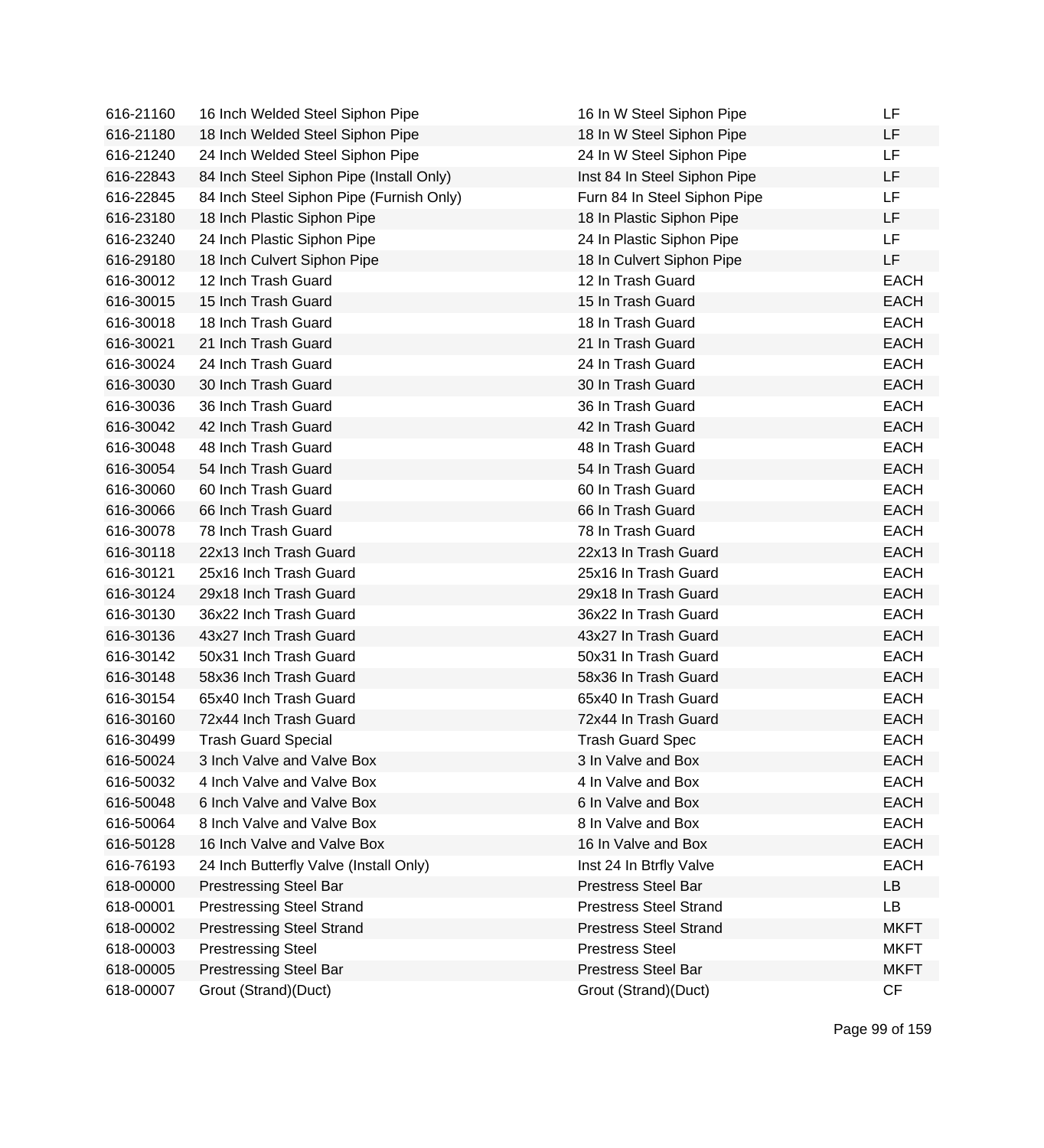| 618-00142 | Prestressed Concrete I (BT42)                               | Prestress Conc I (BT42)                  | <b>LF</b>   |
|-----------|-------------------------------------------------------------|------------------------------------------|-------------|
| 618-00154 | Prestressed Concrete I (BT54)                               | Prestress Conc I (BT54)                  | LF.         |
| 618-00163 | Prestressed Concrete I (BT63)                               | Prestress Conc I (BT63)                  | <b>LF</b>   |
| 618-00172 | Prestressed Concrete I (BT72)                               | Prestress Conc I (BT72)                  | LF          |
| 618-00178 | Prestressed Concrete I (BT78)                               | Prestress Conc I (BT78)                  | LF          |
| 618-00184 | Prestressed Concrete I (BT84)                               | Prestress Conc I (BT84)                  | <b>LF</b>   |
| 618-00500 | Prestressed Concrete I (BT Variable)                        | Prestress Conc I (BT Variable)           | LF          |
| 618-00510 | Prestressed Concrete I (Special)                            | Prestress Conc I (Spec)                  | <b>LF</b>   |
| 618-01992 | Prestressed Concrete Box (Depth Less Than 32 Inches)        | Prestress Conc Box (Depth Less Than 32") | <b>SF</b>   |
| 618-01994 | Prestressed Concrete Box (Depth 32" Through 48")            | Prestress Conc Box (Depth 32" Thru 48")  | <b>SF</b>   |
| 618-01995 | Prestressed Concrete Box (Depth 32 Inch Through 48<br>lnch) | Prestress Conc Box (32" - 48")           | <b>EACH</b> |
| 618-01996 | Prestressed Concrete Box (Depth Greater Than 48<br>Inches)  | Prestress Conc Box (Depth Gr Than 48")   | <b>SF</b>   |
| 618-01997 | Prestressed Concrete Box (Special)                          | Prestress Conc Box (Spec)                | LF.         |
| 618-01998 | Prestressed Concrete Box (Special)                          | Prestress Conc Box (Spec)                | <b>SF</b>   |
| 618-01999 | Prestressed Concrete Box (Special)                          | Prestress Conc Box (Spec)                | <b>EACH</b> |
| 618-02000 | <b>Prestressed Concrete T</b>                               | Prestress Conc T                         | <b>SF</b>   |
| 618-02080 | Prestressed Concrete T (Special)                            | Prestress Conc T (Spec)                  | <b>SF</b>   |
| 618-03000 | Prestressed Concrete Double T                               | <b>Prestress Conc TT</b>                 | <b>SF</b>   |
| 618-03010 | Prestressed Concrete Double T (Special)                     | Prestress Conc TT (Spec)                 | <b>SF</b>   |
| 618-04001 | <b>Precast Superstructure (Box Section)</b>                 | Precast Superstr (Box)                   | <b>SF</b>   |
| 618-05001 | <b>Place Prestressed Concrete Unit</b>                      | Place Prestress Conc Unit                | <b>EACH</b> |
| 618-05010 | <b>Reset Prestressed Concrete Unit</b>                      | <b>Reset Prestress Conc Unit</b>         | <b>EACH</b> |
| 618-05025 | Prestressed Concrete Unit (Special)                         | Prestress Conc Unit (Spec)               | <b>SF</b>   |
| 618-05030 | <b>Prestressed Concrete Unit (Special)</b>                  | Prestress Conc Unit (Spec)               | LF.         |
| 618-05035 | Prestressed Concrete Unit (Special)                         | Prestress Conc Unit (Spec)               | <b>CF</b>   |
| 618-06032 | Prestressed Concrete Slab (Depth Less Than 6 Inches)        | Prestress Conc Slab (Depth Less Than 6") | <b>SF</b>   |
| 618-06034 | Prestressed Concrete Slab (Depth 6" Through 13")            | Prestress Conc Slab (Depth 6" Thru 13")  | <b>SF</b>   |
| 618-06036 | Prestressed Concrete Slab (Depth Greater Than 13<br>Inches) | Prestress Conc Slab (Depth Gr Than 13")  | SF          |
| 618-06038 | Prestressed Concrete Slab (Special)                         | Prestress Conc Slab (Spec)               | <b>SF</b>   |
| 618-08900 | <b>Ground Anchor</b>                                        | <b>Ground Anchor</b>                     | LF          |
| 618-09000 | Post-Tensioning Bench Test                                  | Post-Ten Bench Test                      | <b>EACH</b> |
| 618-09010 | Post-Tensioning Dynamic Test                                | Post-Ten Dynamic Test                    | <b>EACH</b> |
| 618-09015 | Modify Post-Tensioning System                               | Mod Post-Ten Sys                         | <b>EACH</b> |
| 618-09020 | <b>Prestressing Test</b>                                    | <b>Prestress Test</b>                    | <b>EACH</b> |
| 618-09030 | Performance Test                                            | Performance Test                         | <b>EACH</b> |
| 618-09040 | <b>Anchor Test</b>                                          | <b>Anchor Test</b>                       | <b>EACH</b> |
| 618-09105 | Provide for Future Prestressing                             | Provide for Future Prestr                | LF          |
| 618-10000 | Precast Concrete U Girder (Pre-Tensioned)                   | Precast Conc U Girder (Pre-Ten)          | LF          |
| 618-10048 | Precast Concrete U Girder (U48) (Pre-Tensioned)             | Precast Conc U Girder (U48) (Pre-Ten)    | LF          |
| 618-10054 | Precast Concrete U Girder (U54)(Pre-Tensioned)              | Precast Conc U Girder (U54) (Pre-Ten)    | LF          |
| 618-10060 | Precast Concrete U Girder (U60)(Pre-Tensioned)              | Precast Conc U Girder (U60)(Pre-Ten)     | LF          |
|           |                                                             |                                          |             |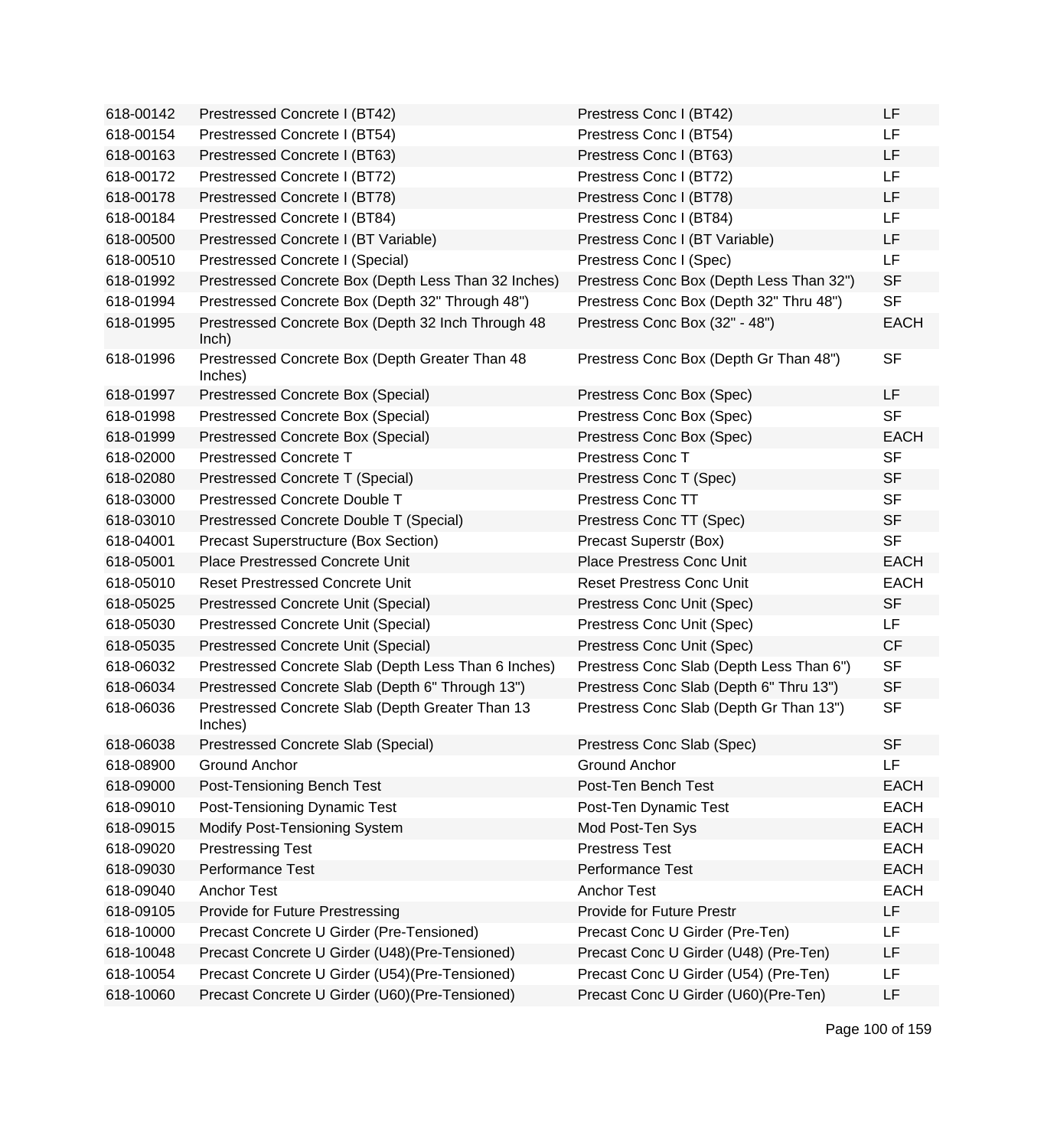| 618-10072 | Precast Concrete U Girder (U72) (Pre-Tensioned)                  | Precast Conc U Girder (U72)(Pre-Ten)      | LF          |
|-----------|------------------------------------------------------------------|-------------------------------------------|-------------|
| 618-10084 | Precast Concrete U Girder (U84) (Pre-Tensioned)                  | Precast Conc U Girder (U84) (Pre-Ten)     | LF          |
| 618-10096 | Precast Concrete U Girder (U96) (Pre-Tensioned)                  | Precast Conc U Girder (U96)(Pre-Ten)      | LF          |
| 618-10100 | Precast Concrete U Girder (Post-Tensioned)                       | Precast Conc U Girder (Post-Ten)          | LF          |
| 618-10200 | Precast Concrete U Girder (Pre-Tensioned and Post-<br>Tensioned) | Precast Conc U Girder (Pre and Post-Ten)  | LF          |
| 618-10300 | Precast Concrete U Girder (Special)                              | Precast Conc U Girder (Spec)              | LF          |
| 618-10370 | Precast Concrete U Girder (U70) (Curved with Top Slab)           | Precast Conc U Girder (U70) (Curved w/TS) | LF          |
| 618-10372 | Precast Concrete U Girder (U72)(Curved)                          | Precast Concrete U Girder (U72) (Curved)  | LF          |
| 618-10384 | Precast Concrete U Girder (U84) (Curved)                         | Precast Concrete U Girder (U84)(Curved)   | LF          |
| 618-10396 | Precast Concrete U Girder (U96)(Curved)                          | Precast Concrete U Girder (U96)(Curved)   | LF          |
| 618-11000 | Precast Concrete Deck Panel with Post-tensioning (8.5<br>lnch)   | Precast Conc Deck Pnl Post-tens (8.5 In)  | <b>SF</b>   |
| 618-11052 | Ridestop Building (Temporary)                                    | Ridestop Bldg (Temp)                      | <b>EACH</b> |
| 618-20002 | Prestressing (Fiber Reinforced Plastic)                          | Prestressing (FRP)                        | <b>MKFT</b> |
| 618-30000 | Move Bridge                                                      | Move Bridge                               | L S         |
| 619-00000 | Water Meter and Vault                                            | Water Meter and Vault                     | <b>EACH</b> |
| 619-00001 | <b>Water Meter</b>                                               | <b>Water Meter</b>                        | <b>EACH</b> |
| 619-00002 | <b>Water Service</b>                                             | <b>Water Service</b>                      | <b>EACH</b> |
| 619-00003 | Water Meter and Vault (Furnish Only)                             | Furn Water Meter and Vault                | <b>EACH</b> |
| 619-00005 | <b>Water Line</b>                                                | <b>Water Line</b>                         | LS          |
| 619-00006 | <b>Connect to New Waterline</b>                                  | <b>Connect to New Waterline</b>           | <b>EACH</b> |
| 619-00007 | <b>Connect To Existing Waterline</b>                             | <b>Connect To Existing Waterline</b>      | <b>EACH</b> |
| 619-00008 | 12 Inch Waterline (Fittings)                                     | 12 In Waterline (Fittings)                | <b>EACH</b> |
| 619-00010 | Water Line (Special)                                             | Water Line (Spec)                         | L S         |
| 619-00013 | 3 Inch Cured-In-Place-Pipe Waterline                             | 3 In CIPP Waterline                       | LF          |
| 619-00018 | 8 Inch Cured-In-Place-Pipe Waterline                             | 8 In CIPP Waterline                       | LF          |
| 619-00020 | 2 Inch Cast Iron Pipe                                            | 2 In Cast Iron Pipe                       | LF          |
| 619-00030 | 3 Inch Cast Iron Pipe                                            | 3 In Cast Iron Pipe                       | LF          |
| 619-00040 | 4 Inch Cast Iron Pipe                                            | 4 In Cast Iron Pipe                       | LF          |
| 619-00060 | 6 Inch Cast Iron Pipe                                            | 6 In Cast Iron Pipe                       | LF          |
| 619-00067 | 6 Inch Cast Iron Pipe (Jacked)                                   | 6 In Cast Iron Pipe (Jacked)              | LF          |
| 619-00080 | 8 Inch Cast Iron Pipe                                            | 8 In Cast Iron Pipe                       | LF          |
| 619-00100 | 10 Inch Cast Iron Pipe                                           | 10 In Cast Iron Pipe                      | LF          |
| 619-00120 | 12 Inch Cast Iron Pipe                                           | 12 In Cast Iron Pipe                      | LF          |
| 619-00160 | 16 Inch Cast Iron Pipe                                           | 16 In Cast Iron Pipe                      | LF          |
| 619-00360 | 36 Inch Cast Iron Pipe                                           | 36 In Cast Iron Pipe                      | LF          |
| 619-03060 | Place 6 Inch Cast Iron Pipe                                      | Place 6 In Cast Iron Pipe                 | LF          |
| 619-03100 | Place 10 Inch Cast Iron Pipe                                     | Place 10 In Cast Iron Pipe                | LF          |
| 619-06030 | 3 Inch Ductile Iron Pipe                                         | 3 In Duct Iron Pipe                       | LF          |
| 619-06040 | 4 Inch Ductile Iron Pipe                                         | 4 In Duct Iron Pipe                       | LF          |
| 619-06060 | 6 Inch Ductile Iron Pipe                                         | 6 In Duct Iron Pipe                       | LF          |
| 619-06080 | 8 Inch Ductile Iron Pipe                                         | 8 In Duct Iron Pipe                       | LF          |
| 619-06090 | 8 Inch Ductile Iron Pipe (Fittings)                              | 8 In Duct Iron Pipe (Fit)                 | <b>EACH</b> |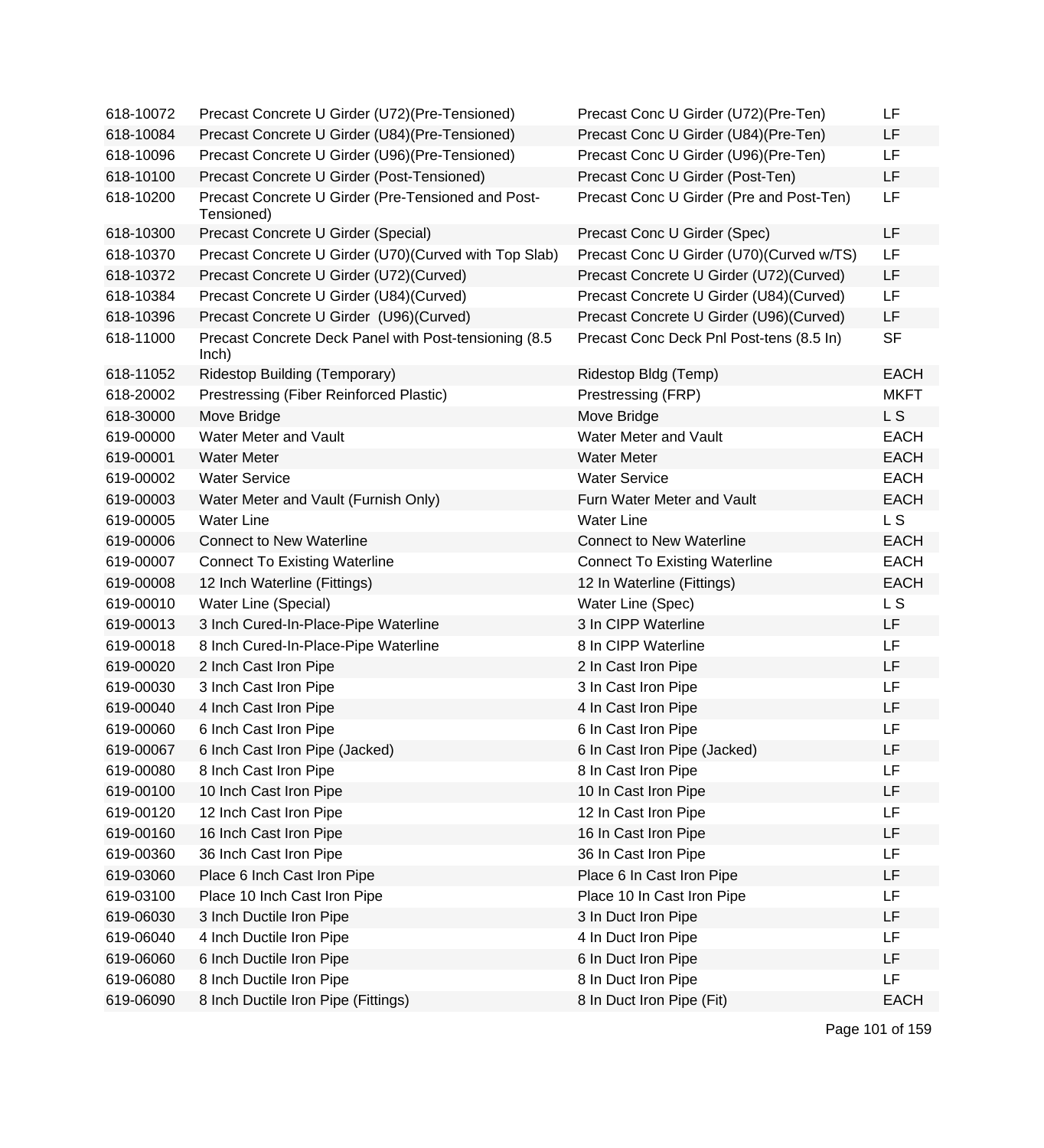| 619-06100 | 10 Inch Ductile Iron Pipe                 | 10 In Duct Iron Pipe               | LF        |
|-----------|-------------------------------------------|------------------------------------|-----------|
| 619-06110 | 10 Inch Ductile Iron Pipe (Preinsulated)  | 10 In Duct Iron Pipe (Preinsul)    | LF        |
| 619-06120 | 12 Inch Ductile Iron Pipe                 | 12 In Duct Iron Pipe               | <b>LF</b> |
| 619-06125 | 12-Inch Ductile Iron Pipe (Preinsulated)  | 12-In Duct Iron Pipe (Preinsul)    | LF        |
| 619-06140 | 14 Inch Ductile Iron Pipe                 | 14 In Duct Iron Pipe               | LF        |
| 619-06160 | 16 Inch Ductile Iron Pipe                 | 16 In Duct Iron Pipe               | LF        |
| 619-06161 | 16 Inch Ductile Iron Pipe (Auger Bored)   | 16 In Duct Iron Pipe (AB)          | <b>LF</b> |
| 619-06180 | 18 Inch Ductile Iron Pipe                 | 18 In Duct Iron Pipe               | <b>LF</b> |
| 619-06200 | 20 Inch Ductile Iron Pipe                 | 20 In Duct Iron Pipe               | LF        |
| 619-06210 | 21 Inch Ductile Iron Pipe                 | 21 In Duct Iron Pipe               | LF        |
| 619-06240 | 24 Inch Ductile Iron Pipe                 | 24 In Duct Iron Pipe               | <b>LF</b> |
| 619-06300 | 30 Inch Ductile Iron Pipe                 | 30 In Duct Iron Pipe               | LF        |
| 619-06360 | 36 Inch Ductile Iron Pipe                 | 36 In Duct Iron Pipe               | LF        |
| 619-07060 | Place 6 Inch Ductile Iron Pipe            | Place 6 In Duct Iron Pipe          | LF        |
| 619-07080 | Place 8 Inch Ductile Iron Pipe            | Place 8 In Duct Iron Pipe          | LF        |
| 619-07100 | Place 10 Inch Ductile Iron Pipe           | Place 10 In Duct Iron Pipe         | LF        |
| 619-07120 | Place 12 Inch Ductile Iron Pipe           | Place 12 In Duct Iron Pipe         | LF        |
| 619-07160 | Place 16 Inch Ductile Iron Pipe           | Place 16 In Duct Iron Pipe         | <b>LF</b> |
| 619-07200 | Place 20 Inch Ductile Iron Pipe           | Place 20 In Duct Iron Pipe         | LF        |
| 619-07360 | Place 36 Inch Ductile Iron Pipe           | Place 36 In Duct Iron Pipe         | LF        |
| 619-10000 | <b>Temporary Water Line</b>               | <b>Temp Water Line</b>             | <b>LF</b> |
| 619-10020 | 2 Inch Welded Steel Pipe                  | 2 In Weld Steel Pipe               | LF        |
| 619-10027 | 2 Inch Welded Steel Pipe (Jacked)         | 2 In Weld Steel Pipe (J)           | <b>LF</b> |
| 619-10040 | 4 Inch Welded Steel Pipe                  | 4 In Weld Steel Pipe               | LF        |
| 619-10047 | 4 Inch Welded Steel Pipe (Jacked)         | 4 In Weld Steel Pipe (J)           | LF        |
| 619-10060 | 6 Inch Welded Steel Pipe                  | 6 In Weld Steel Pipe               | LF        |
| 619-10067 | 6 Inch Welded Steel Pipe (Jacked)         | 6 In Weld Steel Pipe (J)           | LF        |
| 619-10080 | 8 Inch Welded Steel Pipe                  | 8 In Weld Steel Pipe               | <b>LF</b> |
| 619-10081 | Welded Steel Pipe (8 Inch) (Install Only) | Weld Steel Pipe (8 In) (Inst Only) | LF        |
| 619-10087 | 8 Inch Welded Steel Pipe (Jacked)         | 8 In Weld Steel Pipe (J)           | LF        |
| 619-10100 | 10 Inch Welded Steel Pipe                 | 10 In Weld Steel Pipe              | <b>LF</b> |
| 619-10120 | 12 Inch Welded Steel Pipe                 | 12 In Weld Steel Pipe              | LF        |
| 619-10127 | 12 Inch Welded Steel Pipe (Jacked)        | 12 In Weld Steel Pipe (J)          | LF        |
| 619-10140 | 14 Inch Welded Steel Pipe                 | 14 In Weld Steel Pipe              | LF        |
| 619-10160 | 16 Inch Welded Steel Pipe                 | 16 In Weld Steel Pipe              | LF        |
| 619-10161 | 16 Inch Welded Steel Pipe (Install Only)  | Inst 16 In Weld Steel Pipe         | LF        |
| 619-10167 | 16 Inch Welded Steel Pipe (Jacked)        | 16 In Weld Steel Pipe (J)          | LF        |
| 619-10180 | 18 Inch Welded Steel Pipe                 | 18 In Weld Steel Pipe              | LF        |
| 619-10187 | 18 Inch Welded Steel Pipe (Jacked)        | 18 In Weld Steel Pipe (J)          | LF        |
| 619-10200 | 20 Inch Welded Steel Pipe                 | 20 In Weld Steel Pipe              | LF        |
| 619-10201 | 20 Inch Welded Steel Pipe (Special)       | 20 In Welded Steel Pipe (Spec.)    | LF        |
| 619-10207 | 20 Inch Welded Steel Pipe (Jacked)        | 20 In Weld Steel Pipe (J)          | LF        |
| 619-10220 | 22 Inch Welded Steel Pipe                 | 22 In Weld Steel Pipe              | LF.       |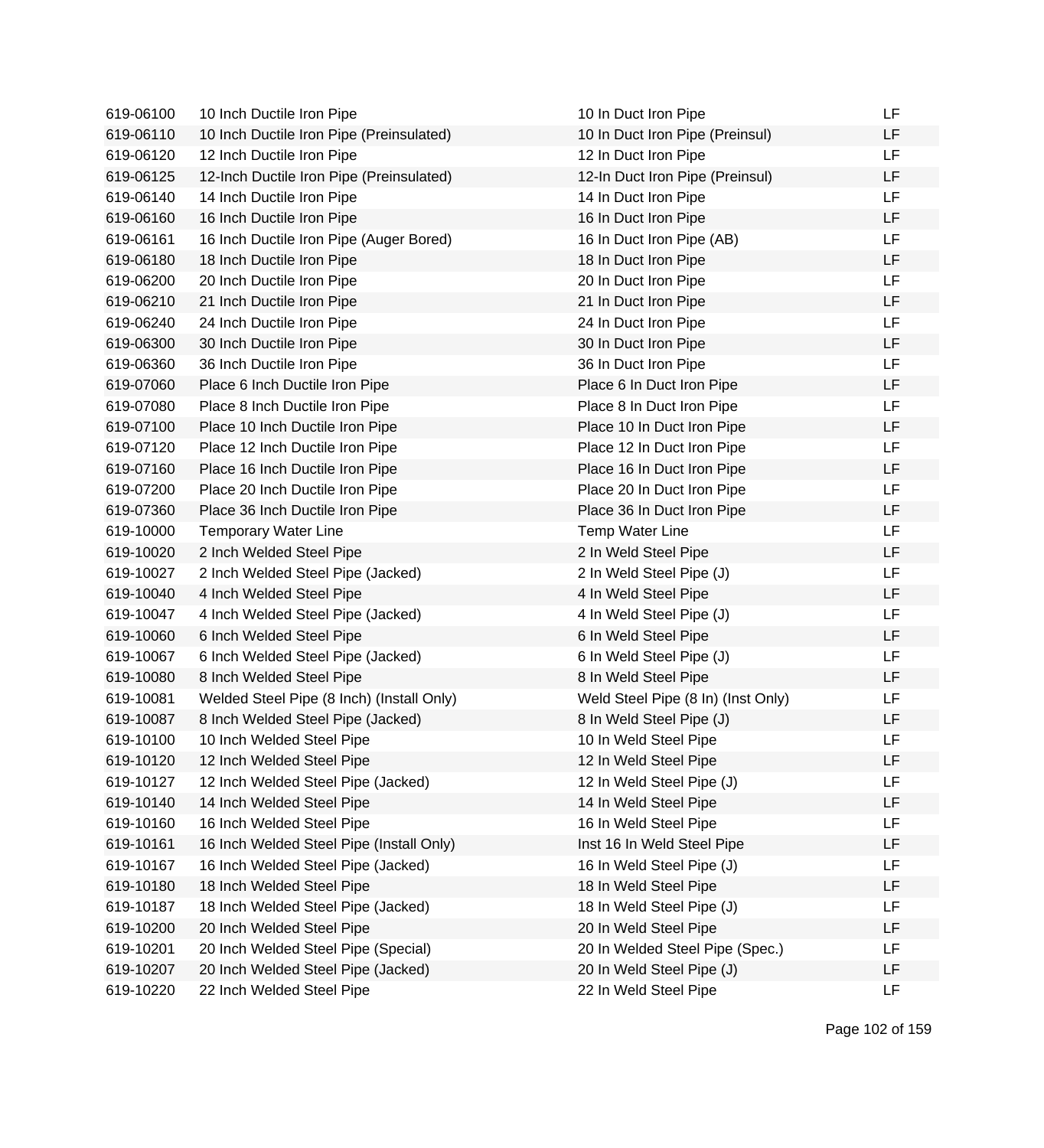| 619-10227 | 22 Inch Welded Steel Pipe (Jacked)                | 22 In Weld Steel Pipe (J)      | LF          |
|-----------|---------------------------------------------------|--------------------------------|-------------|
| 619-10240 | 24 Inch Welded Steel Pipe                         | 24 In Weld Steel Pipe          | LF.         |
| 619-10241 | 24 Inch Welded Steel Pipe (Install Only)          | 24 In Weld Steel Pipe (IO)     | <b>EACH</b> |
| 619-10247 | 24 Inch Welded Steel Pipe (Jacked)                | 24 In Weld Steel Pipe (J)      | LF.         |
| 619-10270 | 27 Inch Welded Steel Pipe                         | 27 In Weld Steel Pipe          | LF.         |
| 619-10277 | 27 Inch Welded Steel Pipe (Jacked)                | 27 In Weld Steel Pipe (J)      | LF.         |
| 619-10300 | 30 Inch Welded Steel Pipe                         | 30 In Weld Steel Pipe          | LF          |
| 619-10307 | 30 Inch Welded Steel Pipe (Jacked)                | 30 In Weld Steel Pipe (J)      | LF          |
| 619-10310 | 32 Inch Welded Steel Pipe                         | 32 In Weld Steel Pipe          | LF          |
| 619-10360 | 36 Inch Welded Steel Pipe                         | 36 In Weld Steel Pipe          | LF          |
| 619-10367 | 36 Inch Welded Steel Pipe (Jacked)                | 36 In Weld Steel Pipe (J)      | LF          |
| 619-10368 | 36 Inch Welded Steel Pipe (Jacked) (Install Only) | 36 In Weld Steel Pipe (J) (IO) | LF          |
| 619-10400 | 40 Inch Welded Steel Pipe                         | 40 In Weld Steel Pipe          | LF          |
| 619-10420 | 42 Inch Welded Steel Pipe                         | 42 In Weld Steel Pipe          | LF.         |
| 619-10423 | 42 Inch Welded Steel Pipe (Slip Lined)            | 42 In Weld Steel Pipe (S L)    | LF          |
| 619-10425 | 42 Inch Welded Steel Pipe (Special)               | 42 In Weld Steel Pipe (Spec)   | LF          |
| 619-10427 | 42 Inch Welded Steel Pipe (Jacked)                | 42 In Weld Steel Pipe (J)      | LF          |
| 619-10480 | 48 Inch Welded Steel Pipe                         | 48 In Weld Steel Pipe          | LF          |
| 619-10481 | 48 Inch Welded Steel Pipe (Install Only)          | Inst 48 In Weld Steel Pipe     | LF          |
| 619-10487 | 48 Inch Welded Steel Pipe (Jacked)                | 48 In Weld Steel Pipe (J)      | LF          |
| 619-10545 | 54 Inch Welded Steel Pipe (Special)               | 54 In Weld Steel Pipe (Spec)   | LF          |
| 619-10547 | 54 Inch Welded Steel Pipe (Jacked)                | 54 In Weld Steel Pipe (J)      | LF          |
| 619-10600 | 60 Inch Welded Steel Pipe                         | 60 In Weld Steel Pipe          | LF          |
| 619-10607 | 60 Inch Welded Steel Pipe (Jacked)                | 60 In Wed Steel Pipe (J)       | LF          |
| 619-10640 | 64 Inch Welded Steel Pipe                         | 64 In Weld Steel Pipe          | LF          |
| 619-10660 | 66 Inch Welded Steel Pipe                         | 66 In Weld Steel Pipe          | LF          |
| 619-10665 | 66 Inch Welded Steel Pipe (Jacked)                | 66 In Weld Steel Pipe (J)      | LF          |
| 619-10720 | 72 Inch Welded Steel Pipe                         | 72 In Weld Steel Pipe          | LF.         |
| 619-10721 | 72 Inch Welded Steel Pipe (Install Only)          | 72 In Weld Steel Pipe (IO)     | L S         |
| 619-10727 | 72 Inch Welded Steel Pipe (Jacked)                | 72 In Weld Steel Pipe (J)      | LF          |
| 619-10728 | 72 Inch Welded Steel Pipe (Jacked) (Install Only) | 72 In Weld Steel Pipe (J) (IO) | LF          |
| 619-10730 | 78 Inch Welded Steel Pipe (Jacked) (Install Only) | 78 In Weld Steel Pipe (J) (IO) | LF          |
| 619-10847 | 84 Inch Welded Steel Pipe (Jacked)                | 84 In Weld Steel Pipe (J)      | LF          |
| 619-10900 | 90 Inch Welded Steel Pipe                         | 90 In Weld Steel Pipe          | LF          |
| 619-11085 | 108 Inch Welded Steel Pipe (Special)              | 108 In Weld Steel Pipe (Spec)  | LF          |
| 619-11087 | 108 Inch Welded Steel Pipe (Jacked)               | 108 In Weld Steel Pipe (J)     | LF          |
| 619-11120 | Place 12 Inch Welded Steel Pipe                   | Place 12 In Weld Steel Pipe    | LF          |
| 619-11160 | Place 16 Inch Welded Steel Pipe                   | PI 16 In Weld Steel Pipe       | LF          |
| 619-11200 | Place 20 Inch Welded Steel Pipe                   | Place 20 In Weld Steel Pipe    | LF          |
| 619-11240 | Place 24 Inch Welded Steel Pipe                   | Place 24 In Weld Steel Pipe    | LF          |
| 619-11300 | Place 30 Inch Welded Steel Pipe                   | Place 30 In Weld Steel Pipe    | LF          |
| 619-12040 | 4 Inch Water Well Pipe                            | 4 In Water Well Pipe           | LF          |
| 619-21270 | 27 Inch Water Transmission Line                   | 27 In Water Trans Line         | LF          |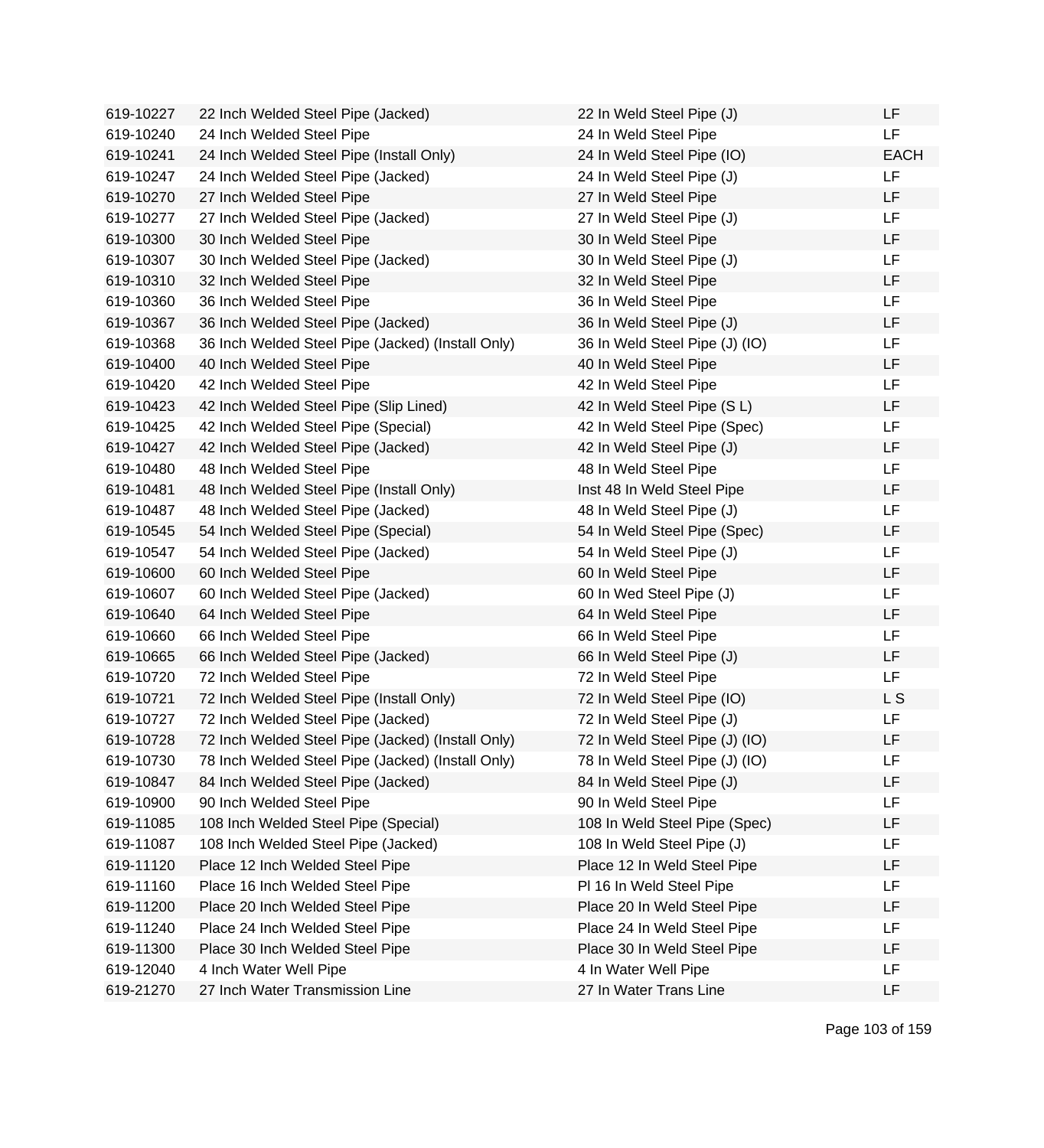| 619-21300 | 30 Inch Water Transmission Line      | 30 In Water Trans Line     | LF          |
|-----------|--------------------------------------|----------------------------|-------------|
| 619-21360 | 36 Inch Water Transmission Line      | 36 In Water Trans Line     | LF          |
| 619-30000 | 60 Inch Internal Joint Seals         | 60 In Internal Joint Seals | <b>EACH</b> |
| 619-30040 | 1/2 Inch Galvanized Pipe             | 1/2 In Galv Pipe           | LF          |
| 619-30060 | 3/4 Inch Galvanized Pipe             | 3/4 In Galv Pipe           | LF          |
| 619-30080 | 1 Inch Galvanized Pipe               | 1 In Galv Pipe             | LF          |
| 619-30100 | 1-1/4 Inch Galvanized Pipe           | 1-1/4 In Galv Pipe         | <b>LF</b>   |
| 619-30120 | 1-1/2 Inch Galvanized Pipe           | 1-1/2 In Galv Pipe         | LF          |
| 619-30160 | 2 Inch Galvanized Pipe               | 2 In Galv Pipe             | LF.         |
| 619-30200 | 2-1/2 Inch Galvanized Pipe           | 2-1/2 In Galv Pipe         | LF          |
| 619-30240 | 3 Inch Galvanized Pipe               | 3 In Galv Pipe             | LF          |
| 619-30320 | 4 Inch Galvanized Pipe               | 4 In Galv Pipe             | LF          |
| 619-30480 | 6 Inch Galvanized Pipe               | 6 In Galv Pipe             | LF          |
| 619-30481 | 1 Inch Black Steel Pipe              | 1 In Blk Steel Pipe        | LF          |
| 619-30482 | 1-1/4 Inch Black Steel Pipe          | 1-1/4 In Blk Steel Pipe    | LF          |
| 619-30485 | 6 Inch Black Steel Pipe              | 6 In Blk Steel Pipe        | LF          |
| 619-30640 | 8 Inch Galvanized Pipe               | 8 In Galv Pipe             | LF          |
| 619-30800 | 10 Inch Galvanized Pipe              | 10 In Galv Pipe            | LF          |
| 619-40060 | 3/4 Inch Copper Pipe                 | 3/4 In Copper Pipe         | LF.         |
| 619-40065 | 3/4 Inch Copper Pipe (Furnish Only)  | Furn 3/4 In Copper Pipe    | LF          |
| 619-40080 | 1 Inch Copper Pipe                   | 1 In Copper Pipe           | LF          |
| 619-40100 | 1-1/4 Inch Copper Pipe               | 1-1/4 In Copper Pipe       | LF          |
| 619-40120 | 1-1/2 Inch Copper Pipe               | 1-1/2 In Copper Pipe       | LF          |
| 619-40160 | 2 Inch Copper Pipe                   | 2 In Copper Pipe           | LF          |
| 619-40200 | 2-1/2 Inch Copper Pipe               | 2-1/2 In Copper Pipe       | LF          |
| 619-40240 | 3 Inch Copper Pipe                   | 3 In Copper Pipe           | LF          |
| 619-40250 | 4 Inch Copper Pipe                   | 4 In Copper Pipe           | LF          |
| 619-50020 | 1/4 Inch Plastic Pipe                | 1/4 In Plastic Pipe        | LF          |
| 619-50030 | 3/8 Inch Plastic Pipe                | 3/8 In Plastic Pipe        | LF.         |
| 619-50040 | 1/2 Inch Plastic Pipe                | 1/2 In Plastic Pipe        | LF          |
| 619-50060 | 3/4 Inch Plastic Pipe                | 3/4 In Plastic Pipe        | LF          |
| 619-50061 | 3/4 Inch Plastic Pipe (Install Only) | Inst 3/4 In Plastic Pipe   | LF          |
| 619-50080 | 1 Inch Plastic Pipe                  | 1 In Plastic Pipe          | LF          |
| 619-50100 | 1-1/4 Inch Plastic Pipe              | 1-1/4 In Plastic Pipe      | LF          |
| 619-50120 | 1-1/2 Inch Plastic Pipe              | 1-1/2 In Plastic Pipe      | LF          |
| 619-50160 | 2 Inch Plastic Pipe                  | 2 In Plastic Pipe          | LF          |
| 619-50200 | 2-1/2 Inch Plastic Pipe              | 2-1/2 In Plastic Pipe      | LF          |
| 619-50235 | 3 Inch Plastic Pipe (Special)        | 3 In Plastic Pipe (Spec)   | LF          |
| 619-50240 | 3 Inch Plastic Pipe                  | 3 In Plastic Pipe          | LF          |
| 619-50320 | 4 Inch Plastic Pipe                  | 4 In Plastic Pipe          | LF          |
| 619-50321 | 4 Inch Plastic Pipe (Install Only)   | Inst 4 In Plastic Pipe     | LF          |
| 619-50325 | 4 Inch Plastic Pipe (Special)        | 4 In Plastic Pipe (Spec)   | LF          |
| 619-50480 | 6 Inch Plastic Pipe                  | 6 In Plastic Pipe          | LF.         |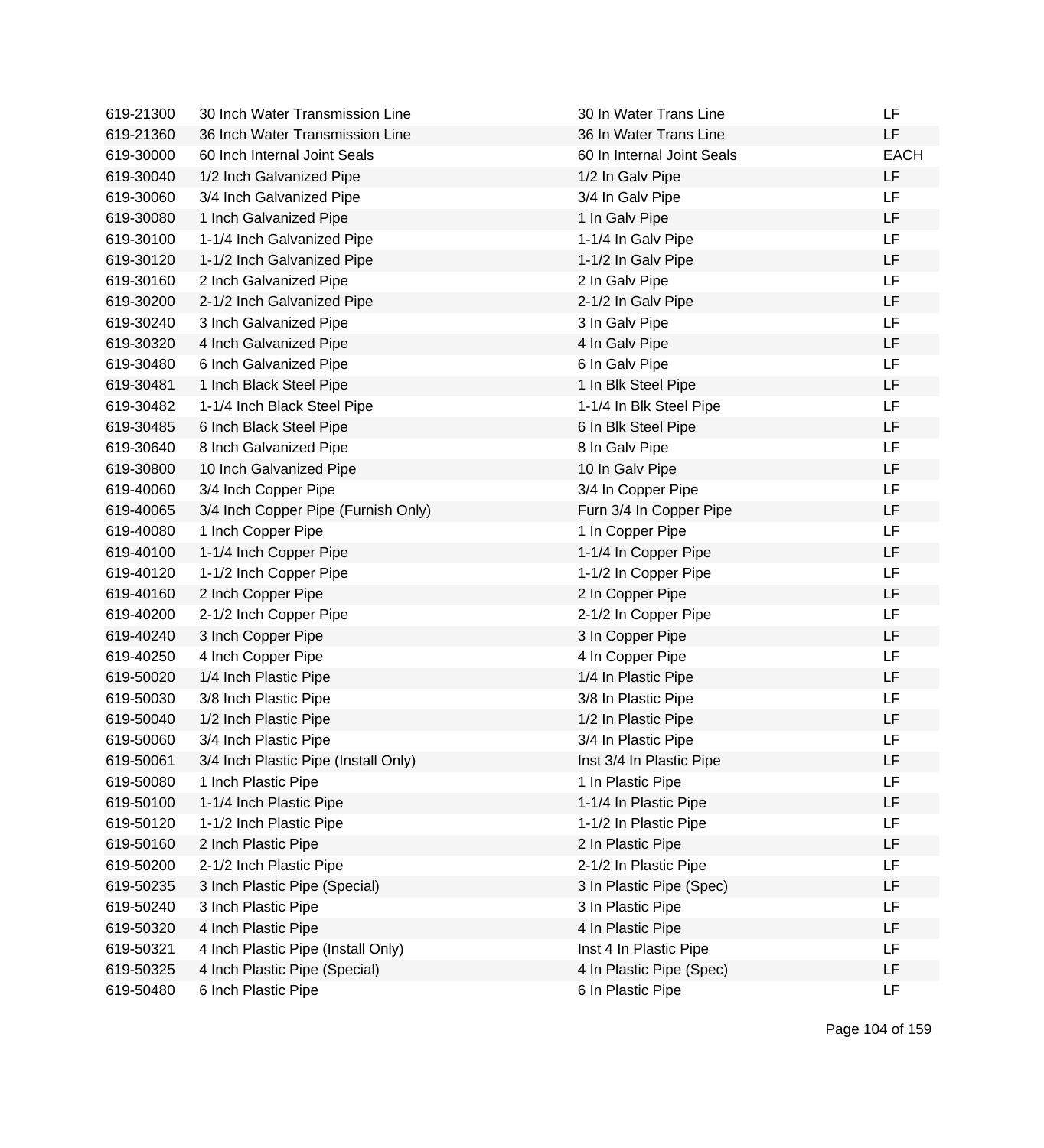| 619-50481 | 6 Inch Plastic Pipe (Install Only)       | Inst 6 In Plastic Pipe           | LF          |
|-----------|------------------------------------------|----------------------------------|-------------|
| 619-50482 | 6 Inch Plastic Pipe (Special)            | 6 In Plastic Pipe (Spec)         | LF.         |
| 619-50640 | 8 Inch Plastic Pipe                      | 8 In Plastic Pipe                | <b>LF</b>   |
| 619-50641 | 8 Inch Plastic Pipe (Install Only)       | Inst 8 In Plastic Pipe           | LF          |
| 619-50800 | 10 Inch Plastic Pipe                     | 10 In Plastic Pipe               | LF          |
| 619-50801 | 10 Inch Plastic Pipe (Special)           | 10 In Plastic Pipe (Spec)        | <b>LF</b>   |
| 619-50960 | 12 Inch Plastic Pipe                     | 12 In Plastic Pipe               | LF          |
| 619-50961 | 12 Inch Plastic Pipe (Install Only)      | Inst 12 In Plastic Pipe          | LF          |
| 619-50962 | 12 Inch Plastic Pipe (Fusible)           | 12 In Plastic Pipe (Fusible)     | LF          |
| 619-51100 | 14 Inch Plastic Pipe                     | 14 In Plastic Pipe               | LF          |
| 619-51200 | 15 Inch Plastic Pipe                     | 15 In Plastic Pipe               | LF          |
| 619-51280 | 16 Inch Plastic Pipe                     | 16 In Plastic Pipe               | <b>LF</b>   |
| 619-51290 | 18 Inch Plastic Pipe                     | 18 In Plastic Pipe               | <b>LF</b>   |
| 619-51291 | 18 Inch Plastic Pipe (Install Only)      | Inst 18 In Plastic Pipe          | LF          |
| 619-51300 | 20 Inch Plastic Pipe                     | 20 In Plastic Pipe               | LF          |
| 619-51320 | 24 Inch Plastic Pipe                     | 24 In Plastic Pipe               | LF          |
| 619-51330 | 27 Inch Plastic Pipe                     | 27 In Plastic Pipe               | LF          |
| 619-62480 | 6 Inch Water Supply Pipe                 | 6 In Water Sup Pipe              | LF          |
| 619-71000 | Place Valve                              | Place Valve                      | <b>EACH</b> |
| 619-71508 | 1 Inch Air and Vacuum Valve              | 1 In Air and Vacuum Valve        | <b>EACH</b> |
| 619-71516 | 2 Inch Air and Vacuum Valve              | 2 In Air and Vacuum Valve        | <b>EACH</b> |
| 619-71524 | 3 Inch Air and Vacuum Valve              | 3 In Air and Vacuum Valve        | <b>EACH</b> |
| 619-71532 | 4 Inch Air and Vacuum Valve              | 4 In Air and Vacuum Valve        | <b>EACH</b> |
| 619-71548 | 6 Inch Air and Vacuum Valve              | 6 In Air and Vacuum Valve        | <b>EACH</b> |
| 619-71596 | 12 Inch Air and Vacuum Valve             | 12 In Air and Vacuum Valve       | <b>EACH</b> |
| 619-71628 | 16 Inch Air and Vacuum Valve             | 16 In Air and Vacuum Valve       | <b>EACH</b> |
| 619-72000 | <b>Guard Valve with Megalugs</b>         | <b>Guard Valve with Megalugs</b> | <b>EACH</b> |
| 619-72024 | 3 Inch Pressure Reducing Valve           | 3 In Press Reducing Valve        | <b>EACH</b> |
| 619-72048 | 6 Inch Pressure Reducing Valve           | 6 In Press Reducing Valve        | <b>EACH</b> |
| 619-72644 | 18 Inch Pressure Regulating Valve        | 18 In Press Regulating Valve     | <b>EACH</b> |
| 619-73000 | <b>PRV Vault</b>                         | <b>PRV Vault</b>                 | <b>EACH</b> |
| 619-73008 | 1 Inch Blow Off                          | 1 In Blow Off                    | EACH        |
| 619-73016 | 2 Inch Blow Off                          | 2 In Blow Off                    | <b>EACH</b> |
| 619-73032 | 4 Inch Blow Off                          | 4 In Blow Off                    | <b>EACH</b> |
| 619-73048 | 6 Inch Tangential Blow Off               | 6 In Tangent Blow Off            | <b>EACH</b> |
| 619-73050 | 6 Inch Blow Off Valve and Vault          | 6 In Blow Off and Vault          | <b>EACH</b> |
| 619-73051 | 6 Inch Air Valve Access Manhole Assembly | 6 In Air Val Accs Mnhle Assm     | <b>EACH</b> |
| 619-73064 | 8 Inch Tangential Blow Off               | 8 In Tangent Blow Off            | <b>EACH</b> |
| 619-75000 | Cast Iron Valve Box                      | Cast Iron Valve Box              | <b>EACH</b> |
| 619-75003 | 1/2 Inch Relief Valve                    | 1/2 In Relief Valve              | <b>EACH</b> |
| 619-75004 | 1/2 Inch Gate Valve                      | 1/2 In Gate Valve                | <b>EACH</b> |
| 619-75008 | 1 Inch Gate Valve                        | 1 In Gate Valve                  | <b>EACH</b> |
| 619-75012 | 1-1/2 Inch Gate Valve                    | 1-1/2 In Gate Valve              | <b>EACH</b> |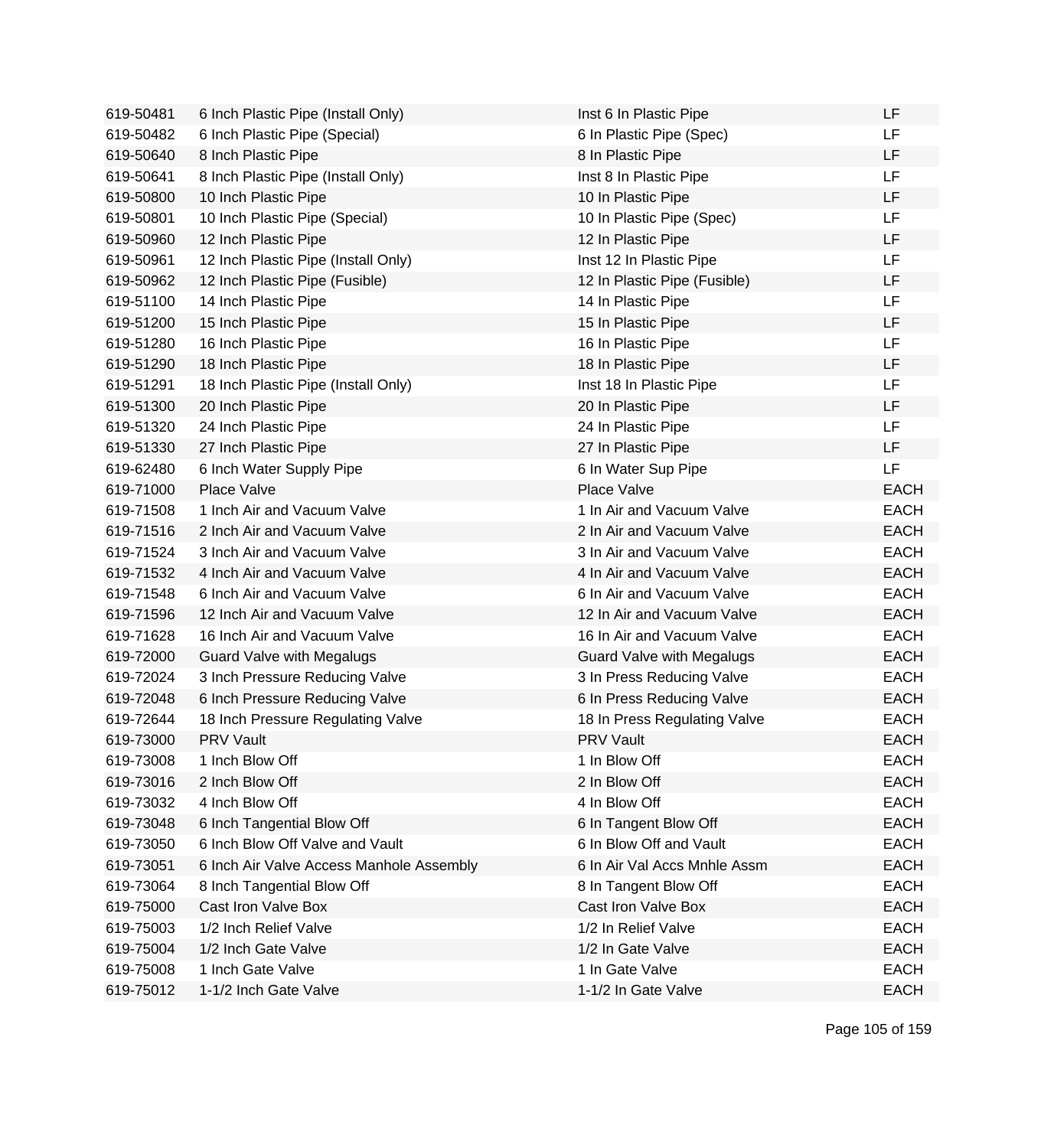| 619-75016 | 2 Inch Gate Valve                            | 2 In Gate Valve                   | <b>EACH</b> |
|-----------|----------------------------------------------|-----------------------------------|-------------|
| 619-75020 | 2-1/2 Inch Gate Valve                        | 2-1/2 In Gate Valve               | <b>EACH</b> |
| 619-75024 | 3 Inch Gate Valve                            | 3 In Gate Valve                   | <b>EACH</b> |
| 619-75032 | 4 Inch Gate Valve                            | 4 In Gate Valve                   | <b>EACH</b> |
| 619-75048 | 6 Inch Gate Valve                            | 6 In Gate Valve                   | <b>EACH</b> |
| 619-75064 | 8 Inch Gate Valve                            | 8 In Gate Valve                   | <b>EACH</b> |
| 619-75080 | 10 Inch Gate Valve                           | 10 In Gate Valve                  | <b>EACH</b> |
| 619-75096 | 12 Inch Gate Valve                           | 12 In Gate Valve                  | <b>EACH</b> |
| 619-75100 | 12-Inch Valve Insertion                      | 12-In Valve Insertion             | <b>EACH</b> |
| 619-75112 | 14 Inch Gate Valve                           | 14 In Gate Valve                  | <b>EACH</b> |
| 619-75116 | 16 Inch Gate Valve                           | 16 In Gate Valve                  | <b>EACH</b> |
| 619-75160 | 20 Inch Gate Valve                           | 20 In Gate Valve                  | <b>EACH</b> |
| 619-75161 | 20 Inch Gate Valve (Install Only)            | Inst 20 In Gate Valve             | <b>EACH</b> |
| 619-75192 | 24 Inch Gate Valve                           | 24 In Gate Valve                  | <b>EACH</b> |
| 619-76096 | 12 Inch Eccentric Plug Valve                 | 12 In Eccentric Plug Valve        | <b>EACH</b> |
| 619-76120 | 12 Inch Butterfly Valve                      | 12 In Btrfly Valve                | <b>EACH</b> |
| 619-76124 | 14 Inch Butterfly Valve                      | 14 In Btrfly Valve                | <b>EACH</b> |
| 619-76128 | 16 Inch Butterfly Valve                      | 16 In Btrfly Valve                | <b>EACH</b> |
| 619-76129 | 16 Inch Butterfly Valve (Install Only)       | Inst 16 In Btrfly Valve           | <b>EACH</b> |
| 619-76144 | 18 Inch Butterfly Valve                      | 18 In Btrfly Valve                | <b>EACH</b> |
| 619-76160 | 20 Inch Butterfly Valve                      | 20 In Btrfly Valve                | <b>EACH</b> |
| 619-76192 | 24 Inch Butterfly Valve                      | 24 In Btrfly Valve                | <b>EACH</b> |
| 619-76193 | 24 Inch Butterfly Valve                      | Inst 24 In Btrfly Valve           | <b>EACH</b> |
| 619-76240 | 30 Inch Butterfly Valve                      | 30 In Btrfly Valve                | <b>EACH</b> |
| 619-76241 | 30 Inch Butterfly Valve (Install Only)       | Inst 30 In Btrfly Valve           | <b>EACH</b> |
| 619-76288 | 36 Inch Butterfly Valve                      | 36 In Btrfly Valve                | <b>EACH</b> |
| 619-76384 | 48 Inch Butterfly Valve                      | 48 In Btrfly Valve                | <b>EACH</b> |
| 619-76932 | 4 Inch Ball Valve                            | 4 In Ball Valve                   | <b>EACH</b> |
| 619-77064 | 8 Inch Check Valve                           | 8 In Check Valve                  | <b>EACH</b> |
| 619-77100 | 24 Inch x 30 Inch Ductile Iron Pipe Reducer  | 24 In x 30 In DIP Reducer         | <b>EACH</b> |
| 619-77200 | 8 Inch Restrained Plug                       | 8 In Restrained Plug              | <b>EACH</b> |
| 619-77206 | 6-Inch Restrained Coupling Adapter           | 6-In Restrained Coupling Adapter  | EACH        |
| 619-77208 | 8-Inch Restrained Coupling Adapter           | 8-In Restrained Coupling Adapter  | <b>EACH</b> |
| 619-77210 | <b>Restrained Plug (Special)</b>             | <b>Restrained Plug (Spec)</b>     | <b>EACH</b> |
| 619-77212 | 12-Inch Restrained Coupling Adapter          | 12-In Restrained Coupling Adapter | <b>EACH</b> |
| 619-77216 | 16-Inch Restrained Coupling Adapter          | 16-In Restrained Coupling Adapter | <b>EACH</b> |
| 619-77300 | <b>Corporation Stop</b>                      | <b>Corporation Stop</b>           | <b>EACH</b> |
| 619-77400 | Curb Stop and Box                            | Curb Stop and Box                 | <b>EACH</b> |
| 619-78005 | Concrete Pad with Fire Department Connection | Conc Pad w/Fire Dept Connect      | L S         |
| 619-78034 | 4-1/4 Inch Fire Hydrant                      | 4-1/4 In Fire Hydrant             | <b>EACH</b> |
| 619-78036 | 4-1/2 Inch Fire Hydrant                      | 4-1/2 In Fire Hydrant             | <b>EACH</b> |
| 619-78042 | 5-1/4 Inch Fire Hydrant                      | 5-1/4 In Fire Hydrant             | <b>EACH</b> |
| 619-78048 | 6 Inch Fire Hydrant                          | 6 In Fire Hydrant                 | EACH        |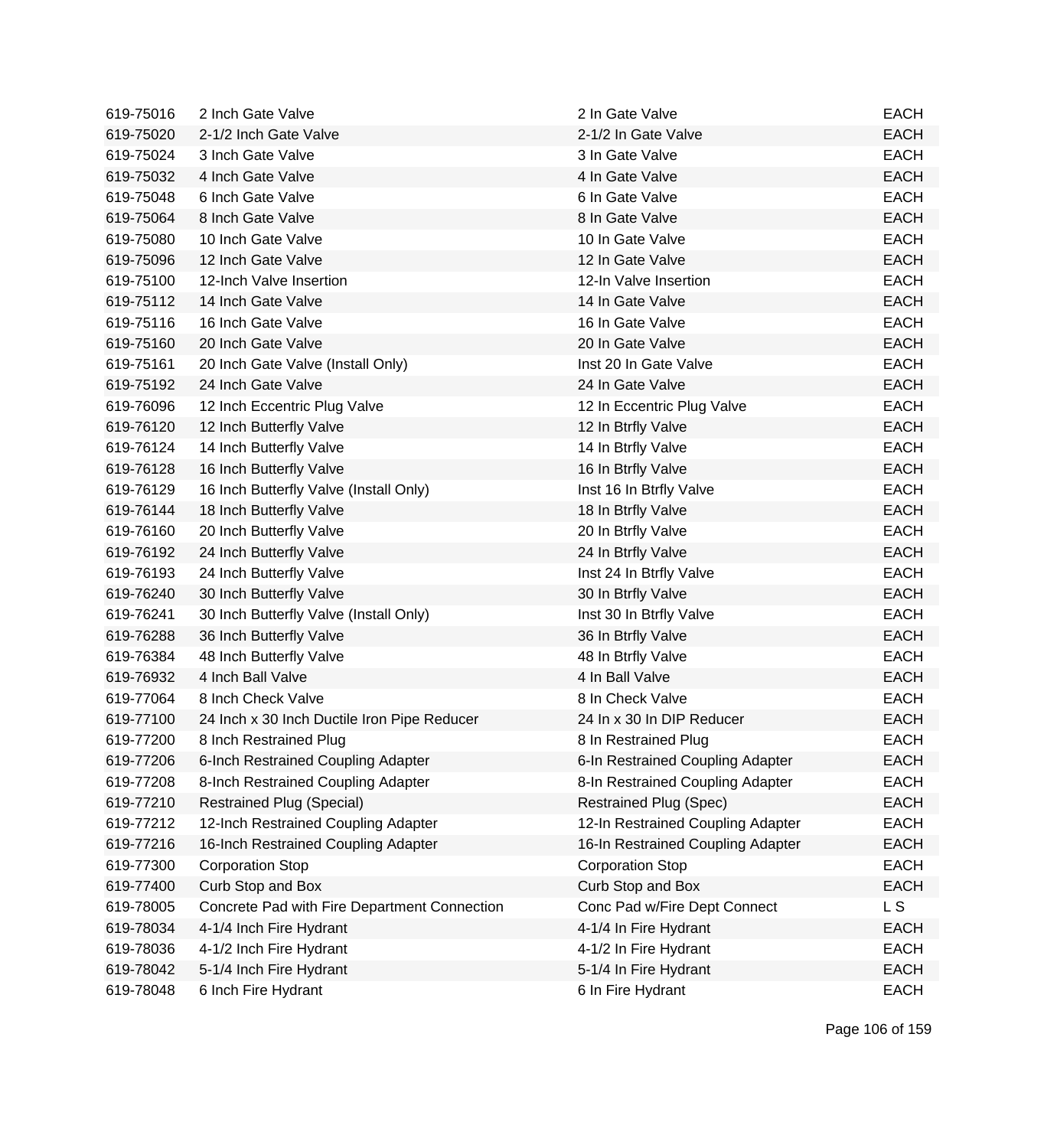| 619-78049 | 6 Inch Fire Hydrant (Install Only)                                     | Inst 6 In Fire Hydrant               | <b>EACH</b>    |
|-----------|------------------------------------------------------------------------|--------------------------------------|----------------|
| 619-79064 | 8 Inch Expansion Joint (Single Slip)                                   | 8 In Expan Joint (S Slip)            | <b>EACH</b>    |
| 619-79065 | 8 Inch Expansion Joint (Double Slip)                                   | 8 In Expan Joint (D Slip)            | <b>EACH</b>    |
| 619-79070 | 12 Inch Expansion Joint (Single Slip)                                  | 12 In Expan Joint (S Slip)           | <b>EACH</b>    |
| 619-80000 | <b>Cathodic Protection</b>                                             | <b>Cathodic Protection</b>           | L S            |
| 619-80005 | <b>Cathodic Protection (Special)</b>                                   | Cathodic Protection (Spec)           | L S            |
| 620-00001 | Field Office (Class 1)                                                 | Field Office (CL 1)                  | <b>EACH</b>    |
| 620-00002 | Field Office (Class 2)                                                 | Field Office (CL 2)                  | <b>EACH</b>    |
| 620-00005 | Field Office (Special)                                                 | Field Office (Spec)                  | <b>EACH</b>    |
| 620-00009 | Field Office (State Furnished)                                         | Field Office (State Furn)            | <b>EACH</b>    |
| 620-00011 | Field Laboratory (Class 1)                                             | Field Lab (CL 1)                     | <b>EACH</b>    |
| 620-00012 | Field Laboratory (Class 2)                                             | Field Lab (CL 2)                     | <b>EACH</b>    |
| 620-00013 | Field Laboratory (Class 3)                                             | Field Lab (CL 3)                     | <b>EACH</b>    |
| 620-00014 | Field Laboratory (Special)                                             | Field Lab (Spec)                     | <b>EACH</b>    |
| 620-00015 | Field Laboratory (State Furnished)                                     | Field Lab (State Furn)               | <b>EACH</b>    |
| 620-00018 | Field Office and Laboratory Facility                                   | Field Office + Lab Facil             | L S            |
| 620-00020 | <b>Sanitary Facility</b>                                               | <b>Sanitary Facility</b>             | <b>EACH</b>    |
| 620-00035 | Sand Storage Facility                                                  | Sand Storage Facility                | L S            |
| 620-00040 | <b>Liquidated Damages</b>                                              | <b>Liquidated Damages</b>            | <b>DOL</b>     |
| 620-00045 | <b>Liquidated Damages</b>                                              | <b>Liquidated Damages</b>            | <b>DAY</b>     |
| 621-00110 | Railroad Track (Ballasted) (133 Lb)                                    | RR Track (Ballasted) (133Lb)         | LF.            |
| 621-00115 | No.10 Railroad Crossover (Ballasted) (CIP)                             | No.10 RR Crossover (Ballasted) (CIP) | <b>EACH</b>    |
| 621-00120 | No.10 Railroad Turnout (Ballasted) (CIP)                               | No.10 RR Turnout (Ballasted) (CIP)   | <b>EACH</b>    |
| 621-00200 | Haul Road                                                              | Haul Road                            | L S            |
| 621-00202 | Haul Road (Special)                                                    | Haul Road (Spec)                     | SY             |
| 621-00300 | Haul Road Bridge                                                       | Haul Road Brdg                       | <b>EACH</b>    |
| 621-00400 | Detour Bridge                                                          | Detour Brdg                          | <b>EACH</b>    |
| 621-00411 | Structure Temporary Access Road (Location 1)                           | Str Temp Acc Rd (Loc 1)              | L S            |
| 621-00412 | Structure Temporary Access Road (Location 2)                           | Str Temp Acc Rd (Loc 2)              | L S            |
| 621-00425 | Detour                                                                 | Detour                               | L S            |
| 621-00430 | Detour                                                                 | Detour                               | SY             |
| 621-00450 | <b>Detour Pavement</b>                                                 | Detour Pvmt                          | SY             |
| 621-00451 | <b>Detour Pavement</b>                                                 | <b>Detour Pavement</b>               | <b>TON</b>     |
| 621-00452 | Detour Pavement (Maintain)                                             | Detour Pavement (Maintain)           | SY             |
| 621-00475 | <b>Maintenance of Detours</b>                                          | <b>Maint of Detours</b>              | L S            |
| 621-00500 | <b>Temporary Bridge</b>                                                | Temp Brdg                            | L S            |
| 621-00510 | <b>Temporary Bridge</b>                                                | Temp Bridge                          | <b>SF</b>      |
| 621-00520 | <b>Temporary Abutment</b>                                              | <b>Temp Abutment</b>                 | L S            |
| 621-00530 | Overhead Contact System (OCS) Temporary Protective<br><b>Structure</b> | <b>OCS Temp Protect Str</b>          | LF.            |
| 621-00600 | <b>Pedestrian Overpass</b>                                             | Ped Overpass                         | L S            |
| 621-00650 | Pedestrian Stair Structure                                             | Ped Stair Str                        | L S            |
| 621-00675 | Pedestrian Shed Assembly                                               | Ped Shed Assembly                    | <b>EACH</b>    |
| 621-00700 | Pedestrian Pathway                                                     | Ped Pathway                          | L <sub>S</sub> |
|           |                                                                        |                                      |                |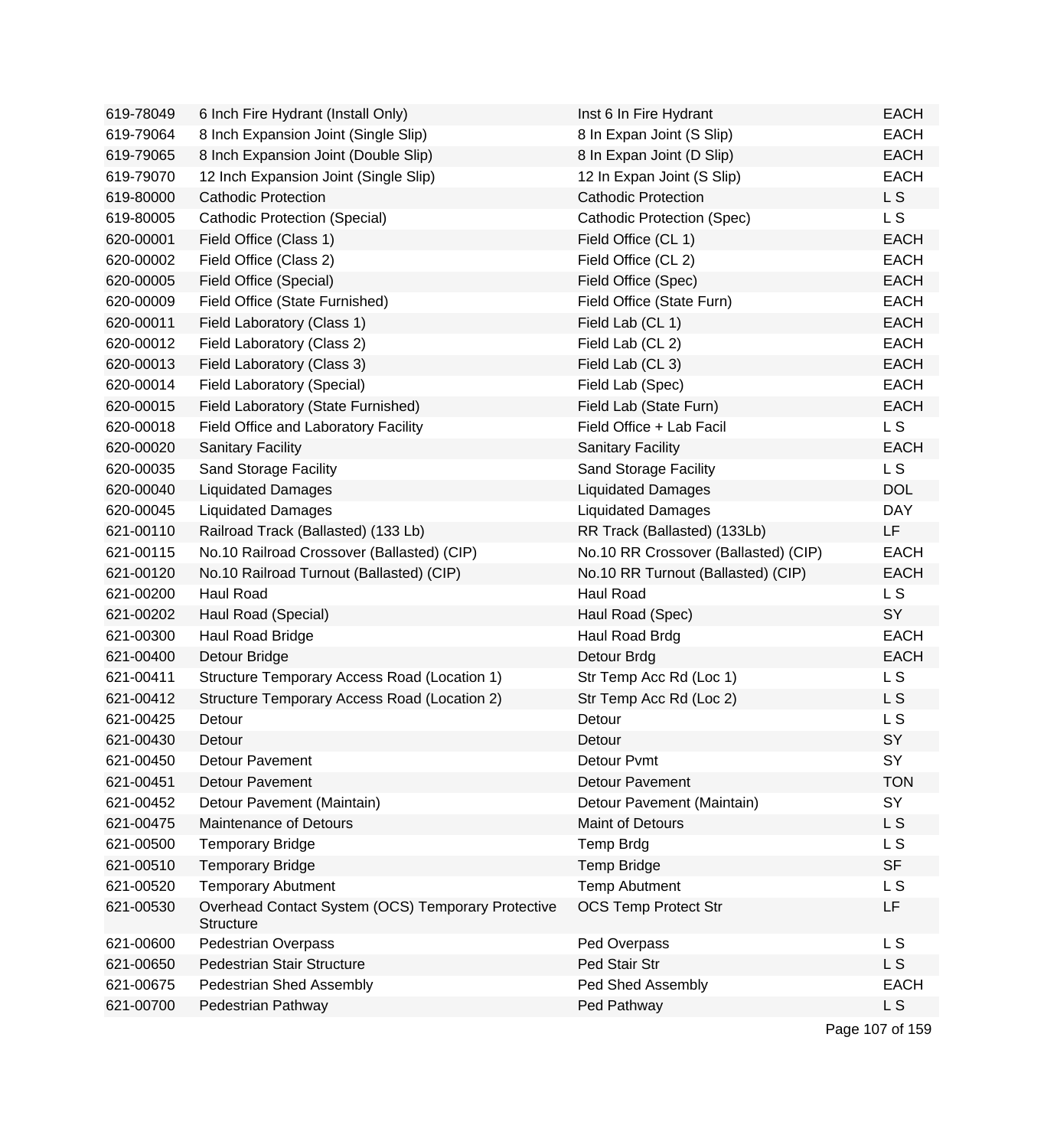| 621-00800 | <b>Temporary Straddle Bent</b>                  | <b>Temp Straddle Bent</b>         | <b>EACH</b> |
|-----------|-------------------------------------------------|-----------------------------------|-------------|
| 622-00000 | Sewage Pumping                                  | Sewage Pumping                    | <b>EACH</b> |
| 622-00010 | <b>Bicycle Rack</b>                             | <b>Bicycle Rack</b>               | <b>EACH</b> |
| 622-00011 | <b>Bicycle Locker</b>                           | <b>Bicycle Locker</b>             | <b>EACH</b> |
| 622-00020 | Motorcycle Rack                                 | Motorcycle Rack                   | <b>EACH</b> |
| 622-00023 | Glyphs                                          | Glyphs                            | <b>EACH</b> |
| 622-00024 | Entry Sign                                      | <b>Entry Sign</b>                 | <b>EACH</b> |
| 622-00025 | Information Sign Board                          | Info Sign Board                   | <b>EACH</b> |
| 622-00026 | Information Sign Board (Install Only)           | Inst Info Sign Board              | <b>EACH</b> |
| 622-00027 | Information Sign Board (Furnish Only)           | Info Sign Board (Furnish Only)    | <b>EACH</b> |
| 622-00031 | Information Sign Board (Special) (Install Only) | Inst Info Sign Board (Spec)       | <b>EACH</b> |
| 622-00042 | Historical Sign Structure (2 Panel)             | Historic Sign Str (2 Panel)       | <b>EACH</b> |
| 622-00044 | Historical Sign Structure (4 Panel)             | Historic Sign Str (4 Panel)       | <b>EACH</b> |
| 622-00046 | Historical Sign Structure (4 Panel) (Tee)       | Historic Sign Str (4 Panel) (Tee) | <b>EACH</b> |
| 622-00050 | <b>Information Center</b>                       | Info Center                       | <b>EACH</b> |
| 622-00060 | Sign Panel (Original) (Type A) (Furnish Only)   | Furn Sign Panel (Orig) (Ty A)     | <b>EACH</b> |
| 622-00062 | Sign Panel (Original) (Type B) (Furnish Only)   | Furn Sign Panel (Orig) (Ty B)     | <b>EACH</b> |
| 622-00064 | Sign Panel (Copy) (Furnish Only)                | Furn Sign Panel (Copy)            | <b>EACH</b> |
| 622-00066 | Sign Panel (Install Only)                       | Inst Sign Panel                   | <b>EACH</b> |
| 622-00096 | Shelter (Install Only)                          | Shelter (Install Only)            | <b>EACH</b> |
| 622-00100 | <b>Shade Shelter</b>                            | <b>Shade Shelter</b>              | <b>EACH</b> |
| 622-00101 | <b>Shade Shelter Double</b>                     | <b>Shade Shelter Double</b>       | <b>EACH</b> |
| 622-00150 | <b>Planter Box</b>                              | <b>Planter Box</b>                | <b>EACH</b> |
| 622-00155 | Planter Box (Special)                           | Planter Box (Spec)                | <b>EACH</b> |
| 622-00160 | Concrete Planter Box Base (Colored)             | Conc Planter Box Base (Col)       | <b>EACH</b> |
| 622-00200 | Table                                           | Table                             | <b>EACH</b> |
| 622-00201 | Table (Install Only)                            | Inst Table                        | <b>EACH</b> |
| 622-00250 | Bench                                           | Bench                             | <b>EACH</b> |
| 622-00251 | Bench (Install Only)                            | Inst Bench                        | <b>EACH</b> |
| 622-00270 | <b>Bollard</b>                                  | <b>Bollard</b>                    | <b>EACH</b> |
| 622-00300 | <b>Barbecue Grill</b>                           | <b>BBQ Grill</b>                  | <b>EACH</b> |
| 622-00301 | Barbecue Grill (Install Only)                   | Inst BBQ Grill                    | EACH        |
| 622-00350 | <b>Trash Receptacle</b>                         | <b>Trash Receptacle</b>           | <b>EACH</b> |
| 622-00400 | Drinking Fountain                               | Drinking Fountain                 | <b>EACH</b> |
| 622-00450 | Ash Urn                                         | Ash Urn                           | <b>EACH</b> |
| 622-00500 | <b>Trailer Pad</b>                              | <b>Trailer Pad</b>                | <b>EACH</b> |
| 622-00540 | <b>Wheel Stop</b>                               | <b>Wheel Stop</b>                 | <b>EACH</b> |
| 622-00550 | Wheel Stop (Concrete)                           | Wheel Stop (Conc)                 | <b>EACH</b> |
| 622-00560 | Wheel Stop (Timber)                             | Wheel Stop (Timber)               | EACH        |
| 622-00600 | Pump Pit                                        | Pump Pit                          | <b>EACH</b> |
| 622-00606 | 6 Inch Pump                                     | 6 In Pump                         | <b>EACH</b> |
| 622-00612 | 12 Inch Pump                                    | 12 In Pump                        | <b>EACH</b> |
| 622-00700 | Pump House                                      | Pump House                        | <b>EACH</b> |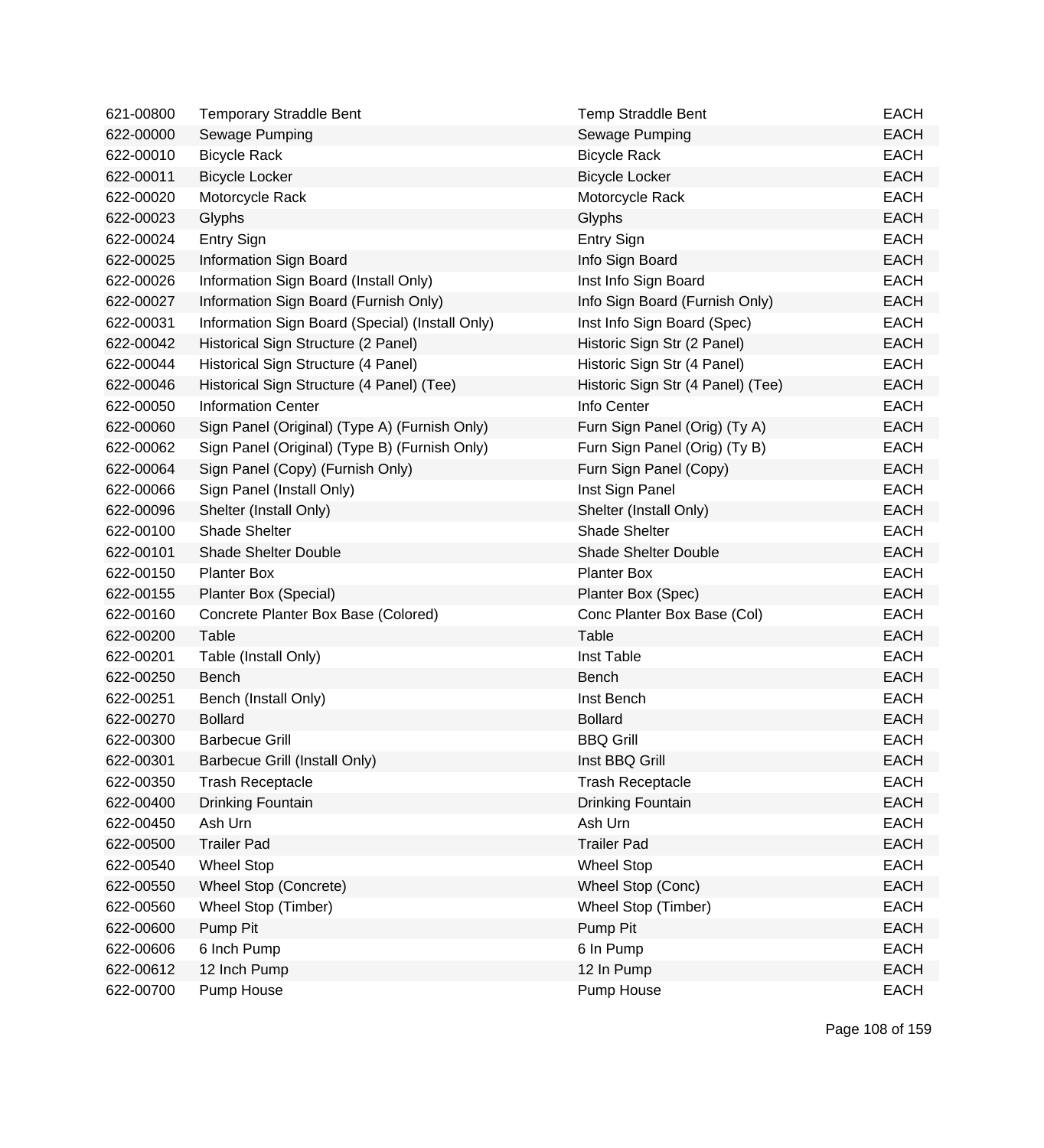| 622-00705 | <b>Guard House</b>                              | <b>Guard House</b>                              | <b>LS</b>      |
|-----------|-------------------------------------------------|-------------------------------------------------|----------------|
| 622-00710 | Well Pump                                       | <b>Well Pump</b>                                | <b>EACH</b>    |
| 622-00715 | <b>Monitoring Wells</b>                         | <b>Monitor Wells</b>                            | <b>LF</b>      |
| 622-00720 | <b>Pump Station</b>                             | <b>Pump Station</b>                             | L <sub>S</sub> |
| 622-00750 | Sewage Lift Station                             | Sewage Lift Station                             | <b>EACH</b>    |
| 622-00800 | <b>Comfort Station</b>                          | <b>Comfort Station</b>                          | <b>EACH</b>    |
| 622-00802 | Comfort Station (2x2)                           | Comfort Station (2x2)                           | <b>EACH</b>    |
| 622-00803 | Comfort Station (3x3)                           | Comfort Station (3x3)                           | <b>EACH</b>    |
| 622-00804 | Comfort Station (4x4)                           | Comfort Station (4x4)                           | <b>EACH</b>    |
| 622-00805 | Comfort Station (5x5)                           | Comfort Station (5x5)                           | <b>EACH</b>    |
| 622-00806 | Comfort Station (6x6)                           | Comfort Station (6x6)                           | <b>EACH</b>    |
| 622-00810 | Comfort Station (10x10)                         | Comfort Station (10x10)                         | <b>EACH</b>    |
| 622-00820 | <b>Comfort Station Buildings With Utilities</b> | <b>Comfort Station Buildings With Utilities</b> | L <sub>S</sub> |
| 622-00825 | <b>Modify Building</b>                          | Mod Building                                    | L S            |
| 622-00826 | Ceramic Tile & Grout                            | Ceramic Tile & Grout                            | <b>SF</b>      |
| 622-00830 | Remodel Building (Brick)                        | Remodel Building (Brick)                        | <b>EACH</b>    |
| 622-00835 | Remodel Building (Metal)                        | Remodel Building (Metal)                        | <b>EACH</b>    |
| 622-00840 | Garage Door (Furnish Only)                      | Garage Door (Furnish Only)                      | <b>EACH</b>    |
| 622-00841 | Garage Door (Install Only)                      | Garage Door (Install Only)                      | <b>EACH</b>    |
| 622-00842 | Garage Door - Fire Rated (Furnish Only)         | Grge Door - Fire Rated (Furn Only)              | <b>EACH</b>    |
| 622-00843 | Garage Door - Fire Rated (Install Only)         | Grge Door - Fire Rated (Instl Only)             | <b>EACH</b>    |
| 622-00844 | Barrier Gate Lifting Mechanism (Furnish Only)   | Barrier Gate Lifting Mech (Furn Only)           | <b>EACH</b>    |
| 622-00845 | Barrier Gate Lifting Mechanism (Install Only)   | Barrier Gate Lifting Mech (Install Only)        | <b>EACH</b>    |
| 622-00846 | <b>Barrier Gate</b>                             | <b>Barrier Gate</b>                             | <b>EACH</b>    |
| 622-00850 | <b>Trailer Sanitary Station</b>                 | <b>Trailer Sani Station</b>                     | <b>EACH</b>    |
| 622-00860 | <b>Trailer Sanitary Station (Dry Vault)</b>     | Trailer Sani Station (Dry Vlt)                  | <b>EACH</b>    |
| 622-00870 | <b>Sewage Receiving Facility</b>                | Sewage Receiving Facil                          | L S            |
| 622-00900 | <b>Control Building</b>                         | <b>Control Building</b>                         | L S            |
| 622-01000 | Leaching Field                                  | Leaching Field                                  | SY             |
| 622-01005 | Leaching Field                                  | Leaching Field                                  | <b>LF</b>      |
| 622-01010 | Leaching Field Distribution System              | Leach Field Dist Sys                            | L S            |
| 622-01015 | 4 Inch Automatic Control Valve                  | 4 In Auto Ctrl Valve                            | <b>EACH</b>    |
| 622-01025 | Pond Lining                                     | Pond Lining                                     | SY             |
| 622-01050 | Septic Tank (500 Gal)                           | Septic Tank (500 Gal)                           | <b>EACH</b>    |
| 622-01060 | Septic Tank (600 Gal)                           | Septic Tank (600 Gal)                           | <b>EACH</b>    |
| 622-01080 | Septic Tank (800 Gal)                           | Septic Tank (800 Gal)                           | <b>EACH</b>    |
| 622-01100 | Septic Tank (1000 Gal)                          | Septic Tank (1000 Gal)                          | <b>EACH</b>    |
| 622-01125 | Septic Tank (1250 Gal)                          | Septic Tank (1250 Gal)                          | <b>EACH</b>    |
| 622-01200 | Septic Tank (2000 Gal)                          | Septic Tank (2000 Gal)                          | <b>EACH</b>    |
| 622-01250 | Septic Tank (2500 Gal)                          | Septic Tank (2500 Gal)                          | <b>EACH</b>    |
| 622-01300 | Septic Tank (3000 Gal)                          | Septic Tank (3000 Gal)                          | <b>EACH</b>    |
| 622-01400 | Septic Tank (4000 Gal)                          | Septic Tank (4000 Gal)                          | <b>EACH</b>    |
| 622-01499 | Septic Tank (1500 Gallon)                       | Septic Tank (1500 Gal)                          | <b>EACH</b>    |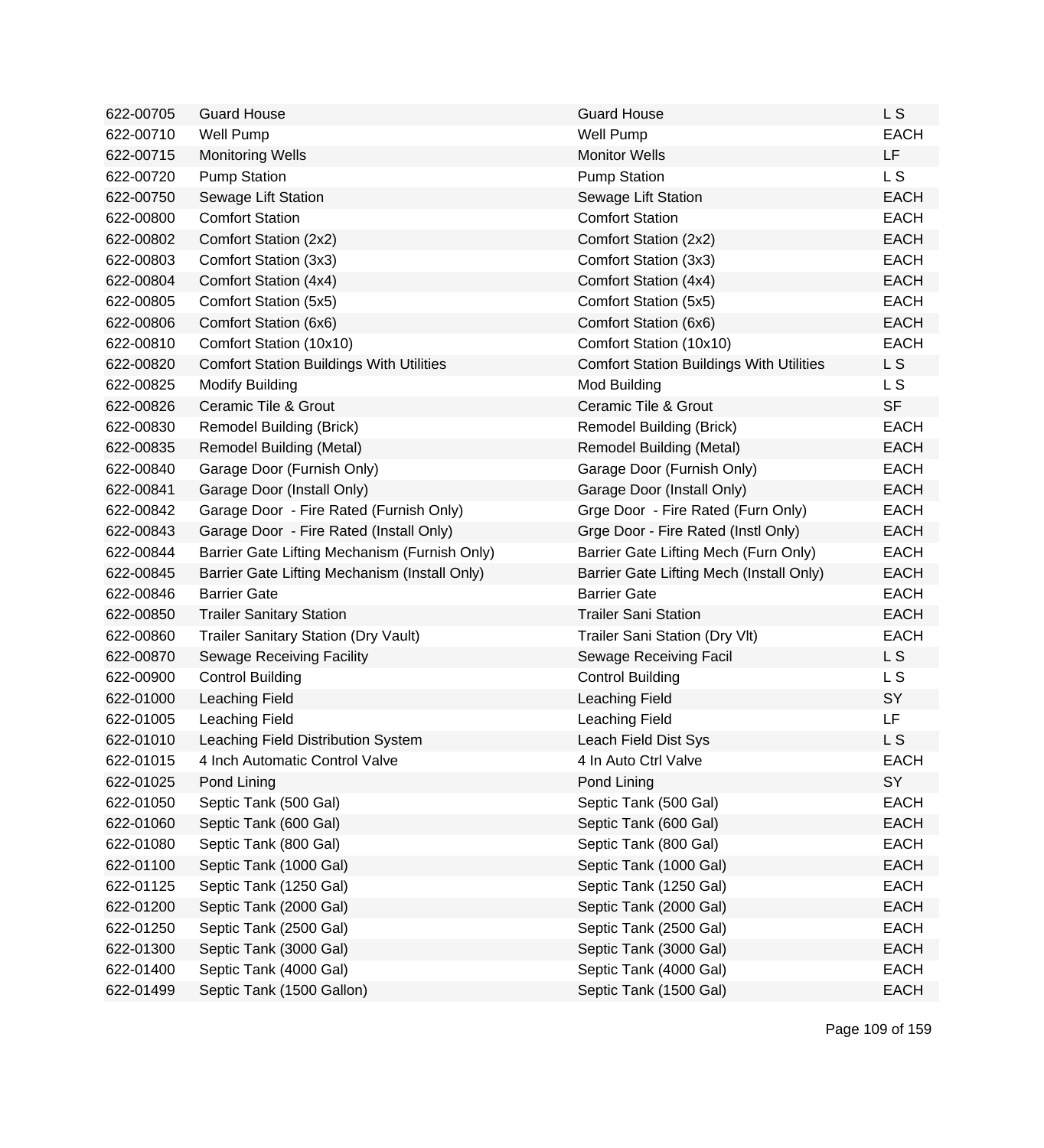| 622-01500 | Septic Tank (5000 Gal)                           | Septic Tank (5000 Gal)                 | <b>EACH</b> |
|-----------|--------------------------------------------------|----------------------------------------|-------------|
| 622-01550 | Septic Tank (5500 Gal)                           | Septic Tank (5500 Gal)                 | <b>EACH</b> |
| 622-01700 | Septic Tank (7000 Gal)                           | Septic Tank (7000 Gal)                 | <b>EACH</b> |
| 622-01800 | Septic Tank (8000 Gal)                           | Septic Tank (8000 Gal)                 | <b>EACH</b> |
| 622-02200 | Septic Tank (22000 Gal)                          | Septic Tank (22000 Gal)                | <b>EACH</b> |
| 622-02500 | Sewage Holding Tank (5000 Gal)                   | Sewage Tank (5000 Gal)                 | <b>EACH</b> |
| 622-03000 | Sewage Treatment Plant Building                  | Sewage Treat Plant Bldg                | <b>EACH</b> |
| 622-03010 | <b>Clean Existing Treatment Plant</b>            | <b>Clean Exist Treat Plant</b>         | L S         |
| 622-03030 | Sewage Treatment Plant (3000 Gal)                | Sewage Treat Plant (3000 Gal)          | <b>EACH</b> |
| 622-03060 | Sewage Treatment Plant (6000 Gal)                | Sewage Treat Plant (6000 Gal)          | <b>EACH</b> |
| 622-03080 | Sewage Treatment Plant (8000 Gal)                | Sewage Treat Plant (8000 Gal)          | <b>EACH</b> |
| 622-03250 | Sewage Treatment Plant (25000 Gal)               | Sewage Treat Plant (25000 Gal)         | <b>EACH</b> |
| 622-03260 | Sanitary Sewer Vault                             | Sani Sewer Vault                       | L S         |
| 622-03270 | <b>Wastewater System</b>                         | <b>Waste System</b>                    | L S         |
| 622-03300 | <b>Percolation Test</b>                          | <b>Percolation Test</b>                | <b>EACH</b> |
| 622-03550 | Alum Feed System                                 | Alum Feed System                       | L S         |
| 622-03600 | Potable Water Filter System                      | Potable Water Filter System            | L S         |
| 622-04000 | <b>Water Treatment Plant</b>                     | <b>Water Treat Plant</b>               | L S         |
| 622-04025 | Water Supply for Existing Sewage Treatment Plant | Water Sup for Exist Sewage Treat Plant | L S         |
| 622-04035 | <b>Water Storage Facility</b>                    | <b>Water Storage Facility</b>          | L S         |
| 622-04100 | Cistern (1000 Gal)                               | Cistern (1000 Gal)                     | <b>EACH</b> |
| 622-04200 | Cistern (2000 Gal)                               | Cistern (2000 Gal)                     | <b>EACH</b> |
| 622-05150 | Storage Tank (1500 Gal)                          | Storage Tank (1500 Gal)                | <b>EACH</b> |
| 622-05500 | Storage Tank (500 Gal)                           | Storage Tank (500 Gal)                 | <b>EACH</b> |
| 622-05501 | Storage Tank (1000 Gal)                          | Storage Tank (1000 Gal)                | <b>EACH</b> |
| 622-05503 | Storage Tank (3000 Gal)                          | Storage Tank (3000 Gal)                | <b>EACH</b> |
| 622-05506 | Storage Tank (6000 Gal)                          | Storage Tank (6000 Gal)                | <b>EACH</b> |
| 622-05513 | Storage Tank (13000 Gal)                         | Storage Tank (13000 Gal)               | <b>EACH</b> |
| 622-05540 | Storage Tank (40000 Gal)                         | Storage Tank (40000 Gal)               | <b>EACH</b> |
| 622-06000 | <b>Spring Box</b>                                | Spring Box                             | <b>EACH</b> |
| 622-06150 | Polishing Tank (15000 Gal)                       | Polishing Tank (15000 Gal)             | <b>EACH</b> |
| 622-06200 | Aeration Pump and Diffuser                       | Aeration Pump + Diffuser               | <b>EACH</b> |
| 622-06300 | <b>Chlorine Contact Basin</b>                    | <b>Chlorine Contact Basin</b>          | <b>EACH</b> |
| 622-07100 | Propane Tank (1000 Gal)                          | Propane Tank (1000 Gal)                | <b>EACH</b> |
| 622-10000 | Port of Entry Building                           | Port of Entry Bldg                     | <b>EACH</b> |
| 622-10090 | <b>Scale Pit and Scales</b>                      | <b>Scale Pit and Scales</b>            | <b>EACH</b> |
| 622-10100 | Scale Pit and Approach Slabs                     | Scale Pit + Approach Slabs             | <b>EACH</b> |
| 622-10110 | Scale Pit and Weigh Beam                         | Scale Pit and Weigh Beam               | L S         |
| 622-10200 | Sump Pump                                        | Sump Pump                              | <b>EACH</b> |
| 622-11010 | Maintenance Building                             | Maint Bldg                             | L S         |
| 622-11020 | <b>Entry Station Building</b>                    | <b>Entry Station Bldg</b>              | L S         |
| 622-11050 | <b>Ridestop Building</b>                         | <b>Ridestop Bldg</b>                   | <b>EACH</b> |
| 622-11052 | Ridestop Building (Temporary)                    | Ridestop Bldg (Temp)                   | <b>EACH</b> |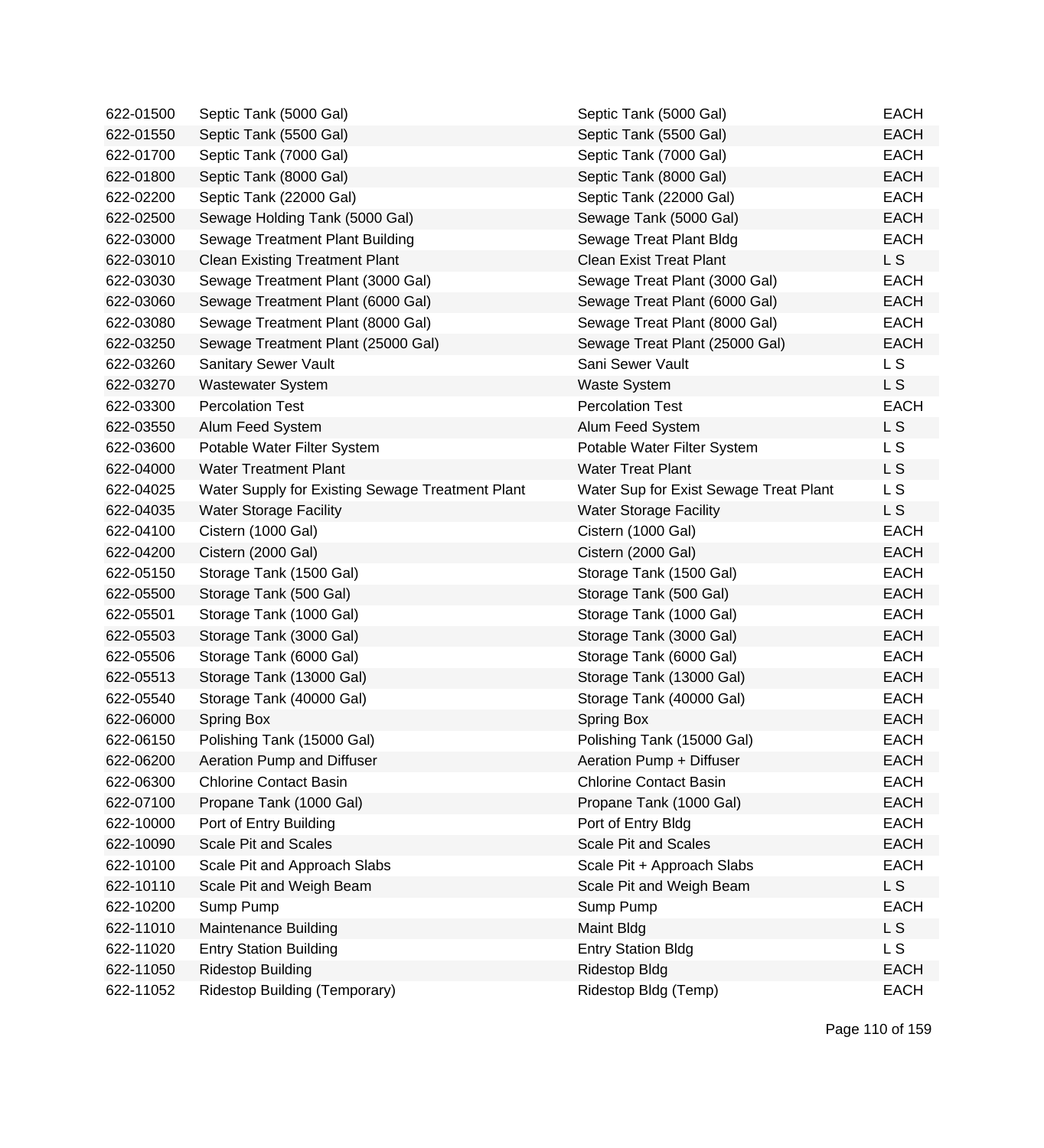| 622-11055 | <b>Truck Inspection Pit</b>                 | <b>Truck Inspect Pit</b>           | <b>EACH</b>    |
|-----------|---------------------------------------------|------------------------------------|----------------|
| 622-11060 | <b>Welcome Center Building</b>              | <b>Welcome Center Bldg</b>         | L S            |
| 622-11080 | <b>Parking Structure</b>                    | <b>Parking Structure</b>           | L <sub>S</sub> |
| 622-11100 | Storage Building                            | Storage Bldg                       | <b>EACH</b>    |
| 622-11150 | <b>Building Foundation</b>                  | <b>Bldg Foundation</b>             | L S            |
| 622-11160 | <b>Erect Building</b>                       | <b>Erect Bldg</b>                  | L S            |
| 622-11170 | <b>HVAC</b>                                 | <b>HVA</b>                         | L S            |
| 622-11180 | <b>Building Plumbing Piping Systems</b>     | <b>Bldg Plumbing Piping System</b> | L <sub>S</sub> |
| 622-20080 | Flagpole                                    | Flagpole                           | <b>EACH</b>    |
| 622-20100 | Precast Colored Concrete Cap                | Prec Col Conc Cap                  | LF             |
| 622-20200 | <b>Skate Board Protection</b>               | Skate Bd Prot                      | <b>EACH</b>    |
| 623-00050 | <b>Hose Swivel</b>                          | <b>Hose Swivel</b>                 | <b>EACH</b>    |
| 623-00060 | Hose Bib                                    | Hose Bib                           | <b>EACH</b>    |
| 623-00154 | Shrubbery Spray and Flood Irrigator         | Shrub Spray + Flood Irrig          | <b>EACH</b>    |
| 623-00156 | <b>Irrigation Bubbler</b>                   | Irrig Bubbler                      | <b>EACH</b>    |
| 623-00162 | <b>Drip Emitter Tubing</b>                  | Drip Emit Tubing                   | <b>LF</b>      |
| 623-00163 | Multi-Outlet Drip Emitter (w/Access Sleeve) | Multi-Out Drip Emit (w/Sleeve)     | <b>EACH</b>    |
| 623-00164 | <b>Drip Emitter</b>                         | Drip Emit                          | <b>EACH</b>    |
| 623-00165 | <b>Emitter Valve Assembly</b>               | <b>Emit Valve Assembly</b>         | <b>EACH</b>    |
| 623-00166 | 3/4 Inch Emitter Valve Assembly             | 3/4 In Emit Valve Assembly         | <b>EACH</b>    |
| 623-00168 | 1 Inch Emitter Valve Assembly               | 1 In Emit Valve Assembly           | <b>EACH</b>    |
| 623-00184 | 1/2 Inch Flush Unit                         | 1/2 In Flush Unit                  | <b>EACH</b>    |
| 623-00185 | 1/2 Inch Air Relief Unit                    | 1/2 In Air Relief Unit             | <b>EACH</b>    |
| 623-00186 | 3/4 Inch Flush Unit                         | 3/4 In Flush Unit                  | <b>EACH</b>    |
| 623-00187 | 3/4 Inch Air Relief Unit                    | 3/4In Air Relief Unit              | <b>EACH</b>    |
| 623-00200 | Sprinkler Head Protector                    | Sprinkler Head Protector           | <b>EACH</b>    |
| 623-00204 | Pop-Up Lawn Spray                           | Pop-Up Lawn Spray                  | <b>EACH</b>    |
| 623-00205 | 4 Inch Pop-Up Spray Sprinkler               | 4 In Pop-Up Spray Spr              | <b>EACH</b>    |
| 623-00206 | 6 Inch Pop-Up Spray Sprinkler               | 6 In Pop-Up Spray Spr              | <b>EACH</b>    |
| 623-00212 | 12 Inch Pop-Up Spray Sprinkler              | 12 In Pop-Up Spray Spr             | <b>EACH</b>    |
| 623-00304 | 1/2 Inch Pop-Up Rotary Sprinkler            | 1/2 In Pop-Up Rotary Spr           | <b>EACH</b>    |
| 623-00306 | 3/4 Inch Pop-Up Rotary Sprinkler            | 3/4 In Pop-Up Rotary Spr           | EACH           |
| 623-00308 | 1 Inch Pop-Up Rotary Sprinkler              | 1 In Pop-Up Rotary Spr             | <b>EACH</b>    |
| 623-00310 | 1-1/4 Inch Pop-Up Rotary Sprinkler          | 1-1/4 In Pop-Up Rotary Spr         | <b>EACH</b>    |
| 623-00312 | 1-1/2 Inch Pop-Up Rotary Sprinkler          | 1-1/2 In Pop-Up Rotary Spr         | <b>EACH</b>    |
| 623-00328 | 3-1/2 Inch Pop-Up Rotary Sprinkler          | 3-1/2 In Pop-Up Rotary Spr         | <b>EACH</b>    |
| 623-00332 | 4 Inch Pop-Up Rotary Sprinkler              | 4 In Pop-Up Rotary Spr             | <b>EACH</b>    |
| 623-00336 | 6 Inch Pop-Up Rotary Sprinkler              | 6 Inch Pop-Up Rotary Spr           | <b>EACH</b>    |
| 623-00340 | 12 Inch Pop-Up Rotary Sprinkler             | 12 Inch Pop-Up Rotary Spr          | <b>EACH</b>    |
| 623-00404 | 1/2 Inch Above Ground Rotary Sprinkler      | 1/2 In Above Grnd Rotary Spr       | <b>EACH</b>    |
| 623-00406 | 3/4 Inch Above Ground Rotary Sprinkler      | 3/4 In Above Grnd Rotary Spr       | <b>EACH</b>    |
| 623-00408 | 1 Inch Above Ground Rotary Sprinkler        | 1 In Above Grnd Rotary Spr         | <b>EACH</b>    |
| 623-00410 | 1-1/4 Inch Above Ground Rotary Sprinkler    | 1-1/4 In Above Grnd Rotary Spr     | <b>EACH</b>    |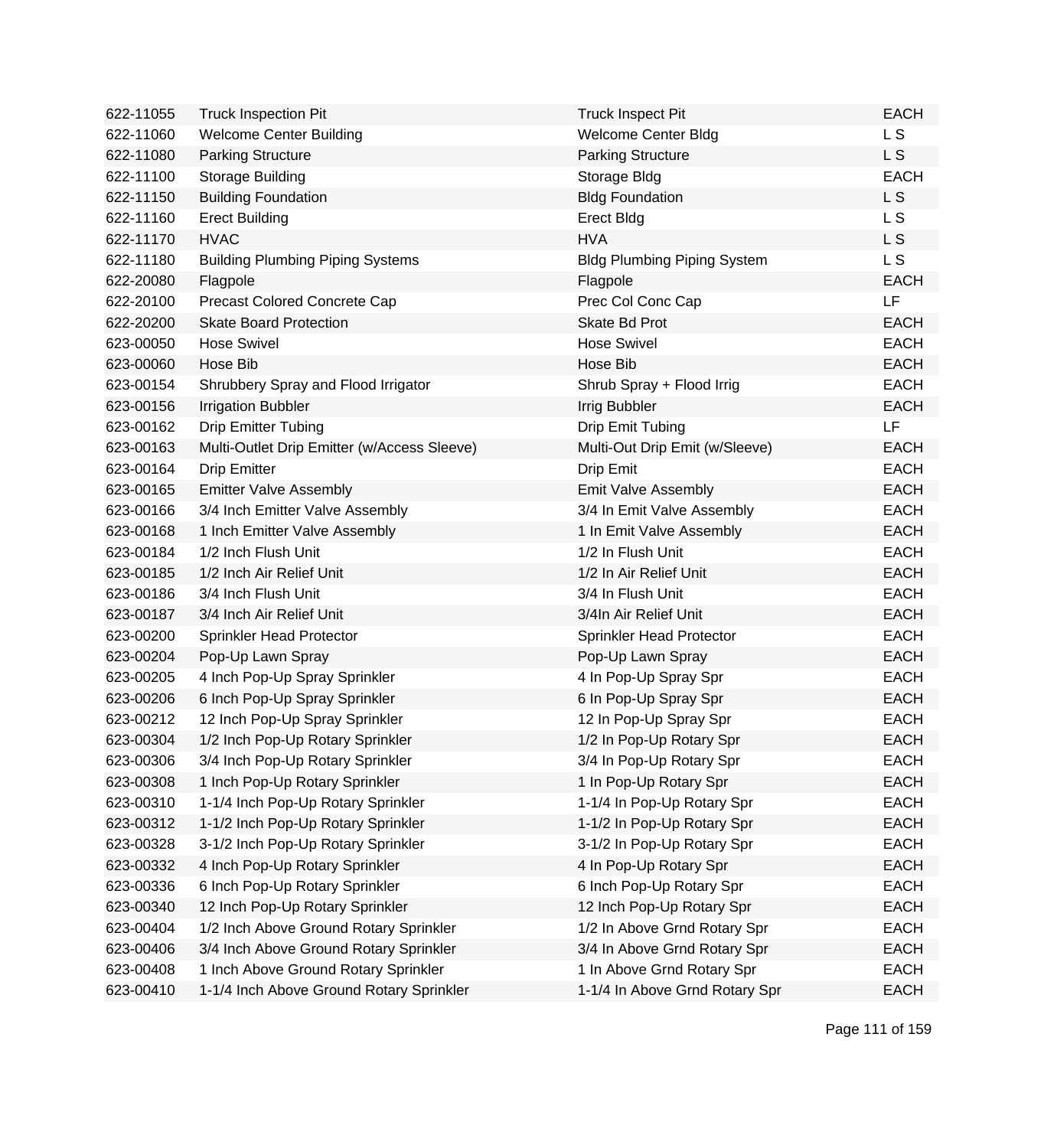| 623-00412 | 1-1/2 Inch Above Ground Rotary Sprinkler | 1-1/2 In Above Grnd Rotary Spr    | <b>EACH</b> |
|-----------|------------------------------------------|-----------------------------------|-------------|
| 623-00500 | Sprinkler Head Protector                 | Sprinkler Head Protector          | <b>EACH</b> |
| 623-00505 | 5/8 Inch Hose                            | 5/8 In Hose                       | <b>LF</b>   |
| 623-00602 | 2 Inch Plastic Pipe (Irrigation/Sleeve)  | 2 In Plastic Pipe (Irrig/Sleve)   | LF.         |
| 623-00604 | 4 Inch Plastic Pipe (Irrigation/Sleeve)  | 4 Inch Plastic Pipe (Irrig/Sleve) | LF          |
| 623-00606 | 6 Inch Plastic Pipe (Irrigation/Sleeve)  | 6 In Plastic Pipe (Irrig/Sleeve)  | LF          |
| 623-00610 | 10 Inch Plastic Pipe                     | 10 In Plastic Pipe                | LF          |
| 623-01506 | 3/4 Inch Check Valve                     | 3/4 In Check Valve                | <b>EACH</b> |
| 623-01512 | 1-1/2 Inch Check Valve                   | 1-1/2 In Check Valve              | <b>EACH</b> |
| 623-01706 | 3/4 Inch Backflow Preventer              | 3/4 In Backflow Preventer         | <b>EACH</b> |
| 623-01708 | 1 Inch Backflow Preventer                | 1 Inch Backflow Preventer         | <b>EACH</b> |
| 623-01710 | 1-1/4 Inch Backflow Preventer            | 1-1/4 In Backflow Preventer       | <b>EACH</b> |
| 623-01712 | 1-1/2 Inch Backflow Preventer            | 1-1/2 In Backflow Preventer       | <b>EACH</b> |
| 623-01716 | 2 Inch Backflow Preventer                | 2 In Backflow Preventer           | <b>EACH</b> |
| 623-01720 | 2-1/2 Inch Backflow Preventer            | 2-1/2 In Backflow Preventer       | <b>EACH</b> |
| 623-01724 | 3 Inch Backflow Preventer                | 3 In Backflow Preventer           | <b>EACH</b> |
| 623-01732 | 4 Inch Backflow Preventer                | 4 In Backflow Preventer           | <b>EACH</b> |
| 623-01748 | 6 Inch Backflow Preventer                | 6 In Backflow Preventer           | <b>EACH</b> |
| 623-01806 | 3/4 Inch Pressure Reducing Valve         | 3/4 In Press Reduc Valve          | <b>EACH</b> |
| 623-01808 | 1 Inch Pressure Reducing Valve           | 1 In Press Reduc Valve            | <b>EACH</b> |
| 623-01810 | 1-1/4 Inch Pressure Reducing Valve       | 1-1/4 In Press Reduc Valve        | <b>EACH</b> |
| 623-01812 | 1-1/2 Inch Pressure Reducing Valve       | 1-1/2 In Press Reduc Valve        | <b>EACH</b> |
| 623-01816 | 2 Inch Pressure Reducing Valve           | 2 In Press Reduc Valve            | <b>EACH</b> |
| 623-01824 | 3 Inch Pressure Reducing Valve           | 3 In Press Reduc Valve            | <b>EACH</b> |
| 623-01832 | 4 Inch Pressure Reducing Valve           | 4 In Press Reduc Valve            | <b>EACH</b> |
| 623-01848 | 6 Inch Pressure Reducing Valve           | 6 In Press Reduc Valve            | <b>EACH</b> |
| 623-01906 | 3/4 Inch Strainer                        | 3/4 In Strainer                   | <b>EACH</b> |
| 623-01908 | 1 Inch Strainer                          | 1 In Strainer                     | <b>EACH</b> |
| 623-01910 | 1-1/4 Inch Strainer                      | 1-1/4 In Strainer                 | <b>EACH</b> |
| 623-01912 | 1-1/2 Inch Strainer                      | 1-1/2 In Strainer                 | <b>EACH</b> |
| 623-01916 | 2 Inch Strainer                          | 2 In Strainer                     | <b>EACH</b> |
| 623-01924 | 3 Inch Strainer                          | 3 In Strainer                     | <b>EACH</b> |
| 623-01932 | 4 Inch Strainer                          | 4 In Strainer                     | EACH        |
| 623-02004 | 1/2 Inch Drain Valve                     | 1/2 In Drain Valve                | <b>EACH</b> |
| 623-02006 | 3/4 Inch Drain Valve                     | 3/4 In Drain Valve                | <b>EACH</b> |
| 623-02008 | 1 Inch Drain Valve                       | 1 In Drain Valve                  | <b>EACH</b> |
| 623-02010 | 1-1/4 Inch Drain Valve                   | 1-1/4 In Drain Valve              | <b>EACH</b> |
| 623-02012 | 1-1/2 Inch Drain Valve                   | 1-1/2 In Drain Valve              | <b>EACH</b> |
| 623-02016 | 2 Inch Drain Valve                       | 2 In Drain Valve                  | <b>EACH</b> |
| 623-02104 | 1/2 Inch Automatic Drain Valve           | 1/2 In Auto Drain Valve           | <b>EACH</b> |
| 623-03004 | 3/4 In Drip Zone Control Valve           | 3/4 In Drip Zone Crtl Valve       | <b>EACH</b> |
| 623-03006 | 3/4 Inch Manual Control Valve            | 3/4 In Manual Ctrl Valve          | <b>EACH</b> |
| 623-03008 | 1 Inch Manual Control Valve              | 1 In Manual Ctrl Valve            | <b>EACH</b> |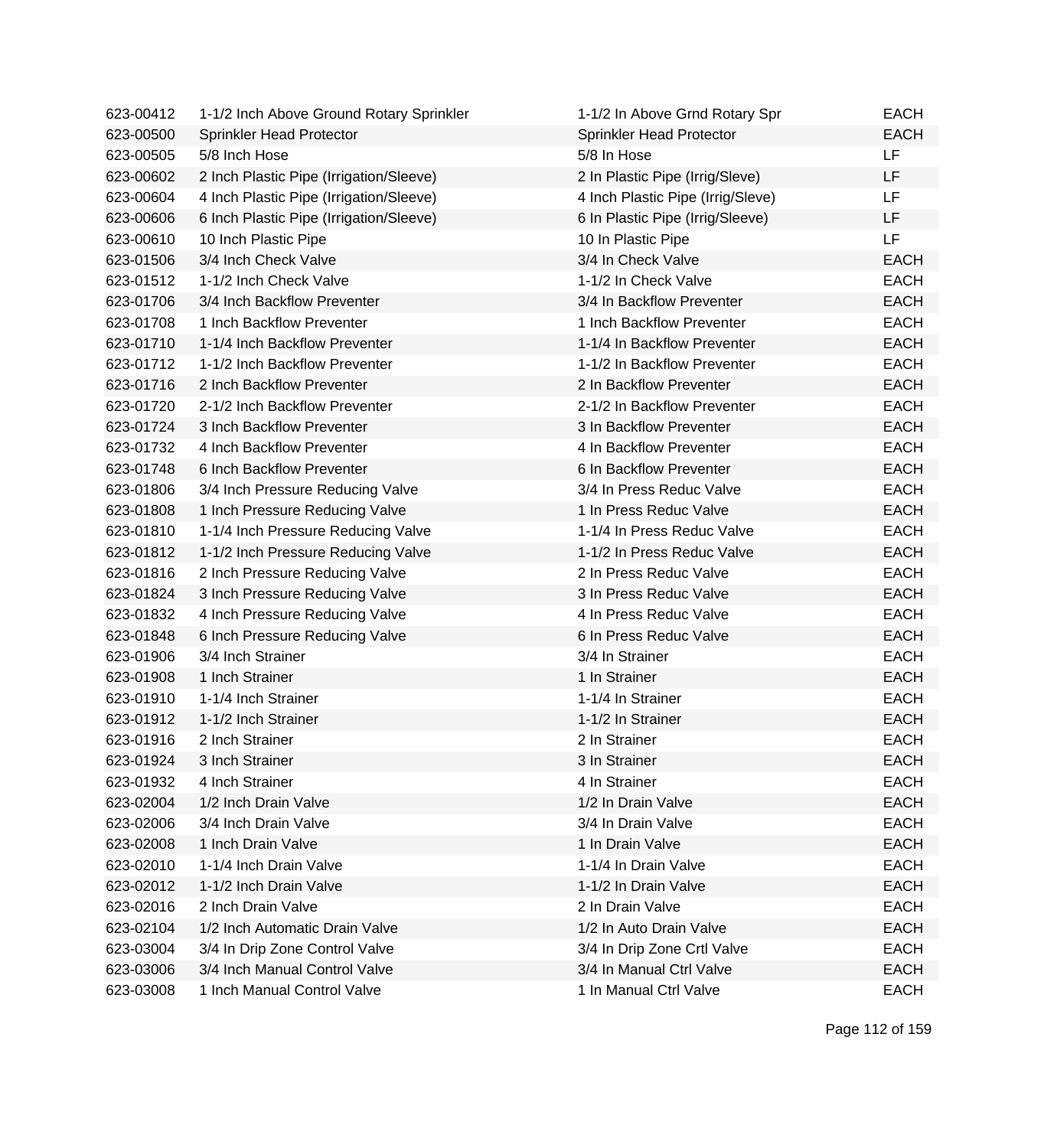| 623-03010 | 1-1/4 Inch Manual Control Valve       | 1-1/4 In Manual Ctrl Valve | <b>EACH</b> |
|-----------|---------------------------------------|----------------------------|-------------|
| 623-03012 | 1-1/2 Inch Manual Control Valve       | 1-1/2 In Manual Ctrl Valve | <b>EACH</b> |
| 623-03016 | 2 Inch Manual Control Valve           | 2 In Manual Ctrl Valve     | <b>EACH</b> |
| 623-03020 | 2-1/2 Inch Manual Control Valve       | 2-1/2 In Manual Ctrl Valve | <b>EACH</b> |
| 623-03024 | 3 Inch Manual Control Valve           | 3 In Manual Ctrl Valve     | <b>EACH</b> |
| 623-03106 | 3/4 Inch Automatic Control Valve      | 3/4 In Auto Ctrl Valve     | <b>EACH</b> |
| 623-03108 | 1 Inch Automatic Control Valve        | 1 In Auto Ctrl Valve       | <b>EACH</b> |
| 623-03110 | 1-1/4 Inch Automatic Control Valve    | 1-1/4 In Auto Ctrl Val     | <b>EACH</b> |
| 623-03112 | 1-1/2 Inch Automatic Control Valve    | 1-1/2 In Auto Ctrl Val     | <b>EACH</b> |
| 623-03116 | 2 Inch Automatic Control Valve        | 2 In Auto Ctrl Valve       | <b>EACH</b> |
| 623-03120 | 2-1/2 Inch Automatic Control Valve    | 2-1/2 In Auto Ctrl Val     | <b>EACH</b> |
| 623-03124 | 3 Inch Automatic Control Valve        | 3 In Auto Ctrl Valve       | <b>EACH</b> |
| 623-03132 | 4 Inch Automatic Control Valve        | 4 In Auto Ctrl Valve       | <b>EACH</b> |
| 623-04000 | Control Wire 24 Volt                  | Ctrl Wire 24 Volt          | <b>LF</b>   |
| 623-04002 | <b>Power Source Wire</b>              | <b>Power Source Wire</b>   | LF.         |
| 623-04003 | <b>Controller Communication Cable</b> | <b>Ctrler Comm Cable</b>   | LF          |
| 623-04006 | 3/4 Inch Quick-Coupler Valve          | 3/4 In Quick-Coupler       | <b>EACH</b> |
| 623-04008 | 1 Inch Quick-Coupler Valve            | 1 In Quick-Coupler         | <b>EACH</b> |
| 623-04010 | 1-1/4 Inch Quick-Coupler Valve        | 1-1/4 In Quick-Coupler     | <b>EACH</b> |
| 623-04012 | 1-1/2 Inch Quick-Coupler Valve        | 1-1/2 In Quick-Coupler     | <b>EACH</b> |
| 623-04016 | 2 Inch Quick-Coupler Valve            | 2 In Quick-Coupler         | <b>EACH</b> |
| 623-04510 | 3/4 Inch Ball Valve                   | 3/4 In Ball Valve          | <b>EACH</b> |
| 623-04520 | 2 Inch Ball Valve                     | 2 In Ball Valve            | <b>EACH</b> |
| 623-04521 | 2-1/2 Inch Ball Valve                 | 2-1/2 Inch Ball Valve      | <b>EACH</b> |
| 623-05006 | 3/4 Inch Gate Valve                   | 3/4 In Gate Valve          | <b>EACH</b> |
| 623-05008 | 1 Inch Gate Valve                     | 1 Inch Gate Valve          | <b>EACH</b> |
| 623-05010 | 1-1/4 Inch Gate Valve                 | 1-1/4 In Gate Valve        | <b>EACH</b> |
| 623-05012 | 1-1/2 Inch Gate Valve                 | 1-1/2 In Gate Valve        | <b>EACH</b> |
| 623-05016 | 2 Inch Gate Valve                     | 2 In Gate Valve            | <b>EACH</b> |
| 623-05020 | 2-1/2 Inch Gate Valve                 | 2-1/2 In Gate Valve        | <b>EACH</b> |
| 623-05024 | 3 Inch Gate Valve                     | 3 In Gate Valve            | <b>EACH</b> |
| 623-05032 | 4 Inch Gate Valve                     | 4 In Gate Valve            | <b>EACH</b> |
| 623-05048 | 6 Inch Gate Valve                     | 6 In Gate Valve            | <b>EACH</b> |
| 623-05064 | 8 Inch Gate Valve                     | 8 In Gate Valve            | <b>EACH</b> |
| 623-05096 | 12 Inch Gate Valve                    | 12 In Gate Valve           | <b>EACH</b> |
| 623-05128 | 16 Inch Gate Valve                    | 16 In Gate Valve           | <b>EACH</b> |
| 623-05548 | 6 Inch Check Valve                    | 6 In Check Valve           | <b>EACH</b> |
| 623-06128 | 16 Inch Butterfly Valve               | 16 In Btrfly Valve         | <b>EACH</b> |
| 623-06502 | 2 Leg Flow Manifold                   | 2 Leg Flow Manifold        | <b>EACH</b> |
| 623-06503 | 3 Leg Flow Manifold                   | 3 Leg Flow Manifold        | <b>EACH</b> |
| 623-06900 | Valve Box                             | Valve Box                  | <b>EACH</b> |
| 623-06901 | Valve Box (Special)                   | Valve Box (Special)        | <b>EACH</b> |
| 623-07006 | 3/4 Inch Water Meter                  | 3/4 In Water Meter         | <b>EACH</b> |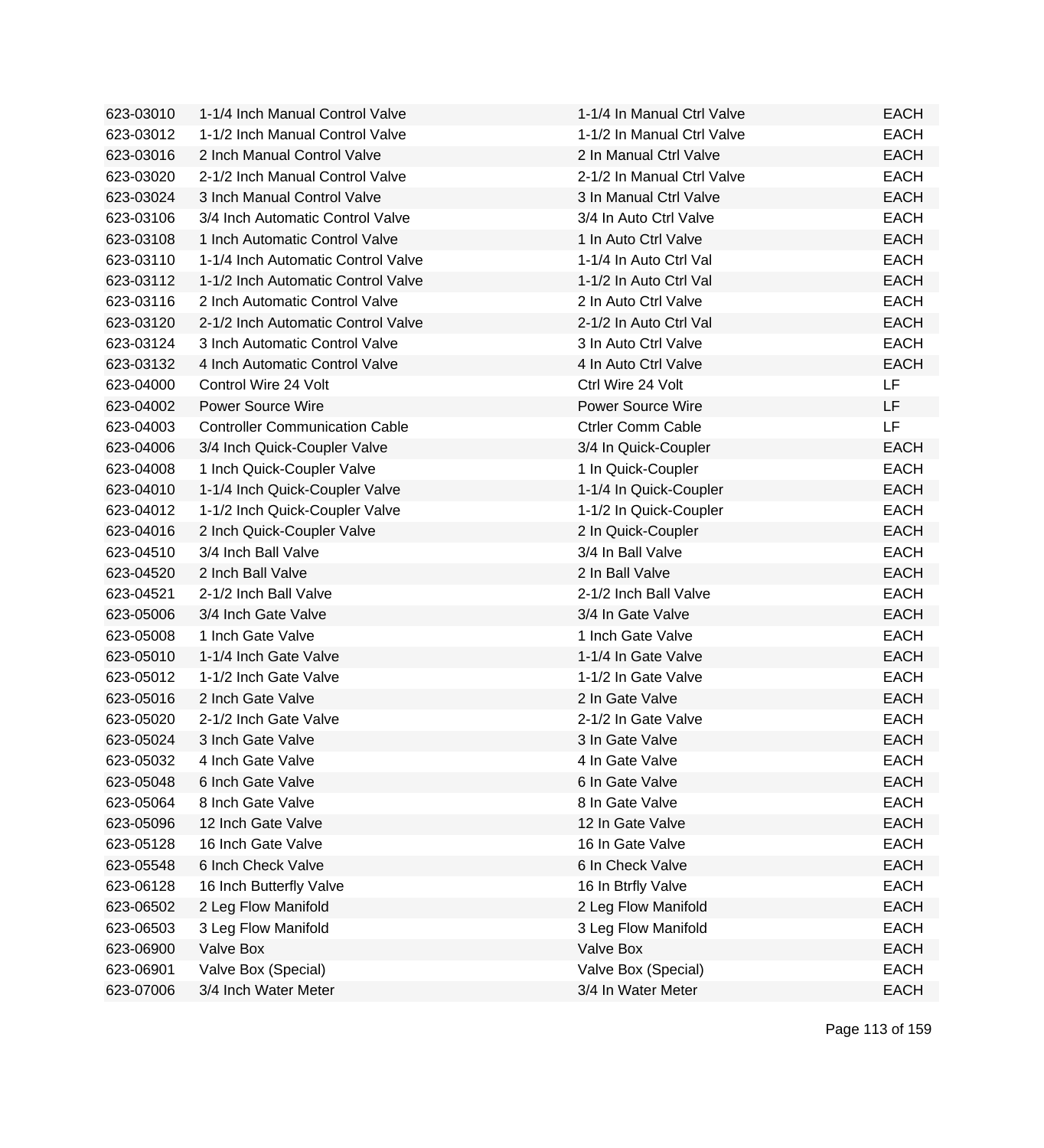| 623-07008 | 1 Inch Water Meter                             | 1 In Water Meter            | <b>EACH</b> |
|-----------|------------------------------------------------|-----------------------------|-------------|
| 623-07012 | 1-1/2 Inch Water Meter                         | 1-1/2 In Water Meter        | <b>EACH</b> |
| 623-07016 | 2 Inch Water Meter                             | 2 In Water Meter            | <b>EACH</b> |
| 623-07024 | 3 Inch Water Meter                             | 3 In Water Meter            | <b>EACH</b> |
| 623-07032 | 4 Inch Water Meter                             | 4 In Water Meter            | <b>EACH</b> |
| 623-07048 | 6 Inch Water Meter                             | 6 In Water Meter            | <b>EACH</b> |
| 623-07500 | Soil Moisture Sensor                           | Soil Moisture Sensor        | <b>EACH</b> |
| 623-07510 | <b>Weather Station</b>                         | <b>Weather Station</b>      | <b>EACH</b> |
| 623-07600 | 1-1/2 Inch Flow Sensor                         | 1-1/2 In Flow Sensor        | <b>EACH</b> |
| 623-07601 | 1 Inch Flow Sensor                             | 1 In Flow Sensor            | <b>EACH</b> |
| 623-07602 | 2 Inch Flow Sensor                             | 2 In Flow Sensor            | <b>EACH</b> |
| 623-07603 | 3 Inch Flow Sensor                             | 3 In Flow Sensor            | <b>EACH</b> |
| 623-07604 | 4 Inch Flow Sensor                             | 4 In Flow Sensor            | <b>EACH</b> |
| 623-07605 | 5 Inch Flow Sensor                             | 5 In Flow Sensor            | <b>EACH</b> |
| 623-07606 | 6 Inch Flow Sensor                             | 6 In Flow Sensor            | <b>EACH</b> |
| 623-08103 | 3 Station Automatic Controller                 | 3 Station Auto Ctrler       | <b>EACH</b> |
| 623-08104 | 4 Station Automatic Controller                 | 4 Station Auto Ctrler       | <b>EACH</b> |
| 623-08105 | 5 Station Automatic Controller                 | 5 Station Auto Ctrler       | <b>EACH</b> |
| 623-08106 | 6 Station Automatic Controller                 | 6 Station Auto Ctrler       | <b>EACH</b> |
| 623-08107 | <b>7 Station Automatic Controller</b>          | 7 Station Auto Ctrler       | <b>EACH</b> |
| 623-08108 | 8 Station Automatic Controller                 | 8 Station Auto Ctrler       | <b>EACH</b> |
| 623-08109 | 9 Station Automatic Controller                 | 9 Station Auto Ctrler       | <b>EACH</b> |
| 623-08110 | 10 Station Automatic Controller                | 10 Station Auto Ctrler      | <b>EACH</b> |
| 623-08111 | 11 Station Automatic Controller                | 11 Station Auto Ctrler      | <b>EACH</b> |
| 623-08112 | 12 Station Automatic Controller                | 12 Station Auto Ctrler      | <b>EACH</b> |
| 623-08114 | 14 Station Automatic Controller                | 14 Station Auto Ctrler      | <b>EACH</b> |
| 623-08116 | 16 Station Automatic Controller                | 16 Station Auto Ctrler      | <b>EACH</b> |
| 623-08118 | 18 Station Automatic Controller                | 18 Station Auto Ctrler      | <b>EACH</b> |
| 623-08120 | 20 Station Automatic Controller                | 20 Station Auto Ctrler      | <b>EACH</b> |
| 623-08124 | 24 Station Automatic Controller                | 24 Station Auto Ctrler      | <b>EACH</b> |
| 623-08126 | 26 Station Automatic Controller                | 26 Station Auto Ctrler      | <b>EACH</b> |
| 623-08130 | 30 Station Automatic Controller                | 30 Station Auto Ctrler      | <b>EACH</b> |
| 623-08132 | 32 Station Automatic Controller                | 32 Station Auto Ctrler      | <b>EACH</b> |
| 623-08136 | 36 Station Automatic Controller                | 36 Station Auto Ctrler      | <b>EACH</b> |
| 623-08140 | 40 Station Automatic Controller                | 40 Station Auto Ctrler      | <b>EACH</b> |
| 623-08148 | 48 Station Automatic Controller                | 48 Station Auto Ctrler      | <b>EACH</b> |
| 623-08152 | 52 Station Automatic Controller                | 52 Station Auto Ctrler      | <b>EACH</b> |
| 623-08200 | <b>Master Controller</b>                       | <b>Master Ctrler</b>        | <b>EACH</b> |
| 623-08210 | Automatic Controller Transmitter/Receiver Unit | Auto Ctrler T/R Unit        | <b>EACH</b> |
| 623-08218 | 18 Station Automatic Controller (Furnish Only) | Furn 18 Station Auto Ctrler | <b>EACH</b> |
| 623-08226 | 26 Station Automatic Controller (Furnish Only) | Furn 26 Station Auto Ctrler | <b>EACH</b> |
| 623-08232 | 32 Station Automatic Controller (Furnish Only) | Furn 32 Station Auto Ctrler | <b>EACH</b> |
| 623-08252 | 52 Station Automatic Controller (Furnish Only) | Furn 52 Station Auto Ctrler | <b>EACH</b> |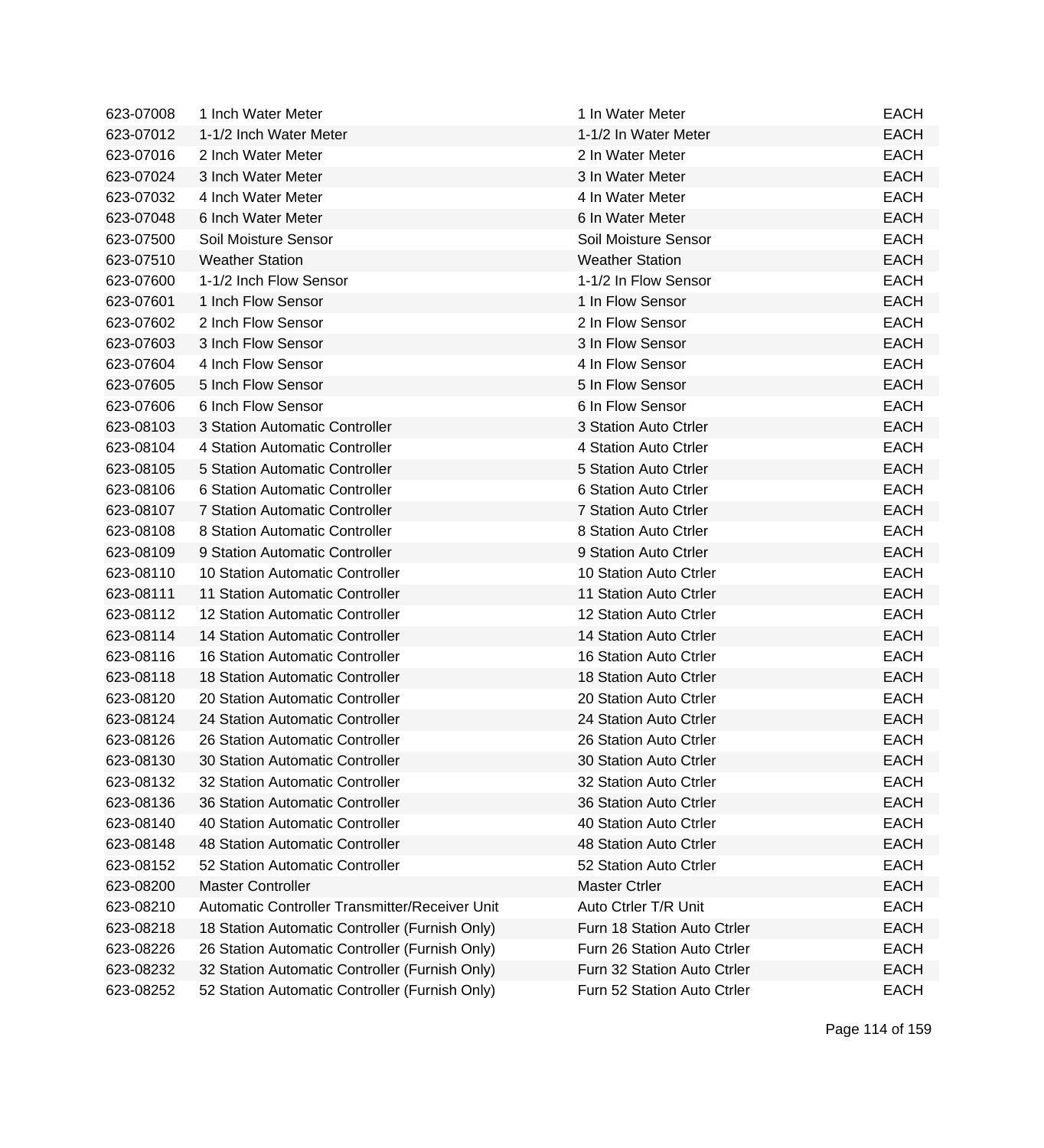| 623-08308 | 8 Station Automatic Controller (Install Only)       | Inst 8 Station Auto Ctrler       | <b>EACH</b> |
|-----------|-----------------------------------------------------|----------------------------------|-------------|
| 623-08416 | <b>16 Station Satellite Controller</b>              | 16 Station Satellite Ctrler      | <b>EACH</b> |
| 623-08432 | 32 Station Satellite Controller                     | 32 Station Satellite Ctrler      | <b>EACH</b> |
| 623-08448 | 48 Station Satellite Controller                     | 48 Station Satellite Ctrler      | <b>EACH</b> |
| 623-09000 | <b>Booster Pump</b>                                 | <b>Booster Pump</b>              | <b>EACH</b> |
| 623-09100 | Submersible Pump (w/Valving and Controls)           | Submersible Pump (w/Val & Ctrl)  | <b>EACH</b> |
| 623-09900 | Sprinkler System                                    | Sprinkler System                 | L S         |
| 623-09905 | <b>Irrigation Assembly</b>                          | Irrig Assembly                   | <b>EACH</b> |
| 623-09907 | <b>Infiltration Gallery</b>                         | <b>Infiltration Gallery</b>      | <b>EACH</b> |
| 623-09910 | Portable Sprinkling System                          | Portable Sprinkling System       | <b>HOUR</b> |
| 623-09950 | <b>Irrigation Wells</b>                             | <b>Irrigation Wells</b>          | <b>LF</b>   |
| 623-09960 | Pump System                                         | Pump System                      | L S         |
| 624-20006 | 6 Inch Drainage Pipe (Class 0)                      | 6 In Drainage Pipe (CL 0)        | <b>LF</b>   |
| 624-20007 | 6 Inch Drainage Pipe (Class 0) (Complete In Place)  | 6 In Drainage Pipe (CL 0) (CIP)  | <b>LF</b>   |
| 624-20008 | 8 Inch Drainage Pipe (Class 0)                      | 8 In Drainage Pipe (CL 0)        | LF          |
| 624-20009 | 8 Inch Drainage Pipe (Class 0) (Complete In Place)  | 8 In Drainage Pipe (CL 0) (CIP)  | LF          |
| 624-20010 | 10 Inch Drainage Pipe (Class 0)                     | 10 In Drainage Pipe (CL 0)       | LF          |
| 624-20011 | 10 Inch Drainage Pipe (Class 0) (Complete In Place) | 10 In Drainage Pipe (CL 0) (CIP) | LF          |
| 624-20012 | 12 Inch Drainage Pipe (Class 0)                     | 12 In Drainage Pipe (CL 0)       | LF          |
| 624-20013 | 12 Inch Drainage Pipe (Class 0) (Complete In Place) | 12 In Drainage Pipe (CL 0) (CIP) | LF          |
| 624-20014 | 12 Inch Drainage Pipe End Section                   | 12 In Drain Pipe End Sect        | <b>EACH</b> |
| 624-20015 | 15 Inch Drainage Pipe (Class 0)                     | 15 In Drainage Pipe (CL 0)       | LF          |
| 624-20016 | 15 Inch Drainage Pipe (Class 0) (Complete In Place) | 15 In Drainage Pipe (CL 0) (CIP) | LF          |
| 624-20017 | 15 Inch Drainage Pipe End Section                   | 15 In Drain Pipe End Sect        | <b>EACH</b> |
| 624-20018 | 18 Inch Drainage Pipe (Class 0)                     | 18 In Drainage Pipe (CL 0)       | LF          |
| 624-20019 | 18 Inch Drainage Pipe (Class 0) (Complete In Place) | 18 In Drainage Pipe (CL 0) (CIP) | LF          |
| 624-20021 | 21 Inch Drainage Pipe (Class 0)                     | 21 In Drainage Pipe (CL 0)       | LF          |
| 624-20022 | 21 Inch Drainage Pipe (Class 0) (Complete In Place) | 21 In Drainage Pipe (CL 0) (CIP) | LF          |
| 624-20024 | 24 Inch Drainage Pipe (Class 0)                     | 24 In Drainage Pipe (CL 0)       | LF          |
| 624-20025 | 24 Inch Drainage Pipe (Class 0) (Complete In Place) | 24 In Drainage Pipe (CL 0) (CIP) | LF          |
| 624-20027 | 27 Inch Drainage Pipe (Class 0)                     | 27 In Drainage Pipe (CL 0)       | LF          |
| 624-20028 | 27 Inch Drainage Pipe (Class 0) (Complete In Place) | 27 In Drainage Pipe (CL 0) (CIP) | LF          |
| 624-20030 | 30 Inch Drainage Pipe (Class 0)                     | 30 In Drainage Pipe (CL 0)       | LF          |
| 624-20031 | 30 Inch Drainage Pipe (Class 0) (Complete In Place) | 30 In Drainage Pipe (CL 0) (CIP) | LF          |
| 624-20036 | 36 Inch Drainage Pipe (Class 0)                     | 36 In Drainage Pipe (CL 0)       | LF          |
| 624-20037 | 36 Inch Drainage Pipe (Class 0) (Complete In Place) | 36 In Drainage Pipe (CL 0) (CIP) | LF          |
| 624-20042 | 42 Inch Drainage Pipe (Class 0)                     | 42 In Drainage Pipe (CL 0)       | LF          |
| 624-20043 | 42 Inch Drainage Pipe (Class 0) (Complete In Place) | 42 In Drainage Pipe (CL 0) (CIP) | LF          |
| 624-20048 | 48 Inch Drainage Pipe (Class 0)                     | 48 In Drainage Pipe (CL 0)       | LF          |
| 624-20049 | 48 Inch Drainage Pipe (Class 0) (Complete In Place) | 48 In Drainage Pipe (CL 0) (CIP) | LF          |
| 624-20054 | 54 Inch Drainage Pipe (Class 0)                     | 54 In Drainage Pipe (CL 0)       | LF          |
| 624-20055 | 54 Inch Drainage Pipe (Class 0) (Complete In Place) | 54 In Drainage Pipe (CL 0) (CIP) | LF          |
| 624-20060 | 60 Inch Drainage Pipe (Class 0)                     | 60 In Drainage Pipe (CL 0)       | LF          |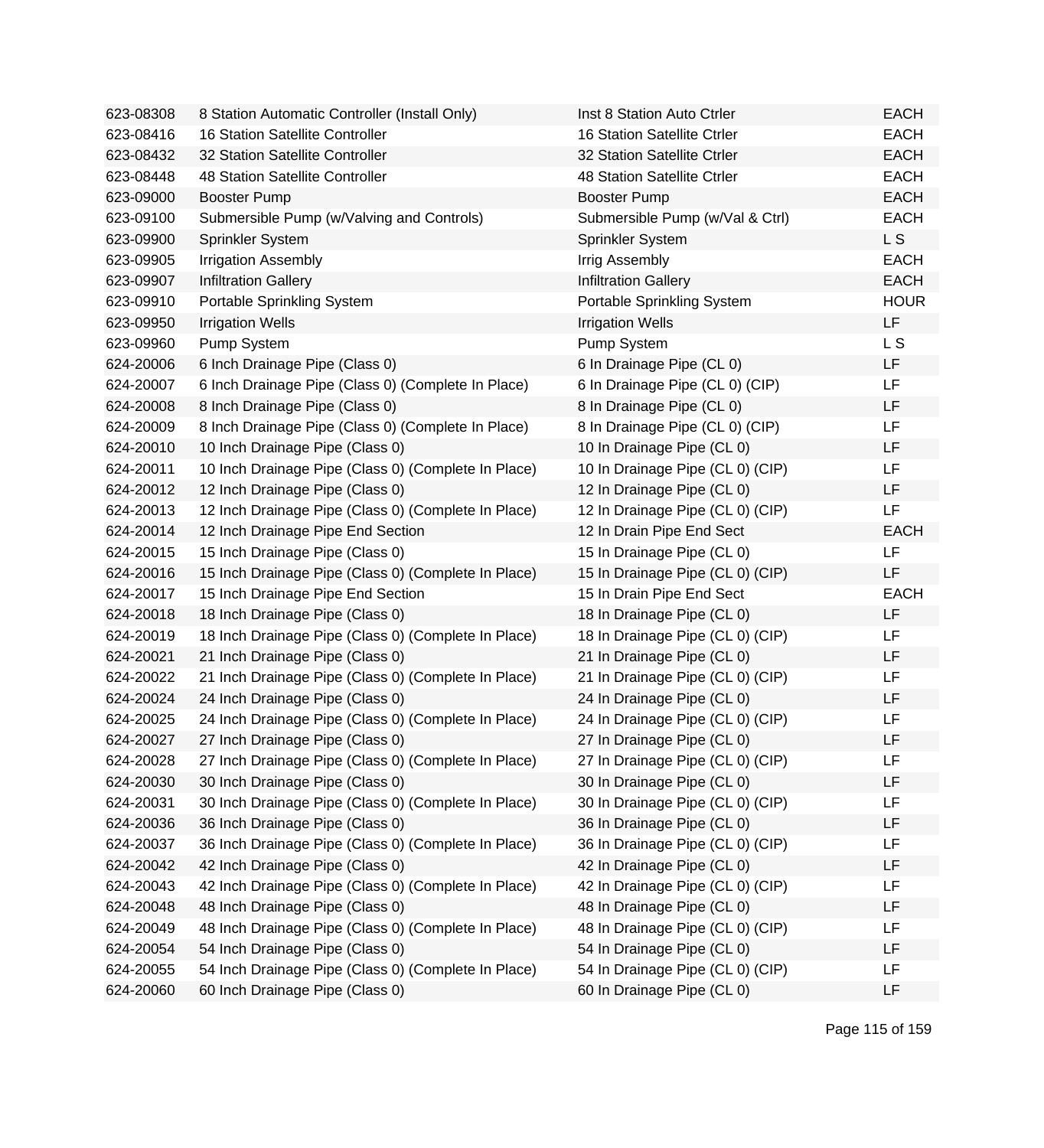| 624-20061 | 60 Inch Drainage Pipe (Class 0) (Complete In Place)  | 60 In Drainage Pipe (CL 0) (CIP)  | LF        |
|-----------|------------------------------------------------------|-----------------------------------|-----------|
| 624-20066 | 66 Inch Drainage Pipe (Class 0)                      | 66 In Drainage Pipe (CL 0)        | LF.       |
| 624-20067 | 66 Inch Drainage Pipe (Class 0) (Complete In Place)  | 66 In Drainage Pipe (CL 0) (CIP)  | LF        |
| 624-20072 | 72 Inch Drainage Pipe (Class 0)                      | 72 In Drainage Pipe (CL 0)        | LF        |
| 624-20073 | 72 Inch Drainage Pipe (Class 0) (Complete In Place)  | 72 In Drainage Pipe (CL 0) (CIP)  | LF        |
| 624-20078 | 78 Inch Drainage Pipe (Class 0)                      | 78 In Drainage Pipe (CL 0)        | LF        |
| 624-20079 | 78 Inch Drainage Pipe (Class 0) (Complete In Place)  | 78 In Drainage Pipe (CL 0) (CIP)  | LF.       |
| 624-20084 | 84 Inch drainage Pipe (Class 0)                      | 84 In Drainage Pipe (CL 0)        | LF.       |
| 624-20085 | 84 Inch Drainage Pipe (Class 0) (Complete In Place)  | 84 In Drainage Pipe (CL 0) (CIP)  | <b>LF</b> |
| 624-20090 | 90 Inch Drainage Pipe (Class 0)                      | 90 In Drainage Pipe (CL 0)        | LF        |
| 624-20091 | 90 Inch Drainage Pipe (Class 0) (Complete In Place)  | 90 In Drainage Pipe (CL 0) (CIP)  | LF        |
| 624-20096 | 96 Inch Drainage Pipe (Class 0)                      | 96 In Drainage Pipe (CL 0)        | LF        |
| 624-20097 | 96 Inch Drainage Pipe (Class 0) (Complete In Place)  | 96 In Drainage Pipe (CL 0) (CIP)  | LF        |
| 624-20108 | 108 Inch Drainage Pipe (Class 0)                     | 108 In Drainage Pipe (CL 0)       | LF        |
| 624-20109 | 108 Inch Drainage Pipe (Class 0) (Complete In Place) | 108 In Drainage Pipe (CL 0) (CIP) | LF        |
| 624-20114 | 114 Inch Drainage Pipe (Class 0)                     | 114 In Drainage Pipe (CL 0)       | LF        |
| 624-20115 | 114 Inch Drainage Pipe (Class 0) (Complete In Place) | 114 In Drainage Pipe (CL 0) (CIP) | LF.       |
| 624-20120 | 120 Inch Drainage Pipe (Class 0)                     | 120 In Drainage Pipe (CL 0)       | LF.       |
| 624-20121 | 120 Inch Drainage Pipe (Class 0) (Complete In Place) | 120 In Drainage Pipe (CL 0) (CIP) | LF        |
| 624-20300 | Detour Drainage Pipe (Class 0)                       | Detour Drainage Pipe (CL 0)       | LF        |
| 624-20301 | Detour Drainage Pipe (Class 0)                       | Detour Drainage Pipe (CL 0)       | L S       |
| 624-21006 | 6 Inch Drainage Pipe (Class 1)                       | 6 In Drainage Pipe (CL 1)         | LF        |
| 624-21007 | 6 Inch Drainage Pipe (Class 1) (Complete In Place)   | 6 In Drainage Pipe (CL 1) (CIP)   | LF        |
| 624-21008 | 8 Inch Drainage Pipe (Class 1)                       | 8 In Drainage Pipe (CL 1)         | LF        |
| 624-21009 | 8 Inch Drainage Pipe (Class 1) (Complete In Place)   | 8 In Drainage Pipe (CL 1) (CIP)   | LF        |
| 624-21010 | 10 Inch Drainage Pipe (Class 1)                      | 10 In Drainage Pipe (CL 1)        | LF        |
| 624-21011 | 10 Inch Drainage Pipe (Class 1) (Complete In Place)  | 10 In Drainage Pipe (CL 1) (CIP)  | LF.       |
| 624-21012 | 12 Inch Drainage Pipe (Class 1)                      | 12 in Drainage Pipe (CL 1)        | LF        |
| 624-21013 | 12 Inch Drainage Pipe (Class 1) (Complete In Place)  | 12 In Drainage Pipe (CL 1) (CIP)  | LF        |
| 624-21015 | 15 Inch Drainage Pipe (Class 1)                      | 15 In Drainage Pipe (CL 1)        | LF        |
| 624-21016 | 15 Inch Drainage Pipe (Class 1) (Complete In Place)  | 15 In Drainage Pipe (CL 1) (CIP)  | LF        |
| 624-21018 | 18 Inch Drainage Pipe (Class 1)                      | 18 In Drainage Pipe (CL 1)        | LF        |
| 624-21019 | 18 Inch Drainage Pipe (Class 1) (Complete In Place)  | 18 In Drainage Pipe (CL 1) (CIP)  | LF        |
| 624-21021 | 21 Inch Drainage Pipe (Class 1)                      | 21 In Drainage Pipe (CL 1)        | LF        |
| 624-21022 | 21 Inch Drainage Pipe (Class 1) (Complete In Place)  | 21 In Drainage Pipe (CL 1) (CIP)  | LF        |
| 624-21024 | 24 Inch Drainage Pipe (Class 1)                      | 24 In Drainage Pipe (CL 1)        | LF        |
| 624-21025 | 24 Inch Drainage Pipe (Class 1) (Complete In Place)  | 24 In Drainage Pipe (CL1) (CIP)   | LF        |
| 624-21027 | 27 Inch Drainage Pipe (Class 1)                      | 27 In Drainage Pipe (CL 1)        | LF        |
| 624-21028 | 27 Inch Drainage Pipe (Class 1) (Complete In Place)  | 27 In Drainage Pipe (CL 1) (CIP)  | LF        |
| 624-21030 | 30 Inch Drainage Pipe (Class 1)                      | 30 In Drainage Pipe (CL 1)        | LF        |
| 624-21031 | 30 Inch Drainage Pipe (Class 1) (Complete In Place)  | 30 In Drainage Pipe (CL 1) (CIP)  | LF        |
| 624-21036 | 36 Inch Drainage Pipe (Class 1)                      | 36 In Drainage Pipe (CL 1)        | LF        |
| 624-21037 | 36 Inch Drainage Pipe (Class 1) (Complete In Place)  | 36 In Drainage Pipe (CL 1) (CIP)  | LF        |

| 60 In Drainage Pipe (CL 0) (CIP)  | LF             |
|-----------------------------------|----------------|
| 66 In Drainage Pipe (CL 0)        | LF             |
| 66 In Drainage Pipe (CL 0) (CIP)  | LF             |
| 72 In Drainage Pipe (CL 0)        | LF             |
| 72 In Drainage Pipe (CL 0) (CIP)  | LF             |
| 78 In Drainage Pipe (CL 0)        | LF             |
| 78 In Drainage Pipe (CL 0) (CIP)  | LF             |
| 84 In Drainage Pipe (CL 0)        | LF             |
| 84 In Drainage Pipe (CL 0) (CIP)  | LF             |
| 90 In Drainage Pipe (CL 0)        | LF             |
| 90 In Drainage Pipe (CL 0) (CIP)  | LF             |
| 96 In Drainage Pipe (CL 0)        | LF             |
| 96 In Drainage Pipe (CL 0) (CIP)  | LF             |
| 108 In Drainage Pipe (CL 0)       | LF             |
| 108 In Drainage Pipe (CL 0) (CIP) | LF             |
| 114 In Drainage Pipe (CL 0)       | LF             |
| 114 In Drainage Pipe (CL 0) (CIP) | LF             |
| 120 In Drainage Pipe (CL 0)       | LF             |
| 120 In Drainage Pipe (CL 0) (CIP) | LF             |
| Detour Drainage Pipe (CL 0)       | LF             |
| Detour Drainage Pipe (CL 0)       | L <sub>S</sub> |
| 6 In Drainage Pipe (CL 1)         | LF             |
| 6 In Drainage Pipe (CL 1) (CIP)   | LF             |
| 8 In Drainage Pipe (CL 1)         | LF             |
| 8 In Drainage Pipe (CL 1) (CIP)   | LF             |
| 10 In Drainage Pipe (CL 1)        | LF             |
| 10 In Drainage Pipe (CL 1) (CIP)  | LF             |
| 12 in Drainage Pipe (CL 1)        | LF             |
| 12 In Drainage Pipe (CL 1) (CIP)  | LF             |
| 15 In Drainage Pipe (CL 1)        | LF             |
| 15 In Drainage Pipe (CL 1) (CIP)  | LF             |
| 18 In Drainage Pipe (CL 1)        | LF             |
| 18 In Drainage Pipe (CL 1) (CIP)  | LF             |
| 21 In Drainage Pipe (CL 1)        | LF             |
| 21 In Drainage Pipe (CL 1) (CIP)  | LF             |
| 24 In Drainage Pipe (CL 1)        | LF             |
| 24 In Drainage Pipe (CL1) (CIP)   | LF             |
| 27 In Drainage Pipe (CL 1)        | LF             |
| 27 In Drainage Pipe (CL 1) (CIP)  | LF             |
| 30 In Drainage Pipe (CL 1)        | LF             |
| 30 In Drainage Pipe (CL 1) (CIP)  | LF             |
| 36 In Drainage Pipe (CL 1)        | LF             |
| 36 In Drainage Pipe (CL 1) (CIP)  | LF             |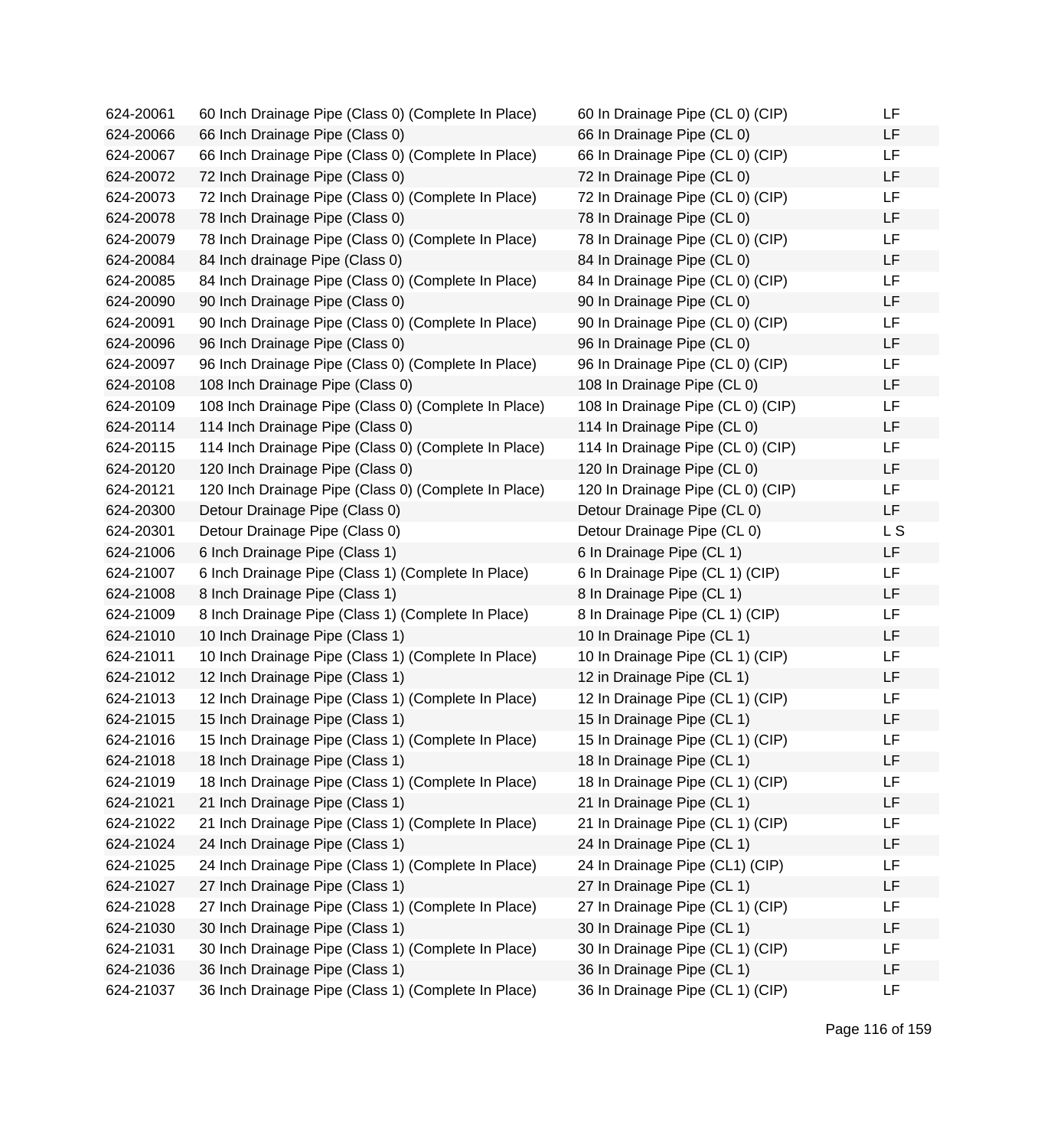624-21042 42 Inch Drainage Pipe (Class 1) 624-21043 42 Inch Drainage Pipe (Class 1) (Complete In Place) 624-21048 48 Inch Drainage Pipe (Class 1) 624-21049 48 Inch Drainage Pipe (Class 1) (Complete In Place) 624-21054 54 Inch Drainage Pipe (Class 1) 624-21055 54 Inch Drainage Pipe (Class 1) (Complete In Place) 624-21060 60 Inch Drainage Pipe (Class 1) 624-21061 60 Inch Drainage Pipe (Class 1) (Complete In Place) 624-21066 66 Inch Drainage Pipe (Class 1) 624-21067 66 Inch Drainage Pipe (Class 1) (Complete In Place) 624-21072 72 Inch Drainage Pipe (Class 1) 624-21073 72 Inch Drainage Pipe (Class 1) (Complete In Place) 624-21078 78 Inch Drainage Pipe (Class 1) 624-21079 78 Inch Drainage Pipe (Class 1) (Complete In Place) 624-21084 84 Inch Drainage Pipe (Class 1) 624-21085 84 Inch Drainage Pipe (Class 1) (Complete In Place) 624-21090 90 Inch Drainage Pipe (Class 1) 624-21091 90 Inch Drainage Pipe (Class 1) (Complete In Place) 624-21096 96 Inch Drainage Pipe (Class 1) 624-21097 96 Inch Drainage Pipe (Class 1) (Complete In Place) 624-21108 108 Inch Drainage Pipe (Class 1) 624-21109 108 Inch Drainage Pipe (Class 1) (Complete In Place) 624-21114 114 Inch Drainage Pipe (Class 1) 624-21115 114 Inch Drainage Pipe (Class 1) (Complete In Place) 624-21120 120 Inch Drainage Pipe (Class 1) 624-21121 120 Inch Drainage Pipe (Class 1) (Complete In Place) 624-22006 6 Inch Drainage Pipe (Class 2) 624-22007 6 Inch Drainage Pipe (Class 2) (Complete In Place) 624-22008 8 Inch Drainage Pipe (Class 2) 624-22009 8 Inch Drainage Pipe (Class 2) (Complete In Place) 624-22010 10 Inch Drainage Pipe (Class 2) 624-22011 10 Inch Drainage Pipe (Class 2) (Complete In Place) 624-22012 12 Inch Drainage Pipe (Class 2) 624-22013 12 Inch Drainage Pipe (Class 2) (Complete In Place) 624-22015 15 Inch Drainage Pipe (Class 2) 624-22016 15 Inch Drainage Pipe (Class 2) (Complete In Place) 624-22018 18 Inch Drainage Pipe (Class 2) 624-22019 18 Inch Drainage Pipe (Class 2) (Complete In Place) 624-22021 21 Inch Drainage Pipe (Class 2) 624-22022 21 Inch Drainage Pipe (Class 2) (Complete In Place) 624-22024 24 Inch Drainage Pipe (Class 2) 624-22025 24 Inch Drainage Pipe (Class 2) (Complete In Place) 624-22027 27 Inch Drainage Pipe (Class 2)

| 42 In Drainage Pipe (CL 1)        | LF |
|-----------------------------------|----|
| 42 In Drainage Pipe (CL 1) (CIP)  | LF |
| 48 In Drainage Pipe (CL 1)        | LF |
| 48 In Drainage Pipe (CL 1) (CIP)  | LF |
| 54 In Drainage Pipe (CL 1)        | LF |
| 54 In Drainage Pipe (CL 1) (CIP)  | LF |
| 60 In Drainage Pipe (CL 1)        | LF |
| 60 In Drainage Pipe (CL 1) (CIP)  | LF |
| 66 In Drainage Pipe (CL 1)        | LF |
| 66 In Drainage Pipe (CL 1) (CIP)  | LF |
| 72 In Drainage Pipe (CL 1)        | LF |
| 72 In Drainage Pipe (CL 1) (CIP)  | LF |
| 78 In Drainage Pipe (CL 1)        | LF |
| 78 In Drainage Pipe (CL 1) (CIP)  | LF |
| 84 In Drainage Pipe (CL 1)        | LF |
| 84 In Drainage Pipe (CL 1) (CIP)  | LF |
| 90 In Drainage Pipe (CL 1)        | LF |
| 90 In Drainage Pipe (CL 1) (CIP)  | LF |
| 96 In Drainage Pipe (CL 1)        | LF |
| 96 In Drainage Pipe (CL 1) (CIP)  | LF |
| 108 In Drainage Pipe (CL 1)       | LF |
| 108 In Drainage Pipe (CL 1) (CIP) | LF |
| 114 In Drainage Pipe (CL 1)       | LF |
| 114 In Drainage Pipe (CL 1) (CIP) | LF |
| 120 In Drainage Pipe (CL 1)       | LF |
| 120 In Drainage Pipe (CL 1) (CIP) | LF |
| 6 In Drainage Pipe (CL 2)         | LF |
| 6 In Drainage Pipe (CL 2) (CIP)   | LF |
| 8 In Drainage Pipe (CL 2)         | LF |
| 8 In Drainage Pipe (CL 2) (CIP)   | LF |
| 10 In Drainage Pipe (CL 2)        | LF |
| 10 In Drainage Pipe (CL 2) (CIP)  | ᄔ  |
| 12 In Drainage Pipe (CL 2)        | LF |
| 12 In Drainage Pipe (CL 2) (CIP)  | LF |
| 15 In Drainage Pipe (CL 2)        | LF |
| 15 In Drainage Pipe (CL 2) (CIP)  | LF |
| 18 In Drainage Pipe (CL 2)        | LF |
| 18 In Drainage Pipe (CL 2) (CIP)  | LF |
| 21 In Drainage Pipe (CL 2)        | LF |
| 21 In Drainage Pipe (CL 2) (CIP)  | LF |
| 24 In Drainage Pipe (CL 2)        | LF |
| 24 In Drainage Pipe (CL 2) (CIP)  | LF |
| 27 In Drainage Pipe (CL 2)        | LF |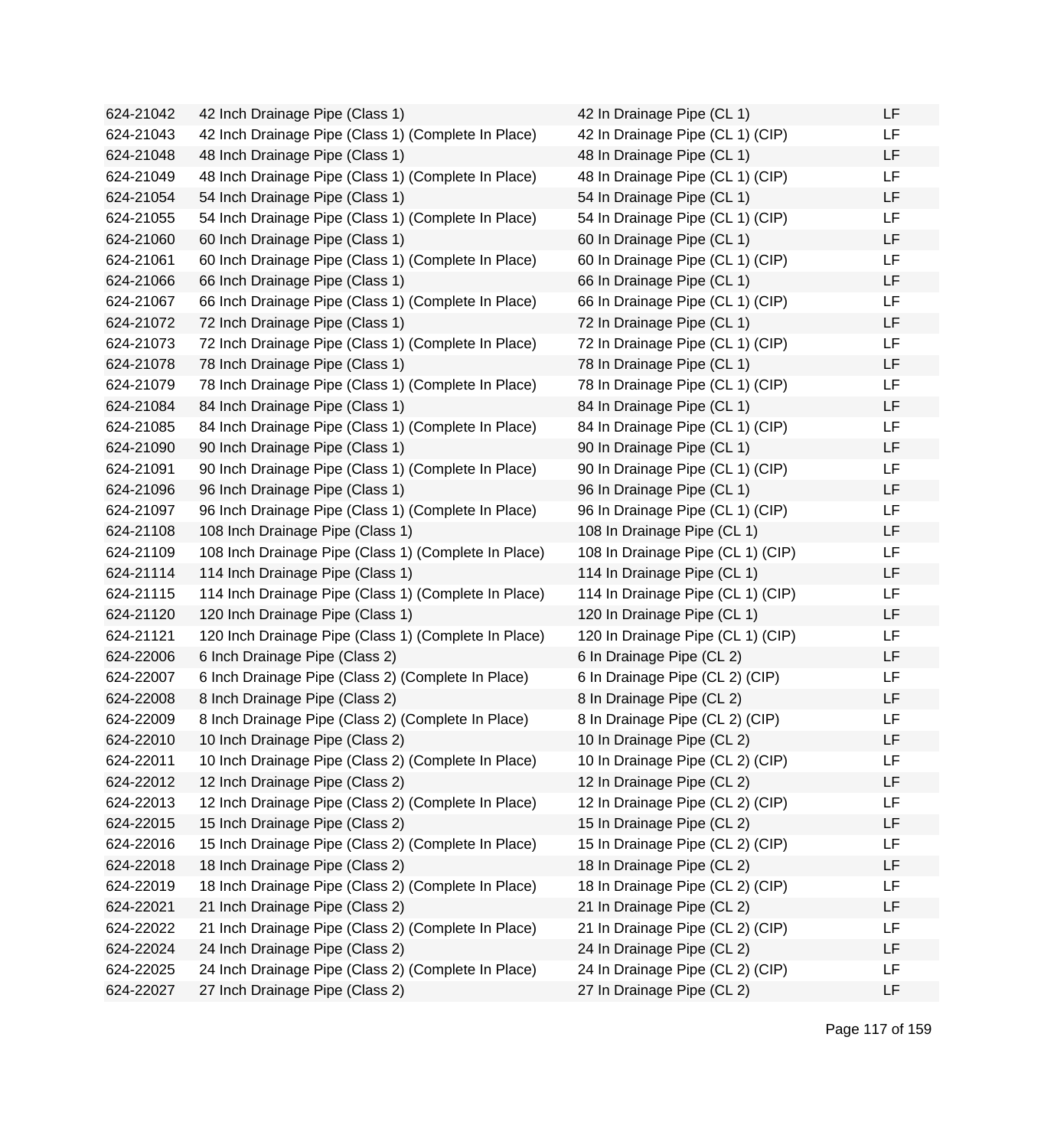624-22028 27 Inch Drainage Pipe (Class 2) (Complete In Place) 624-22030 30 Inch Drainage Pipe (Class 2) 624-22031 30 Inch Drainage Pipe (Class 2) (Complete In Place) 624-22036 36 Inch Drainage Pipe (Class 2) 624-22037 36 Inch Drainage Pipe (Class 2) (Complete In Place) 624-22042 42 Inch Drainage Pipe (Class 2) 624-22043 42 Inch Drainage Pipe (Class 2) (Complete In Place) 624-22048 48 Inch Drainage Pipe (Class 2) 624-22049 48 Inch Drainage Pipe (Class 2) (Complete In Place) 624-22054 54 Inch Drainage Pipe (Class 2) 624-22055 54 Inch Drainage Pipe (Class 2) (Complete In Place) 624-22060 60 Inch Drainage Pipe (Class 2) 624-22061 60 Inch Drainage Pipe (Class 2) (Complete In Place) 624-22066 66 Inch Drainage Pipe (Class 2) 624-22067 66 Inch Drainage Pipe (Class 2) (Complete In Place) 624-22072 72 Inch Drainage Pipe (Class 2) 624-22073 72 Inch Drainage Pipe (Class 2) (Complete In Place) 624-22078 78 Inch Drainage Pipe (Class 2) 624-22079 78 Inch Drainage Pipe (Class 2) (Complete In Place) 624-22084 84 Inch Drainage Pipe (Class 2) 624-22085 84 Inch Drainage Pipe (Class 2) (Complete In Place) 624-22090 90 Inch Drainage Pipe (Class 2) 624-22091 90 Inch Drainage Pipe (Class 2) (Complete In Place) 624-22096 96 Inch Drainage Pipe (Class 2) 624-22097 96 Inch Drainage Pipe (Class 2) (Complete In Place) 624-22108 108 Inch Drainage Pipe (Class 2) 624-22109 108 Inch Drainage Pipe (Class 2) (Complete In Place) 624-22114 114 Inch Drainage Pipe (Class 2) 624-22115 114 Inch Drainage Pipe (Class 2) (Complete In Place) 624-22120 120 Inch Drainage Pipe (Class 2) 624-22121 120 Inch Drainage Pipe (Class 2) (Complete In Place)  $624-23006$  6 Inch Drainage Pipe (Class 3) 624-23007 6 Inch Drainage Pipe (Class 3) (Complete In Place) 624-23008 8 Inch Drainage Pipe (Class 3) 624-23009 8 Inch Drainage Pipe (Class 3) (Complete In Place) 624-23010 10 Inch Drainage Pipe (Class 3) 624-23011 10 Inch Drainage Pipe (Class 3) (Complete In Place) 624-23012 12 Inch Drainage Pipe (Class 3) 624-23013 12 Inch Drainage Pipe (Class 3) (Complete In Place) 624-23015 15 Inch Drainage Pipe (Class 3) 624-23016 15 Inch Drainage Pipe (Class 3) (Complete In Place) 624-23018 18 Inch Drainage Pipe (Class 3) 624-23019 18 Inch Drainage Pipe (Class 3) (Complete In Place)

| 27 In Drainage Pipe (CL 2) (CIP)  | LF |
|-----------------------------------|----|
| 30 In Drainage Pipe (CL 2)        | LF |
| 30 In Drainage Pipe (CL 2) (CIP)  | LF |
| 36 In Drainage Pipe (CL 2)        | LF |
| 36 In Drainage Pipe (CL 2) (CIP)  | LF |
| 42 In Drainage Pipe (CL 2)        | LF |
| 42 In Drainage Pipe (CL 2) (CIP)  | LF |
| 48 In Drainage Pipe (CL 2)        | LF |
| 48 In Drainage Pipe (CL 2) (CIP)  | LF |
| 54 In Drainage Pipe (CL 2)        | LF |
| 54 In Drainage Pipe (CL 2) (CIP)  | LF |
| 60 In Drainage Pipe (CL 2)        | LF |
| 60 In Drainage Pipe (CL 2) (CIP)  | LF |
| 66 In Drainage Pipe (CL 2)        | LF |
| 66 In Drainage Pipe (CL 2) (CIP)  | LF |
| 72 In Drainage Pipe (CL 2)        | LF |
| 72 In Drainage Pipe (CL 2) (CIP)  | LF |
| 78 In Drainage Pipe (CL 2)        | LF |
| 78 In Drainage Pipe (CL 2) (CIP)  | LF |
| 84 In Drainage Pipe (CL 2)        | LF |
| 84 In Drainage Pipe (CL 2) (CIP)  | LF |
| 90 In Drainage Pipe (CL2)         | LF |
| 90 In Drainage Pipe (CL 2) (CIP)  | LF |
| 96 In Drainage Pipe (CL 2)        | LF |
| 96 In Drainage Pipe (CL 2) (CIP)  | LF |
| 108 In Drainage Pipe (CL 2)       | LF |
| 108 In Drainage Pipe (CL 2) (CIP) | LF |
| 114 In Drainage Pipe (CL 2)       | LF |
| 114 In Drainage Pipe (CL 2) (CIP) | LF |
| 120 In Drainage Pipe (CL 2)       | LF |
| 120 In Drainage Pipe (CL 2) (CIP) | LF |
| 6 In Drainage Pipe (CL 3)         | LF |
| 6 In Drainage Pipe (CL 3) (CIP)   | LF |
| 8 In Drainage Pipe (CL 3)         | LF |
| 8 In Drainage Pipe (CL 3) (CIP)   | LF |
| 10 In Drainage Pipe (CL 3)        | LF |
| 10 In Drainage Pipe (CL 3) (CIP)  | LF |
| 12 In Drainage Pipe (CL 3)        | LF |
| 12 In Drainage Pipe (CL 3) (CIP)  | LF |
| 15 In Drainage Pipe (CL 3)        | LF |
| 15 In Drainage Pipe (CL3) (CIP)   | LF |
| 18 In Drainage Pipe (CL 3)        | LF |
| 18 In Drainage Pipe (CL 3) (CIP)  | LF |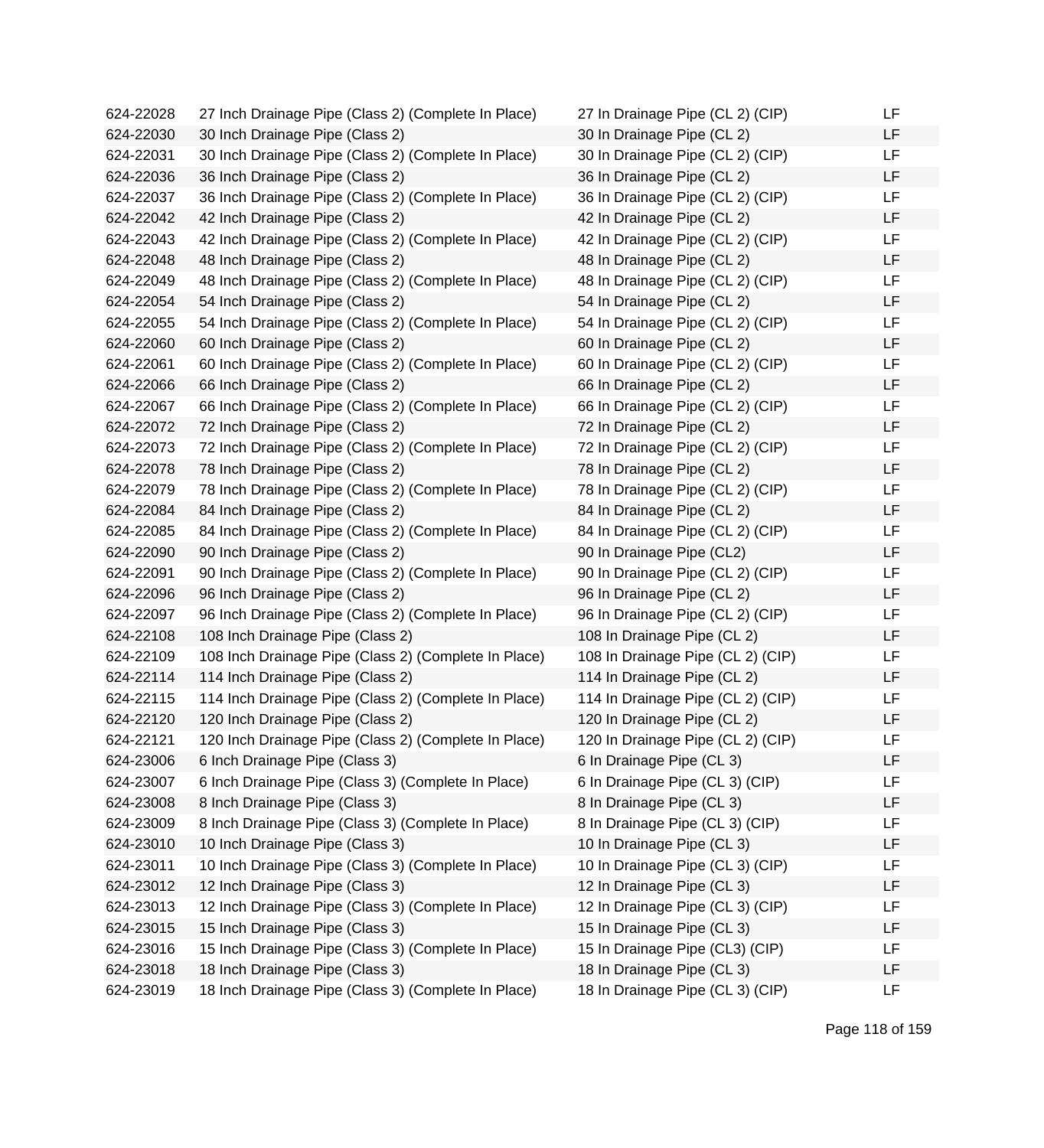624-23021 21 Inch Drainage Pipe (Class 3) 624-23022 21 Inch Drainage Pipe (Class 3) (Complete In Place) 624-23024 24 Inch Drainage Pipe (Class 3) 624-23025 24 Inch Drainage Pipe (Class 3) (Complete In Place) 624-23027 27 Inch Drainage Pipe (Class 3) 624-23028 27 Inch Drainage Pipe (Class 3) (Complete In Place) 624-23030 30 Inch Drainage Pipe (Class 3) 624-23031 30 Inch Drainage Pipe (Class 3) (Complete In Place) 624-23036 36 Inch Drainage Pipe (Class 3) 624-23037 36 Inch Drainage Pipe (Class 3) (Complete In Place) 624-23042 42 Inch Drainage Pipe (Class 3) 624-23043 42 Inch Drainage Pipe (Class 3) (Complete In Place) 624-23048 48 Inch Drainage Pipe (Class 3) 624-23049 48 Inch Drainage Pipe (Class 3) (Complete In Place) 624-23054 54 Inch Drainage Pipe (Class 3) 624-23055 54 Inch Drainage Pipe (Class 3) (Complete In Place) 624-23060 60 Inch Drainage Pipe (Class 3) 624-23061 60 Inch Drainage Pipe (Class 3) (Complete In Place) 624-23066 66 Inch Drainage Pipe (Class 3) 624-23067 66 Inch Drainage Pipe (Class 3) (Complete In Place) 624-23072 72 Inch Drainage Pipe (Class 3) 624-23073 72 Inch Drainage Pipe (Class 3) (Complete In Place) 624-23078 78 Inch Drainage Pipe (Class 3) 624-23079 78 Inch Drainage Pipe (Class 3) (Complete In Place) 624-23084 84 Inch Drainage Pipe (Class 3) 624-23085 84 Inch Drainage Pipe (Class 3) (Complete In Place) 624-23090 90 Inch Drainage Pipe (Class 3) 624-23091 90 Inch Drainage Pipe (Class 3) (Complete In Place) 624-23096 96 Inch Drainage Pipe (Class 3) 624-23097 96 Inch Drainage Pipe (Class 3) (Complete In Place) 624-23108 108 Inch Drainage Pipe (Class 3) 624-23109 108 Inch Drainage Pipe (Class 3) (Complete In Place) 624-23114 114 Inch Drainage Pipe (Class 3) 624-23115 114 Inch Drainage Pipe (Class 3) (Complete In Place) 624-23120 120 Inch Drainage Pipe (Class 3) 624-23121 120 Inch Drainage Pipe (Class 3) (Complete In Place) 624-24006 6 Inch Drainage Pipe (Class 4) 624-24007 6 Inch Drainage Pipe (Class 4) (Complete In Place) 624-24008 8 Inch Drainage Pipe (Class 4) 624-24009 8 Inch Drainage Pipe (Class 4) (Complete In Place) 624-24010 10 Inch Drainage Pipe (Class 4) 624-24011 10 Inch Drainage Pipe (Class 4) (Complete In Place) 624-24012 12 Inch Drainage Pipe (Class 4)

| 21 In Drainage Pipe (CL 3)        | LF |
|-----------------------------------|----|
| 21 In Drainage Pipe (CL 3) (CIP)  | LF |
| 24 In Drainage Pipe (CL 3)        | LF |
| 24 In Drainage Pipe (CL 3) (CIP)  | LF |
| 27 In Drainage Pipe (CL 3)        | LF |
| 27 In Drainage Pipe (CL 3) (CIP)  | LF |
| 30 In Drainage Pipe (CL 3)        | LF |
| 30 In Drainage Pipe (CL 3) (CIP)  | LF |
| 36 In Drainage Pipe (CL 3)        | LF |
| 36 In Drainage Pipe (CL 3) (CIP)  | LF |
| 42 In Drainage Pipe (CL 3)        | LF |
| 42 In Drainage Pipe (CL 3) (CIP)  | LF |
| 48 In Drainage Pipe (CL 3)        | LF |
| 48 In Drainage Pipe (CL 3) (CIP)  | LF |
| 54 In Drainage Pipe (CL 3)        | LF |
| 54 In Drainage Pipe (CL 3) (CIP)  | LF |
| 60 In Drainage Pipe (CL 3)        | LF |
| 60 In Drainage Pipe (CL 3) (CIP)  | LF |
| 66 In Drainage Pipe (CL 3)        | LF |
| 66 In Drainage Pipe (CL 3) (CIP)  | LF |
| 72 In Drainage Pipe (CL 3)        | LF |
| 72 In Drainage Pipe (CL 3) (CIP)  | LF |
| 78 In Drainage Pipe (CL 3)        | LF |
| 78 In Drainage Pipe (CL 3) (CIP)  | LF |
| 84 In Drainage Pipe (CL 3)        | LF |
| 84 In Drainage Pipe (CL 3) (CIP)  | LF |
| 90 In Drainage Pipe (CL 3)        | LF |
| 90 In Drainage Pipe (CL 3) (CIP)  | LF |
| 96 In Drainage Pipe (CL 3)        | LF |
| 96 In Drainage Pipe (CL 3) (CIP)  | LF |
| 108 In Drainage Pipe (CL 3)       | LF |
| 108 In Drainage Pipe (CL 3) (CIP) | LF |
| 114 In Drainage Pipe (CL 3)       | LF |
| 114 In Drainage Pipe (CL 3) (CIP) | LF |
| 120 In Drainage Pipe (CL 3)       | LF |
| 120 In Drainage Pipe (CL 3) (CIP) | LF |
| 6 In Drainage Pipe (CL 4)         | LF |
| 6 In Drainage Pipe (CL 4) (CIP)   | LF |
| 8 In Drainage Pipe (CL 4)         | LF |
| 8 In Drainage Pipe (CL 4) (CIP)   | LF |
| 10 In Drainage Pipe (CL 4)        | LF |
| 10 In Drainage Pipe (CL 4) (CIP)  | LF |
| 12 In Drainage Pipe (CL 4)        | LF |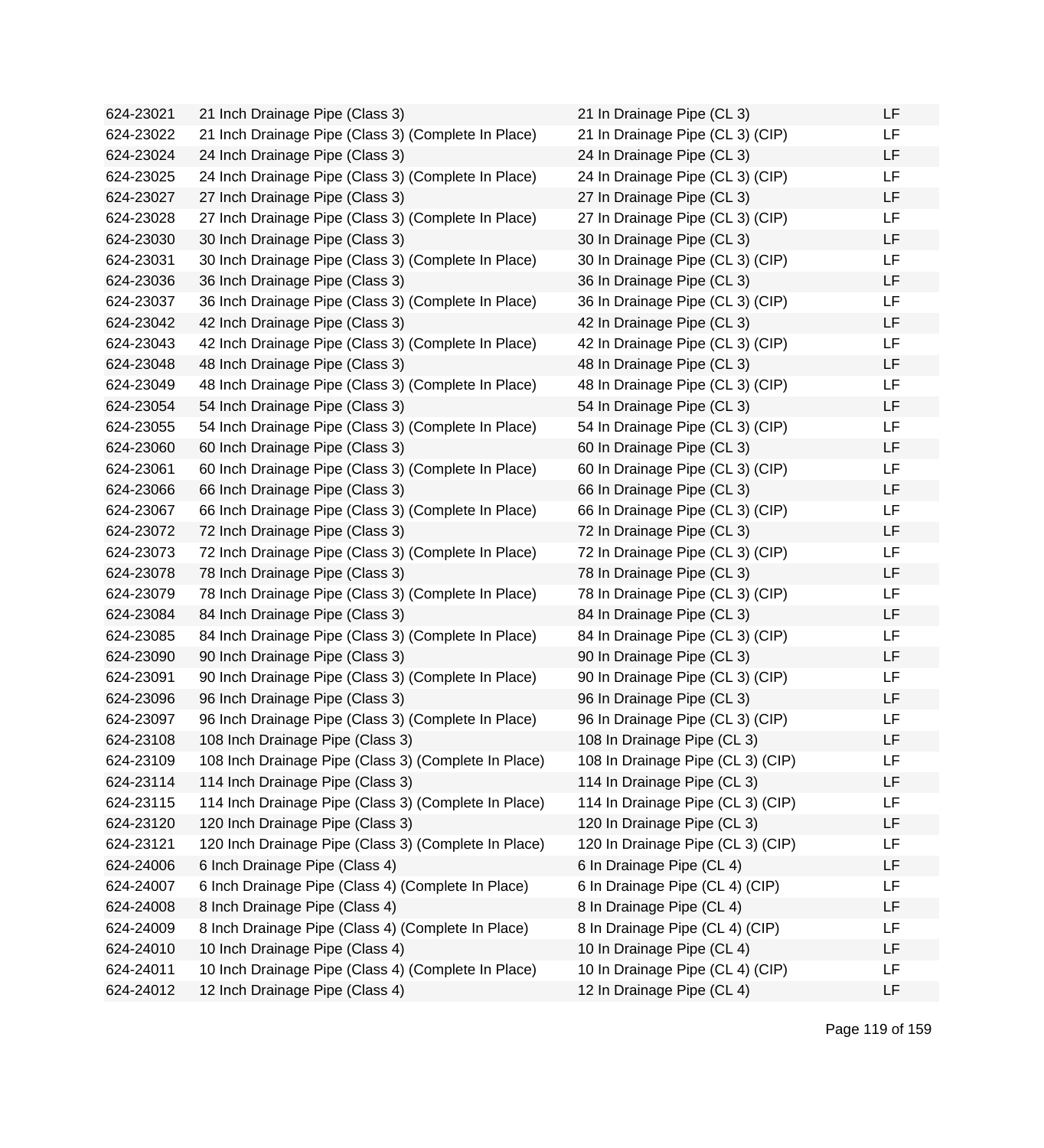624-24013 12 Inch Drainage Pipe (Class 4) (Complete In Place) 624-24015 15 Inch Drainage Pipe (Class 4) 624-24016 15 Inch Drainage Pipe (Class 4) (Complete In Place) 624-24018 18 Inch Drainage Pipe (Class 4) 624-24019 18 Inch Drainage Pipe (Class 4) (Complete In Place)  $624-24021$  21 Inch Drainage Pipe (Class 4) 624-24022 21 Inch Drainage Pipe (Class 4) (Complete In Place)  $624-24024$  24 Inch Drainage Pipe (Class 4) 624-24025 24 Inch Drainage Pipe (Class 4) (Complete In Place) 624-24027 27 Inch Drainage Pipe (Class 4) 624-24028 27 Inch Drainage Pipe (Class 4) (Complete In Place) 624-24030 30 Inch Drainage Pipe (Class 4) 624-24031 30 Inch Drainage Pipe (Class 4) (Complete In Place) 624-24036 36 Inch Drainage Pipe (Class 4) 624-24037 36 Inch Drainage Pipe (Class 4) (Complete In Place) 624-24042 42 Inch Drainage Pipe (Class 4) 624-24043 42 Inch Drainage Pipe (Class 4) (Complete In Place) 624-24048 48 Inch Drainage Pipe (Class 4) 624-24049 48 Inch Drainage Pipe (Class 4) (Complete In Place) 624-24054 54 Inch Drainage Pipe (Class 4) 624-24055 54 Inch Drainage Pipe (Class 4) (Complete In Place) 624-24060 60 Inch Drainage Pipe (Class 4) 624-24061 60 Inch Drainage Pipe (Class 4) (Complete In Place) 624-24066 66 Inch Drainage Pipe (Class 4) 624-24067 66 Inch Drainage Pipe (Class 4) (Complete In Place) 624-24072 72 Inch Drainage Pipe (Class 4) 624-24073 72 Inch Drainage Pipe (Class 4) (Complete In Place) 624-24078 78 Inch Drainage Pipe (Class 4) 624-24079 78 Inch Drainage Pipe (Class 4) (Complete In Place)  $624-24084$  84 Inch Drainage Pipe (Class 4) 624-24085 84 Inch Drainage Pipe (Class 4) (Complete In Place)  $624-24090$  90 Inch Drainage Pipe (Class 4) 624-24091 90 Inch Drainage Pipe (Class 4) (Complete In Place) 624-24096 96 Inch Drainage Pipe (Class 4) 624-24097 96 Inch Drainage Pipe (Class 4) (Complete In Place) 624-24108 108 Inch Drainage Pipe (Class 4) 624-24109 108 Inch Drainage Pipe (Class 4) (Complete In Place) 624-24114 114 Inch Drainage Pipe (Class 4) 624-24115 114 Inch Drainage Pipe (Class 4) (Complete In Place) 624-24120 120 Inch Drainage Pipe (Class 4) 624-24121 120 Inch Drainage Pipe (Class 4) (Complete In Place) 624-25006 6 Inch Drainage Pipe (Class 5) 624-25007 6 Inch Drainage Pipe (Class 5) (Complete In Place)

| 12 In Drainage Pipe (CL 4) (CIP)  | LF |
|-----------------------------------|----|
| 15 In Drainage Pipe (CL 4)        | LF |
| 15 In Drainage Pipe (CL4) (CIP)   | LF |
| 18 In Drainage Pipe (CL 4)        | LF |
| 18 In Drainage Pipe (CL 4) (CIP)  | LF |
| 21 In Drainage Pipe (CL 4)        | LF |
| 21 In Drainage Pipe (CL 4) (CIP)  | LF |
| 24 In Drainage Pipe (CL 4)        | LF |
| 24 In Drainage Pipe (CL 4) (CIP)  | LF |
| 27 In Drainage Pipe (CL 4)        | LF |
| 27 In Drainage Pipe (CL 4) (CIP)  | LF |
| 30 In Drainage Pipe (CL 4)        | LF |
| 30 In Drainage Pipe (CL 4) (CIP)  | LF |
| 36 In Drainage Pipe (CL 4)        | LF |
| 36 In Drainage Pipe (CL 4) (CIP)  | LF |
| 42 In Drainage Pipe (CL 4)        | LF |
| 42 In Drainage Pipe (CL 4) (CIP)  | LF |
| 48 In Drainage Pipe (CL 4)        | LF |
| 48 In Drainage Pipe (CL 4) (CIP)  | LF |
| 54 In Drainage Pipe (CL 4)        | LF |
| 54 In Drainage Pipe (CL 4) (CIP)  | LF |
| 60 In Drainage Pipe (CL 4)        | LF |
| 60 In Drainage Pipe (CL 4) (CIP)  | LF |
| 66 In Drainage Pipe (CL 4)        | LF |
| 66 In Drainage Pipe (CL 4) (CIP)  | LF |
| 72 In Drainage Pipe (CL 4)        | LF |
| 72 In Drainage Pipe (CL 4) (CIP)  | LF |
| 78 in Drainage Pipe (CL 4)        | LF |
| 78 In Drainage Pipe (CL 4) (CIP)  | LF |
| 84 In Drainage Pipe (CL 4)        | LF |
| 84 In Drainage Pipe (CL 4) (CIP)  | LF |
| 90 In Drainage Pipe (CL 4)        | ᄔ  |
| 90 In Drainage Pipe (CL 4) (CIP)  | LF |
| 96 In Drainage Pipe (CL 4)        | LF |
| 96 In Drainage Pipe (CL 4) (CIP)  | LF |
| 108 In Drainage Pipe (CL 4)       | LF |
| 108 In Drainage Pipe (CL 4) (CIP) | LF |
| 114 In Drainage Pipe (CL 4)       | LF |
| 114 In Drainage Pipe (CL 4) (CIP) | LF |
| 120 In Drainage Pipe (CL 4)       | LF |
| 120 In Drainage Pipe (CL 4) (CIP) | LF |
| 6 In Drainage Pipe (CL 5)         | LF |
| 6 In Drainage Pipe (CL 5) (CIP)   | LF |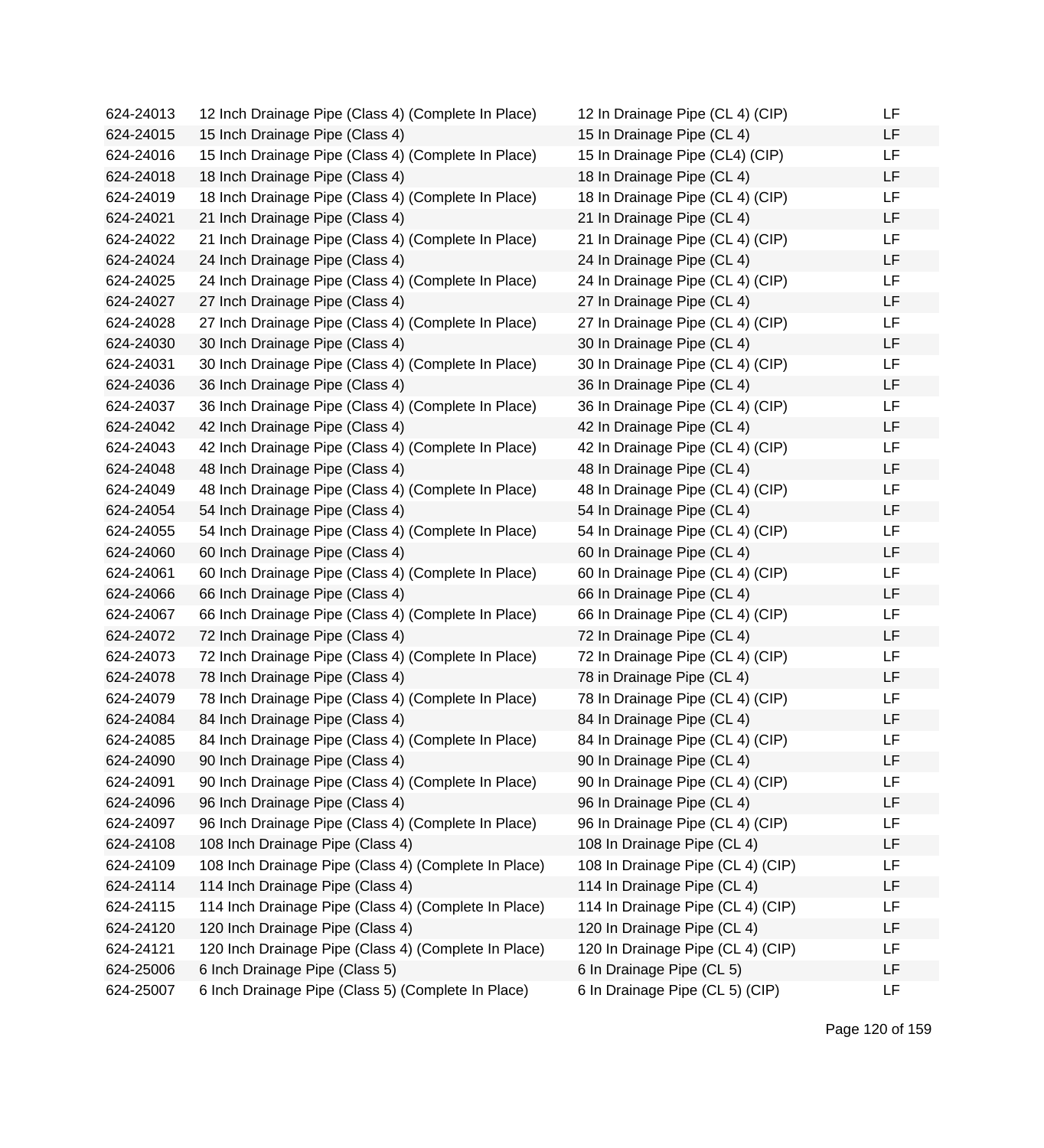| 624-25008 | 8 Inch Drainage Pipe (Class 5)                       | 8 In Drainage Pipe (CL 5)         | LF |
|-----------|------------------------------------------------------|-----------------------------------|----|
| 624-25009 | 8 Inch Drainage Pipe (Class 5) (Complete In Place)   | 8 In Drainage Pipe (CL 5) (CIP)   | LF |
| 624-25010 | 10 Inch Drainage Pipe (Class 5)                      | 10 In Drainage pipe (CL 5)        | LF |
| 624-25011 | 10 Inch Drainage Pipe (Class 5) (Complete In Place)  | 10 In Drainage Pipe (CL 5) (CIP)  | LF |
| 624-25012 | 12 Inch Drainage Pipe (Class 5)                      | 12 In Drainage Pipe (CL 5)        | LF |
| 624-25013 | 12 Inch Drainage Pipe (Class 5) (Complete In Place)  | 12 In Drainage Pipe (CL 5) (CIP)  | LF |
| 624-25015 | 15 Inch Drainage Pipe (Class 5)                      | 15 In Drainage Pipe (CL 5)        | LF |
| 624-25016 | 15 Inch Drainage Pipe (Class 5) (Complete In Place)  | 15 In Drainage Pipe (CL 5) (CIP)  | LF |
| 624-25018 | 18 Inch Drainage Pipe (Class 5)                      | 18 In Drainage Pipe (CL 5)        | LF |
| 624-25019 | 18 Inch Drainage Pipe (Class 5) (Complete In Place)  | 18 In Drainage Pipe (CL 5) (CIP)  | LF |
| 624-25021 | 21 Inch Drainage Pipe (Class 5)                      | 21 In Drainage Pipe (CL 5)        | LF |
| 624-25022 | 21 Inch Drainage Pipe (Class 5) (Complete In Place)  | 21 In Drainage Pipe (CL 5) (CIP)  | LF |
| 624-25024 | 24 Inch Drainage Pipe (Class 5)                      | 24 In Drainage Pipe (CL 5)        | LF |
| 624-25025 | 24 Inch Drainage Pipe (Class 5) (Complete In Place)  | 24 In Drainage Pipe (CL 5) (CIP)  | LF |
| 624-25027 | 27 Inch Drainage Pipe (Class 5)                      | 27 In Drainage Pipe (CL 5)        | LF |
| 624-25028 | 27 Inch Drainage Pipe (Class 5) (Complete In Place)  | 27 In Drainage Pipe (CL 5) (CIP)  | LF |
| 624-25030 | 30 Inch Drainage Pipe (Class 5)                      | 30 In Drainage Pipe (CL 5)        | LF |
| 624-25031 | 30 Inch Drainage Pipe (Class 5) (Complete In Place)  | 30 In Drainage Pipe (CL 5) (CIP)  | LF |
| 624-25036 | 36 Inch Drainage Pipe (Class 5)                      | 36 In Drainage Pipe (CL 5)        | LF |
| 624-25037 | 36 Inch Drainage Pipe (Class 5) (Complete In Place)  | 36 In Drainage Pipe (CL 5) (CIP)  | LF |
| 624-25042 | 42 Inch Drainage Pipe (Class 5)                      | 42 In Drainage Pipe (CL 5)        | LF |
| 624-25043 | 42 Inch Drainage Pipe (Class 5) (Complete In Place)  | 42 In Drainage Pipe (CL 5) (CIP)  | LF |
| 624-25048 | 48 Inch Drainage Pipe (Class 5)                      | 48 In Drainage Pipe (CL 5)        | LF |
| 624-25049 | 48 Inch Drainage Pipe (Class 5) (Complete In Place)  | 48 In Drainage Pipe (CL 5) (CIP)  | LF |
| 624-25054 | 54 Inch Drainage Pipe (Class 5)                      | 54 In Drainage Pipe (CL 5)        | LF |
| 624-25055 | 54 Inch Drainage Pipe (Class 5) (Complete In Place)  | 54 In Drainage Pipe (CL 5) (CIP)  | LF |
| 624-25060 | 60 Inch Drainage Pipe (Class 5)                      | 60 In Drainage Pipe (CL 5)        | LF |
| 624-25061 | 60 Inch Drainage Pipe (Class 5) (Complete In Place)  | 60 In Drainage Pipe (CL 5) (CIP)  | LF |
| 624-25066 | 66 Inch Drainage Pipe (Class 5)                      | 66 In Drainage Pipe (CL 5)        | LF |
| 624-25067 | 66 Inch Drainage Pipe (Class 5) (Complete In Place)  | 66 In Drainage Pipe (CL 5) (CIP)  | LF |
| 624-25072 | 72 Inch Drainage Pipe (Class 5)                      | 72 In Drainage Pipe (CL 5)        | LF |
| 624-25073 | 72 Inch Drainage Pipe (Class 5) (Complete In Place)  | 72 In Drainage Pipe (CL 5) (CIP)  | LF |
| 624-25078 | 78 Inch Drainage Pipe (Class 5)                      | 78 In Drainage Pipe (CL 5)        | LF |
| 624-25079 | 78 Inch Drainage Pipe (Class 5) (Complete In Place)  | 78 In Drainage Pipe (CL 5) (CIP)  | LF |
| 624-25084 | 84 Inch Drainage Pipe (Class 5)                      | 84 In Drainage Pipe (CL 5)        | LF |
| 624-25085 | 84 Inch Drainage Pipe (Class 5) (Complete In Place)  | 84 In Drainage Pipe (CL 5) (CIP)  | LF |
| 624-25090 | 90 Inch Drainage Pipe (Class 5)                      | 90 In Drainage Pipe (CL 5)        | LF |
| 624-25091 | 90 Inch Drainage Pipe (Class 5) (Complete In Place)  | 90 In Drainage Pipe (CL 5) (CIP)  | LF |
| 624-25096 | 96 Inch Drainage Pipe (Class 5)                      | 96 In Drainage Pipe (CL 5)        | LF |
| 624-25097 | 96 Inch Drainage Pipe (Class 5) (Complete In Place)  | 96 In Drainage Pipe (CL 5) (CIP)  | LF |
| 624-25108 | 108 Inch Drainage Pipe (Class 5)                     | 108 In Drainage Pipe (CL 5)       | LF |
| 624-25109 | 108 Inch Drainage Pipe (Class 5) (Complete In Place) | 108 In Drainage Pipe (CL 5) (CIP) | LF |
| 624-25114 | 114 Inch Drainage Pipe (Class 5)                     | 114 In Drainage Pipe (CL 5)       | LF |

| 8 In Drainage Pipe (CL 5)         | LF |
|-----------------------------------|----|
| 8 In Drainage Pipe (CL 5) (CIP)   | LF |
| 10 In Drainage pipe (CL 5)        | LF |
| 10 In Drainage Pipe (CL 5) (CIP)  | LF |
| 12 In Drainage Pipe (CL 5)        | LF |
| 12 In Drainage Pipe (CL 5) (CIP)  | LF |
| 15 In Drainage Pipe (CL 5)        | LF |
| 15 In Drainage Pipe (CL 5) (CIP)  | LF |
| 18 In Drainage Pipe (CL 5)        | LF |
| 18 In Drainage Pipe (CL 5) (CIP)  | LF |
| 21 In Drainage Pipe (CL 5)        | LF |
| 21 In Drainage Pipe (CL 5) (CIP)  | LF |
| 24 In Drainage Pipe (CL 5)        | LF |
| 24 In Drainage Pipe (CL 5) (CIP)  | LF |
| 27 In Drainage Pipe (CL 5)        | LF |
| 27 In Drainage Pipe (CL 5) (CIP)  | LF |
| 30 In Drainage Pipe (CL 5)        | LF |
| 30 In Drainage Pipe (CL 5) (CIP)  | LF |
| 36 In Drainage Pipe (CL 5)        | LF |
| 36 In Drainage Pipe (CL 5) (CIP)  | LF |
| 42 In Drainage Pipe (CL 5)        | LF |
| 42 In Drainage Pipe (CL 5) (CIP)  | LF |
| 48 In Drainage Pipe (CL 5)        | LF |
| 48 In Drainage Pipe (CL 5) (CIP)  | LF |
| 54 In Drainage Pipe (CL 5)        | LF |
| 54 In Drainage Pipe (CL 5) (CIP)  | LF |
| 60 In Drainage Pipe (CL 5)        | LF |
| 60 In Drainage Pipe (CL 5) (CIP)  | LF |
| 66 In Drainage Pipe (CL 5)        | LF |
| 66 In Drainage Pipe (CL 5) (CIP)  | LF |
| 72 In Drainage Pipe (CL 5)        | LF |
| 72 In Drainage Pipe (CL 5) (CIP)  | LF |
| 78 In Drainage Pipe (CL 5)        | LF |
| 78 In Drainage Pipe (CL 5) (CIP)  | LF |
| 84 In Drainage Pipe (CL 5)        | LF |
| 84 In Drainage Pipe (CL 5) (CIP)  | LF |
| 90 In Drainage Pipe (CL 5)        | LF |
| 90 In Drainage Pipe (CL 5) (CIP)  | LF |
| 96 In Drainage Pipe (CL 5)        | LF |
| 96 In Drainage Pipe (CL 5) (CIP)  | LF |
| 108 In Drainage Pipe (CL 5)       | LF |
| 108 In Drainage Pipe (CL 5) (CIP) | LF |
| 114 In Drainage Pipe (CL 5)       | LF |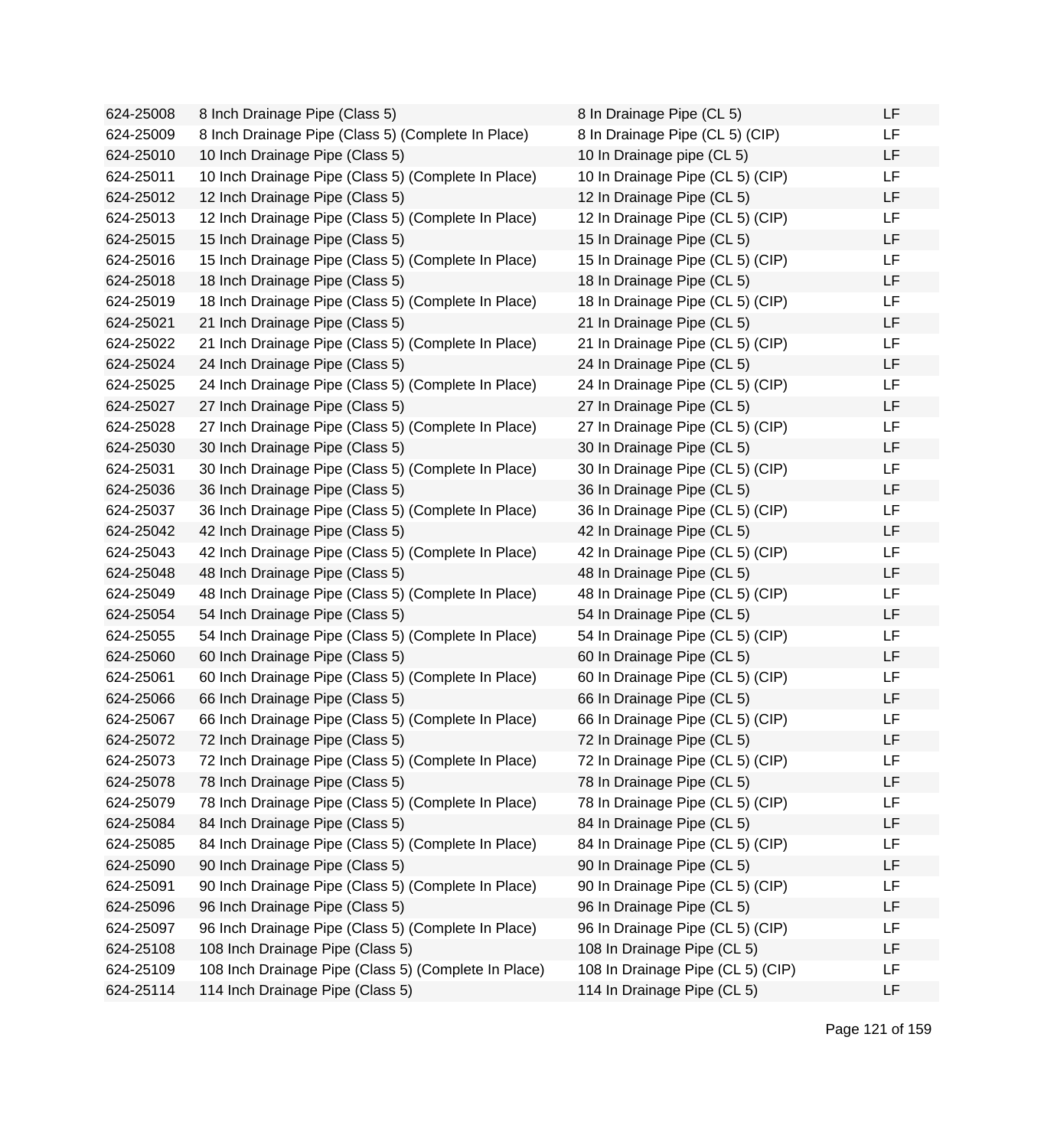| 624-25115 | 114 Inch Drainage Pipe (Class 5) (Complete In Place) | 114 In Drainage Pipe (CL 5) (CIP) | LF        |
|-----------|------------------------------------------------------|-----------------------------------|-----------|
| 624-25120 | 120 Inch Drainage Pipe (Class 5)                     | 120 In Drainage Pipe (CL 5)       | LF        |
| 624-25121 | 120 Inch Drainage Pipe (Class 5) (Complete In Place) | 120 In Drainage Pipe (CL 5) (CIP) | <b>LF</b> |
| 624-26006 | 6 Inch Drainage Pipe (Class 6)                       | 6 In Drainage Pipe (CL 6)         | <b>LF</b> |
| 624-26007 | 6 Inch Drainage Pipe (Class 6) (Complete In Place)   | 6 In Drainage Pipe (CL 6) (CIP)   | <b>LF</b> |
| 624-26008 | 8 Inch Drainage Pipe (Class 6)                       | 8 In Drainage Pipe (CL 6)         | LF        |
| 624-26009 | 8 Inch Drainage Pipe (Class 6) (Complete In Place)   | 8 In Drainage Pipe (CL 6) (CIP)   | LF        |
| 624-26010 | 10 Inch Drainage Pipe (Class 6)                      | 10 In Drainage Pipe (CL 6)        | LF        |
| 624-26011 | 10 Inch Drainage Pipe (Class 6) (Complete In Place)  | 10 In Drainage Pipe (CL 6) (CIP)  | <b>LF</b> |
| 624-26012 | 12 Inch Drainage Pipe (Class 6)                      | 12 In Drainage Pipe (CL 6)        | LF        |
| 624-26013 | 12 Inch Drainage Pipe (Class 6) (Complete In Place)  | 12 In Drainage Pipe (CL 6) (CIP)  | LF        |
| 624-26015 | 15 Inch Drainage Pipe (Class 6)                      | 15 In Drainage Pipe (CL 6)        | LF        |
| 624-26016 | 15 Inch Drainage Pipe (Class 6) (Complete In Place)  | 15 In Drainage Pipe (CL 6) (CIP)  | <b>LF</b> |
| 624-26018 | 18 Inch Drainage Pipe (Class 6)                      | 18 In Drainage Pipe (CL 6)        | LF        |
| 624-26019 | 18 Inch Drainage Pipe (Class 6) (Complete In Place)  | 18 In Drainage Pipe (CL 6) (CIP)  | LF        |
| 624-26021 | 21 Inch Drainage Pipe (Class 6)                      | 21 In Drainage Pipe (CL 6)        | LF        |
| 624-26022 | 21 Inch Drainage Pipe (Class 6) (Complete In Place)  | 21 In Drainage Pipe (CL 6) (CIP)  | LF        |
| 624-26024 | 24 Inch Drainage Pipe (Class 6)                      | 24 In Drainage Pipe (CL 6)        | LF        |
| 624-26025 | 24 Inch Drainage Pipe (Class 6) (Complete In Place)  | 24 In Drainage Pipe (CL 6) (CIP)  | LF        |
| 624-26027 | 27 Inch Drainage Pipe (Class 6)                      | 27 In Drainage Pipe (CL 6)        | LF        |
| 624-26028 | 27 Inch Drainage Pipe (Class 6) (Complete In Place)  | 27 In Drainage Pipe (CL 6) (CIP)  | LF        |
| 624-26030 | 30 Inch Drainage Pipe (Class 6)                      | 30 In Drainage Pipe (CL 6)        | LF        |
| 624-26031 | 30 Inch Drainage Pipe (Class 6) (Complete In Place)  | 30 In Drainage Pipe (CL 6) (CIP)  | LF        |
| 624-26036 | 36 Inch Drainage Pipe (Class 6)                      | 36 In Drainage Pipe (CL 6)        | LF        |
| 624-26037 | 36 Inch Drainage Pipe (Class 6) (Complete In Place)  | 36 In Drainage Pipe (CL 6) (CIP)  | LF        |
| 624-26042 | 42 Inch Drainage Pipe (Class 6)                      | 42 In Drainage Pipe (CL 6)        | <b>LF</b> |
| 624-26043 | 42 Inch Drainage Pipe (Class 6) (Complete In Place)  | 42 In Drainage Pipe (CL 6) (CIP)  | LF        |
| 624-26048 | 48 Inch Drainage Pipe (Class 6)                      | 48 In Drainage Pipe (CL 6)        | LF        |
| 624-26049 | 48 Inch Drainage Pipe (Class 6) (Complete In Place)  | 48 In Drainage Pipe (CL 6) (CIP)  | LF        |
| 624-26054 | 54 Inch Drainage Pipe (Class 6)                      | 54 In Drainage Pipe (CL 6)        | LF        |
| 624-26055 | 54 Inch Drainage Pipe (Class 6) (Complete In Place)  | 54 In Drainage Pipe (CL 6) (CIP)  | LF        |
| 624-26060 | 60 Inch Drainage Pipe (Class 6)                      | 60 In Drainage Pipe (CL 6)        | LF        |
| 624-26061 | 60 Inch Drainage Pipe (Class 6) (Complete In Place)  | 60 In Drainage Pipe (CL 6) (CIP)  | LF        |
| 624-26066 | 66 Inch Drainage Pipe (Class 6)                      | 66 In Drainage Pipe (CL 6)        | LF        |
| 624-26067 | 66 Inch Drainage Pipe (Class 6) (Complete In Place)  | 66 In Drainage Pipe (CL 6) (CIP)  | LF        |
| 624-26072 | 72 Inch Drainage Pipe (Class 6)                      | 72 In Drainage Pipe (CL 6)        | LF        |
| 624-26073 | 72 Inch Drainage Pipe (Class 6) (Complete In Place)  | 72 In Drainage Pipe (CL 6) (CIP)  | LF        |
| 624-26078 | 78 Inch Drainage Pipe (Class 6)                      | 78 In Drainage Pipe (CL 6)        | LF        |
| 624-26079 | 78 Inch Drainage Pipe (Class 6) (Complete In Place)  | 78 In Drainage Pipe (CL 6) (CIP)  | LF        |
| 624-26084 | 84 Inch Drainage Pipe (Class 6)                      | 84 In Drainage Pipe (CL 6)        | LF        |
| 624-26085 | 84 Inch Drainage Pipe (Class 6) (Complete In Place)  | 84 In Drainage Pipe (CL 6) (CIP)  | LF        |
| 624-26090 | 90 Inch Drainage Pipe (Class 6)                      | 90 In Drainage Pipe (CL 6)        | LF        |
| 624-26091 | 90 Inch Drainage Pipe (Class 6) (Complete In Place)  | 90 In Drainage Pipe (CL 6) (CIP)  | LF        |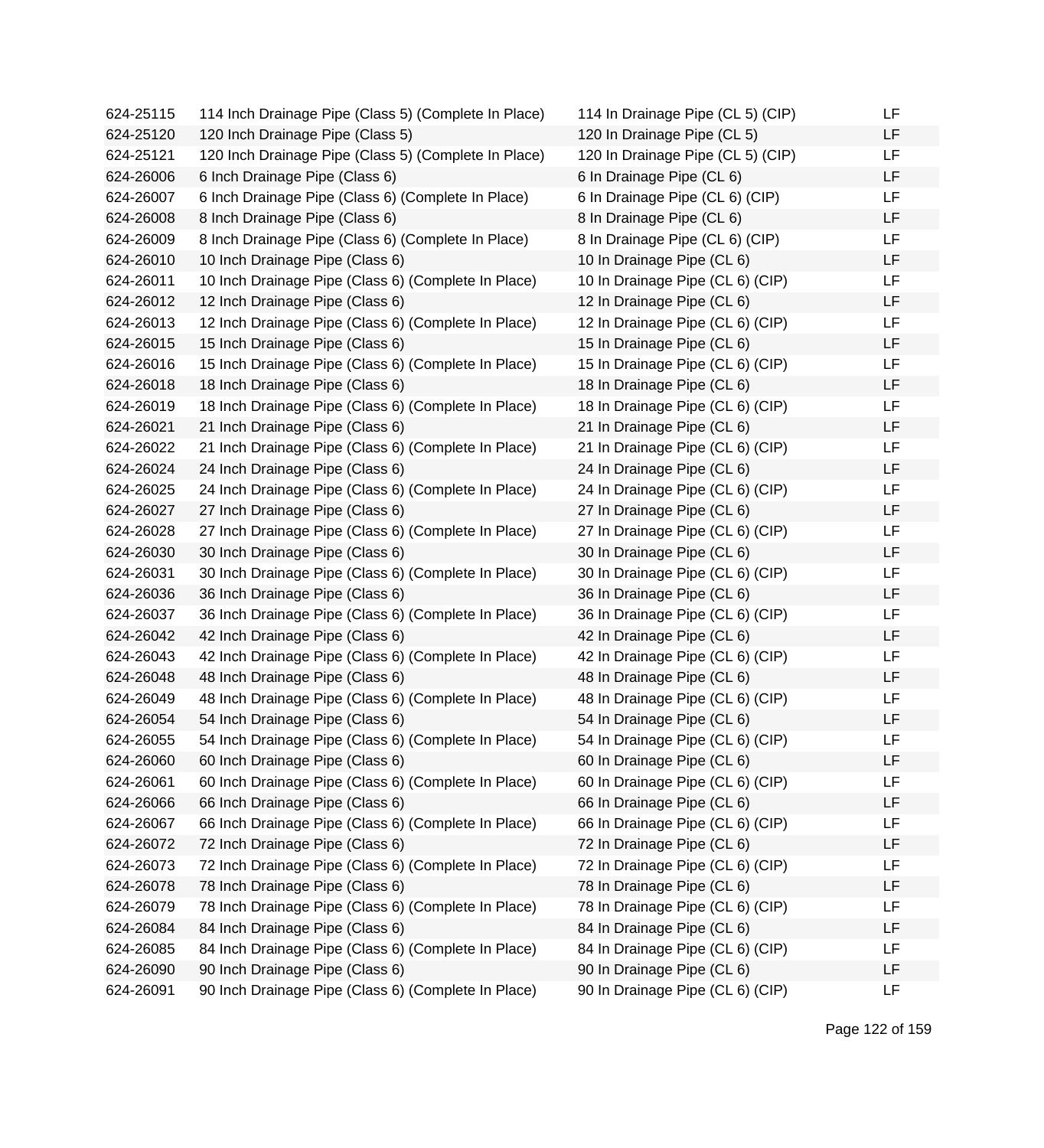| 624-26096 | 96 Inch Drainage Pipe (Class 6)                      | 96 In Drainage Pipe (CL 6)        | LF |
|-----------|------------------------------------------------------|-----------------------------------|----|
| 624-26097 | 96 Inch Drainage Pipe (Class 6) (Complete In Place)  | 96 In Drainage Pipe (CL 6) (CIP)  | LF |
| 624-26108 | 108 Inch Drainage Pipe (Class 6)                     | 108 In Drainage Pipe (CL 6)       | LF |
| 624-26109 | 108 Inch Drainage Pipe (Class 6) (Complete In Place) | 108 In Drainage Pipe (CL 6) (CIP) | LF |
| 624-26114 | 114 Inch Drainage Pipe (Class 6)                     | 114 In Drainage Pipe (CL 6)       | LF |
| 624-26115 | 114 Inch Drainage Pipe (Class 6) (Complete In Place) | 114 In Drainage Pipe (CL 6) (CIP) | LF |
| 624-26120 | 120 Inch Drainage Pipe (Class 6)                     | 120 In Drainage Pipe (CL 6)       | LF |
| 624-26121 | 120 Inch Drainage Pipe (Class 6) (Complete In Place) | 120 In Drainage Pipe (CL 6) (CIP) | LF |
| 624-27006 | 6 Inch Drainage Pipe (Class 7)                       | 6 In Drainage Pipe (CL 7)         | LF |
| 624-27007 | 6 Inch Drainage Pipe (Class 7) (Complete In Place)   | 6 In Drainage Pipe (CL 7) (CIP)   | LF |
| 624-27008 | 8 Inch Drainage Pipe (Class 7)                       | 8 In Drainage Pipe (CL 7)         | LF |
| 624-27009 | 8 Inch Drainage Pipe (Class 7) (Complete In Place)   | 8 In Drainage Pipe (CL 7) (CIP)   | LF |
| 624-27010 | 10 Inch Drainage Pipe (Class 7)                      | 10 In Drainage Pipe (CL 7)        | LF |
| 624-27011 | 10 Inch Drainage Pipe (Class 7) (Complete In Place)  | 10 In Drainage Pipe (CL 7) (CIP)  | LF |
| 624-27012 | 12 Inch Drainage Pipe (Class 7)                      | 12 In Drainage Pipe (CL 7)        | LF |
| 624-27013 | 12 Inch Drainage Pipe (Class 7) (Complete In Place)  | 12 In Drainage Pipe (CL 7) (CIP)  | LF |
| 624-27015 | 15 Inch Drainage Pipe (Class 7)                      | 15 In Drainage Pipe (CL 7)        | LF |
| 624-27016 | 15 Inch Drainage Pipe (Class 7) (Complete In Place)  | 15 In Drainage Pipe (CL 7) (CIP)  | LF |
| 624-27018 | 18 Inch Drainage Pipe (Class 7)                      | 18 In Drainage Pipe (CL 7)        | LF |
| 624-27019 | 18 Inch Drainage Pipe (Class 7) (Complete In Place)  | 18 In Drainage Pipe (CL 7) (CIP)  | LF |
| 624-27021 | 21 Inch Drainage Pipe (Class 7)                      | 21 In Drainage Pipe (CL 7)        | LF |
| 624-27022 | 21 Inch Drainage Pipe (Class 7) (Complete In Place)  | 21 In Drainage Pipe (CL 7) (CIP)  | LF |
| 624-27024 | 24 Inch Drainage Pipe (Class 7)                      | 24 In Drainage Pipe (CL 7)        | LF |
| 624-27025 | 24 Inch Drainage Pipe (Class 7) (Complete In Place)  | 24 In Drainage Pipe (CL 7) (CIP)  | LF |
| 624-27027 | 27 Inch Drainage Pipe (Class 7)                      | 27 In Drainage Pipe (CL 7)        | LF |
| 624-27028 | 27 Inch Drainage Pipe (Class 7) (Complete In Place)  | 27 In Drainage Pipe (CL 7) (CIP)  | LF |
| 624-27030 | 30 Inch Drainage Pipe (Class 7)                      | 30 In Drainage Pipe (CL 7)        | LF |
| 624-27031 | 30 Inch Drainage Pipe (Class 7) (Complete In Place)  | 30 In Drainage Pipe (CL 7) (CIP)  | LF |
| 624-27036 | 36 Inch Drainage Pipe (Class 7)                      | 36 In Drainage Pipe (CL 7)        | LF |
| 624-27037 | 36 Inch Drainage Pipe (Class 7) (Complete In Place)  | 36 In Drainage Pipe (CL 7) (CIP)  | LF |
| 624-27042 | 42 Inch Drainage Pipe (Class 7)                      | 42 In Drainage Pipe (CL 7)        | LF |
| 624-27043 | 42 Inch Drainage Pipe (Class 7) (Complete In Place)  | 42 In Drainage Pipe (CL 7) (CIP)  | LF |
| 624-27048 | 48 Inch Drainage Pipe (Class 7)                      | 48 In Drainage Pipe (CL 7)        | LF |
| 624-27049 | 48 Inch Drainage Pipe (Class 7) (Complete In Place)  | 48 In Drainage Pipe (CL 7) (CIP)  | LF |
| 624-27054 | 54 Inch Drainage Pipe (Class 7)                      | 54 In Drainage Pipe (CL 7)        | LF |
| 624-27055 | 54 Inch Drainage Pipe (Class 7) (Complete In Place)  | 54 In Drainage Pipe (CL 7) (CIP)  | LF |
| 624-27060 | 60 Inch Drainage Pipe (Class 7)                      | 60 In Drainage Pipe (CL 7)        | LF |
| 624-27061 | 60 Inch Drainage Pipe (Class 7) (Complete In Place)  | 60 In Drainage Pipe (CL 7) (CIP)  | LF |
| 624-27066 | 66 Inch Drainage Pipe (Class 7)                      | 66 In Drainage Pipe (CL 7)        | LF |
| 624-27067 | 66 Inch Drainage Pipe (Class 7) (Complete In Place)  | 66 In Drainage Pipe (CL 7) (CIP)  | LF |
| 624-27072 | 72 Inch Drainage Pipe (Class 7)                      | 72 In Drainage Pipe (CL 7)        | LF |
| 624-27073 | 72 Inch Drainage Pipe (Class 7) (Complete In Place)  | 72 In Drainage Pipe (CL 7) (CIP)  | LF |
| 624-27078 | 78 Inch Drainage Pipe (Class 7)                      | 78 In Drainage Pipe (CL 7)        | LF |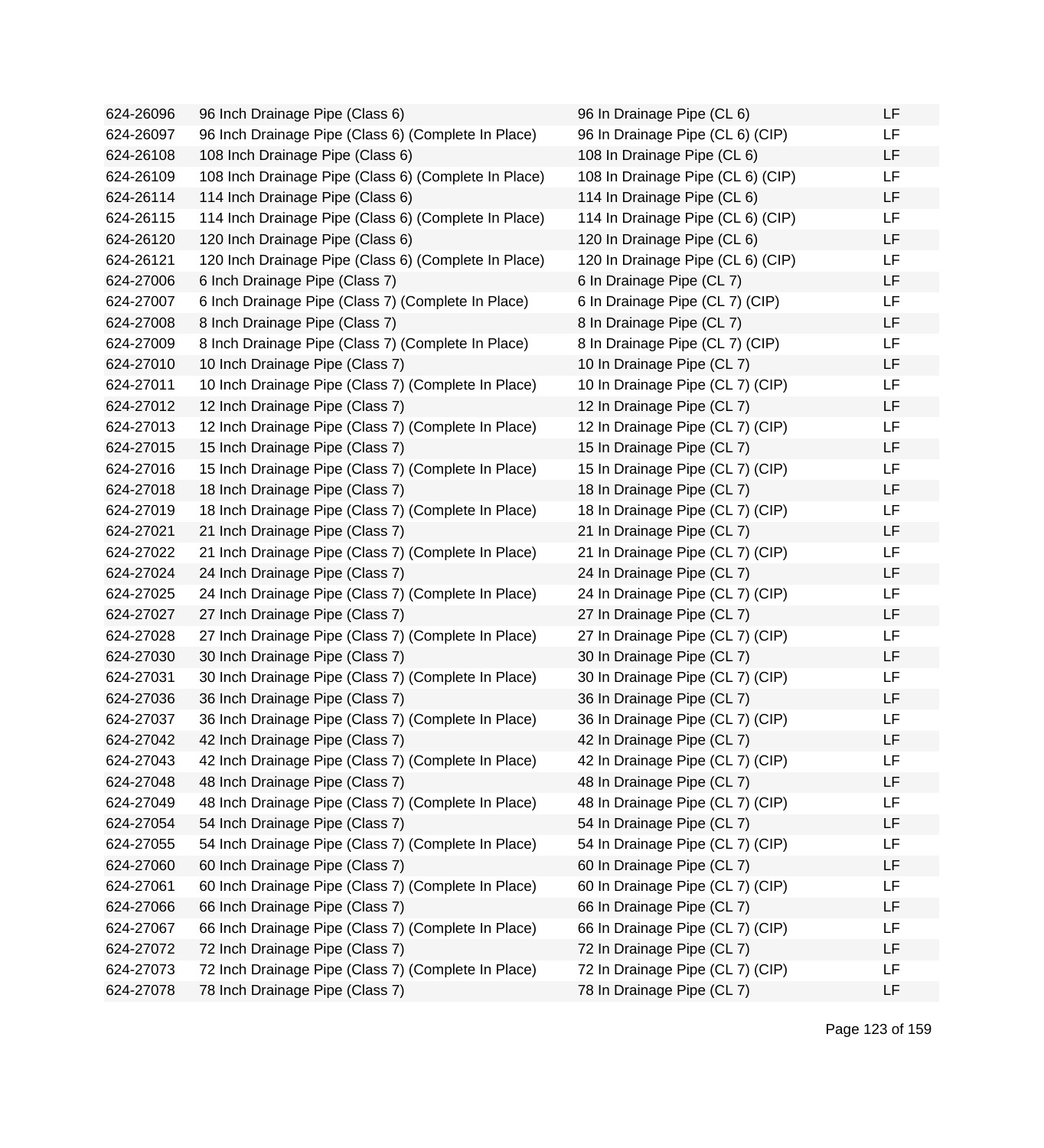| 624-27079 | 78 Inch Drainage Pipe (Class 7) (Complete In Place)  | 78 In Drainage Pipe (CL 7) (CIP)  | LF |
|-----------|------------------------------------------------------|-----------------------------------|----|
| 624-27084 | 84 Inch Drainage Pipe (Class 7)                      | 84 In Drainage Pipe (CL 7)        | LF |
| 624-27085 | 84 Inch Drainage Pipe (Class 7) (Complete In Place)  | 84 In Drainage Pipe (CL 7) (CIP)  | LF |
| 624-27090 | 90 Inch Drainage Pipe (Class 7)                      | 90 In Drainage Pipe (CL 7)        | LF |
| 624-27091 | 90 Inch Drainage Pipe (Class 7) (Complete In Place)  | 90 In Drainage Pipe (CL 7) (CIP)  | LF |
| 624-27096 | 96 Inch Drainage Pipe (Class 7)                      | 96 In Drainage Pipe (CL 7)        | LF |
| 624-27097 | 96 Inch Drainage Pipe (Class 7) (Complete In Place)  | 96 In Drainage Pipe (CL 7) (CIP)  | LF |
| 624-27108 | 108 Inch Drainage Pipe (Class 7)                     | 108 In Drainage Pipe (CL 7)       | LF |
| 624-27109 | 108 Inch Drainage Pipe (Class 7) (Complete In Place) | 108 In Drainage Pipe (CL 7) (CIP) | LF |
| 624-27114 | 114 Inch Drainage Pipe (Class 7)                     | 114 In Drainage Pipe (CL 7)       | LF |
| 624-27115 | 114 Inch Drainage Pipe (Class 7) (Complete In Place) | 114 In Drainage Pipe (CL 7) (CIP) | LF |
| 624-27120 | 120 Inch Drainage Pipe (Class 7)                     | 120 In Drainage Pipe (CL 7)       | LF |
| 624-27121 | 120 Inch Drainage Pipe (Class 7) (Complete In Place) | 120 In Drainage Pipe (CL 7) (CIP) | LF |
| 624-28006 | 6 Inch Drainage Pipe (Class 8)                       | 6 In Drainage Pipe (CL 8)         | LF |
| 624-28007 | 6 Inch Drainage Pipe (Class 8) (Complete In Place)   | 6 In Drainage Pipe (CL 8) (CIP)   | LF |
| 624-28008 | 8 Inch Drainage Pipe (Class 8)                       | 8 In Drainage Pipe (CL 8)         | LF |
| 624-28009 | 8 Inch Drainage Pipe (Class 8) (Complete In Place)   | 8 In Drainage Pipe (CL 8) (CIP)   | LF |
| 624-28010 | 10 Inch Drainage Pipe (Class 8)                      | 10 In Drainage Pipe (CL 8)        | LF |
| 624-28011 | 10 Inch Drainage Pipe (Class 8) (Complete In Place)  | 10 In Drainage Pipe (CL 8) (CIP)  | LF |
| 624-28012 | 12 Inch Drainage Pipe (Class 8)                      | 12 In Drainage Pipe (CL 8)        | LF |
| 624-28013 | 12 Inch Drainage Pipe (Class 8) (Complete In Place)  | 12 In Drainage Pipe (CL 8) (CIP)  | LF |
| 624-28015 | 15 Inch Drainage Pipe (Class 8)                      | 15 In Drainage Pipe (CL 8)        | LF |
| 624-28016 | 15 Inch Drainage Pipe (Class 8) (Complete in Place)  | 15 In Drainage Pipe (CL 8) (CIP)  | LF |
| 624-28018 | 18 Inch Drainage Pipe (Class 8)                      | 18 In Drainage Pipe (CL 8)        | LF |
| 624-28019 | 18 Inch Drainage Pipe (Class 8) (Complete in Place)  | 18 In Drainage Pipe (CL 8) (CIP)  | LF |
| 624-28021 | 21 Inch Drainage Pipe (Class 8)                      | 21 In Drainage Pipe (CL 8)        | LF |
| 624-28022 | 21 Inch Drainage Pipe (Class 8) (Complete In Place)  | 21 In Drainage Pipe (CL 8) (CIP)  | LF |
| 624-28024 | 24 Inch Drainage Pipe (Class 8)                      | 24 In Drainage Pipe (CL 8)        | LF |
| 624-28025 | 24 Inch Drainage Pipe (Class 8) (Complete in Place)  | 24 In Drainage Pipe (CL 8) (CIP)  | LF |
| 624-28027 | 27 Inch Drainage Pipe (Class 8)                      | 27 In Drainage Pipe (CL 8)        | LF |
| 624-28028 | 27 Inch Drainage Pipe (Class 8) (Complete In Place)  | 27 In Drainage Pipe (CL 8) (CIP)  | LF |
| 624-28030 | 30 Inch Drainage Pipe (Class 8)                      | 30 In Drainage Pipe (CL 8)        | LF |
| 624-28031 | 30 Inch Drainage Pipe (Class 8) (Complete in Place)  | 30 In Drainage Pipe (CL 8) (CIP)  | LF |
| 624-28036 | 36 Inch Drainage Pipe (Class 8)                      | 36 In Drainage Pipe (CL 8)        | LF |
| 624-28037 | 36 Inch Drainage Pipe (Class 8) (Complete in Place)  | 36 In Drainage Pipe (CL 8) (CIP)  | LF |
| 624-28042 | 42 Inch Drainage Pipe (Class 8)                      | 42 In Drainage Pipe (CL 8)        | LF |
| 624-28043 | 42 Inch Drainage Pipe (Class 8) (Complete in Place)  | 42 In Drainage Pipe (CL 8) (CIP)  | LF |
| 624-28048 | 48 Inch Drainage Pipe (Class 8)                      | 48 In Drainage Pipe (CL 8)        | LF |
| 624-28049 | 48 Inch Drainage Pipe (Class 8) (Complete in Place)  | 48 In Drainage Pipe (CL 8) (CIP)  | LF |
| 624-28054 | 54 Inch Drainage Pipe (Class 8)                      | 54 In Drainage Pipe (CL 8)        | LF |
| 624-28055 | 54 Inch Drainage Pipe (Class 8) (Complete in Place)  | 54 In Drainage Pipe (CL 8) (CIP)  | LF |
| 624-28060 | 60 Inch Drainage Pipe (Class 8)                      | 60 In Drainage Pipe (CL 8)        | LF |
| 624-28061 | 60 Inch Drainage Pipe (Class 8) (Complete In Place)  | 60 In Drainage Pipe (CL 8) (CIP)  | LF |

| 78 In Drainage Pipe (CL 7) (CIP)  | LF |
|-----------------------------------|----|
| 84 In Drainage Pipe (CL 7)        | LF |
| 84 In Drainage Pipe (CL 7) (CIP)  | LF |
| 90 In Drainage Pipe (CL 7)        | LF |
| 90 In Drainage Pipe (CL 7) (CIP)  | LF |
| 96 In Drainage Pipe (CL 7)        | LF |
| 96 In Drainage Pipe (CL 7) (CIP)  | LF |
| 108 In Drainage Pipe (CL 7)       | LF |
| 108 In Drainage Pipe (CL 7) (CIP) | LF |
| 114 In Drainage Pipe (CL 7)       | LF |
| 114 In Drainage Pipe (CL 7) (CIP) | LF |
| 120 In Drainage Pipe (CL 7)       | LF |
| 120 In Drainage Pipe (CL 7) (CIP) | LF |
| 6 In Drainage Pipe (CL 8)         | LF |
| 6 In Drainage Pipe (CL 8) (CIP)   | LF |
| 8 In Drainage Pipe (CL 8)         | LF |
| 8 In Drainage Pipe (CL 8) (CIP)   | LF |
| 10 In Drainage Pipe (CL 8)        | LF |
| 10 In Drainage Pipe (CL 8) (CIP)  | LF |
| 12 In Drainage Pipe (CL 8)        | LF |
| 12 In Drainage Pipe (CL 8) (CIP)  | LF |
| 15 In Drainage Pipe (CL 8)        | LF |
| 15 In Drainage Pipe (CL 8) (CIP)  | LF |
| 18 In Drainage Pipe (CL 8)        | LF |
| 18 In Drainage Pipe (CL 8) (CIP)  | LF |
| 21 In Drainage Pipe (CL 8)        | LF |
| 21 In Drainage Pipe (CL 8) (CIP)  | LF |
| 24 In Drainage Pipe (CL 8)        | LF |
| 24 In Drainage Pipe (CL 8) (CIP)  | LF |
| 27 In Drainage Pipe (CL 8)        | LF |
| 27 In Drainage Pipe (CL 8) (CIP)  | LF |
| 30 In Drainage Pipe (CL 8)        | LF |
| 30 In Drainage Pipe (CL 8) (CIP)  | LF |
| 36 In Drainage Pipe (CL 8)        | LF |
| 36 In Drainage Pipe (CL 8) (CIP)  | LF |
| 42 In Drainage Pipe (CL 8)        | LF |
| 42 In Drainage Pipe (CL 8) (CIP)  | LF |
| 48 In Drainage Pipe (CL 8)        | LF |
| 48 In Drainage Pipe (CL 8) (CIP)  | LF |
| 54 In Drainage Pipe (CL 8)        | LF |
| 54 In Drainage Pipe (CL 8) (CIP)  | LF |
| 60 In Drainage Pipe (CL 8)        | LF |
| 60 In Drainage Pipe (CL 8) (CIP)  | LF |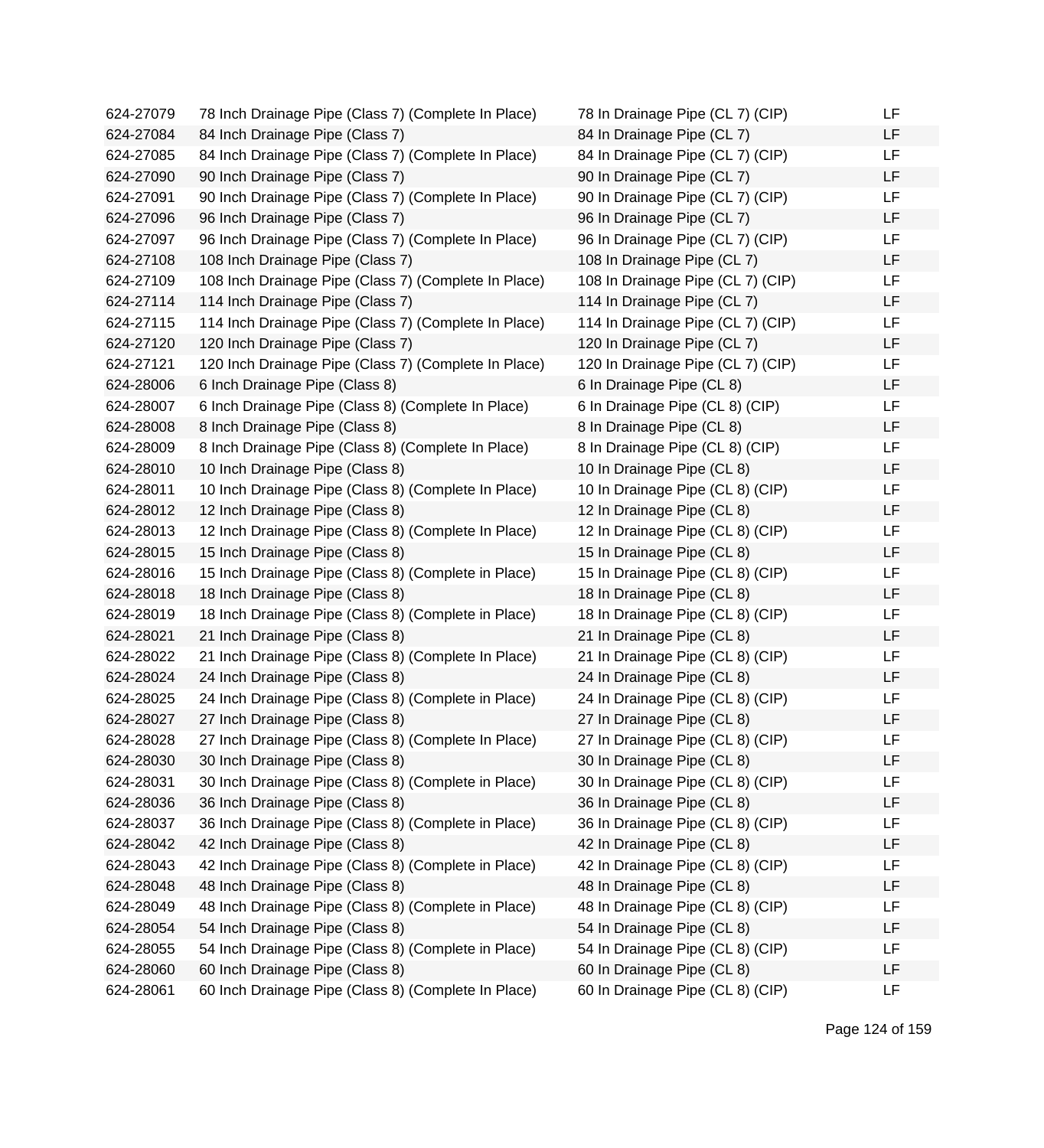624-28066 66 Inch Drainage Pipe (Class 8) 624-28067 66 Inch Drainage Pipe (Class 8) (Complete In Place) 624-28072 72 Inch Drainage Pipe (Class 8) 624-28073 72 Inch Drainage Pipe (Class 8) (Complete In Place) 624-28078 78 Inch Drainage Pipe (Class 8) 624-28079 78 Inch Drainage Pipe (Class 8) (Complete In Place) 624-28084 84 Inch Drainage Pipe (Class 8) 624-28085 84 Inch Drainage Pipe (Class 8) (Complete In Place) 624-28090 90 Inch Drainage Pipe (Class 8) 624-28091 90 Inch Drainage Pipe (Class 8) (Complete In Place) 624-28096 96 Inch Drainage Pipe (Class 8) 624-28097 96 Inch Drainage Pipe (Class 8) (Complete In Place) 624-28108 108 Inch Drainage Pipe (Class 8) 624-28109 108 Inch Drainage Pipe (Class 8) (Complete In Place) 624-28114 114 Inch Drainage Pipe (Class 8) 624-28115 114 Inch Drainage Pipe (Class 8) (Complete In Place) 624-28120 120 Inch Drainage Pipe (Class 8) 624-28121 120 Inch Drainage Pipe (Class 8) (Complete In Place) 624-29006 6 Inch Drainage Pipe (Class 9) 624-29007 6 Inch Drainage Pipe (Class 9) (Complete In Place) 624-29008 8 Inch Drainage Pipe (Class 9) 624-29009 8 Inch Drainage Pipe (Class 9) (Complete In Place) 624-29010 10 Inch Drainage Pipe (Class 9) 624-29011 10 Inch Drainage Pipe (Class 9) (Complete In Place) 624-29012 12 Inch Drainage Pipe (Class 9) 624-29013 12 Inch Drainage Pipe (Class 9) (Complete In Place) 624-29015 15 Inch Drainage Pipe (Class 9) 624-29016 15 Inch Drainage Pipe (Class 9) (Complete In Place) 624-29018 18 Inch Drainage Pipe (Class 9) 624-29019 18 Inch Drainage Pipe (Class 9) (Complete In Place) 624-29021 21 Inch Drainage Pipe (Class 9) 624-29022 21 Inch Drainage Pipe (Class 9) (Complete In Place) 624-29024 24 Inch Drainage Pipe (Class 9) 624-29025 24 Inch Drainage Pipe (Class 9) (Complete In Place) 624-29027 27 Inch Drainage Pipe (Class 9) 624-29028 27 Inch Drainage Pipe (Class 9) (Complete In Place) 624-29030 30 Inch Drainage Pipe (Class 9) 624-29031 30 Inch Drainage Pipe (Class 9) (Complete In Place) 624-29036 36 Inch Drainage Pipe (Class 9) 624-29037 36 Inch Drainage Pipe (Class 9) (Complete In Place) 624-29042 42 Inch Drainage Pipe (Class 9) 624-29043 42 Inch Drainage Pipe (Class 9) (Complete In Place) 624-29048 48 Inch Drainage Pipe (Class 9)

| 66 In Drainage Pipe (CL 8)        | LF |
|-----------------------------------|----|
| 66 In Drainage Pipe (CL 8) (CIP)  | LF |
| 72 In Drainage Pipe (CL 8)        | LF |
| 72 In Drainage Pipe (CL 8) (CIP)  | LF |
| 78 In Drainage Pipe (CL 8)        | LF |
| 78 In Drainage Pipe (CL 8) (CIP)  | LF |
| 84 In Drainage Pipe (CL 8)        | LF |
| 84 In Drainage Pipe (CL 8) (CIP)  | LF |
| 90 In Drainage Pipe (CL 8)        | LF |
| 90 In Drainage Pipe (CL 8) (CIP)  | LF |
| 96 In Drainage Pipe (CL 8)        | LF |
| 96 In Drainage Pipe (CL 8) (CIP)  | LF |
| 108 In Drainage Pipe (CL 8)       | LF |
| 108 In Drainage Pipe (CL 8) (CIP) | LF |
| 114 In Drainage Pipe (CL 8)       | LF |
| 114 In Drainage Pipe (CL 8) (CIP) | LF |
| 120 In Drainage Pipe (CL 8)       | LF |
| 120 In Drainage Pipe (CL 8) (CIP) | LF |
| 6 In Drainage Pipe (CL 9)         | LF |
| 6 In Drainage Pipe (CL 9) (CIP)   | LF |
| 8 In Drainage Pipe (CL 9)         | LF |
| 8 In Drainage Pipe (CL 9) (CIP)   | LF |
| 10 In Drainage Pipe (CL 9)        | LF |
| 10 In Drainage Pipe (CL 9) (CIP)  | LF |
| 12 In Drainage Pipe (CL 9)        | LF |
| 12 In Drainage Pipe (CL 9) (CIP)  | LF |
| 15 In Drainage Pipe (CL 9)        | LF |
| 15 In Drainage Pipe (CL 9) (CIP)  | LF |
| 18 In Drainage Pipe (CL 9)        | LF |
| 18 In Drainage Pipe (CL 9) (CIP)  | LF |
| 21 In Drainage Pipe (CL 9)        | LF |
| 21 In Drainage Pipe (CL 9) (CIP)  | LF |
| 24 In Drainage Pipe (CL 9)        | LF |
| 24 In Drainage Pipe (CL 9) (CIP)  | LF |
| 27 In Drainage Pipe (CL 9)        | LF |
| 27 In Drainage Pipe (CL 9) (CIP)  | LF |
| 30 In Drainage Pipe (CL 9)        | LF |
| 30 In Drainage Pipe (CL 9) (CIP)  | LF |
| 36 In Drainage Pipe (CL 9)        | LF |
| 36 In Drainage Pipe (CL 9) (CIP)  | LF |
| 42 In Drainage Pipe (CL 9)        | LF |
| 42 In Drainage Pipe (CL 9) (CIP)  | LF |
| 48 In Drainage Pipe (CL 9)        | LF |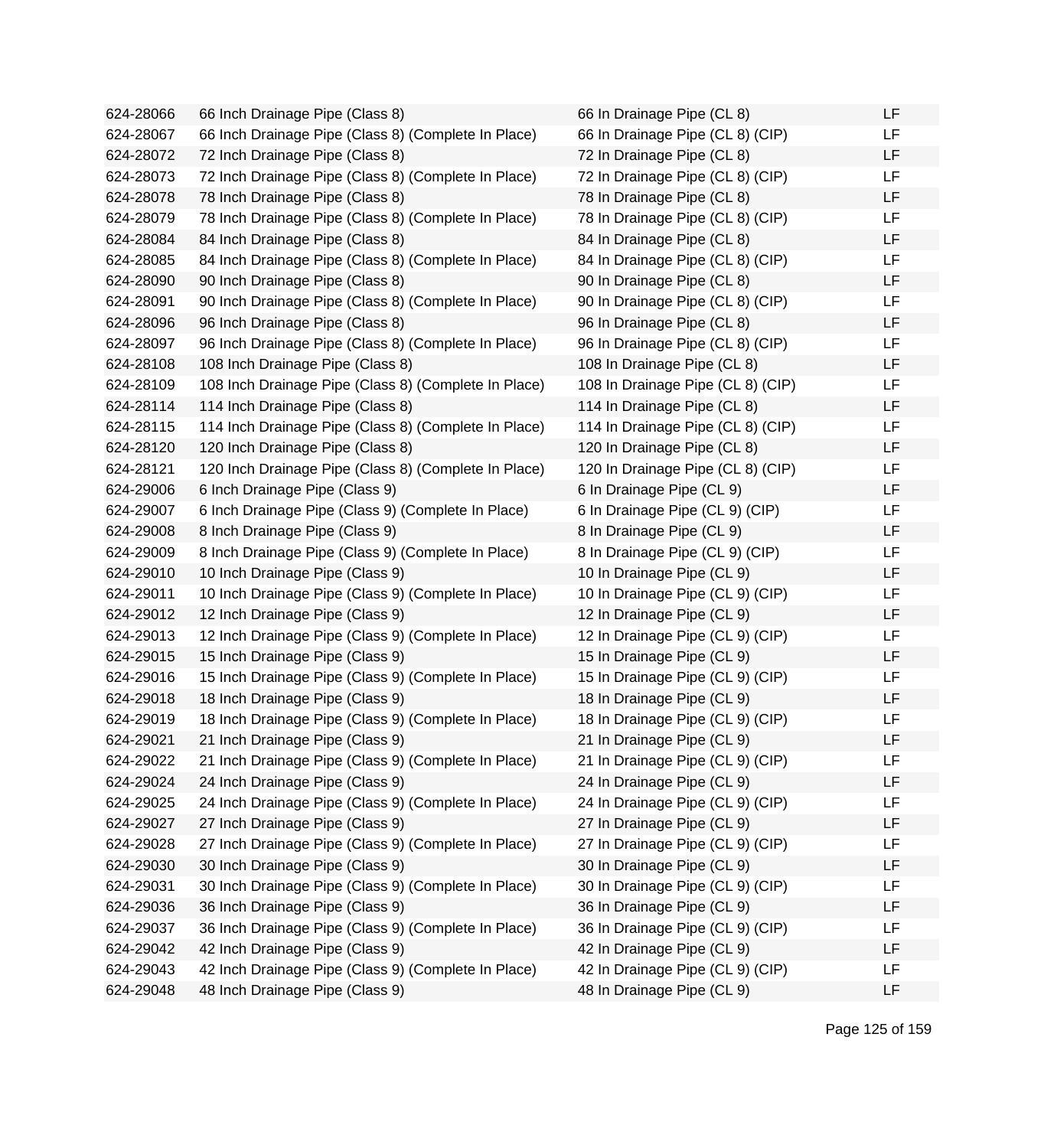| 624-29049 | 48 Inch Drainage Pipe (Class 9) (Complete In Place)  | 48 In Drainage Pipe (CL 9) (CIP)  | LF |
|-----------|------------------------------------------------------|-----------------------------------|----|
| 624-29054 | 54 Inch Drainage Pipe (Class 9)                      | 54 In Drainage Pipe (CL 9)        | LF |
| 624-29055 | 54 Inch Drainage Pipe (Class 9) (Complete In Place)  | 54 In Drainage Pipe (CL 9) (CIP)  | LF |
| 624-29060 | 60 Inch Drainage Pipe (Class 9)                      | 60 In Drainage Pipe (CL 9)        | LF |
| 624-29061 | 60 Inch Drainage Pipe (Class 9) (Complete In Place)  | 60 In Drainage Pipe (CL 9) (CIP)  | LF |
| 624-29066 | 66 Inch Drainage Pipe (Class 9)                      | 66 In Drainage Pipe (CL 9)        | LF |
| 624-29067 | 66 Inch Drainage Pipe (Class 9) (Complete In Place)  | 66 In Drainage Pipe (CL 9) (CIP)  | LF |
| 624-29072 | 72 Inch Drainage Pipe (Class 9)                      | 72 In Drainage Pipe (CL 9)        | LF |
| 624-29073 | 72 Inch Drainage Pipe (Class 9) (Complete In Place)  | 72 In Drainage Pipe (CL 9) (CIP)  | LF |
| 624-29078 | 78 Inch Drainage Pipe (Class 9)                      | 78 In Drainage Pipe (CL 9)        | LF |
| 624-29079 | 78 Inch Drainage Pipe (Class 9) (Complete In Place)  | 78 In Drainage Pipe (CL 9) (CIP)  | LF |
| 624-29084 | 84 Inch Drainage Pipe (Class 9)                      | 84 In Drainage Pipe (CL 9)        | LF |
| 624-29085 | 84 Inch Drainage Pipe (Class 9) (Complete In Place)  | 84 In Drainage Pipe (CL 9) (CIP)  | LF |
| 624-29090 | 90 Inch Drainage Pipe (Class 9)                      | 90 In Drainage Pipe (CL 9)        | LF |
| 624-29091 | 90 Inch Drainage Pipe (Class 9) (Complete In Place)  | 90 In Drainage Pipe (CL 9) (CIP)  | LF |
| 624-29096 | 96 Inch Drainage Pipe (Class 9)                      | 96 In Drainage Pipe (CL 9)        | LF |
| 624-29097 | 96 Inch Drainage Pipe (Class 9) (Complete In Place)  | 96 In Drainage Pipe (CL 9) (CIP)  | LF |
| 624-29108 | 108 Inch Drainage Pipe (Class 9)                     | 108 In Drainage Pipe (CL 9)       | LF |
| 624-29109 | 108 Inch Drainage Pipe (Class 9) (Complete In Place) | 108 In Drainage Pipe (CL 9) (CIP) | LF |
| 624-29114 | 114 Inch Drainage Pipe (Class 9)                     | 114 In Drainage Pipe (CL 9)       | LF |
| 624-29115 | 114 Inch Drainage Pipe (Class 9) (Complete In Place) | 114 In Drainage Pipe (CL 9) (CIP) | LF |
| 624-29120 | 120 Inch Drainage Pipe (Class 9)                     | 120 In Drainage Pipe (CL 9)       | LF |
| 624-29121 | 120 Inch Drainage Pipe (Class 9) (Complete In Place) | 120 In Drainage Pipe (CL 9) (CIP) | LF |
| 624-30006 | 6 Inch Drainage Pipe (Class 10)                      | 6 In Drainage Pipe (CL 10)        | LF |
| 624-30007 | 6 Inch Drainage Pipe (Class 10) (Complete In Place)  | 6 In Drainage Pipe (CL 10) (CIP)  | LF |
| 624-30008 | 8 Inch Drainage Pipe (Class 10)                      | 8 In Drainage Pipe (CL 10)        | LF |
| 624-30009 | 8 Inch Drainage Pipe (Class 10) (Complete In Place)  | 8 In Drainage Pipe (CL 10) (CIP)  | LF |
| 624-30010 | 10 Inch Drainage Pipe (Class 10)                     | 10 In Drainage Pipe (CL 10)       | LF |
| 624-30011 | 10 Inch Drainage Pipe (Class 10) (Complete In Place) | 10 In Drainage Pipe (CL 10) (CIP) | LF |
| 624-30012 | 12 Inch Drainage Pipe Class 10)                      | 12 In Drainage Pipe (CL 10)       | LF |
| 624-30013 | 12 Inch Drainage Pipe (Class 10) (Complete In Place) | 12 In Drainage Pipe (CL 10) (CIP) | LF |
| 624-30015 | 15 Inch Drainage Pipe (Class 10)                     | 15 In Drainage Pipe (CL 10)       | LF |
| 624-30016 | 15 Inch Drainage Pipe (Class 10) (Complete In Place) | 15 In Drainage Pipe (CL 10) (CIP) | LF |
| 624-30018 | 18 Inch Drainage Pipe (Class 10)                     | 18 In Drainage Pipe (CL 10)       | LF |
| 624-30019 | 18 Inch Drainage Pipe (Class 10) (Complete In Place) | 18 In Drainage Pipe (CL 10) (CIP) | LF |
| 624-30021 | 21 Inch Drainage Pipe (Class 10)                     | 21 In Drainage Pipe (CL 10)       | LF |
| 624-30022 | 21 Inch Drainage Pipe (Class 10) (Complete In Place) | 21 In Drainage Pipe (CL 10) (CIP) | LF |
| 624-30024 | 24 Inch Drainage Pipe (Class 10)                     | 24 In Drainage Pipe (CL 10)       | LF |
| 624-30025 | 24 Inch Drainage Pipe (Class 10) (Complete In Place) | 24 In Drainage Pipe (CL 10) (CIP) | LF |
| 624-30027 | 27 Inch Drainage Pipe (Class 10)                     | 27 In Drainage Pipe (CL 10)       | LF |
| 624-30028 | 27 Inch Drainage Pipe (Class 10) (Complete In Place) | 27 In Drainage Pipe (CL 10) (CIP) | LF |
| 624-30030 | 30 Inch Drainage Pipe (Class 10)                     | 30 In Drainage Pipe (CL 10)       | LF |
| 624-30031 | 30 Inch Drainage Pipe (Class 10) (Complete In Place) | 30 In Drainage Pipe (CL 10) CIP)  | LF |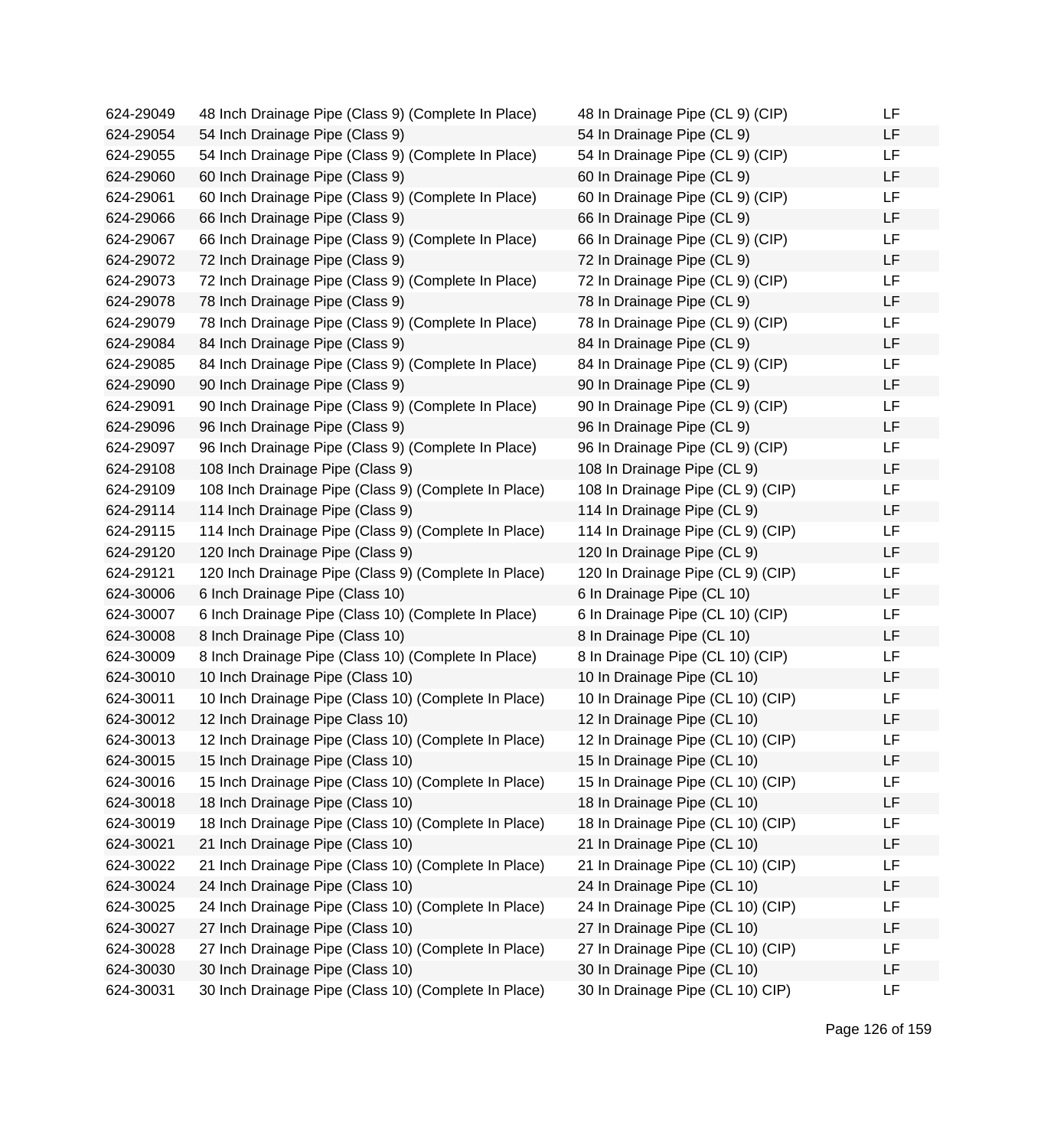| 624-30036 | 36 Inch Drainage Pipe (Class 10)                                             | 36 In Drainage Pipe (CL 10)           | LF        |
|-----------|------------------------------------------------------------------------------|---------------------------------------|-----------|
| 624-30037 | 36 Inch Drainage Pipe (Class 10) (Complete In Place)                         | 36 In Drainage Pipe (CL 10) (CIP)     | LF        |
| 624-30042 | 42 Inch Drainage Pipe (Class 10)                                             | 42 In Drainage Pipe (CL 10)           | <b>LF</b> |
| 624-30043 | 42 Inch Drainage Pipe (Class 10) (Complete In Place)                         | 42 In Drainage Pipe (CL 10) (CIP)     | LF        |
| 624-30048 | 48 Inch Drainage Pipe (Class 10)                                             | 48 In Drainage Pipe (CL 10)           | LF        |
| 624-30049 | 48 Inch Drainage Pipe (Class 10) (Complete In Place)                         | 48 In Drainage Pipe (CL 10) (CIP)     | LF        |
| 624-30054 | 54 Inch Drainage Pipe (Class 10)                                             | 54 In Drainage Pipe (CL 10)           | LF        |
| 624-30055 | 54 Inch Drainage Pipe (Class 10) (Complete In Place)                         | 54 In Drainage Pipe (CL 10) (CIP)     | <b>LF</b> |
| 624-30060 | 60 Inch Drainage Pipe (Class 10)                                             | 60 In Drainage Pipe (CL 10)           | LF        |
| 624-30061 | 60 Inch Drainage Pipe (Class 10) (Complete In Place)                         | 60 In Drainage Pipe (CL 10) (CIP)     | LF        |
| 624-30066 | 66 Inch Drainage Pipe (Class 10)                                             | 66 In Drainage Pipe (CL 10)           | <b>LF</b> |
| 624-30067 | 66 Inch Drainage Pipe (Class 10) (Complete In Place)                         | 66 In Drainage Pipe (CL 10) (CIP)     | LF        |
| 624-30072 | 72 Inch Drainage Pipe (Class 10)                                             | 72 In Drainage Pipe (CL 10)           | LF        |
| 624-30073 | 72 Inch Drainage Pipe (Class 10) (Complete In Place)                         | 72 In Drainage Pipe (CL 10) (CIP)     | LF        |
| 624-30078 | 78 Inch Drainage Pipe (Class 10)                                             | 78 In Drainage Pipe (CL 10)           | LF        |
| 624-30079 | 78 Inch Drainage Pipe (Class 10) (Complete In Place)                         | 78 In Drainage Pipe (CL 10) (CIP)     | LF        |
| 624-30084 | 84 Inch Drainage Pipe (Class 10)                                             | 84 In Drainage Pipe (CL 10)           | LF        |
| 624-30085 | 84 Inch Drainage Pipe (Class 10) (Complete In Place)                         | 84 In Drainage Pipe (CL 10) (CIP)     | <b>LF</b> |
| 624-30090 | 90 Inch Drainage Pipe (Class 10)                                             | 90 In Drainage Pipe (CL 10)           | LF        |
| 624-30091 | 90 Inch Drainage Pipe (Class 10) (Complete In Place)                         | 90 In Drainage Pipe (CL 10) (CIP)     | LF        |
| 624-30096 | 96 Inch Drainage Pipe (Class 10)                                             | 96 In Drainage Pipe (CL 10)           | <b>LF</b> |
| 624-30097 | 96 Inch Drainage Pipe (Class 10) (Complete In Place)                         | 96 In Drainage Pipe (CL 10) (CIP)     | LF        |
| 624-30108 | 108 Inch Drainage Pipe (Class 10)                                            | 108 In Drainage Pipe (CL 10)          | LF        |
| 624-30109 | 108 Inch Drainage Pipe (Class 10) (Complete In Place)                        | 108 In Drainage Pipe (CL 10) (CIP)    | LF        |
| 624-30114 | 114 Inch Drainage Pipe (Class 10)                                            | 114 In Drainage Pipe (CL 10)          | LF        |
| 624-30115 | 114 Inch Drainage Pipe (Class 10) (Complete In Place)                        | 114 In Drainage Pipe (CL 10) (CIP)    | LF        |
| 624-30120 | 120 Inch Drainage Pipe (Class 10)                                            | 120 In Drainage Pipe (CL 10)          | LF        |
| 624-30121 | 120 Inch Drainage Pipe (Class 10) (Complete In Place)                        | 120 In Drainage Pipe (CL 10) (CIP)    | LF        |
| 624-40018 | 18 Inch Equivalent Drainage Pipe Elliptical (Class 0)                        | 18 In Equiv Drain Pipe E (CL 0)       | LF        |
| 624-40019 | 18 Inch Equivalent Drainage Pipe Elliptical (Class 0)<br>(Complete In Place) | 18 In Equiv Pipe E (CL 0) (CIP)       | LF        |
| 624-40021 | 21 Inch Equivalent Drainage Pipe Elliptical (Class 0)                        | 21 In Equiv Drain Pipe E (CL 0)       | LF        |
| 624-40022 | 21 Inch Equivalent Drainage Pipe Elliptical (Class 0)<br>(Complete In Place) | 21 In Equiv Drain Pipe E (CL 0) (CIP) | LF        |
| 624-40024 | 24 Inch Equivalent Drainage Pipe Elliptical (Class 0)                        | 24 In Equiv Drain Pipe E (CL 0)       | LF        |
| 624-40025 | 24 Inch Equivalent Drainage Pipe Elliptical (Class 0)<br>(Complete In Place) | 24 In Equiv Drain Pipe E (CL 0) (CIP) | LF        |
| 624-40027 | 27 Inch Equivalent Drainage Pipe Elliptical (Class 0)                        | 27 In Equiv Drain Pipe E (CL 0)       | <b>LF</b> |
| 624-40028 | 27 Inch Equivalent Drainage Pipe Elliptical (Class 0)<br>(Complete In Place) | 27 In Equiv Drain Pipe E (CL 0) (CIP) | LF        |
| 624-40030 | 30 Inch Equivalent Drainage Pipe Elliptical (Class 0)                        | 30 In Equiv Drain Pipe E (CL 0)       | LF        |
| 624-40031 | 30 Inch Equivalent Drainage Pipe Elliptical (Class 0)<br>(Complete In Place) | 30 In Equiv Drain Pipe E (CL 0) (CIP) | LF        |
| 624-40036 | 36 Inch Equivalent Drainage Pipe Elliptical (Class 0)                        | 36 In Equiv Drain Pipe E (CL 0)       | LF        |
| 624-40037 | 36 Inch Equivalent Drainage Pipe Elliptical (Class 0)                        | 36 In Equiv Drain Pipe E (CL 0) (CIP) | LF        |

Page 127 of 159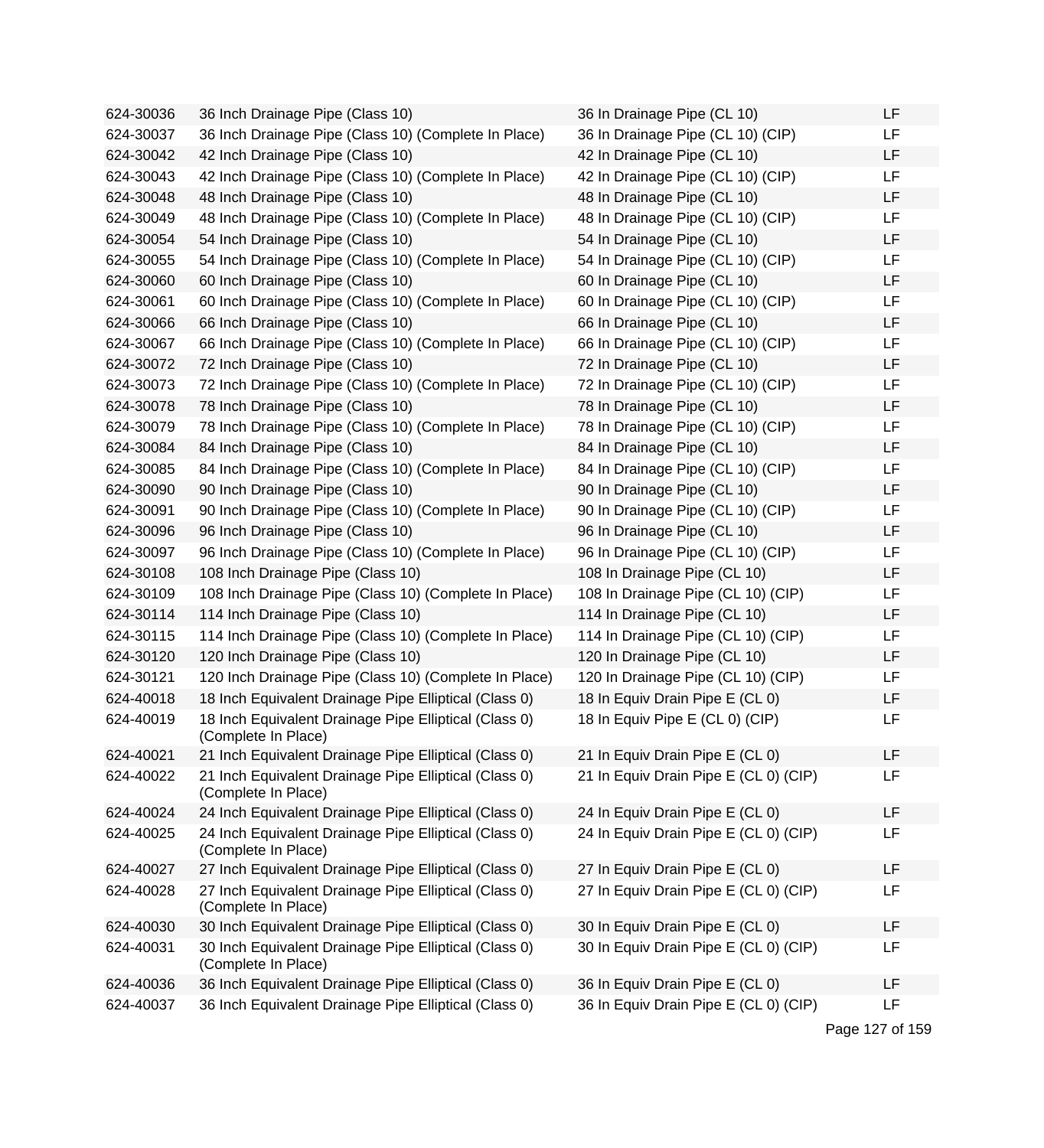|           | (Complete In Place)                                                           |                                        |    |
|-----------|-------------------------------------------------------------------------------|----------------------------------------|----|
| 624-40042 | 42 Inch Equivalent Drainage Pipe Elliptical (Class 0)                         | 42 In Equiv Drain Pipe E (CL 0)        | LF |
| 624-40043 | 42 Inch Equivalent Drainage Pipe Elliptical (Class 0)<br>(Complete In Place)  | 42 In Equiv Drain Pipe E (CL 0) (CIP)  | LF |
| 624-40048 | 48 Inch Equivalent Drainage Pipe Elliptical (Class 0)                         | 48 In Equiv Drain Pipe E (CL 0)        | LF |
| 624-40049 | 48 Inch Equivalent Drainage Pipe Elliptical (Class 0)<br>(Complete In Place)  | 48 In Equiv Drain Pipe E (CL 0) (CIP)  | LF |
| 624-40054 | 54 Inch Equivalent Drainage Pipe Elliptical (Class 0)                         | 54 In Equiv Drain Pipe E (CL 0)        | LF |
| 624-40055 | 54 Inch Equivalent Drainage Pipe Elliptical (Class 0)<br>(Complete In Place)  | 54 In Equiv Drain Pipe E (CL 0) (CIP)  | LF |
| 624-40060 | 60 Inch Equivalent Drainage Pipe Elliptical (Class 0)                         | 60 In Equiv Drain Pipe E (CL 0)        | LF |
| 624-40061 | 60 Inch Equivalent Drainage Pipe Elliptical (Class 0)<br>(Complete In Place)  | 60 In Equiv Drain Pipe E (CL 0) (CIP)  | LF |
| 624-40066 | 66 Inch Equivalent Drainage Pipe Elliptical (Class 0)                         | 66 In Equiv Drain Pipe E (CL 0)        | LF |
| 624-40067 | 66 Inch Equivalent Drainage Pipe Elliptical (Class 0)<br>(Complete In Place)  | 66 In Equiv Drain Pipe E (CL 0) (CIP)  | LF |
| 624-40072 | 72 Inch Equivalent Drainage Pipe Elliptical (Class 0)                         | 72 In Equiv Drain Pipe E (CL 0)        | LF |
| 624-40073 | 72 Inch Equivalent Drainage Pipe Elliptical (Class 0)<br>(Complete In Place)  | 72 In Equiv Drain Pipe E (CL 0)        | LF |
| 624-40078 | 78 Inch Equivalent Drainage Pipe Elliptical (Class 0)                         | 78 In Equiv Drain Pipe E (CL 0)        | LF |
| 624-40079 | 78 Inch Equivalent Drainage Pipe Elliptical (Class 0)<br>(Complete In Place)  | 78 In Equiv Drain Pipe E (CL 0) (CIP)  | LF |
| 624-40084 | 84 Inch Equivalent Drainage Pipe Elliptical (Class 0)                         | 84 In Equiv Drain Pipe E (CL 0)        | LF |
| 624-40085 | 84 Inch Equivalent Drainage Pipe Elliptical (Class 0)<br>(Complete In Place)  | 84 In Equiv Drain Pipe E (CL 0) (CIP)  | LF |
| 624-40090 | 90 Inch Equivalent Drainage Pipe Elliptical (Class 0)                         | 90 In Equiv Drain Pipe E (CL 0)        | LF |
| 624-40091 | 90 Inch Equivalent Drainage Pipe Elliptical (Class 0)<br>(Complete In Place)  | 90 In Equiv Drain Pipe E (CL 0) (CIP)  | LF |
| 624-40096 | 96 Inch Equivalent Drainage Pipe Elliptical (Class 0)                         | 96 In Equiv Drain Pipe E (CL 0)        | LF |
| 624-40097 | 96 Inch Equivalent Drainage Pipe Elliptical (Class 0)<br>(Complete In Place)  | 96 In Equiv Drain Pipe E (CL 0) (CIP)  | LF |
| 624-40102 | 102 Inch Equivalent Drainage Pipe Elliptical (Class 0)                        | 102 In Equiv Drain Pipe E (CL 0)       | LF |
| 624-40103 | 102 Inch Equivalent Drainage Pipe Elliptical (Class 0)<br>(Complete In Place) | 102 In Equiv Drain Pipe E (CL 0) (CIP) | LF |
| 624-40108 | 108 Inch Equivalent Drainage Pipe Elliptical (Class 0)                        | 108 In Equiv Drain Pipe E (CL 0)       | LF |
| 624-40109 | 108 Inch Equivalent Drainage Pipe Elliptical (Class 0)<br>(Complete In Place) | 108 In Equiv Drain Pipe E (CL 0) (CIP) | LF |
| 624-41018 | 18 Inch Equivalent Drainage Pipe Elliptical (Class 1)                         | 18 In Equiv Drain Pipe E (CL 1)        | LF |
| 624-41019 | 18 Inch Equivalent Drainage Pipe Elliptical (Class 1)<br>(Complete In Place)  | 18 In Equiv Drain Pipe E (CL 1) (CIP)  | LF |
| 624-41021 | 21 Inch Equivalent Drainage Pipe Elliptical (Class 1)                         | 21 In Equiv Drain Pipe E (CL 1)        | LF |
| 624-41022 | 21 Inch Equivalent Drainage Pipe Elliptical (Class 1)<br>(Complete In Place)  | 21 In Equiv Drain Pipe E (CL 1) (CIP)  | LF |
| 624-41024 | 24 Inch Equivalent Drainage Pipe Elliptical (Class 1)                         | 24 In Equiv Drain Pipe E (CL 1)        | LF |
| 624-41025 | 24 Inch Equivalent Drainage Pipe Elliptical (Class 1)<br>(Complete In Place)  | 24 In Equiv Drain Pipe E (CL 1) (CIP)  | LF |
| 624-41027 | 27 Inch Equivalent Drainage Pipe Elliptical (Class 1)                         | 27 In Equiv Drain Pipe E (CL 1)        | LF |
|           |                                                                               |                                        |    |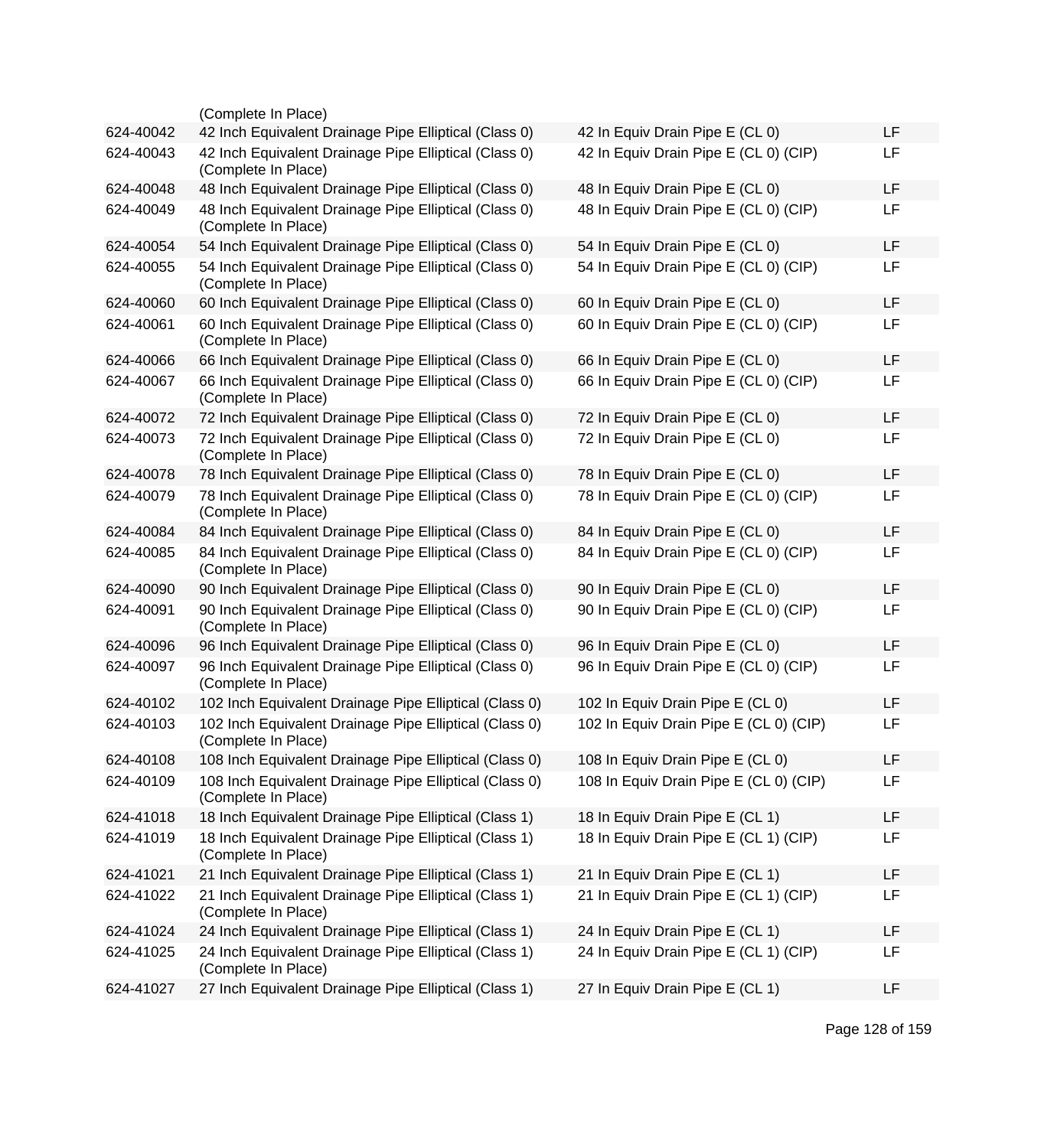| 624-41028 | 27 Inch Equivalent Drainage Pipe Elliptical (Class 1)<br>(Complete In Place)  | 27 In Equiv Drain Pipe E (CL 1) (CIP)  | LF |
|-----------|-------------------------------------------------------------------------------|----------------------------------------|----|
| 624-41030 | 30 Inch Equivalent Drainage Pipe Elliptical (Class 1)                         | 30 In Equiv Drain Pipe E (CL 1)        | LF |
| 624-41031 | 30 Inch Equivalent Drainage Pipe Elliptical (Class 1)<br>(Complete In Place)  | 30 In Equiv Drain Pipe E (CL 1) (CIP)  | LF |
| 624-41036 | 36 Inch Equivalent Drainage Pipe Elliptical (Class 1)                         | 36 In Equiv Drain Pipe E (CL 1)        | LF |
| 624-41037 | 36 Inch Equivalent Drainage Pipe Elliptical (Class 1)<br>(Complete In Place)  | 36 In Equiv Drain Pipe E (CL 1) (CIP)  | LF |
| 624-41042 | 42 Inch Equivalent Drainage Pipe Elliptical (Class 1)                         | 42 In Equiv Drain Pipe E (CL 1)        | LF |
| 624-41043 | 42 Inch Equivalent Drainage Pipe Elliptical (Class 1)<br>(Complete In Place)  | 42 In Equiv Drain Pipe E (CL 1) (CIP)  | LF |
| 624-41048 | 48 Inch Equivalent Drainage Pipe Elliptical (Class 1)                         | 48 In Equiv Drain Pipe E (CL 1)        | LF |
| 624-41049 | 48 Inch Equivalent Drainage Pipe Elliptical (Class 1)<br>(Complete In Place)  | 48 In Equiv Drain Pipe E (CL 1) (CIP)  | LF |
| 624-41054 | 54 Inch Equivalent Drainage Pipe Elliptical (Class 1)                         | 54 In Equiv Drain Pipe E (CL 1)        | LF |
| 624-41055 | 54 Inch Equivalent Drainage Pipe Elliptical (Class 1)<br>(Complete In Place)  | 54 In Equiv Drain Pipe E (CL 1) (CIP)  | LF |
| 624-41060 | 60 Inch Equivalent Drainage Pipe Elliptical (Class 1)                         | 60 In Equiv Drain Pipe E (CL 1)        | LF |
| 624-41061 | 60 Inch Equivalent Drainage Pipe Elliptical (Class 1)<br>(Complete In Place)  | 60 In Equiv Drain Pipe E (CL 1) (CIP)  | LF |
| 624-41066 | 66 Inch Equivalent Drainage Pipe Elliptical (Class 1)                         | 66 In Equiv Drain Pipe E (CL 1)        | LF |
| 624-41067 | 66 Inch Equivalent Drainage Pipe Elliptical (Class 1)<br>(Complete In Place)  | 66 In Equiv Drain Pipe E (CL 1) (CIP)  | LF |
| 624-41072 | 72 Inch Equivalent Drainage Pipe Elliptical (Class 1)                         | 72 In Equiv Drain Pipe E (CL 1)        | LF |
| 624-41073 | 72 Inch Equivalent Drainage Pipe Elliptical (Class 1)<br>(Complete In Place)  | 72 In Equiv Drain Pipe E (CL 1) (CIP)  | LF |
| 624-41078 | 78 Inch Equivalent Drainage Pipe Elliptical (Class 1)                         | 78 In Equiv Drain Pipe E (CL 1)        | LF |
| 624-41079 | 78 Inch Equivalent Drainage Pipe Elliptical (Class 1)<br>(Complete In Place)  | 78 In Equiv Drain Pipe E (CL 1) (CIP)  | LF |
| 624-41084 | 84 Inch Equivalent Drainage Pipe Elliptical (Class 1)                         | 84 In Equiv Drain Pipe E (CL 1)        | LF |
| 624-41085 | 84 Inch Equivalent Drainage Pipe Elliptical (Class 1)<br>(Complete In Place)  | 84 In Equiv Drain Pipe E (CL 1) (CIP)  | LF |
| 624-41090 | 90 Inch Equivalent Drainage Pipe Elliptical (Class 1)                         | 90 In Equiv Drain Pipe E (CL 1)        | LF |
| 624-41091 | 90 Inch Equivalent Drainage Pipe Elliptical (Class 1)<br>(Complete In Place)  | 90 In Equiv Drain Pipe E (CL 1) (CIP)  | LF |
| 624-41096 | 96 Inch Equivalent Drainage Pipe Elliptical (Class 1)                         | 96 In Equiv Drain Pipe E (CL 1)        | LF |
| 624-41097 | 96 Inch Equivalent Drainage Pipe Elliptical (Class 1)<br>(Complete In Place)  | 96 In Equiv Drain Pipe E (CL 1) (CIP)  | LF |
| 624-41102 | 102 Inch Equivalent Drainage Pipe Elliptical (Class 1)                        | 102 In Equiv Drain Pipe E (CL 1)       | LF |
| 624-41103 | 102 Inch Equivalent Drainage Pipe Elliptical (Class 1)<br>(Complete In Place) | 102 In Equiv Drain Pipe E (CL 1) (CIP) | LF |
| 624-41108 | 108 Inch Equivalent Drainage Pipe Elliptical (Class 1)                        | 108 In Equiv Drain Pipe E (CL 1)       | LF |
| 624-41109 | 108 Inch Equivalent Drainage Pipe Elliptical (Class 1)<br>(Complete In Place) | 108 In Equiv Drain Pipe E (CL 1) (CIP) | LF |
| 624-42018 | 18 Inch Equivalent Drainage Pipe Elliptical (Class 2)                         | 18 In Equiv Drain Pipe E (CL 2)        | LF |
| 624-42019 | 18 Inch Equivalent Drainage Pipe Elliptical (Class 2)<br>(Complete In Place)  | 18 In Equiv Drain Pipe E (CL 2) (CIP)  | LF |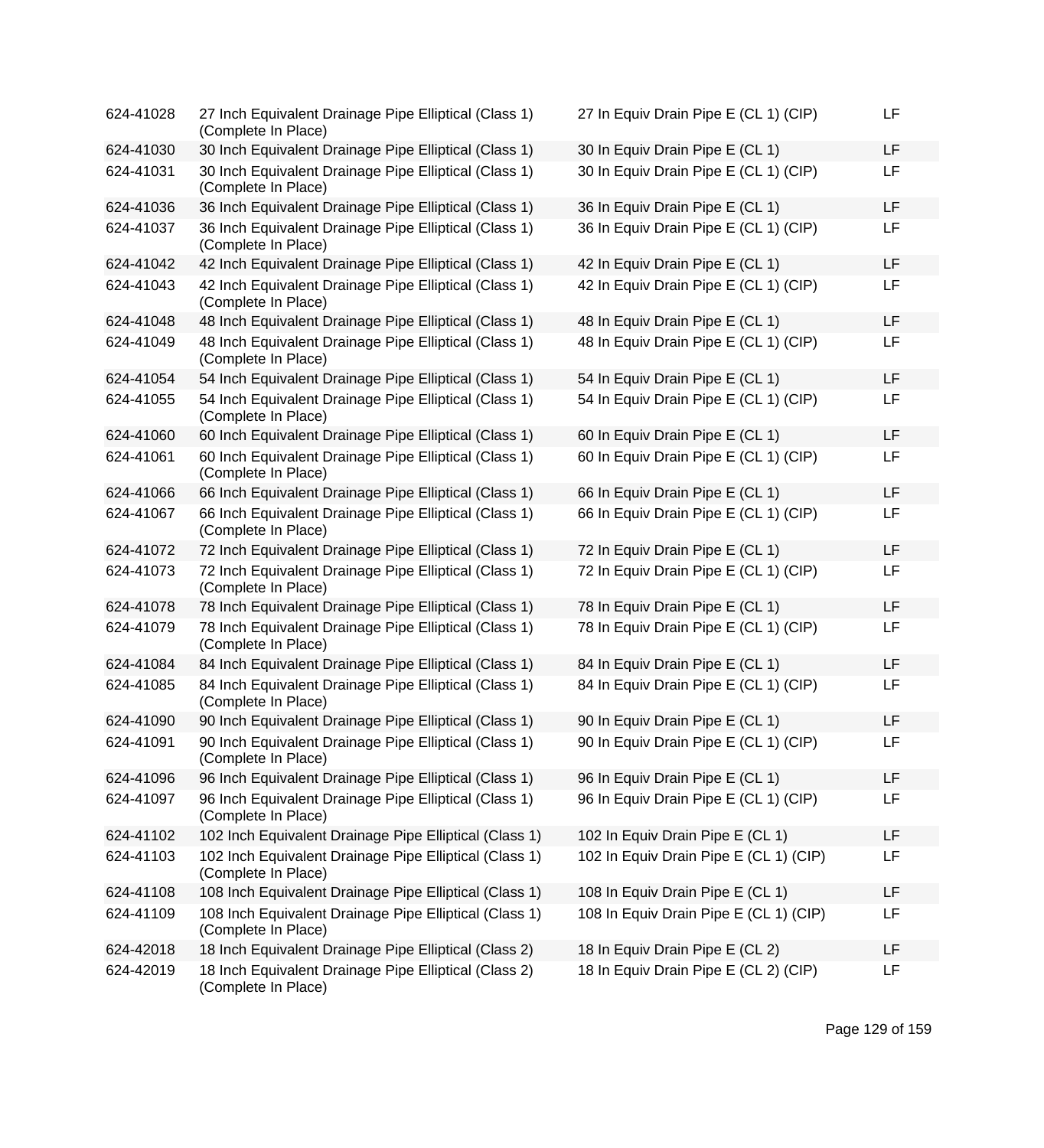| 624-42021 | 21 Inch Equivalent Drainage Pipe Elliptical (Class 2)                         | 21 In Equiv Drain Pipe E (CL 2)        | LF |
|-----------|-------------------------------------------------------------------------------|----------------------------------------|----|
| 624-42022 | 21 Inch Equivalent Drainage Pipe Elliptical (Class 2)<br>(Complete In Place)  | 21 In Equiv Drain Pipe E (CL 2) (CIP)  | LF |
| 624-42024 | 24 Inch Equivalent Drainage Pipe Elliptical (Class 2)                         | 24 In Equiv Drain Pipe E (CL 2)        | LF |
| 624-42025 | 24 Inch Equivalent Drainage Pipe Elliptical (Class 2)<br>(Complete In Place)  | 24 In Equiv Drain Pipe E (CL 2) (CIP)  | LF |
| 624-42027 | 27 Inch Equivalent Drainage Pipe Elliptical (Class 2)                         | 27 In Equiv Drain Pipe E (CL 2)        | LF |
| 624-42028 | 27 Inch Equivalent Drainage Pipe Elliptical (Class 2)<br>(Complete In Place)  | 27 In Equiv Drain Pipe E (CL 2) (CIP)  | LF |
| 624-42030 | 30 Inch Equivalent Drainage Pipe Elliptical (Class 2)                         | 30 In Equiv Drain Pipe E (CL 2)        | LF |
| 624-42031 | 30 Inch Equivalent Drainage Pipe Elliptical (Class 2)<br>(Complete In Place)  | 30 In Equiv Drain Pipe E (CL 2) (CIP)  | LF |
| 624-42036 | 36 Inch Equivalent Drainage Pipe Elliptical (Class 2)                         | 36 In Equiv Drain Pipe E (CL 2)        | LF |
| 624-42037 | 36 Inch Equivalent Drainage Pipe Elliptical (Class 2)<br>(Complete In Place)  | 36 In Equiv Drain Pipe E (CL 2) (CIP)  | LF |
| 624-42042 | 42 Inch Equivalent Drainage Pipe Elliptical (Class 2)                         | 42 In Equiv Drain Pipe E (CL 2)        | LF |
| 624-42043 | 42 Inch Equivalent Drainage Pipe Elliptical (Class 2)<br>(Complete In Place)  | 42 In Equiv Drain Pipe E (CL 2) (CIP)  | LF |
| 624-42048 | 48 Inch Equivalent Drainage Pipe Elliptical (Class 2)                         | 48 In Equiv Drain Pipe E (CL 2)        | LF |
| 624-42049 | 48 Inch Equivalent Drainage Pipe Elliptical (Class 2)<br>(Complete In Place)  | 48 In Equiv Drain Pipe E (CL 2) (CIP)  | LF |
| 624-42054 | 54 Inch Equivalent Drainage Pipe Elliptical (Class 2)                         | 54 In Equiv Drain Pipe E (CL 2)        | LF |
| 624-42055 | 54 Inch Equivalent Drainage Pipe Elliptical (Class 2)<br>(Complete In Place)  | 54 In Equiv Drain Pipe E (CL 2) (CIP)  | LF |
| 624-42060 | 60 Inch Equivalent Drainage Pipe Elliptical (Class 2)                         | 60 In Equiv Drain Pipe E (CL 2)        | LF |
| 624-42061 | 60 Inch Equivalent Drainage Pipe Elliptical (Class 2)<br>(Complete In Place)  | 60 In Equiv Drain Pipe E (CL 2) (CIP)  | LF |
| 624-42066 | 66 Inch Equivalent Drainage Pipe Elliptical (Class 2)                         | 66 In Equiv Drain Pipe E (CL 2)        | LF |
| 624-42072 | 72 Inch Equivalent Drainage Pipe Elliptical (Class 2)                         | 72 In Equiv Drain Pipe E (CL 2)        | LF |
| 624-42073 | 72 Inch Equivalent Drainage Pipe Elliptical (Class 2)<br>(Complete In Place)  | 72 In Equiv Drain Pipe E (CL 2) (CIP)  | LF |
| 624-42078 | 78 Inch Equivalent Drainage Pipe Elliptical (Class 2)                         | 78 In Equiv Drain Pipe E (CL 2)        | LF |
| 624-42079 | 78 Inch Equivalent Drainage Pipe Elliptical (Class 2)<br>(Complete In Place)  | 78 In Equiv Drain Pipe E (CL 2) (CIP)  | LF |
| 624-42084 | 84 Inch Equivalent Drainage Pipe Elliptical (Class 2)                         | 84 In Equiv Drain Pipe E (CL 2)        | LF |
| 624-42085 | 84 Inch Equivalent Drainage Pipe Elliptical (Class 2)<br>(Complete In Place)  | 84 In Equiv Drain Pipe E (CL 2) (CIP)  | LF |
| 624-42090 | 90 Inch Equivalent Drainage Pipe Elliptical (Class 2)                         | 90 In Equiv Drain Pipe E (CL 2)        | LF |
| 624-42091 | 90 Inch Equivalent Drainage Pipe Elliptical (Class 2)<br>Complete-In-Place    | 90 In Equiv Drain Pipe E (CL2) (CIP)   | LF |
| 624-42096 | 96 Inch Equivalent Drainage Pipe Elliptical (Class 2)                         | 96 In Equiv Drain Pipe E (CL 2)        | LF |
| 624-42097 | 96 Inch Equivalent Drainage Pipe Elliptical (Class 2)<br>(Complete In Place)  | 96 In Equiv Drain Pipe E (CL 2) (CIP)  | LF |
| 624-42102 | 102 Inch Equivalent Drainage Pipe Elliptical (Class 2)                        | 102 In Equiv Drain Pipe E (CL 2)       | LF |
| 624-42103 | 102 Inch Equivalent Drainage Pipe Elliptical (Class 2)<br>(Complete In Place) | 102 In Equiv Drain Pipe E (CL 2) (CIP) | LF |
| 624-42108 | 108 Inch Equivalent Drainage Pipe Elliptical (Class 2)                        | 108 In Equiv Drain Pipe E (CL 2)       | LF |

| 21 In Equiv Drain Pipe E (CL 2)        |  |  |  | LF |  |
|----------------------------------------|--|--|--|----|--|
| 21 In Equiv Drain Pipe E (CL 2) (CIP)  |  |  |  | LF |  |
| 24 In Equiv Drain Pipe E (CL 2)        |  |  |  | LF |  |
| 24 In Equiv Drain Pipe E (CL 2) (CIP)  |  |  |  | LF |  |
| 27 In Equiv Drain Pipe E (CL 2)        |  |  |  | LF |  |
| 27 In Equiv Drain Pipe E (CL 2) (CIP)  |  |  |  | LF |  |
| 30 In Equiv Drain Pipe E (CL 2)        |  |  |  | LF |  |
| 30 In Equiv Drain Pipe E (CL 2) (CIP)  |  |  |  | LF |  |
| 36 In Equiv Drain Pipe E (CL 2)        |  |  |  | LF |  |
| 36 In Equiv Drain Pipe E (CL 2) (CIP)  |  |  |  | LF |  |
| 42 In Equiv Drain Pipe E (CL 2)        |  |  |  | LF |  |
| 42 In Equiv Drain Pipe E (CL 2) (CIP)  |  |  |  | LF |  |
| 48 In Equiv Drain Pipe E (CL 2)        |  |  |  | LF |  |
| 48 In Equiv Drain Pipe E (CL 2) (CIP)  |  |  |  | LF |  |
| 54 In Equiv Drain Pipe E (CL 2)        |  |  |  | LF |  |
| 54 In Equiv Drain Pipe E (CL 2) (CIP)  |  |  |  | LF |  |
| 60 In Equiv Drain Pipe E (CL 2)        |  |  |  | LF |  |
| 60 In Equiv Drain Pipe E (CL 2) (CIP)  |  |  |  | LF |  |
| 66 In Equiv Drain Pipe E (CL 2)        |  |  |  | LF |  |
| 72 In Equiv Drain Pipe E (CL 2)        |  |  |  | LF |  |
| 72 In Equiv Drain Pipe E (CL 2) (CIP)  |  |  |  | LF |  |
| 78 In Equiv Drain Pipe E (CL 2)        |  |  |  | LF |  |
| 78 In Equiv Drain Pipe E (CL 2) (CIP)  |  |  |  | LF |  |
| 84 In Equiv Drain Pipe E (CL 2)        |  |  |  | LF |  |
| 84 In Equiv Drain Pipe E (CL 2) (CIP)  |  |  |  | LF |  |
| 90 In Equiv Drain Pipe E (CL 2)        |  |  |  | LF |  |
| 90 In Equiv Drain Pipe E (CL2) (CIP)   |  |  |  | LF |  |
| 96 In Equiv Drain Pipe E (CL 2)        |  |  |  | LF |  |
| 96 In Equiv Drain Pipe E (CL 2) (CIP)  |  |  |  | LF |  |
| 102 In Equiv Drain Pipe E (CL 2)       |  |  |  | LF |  |
| 102 In Equiv Drain Pipe E (CL 2) (CIP) |  |  |  | LF |  |
| 108 In Equiv Drain Pipe E (CL 2)       |  |  |  | LF |  |

Page 130 of 159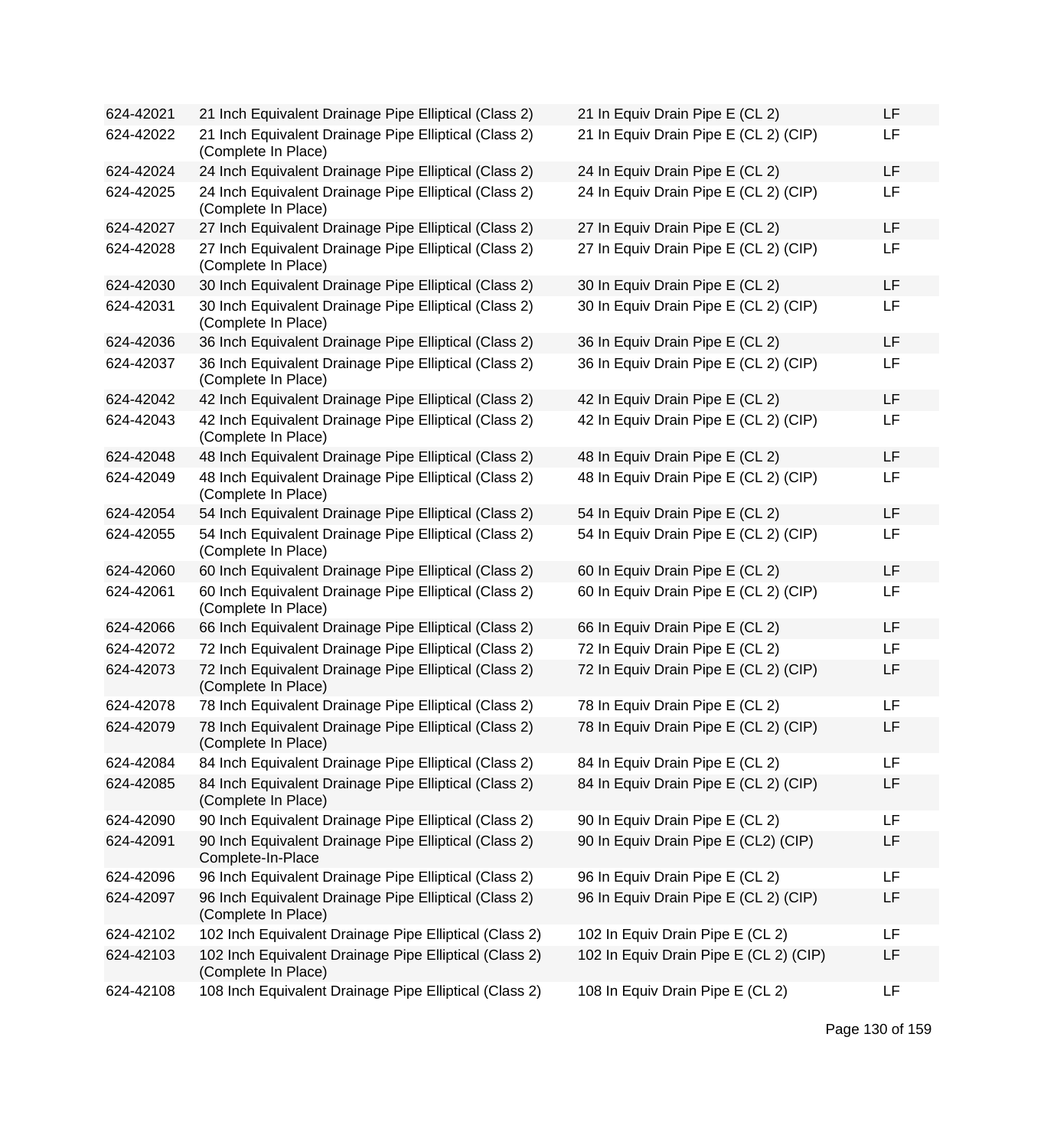| 624-42109 | 108 Inch Equivalent Drainage Pipe Elliptical (Class 2)<br>(Complete In Place) | 108 In Equiv Drain Pipe E (CL 2) (CIP) | LF |
|-----------|-------------------------------------------------------------------------------|----------------------------------------|----|
| 624-43018 | 18 Inch Equivalent Drainage Pipe Elliptical (Class 3)                         | 18 In Equiv Drain Pipe E (CL 3)        | LF |
| 624-43019 | 18 Inch Equivalent Drainage Pipe Elliptical (Class 3)<br>(Complete In Place)  | 18 In Equiv Drain Pipe E (CL 3) (CIP)  | LF |
| 624-43021 | 21 Inch Equivalent Drainage Pipe Elliptical (Class 3)                         | 21 In Equiv Drain Pipe E (CL 3)        | LF |
| 624-43022 | 21 Inch Equivalent Drainage Pipe Elliptical (Class 3)<br>(Complete In Place)  | 21 In Equiv Drain Pipe E (CL 3) (CIP)  | LF |
| 624-43024 | 24 Inch Equivalent Drainage Pipe Elliptical (Class 3)                         | 24 In Equiv Drain Pipe E (CL 3)        | LF |
| 624-43025 | 24 Inch Equivalent Drainage Pipe Elliptical (Class 3)<br>(Complete In Place)  | 24 In Equiv Drain Pipe E (CL 3) (CIP)  | LF |
| 624-43027 | 27 Inch Equivalent Drainage Pipe Elliptical (Class 3)                         | 27 In Equiv Drain Pipe E (CL 3)        | LF |
| 624-43028 | 27 Inch Equivalent Drainage Pipe Elliptical (Class 3)<br>(Complete In Place)  | 27 In Equiv Drain Pipe E (CL 3) (CIP)  | LF |
| 624-43030 | 30 Inch Equivalent Drainage Pipe Elliptical (Class 3)                         | 30 In Equiv Drain Pipe E (CL 3)        | LF |
| 624-43031 | 30 Inch Equivalent Drainage Pipe Elliptical (Class 3)<br>(Complete In Place)  | 30 In Equiv Drain Pipe E (CL 3) (CIP)  | LF |
| 624-43036 | 36 Inch Equivalent Drainage Pipe Elliptical (Class 3)                         | 36 In Equiv Drain Pipe E (CL 3)        | LF |
| 624-43037 | 36 Inch Equivalent Drainage Pipe Elliptical (Class 3)<br>(Complete In Place)  | 36 In Equiv Drain Pipe E (CL 3) (CIP)  | LF |
| 624-43042 | 42 Inch Equivalent Drainage Pipe Elliptical (Class 3)                         | 42 In Equiv Drain Pipe E (CL 3)        | LF |
| 624-43043 | 42 Inch Equivalent Drainage Pipe Elliptical (Class 3)<br>(Complete In Place)  | 42 In Equiv Drain Pipe E (CL 3) (CIP)  | LF |
| 624-43048 | 48 Inch Equivalent Drainage Pipe Elliptical (Class 3)                         | 48 In Equiv Drain Pipe E (CL 3)        | LF |
| 624-43049 | 48 Inch Equivalent Drainage Pipe Elliptical (Class 3)<br>(Complete In Place)  | 48 In Equiv Drain Pipe E (CL 3) (CIP)  | LF |
| 624-43054 | 54 Inch Equivalent Drainage Pipe Elliptical (Class 3)                         | 54 In Equiv Drain Pipe E (CL 3)        | LF |
| 624-43055 | 54 Inch Equivalent Drainage Pipe Elliptical (Class 3)<br>(Complete In Place)  | 54 In Equiv Drain Pipe E (CL 3) (CIP)  | LF |
| 624-43060 | 60 Inch Equivalent Drainage Pipe Elliptical (Class 3)                         | 60 In Equiv Drain Pipe E (CL 3)        | LF |
| 624-43061 | 60 Inch Equivalent Drainage Pipe Elliptical (Class 3)<br>(Complete In Place)  | 60 In Equiv Drain Pipe E (CL 3) (CIP)  | LF |
| 624-43066 | 66 Inch Equivalent Drainage Pipe Elliptical (Class 3)                         | 66 In Equiv Drain Pipe E (CL 3)        | LF |
| 624-43067 | 66 Inch Equivalent Drainage Pipe Elliptical (Class 3)<br>(Complete In Place)  | 66 In Equiv Drain Pipe E (CL 3) (CIP)  | LF |
| 624-43072 | 72 Inch Equivalent Drainage Pipe Elliptical (Class 3)                         | 72 In Equiv Drain Pipe E (CL 3)        | LF |
| 624-43073 | 72 Inch Equivalent Drainage Pipe Elliptical (Class 3)<br>(Complete In Place)  | 72 In Equiv Drain Pipe E (CL 3) (CIP)  | LF |
| 624-43078 | 78 Inch Equivalent Drainage Pipe Elliptical (Class 3)                         | 78 In Equiv Drain Pipe E (CL 3)        | LF |
| 624-43079 | 78 Inch Equivalent Drainage Pipe Elliptical (Class 3)<br>(Complete In Place)  | 78 In Equiv Drain Pipe E (CL 3) (CIP)  | LF |
| 624-43084 | 84 Inch Equivalent Drainage Pipe Elliptical (Class 3)                         | 84 In Equiv Drain Pipe E (CL 3)        | LF |
| 624-43085 | 84 Inch Equivalent Drainage Pipe Elliptical (Class 3)<br>(Complete In Place)  | 84 In Equiv Drain Pipe E (CL 3) (CIP)  | LF |
| 624-43090 | 90 Inch Equivalent Drainage Pipe Elliptical (Class 3)                         | 90 In Equiv Drain Pipe E (CL 3)        | LF |
| 624-43091 | 90 Inch Equivalent Drainage Pipe Elliptical (Class 3)<br>(Complete In Place)  | 90 In Equiv Drain Pipe E (CL 3) (CIP)  | LF |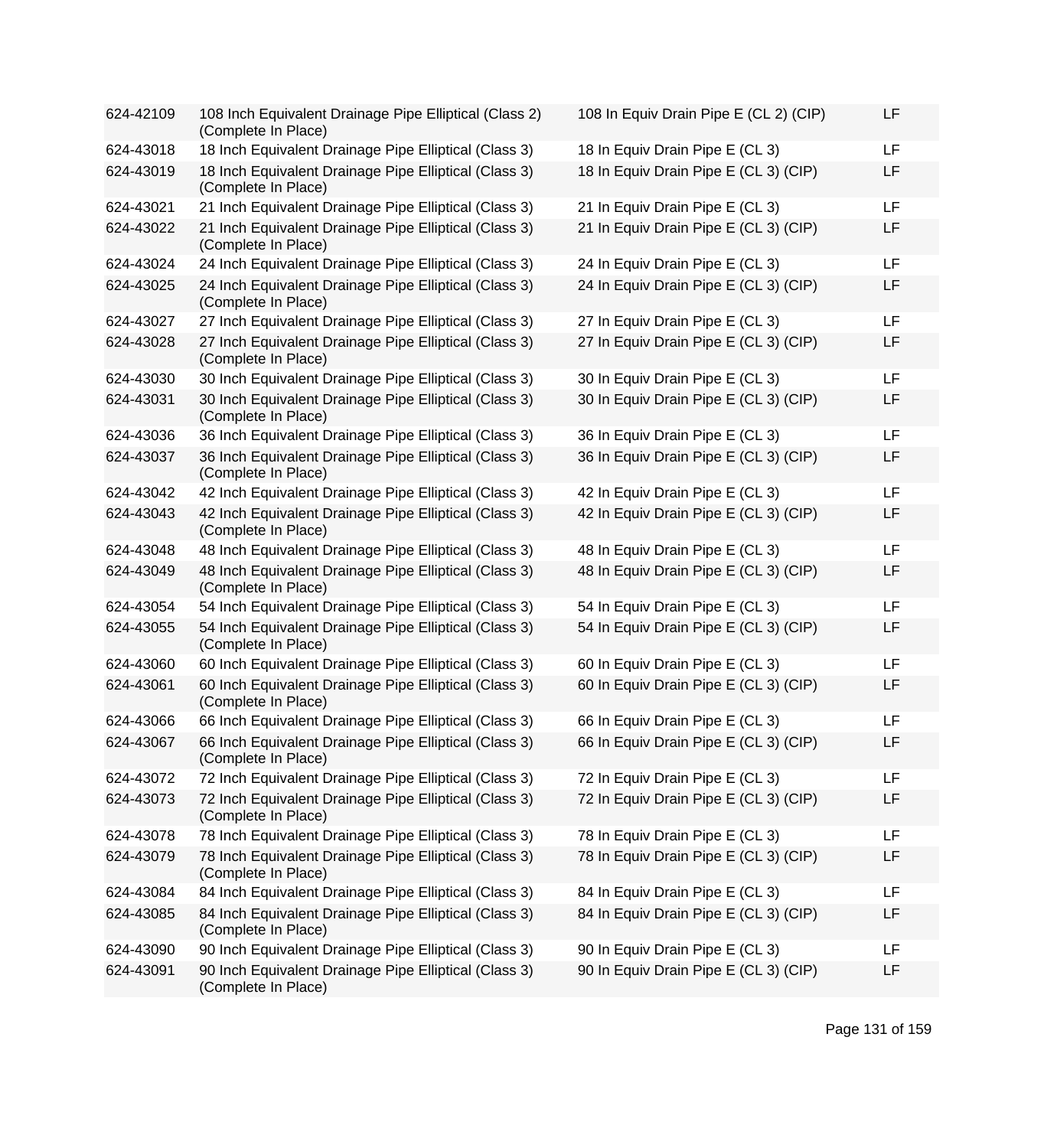| 96 Inch Equivalent Drainage Pipe Elliptical (Class 3)                         | 96 In Equiv Drain Pipe E (CL 3)                                                                                                                                                                                                                                                                                                                                                                                                                                      | LF                                                                                                                                                                                                                                                                                     |
|-------------------------------------------------------------------------------|----------------------------------------------------------------------------------------------------------------------------------------------------------------------------------------------------------------------------------------------------------------------------------------------------------------------------------------------------------------------------------------------------------------------------------------------------------------------|----------------------------------------------------------------------------------------------------------------------------------------------------------------------------------------------------------------------------------------------------------------------------------------|
| 96 Inch Equivalent Drainage Pipe Elliptical (Class 3)<br>(Complete In Place)  | 96 In Equiv Drain Pipe E (CL 3) (CIP)                                                                                                                                                                                                                                                                                                                                                                                                                                | LF                                                                                                                                                                                                                                                                                     |
| 102 Inch Equivalent Drainage Pipe Elliptical (Class 3)                        | 102 In Equiv Drain Pipe E (CL 3)                                                                                                                                                                                                                                                                                                                                                                                                                                     | LF                                                                                                                                                                                                                                                                                     |
| 102 Inch Equivalent Drainage Pipe Elliptical (Class 3)<br>(Complete In Place) | 102 In Equiv Drain Pipe E (CL 3) (CIP)                                                                                                                                                                                                                                                                                                                                                                                                                               | LF                                                                                                                                                                                                                                                                                     |
| 108 Inch Equivalent Drainage Pipe Elliptical (Class 3)                        | 108 In Equiv Drain Pipe E (CL 3)                                                                                                                                                                                                                                                                                                                                                                                                                                     | LF                                                                                                                                                                                                                                                                                     |
| 108 Inch Equivalent Drainage Pipe Elliptical (Class 3)<br>(Complete In Place) |                                                                                                                                                                                                                                                                                                                                                                                                                                                                      | LF                                                                                                                                                                                                                                                                                     |
| 18 Inch Equivalent Drainage Pipe Elliptical (Class 4)                         | 18 In Equiv Drain Pipe E (CL 4)                                                                                                                                                                                                                                                                                                                                                                                                                                      | LF                                                                                                                                                                                                                                                                                     |
| (Complete In Place)                                                           |                                                                                                                                                                                                                                                                                                                                                                                                                                                                      | LF                                                                                                                                                                                                                                                                                     |
|                                                                               | 21 In Equiv Drain Pipe E (CL 4)                                                                                                                                                                                                                                                                                                                                                                                                                                      | LF                                                                                                                                                                                                                                                                                     |
| (Complete In Place)                                                           |                                                                                                                                                                                                                                                                                                                                                                                                                                                                      | LF                                                                                                                                                                                                                                                                                     |
| 24 Inch Equivalent Drainage Pipe Elliptical (Class 4)                         | 24 In Equiv Drain Pipe E (CL 4)                                                                                                                                                                                                                                                                                                                                                                                                                                      | LF                                                                                                                                                                                                                                                                                     |
| 24 Inch Equivalent Drainage Pipe Elliptical (Class 4)<br>(Complete In Place)  | 24 In Equiv Drain Pipe E (CL 4) (CIP)                                                                                                                                                                                                                                                                                                                                                                                                                                | LF                                                                                                                                                                                                                                                                                     |
| 27 Inch Equivalent Drainage Pipe Elliptical (Class 4)                         | 27 In Equiv Drain Pipe E (CL 4)                                                                                                                                                                                                                                                                                                                                                                                                                                      | LF                                                                                                                                                                                                                                                                                     |
| 27 Inch Equivalent Drainage Pipe Elliptical (Class 4)<br>(Complete In Place)  | 27 In Equiv Drain Pipe E (CL 4) (CIP)                                                                                                                                                                                                                                                                                                                                                                                                                                | LF                                                                                                                                                                                                                                                                                     |
| 30 Inch Equivalent Drainage Pipe Elliptical (Class 4)                         | 30 In Equiv Drain Pipe E (CL 4)                                                                                                                                                                                                                                                                                                                                                                                                                                      | LF                                                                                                                                                                                                                                                                                     |
| 30 Inch Equivalent Drainage Pipe Elliptical (Class 4)<br>(Complete In Place)  | 30 In Equiv Drain Pipe E (CL 4) (CIP)                                                                                                                                                                                                                                                                                                                                                                                                                                | LF                                                                                                                                                                                                                                                                                     |
| 36 Inch Equivalent Drainage Pipe Elliptical (Class 4)                         | 36 In Equiv Drain Pipe E (CL 4)                                                                                                                                                                                                                                                                                                                                                                                                                                      | LF                                                                                                                                                                                                                                                                                     |
| 36 Inch Equivalent Drainage Pipe Elliptical (Class 4)<br>(Complete In Place)  | 36 In Equiv Drain Pipe E (CL 4) (CIP)                                                                                                                                                                                                                                                                                                                                                                                                                                | LF                                                                                                                                                                                                                                                                                     |
| 42 Inch Equivalent Drainage Pipe Elliptical (Class 4)                         | 42 In Equiv Drain Pipe E (CL 4)                                                                                                                                                                                                                                                                                                                                                                                                                                      | LF                                                                                                                                                                                                                                                                                     |
| 42 Inch Equivalent Drainage Pipe Elliptical (Class 4)<br>(Complete In Place)  | 42 In Equiv Drain Pipe E (CL 4) (CIP)                                                                                                                                                                                                                                                                                                                                                                                                                                | LF                                                                                                                                                                                                                                                                                     |
| 48 Inch Equivalent Drainage Pipe Elliptical (Class 4)                         | 48 In Equiv Drain Pipe E (CL 4)                                                                                                                                                                                                                                                                                                                                                                                                                                      | LF                                                                                                                                                                                                                                                                                     |
| 48 Inch Equivalent Drainage Pipe Elliptical (Class 4)<br>(Complete In Place)  |                                                                                                                                                                                                                                                                                                                                                                                                                                                                      | LF                                                                                                                                                                                                                                                                                     |
| 54 Inch Equivalent Drainage Pipe Elliptical (Class 4)                         | 54 In Equiv Drain Pipe E (CL 4)                                                                                                                                                                                                                                                                                                                                                                                                                                      | LF                                                                                                                                                                                                                                                                                     |
| 54 Inch Equivalent Drainage Pipe Elliptical (Class 4)<br>(Complete In Place)  | 54 In Equiv Drain Pipe E (CL 4) (CIP)                                                                                                                                                                                                                                                                                                                                                                                                                                | LF                                                                                                                                                                                                                                                                                     |
| 60 Inch Equivalent Drainage Pipe Elliptical (Class 4)                         | 60 In Equiv Drain Pipe E (CL 4)                                                                                                                                                                                                                                                                                                                                                                                                                                      | LF                                                                                                                                                                                                                                                                                     |
| (Complete In Place)                                                           | 60 In Equiv Drain Pipe E (CL 4) (CIP)                                                                                                                                                                                                                                                                                                                                                                                                                                | LF                                                                                                                                                                                                                                                                                     |
|                                                                               | 66 In Equiv Drain Pipe E (CL 4)                                                                                                                                                                                                                                                                                                                                                                                                                                      | LF                                                                                                                                                                                                                                                                                     |
|                                                                               |                                                                                                                                                                                                                                                                                                                                                                                                                                                                      | LF                                                                                                                                                                                                                                                                                     |
| (Complete In Place)                                                           |                                                                                                                                                                                                                                                                                                                                                                                                                                                                      | LF                                                                                                                                                                                                                                                                                     |
| 78 Inch Equivalent Drainage Pipe Elliptical (Class 4)                         | 78 In Equiv Drain Pipe E (CL 4)                                                                                                                                                                                                                                                                                                                                                                                                                                      | LF                                                                                                                                                                                                                                                                                     |
| (Complete In Place)                                                           |                                                                                                                                                                                                                                                                                                                                                                                                                                                                      | LF                                                                                                                                                                                                                                                                                     |
| 84 Inch Equivalent Drainage Pipe Elliptical (Class 4)                         | 84 In Equiv Drain Pipe E (CL 4)                                                                                                                                                                                                                                                                                                                                                                                                                                      | LF                                                                                                                                                                                                                                                                                     |
|                                                                               | 18 Inch Equivalent Drainage Pipe Elliptical (Class 4)<br>21 Inch Equivalent Drainage Pipe Elliptical (Class 4)<br>21 Inch Equivalent Drainage Pipe Elliptical (Class 4)<br>60 Inch Equivalent Drainage Pipe Elliptical (Class 4)<br>66 Inch Equivalent Drainage Pipe Elliptical (Class 4)<br>72 Inch Equivalent Drainage Pipe Elliptical (Class 4)<br>72 Inch Equivalent Drainage Pipe Elliptical (Class 4)<br>78 Inch Equivalent Drainage Pipe Elliptical (Class 4) | 108 In Equiv Drain Pipe E (CL 3) (CIP)<br>18 In Equiv Drain Pipe E (CL 4) (CIP)<br>21 In Equiv Drain Pipe E (CL 4) (CIP)<br>48 In Equiv Drain Pipe E (CL 4) (CIP)<br>72 In Equiv Drain Pipe E (CL 4)<br>72 In Equiv Drain Pipe E (CL 4) (CIP)<br>78 In Equiv Drain Pipe E (CL 4) (CIP) |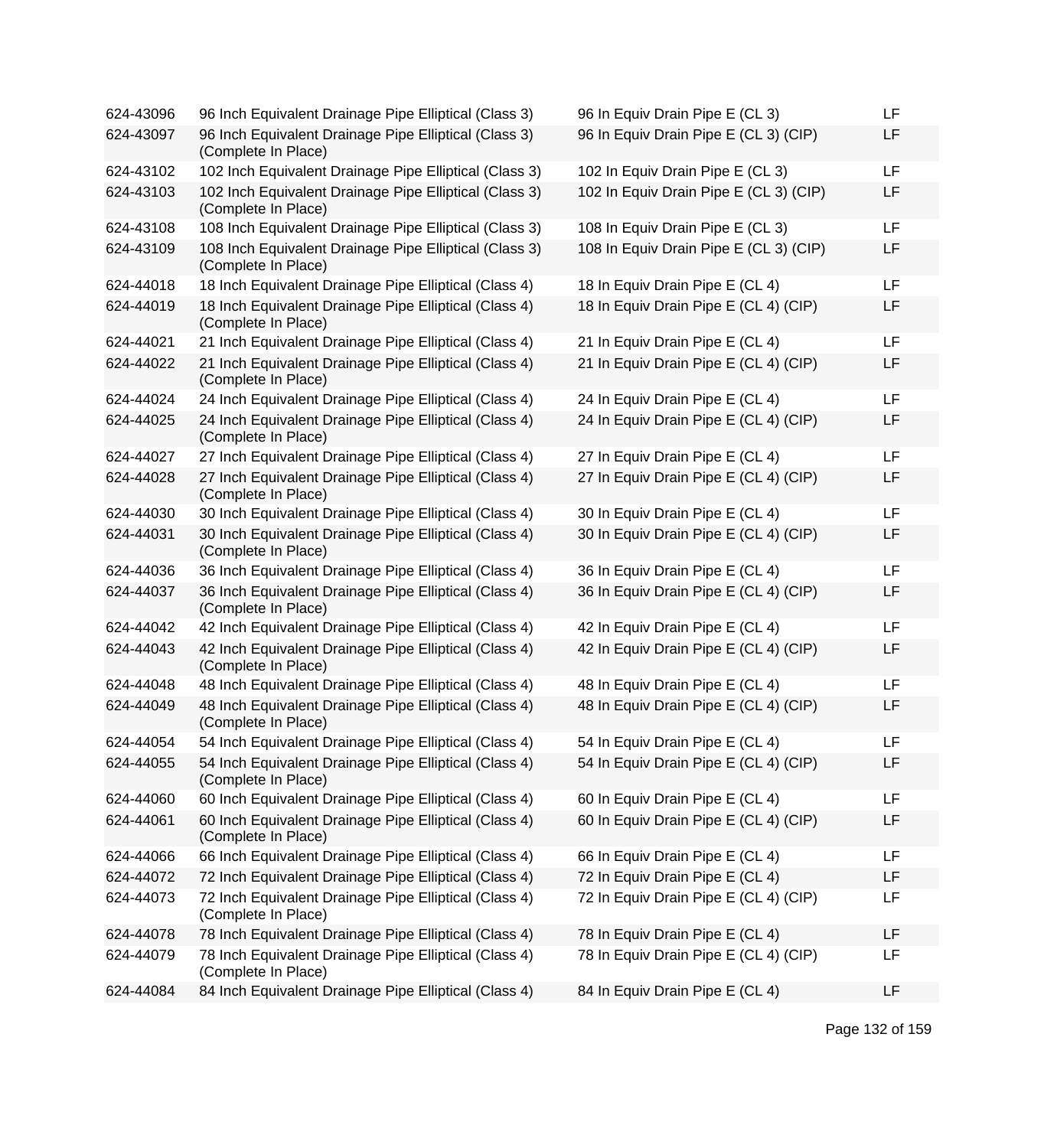| 624-44085 | 84 Inch Equivalent Drainage Pipe Elliptical (Class 4)<br>(Complete In Place)  | 84 In Equiv Drain Pipe E (CL 4) (CIP)  | LF        |
|-----------|-------------------------------------------------------------------------------|----------------------------------------|-----------|
| 624-44090 | 90 Inch Equivalent Drainage Pipe Elliptical (Class 4)                         | 90 In Equiv Drain Pipe E (CL 4)        | LF        |
| 624-44091 | 90 Inch Equivalent Drainage Pipe Elliptical (Class 4)<br>(Complete In Place)  | 90 In Equiv Drain Pipe E (CL 4) (CIP)  | LF        |
| 624-44096 | 96 Inch Equivalent Drainage Pipe Elliptical (Class 4)                         | 96 In Equiv Drain Pipe E (CL 4)        | <b>LF</b> |
| 624-44097 | 96 Inch Equivalent Drainage Pipe Elliptical (Class 4)<br>(Complete In Place)  | 96 In Equiv Drain Pipe E (CL 4) (CIP)  | LF        |
| 624-44102 | 102 Inch Equivalent Drainage Pipe Elliptical (Class 4)                        | 102 In Equiv Drain Pipe E (CL 4)       | LF        |
| 624-44103 | 102 Inch Equivalent Drainage Pipe Elliptical (Class 4)<br>(Complete In Place) | 102 In Equiv Drain Pipe E (CL 4) (CIP) | LF        |
| 624-44108 | 108 Inch Equivalent Drainage Pipe Elliptical (Class 4)                        | 108 In Equiv Drain Pipe E (CL 4)       | LF        |
| 624-44109 | 108 Inch Equivalent Drainage Pipe Elliptical (Class 4)<br>(Complete In Place) | 108 In Equiv Drain Pipe E (CL 4) (CIP) | LF        |
| 624-45018 | 18 Inch Equivalent Drainage Pipe Elliptical (Class 5)                         | 18 In Equiv Drain Pipe E (CL 5)        | LF        |
| 624-45019 | 18 Inch Equivalent Drainage Pipe Elliptical (Class 5)<br>(Complete In Place)  | 18 In Equiv Drain Pipe E (CL 5) (CIP)  | LF        |
| 624-45021 | 21 Inch Equivalent Drainage Pipe Elliptical (Class 5)                         | 21 In Equiv Drain Pipe E (CL 5)        | LF        |
| 624-45022 | 21 Inch Equivalent Drainage Pipe Elliptical (Class 5)<br>(Complete In Place)  | 21 In Equiv Drain Pipe E (CL 5) (CIP)  | LF        |
| 624-45024 | 24 Inch Equivalent Drainage Pipe Elliptical (Class 5)                         | 24 In Equiv Drain Pipe E (CL 5)        | LF        |
| 624-45025 | 24 Inch Equivalent Drainage Pipe Elliptical (Class 5)<br>(Complete In Place)  | 24 In Equiv Drain Pipe E (CL 5) (CIP)  | LF        |
| 624-45027 | 27 Inch Equivalent Drainage Pipe Elliptical (Class 5)                         | 27 In Equiv Drain Pipe E (CL 5)        | LF        |
| 624-45028 | 27 Inch Equivalent Drainage Pipe Elliptical (Class 5)<br>(Complete In Place)  | 27 In Equiv Drain Pipe E (CL 5) (CIP)  | LF        |
| 624-45030 | 30 Inch Equivalent Drainage Pipe Elliptical (Class 5)                         | 30 In Equiv Drain Pipe E (CL 5)        | LF        |
| 624-45031 | 30 Inch Equivalent Drainage Pipe Elliptical (Class 5)<br>(Complete In Place)  | 30 In Equiv Drain Pipe E (CL 5) (CIP)  | LF        |
| 624-45036 | 36 Inch Equivalent Drainage Pipe Elliptical (Class 5)                         | 36 In Equiv Drain Pipe E (CL 5)        | LF        |
| 624-45037 | 36 Inch Equivalent Drainage Pipe Elliptical (Class 5)<br>(Complete In Place)  | 36 In Equiv Drain Pipe E (CL 5) (CIP)  | LF        |
| 624-45042 | 42 Inch Equivalent Drainage Pipe Elliptical (Class 5)                         | 42 In Equiv Drain Pipe E (CL 5)        | LF        |
| 624-45043 | 42 Inch Equivalent Drainage Pipe Elliptical (Class 5)<br>(Complete In Place)  | 42 In Equiv Drain Pipe E (CL 5) (CIP)  | LF        |
| 624-45048 | 48 Inch Equivalent Drainage Pipe Elliptical (Class 5)                         | 48 In Equiv Drain Pipe E (CL 5)        | LF        |
| 624-45049 | 48 Inch Equivalent Drainage Pipe Elliptical (Class 5)<br>(Complete In Place)  | 48 In Equiv Drain Pipe E (CL 5) (CIP)  | LF        |
| 624-45054 | 54 Inch Equivalent Drainage Pipe Elliptical (Class 5)                         | 54 In Equiv Drain Pipe E (CL 5)        | LF        |
| 624-45055 | 54 Inch Equivalent Drainage Pipe Elliptical (Class 5)<br>(Complete In Place)  | 54 In Equiv Drain Pipe E (CL 5) (CIP)  | LF        |
| 624-45060 | 60 Inch Equivalent Drainage Pipe Elliptical (Class 5)                         | 60 In Equiv Drain Pipe E (CL 5)        | LF        |
| 624-45061 | 60 Inch Equivalent Drainage Pipe Elliptical (Class 5)<br>(Complete In Place)  | 60 In Equiv Drain Pipe E (CL 5) (CIP)  | LF        |
| 624-45066 | 66 Inch Equivalent Drainage Pipe Elliptical (Class 5)                         | 66 In Equiv Drain Pipe E (CL 5)        | LF        |
| 624-45072 | 72 Inch Equivalent Drainage Pipe Elliptical (Class 5)                         | 72 In Equiv Drain Pipe E (CL 5)        | LF        |
| 624-45073 | 72 Inch Equivalent Drainage Pipe Elliptical (Class 5)<br>(Complete In Place)  | 72 In Equiv Drain Pipe E (CL 5) (CIP)  | LF        |

Page 133 of 159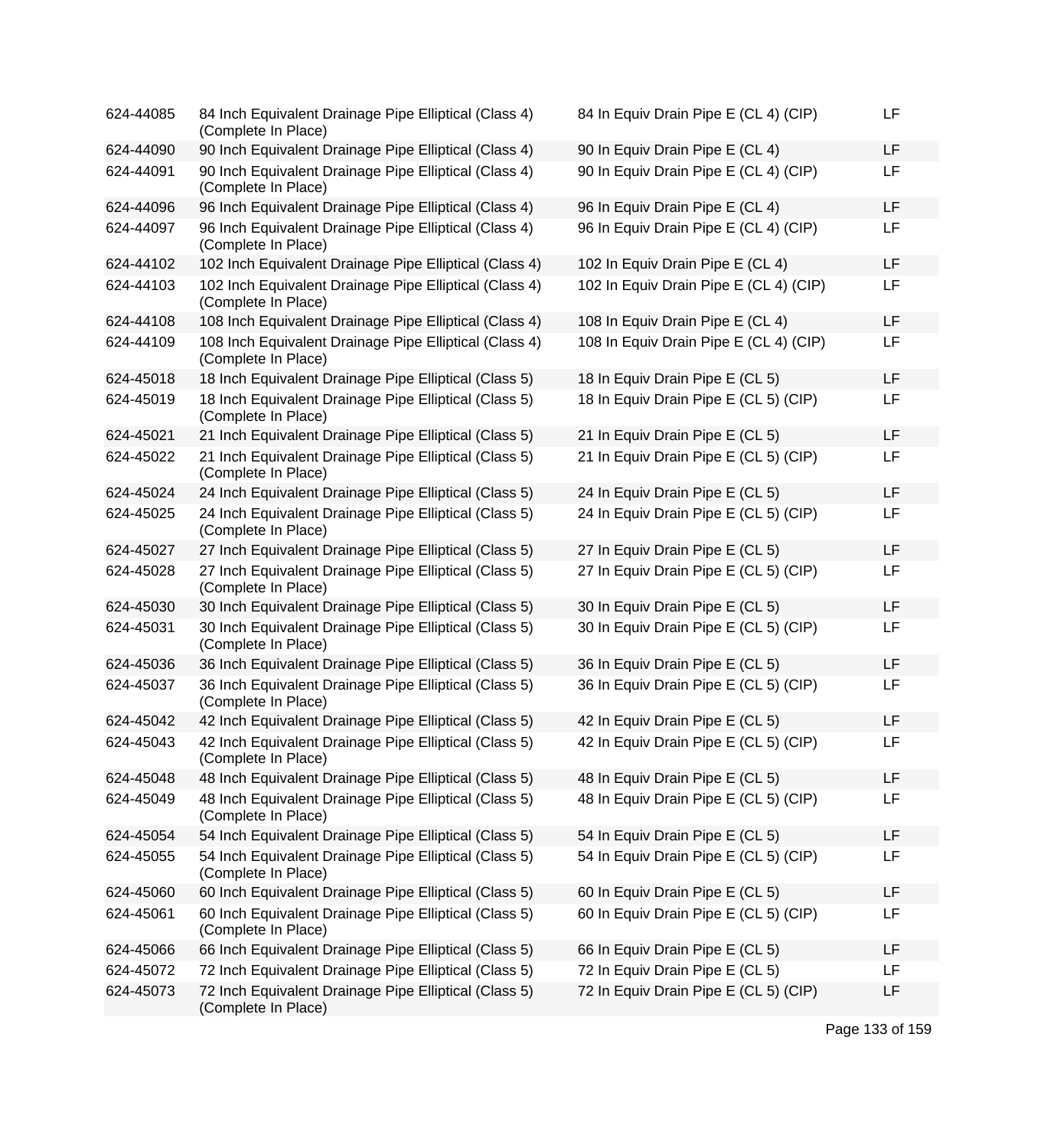| 624-45078 | 78 Inch Equivalent Drainage Pipe Elliptical (Class 5)                         | 78 In Equiv Drain Pipe E (CL 5)        | LF |
|-----------|-------------------------------------------------------------------------------|----------------------------------------|----|
| 624-45079 | 78 Inch Equivalent Drainage Pipe Elliptical (Class 5)<br>(Complete In Place)  | 78 In Equiv Drain Pipe E (CL 5) (CIP)  | LF |
| 624-45084 | 84 Inch Equivalent Drainage Pipe Elliptical (Class 5)                         | 84 In Equiv Drain Pipe E (CL 5)        | LF |
| 624-45085 | 84 Inch Equivalent Drainage Pipe Elliptical (Class 5)<br>(Complete In Place)  | 84 In Equiv Drain Pipe E (CL 5) (CIP)  | LF |
| 624-45090 | 90 Inch Equivalent Drainage Pipe Elliptical (Class 5)                         | 90 In Equiv Drain Pipe E (CL 5)        | LF |
| 624-45091 | 90 Inch Equivalent Drainage Pipe Elliptical (Class 5)<br>(Complete In Place)  | 90 In Equiv Drain Pipe E (CL 5) (CIP)  | LF |
| 624-45096 | 96 Inch Equivalent Drainage Pipe Elliptical (Class 5)                         | 96 In Equiv Drain Pipe E (CL 5)        | LF |
| 624-45097 | 96 Inch Equivalent Drainage Pipe Elliptical (Class 5)<br>(Complete In Place)  | 96 In Equiv Drain Pipe E (CL 5)        | LF |
| 624-45102 | 102 Inch Equivalent Drainage Pipe Elliptical (Class 5)                        | 102 In Equiv Drain Pipe E (CL 5)       | LF |
| 624-45103 | 102 Inch Equivalent Drainage Pipe Elliptical (Class 5)<br>(Complete In Place) | 102 In Equiv Drain Pipe E (CL 5) (CIP) | LF |
| 624-45108 | 108 Inch Equivalent Drainage Pipe Elliptical (Class 5)                        | 108 In Equiv Drain Pipe E (CL 5)       | LF |
| 624-45109 | 108 Inch Equivalent Drainage Pipe Elliptical (Class 5)<br>(Complete In Place) | 108 In Equiv Drain Pipe E (CL 5) (CIP) | LF |
| 624-46018 | 18 Inch Equivalent Drainage Pipe Elliptical (Class 6)                         | 18 In Equiv Drain Pipe E (CL 6)        | LF |
| 624-46019 | 18 Inch Equivalent Drainage Pipe Elliptical (Class 6)<br>(Complete In Place)  | 18 In Equiv Drain Pipe E (CL 6) (CIP)  | LF |
| 624-46021 | 21 Inch Equivalent Drainage Pipe Elliptical (Class 6)                         | 21 In Equiv Drain Pipe E (CL 6)        | LF |
| 624-46022 | 21 Inch Equivalent Drainage Pipe Elliptical (Class 6)<br>(Complete In Place)  | 21 In Equiv Drain Pipe E (CL 6) (CIP)  | LF |
| 624-46024 | 24 Inch Equivalent Drainage Pipe Elliptical (Class 6)                         | 24 In Equiv Drain Pipe E (CL 6)        | LF |
| 624-46025 | 24 Inch Equivalent Drainage Pipe Elliptical (Class 6)<br>(Complete In Place)  | 24 In Equiv Drain Pipe E (CL 6) (CIP)  | LF |
| 624-46027 | 27 Inch Equivalent Drainage Pipe Elliptical (Class 6)                         | 27 In Equiv Drain Pipe E (CL 6)        | LF |
| 624-46028 | 27 Inch Equivalent Drainage Pipe Elliptical (Class 6)<br>(Complete In Place)  | 27 In Equiv Drain Pipe E (CL 6) (CIP)  | LF |
| 624-46030 | 30 Inch Equivalent Drainage Pipe Elliptical (Class 6)                         | 30 In Equiv Drain Pipe E (CL 6)        | LF |
| 624-46031 | 30 Inch Equivalent Drainage Pipe Elliptical (Class 6)<br>(Complete In Place)  | 30 In Equiv Drain Pipe E (CL 6) (CIP)  | LF |
| 624-46036 | 36 Inch Equivalent Drainage Pipe Elliptical (Class 6)                         | 36 In Equiv Drain Pipe E (CL 6)        | LF |
| 624-46037 | 36 Inch Equivalent Drainage Pipe Elliptical (Class 6)<br>(Complete In Place)  | 36 In Equiv Drain Pipe E (CL 6) (CIP)  | LF |
| 624-46042 | 42 Inch Equivalent Drainage Pipe Elliptical (Class 6)                         | 42 In Equiv Drain Pipe E (CL 6)        | LF |
| 624-46043 | 42 Inch Equivalent Drainage Pipe Elliptical (Class 6)<br>(Complete In Place)  | 42 In Equiv Drain Pipe E (CL 6) (CIP)  | LF |
| 624-46048 | 48 Inch Equivalent Drainage Pipe Elliptical (Class 6)                         | 48 In Equiv Drain Pipe E (CL 6)        | LF |
| 624-46049 | 48 Inch Equivalent Drainage Pipe Elliptical (Class 6)<br>(Complete In Place)  | 48 In Equiv Drain Pipe E (CIP)         | LF |
| 624-46054 | 54 Inch Equivalent Drainage Pipe Elliptical (Class 6)                         | 54 In Equiv Drain Pipe E (CL 6)        | LF |
| 624-46055 | 54 Inch Equivalent Drainage Pipe Elliptical (Class 6)<br>(Complete In Place)  | 54 In Equiv Drain Pipe E (CL 6) (CIP)  | LF |
| 624-46060 | 60 Inch Equivalent Drainage Pipe Elliptical (Class 6)                         | 60 In Equiv Drain Pipe E (CL 6)        | LF |
| 624-46061 | 60 Inch Equivalent Drainage Pipe Elliptical (Class 6)                         | 60 In Equiv Drain Pipe E (CL 6) (CIP)  | LF |
|           |                                                                               |                                        |    |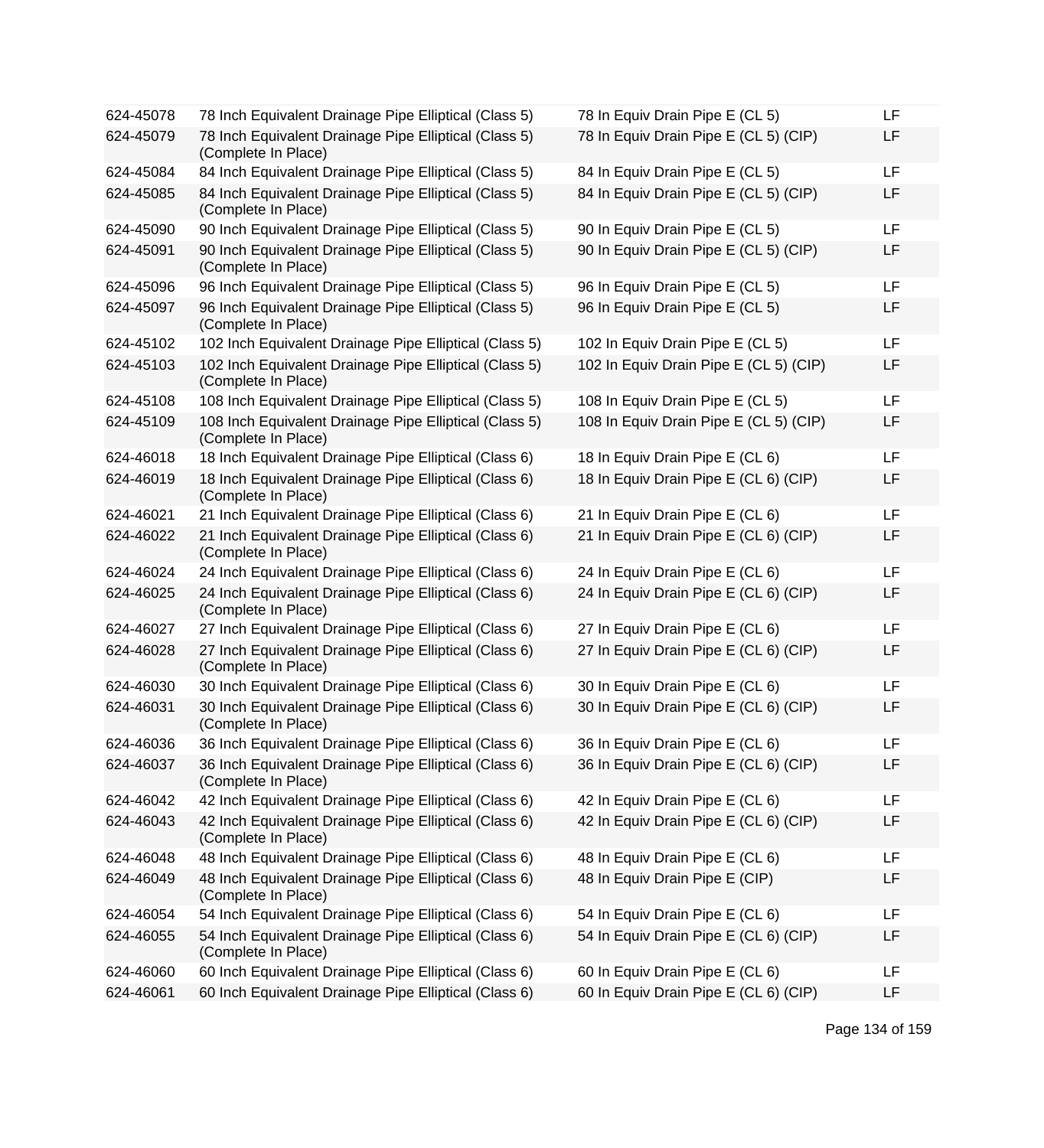|           | (Complete In Place)                                                           |                                        |           |
|-----------|-------------------------------------------------------------------------------|----------------------------------------|-----------|
| 624-46066 | 66 Inch Equivalent Drainage Pipe Elliptical (Class 6)                         | 66 In Equiv Drain Pipe E (CL 6)        | <b>LF</b> |
| 624-46072 | 72 Inch Equivalent Drainage Pipe Elliptical (Class 6)                         | 72 In Equiv Drain Pipe E (CL 6)        | LF        |
| 624-46073 | 72 Inch Equivalent Drainage Pipe Elliptical (Class 6)<br>(Complete In Place)  | 72 In Equiv Drain Pipe E (CL 6) (CIP)  | <b>LF</b> |
| 624-46078 | 78 Inch Equivalent Drainage Pipe Elliptical (Class 6)                         | 78 In Equiv Drain Pipe E (CL 6)        | <b>LF</b> |
| 624-46079 | 78 Inch Equivalent Drainage Pipe Elliptical (Class 6)<br>(Complete In Place)  | 78 In Equiv Drain Pipe E (CL 6) (CIP)  | LF        |
| 624-46084 | 84 Inch Equivalent Drainage Pipe Elliptical (Class 6)                         | 84 In Equiv Drain Pipe E (CL 6)        | <b>LF</b> |
| 624-46085 | 84 Inch Equivalent Drainage Pipe Elliptical (Class 6)<br>(Complete In Place)  | 84 In Equiv Drain Pipe E (CL 6) (CIP)  | <b>LF</b> |
| 624-46090 | 90 Inch Equivalent Drainage Pipe Elliptical (Class 6)                         | 90 In Equiv Drain Pipe E (CL 6)        | <b>LF</b> |
| 624-46091 | 90 Inch Equivalent Drainage Pipe Elliptical (Class 6)<br>(Complete In Place)  | 90 In Equiv Drain Pipe E (CL 6) (CIP)  | LF        |
| 624-46094 | 96 Inch Equivalent Drainage Pipe Elliptical (Class 6)                         | 96 In Equiv Drain Pipe E (CL 6)        | <b>LF</b> |
| 624-46097 | 96 Inch Equivalent Drainage Pipe Elliptical (Class 6)<br>(Complete In Place)  | 96 In Equiv Drain Pipe E (CL 6) (CIP)  | <b>LF</b> |
| 624-46102 | 102 Inch Equivalent Drainage Pipe Elliptical (Class 6)                        | 102 In Equiv Drain Pipe E (CL 6)       | LF        |
| 624-46103 | 102 Inch Equivalent Drainage Pipe Elliptical (Class 6)<br>(Complete In Place) | 102 In Equiv Drain Pipe E (CL 6) (CIP) | LF        |
| 624-46108 | 108 Inch Equivalent Drainage Pipe Elliptical (Class 6)                        | 108 In Equiv Drain Pipe E (CL 6)       | LF        |
| 624-46109 | 108 Inch Equivalent Drainage Pipe Elliptical (Class 6)<br>(Complete In Place) | 108 In Equiv Drain Pipe E (CL 6) (CIP) | LF        |
| 624-47018 | 18 Inch Equivalent Drainage Pipe Elliptical (Class 7)                         | 18 In Equiv Drain Pipe E (CL 7)        | <b>LF</b> |
| 624-47019 | 18 Inch Equivalent Drainage Pipe Elliptical (Class 7)<br>(Complete In Place)  | 18 In Equiv Drain Pipe E (CL 7) (CIP)  | LF        |
| 624-47021 | 21 Inch Equivalent Drainage Pipe Elliptical (Class 7)                         | 21 In Equiv Drain Pipe E (CL 7)        | LF        |
| 624-47022 | 21 Inch Equivalent Drainage Pipe Elliptical (Class 7)<br>(Complete In Place)  | 21 In Equiv Drain Pipe E (CL 7) (CIP)  | LF        |
| 624-47024 | 24 Inch Equivalent Drainage Pipe Elliptical (Class 7)                         | 24 In Equiv Drain Pipe E (CL 7)        | <b>LF</b> |
| 624-47025 | 24 Inch Equivalent Drainage Pipe Elliptical (Class 7)<br>(Complete In Place)  | 24 In Equiv Drain Pipe E (CL 7) (CIP)  | <b>LF</b> |
| 624-47027 | 27 Inch Equivalent Drainage Pipe Elliptical (Class 7)                         | 27 In Equiv Drain Pipe E (CL 7)        | LF        |
| 624-47028 | 27 Inch Equivalent Drainage Pipe Elliptical (Class 7)<br>(Complete In Place)  | 27 In Equiv Drain Pipe E (CL 7) (CIP)  | <b>LF</b> |
| 624-47030 | 30 Inch Equivalent Drainage Pipe Elliptical (Class 7)                         | 30 In Equiv Drain Pipe E (CL 7)        | <b>LF</b> |
| 624-47031 | 30 Inch Equivalent Drainage Pipe Elliptical (Class 7)<br>(Complete In Place)  | 30 In Equiv Drain Pipe E (CL 7) (CIP)  | <b>LF</b> |
| 624-47036 | 36 Inch Equivalent Drainage Pipe Elliptical (Class 7)                         | 36 In Equiv Drain Pipe E (CL 7)        | LF        |
| 624-47037 | 36 Inch Equivalent Drainage Pipe Elliptical (Class 7)<br>(Complete In Place)  | 36 In Equiv Drain Pipe E (CL 7) (CIP)  | LF        |
| 624-47042 | 42 Inch Equivalent Drainage Pipe Elliptical (Class 7)                         | 42 In Equiv Drain Pipe E (CL 7)        | LF        |
| 624-47043 | 42 Inch Equivalent Drainage Pipe Elliptical (Class 7)<br>(Complete In Place)  | 42 In Equiv Drain Pipe E (CL 7) (CIP)  | LF        |
| 624-47048 | 48 Inch Equivalent Drainage Pipe Elliptical (Class 7)                         | 48 In Equiv Drain Pipe E (CL 7)        | LF        |
| 624-47049 | 48 Inch Equivalent Drainage Pipe Elliptical (Class 7)<br>(Complete In Place)  | 48 In Equiv Drain Pipe E (CL 7) (CIP)  | <b>LF</b> |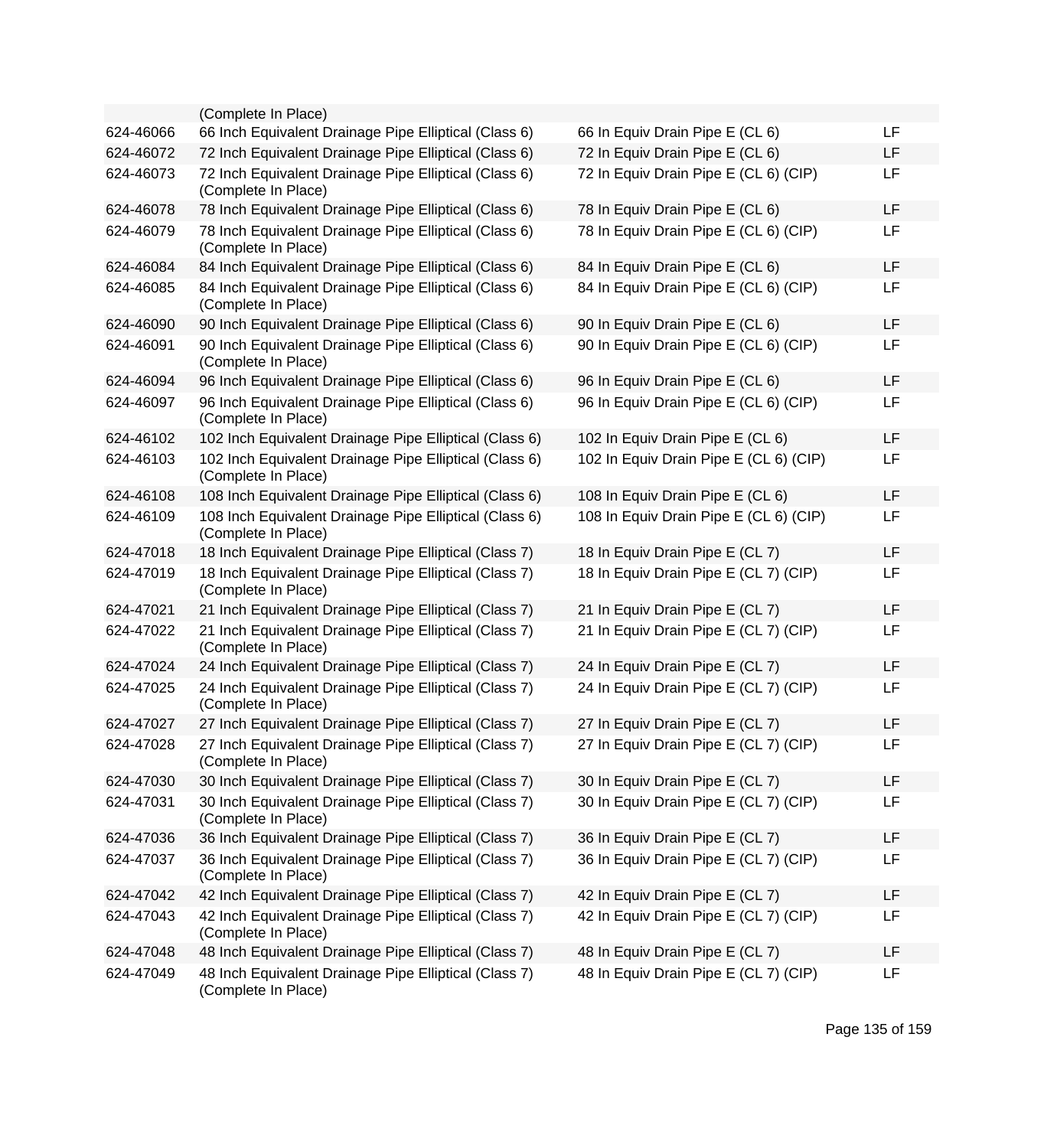| 624-47054 | 54 Inch Equivalent Drainage Pipe Elliptical (Class 7)                         | 54 In Equiv Drain Pipe E (CL 7)        | LF |
|-----------|-------------------------------------------------------------------------------|----------------------------------------|----|
| 624-47055 | 54 Inch Equivalent Drainage Pipe Elliptical (Class 7)<br>(Complete In Place)  | 54 In Equiv Drain Pipe E (CL 7) (CIP)  | LF |
| 624-47060 | 60 Inch Equivalent Drainage Pipe Elliptical (Class 7)                         | 60 In Equiv Drain Pipe E (CL 7)        | LF |
| 624-47061 | 60 Inch Equivalent Drainage Pipe Elliptical (Class 7)<br>(Complete In Place)  | 60 In Equiv Drain Pipe E (CL 7) (CIP)  | LF |
| 624-47066 | 66 Inch Equivalent Drainage Pipe Elliptical (Class 7)                         | 66 In Equiv Drain Pipe E (CL 7)        | LF |
| 624-47067 | 66 Inch Equivalent Drainage Pipe Elliptical (Class 7)<br>(Complete In Place)  | 66 In Equiv Drain Pipe E (CL 7) (CIP)  | LF |
| 624-47072 | 72 Inch Equivalent Drainage Pipe Elliptical (Class 7)                         | 72 In Equiv Drain Pipe E (CL 7)        | LF |
| 624-47073 | 72 Inch Equivalent Drainage Pipe Elliptical (Class 7)<br>(Complete In Place)  | 72 In Equiv Drain Pipe E (CL 7) (CIP)  | LF |
| 624-47078 | 78 Inch Equivalent Drainage Pipe Elliptical (Class 7)                         | 78 In Equiv Drain Pipe E (CL 7)        | LF |
| 624-47079 | 78 Inch Equivalent Drainage Pipe Elliptical (Class 7)<br>(Complete In Place)  | 78 In Equiv Drain Pipe E (CL 7) (CIP)  | LF |
| 624-47084 | 84 Inch Equivalent Drainage Pipe Elliptical (Class 7)                         | 84 In Equiv Drain Pipe E (CL 7)        | LF |
| 624-47085 | 84 Inch Equivalent Drainage Pipe Elliptical (Class 7)<br>(Complete In Place)  | 84 In Equiv Drain Pipe E (CL 7) (CIP)  | LF |
| 624-47090 | 90 Inch Equivalent Drainage Pipe Elliptical (Class 7)                         | 90 In Equiv Drain Pipe E (CL 7)        | LF |
| 624-47091 | 90 Inch Equivalent Drainage Pipe Elliptical (Class 7)<br>(Complete In Place)  | 90 In Equiv Drain Pipe E (CL 7) (CIP)  | LF |
| 624-47096 | 96 Inch Equivalent Drainage Pipe Elliptical (Class 7)                         | 96 In Equiv Drain Pipe E (CL 7)        | LF |
| 624-47097 | 96 Inch Equivalent Drainage Pipe Elliptical (Class 7)<br>(Complete In Place)  | 96 In Equiv Drain Pipe E (CL 7) (CIP)  | LF |
| 624-47102 | 102 Inch Equivalent Drainage Pipe Elliptical (Class 7)                        | 102 In Equiv Drain Pipe E (CL 7)       | LF |
| 624-47103 | 102 Inch Equivalent Drainage Pipe Elliptical (Class 7)<br>(Complete In Place) | 102 In Equiv Drain Pipe E (CL 7) (CIP) | LF |
| 624-47108 | 108 Inch Equivalent Drainage Pipe Elliptical (Class 7)                        | 108 In Equiv Drain Pipe E (CL 7)       | LF |
| 624-47109 | 108 Inch Equivalent Drainage Pipe Elliptical (Class 7)<br>(Complete In Place) | 108 In Equiv Drain Pipe E (CL 7) (CIP) | LF |
| 624-48018 | 18 Inch Equivalent Drainage Pipe Elliptical (Class 8)                         | 18 In Equiv Drain Pipe E (CL 8)        | LF |
| 624-48019 | 18 Inch Equivalent Drainage Pipe Elliptical (Class 8)<br>(Complete In Place)  | 18 In Equiv Drain Pipe E (CL 8) (CIP)  | LF |
| 624-48021 | 21 Inch Equivalent Drainage Pipe Elliptical (Class 8)                         | 21 In Equiv Drain Pipe E (CL 8)        | LF |
| 624-48022 | 21 Inch Equivalent Drainage Pipe Elliptical (Class 8)<br>(Complete In Place)  | 21 In Equiv Drain Pipe E (CL 8) (CIP)  | LF |
| 624-48024 | 24 Inch Equivalent Drainage Pipe Elliptical (Class 8)                         | 24 In Equiv Drain Pipe E (CL 8)        | LF |
| 624-48025 | 24 Inch Equivalent Drainage Pipe Elliptical (Class 8)<br>(Complete In Place)  | 24 In Equiv Drain Pipe E (CL 8) (CIP)  | LF |
| 624-48027 | 27 Inch Equivalent Drainage Pipe Elliptical (Class 8)                         | 27 In Equiv Drain Pipe E (CL 8)        | LF |
| 624-48028 | 27 Inch Equivalent Drainage Pipe Elliptical (Class 8)<br>(Complete In Place)  | 27 In Equiv Drain Pipe E (CL 8) (CIP)  | LF |
| 624-48030 | 30 Inch Equivalent Drainage Pipe Elliptical (Class 8)                         | 30 In Equiv Drain Pipe E (CL 8)        | LF |
| 624-48031 | 30 Inch Equivalent Drainage Pipe Elliptical (Class 8)<br>(Complete In Place)  | 30 In Equiv Drain Pipe E (CL 8) (CIP)  | LF |
| 624-48036 | 36 Inch Equivalent Drainage Pipe Elliptical (Class 8)                         | 36 In Equiv Drain Pipe E (CL 8)        | LF |
| 624-48037 | 36 Inch Equivalent Drainage Pipe Elliptical (Class 8)<br>(Complete In Place)  | 36 In Equiv Drain Pipe E (CL 8) (CIP)  | LF |

| 54 In Equiv Drain Pipe E (CL 7)                                          | LF       |
|--------------------------------------------------------------------------|----------|
| 54 In Equiv Drain Pipe E (CL 7) (CIP)                                    | LF       |
| 60 In Equiv Drain Pipe E (CL 7)                                          | LF       |
| 60 In Equiv Drain Pipe E (CL 7) (CIP)                                    | LF       |
| 66 In Equiv Drain Pipe E (CL 7)                                          | LF       |
| 66 In Equiv Drain Pipe E (CL 7) (CIP)                                    | LF       |
| 72 In Equiv Drain Pipe E (CL 7)                                          | LF       |
| 72 In Equiv Drain Pipe E (CL 7) (CIP)                                    | LF       |
| 78 In Equiv Drain Pipe E (CL 7)                                          | LF       |
| 78 In Equiv Drain Pipe E (CL 7) (CIP)                                    | LF       |
| 84 In Equiv Drain Pipe E (CL 7)                                          | LF       |
| 84 In Equiv Drain Pipe E (CL 7) (CIP)                                    | LF       |
| 90 In Equiv Drain Pipe E (CL 7)                                          | LF       |
| 90 In Equiv Drain Pipe E (CL 7) (CIP)                                    | LF       |
| 96 In Equiv Drain Pipe E (CL 7)                                          | LF       |
| 96 In Equiv Drain Pipe E (CL 7) (CIP)                                    | LF       |
| 102 In Equiv Drain Pipe E (CL 7)                                         | LF       |
| 102 In Equiv Drain Pipe E (CL 7) (CIP)                                   | LF       |
|                                                                          | LF       |
| 108 In Equiv Drain Pipe E (CL 7)                                         |          |
| 108 In Equiv Drain Pipe E (CL 7) (CIP)                                   | LF       |
| 18 In Equiv Drain Pipe E (CL 8)                                          | LF       |
| 18 In Equiv Drain Pipe E (CL 8) (CIP)                                    | LF       |
| 21 In Equiv Drain Pipe E (CL 8)                                          | LF       |
| 21 In Equiv Drain Pipe E (CL 8) (CIP)                                    | LF       |
| 24 In Equiv Drain Pipe E (CL 8)                                          | LF       |
| 24 In Equiv Drain Pipe E (CL 8) (CIP)                                    | LF       |
| 27 In Equiv Drain Pipe E (CL 8)                                          | LF       |
| 27 In Equiv Drain Pipe E (CL 8) (CIP)                                    | LF       |
| 30 In Equiv Drain Pipe E (CL 8)                                          | LF       |
| 30 In Equiv Drain Pipe E (CL 8) (CIP)                                    | LF       |
| 36 In Equiv Drain Pipe E (CL 8)<br>36 In Equiv Drain Pipe E (CL 8) (CIP) | LF<br>LF |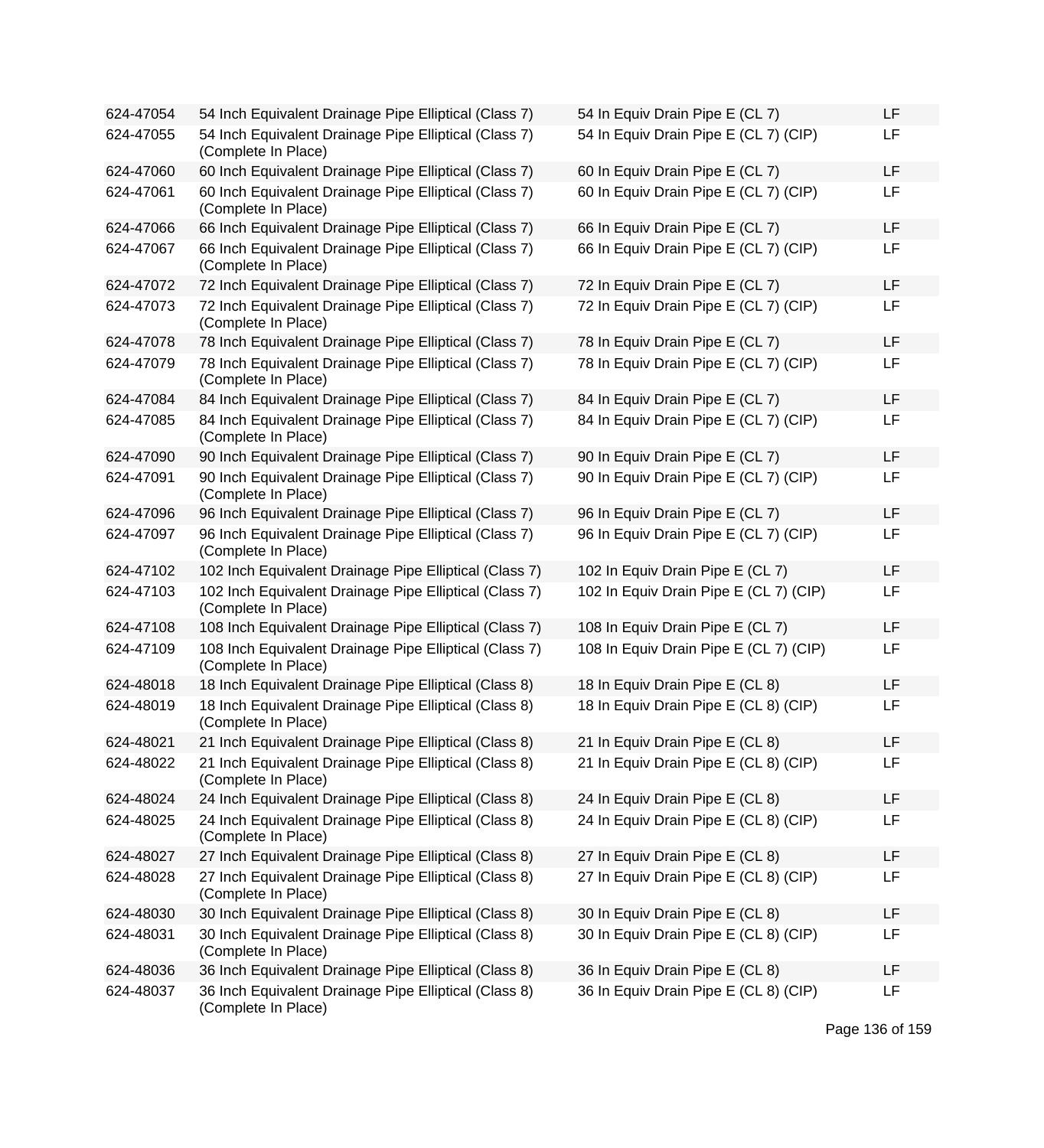| 624-48042 | 42 Inch Equivalent Drainage Pipe Elliptical (Class 8)                         | 42 In Equiv Drain Pipe E (CL 8)        | LF |
|-----------|-------------------------------------------------------------------------------|----------------------------------------|----|
| 624-48043 | 42 Inch Equivalent Drainage Pipe Elliptical (Class 8)<br>(Complete In Place)  | 42 In Equiv Drain Pipe E (CL 8) (CIP)  | LF |
| 624-48048 | 48 Inch Equivalent Drainage Pipe Elliptical (Class 8)                         | 48 In Equiv Drain Pipe E (CL 8)        | LF |
| 624-48049 | 48 Inch Equivalent Drainage Pipe Elliptical (Class 8)<br>(Complete In Place)  | 48 In Equiv Drain Pipe E (CL 8) (CIP)  | LF |
| 624-48054 | 54 Inch Equivalent Drainage Pipe Elliptical (Class 8)                         | 54 In Equiv Drain Pipe E (CL 8)        | LF |
| 624-48055 | 54 Inch Equivalent Drainage Pipe Elliptical (Class 8)<br>(Complete In Place)  | 54 In Equiv Drain Pipe E (CL 8) (CIP)  | LF |
| 624-48060 | 60 Inch Equivalent Drainage Pipe Elliptical (Class 8)                         | 60 In Equiv Drain Pipe E (CL 8)        | LF |
| 624-48061 | 60 Inch Equivalent Drainage Pipe Elliptical (Class 8)<br>(Complete In Place)  | 60 In Equiv Drain Pipe E (CL 8) (CIP)  | LF |
| 624-48066 | 66 Inch Equivalent Drainage Pipe Elliptical (Class 8)                         | 66 In Equiv Drain Pipe E (CL 8)        | LF |
| 624-48072 | 72 Inch Equivalent Drainage Pipe Elliptical (Class 8)                         | 72 In Equiv Drain Pipe E (CL 8)        | LF |
| 624-48073 | 72 Inch Equivalent Drainage Pipe Elliptical (Class 8)<br>(Complete In Place)  | 72 In Equiv Drain Pipe E (CL 8) (CIP)  | LF |
| 624-48078 | 78 Inch Equivalent Drainage Pipe Elliptical (Class 8)                         | 78 In Equiv Drain Pipe E (CL 8)        | LF |
| 624-48079 | 78 Inch Equivalent Drainage Pipe Elliptical (Class 8)<br>(Complete In Place)  | 78 In Equiv Drain Pipe E (CL 8) (CIP)  | LF |
| 624-48084 | 84 Inch Equivalent Drainage Pipe Elliptical (Class 8)                         | 84 In Equiv Drain Pipe E (CL 8)        | LF |
| 624-48085 | 84 Inch Equivalent Drainage Pipe Elliptical (Class 8)<br>(Complete In Place)  | 84 In Equiv Drain Pipe E (CL 8) (CIP)  | LF |
| 624-48090 | 90 Inch Equivalent Drainage Pipe Elliptical (Class 8)                         | 90 In Equiv Drain Pipe E (CL 8)        | LF |
| 624-48091 | 90 Inch Equivalent Drainage Pipe Elliptical (Class 8)<br>(Complete In Place)  | 90 In Equiv Drain Pipe E (CL 8) (CIP)  | LF |
| 624-48096 | 96 Inch Equivalent Drainage Pipe Elliptical (Class 8)                         | 96 In Equiv Drain Pipe E (CL 8)        | LF |
| 624-48097 | 96 Inch Equivalent Drainage Pipe Elliptical (Class 8)<br>(Complete In Place)  | 96 In Equiv Drain Pipe E (CL 8) (CIP)  | LF |
| 624-48102 | 102 Inch Equivalent Drainage Pipe Elliptical (Class 8)                        | 102 In Equiv Drain Pipe E (CL 8)       | LF |
| 624-48103 | 102 Inch Equivalent Drainage Pipe Elliptical (Class 8)<br>(Complete In Place) | 102 In Equiv Drain Pipe E (CL 8) (CIP) | LF |
| 624-48108 | 108 Inch Equivalent Drainage Pipe Elliptical (Class 8)                        | 108 In Equiv Drain Pipe E (CL 8)       | LF |
| 624-48109 | 108 Inch Equivalent Drainage Pipe Elliptical (Class 8)<br>(Complete In Place) | 108 In Equiv Drain Pipe E (CL 8) (CIP) | LF |
| 624-49018 | 18 Inch Equivalent Drainage Pipe Elliptical (Class 9)                         | 18 In Equiv Drain Pipe E (CL 9)        | LF |
| 624-49019 | 18 Inch Equivalent Drainage Pipe Elliptical (Class 9)<br>(Complete In Place)  | 18 In Equiv Drain Pipe E (CL 9) (CIP)  | LF |
| 624-49021 | 21 Inch Equivalent Drainage Pipe Elliptical (Class 9)                         | 21 In Equiv Drain Pipe E (CL 9)        | LF |
| 624-49022 | 21 Inch Equivalent Drainage Pipe Elliptical (Class 9)<br>(Complete In Place)  | 21 In Equiv Drain Pipe E (CL 9) (CIP)  | LF |
| 624-49024 | 24 Inch Equivalent Drainage Pipe Elliptical (Class 9)                         | 24 In Equiv Drain Pipe E (CL 9)        | LF |
| 624-49025 | 24 Inch Equivalent Drainage Pipe Elliptical (Class 9)<br>(Complete In Place)  | 24 In Equiv Drain Pipe E (CL 9) (CIP)  | LF |
| 624-49027 | 27 Inch Equivalent Drainage Pipe Elliptical (Class 9)                         | 27 In Equiv Drain Pipe E (CL 9)        | LF |
| 624-49028 | 27 Inch Equivalent Drainage Pipe Elliptical (Class 9)<br>(Complete In Place)  | 27 In Equiv Drain Pipe E (CL 9) (CIP)  | LF |
| 624-49030 | 30 Inch Equivalent Drainage Pipe Elliptical (Class 9)                         | 30 In Equiv Drain Pipe E (CL 9)        | LF |

| 42 In Equiv Drain Pipe E (CL 8)        | LF |
|----------------------------------------|----|
| 42 In Equiv Drain Pipe E (CL 8) (CIP)  | LF |
| 48 In Equiv Drain Pipe E (CL 8)        | LF |
| 48 In Equiv Drain Pipe E (CL 8) (CIP)  | LF |
| 54 In Equiv Drain Pipe E (CL 8)        | LF |
| 54 In Equiv Drain Pipe E (CL 8) (CIP)  | LF |
| 60 In Equiv Drain Pipe E (CL 8)        | LF |
| 60 In Equiv Drain Pipe E (CL 8) (CIP)  | LF |
| 66 In Equiv Drain Pipe E (CL 8)        | LF |
| 72 In Equiv Drain Pipe E (CL 8)        | LF |
| 72 In Equiv Drain Pipe E (CL 8) (CIP)  | LF |
| 78 In Equiv Drain Pipe E (CL 8)        | LF |
| 78 In Equiv Drain Pipe E (CL 8) (CIP)  | LF |
| 84 In Equiv Drain Pipe E (CL 8)        | LF |
| 84 In Equiv Drain Pipe E (CL 8) (CIP)  | LF |
| 90 In Equiv Drain Pipe E (CL 8)        | LF |
| 90 In Equiv Drain Pipe E (CL 8) (CIP)  | LF |
| 96 In Equiv Drain Pipe E (CL 8)        | LF |
| 96 In Equiv Drain Pipe E (CL 8) (CIP)  | LF |
| 102 In Equiv Drain Pipe E (CL 8)       | LF |
| 102 In Equiv Drain Pipe E (CL 8) (CIP) | LF |
| 108 In Equiv Drain Pipe E (CL 8)       | LF |
| 108 In Equiv Drain Pipe E (CL 8) (CIP) | LF |
| 18 In Equiv Drain Pipe E (CL 9)        | LF |
| 18 In Equiv Drain Pipe E (CL 9) (CIP)  | LF |
| 21 In Equiv Drain Pipe E (CL 9)        | LF |
| 21 In Equiv Drain Pipe E (CL 9) (CIP)  | LF |
| 24 In Equiv Drain Pipe E (CL 9)        | LF |
| 24 In Equiv Drain Pipe E (CL 9) (CIP)  | LF |
| 27 In Equiv Drain Pipe E (CL 9)        | LF |
| 27 In Equiv Drain Pipe E (CL 9) (CIP)  | LF |
| 30 In Equiv Drain Pipe E (CL 9)        | LF |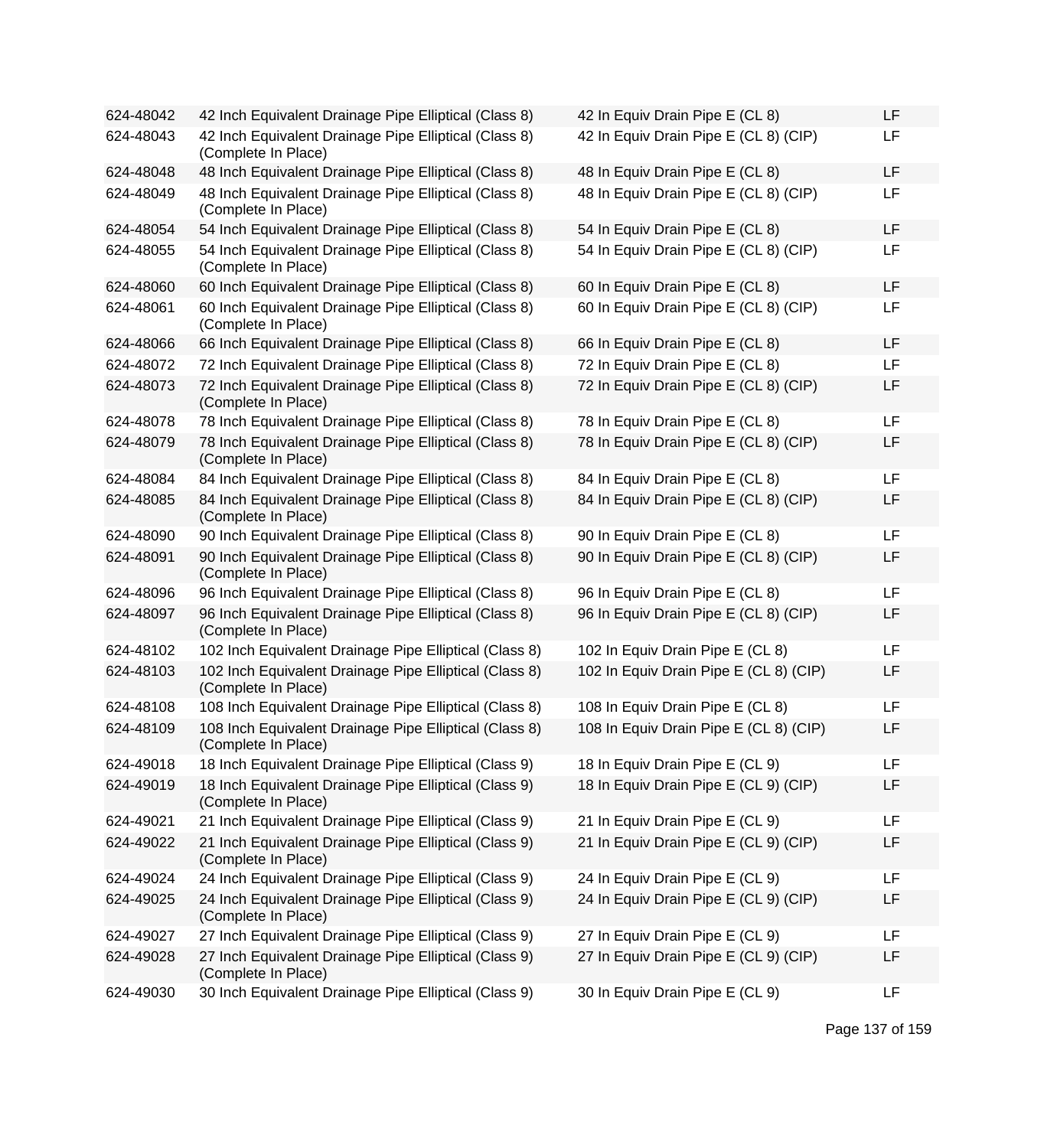| 624-49031 | 30 Inch Equivalent Drainage Pipe Elliptical (Class 9)<br>(Complete In Place)  | 30 In Equiv Drain Pipe E (CL 9) (CIP)  | LF        |
|-----------|-------------------------------------------------------------------------------|----------------------------------------|-----------|
| 624-49036 | 36 Inch Equivalent Drainage Pipe Elliptical (Class 9)                         | 36 In Equiv Drain Pipe E (CL 9)        | <b>LF</b> |
| 624-49037 | 36 Inch Equivalent Drainage Pipe Elliptical (Class 9)<br>(Complete In Place)  | 36 In Equiv Drain Pipe E (CL 9) (CIP)  | LF        |
| 624-49042 | 42 Inch Equivalent Drainage Pipe Elliptical (Class 9)                         | 42 In Equiv Drain Pipe E (CL 9)        | LF        |
| 624-49043 | 42 Inch Equivalent Drainage Pipe Elliptical (Class 9)<br>(Complete In Place)  | 42 In Equiv Drain Pipe E (CL 9) (CIP)  | LF        |
| 624-49048 | 48 Inch Equivalent Drainage Pipe Elliptical (Class 9)                         | 48 In Equiv Drain Pipe E (CL 9)        | LF        |
| 624-49049 | 48 Inch Equivalent Drainage Pipe Elliptical (Class 9)<br>(Complete In Place)  | 48 In Equiv Drain Pipe E (CL 9) (CIP)  | LF        |
| 624-49054 | 54 Inch Equivalent Drainage Pipe Elliptical (Class 9)                         | 54 In Equiv Drain Pipe E (CL 9)        | <b>LF</b> |
| 624-49055 | 54 Inch Equivalent Drainage Pipe Elliptical (Class 9)<br>(Complete In Place)  | 54 In Equiv Drain Pipe E (CL 9) (CIP)  | LF        |
| 624-49060 | 60 Inch Equivalent Drainage Pipe Elliptical (Class 9)                         | 60 In Equiv Drain Pipe E (CL 9)        | LF        |
| 624-49061 | 60 Inch Equivalent Drainage Pipe Elliptical (Class 9)<br>(Complete In Place)  | 60 In Equiv Drain Pipe E (CL 9) (CIP)  | LF        |
| 624-49066 | 66 Inch Equivalent Drainage Pipe Elliptical (Class 9)                         | 66 In Equiv Drain Pipe E (CL 9)        | <b>LF</b> |
| 624-49072 | 72 Inch Equivalent Drainage Pipe Elliptical (Class 9)                         | 72 In Equiv Drain Pipe E (CL 9)        | LF        |
| 624-49073 | 72 Inch Equivalent Drainage Pipe Elliptical (Class 9)<br>(Complete In Place)  | 72 In Equiv Drain Pipe E (CL 9) (CIP)  | <b>LF</b> |
| 624-49078 | 78 Inch Equivalent Drainage Pipe Elliptical (Class 9)                         | 78 In Equiv Drain Pipe E (CL 9)        | LF        |
| 624-49079 | 78 Inch Equivalent Drainage Pipe Elliptical (Class 9)<br>(Complete In Place)  | 78 In Equiv Drain Pipe E (CL 9) (CIP)  | LF        |
| 624-49084 | 84 Inch Equivalent Drainage Pipe Elliptical (Class 9)                         | 84 In Equiv Drain Pipe E (CL 9)        | LF        |
| 624-49085 | 84 Inch Equivalent Drainage Pipe Elliptical (Class 9)<br>(Complete In Place)  | 84 In Equiv Drain Pipe E (CL 9) (CIP)  | LF        |
| 624-49090 | 90 Inch Equivalent Drainage Pipe Elliptical (Class 9)                         | 90 In Equiv Drain Pipe E (CL 9)        | LF        |
| 624-49091 | 90 Inch Equivalent Drainage Pipe Elliptical (Class 9)<br>(Complete In Place)  | 90 In Equiv Drain Pipe E (CL 9) (CIP)  | LF        |
| 624-49096 | 96 Inch Equivalent Drainage Pipe Elliptical (Class 9)                         | 96 In Equiv Drain Pipe E (CL 9)        | <b>LF</b> |
| 624-49097 | 96 Inch Equivalent Drainage Pipe Elliptical (Class 9)<br>(Complete In Place)  | 96 In Equiv Drain Pipe E (CL 9) (CIP)  | LF        |
| 624-49102 | 102 Inch Equivalent Drainage Pipe Elliptical (Class 9)                        | 102 In Equiv Drain Pipe E (CL 9)       | LF        |
| 624-49103 | 102 Inch Equivalent Drainage Pipe Elliptical (Class 9)<br>(Complete In Place) | 102 In Equiv Drain Pipe E (CL 9) (CIP) | LF        |
| 624-49108 | 108 Inch Equivalent Drainage Pipe Elliptical (Class 9)                        | 108 In Equiv Drain Pipe E (CL 9)       | LF        |
| 624-49109 | 108 Inch Equivalent Drainage Pipe Elliptical (Class 9)<br>(Complete In Place) | 108 In Equiv Drain Pipe E (CL 9) (CIP) | LF        |
| 624-50018 | 18 Inch Equivalent Drainage Pipe Elliptical (Class 10)                        | 18 In Equiv Drain E (CL 10)            | LF        |
| 624-50019 | 18 Inch Equivalent Drainage Pipe Elliptical (Class 10)<br>(Complete In Place) | 18 In Equiv Drain Pipe E (CL 10) (CIP) | LF        |
| 624-50021 | 21 Inch Equivalent Drainage Pipe Elliptical (Class 10)                        | 21 In Equiv Drain Pipe E (CL 10)       | LF        |
| 624-50022 | 21 Inch Equivalent Drainage Pipe Elliptical (Class 10)<br>(Complete In Place) | 21 In Equiv Drain Pipe E (CL 10) (CIP) | LF        |
| 624-50024 | 24 Inch Equivalent Drainage Pipe Elliptical (Class 10)                        | 24 In Equiv Drain Pipe E (CL 10        | LF        |
| 624-50025 | 24 Inch Equivalent Drainage Pipe Elliptical (Class 10)<br>(Complete In Place) | 24 In Equiv Drain Pipe E (CL 10) (CIP) | LF        |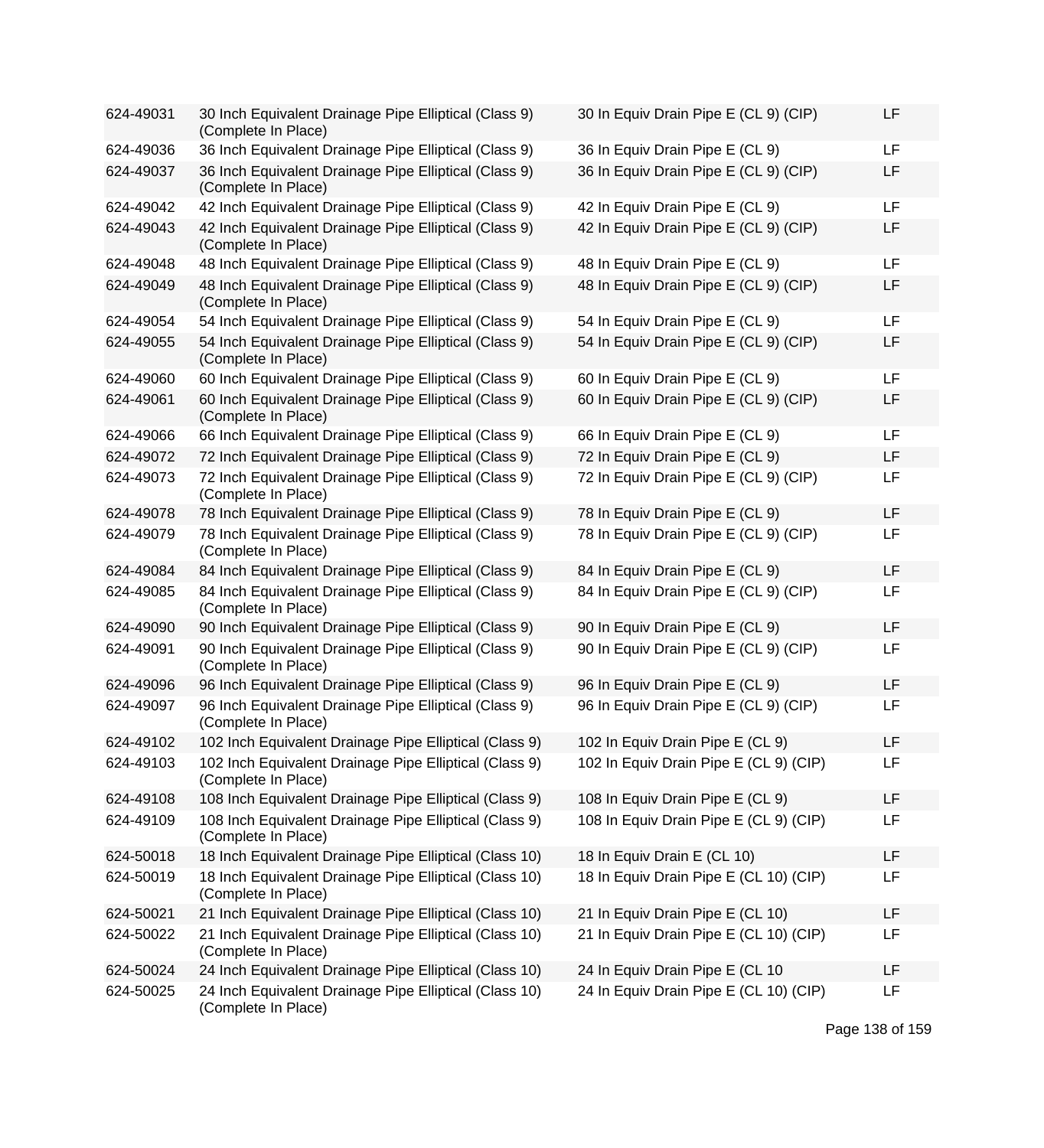| 624-50027 | 27 Inch Equivalent Drainage Pipe Elliptical (Class 10)                         | 27 In Equiv Drain Pipe E (CL 10)        | LF        |
|-----------|--------------------------------------------------------------------------------|-----------------------------------------|-----------|
| 624-50028 | 27 Inch Equivalent Drainage Pipe Elliptical (Class 10)<br>(Complete In Place)  | 27 In Equiv Drain Pipe E (CL 10) (CIP)  | LF        |
| 624-50030 | 30 Inch Equivalent Drainage Pipe Elliptical (Class 10)                         | 30 In Equiv Drain Pipe E (CL 10)        | LF        |
| 624-50031 | 30 Inch Equivalent Drainage Pipe Elliptical (Class 10)<br>(Complete In Place)  | 30 In Equiv Drain Pipe E (CL 10) (CIP)  | LF        |
| 624-50036 | 36 Inch Equivalent Drainage Pipe Elliptical (Class 10)                         | 36 In Equiv Drain Pipe E (CL 10)        | LF        |
| 624-50037 | 36 Inch Equivalent Drainage Pipe Elliptical (Class 10)<br>(Complete In Place)  | 36 In Equiv Drain Pipe E (CL 10) (CIP)  | LF        |
| 624-50042 | 42 Inch Equivalent Drainage Pipe Elliptical (Class 10)                         | 42 In Equiv Drain Pipe E (CL 10)        | LF        |
| 624-50043 | 42 Inch Equivalent Drainage Pipe Elliptical (Class 10)<br>(Complete In Place)  | 42 In Equiv Drain Pipe E (CL 10) (CIP)  | <b>LF</b> |
| 624-50048 | 48 Inch Equivalent Drainage Pipe Elliptical (Class 10)                         | 48 In Equiv Drain Pipe E (CL 10)        | LF        |
| 624-50049 | 48 Inch Equivalent Drainage Pipe Elliptical (Class 10)<br>(Complete In Place)  | 48 In Equiv Drain Pipe E (CL 10) (CIP)  | <b>LF</b> |
| 624-50054 | 54 Inch Equivalent Drainage Pipe Elliptical (Class 10)                         | 54 In Equiv Drain Pipe E (CL 10)        | <b>LF</b> |
| 624-50055 | 54 Inch Equivalent Drainage Pipe Elliptical (Class 10)<br>(Complete In Place)  | 54 In Equiv Drain Pipe E (CL 10) (CIP)  | <b>LF</b> |
| 624-50060 | 60 Inch Equivalent Drainage Pipe Elliptical (Class 10)                         | 60 In Equiv Drain Pipe E (CL 10)        | LF        |
| 624-50061 | 60 Inch Equivalent Drainage Pipe Elliptical (Class 10)<br>(Complete In Place)  | 60 In Equiv Drain Pipe E (CL 10) (CIP)  | <b>LF</b> |
| 624-50066 | 66 Inch Equivalent Drainage Pipe Elliptical (Class 10)                         | 66 In Equiv Drain Pipe E (CL 10)        | <b>LF</b> |
| 624-50072 | 72 Inch Equivalent Drainage Pipe Elliptical (Class 10)                         | 72 In Equiv Drain Pipe E (CL 10)        | LF        |
| 624-50073 | 72 Inch Equivalent Drainage Pipe Elliptical (Class 10)<br>(Complete In Place)  | 72 In Equiv Drain Pipe E (CL 10) (CIP)  | LF        |
| 624-50078 | 78 Inch Equivalent Drainage Pipe Elliptical (Class 10)                         | 78 In Equiv Drain Pipe E (CL 10)        | LF        |
| 624-50079 | 78 Inch Equivalent Drainage Pipe Elliptical (Class 10)<br>(Complete In Place)  | 78 In Equiv Drain Pipe E (CL 10) (CIP)  | <b>LF</b> |
| 624-50084 | 84 Inch Equivalent Drainage Pipe Elliptical (Class 10)                         | 84 In Equiv Drain Pipe E (CL 10)        | <b>LF</b> |
| 624-50085 | 84 Inch Equivalent Drainage Pipe Elliptical (Class 10)<br>(Complete In Place)  | 84 In Equiv Drain Pipe E (CL 10) (CIP)  | LF        |
| 624-50090 | 90 Inch Equivalent Drainage Pipe Elliptical (Class 10)                         | 90 In Equiv Drain Pipe E (CL 10)        | LF        |
| 624-50091 | 90 Inch Equivalent Drainage Pipe Elliptical (Class 10)<br>(Complete In Place)  | 90 In Equiv Drain Pipe E (CL 10) (CIP)  | LF        |
| 624-50096 | 96 Inch Equivalent Drainage Pipe Elliptical (Class 10)                         | 96 In Equiv Drain Pipe E (CL 10)        | LF        |
| 624-50097 | 96 Inch Equivalent Drainage Pipe Elliptical (Class 10)<br>(Complete In Place)  | 96 In Equiv Drain Pipe E (CL 10) (CIP)  | LF        |
| 624-50102 | 102 Inch Equivalent Drainage Pipe Elliptical (Class 10)                        | 102 In Equiv Drain Pipe E (CL 10)       | LF        |
| 624-50103 | 102 Inch Equivalent Drainage Pipe Elliptical (Class 10)<br>(Complete In Place) | 102 In Equiv Drain Pipe E (CL 10) (CIP) | LF        |
| 624-50108 | 108 Inch Equivalent Drainage Pipe Elliptical (Class 10)                        | 108 In Equiv Drain Pipe E (CL 10)       | LF        |
| 624-50109 | 108 Inch Equivalent Drain Pipe Elliptical (Class 10)<br>(Complete In Place)    | 108 In Equiv Drain Pipe E (CL 10) (CIP) | <b>LF</b> |
| 624-60015 | 15 Inch Equivalent Drainage Pipe Arch (Class 0)                                | 15 In Equiv Drain Pipe A (CL 0)         | LF        |
| 624-60016 | 15 Inch Equivalent Drainage Pipe Arch (Class 0)<br>(Complete In Place)         | 15 In Equiv Drain Pipe A (CL 0) (CIP)   | LF        |
| 624-60018 | 18 Inch Equivalent Drainage Pipe Arch (Class 0)                                | 18 In Equiv Drain Pipe A (CL 0)         | <b>LF</b> |

Page 139 of 159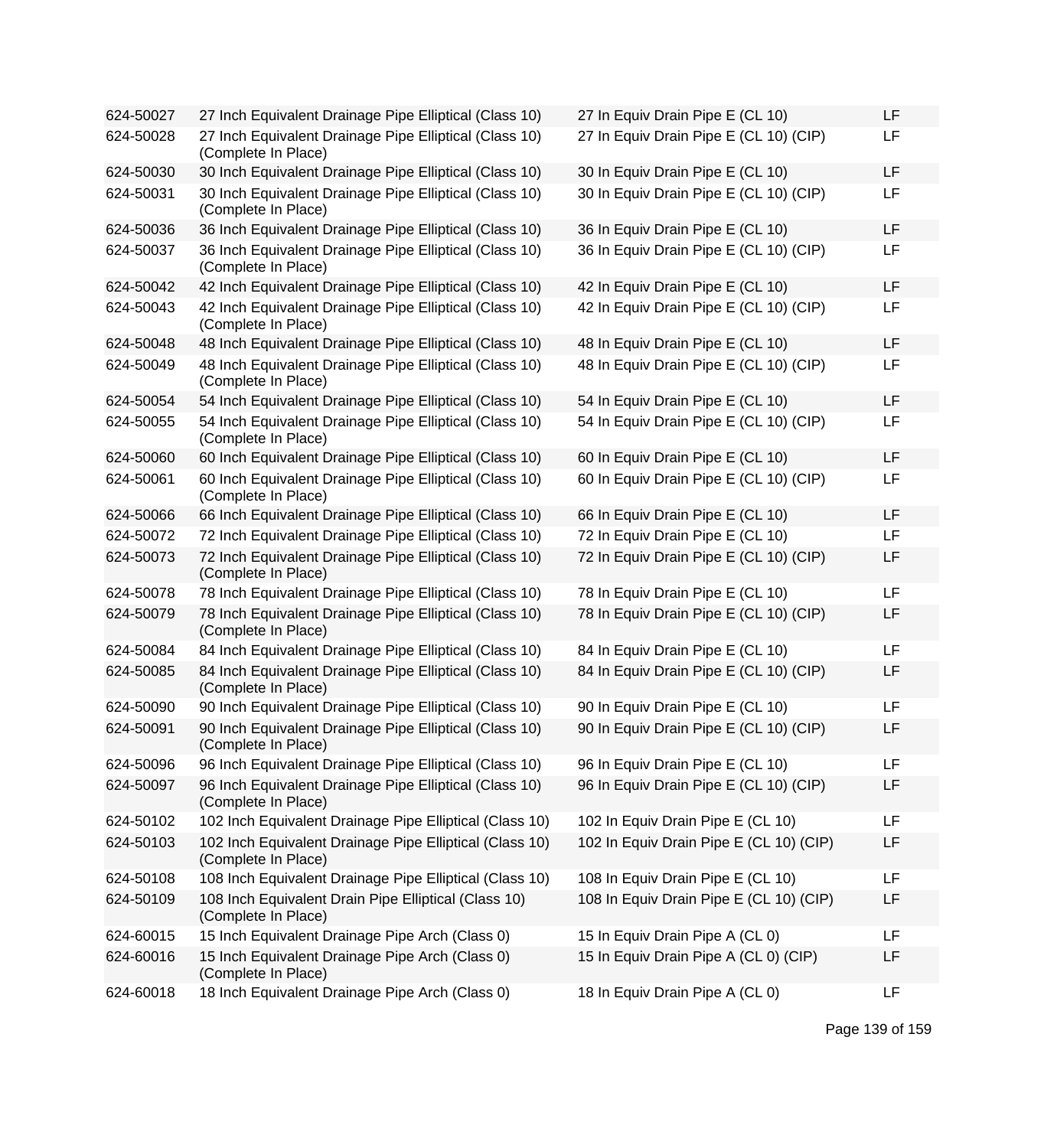| 624-60019 | 18 Inch Equivalent Drainage Pipe Arch (Class 0)<br>(Complete In Place) | 18 In Equiv Drain Pipe A (CL 0) (CIP) | LF |
|-----------|------------------------------------------------------------------------|---------------------------------------|----|
| 624-60021 | 21 Inch Equivalent Drainage Pipe Arch (Class 0)                        | 21 In Equiv Drain Pipe A (CL 0)       | LF |
| 624-60022 | 21 Inch Equivalent Drainage Pipe Arch (Class 0)<br>(Complete In Place) | 21 In Equiv Drain Pipe A (CL 0) (CIP) | LF |
| 624-60024 | 24 Inch Equivalent Drainage Pipe Arch (Class 0)                        | 24 In Equiv Drain Pipe A (CL 0)       | LF |
| 624-60025 | 24 Inch Equivalent Drainage Pipe Arch (Class 0)<br>(Complete In Place) | 24 In Equiv Drain Pipe A (CL 0) (CIP) | LF |
| 624-60030 | 30 Inch Equivalent Drainage Pipe Arch (Class 0)                        | 30 In Equiv Drain Pipe A (CL 0)       | LF |
| 624-60031 | 30 Inch Equivalent Drainage Pipe Arch (Class 0)<br>(Complete In Place) | 30 In Equiv Drain Pipe A (CL 0) (CIP) | LF |
| 624-60036 | 36 Inch Equivalent Drainage Pipe Arch (Class 0)                        | 36 In Equiv Drain Pipe A (CL 0)       | LF |
| 624-60037 | 36 Inch Equivalent Drainage Pipe Arch (Class 0)<br>(Complete In Place) | 36 In Equiv Drain Pipe A (CL 0) (CIP) | LF |
| 624-60042 | 42 Inch Equivalent Drainage Pipe Arch (Class 0)                        | 42 In Equiv Drain Pipe A (CL 0)       | LF |
| 624-60043 | 42 Inch Equivalent Drainage Pipe Arch (Class 0)<br>(Complete In Place) | 42 In Equiv Drain Pipe A (CL 0) (CIP) | LF |
| 624-60048 | 48 Inch Equivalent Drainage Pipe Arch (Class 0)                        | 48 In Equiv Drain Pipe A (CL 0)       | LF |
| 624-60049 | 48 Inch Equivalent Drainage Pipe Arch (Class 0)<br>(Complete In Place) | 48 In Equiv Drain Pipe A (CL 0) (CIP) | LF |
| 624-60054 | 54 Inch Equivalent Drainage Pipe Arch (Class 0)                        | 54 In Equiv Drain Pipe A (CL 0)       | LF |
| 624-60055 | 54 Inch Equivalent Drainage Pipe Arch (Class 0)<br>(Complete In Place) | 54 In Equiv Drain Pipe A (CL 0) (CIP) | LF |
| 624-60060 | 60 Inch Equivalent Drainage Pipe Arch (Class 0)                        | 60 In Equiv Drain Pipe A (CL 0)       | LF |
| 624-60061 | 60 Inch Equivalent Drainage Pipe Arch (Class 0)<br>(Complete In Place) | 60 In Equiv Drain Pipe A (CL 0) (CIP) | LF |
| 624-60066 | 66 Inch Equivalent Drainage Pipe Arch (Class 0)                        | 66 In Equiv Drain Pipe A (CL 0)       | LF |
| 624-60067 | 66 Inch Equivalent Drainage Pipe Arch (Class 0)<br>(Complete In Place) | 66 In Equiv Drain Pipe A (CL 0) (CIP) | LF |
| 624-60072 | 72 Inch Equivalent Drainage Pipe Arch (Class 0)                        | 72 In Equiv Drain Pipe A (CL 0)       | LF |
| 624-60073 | 72 Inch Equivalent Drainage Pipe Arch (Class 0)<br>(Complete In Place) | 72 In Equiv Drain Pipe A (CL 0) (CIP) | LF |
| 624-60078 | 78 Inch Equivalent Drainage Pipe Arch (Class 0)                        | 78 In Equiv Drain Pipe A (CL 0)       | LF |
| 624-60079 | 78 Inch Equivalent Drainage Pipe Arch (Class 0)<br>(Complete In Place) | 78 In Equiv Drain Pipe A (CL 0) (CIP) | LF |
| 624-60084 | 84 Inch Equivalent Drainage Pipe Arch (Class 0)                        | 84 In Equiv Drain Pipe A (CL 0)       | LF |
| 624-60090 | 90 Inch Equivalent Drainage Pipe Arch (Class 0)                        | 90 In Equiv Drain Pipe A (CL 0)       | LF |
| 624-60096 | 96 Inch Equivalent Drainage Pipe Arch (Class 0)                        | 96 In Equiv Drain Pipe A (CL 0)       | LF |
| 624-60102 | 102 Inch Equivalent Drainage Pipe Arch (Class 0)                       | 102 In Equiv Drain Pipe A (CL 0)      | LF |
| 624-60108 | 108 Inch Equivalent Drainage Pipe Arch (Class 0)                       | 108 In Equiv Drain Pipe A (CL 0)      | LF |
| 624-60114 | 114 Inch Equivalent Drainage Pipe Arch (Class 0)                       | 114 In Equiv Drain Pipe A (CL 0)      | LF |
| 624-60120 | 120 Inch Equivalent Drainage Pipe Arch (Class 0)                       | 120 In Equiv Drain Pipe A (CL 0)      | LF |
| 624-61015 | 15 Inch Equivalent Drainage Pipe Arch (Class 1)                        | 15 In Equiv Drain Pipe A (CL 1)       | LF |
| 624-61016 | 15 Inch Equivalent Drainage Pipe Arch (Class 1)<br>(Complete In Place) | 15 In Equiv Drain Pipe A (CL 1) (CIP) | LF |
| 624-61018 | 18 Inch Equivalent Drainage Pipe Arch (Class 1)                        | 18 In Equiv Drain Pipe A (CL 1)       | LF |
| 624-61019 | 18 Inch Equivalent Drainage Pipe Arch (Class 1)                        | 18 In Equiv Drain Pipe A (CL 1) (CIP) | LF |

| 18 In Equiv Drain Pipe A (CL 0) (CIP) | LF |
|---------------------------------------|----|
| 21 In Equiv Drain Pipe A (CL 0)       | LF |
| 21 In Equiv Drain Pipe A (CL 0) (CIP) | LF |
| 24 In Equiv Drain Pipe A (CL 0)       | LF |
| 24 In Equiv Drain Pipe A (CL 0) (CIP) | LF |
| 30 In Equiv Drain Pipe A (CL 0)       | LF |
| 30 In Equiv Drain Pipe A (CL 0) (CIP) | LF |
| 36 In Equiv Drain Pipe A (CL 0)       | LF |
| 36 In Equiv Drain Pipe A (CL 0) (CIP) | LF |
| 42 In Equiv Drain Pipe A (CL 0)       | LF |
| 42 In Equiv Drain Pipe A (CL 0) (CIP) | LF |
| 48 In Equiv Drain Pipe A (CL 0)       | LF |
| 48 In Equiv Drain Pipe A (CL 0) (CIP) | LF |
| 54 In Equiv Drain Pipe A (CL 0)       | LF |
| 54 In Equiv Drain Pipe A (CL 0) (CIP) | LF |
| 60 In Equiv Drain Pipe A (CL 0)       | LF |
| 60 In Equiv Drain Pipe A (CL 0) (CIP) | LF |
| 66 In Equiv Drain Pipe A (CL 0)       | LF |
| 66 In Equiv Drain Pipe A (CL 0) (CIP) | LF |
| 72 In Equiv Drain Pipe A (CL 0)       | LF |
| 72 In Equiv Drain Pipe A (CL 0) (CIP) | LF |
| 78 In Equiv Drain Pipe A (CL 0)       | LF |
| 78 In Equiv Drain Pipe A (CL 0) (CIP) | LF |
| 84 In Equiv Drain Pipe A (CL 0)       | LF |
| 90 In Equiv Drain Pipe A (CL 0)       | LF |
| 96 In Equiv Drain Pipe A (CL 0)       | LF |
| 102 In Equiv Drain Pipe A (CL 0)      | LF |
| 108 In Equiv Drain Pipe A (CL 0)      | LF |
| 114 In Equiv Drain Pipe A (CL 0)      | LF |
| 120 In Equiv Drain Pipe A (CL 0)      | LF |
| 15 In Equiv Drain Pipe A (CL 1)       | LF |
| 15 In Equiv Drain Pipe A (CL 1) (CIP) | LF |
| 18 In Equiv Drain Pipe A (CL 1)       | LF |
| 18 In Equiv Drain Pipe A (CL 1) (CIP) | LF |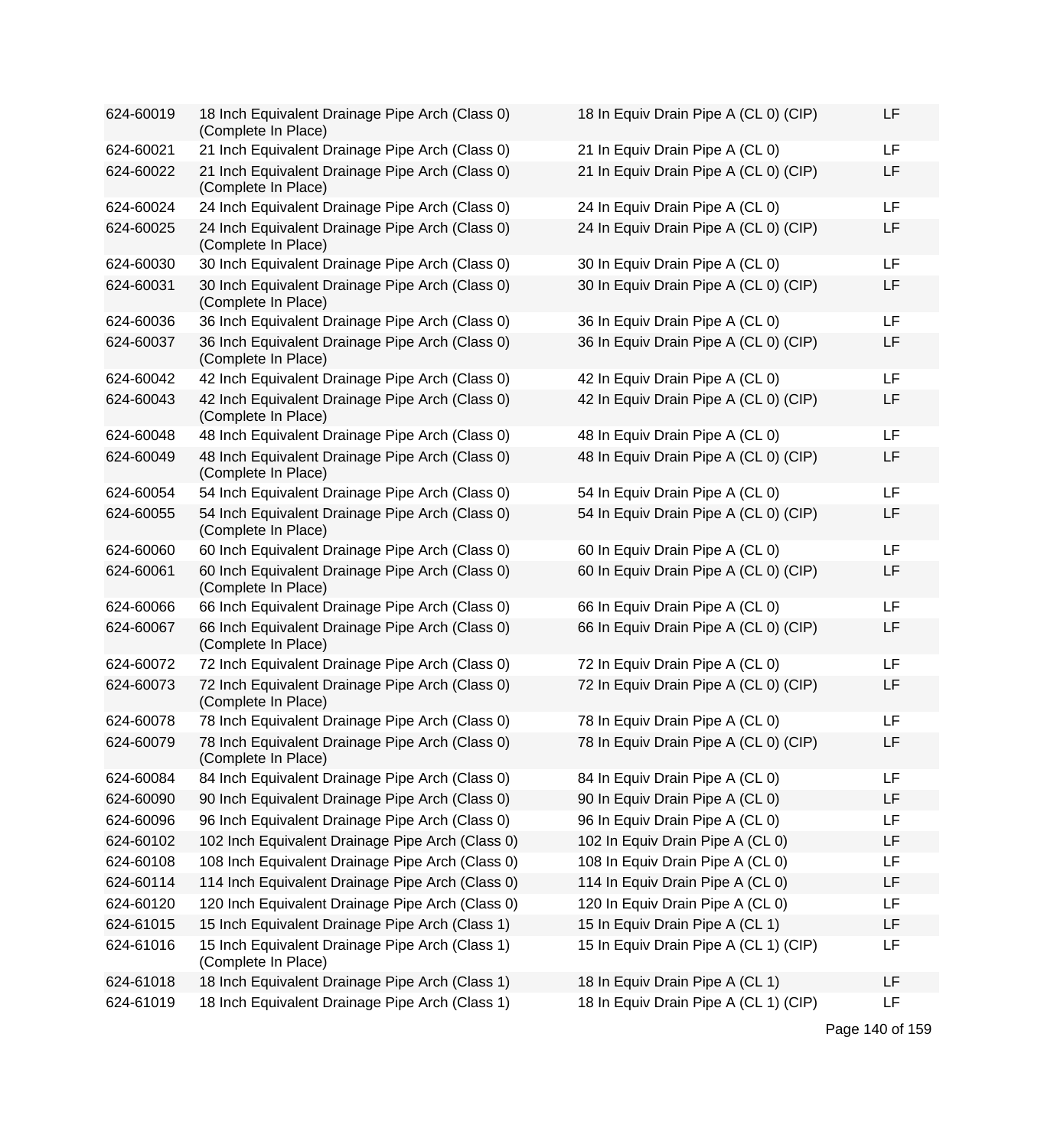|           | (Complete In Place)                                                    |                                       |           |
|-----------|------------------------------------------------------------------------|---------------------------------------|-----------|
| 624-61021 | 21 Inch Equivalent Drainage Pipe Arch (Class 1)                        | 21 Inch Equiv Drain Pipe A (CL 1)     | <b>LF</b> |
| 624-61022 | 21 Inch Equivalent Drainage Pipe Arch (Class 1)<br>(Complete In Place) | 21 In Equiv Drain Pipe A (CL 1) (CIP) | LF        |
| 624-61024 | 24 Inch Equivalent Drainage Pipe Arch (Class 1)                        | 24 In Equiv Drain Pipe A (CL 1)       | <b>LF</b> |
| 624-61025 | 24 Inch Equivalent Drainage Pipe Arch (Class 1)<br>(Complete In Place) | 24 In Equiv Drain Pipe A (CL 1) (CIP) | LF        |
| 624-61030 | 30 Inch Equivalent Drainage Pipe Arch (Class 1)                        | 30 In Equiv Drain Pipe A (CL 1)       | <b>LF</b> |
| 624-61036 | 36 Inch Equivalent Drainage Pipe Arch (Class 1)                        | 36 In Equiv Drain Pipe A (CL 1)       | LF        |
| 624-61042 | 42 Inch Equivalent Drainage Pipe Arch (Class 1)                        | 42 In Equiv Drain Pipe A (CL 1)       | LF        |
| 624-61048 | 48 Inch Equivalent Drainage Pipe Arch (Class 1)                        | 48 In Equiv Drain Pipe A (CL 1)       | <b>LF</b> |
| 624-61054 | 54 Inch Equivalent Drainage Pipe Arch (Class 1)                        | 54 In Equiv Drain Pipe A (CL 1)       | <b>LF</b> |
| 624-61060 | 60 Inch Equivalent Drainage Pipe Arch (Class 1)                        | 60 In Equiv Drain Pipe A (CL 1)       | LF        |
| 624-61066 | 66 Inch Equivalent Drainage Pipe Arch (Class 1)                        | 66 In Equiv Drain Pipe A (CL 1)       | LF        |
| 624-61072 | 72 Inch Equivalent Drainage Pipe Arch (Class 1)                        | 72 In Equiv Drain Pipe A (CL 1)       | <b>LF</b> |
| 624-61078 | 78 Inch Equivalent Drainage Pipe Arch (Class 1)                        | 78 In Equiv Drain Pipe A (CL 1)       | <b>LF</b> |
| 624-61084 | 84 Inch Equivalent Drainage Pipe Arch (Class 1)                        | 84 In Equiv Drain Pipe A (CL 1)       | <b>LF</b> |
| 624-61090 | 90 Inch Equivalent Drainage Pipe Arch (Class 1)                        | 90 In Equiv Drain Pipe A (CL 1)       | <b>LF</b> |
| 624-61096 | 96 Inch Equivalent Drainage Pipe Arch (Class 1)                        | 96 In Equiv Drain Pipe A (CL 1)       | <b>LF</b> |
| 624-61102 | 102 Inch Equivalent Drainage Pipe Arch (Class 1)                       | 102 In Equiv Drain Pipe A (CL 1)      | <b>LF</b> |
| 624-61108 | 108 Inch Equivalent Drainage Pipe Arch (Class 1)                       | 108 In Equiv Drain Pipe A (CL 1)      | <b>LF</b> |
| 624-61114 | 114 Inch Equivalent Drainage Pipe Arch (Class 1)                       | 114 In Equiv Drain Pipe A (CL 1)      | <b>LF</b> |
| 624-61120 | 120 Inch Equivalent Drainage Pipe Arch (Class 1)                       | 120 In Equiv Drain Pipe A (CL 1)      | LF        |
| 624-62015 | 15 Inch Equivalent Drainage Pipe Arch (Class 2)                        | 15 In Equiv Drain Pipe A (CL 2)       | LF        |
| 624-62016 | 15 Inch Equivalent Drainage Pipe Arch (Class 2)<br>(Complete In Place) | 15 In Equiv Drain Pipe A (CL 2) (CIP) | LF        |
| 624-62018 | 18 Inch Equivalent Drainage Pipe Arch (Class 2)                        | 18 In Equiv Drain Pipe A (CL 2)       | <b>LF</b> |
| 624-62019 | 18 Inch Equivalent Drainage Pipe Arch (Class 2)<br>(Complete In Place) | 18 In Equiv Drain Pipe A (CL 2) (CIP) | LF        |
| 624-62021 | 21 Inch Equivalent Drainage Pipe Arch (Class 2)                        | 21 In Equiv Drain Pipe A (CL 2)       | <b>LF</b> |
| 624-62022 | 21 Inch Equivalent Drainage Pipe Arch (Class 2)<br>(Complete In Place) | 21 In Equiv Drain Pipe A (CL 2) (CIP) | LF        |
| 624-62024 | 24 Inch Equivalent Drainage Pipe Arch (Class 2)                        | 24 In Equiv Drain Pipe A (CL 2)       | LF        |
| 624-62025 | 24 Inch Equivalent Drainage Pipe Arch (Class 2)<br>(Complete In Place) | 24 In Equiv Drain Pipe A (CL 2) (CIP) | LF        |
| 624-62030 | 30 Inch Equivalent Drainage Pipe Arch (Class 2)                        | 30 In Equiv Drain Pipe A (CL 2)       | LF        |
| 624-62036 | 36 Inch Equivalent Drainage Pipe Arch (Class 2)                        | 36 In Equiv Drain Pipe A (CL 2)       | LF        |
| 624-62042 | 42 Inch Equivalent Drainage Pipe Arch (Class 2)                        | 42 In Equiv Drain Pipe A (CL 2)       | LF        |
| 624-62048 | 48 Inch Equivalent Drainage Pipe Arch (Class 2)                        | 48 In Equiv Drain Pipe A (CL 2)       | LF        |
| 624-62054 | 54 Inch Equivalent Drainage Pipe Arch (Class 2)                        | 54 In Equiv Drain Pipe A (CL 2)       | LF        |
| 624-62060 | 60 Inch Equivalent Drainage Pipe Arch (Class 2)                        | 60 In Equiv Drain Pipe A (CL 2)       | LF        |
| 624-62066 | 66 Inch Equivalent Drainage Pipe Arch (Class 2)                        | 66 In Equiv Drain Pipe A (CL 2)       | LF        |
| 624-62072 | 72 Inch Equivalent Drainage Pipe Arch (Class 2)                        | 72 In Equiv Drain Pipe A (CL 2)       | LF        |
| 624-62078 | 78 Inch Equivalent Drainage Pipe Arch (Class 2)                        | 78 In Equiv Drain Pipe A (CL 2)       | LF        |
| 624-62084 | 84 Inch Equivalent Drainage Pipe Arch (Class 2)                        | 84 In Equiv Drain Pipe A (CL 2)       | LF        |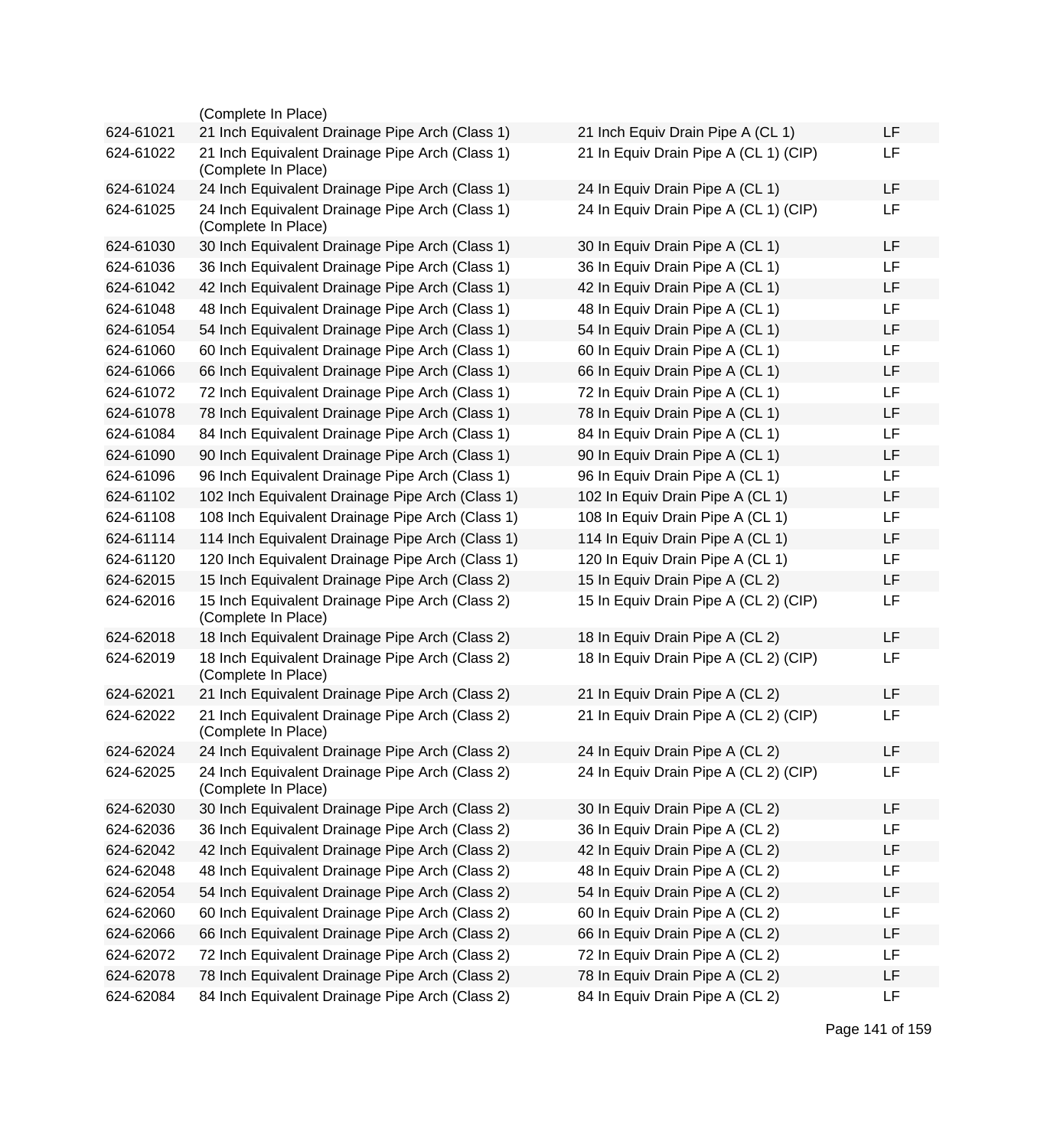| 624-62090 | 90 Inch Equivalent Drainage Pipe Arch (Class 2)                        | 90 In Equiv Drain Pipe A (CL 2)       | LF |
|-----------|------------------------------------------------------------------------|---------------------------------------|----|
| 624-62096 | 96 Inch Equivalent Drainage Pipe Arch (Class 2)                        | 96 In Equiv Drain Pipe A (CL 2)       | LF |
| 624-62102 | 102 Inch Equivalent Drainage Pipe Arch (Class 2)                       | 102 In Equiv Drain Pipe A (CL 2)      | LF |
| 624-62108 | 108 Inch Equivalent Drainage Pipe Arch (Class 2)                       | 108 In Equiv Drain Pipe A (CL 2)      | LF |
| 624-62114 | 114 Inch Equivalent Drainage Pipe Arch (Class 2)                       | 114 In Equiv Drain Pipe A (CL 2)      | LF |
| 624-62120 | 120 Inch Equivalent Drainage Pipe Arch (Class 2)                       | 120 In Equiv Drain Pipe A (CL 2)      | LF |
| 624-63015 | 15 Inch Equivalent Drainage Pipe Arch (Class 3)                        | 15 In Equiv Drain Pipe A (CL 3)       | LF |
| 624-63016 | 15 Inch Equivalent Drainage Pipe Arch (Class 3)<br>(Complete In Place) | 15 In Equiv Drain Pipe A (CL 3) (CIP) | LF |
| 624-63018 | 18 Inch Equivalent Drainage Pipe Arch (Class 3)                        | 18 In Equiv Drain Pipe A (CL 3)       | LF |
| 624-63019 | 18 Inch Equivalent Drainage Pipe Arch (Class 3)<br>(Complete In Place) | 18 In Equiv Drain Pipe A (CL 3) (CIP) | LF |
| 624-63021 | 21 Inch Equivalent Drainage Pipe Arch (Class 3)                        | 21 In Equiv Drain Pipe A (CL 3)       | LF |
| 624-63022 | 21 Inch Equivalent Drainage Pipe Arch (Class 3)<br>(Complete In Place) | 21 In Equiv Drain Pipe A (CL 3) (CIP) | LF |
| 624-63024 | 24 Inch Equivalent Drainage Pipe Arch (Class 3)                        | 24 In Equiv Drain Pipe A (CL 3)       | LF |
| 624-63025 | 24 Inch Equivalent Drainage Pipe Arch (Class 3)<br>(Complete In Place) | 24 In Equiv Drain Pipe A (CL 3) (CIP) | LF |
| 624-63030 | 30 Inch Equivalent Drainage Pipe Arch (Class 3)                        | 30 In Equiv Drain Pipe A (CL 3)       | LF |
| 624-63036 | 36 Inch Equivalent Drainage Pipe Arch (Class 3)                        | 36 In Equiv Drain Pipe A (CL 3)       | LF |
| 624-63042 | 42 Inch Equivalent Drainage Pipe Arch (Class 3)                        | 42 In Equiv Drain Pipe A (CL 3)       | LF |
| 624-63048 | 48 Inch Equivalent Drainage Pipe Arch (Class 3)                        | 48 In Equiv Drain Pipe A (CL 3)       | LF |
| 624-63054 | 54 Inch Equivalent Drainage Pipe Arch (Class 3)                        | 54 In Equiv Drain Pipe A (CL 3)       | LF |
| 624-63060 | 60 Inch Equivalent Drainage Pipe Arch (Class 3)                        | 60 In Equiv Drain Pipe A (CL 3)       | LF |
| 624-63066 | 66 Inch Equivalent Drainage Pipe Arch (Class 3)                        | 66 In Equiv Drain Pipe A (CL 3)       | LF |
| 624-63072 | 72 Inch Equivalent Drainage Pipe Arch (Class 3)                        | 72 In Equiv Drain Pipe A (CL 3)       | LF |
| 624-63078 | 78 Inch Equivalent Drainage Pipe Arch (Class 3)                        | 78 In Equiv Drain Pipe A (CL 3)       | LF |
| 624-63084 | 84 Inch Equivalent Drainage Pipe Arch (Class 3)                        | 84 In Equiv Drain Pipe A (CL 3)       | LF |
| 624-63090 | 90 Inch Equivalent Drainage Pipe Arch (Class 3)                        | 90 In Equiv Drain Pipe A (CL 3)       | LF |
| 624-63096 | 96 Inch Equivalent Drainage Pipe Arch (Class 3)                        | 96 In Equiv Drain Pipe A (CL 3)       | LF |
| 624-63102 | 102 Inch Equivalent Drainage Pipe Arch (Class 3)                       | 102 In Equiv Drain Pipe A (CL 3)      | LF |
| 624-63108 | 108 Inch Equivalent Drainage Pipe Arch (Class 3)                       | 108 In Equiv Drain Pipe A (CL 3)      | LF |
| 624-63114 | 114 Inch Equivalent Drainage Pipe Arch (Class 3)                       | 114 In Equiv Drain Pipe A (CL 3)      | ᄔ  |
| 624-63120 | 120 Inch Equivalent Drainage Pipe Arch (Class 3)                       | 120 In Equiv Drain Pipe A (CL 3)      | LF |
| 624-64015 | 15 Inch Equivalent Drainage Pipe Arch (Class 4)                        | 15 In Equiv Drain Pipe A (CL 4)       | LF |
| 624-64016 | 15 Inch Equivalent Drainage Pipe Arch (Class 4)<br>(Complete In Place) | 15 In Equiv Drain Pipe A (CL 4) (CIP) | LF |
| 624-64018 | 18 Inch Equivalent Drainage Pipe Arch (Class 4)                        | 18 In Equiv Drain Pipe A (CL 4)       | LF |
| 624-64019 | 18 Inch Equivalent Drainage Pipe Arch (Class 4)<br>(Complete In Place) | 18 In Equiv Drain Pipe A (CL 4) (CIP) | LF |
| 624-64021 | 21 Inch Equivalent Drainage Pipe Arch (Class 4)                        | 21 In Equiv Drain Pipe A (CL 4)       | LF |
| 624-64022 | 21 Inch Equivalent Drainage Pipe Arch (Class 4)<br>(Complete In Place) | 21 In Equiv Drain Pipe A (CL 4) (CIP) | LF |
| 624-64024 | 24 Inch Equivalent Drainage Pipe Arch (Class 4)                        | 24 In Equiv Drain Pipe A (CL 4)       | LF |
| 624-64025 | 24 Inch Equivalent Drainage Pipe Arch (Class 4)                        | 24 In Equiv Drain Pipe A (CL 4) (CIP) | LF |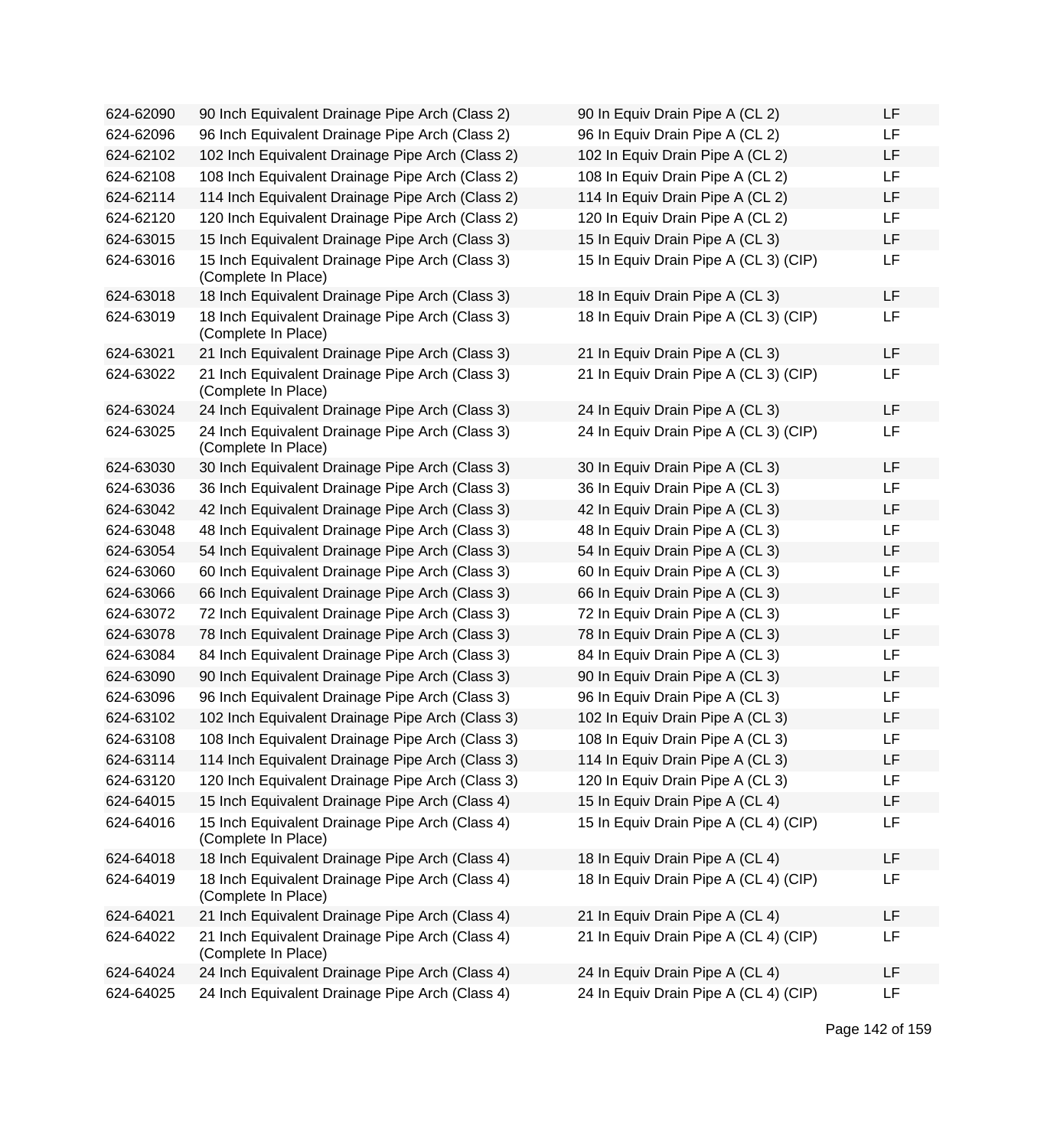| <b>LF</b><br>30 In Equiv Drain Pipe A (CL 4)<br>36 In Equiv Drain Pipe A (CL 4)<br>LF<br>LF<br>42 In Equiv Drain Pipe A (CL 4)<br><b>LF</b><br>48 In Equiv Drain Pipe A (CL 4)<br>LF<br>54 In Equiv Drain Pipe A (CL 4)<br>LF<br>60 In Equiv Drain Pipe A (CL 4)<br>66 In Equiv Drain Pipe A (CL 4)<br>LF                                                  |
|------------------------------------------------------------------------------------------------------------------------------------------------------------------------------------------------------------------------------------------------------------------------------------------------------------------------------------------------------------|
|                                                                                                                                                                                                                                                                                                                                                            |
|                                                                                                                                                                                                                                                                                                                                                            |
|                                                                                                                                                                                                                                                                                                                                                            |
|                                                                                                                                                                                                                                                                                                                                                            |
|                                                                                                                                                                                                                                                                                                                                                            |
|                                                                                                                                                                                                                                                                                                                                                            |
|                                                                                                                                                                                                                                                                                                                                                            |
| <b>LF</b><br>72 In Equiv Drain Pipe A (CL 4)                                                                                                                                                                                                                                                                                                               |
| LF<br>78 In Equiv Drain Pipe A (CL 4)                                                                                                                                                                                                                                                                                                                      |
| <b>LF</b><br>84 In Equiv Drain Pipe A (CL 4)                                                                                                                                                                                                                                                                                                               |
| 90 In Equiv Drain Pipe A (CL 4)<br>LF                                                                                                                                                                                                                                                                                                                      |
| 96 In Equiv Drain Pipe A (CL 4)<br>LF                                                                                                                                                                                                                                                                                                                      |
| <b>LF</b><br>102 In Equiv Drain Pipe A (CL 4)                                                                                                                                                                                                                                                                                                              |
| <b>LF</b><br>108 In Equiv Drain Pipe A (CL 4)                                                                                                                                                                                                                                                                                                              |
| LF<br>114 In Equiv Drain Pipe A (CL 4)                                                                                                                                                                                                                                                                                                                     |
| LF<br>120 In Equiv Drain Pipe A (CL 4)                                                                                                                                                                                                                                                                                                                     |
| 15 In Equiv Drain Pipe A (CL 5)<br>LF                                                                                                                                                                                                                                                                                                                      |
| 15 In Equiv Drain Pipe A (CL 5) (CIP)<br>LF                                                                                                                                                                                                                                                                                                                |
| <b>LF</b><br>18 In Equiv Drain Pipe A (CL 5)                                                                                                                                                                                                                                                                                                               |
| 18 In Equiv Drain Pipe A (CL 5) (CIP)<br>LF                                                                                                                                                                                                                                                                                                                |
| LF<br>21 In Equiv Drain Pipe A (CL 5)                                                                                                                                                                                                                                                                                                                      |
| 21 In Equiv Drain Pipe A (CL 5) (CIP)<br>LF                                                                                                                                                                                                                                                                                                                |
| <b>LF</b><br>24 In Equiv Drain Pipe A (CL 5)                                                                                                                                                                                                                                                                                                               |
| 24 In Equiv Drain Pipe A (CL 5) (CIP)<br>LF                                                                                                                                                                                                                                                                                                                |
| <b>LF</b>                                                                                                                                                                                                                                                                                                                                                  |
| LF                                                                                                                                                                                                                                                                                                                                                         |
| LF                                                                                                                                                                                                                                                                                                                                                         |
| LF<br>48 In Equiv Drain Pipe A (CL 5)                                                                                                                                                                                                                                                                                                                      |
| LF                                                                                                                                                                                                                                                                                                                                                         |
| LF                                                                                                                                                                                                                                                                                                                                                         |
| LF                                                                                                                                                                                                                                                                                                                                                         |
| LF                                                                                                                                                                                                                                                                                                                                                         |
| LF                                                                                                                                                                                                                                                                                                                                                         |
| LF                                                                                                                                                                                                                                                                                                                                                         |
|                                                                                                                                                                                                                                                                                                                                                            |
| LF                                                                                                                                                                                                                                                                                                                                                         |
| 96 In Equiv Drain Pipe A (CL 5)<br>LF                                                                                                                                                                                                                                                                                                                      |
| 102 In Equiv Drain Pipe A (CL 5)<br>LF                                                                                                                                                                                                                                                                                                                     |
| 108 In Equiv Drain Pipe A (CL 5)<br>LF<br>114 In Equiv Drain Pipe A (CL 5)<br>LF                                                                                                                                                                                                                                                                           |
| 30 In Equiv Drain Pipe A (CL 5)<br>36 In Equiv Drain Pipe A (CL 5)<br>42 In Equiv Drain Pipe A (CL 5)<br>54 In Equiv Drain Pipe A (CL 5)<br>60 In Equiv Drain Pipe A (CL 5)<br>66 In Equiv Drain Pipe A (CL 5)<br>72 In Equiv Drain Pipe A (CL 5)<br>78 In Equiv Drain Pipe A (CL 5)<br>84 In Equiv Drain Pipe A (CL 5)<br>90 In Equiv Drain Pipe A (CL 5) |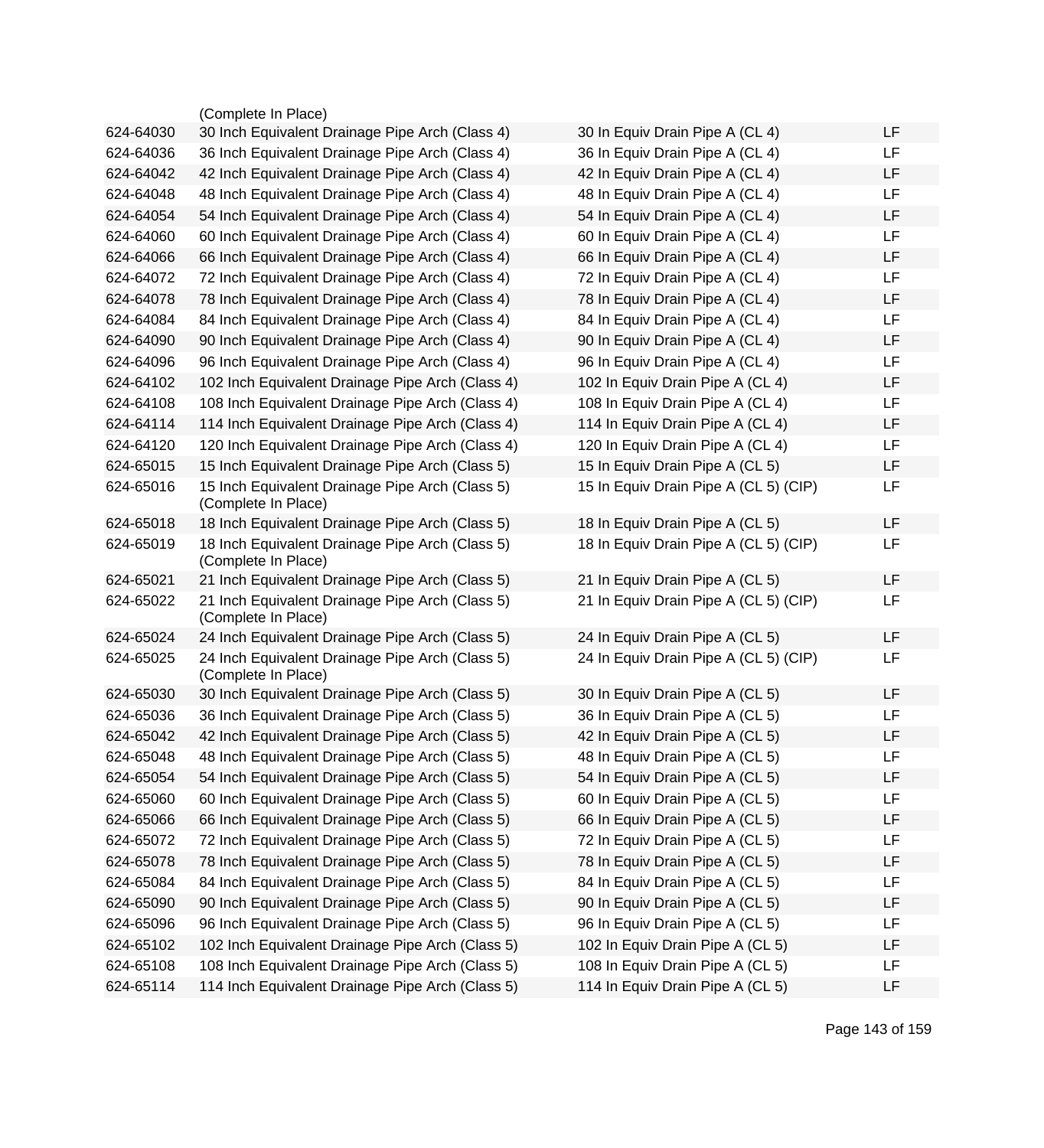| 624-65120 | 120 Inch Equivalent Drainage Pipe Arch (Class 5)                       | 120 In Equiv Drain Pipe A (CL 5)      | LF |
|-----------|------------------------------------------------------------------------|---------------------------------------|----|
| 624-66015 | 15 Inch Equivalent Drainage Pipe Arch (Class 6)                        | 15 In Equiv Drain Pipe A (CL 6)       | LF |
| 624-66016 | 15 Inch Equivalent Drainage Pipe Arch (Class 6)<br>(Complete In Place) | 15 In Equiv Drain Pipe A (CL 6) (CIP) | LF |
| 624-66018 | 18 Inch Equivalent Drainage Pipe Arch (Class 6)                        | 18 In Equiv Drain Pipe A (CL 6)       | LF |
| 624-66019 | 18 Inch Equivalent Drainage Pipe Arch (Class 6)<br>(Complete In Place) | 18 In Equiv Drain Pipe A (CL 6) (CIP) | LF |
| 624-66021 | 21 Inch Equivalent Drainage Pipe Arch (Class 6)                        | 21 In Equiv Drain Pipe A (CL 6)       | LF |
| 624-66022 | 21 Inch Equivalent Drainage Pipe Arch (Class 6)<br>(Complete In Place) | 21 In Equiv Drain Pipe A (CL 6) (CIP) | LF |
| 624-66024 | 24 Inch Equivalent Drainage Pipe Arch (Class 6)                        | 24 In Equiv Drain Pipe A (CL 6)       | LF |
| 624-66025 | 24 Inch Equivalent Drainage Pipe Arch (Class 6)<br>(Complete In Place) | 24 In Equiv Drain Pipe A (CL 6) (CIP) | LF |
| 624-66030 | 30 Inch Equivalent Drainage Pipe Arch (Class 6)                        | 30 In Equiv Drain Pipe A (CL 6)       | LF |
| 624-66036 | 36 Inch Equivalent Drainage Pipe Arch (Class 6)                        | 36 In Equiv Drain Pipe A (CL 6)       | LF |
| 624-66042 | 42 Inch Equivalent Drainage Pipe Arch (Class 6)                        | 42 In Equiv Drain Pipe A (CL 6)       | LF |
| 624-66048 | 48 Inch Equivalent Drainage Pipe Arch (Class 6)                        | 48 In Equiv Drain Pipe A (CL 6)       | LF |
| 624-66054 | 54 Inch Equivalent Drainage Pipe Arch (Class 6)                        | 54 In Equiv Drain Pipe A (CL 6)       | LF |
| 624-66060 | 60 Inch Equivalent Drainage Pipe Arch (Class 6)                        | 60 In Equiv Drain Pipe A (CL 6)       | LF |
| 624-66066 | 66 Inch Equivalent Drainage Pipe Arch (Class 6)                        | 66 In Equiv Drain Pipe A (CL 6)       | LF |
| 624-66072 | 72 Inch Equivalent Drainage Pipe Arch (Class 6)                        | 72 In Equiv Drain Pipe A (CL 6)       | LF |
| 624-66078 | 78 Inch Equivalent Drainage Pipe Arch (Class 6)                        | 78 In Equiv Drain Pipe A (CL 6)       | LF |
| 624-66084 | 84 Inch Equivalent Drainage Pipe Arch (Class 6)                        | 84 In Equiv Drain Pipe A (CL 6)       | LF |
| 624-66090 | 90 Inch Equivalent Drainage Pipe Arch (Class 6)                        | 90 In Equiv Drain Pipe A (CL 6)       | LF |
| 624-66096 | 96 Inch Equivalent Drainage Pipe Arch (Class 6)                        | 96 In Equiv Drain Pipe A (CL 6)       | LF |
| 624-66102 | 102 Inch Equivalent Drainage Pipe Arch (Class 6)                       | 102 In Equiv Drain Pipe A (CL 6)      | LF |
| 624-66108 | 108 Inch Equivalent Drainage Pipe Arch (Class 6)                       | 108 In Equiv Drain Pipe A (CL 6)      | LF |
| 624-66114 | 114 Inch Equivalent Drainage Pipe Arch (Class 6)                       | 114 In Equiv Drain Pipe A (CL 6)      | LF |
| 624-66120 | 120 Inch Equivalent Drainage Pipe Arch (Class 6)                       | 120 In Equiv Drain Pipe (CL 6)        | LF |
| 624-67015 | 15 Inch Equivalent Drainage Pipe Arch (Class 7)                        | 15 In Equiv Drain Pipe A (CL 7)       | LF |
| 624-67016 | 15 Inch Equivalent Drainage Pipe Arch (Class 7)<br>(Complete In Place) | 15 In Equiv Drain Pipe A (CL 7) (CIP) | LF |
| 624-67018 | 18 Inch Equivalent Drainage Pipe Arch (Class 7)                        | 18 In Equiv Drain Pipe A (CL 7)       | LF |
| 624-67019 | 18 Inch Equivalent Drainage Pipe Arch (Class 7)<br>(Complete In Place) | 18 In Equiv Drain Pipe A (CL 7) (CIP) | LF |
| 624-67021 | 21 Inch Equivalent Drainage Pipe Arch (Class 7)                        | 21 In Equiv Drain Pipe A (CL 7)       | LF |
| 624-67022 | 21 Inch Equivalent Drainage Pipe Arch (Class 7)<br>(Complete In Place) | 21 In Equiv Drain Pipe A (CL 7) (CIP) | LF |
| 624-67024 | 24 Inch Equivalent Drainage Pipe Arch (Class 7)                        | 24 In Equiv Drain Pipe A (CL 7)       | LF |
| 624-67025 | 24 Inch Equivalent Drainage Pipe Arch (Class 7)<br>(Complete In Place) | 24 In Equiv Drain Pipe A (CL 7) (CIP) | LF |
| 624-67030 | 30 Inch Equivalent Drainage Pipe Arch (Class 7)                        | 30 In Equiv Drain Pipe A (CL 7)       | LF |
| 624-67036 | 36 Inch Equivalent Drainage Pipe Arch (Class 7)                        | 36 In Equiv Drain Pipe A (CL 7)       | LF |
| 624-67042 | 42 Inch Equivalent Drainage Pipe Arch (Class 7)                        | 42 In Equiv Drain Pipe A (CL 7)       | LF |
| 624-67048 | 48 Inch Equivalent Drainage Pipe Arch (Class 7)                        | 48 In Equiv Drain Pipe A (CL 7)       | LF |

| 120 In Equiv Drain Pipe A (CL 5)      | LF |
|---------------------------------------|----|
| 15 In Equiv Drain Pipe A (CL 6)       | LF |
| 15 In Equiv Drain Pipe A (CL 6) (CIP) | LF |
| 18 In Equiv Drain Pipe A (CL 6)       | LF |
| 18 In Equiv Drain Pipe A (CL 6) (CIP) | LF |
| 21 In Equiv Drain Pipe A (CL 6)       | LF |
| 21 In Equiv Drain Pipe A (CL 6) (CIP) | LF |
| 24 In Equiv Drain Pipe A (CL 6)       | LF |
| 24 In Equiv Drain Pipe A (CL 6) (CIP) | LF |
| 30 In Equiv Drain Pipe A (CL 6)       | LF |
| 36 In Equiv Drain Pipe A (CL 6)       | LF |
| 42 In Equiv Drain Pipe A (CL 6)       | LF |
| 48 In Equiv Drain Pipe A (CL 6)       | LF |
| 54 In Equiv Drain Pipe A (CL 6)       | LF |
| 60 In Equiv Drain Pipe A (CL 6)       | LF |
| 66 In Equiv Drain Pipe A (CL 6)       | LF |
| 72 In Equiv Drain Pipe A (CL 6)       | LF |
| 78 In Equiv Drain Pipe A (CL 6)       | LF |
| 84 In Equiv Drain Pipe A (CL 6)       | LF |
| 90 In Equiv Drain Pipe A (CL 6)       | LF |
| 96 In Equiv Drain Pipe A (CL 6)       | LF |
| 102 In Equiv Drain Pipe A (CL 6)      | LF |
| 108 In Equiv Drain Pipe A (CL 6)      | LF |
| 114 In Equiv Drain Pipe A (CL 6)      | LF |
| 120 In Equiv Drain Pipe (CL 6)        | LF |
| 15 In Equiv Drain Pipe A (CL 7)       | LF |
| 15 In Equiv Drain Pipe A (CL 7) (CIP) | LF |
| 18 In Equiv Drain Pipe A (CL 7)       | LF |
| 18 In Equiv Drain Pipe A (CL 7) (CIP) | LF |
| 21 In Equiv Drain Pipe A (CL 7)       | LF |
| 21 In Equiv Drain Pipe A (CL 7) (CIP) | LF |
| 24 In Equiv Drain Pipe A (CL 7)       | LF |
| 24 In Equiv Drain Pipe A (CL 7) (CIP) | LF |
| 30 In Equiv Drain Pipe A (CL 7)       | LF |
| 36 In Equiv Drain Pipe A (CL 7)       | LF |
| 42 In Equiv Drain Pipe A (CL 7)       | LF |
| 48 In Equiv Drain Pipe A (CL 7)       | LF |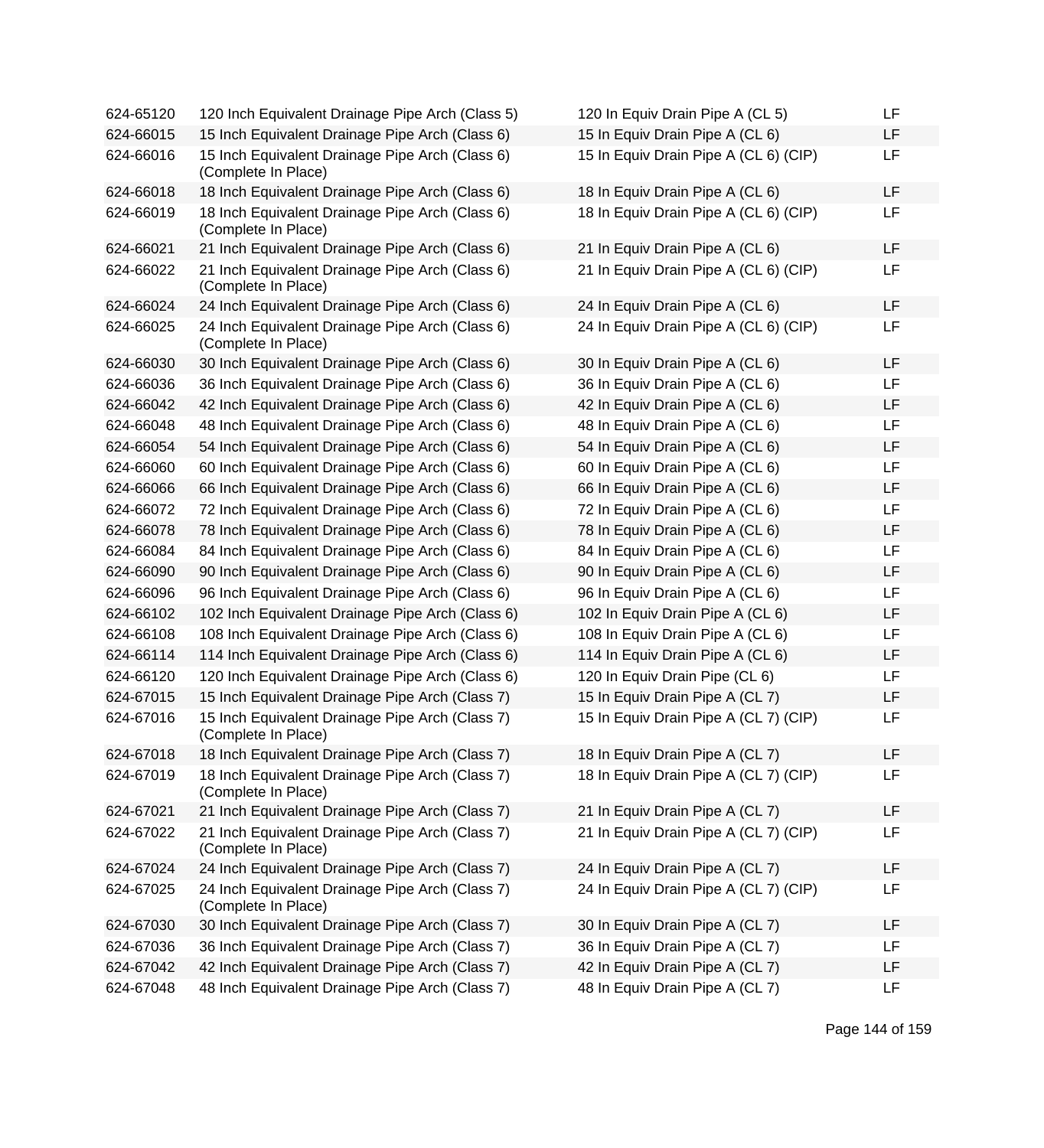| 624-67054 | 54 Inch Equivalent Drainage Pipe Arch (Class 7)                        | 54 In Equiv Drain Pipe A (CL 7)       | LF |
|-----------|------------------------------------------------------------------------|---------------------------------------|----|
| 624-67060 | 60 Inch Equivalent Drainage Pipe Arch (Class 7)                        | 60 In Equiv Drain Pipe A (CL 7)       | LF |
| 624-67066 | 66 Inch Equivalent Drainage Pipe Arch (Class 7)                        | 66 In Equiv Drain Pipe A (CL 7)       | LF |
| 624-67072 | 72 Inch Equivalent Drainage Pipe Arch (Class 7)                        | 72 In Equiv Drain Pipe A (CL 7)       | LF |
| 624-67078 | 78 Inch Equivalent Drainage Pipe Arch (Class 7)                        | 78 In Equiv Drain Pipe A (CL 7)       | LF |
| 624-67084 | 84 Inch Equivalent Drainage Pipe Arch (Class 7)                        | 84 In Equiv Drain Pipe A (CL 7)       | LF |
| 624-67090 | 90 Inch Equivalent Drainage Pipe Arch (Class 7)                        | 90 In Equiv Drain Pipe A (CL 7)       | LF |
| 624-67096 | 96 Inch Equivalent Drainage Pipe Arch (Class 7)                        | 96 In Equiv Drain Pipe A (CL 7)       | LF |
| 624-67102 | 102 Inch Equivalent Drainage Pipe Arch (Class 7)                       | 102 In Equiv Drain Pipe A (CL 7)      | LF |
| 624-67108 | 108 Inch Equivalent Drainage Pipe Arch (Class 7)                       | 108 In Equiv Drain Pipe A (CL 7)      | LF |
| 624-67114 | 114 Inch Equivalent Drainage Pipe Arch (Class 7)                       | 114 In Equiv Drain Pipe A (CL 7)      | LF |
| 624-67120 | 120 Inch Equivalent Drainage Pipe Arch (Class 7)                       | 120 In Equiv Drain Pipe A (CL 7)      | LF |
| 624-68015 | 15 Inch Equivalent Drainage Pipe Arch (Class 8)                        | 15 In Equiv Drain Pipe A (CL 8)       | LF |
| 624-68016 | 15 Inch Equivalent Drainage Pipe Arch (Class 8)<br>(Complete In Place) | 15 In Equiv Drain Pipe A (CL 8) (CIP) | LF |
| 624-68018 | 18 Inch Equivalent Drainage Pipe Arch (Class 8)                        | 18 In Equiv Drain Pipe A (CL 8)       | LF |
| 624-68019 | 18 Inch Equivalent Drainage Pipe Arch (Class 8)<br>(Complete In Place) | 18 In Equiv Drain Pipe A (CL 8) (CIP) | LF |
| 624-68021 | 21 Inch Equivalent Drainage Pipe Arch (Class 8)                        | 21 In Equiv Drain Pipe A (CL 8)       | LF |
| 624-68022 | 21 Inch Equivalent Drainage Pipe Arch (Class 8)<br>(Complete In Place) | 21 In Equiv Drain Pipe A (CL 8) (CIP) | LF |
| 624-68024 | 24 Inch Equivalent Drainage Pipe Arch (Class 8)                        | 24 In Equiv Drain Pipe A (CL 8)       | LF |
| 624-68025 | 24 Inch Equivalent Drainage Pipe Arch (Class 8)<br>(Complete In Place) | 24 In Equiv Drain Pipe A (CL 8) (CIP) | LF |
| 624-68030 | 30 Inch Equivalent Drainage Pipe Arch (Class 8)                        | 30 In Equiv Drain Pipe A (CL 8)       | LF |
| 624-68036 | 36 Inch Equivalent Drainage Pipe Arch (Class 8)                        | 36 In Equiv Drain Pipe A (CL 8)       | LF |
| 624-68042 | 42 Inch Equivalent Drainage Pipe Arch (Class 8)                        | 42 In Equiv Drain Pipe A (CL 8)       | LF |
| 624-68048 | 48 Inch Equivalent Drainage Pipe Arch (Class 8)                        | 48 In Equiv Drain Pipe A (CL 8)       | LF |
| 624-68054 | 54 Inch Equivalent Drainage Pipe Arch (Class 8)                        | 54 In Equiv Drain Pipe A (CL 8)       | LF |
| 624-68060 | 60 Inch Equivalent Drainage Pipe Arch (Class 8)                        | 60 In Equiv Drain Pipe A (CL 8)       | LF |
| 624-68066 | 66 Inch Equivalent Drainage Pipe Arch (Class 8)                        | 66 In Equiv Drain Pipe A (CL 8)       | LF |
| 624-68072 | 72 Inch Equivalent Drainage Pipe Arch (Class 8)                        | 72 In Equiv Drain Pipe A (CL 8)       | LF |
| 624-68078 | 78 Inch Equivalent Drainage Pipe Arch (Class 8)                        | 78 In Equiv Drain Pipe A (CL 8)       | LF |
| 624-68084 | 84 Inch Equivalent Drainage Pipe Arch (Class 8)                        | 84 In Equiv Drain Pipe A (CL 8)       | LF |
| 624-68090 | 90 Inch Equivalent Drainage Pipe Arch (Class 8)                        | 90 In Equiv Drain Pipe A (CL 8)       | LF |
| 624-68096 | 96 Inch Equivalent Drainage Pipe Arch (Class 8)                        | 96 In Equiv Drain Pipe A (CL 8)       | LF |
| 624-68102 | 102 Inch Equivalent Drainage Pipe Arch (Class 8)                       | 102 In Equiv Drain Pipe A (CL 8)      | LF |
| 624-68108 | 108 Inch Equivalent Drainage Pipe Arch (Class 8)                       | 108 In Equiv Drain Pipe A (CL 8)      | LF |
| 624-68114 | 114 Inch Equivalent Drainage Pipe Arch (Class 8)                       | 114 In Equiv Drain Pipe A (CL 8)      | LF |
| 624-68120 | 120 Inch Equivalent Drainage Pipe Arch (Class 8)                       | 120 In Equiv Drain Pipe A (CL 8)      | LF |
| 624-69015 | 15 Inch Equivalent Drainage Pipe Arch (Class 9)                        | 15 In Equiv Drain Pipe A (CL 9)       | LF |
| 624-69016 | 15 Inch Equivalent Drainage Pipe Arch (Class 9)<br>(Complete In Place) | 15 In Equiv Drain Pipe A (CL 9) (CIP) | LF |
| 624-69018 | 18 Inch Equivalent Drainage Pipe Arch (Class 9)                        | 18 In Equiv Drain Pipe A (CL 9)       | LF |
| 624-69019 | 18 Inch Equivalent Drainage Pipe Arch (Class 9)                        | 18 In Equiv Drain Pipe A (CL 9) (CIP) | LF |

| 54 In Equiv Drain Pipe A (CL 7)       | LF |
|---------------------------------------|----|
| 60 In Equiv Drain Pipe A (CL 7)       | LF |
| 66 In Equiv Drain Pipe A (CL 7)       | LF |
| 72 In Equiv Drain Pipe A (CL 7)       | LF |
| 78 In Equiv Drain Pipe A (CL 7)       | LF |
| 84 In Equiv Drain Pipe A (CL 7)       | LF |
| 90 In Equiv Drain Pipe A (CL 7)       | LF |
| 96 In Equiv Drain Pipe A (CL 7)       | LF |
| 102 In Equiv Drain Pipe A (CL 7)      | LF |
| 108 In Equiv Drain Pipe A (CL 7)      | LF |
| 114 In Equiv Drain Pipe A (CL 7)      | LF |
| 120 In Equiv Drain Pipe A (CL 7)      | LF |
| 15 In Equiv Drain Pipe A (CL 8)       | LF |
| 15 In Equiv Drain Pipe A (CL 8) (CIP) | LF |
| 18 In Equiv Drain Pipe A (CL 8)       | LF |
| 18 In Equiv Drain Pipe A (CL 8) (CIP) | LF |
|                                       |    |
| 21 In Equiv Drain Pipe A (CL 8)       | LF |
| 21 In Equiv Drain Pipe A (CL 8) (CIP) | LF |
| 24 In Equiv Drain Pipe A (CL 8)       | LF |
| 24 In Equiv Drain Pipe A (CL 8) (CIP) | LF |
| 30 In Equiv Drain Pipe A (CL 8)       | LF |
| 36 In Equiv Drain Pipe A (CL 8)       | LF |
| 42 In Equiv Drain Pipe A (CL 8)       | LF |
| 48 In Equiv Drain Pipe A (CL 8)       | LF |
| 54 In Equiv Drain Pipe A (CL 8)       | LF |
| 60 In Equiv Drain Pipe A (CL 8)       | LF |
| 66 In Equiv Drain Pipe A (CL 8)       | LF |
| 72 In Equiv Drain Pipe A (CL 8)       | LF |
| 78 In Equiv Drain Pipe A (CL 8)       | LF |
| 84 In Equiv Drain Pipe A (CL 8)       | LF |
| 90 In Equiv Drain Pipe A (CL 8)       | LF |
| 96 In Equiv Drain Pipe A (CL 8)       | LF |
| 102 In Equiv Drain Pipe A (CL 8)      | LF |
| 108 In Equiv Drain Pipe A (CL 8)      | LF |
| 114 In Equiv Drain Pipe A (CL 8)      | LF |
| 120 In Equiv Drain Pipe A (CL 8)      | LF |
| 15 In Equiv Drain Pipe A (CL 9)       | LF |
| 15 In Equiv Drain Pipe A (CL 9) (CIP) | LF |
| 18 In Equiv Drain Pipe A (CL 9)       | LF |
| 18 In Equiv Drain Pipe A (CL 9) (CIP) | LF |

Page 145 of 159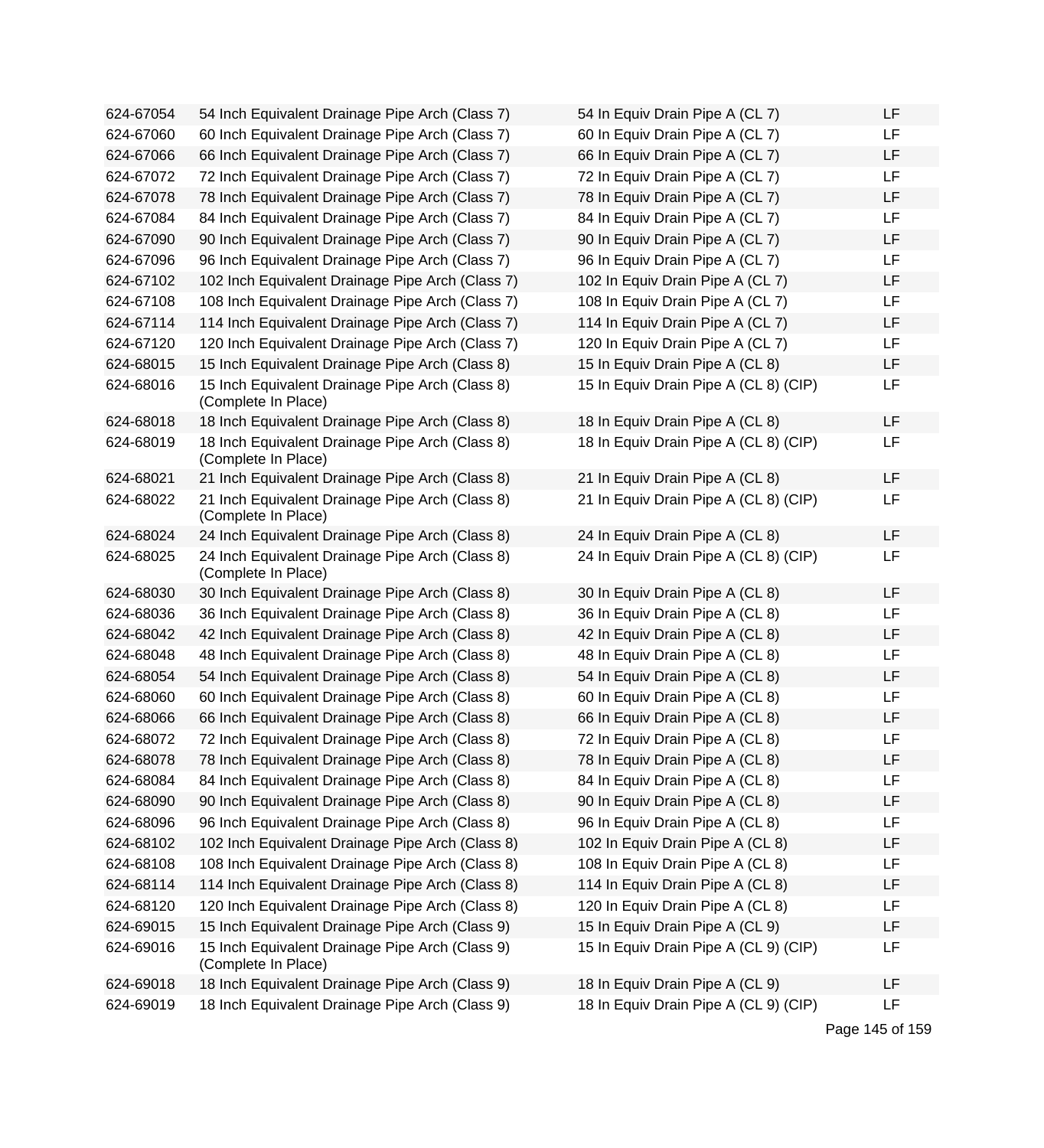|           | (Complete In Place)                                                     |                                        |    |
|-----------|-------------------------------------------------------------------------|----------------------------------------|----|
| 624-69021 | 21 Inch Equivalent Drainage Pipe Arch (Class 9)                         | 21 In Equiv Drain Pipe A (CL 9)        | LF |
| 624-69022 | 21 Inch Equivalent Drainage Pipe Arch (Class 9)<br>(Complete In Place)  | 21 In Equiv Drain Pipe A (CL 9) (CIP)  | LF |
| 624-69024 | 24 Inch Equivalent Drainage Pipe Arch (Class 9)                         | 24 In Equiv Drain Pipe A (CL 9)        | LF |
| 624-69025 | 24 Inch Equivalent Drainage Pipe Arch (Class 9)<br>(Complete In Place)  | 24 In Equiv Drain Pipe A (CL 9) (CIP)  | LF |
| 624-69030 | 30 Inch Equivalent Drainage Pipe Arch (Class 9)                         | 30 In Equiv Drain Pipe A (CL 9)        | LF |
| 624-69036 | 36 Inch Equivalent Drainage Pipe Arch (Class 9)                         | 36 In Equiv Drain Pipe A (CL 9)        | LF |
| 624-69042 | 42 Inch Equivalent Drainage Pipe Arch (Class 9)                         | 42 In Equiv Drain Pipe A (CL 9)        | LF |
| 624-69048 | 48 Inch Equivalent Drainage Pipe Arch (Class 9)                         | 48 In Equiv Drain Pipe A (CL 9)        | LF |
| 624-69054 | 54 Inch Equivalent Drainage Pipe Arch (Class 9)                         | 54 In Equiv Drain Pipe A (CL 9)        | LF |
| 624-69060 | 60 Inch Equivalent Drainage Pipe Arch (Class 9)                         | 60 In Equiv Drain Pipe A (CL 9)        | LF |
| 624-69066 | 66 Inch Equivalent Drainage Pipe Arch (Class 9)                         | 66 In Equiv Drain Pipe A (CL 9)        | LF |
| 624-69072 | 72 Inch Equivalent Drainage Pipe Arch (Class 9)                         | 72 In Equiv Drain Pipe A (CL 9)        | LF |
| 624-69078 | 78 Inch Equivalent Drainage Pipe Arch (Class 9)                         | 78 In Equiv Drain Pipe A (CL 9)        | LF |
| 624-69084 | 84 Inch Equivalent Drainage Pipe Arch (Class 9)                         | 84 In Equiv Drain Pipe A (CL 9)        | LF |
| 624-69096 | 96 Inch Equivalent Drainage Pipe Arch (Class 9)                         | 96 In Equiv Drain Pipe A (CL 9)        | LF |
| 624-69102 | 102 Inch Equivalent Drainage Pipe Arch (Class 9)                        | 102 In Equiv Drain Pipe A (CL 9)       | LF |
| 624-69108 | 108 Inch Equivalent Drainage Pipe Arch (Class 9)                        | 108 In Equiv Drain Pipe A (CL 9)       | LF |
| 624-69114 | 114 Inch Equivalent Drainage Pipe Arch (Class 9)                        | 114 In Equiv Drain Pipe A (CL 9)       | LF |
| 624-69120 | 120 Inch Equivalent Drainage Pipe Arch (Class 9)                        | 120 In Equiv Drain Pipe A (CL 9)       | LF |
| 624-70015 | 15 Inch Equivalent Drainage Pipe Arch (Class 10)                        | 15 In Equiv Drain Pipe A (CL 10)       | LF |
| 624-70016 | 15 Inch Equivalent Drainage Pipe Arch (Class 10)<br>(Complete In Place) | 15 In Equiv Drain Pipe A (CL 10) (CIP) | LF |
| 624-70018 | 18 Inch Equivalent Drainage Pipe Arch (Class 10)                        | 18 In Equiv Drain Pipe A (CL 10)       | LF |
| 624-70019 | 18 Inch Equivalent Drainage Pipe Arch (Class 10)<br>(Complete In Place) | 18 In Equiv Drain Pipe A (CL 10) (CIP) | LF |
| 624-70021 | 21 Inch Equivalent Drainage Pipe Arch (Class 10)                        | 21 In Equiv Drain Pipe A (CL 10)       | LF |
| 624-70022 | 21 Inch Equivalent Drainage Pipe Arch (Class 10)<br>(Complete In Place) | 21 In Equiv Drain Pipe A (CL 10) (CIP) | LF |
| 624-70024 | 24 Inch Equivalent Drainage Pipe Arch (Class 10)                        | 24 In Equiv Drain Pipe A (CL 10)       | LF |
| 624-70025 | 24 Inch Equivalent Drainage Pipe Arch (Class 10)<br>(Complete In Place) | 24 In Equiv Drain Pipe A (CL 10) (CIP) | LF |
| 624-70030 | 30 Inch Equivalent Drainage Pipe Arch (Class 10)                        | 30 In Equiv Drain Pipe A (CL 10)       | LF |
| 624-70036 | 36 Inch Equivalent Drainage Pipe Arch (Class 10)                        | 36 In Equiv Drain Pipe A (CL 10)       | LF |
| 624-70042 | 42 Inch Equivalent Drainage Pipe Arch (Class 10)                        | 42 In Equiv Drain Pipe A (CL 10)       | LF |
| 624-70048 | 48 Inch Equivalent Drainage Pipe Arch (Class 10)                        | 48 In Equiv Drain Pipe A (CL 10)       | LF |
| 624-70054 | 54 Inch Equivalent Drainage Pipe Arch (Class 10)                        | 54 In Equiv Drain Pipe A (CL 10)       | LF |
| 624-70060 | 60 Inch Equivalent Drainage Pipe Arch (Class 10)                        | 60 In Equiv Drain Pipe A (CL 10)       | LF |
| 624-70066 | 66 Inch Equivalent Drainage Pipe Arch (Class 10)                        | 66 In Equiv Drain Pipe A (CL 10)       | LF |
| 624-70072 | 72 Inch Equivalent Drainage Pipe Arch (Class 10)                        | 72 In Equiv Drain Pipe A (CL 10)       | LF |
| 624-70078 | 78 Inch Equivalent Drainage Pipe Arch (Class 10)                        | 78 In Equiv Drain Pipe A (CL 10)       | LF |
| 624-70084 | 84 Inch Equivalent Drainage Pipe Arch (Class 10)                        | 84 In Equiv Drain Pipe A (CL 10)       | LF |
| 624-70090 | 90 Inch Equivalent Drainage Pipe Arch (Class 10)                        | 90 In Equiv Drain Pipe A (CL 10)       | LF |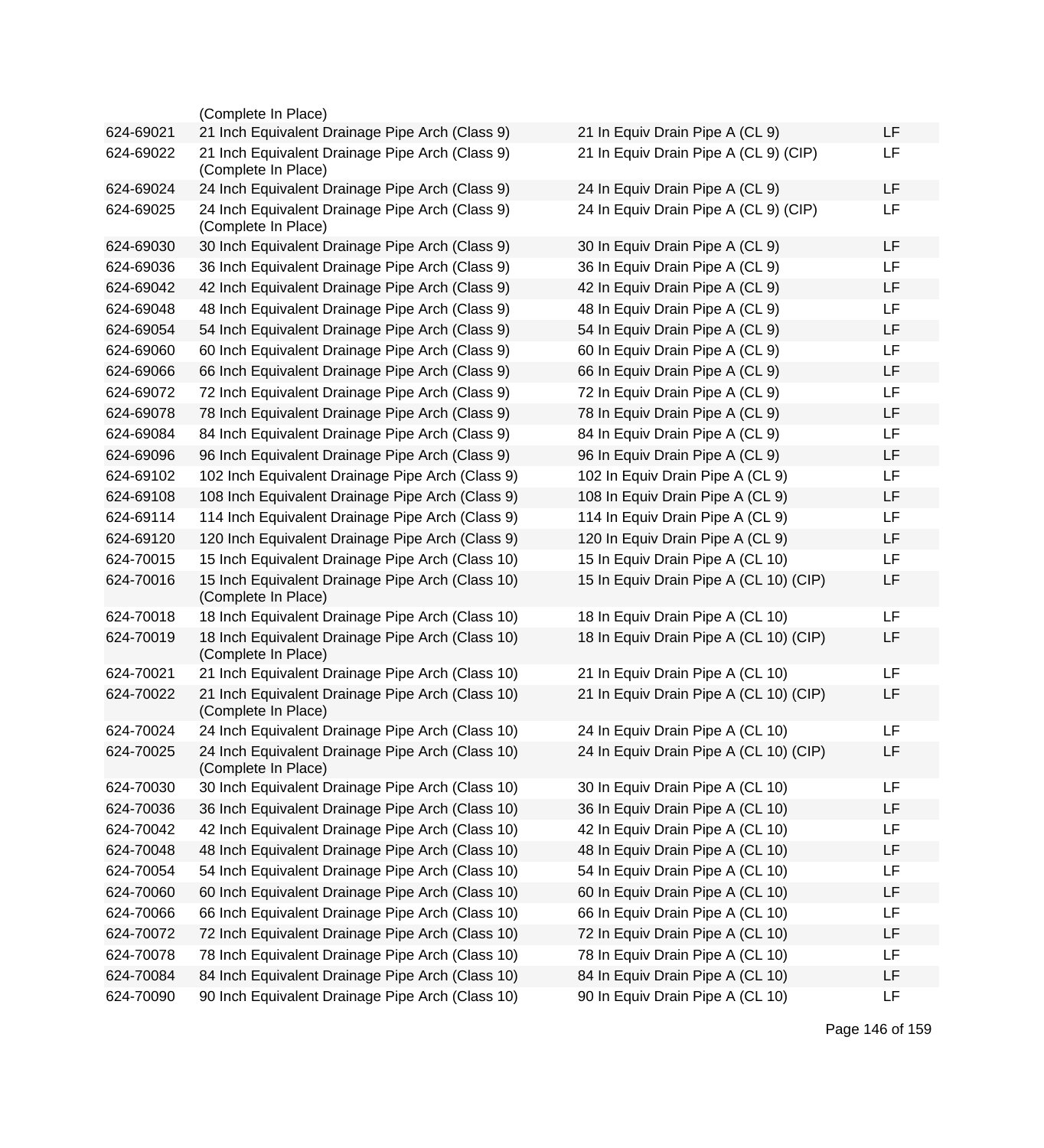| 624-70096 | 96 Inch Equivalent Drainage Pipe Arch (Class 10)                                             | 96 In Equiv Drain Pipe A (CL 10)       | LF             |
|-----------|----------------------------------------------------------------------------------------------|----------------------------------------|----------------|
| 624-70102 | 102 Inch Equivalent Drainage Pipe Arch (Class 10)                                            | 102 In Equiv Drain Pipe A (CL 10)      | LF.            |
| 624-70108 | 108 Inch Equivalent Drainage Pipe Arch (Class 10)                                            | 108 In Equiv Drain Pipe A (CL 10)      | LF             |
| 624-70114 | 114 Inch Equivalent Drainage Pipe Arch (Class 10)                                            | 114 In Equiv Drain Pipe A (CL 10)      | LF             |
| 624-70120 | 120 Inch Equivalent Drainage Pipe Arch (Class 10)                                            | 120 In Equiv Drain Pipe A (CL 10)      | LF             |
| 624-80020 | 20 Inch Drainage Pipe Centrifugally Cast Fiberglass<br><b>Reinforced Polymer Mortar Pipe</b> | 20 In Drain Pipe (CCFRPM)              | LF             |
| 624-80024 | 24 Inch Drainage Pipe Centrifugally Cast Fiberglass<br>Reinforced Polymer Mortar Pipe        | 24 In Drain Pipe (CCFRPM)              | LF             |
| 625-00000 | <b>Construction Surveying</b>                                                                | <b>Const Surveying</b>                 | L <sub>S</sub> |
| 625-00001 | <b>Construction Surveying (Hourly)</b>                                                       | <b>Const Surveying (Hour)</b>          | <b>HOUR</b>    |
| 625-00002 | <b>Construction Survey (Tunnel)</b>                                                          | Const Survey (Tunnel)                  | L S            |
| 625-00015 | Settlement Instrumentation                                                                   | Settlement Instrument                  | L S            |
| 625-00100 | <b>Ground Penetrating Radar Survey</b>                                                       | <b>Ground Penetrating Radar Survey</b> | <b>SF</b>      |
| 625-00200 | <b>Vibration Monitoring (Tunnel)</b>                                                         | Vib Monitor (Tunnel)                   | L S            |
| 626-00000 | Mobilization                                                                                 | Mobilization                           | L S            |
| 626-00005 | Mobilization                                                                                 | Mobilization                           | <b>DAY</b>     |
| 626-00010 | <b>Erection Equipment</b>                                                                    | <b>Erection Equip</b>                  | L S            |
| 626-00015 | <b>Pre-Cast Segment Production</b>                                                           | Pre-Cast Segment Prod.                 | L S            |
| 626-00020 | <b>Emergency Response Plan</b>                                                               | <b>Emergency Response Plan</b>         | <b>LS</b>      |
| 626-00100 | Mobilization (without Autopay)                                                               | Mobilization (w/o Autopay)             | L <sub>S</sub> |
| 626-00200 | Mobilization (Tunnel) (Without Autopay)                                                      | Mobilization (Tun)(w/o Autopay)        | L S            |
| 626-01101 | Public Information Services (Tier I)                                                         | Public Info Services (Tier I)          | L S            |
| 626-01102 | Public Information Services (Tier II)                                                        | Public Info Services (Tier II)         | L S            |
| 626-01103 | Public Information Services (Tier III)                                                       | Public Info Services (Tier III)        | L S            |
| 626-01104 | Public Information Services (Tier IV)                                                        | Public Info Services (Tier IV)         | L S            |
| 627-00001 | <b>Pavement Marking Paint</b>                                                                | Pvmt Mkg Paint                         | GAL            |
| 627-00002 | <b>Thermoplastic Pavement Marking</b>                                                        | <b>Thermoplastic Pvmt Mkg</b>          | <b>SF</b>      |
| 627-00003 | Thermoplastic Pavement Marking (Inlaid)                                                      | Thermoplastic Pvmt Mkg (Inlaid)        | <b>SF</b>      |
| 627-00004 | <b>Epoxy Pavement Marking</b>                                                                | Epoxy Pvmt Mkg                         | <b>SF</b>      |
| 627-00005 | <b>Epoxy Pavement Marking</b>                                                                | Epoxy Pvmt Mkg                         | <b>GAL</b>     |
| 627-00006 | Modified Epoxy Pavement Marking (On-Call)                                                    | Mod Epoxy Pvmt Mkg (On-Call)           | GAL            |
| 627-00007 | Epoxy Pavement Marking (Special)                                                             | Epoxy Pvmt Mkg (Spec)                  | GAL            |
| 627-00008 | Modified Epoxy Pavement Marking                                                              | Mod Epoxy Pvmt Mkg                     | <b>GAL</b>     |
| 627-00009 | Modified Epoxy Pavement Marking(Inlaid)                                                      | Mod Epoxy (Inlaid)                     | GAL            |
| 627-00011 | Pavement Marking Paint (Waterborne)                                                          | Pvmt Mkg Paint (Waterborne)            | <b>GAL</b>     |
| 627-00012 | Pavement Marking Paint (Low VOC Solvent Base)                                                | Pvmt Mkg Paint (Low VOC Solvent Base)  | GAL            |
| 627-00013 | Pavement Marking Paint (High Build)                                                          | Pvmt Mkg Paint (High Build)            | GAL            |
| 627-00014 | Pavement Marking Paint (Low Temperature)                                                     | Pvmt Mkg Paint (Low Temp)              | GAL            |
| 627-00015 | Pavement Marking Paint (Airport)                                                             | Pvmt Mkg Paint (Airport)               | <b>SF</b>      |
| 627-00017 | Pavement Marking Paint (Light Application) (Airport)                                         | Pvmt Mkg Paint (Light Apply) (Airport) | <b>SF</b>      |
| 627-00018 | Polyurea Pavement Marking                                                                    | Polyurea Pvmt Mkg                      | GAL            |
| 627-00019 | Pavement Marking Paint (High Build)(Inlaid)                                                  | Pvmt Mkg Paint (High Build)(Inlaid)    | GAL            |
| 627-00020 | 4 Inch Pavement Marking Tape                                                                 | 4 In Pvmt Mkg Tape                     | <b>LF</b>      |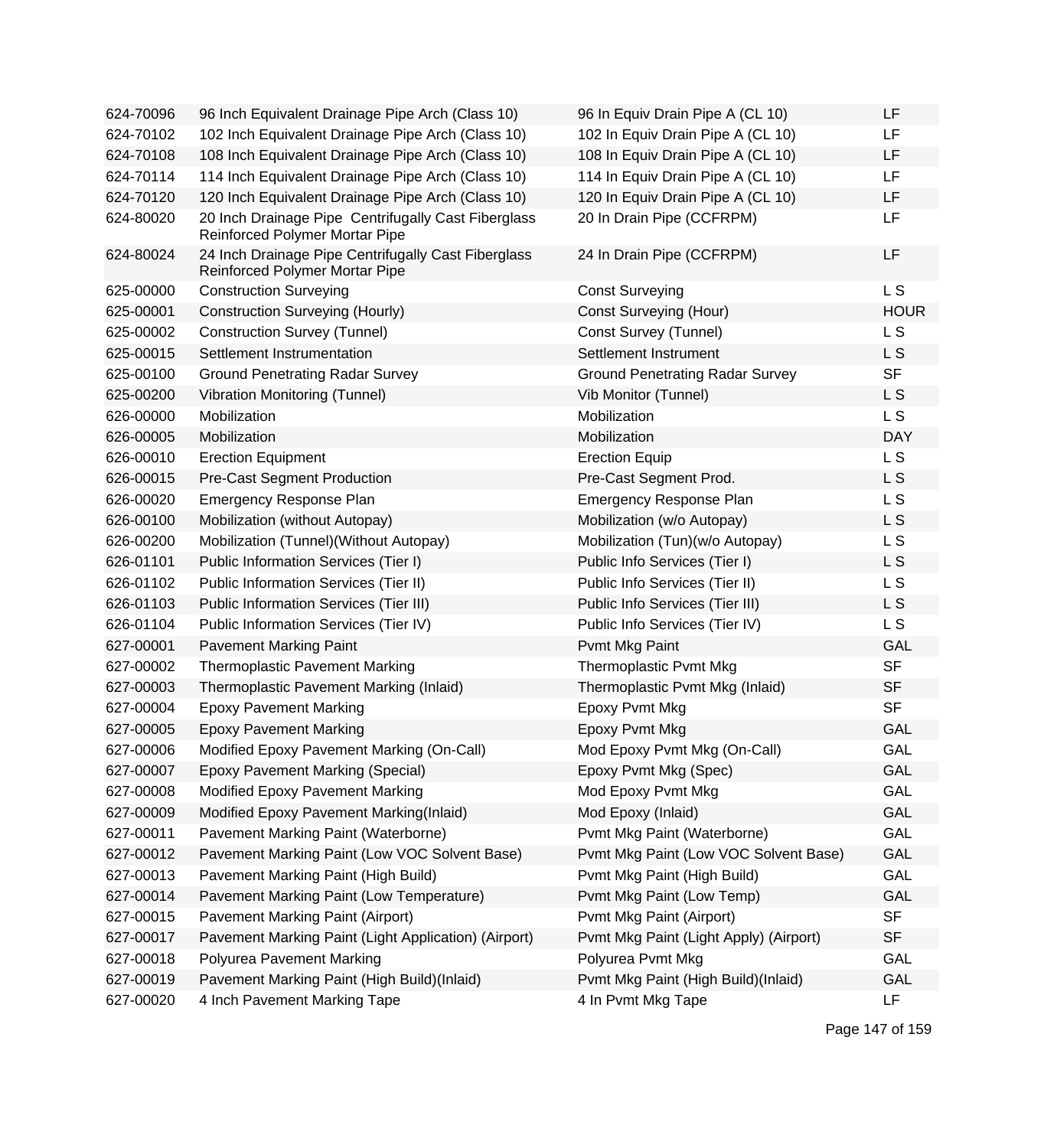| 627-00025 | 4 Inch Pavement Marking Tape (Removable)                                                        | 4 In Pvmt Mkg Tape (Rem)                 | LF             |
|-----------|-------------------------------------------------------------------------------------------------|------------------------------------------|----------------|
| 627-00026 | 8 In Pavement Marking Tape (Removable)                                                          | 8 In Pvmt Mkg Tape (Rem)                 | LF.            |
| 627-00027 | 12 Inch Pavement Marking Tape                                                                   | 12 In Pvmt Mkg Tape                      | LF             |
| 627-00029 | 24 Inch Pavement Marking Tape (Removable)                                                       | 24 In Pvmt Mkg Tape (Rem)                | LF             |
| 627-00030 | Raised Pavement Marker (Temporary)                                                              | Raised Pvmt Marker (Temp)                | <b>EACH</b>    |
| 627-00031 | <b>Raised Pavement Marker</b>                                                                   | <b>Raised Pvmt Marker</b>                | <b>EACH</b>    |
| 627-00032 | Raised Flexible Pavement Marker (Temporary)                                                     | Raised Flex Pvmt Marker (Temp)           | <b>EACH</b>    |
| 627-00060 | Preformed Plastic Pavement Marking (60 Mils)                                                    | Plastic Pvmt Mkg (60 Mils)               | <b>SF</b>      |
| 627-00070 | Preformed Thermoplastic Pavement Marking                                                        | Preform Thermoplastic Pvmt Mkg           | <b>SF</b>      |
| 627-00080 | Polyurea Pavement Marking (Inlaid)                                                              | Polyurea Pvmt Mkg (IL)                   | <b>GAL</b>     |
| 627-00090 | Pavement Marking (Special)                                                                      | Pvmt Mkg (Spec)                          | <b>SF</b>      |
| 627-00100 | <b>Recessed Pavement Marker</b>                                                                 | <b>Recessed Pvmt Marker</b>              | <b>EACH</b>    |
| 627-00110 | <b>Recessed Pavement Marker (Special)</b>                                                       | Recessed Pvmt Marker (Spec)              | <b>EACH</b>    |
| 627-00200 | <b>Warranted Epoxy Pavement Marking</b>                                                         | War Epoxy Pvmt Mkg                       | <b>SF</b>      |
| 627-00202 | Epoxy Pavement Marking (2-Year Warranty)                                                        | Epoxy Pvmt Mkg (2-Yr War)                | <b>SF</b>      |
| 627-01001 | Preformed Plastic Pavement Marking (Type I)                                                     | Preform Plastic Pvmt Mkg (Ty I)          | <b>SF</b>      |
| 627-01003 | Preformed Plastic Pavement Marking (Type A) (Inlaid)                                            | Preform Plastic Pvmt Mkg (Ty A) (Inlaid) | <b>SF</b>      |
| 627-01010 | Preformed Plastic Pavement Marking (Type I)(Inlaid)                                             | Preform Plastic Pvmt Mkg (TY I)(Inlaid)  | <b>SF</b>      |
| 627-01012 | Preformed Plastic Pavement Marking (Type I)(Inlaid)<br>(Install Only)                           | Prfm Plstic Pvmt Mkg(TY I)(InId)(Instl)  | <b>SF</b>      |
| 627-02001 | Preformed Plastic Pavement Marking (Type II)                                                    | Preform Plastic Pvmt Mkg (Ty II)         | <b>SF</b>      |
| 627-02010 | Preformed Plastic Pavement Marking (Type II) (Inlaid)                                           | Preform Plastic Pvmt Mkg (Ty II)(Inlaid) | <b>SF</b>      |
| 627-02012 | Preformed Plastic Pavement Marking (Type II)(Inlaid)<br>(Install Only)                          | Prfm Plstic Pvmt Mkg(TY II)(InId)(Instl) | <b>SF</b>      |
| 627-02050 | <b>Research Project Pavement Marking</b>                                                        | Research Proj Pvmt Mkg                   | L <sub>S</sub> |
| 627-03001 | Preformed Plastic Pavement Marking (Type III)                                                   | Preform Plastic Pvmt Mkg (Ty III)        | <b>SF</b>      |
| 627-03003 | Preformed Plastic Pavement Marking (Type C) (Inlaid)                                            | Preform Plastic Pvmt Mkg (Ty C) (Inlaid) | <b>SF</b>      |
| 627-03010 | Preformed Plastic Pavement Marking (Type III)(Inlaid)                                           | Preform Plastic Pvmt Mkg(Ty III)(Inlaid) | <b>SF</b>      |
| 627-30105 | Pavement Marking Paint (Word-Symbol)                                                            | Pvmt Mkg Paint (WS)                      | <b>SF</b>      |
| 627-30110 | Pavement Marking Paint (Xwalk-Stop Line)                                                        | Pvmt Mkg Paint (XS)                      | <b>SF</b>      |
| 627-30205 | Thermoplastic Pavement Marking (Word-Symbol)                                                    | Thermoplastic Pvmt Mkg (WS)              | <b>SF</b>      |
| 627-30210 | Thermoplastic Pavement Marking (Xwalk-Stopline)                                                 | Thermoplastic Pvmt Mkg (XS)              | <b>SF</b>      |
| 627-30305 | Preformed Plastic Pavement Marking (60 Mil) (Word-<br>Symbol)                                   | Plastic Pvmt Mkg (60 Mil) (WS)           | <b>SF</b>      |
| 627-30310 | Preformed Plastic Pavement Marking (60 Mil) (Xwalk-Stop Plastic Pvmt Mkg (60 Mil) (XS)<br>Line) |                                          | <b>SF</b>      |
| 627-30323 | Preformed Plastic Pavement Marking (Word-<br>Symbol)(Type I)(Inlaid)                            | Preform Plastic Pvmt Mkg (WS)(Typ I)(In) | <b>SF</b>      |
| 627-30324 | Preformed Plastic Pavement Marking (Word-Symbol)<br>(Type I)                                    | Preform Plastic Pvmt Mkg (WS) (TY I)     | <b>SF</b>      |
| 627-30326 | Preformed Plastic Pavement Marking (Word - Symbol)<br>(Type II)                                 | Preform Plastic Pvmt Mkg (WS) (Ty II)    | <b>SF</b>      |
| 627-30327 | Preformed Plastic Pavement Marking (Word-Symbol)<br>(Type III)                                  | Preform Plastic Pvmt Mkg (WS) (Ty III)   | <b>SF</b>      |
| 627-30328 | Preformed Plastic Pavement Marking (XWalk-Stop<br>Line)(Type I)(Inlaid)                         | Pre Plastic Pvmt Mkg (XWalk)(Typ1)(In)   | <b>SF</b>      |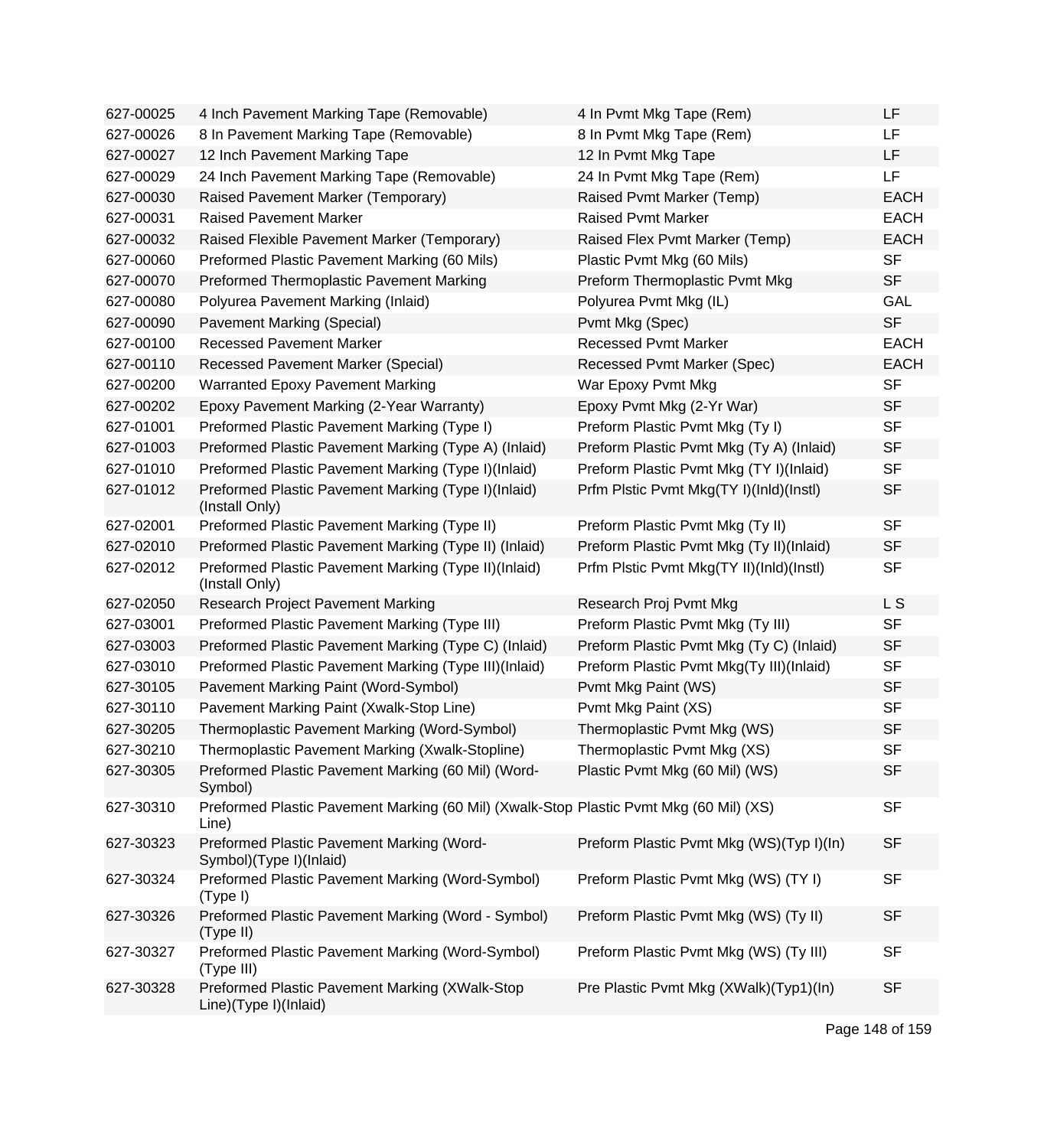| 627-30329 | Preformed Plastic Pavement Marking (Xwalk-Stop Line)<br>(Type I)                                                     | Preform Plastic Pvmt Mkg (XS) (TY I)    | <b>SF</b>   |
|-----------|----------------------------------------------------------------------------------------------------------------------|-----------------------------------------|-------------|
| 627-30331 | Preformed Plastic Pavement Marking (Xwalk - Stop Line)<br>(Type II)                                                  | Preform Plastic Pvmt Mkg (XS) (Ty II)   | <b>SF</b>   |
| 627-30332 | Preformed Plastic Pavement Marking (Xwalk-Stop Line)<br>(Type III)                                                   | Preform Plastic Pvmt Mkg (XS) (Ty III)  | <b>SF</b>   |
| 627-30405 | Preformed Thermoplastic Pavement Marking (Word-<br>Symbol)                                                           | Preform Thermoplastic Pvmt Mkg (WS)     | <b>SF</b>   |
| 627-30406 | Preformed Thermoplastic Pvmt Mkg (Word-Symbol)(Install Inst Preform Thermoplastic Pvmt Mkg (WS)<br>Only)             |                                         | <b>SF</b>   |
| 627-30407 | Preformed Thermoplastic Pavement Marking (Word-<br>Symbol) (Special)                                                 | Preform Thermoplastic Pvmt Mkg (WS)(Sp) | <b>SF</b>   |
| 627-30408 | Preformed Thermoplastic Pavement Marking (Shield)                                                                    | Pre Thermo Pvmt Mkg (Shield)            | <b>SF</b>   |
| 627-30410 | Preformed Thermoplastic Pavement Marking (Xwalk-Stop<br>Line)                                                        | Preform Thermoplastic Pvmt Mkg (XS)     | <b>SF</b>   |
| 627-30411 | Preformed Thermoplastic Pavement Marking (Xwalk-Stop Preform Thermoplastic Pvmt Mkg (XS)(Sp)<br>Line) (Special)      |                                         | <b>SF</b>   |
| 627-30412 | Preformed Thermoplastic Pavement Marking (Xwalk-Stop Pre Thermo Pvmt Mkg (XS) (Install Only)<br>Line) (Install Only) |                                         | <b>SF</b>   |
| 627-40000 | Methyl Methacrylate Pavement Marking                                                                                 | Methyl Methacrylate Pvmt Mkg            | GAL         |
| 627-40003 | Methyl Methacrylate Pavement Marking (Inlaid)                                                                        | Methyl Methacrylate Pvmt Mkg (Inlaid)   | <b>SF</b>   |
| 627-40010 | Methyl Methacrylate Pavement Marking (Word Symbol)                                                                   | Methyl Methac Pvmt Mkg (WS)             | <b>SF</b>   |
| 627-40011 | Methyl Methacrylate Pavement Marking (X Walk Stop<br>Line)                                                           | Methyl Methac Pvmt Mkg (XS)             | <b>SF</b>   |
| 627-40012 | Methyl Methacrylate Pavement Marking (Word<br>Symbol)(Inlaid)                                                        | Methyl Methac Pvmt Mkg (WS)(In)         | <b>SF</b>   |
| 627-40013 | Methyl Methacrylate Pavement Marking (X Walk Stop<br>line)(Inlaid)                                                   | Methyl Methac Pvmt Mkg (XS)(In)         | <b>SF</b>   |
| 627-40014 | Methyl Methacrylate Pavement Marking (Colored)                                                                       | Methyl Methac Pvmt Mkg (Colored)        | GAL         |
| 627-40015 | Methyl Methacrylate Pavement Marking (Colored)(Inlaid)                                                               | Methyl Methac Pvmt Mkg (Colored)(In)    | <b>GAL</b>  |
| 627-50000 | <b>Stimsonite Pavement Marking</b>                                                                                   | <b>Stimsonite Pvmt Mkg</b>              | <b>SF</b>   |
| 627-60000 | <b>Pavement Marking (Special)</b>                                                                                    | Pvmt Mkg (Spec)                         | LF          |
| 628-00000 | <b>Bridge Girder and Deck Unit</b>                                                                                   | Brdg Girder + Deck Unit                 | LF          |
| 628-00001 | <b>Bridge Girder and Deck Unit</b>                                                                                   | Brdg Girder + Deck Unit                 | <b>EACH</b> |
| 628-00005 | Bridge Girder and Deck Unit (5 Feet to 10 Feet)                                                                      | Brdg Girder + Deck Unit (5-10)          | EACH        |
| 628-00030 | Bridge Girder and Deck Unit (30 Feet to 35 Feet)                                                                     | Brdg Girder + Deck Unit (30-35)         | <b>EACH</b> |
| 628-00040 | Bridge Girder and Deck Unit (40 Feet to 45 Feet)                                                                     | Brdg Girder + Deck Unit (40-45)         | <b>EACH</b> |
| 628-00045 | Bridge Girder and Deck Unit (45 Feet to 50 Feet)                                                                     | Brdg Girder + Deck Unit (45-50)         | <b>EACH</b> |
| 628-00050 | Bridge Girder and Deck Unit (50 Feet to 55 Feet)                                                                     | Brdg Girder + Deck Unit (50-55)         | <b>EACH</b> |
| 628-00060 | Bridge Girder and Deck Unit (60 Feet to 65 Feet)                                                                     | Brdg Girder + Deck Unit (60-65)         | <b>EACH</b> |
| 628-00070 | Bridge Girder and Deck Unit (70 Feet to 75 Feet)                                                                     | Brdg Girder + Deck Unit (70-75)         | <b>EACH</b> |
| 628-00075 | Bridge Girder and Deck Unit (75 Feet to 80 Feet)                                                                     | Brdg Girder + Deck Unit (75-80)         | <b>EACH</b> |
| 628-00085 | Bridge Girder and Deck Unit (85 Feet to 90 Feet)                                                                     | Brdg Girder + Deck Unit (85-90)         | <b>EACH</b> |
| 628-00090 | Bridge Girder and Deck Unit (90 Feet to 95 Feet)                                                                     | Brdg Girder + Deck Unit (90-95)         | <b>EACH</b> |
| 628-00110 | Bridge Girder and Deck Unit (110 Feet to 115 Feet)                                                                   | Brdg Girder + Deck Unit (110-115)       | <b>EACH</b> |
| 628-00115 | Bridge Girder and Deck Unit (115 Feet to 120 Feet)                                                                   | Brdg Girder + Deck Unit (115-120)       | <b>EACH</b> |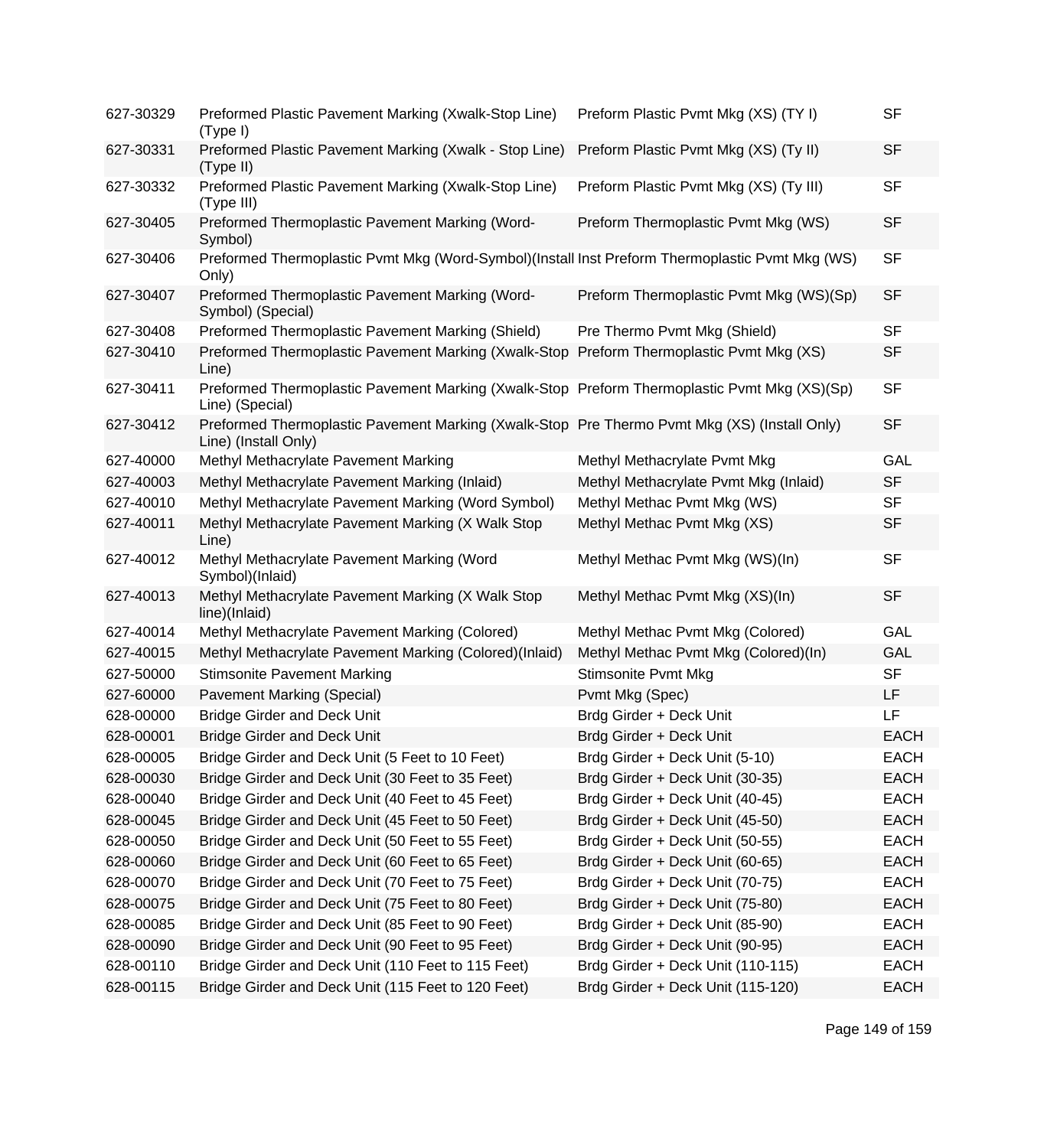| 628-00130 | Bridge Girder and Deck Unit (130 Feet to 135 Feet) | Brdg Girder + Deck Unit (130-135)           | <b>EACH</b> |
|-----------|----------------------------------------------------|---------------------------------------------|-------------|
| 628-00135 | Bridge Girder and Deck Unit (135 Feet to 140 Feet) | Brdg Girder+Deck Unit (135-140)             | <b>EACH</b> |
| 628-00140 | Bridge Girder and Deck Unit (140 Feet to 145 Feet) | Brdg Girder+Deck Unit (140-145)             | <b>EACH</b> |
| 628-00185 | Bridge Girder and Deck Unit (185 Feet to 190 Feet) | Brdg Girder + Deck Unit (185-190)           | <b>EACH</b> |
| 628-00210 | Bridge Girder and Deck Unit (210 Feet to 215 Feet) | Brdg Girder + Deck Unit (210-215)           | <b>EACH</b> |
| 628-00215 | Bridge Girder and Deck Unit (215 Feet to 220 Feet) | Brdg Girder + Deck Unit (215-220)           | <b>EACH</b> |
| 628-50000 | <b>Design Services</b>                             | <b>Design Services</b>                      | <b>HOUR</b> |
| 628-50001 | <b>Design Services</b>                             | <b>Design Services</b>                      | L S         |
| 629-01001 | Survey Monument (Type 1)                           | Survey Monument (Ty 1)                      | <b>EACH</b> |
| 629-01002 | Survey Monument (Type 2)                           | Survey Monument (Ty 2)                      | <b>EACH</b> |
| 629-01003 | Survey Monument (Type 3)                           | Survey Monument (Ty 3)                      | <b>EACH</b> |
| 629-01004 | Survey Monument (Type 4)                           | Survey Monument (Ty 4)                      | <b>EACH</b> |
| 629-01005 | Survey Monument (Type 5)                           | Survey Monument (Ty 5)                      | <b>EACH</b> |
| 629-01006 | Survey Monument (Type 6)                           | Survey Monument (Ty 6)                      | <b>EACH</b> |
| 629-01011 | Survey Monument (Type 1A)                          | Survey Monument (Ty 1A)                     | <b>EACH</b> |
| 629-01021 | Survey Monument (Type 2A)                          | Survey Monument (Ty 2A)                     | <b>EACH</b> |
| 629-01031 | Survey Monument (Type 3A)                          | Survey Monument (Ty 3A)                     | <b>EACH</b> |
| 629-01041 | Survey Monument (Special)                          | Survey Mont (Special)                       | <b>EACH</b> |
| 629-01050 | Monument Box                                       | Monument Box                                | <b>EACH</b> |
| 629-01065 | Survey Monument (Type 5S)                          | Survey Monument (Ty 5S)                     | <b>EACH</b> |
| 629-01110 | <b>Locate Monuments</b>                            | <b>Locate Monuments</b>                     | <b>HOUR</b> |
| 629-01210 | <b>Adjust Monument Box</b>                         | <b>Adjust Monument Box</b>                  | <b>EACH</b> |
| 629-01300 | Survey Monument (Temporary)                        | Survey Monument (Temp)                      | <b>EACH</b> |
| 630-00000 | Flagging                                           | Flagging                                    | <b>HOUR</b> |
| 630-00001 | <b>Pilot Car Operation</b>                         | <b>Pilot Car Operation</b>                  | <b>HOUR</b> |
| 630-00003 | <b>Uniformed Traffic Control</b>                   | <b>Uniformed Traf Ctrl</b>                  | <b>HOUR</b> |
| 630-00004 | <b>Traffic Control Vehicle</b>                     | <b>Traf Ctrl Vehicle</b>                    | <b>EACH</b> |
| 630-00006 | Uniformed Traffic Control (Vehicle)                | Uniformed Traf Ctrl (Vehicle)               | <b>HOUR</b> |
| 630-00007 | <b>Traffic Control Inspection</b>                  | <b>Traf Ctrl Inspection</b>                 | <b>DAY</b>  |
| 630-00009 | <b>Traffic Control Vehicle (Truck)</b>             | Traf Ctrl Vehicle (Truck)                   | <b>EACH</b> |
| 630-00010 | Sign Cleaning                                      | Sign Cleaning                               | <b>HOUR</b> |
| 630-00011 | <b>Courtesy Vehicle</b>                            | <b>Courtesy Vehicle</b>                     | DAY         |
| 630-00012 | <b>Traffic Control Management</b>                  | <b>Traf Ctrl Mgmt</b>                       | <b>DAY</b>  |
| 630-00014 | <b>Traffic Control Vehicle (Truck)</b>             | Traf Ctrl Vehicle (Truck)                   | <b>HOUR</b> |
| 630-00015 | Uniformed Traffic Control Coordination             | Uniformed Traf Ctrl Coordination            | <b>HOUR</b> |
| 630-00016 | <b>Traffic Control (Special) LS</b>                | <b>Traffic Control (Special) LS</b>         | L S         |
| 630-00017 | <b>Traffic Control Management (Special)</b>        | <b>Traffic Control Management (Special)</b> | <b>DAY</b>  |
| 630-00020 | <b>Traffic Control Vehicle</b>                     | <b>Traf Ctrl Vehicle</b>                    | <b>DAY</b>  |
| 630-00025 | <b>Traffic Control Vehicle</b>                     | <b>Traf Ctrl Vehicle</b>                    | <b>HOUR</b> |
| 630-00027 | <b>Rolling Roadblock</b>                           | <b>Rolling Roadblock Traffic Control</b>    | <b>DAY</b>  |
| 630-00028 | Rolling Roadblock                                  | Rolling Roadblock Traffic Control           | <b>HOUR</b> |
| 630-00030 | <b>Courtesy Patrol</b>                             | <b>Courtesy Patrol</b>                      | <b>DAY</b>  |
| 630-00031 | <b>Courtesy Patrol</b>                             | <b>Courtesy Patrol</b>                      | <b>HOUR</b> |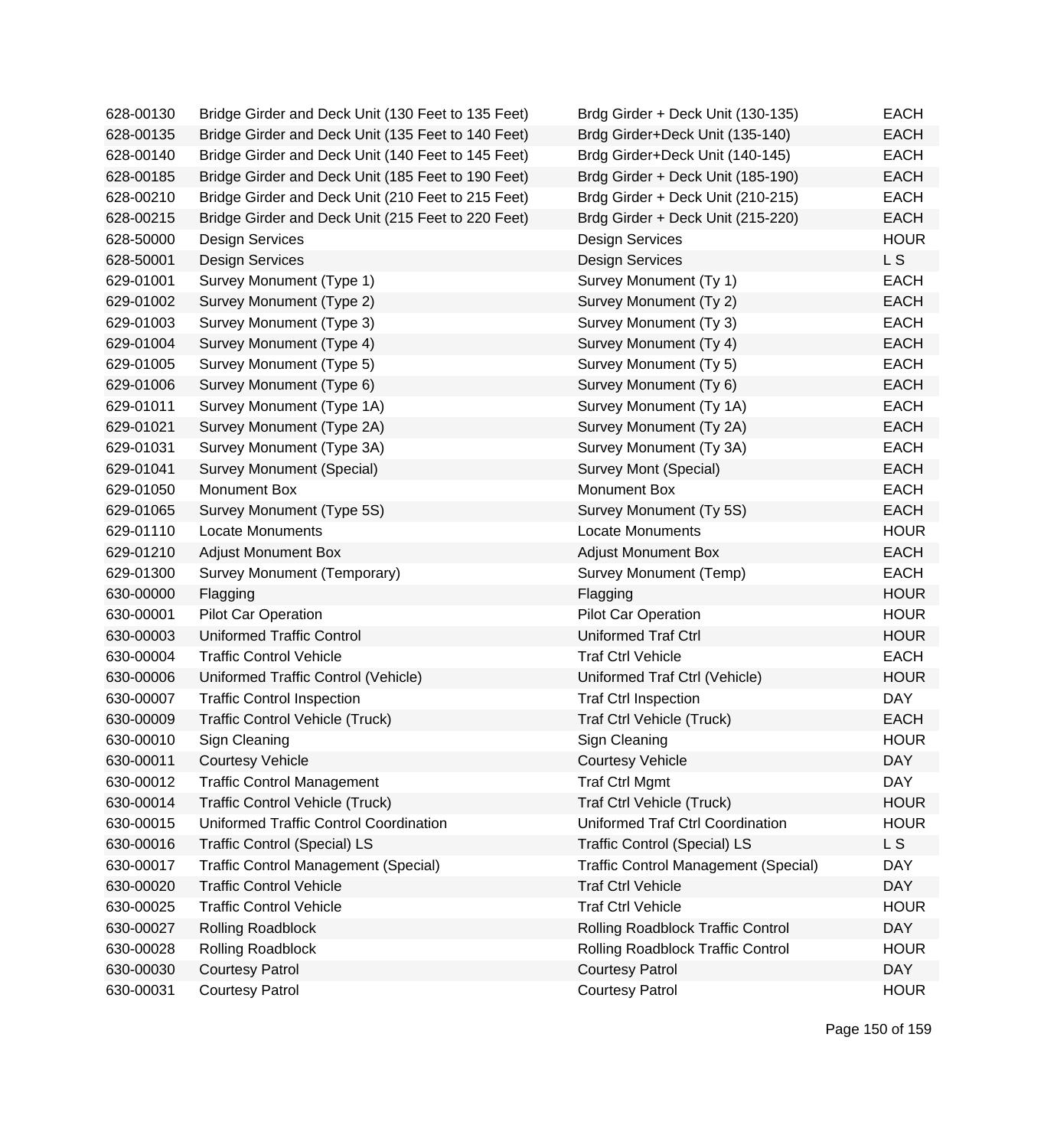| 630-00035 | Emergency Pull-off Area (Temporary)                                                     | Emerg Pull-off Area (Temp)            | <b>EACH</b> |
|-----------|-----------------------------------------------------------------------------------------|---------------------------------------|-------------|
| 630-00040 | Traffic Incident Management Plan Development                                            | Develop Traf Incident Mgmt Plan       | L S         |
| 630-00041 | Traffic Incident Management Plan Implementation                                         | Implement Traf Incident Mgmt Plan     | <b>MON</b>  |
| 630-80000 | Traffic Control Devices (Maintain)                                                      | Traffic Control Devices (Maintain)    | <b>DAY</b>  |
| 630-80001 | Flashing Beacon (Portable)                                                              | Flash Beacon (Port)                   | <b>EACH</b> |
| 630-80002 | Flashing Beacon (Solar)                                                                 | Flash Beacon (Solar)                  | <b>EACH</b> |
| 630-80305 | <b>Flagging Station Light</b>                                                           | <b>Flagging Station Light</b>         | <b>EACH</b> |
| 630-80331 | Barricade (Type 3 F-A) (Temporary)                                                      | Barricade (3 F-A) (Temp)              | <b>EACH</b> |
| 630-80332 | Barricade (Type 3 F-B) (Temporary)                                                      | Barricade (3 F-B) (Temp)              | <b>EACH</b> |
| 630-80333 | Barricade (Type 3 F-C) (Temporary)                                                      | Barricade (3 F-C) (Temp)              | <b>EACH</b> |
| 630-80334 | Barricade (Type 3 F-D) (Temporary)                                                      | Barricade (3 F-D) (Temp)              | <b>EACH</b> |
| 630-80335 | Barricade (Type 3 M-A) (Temporary)                                                      | Barricade (3 M-A) (Temp)              | <b>EACH</b> |
| 630-80336 | Barricade (Type 3 M-B) (Temporary)                                                      | Barricade (3 M-B) (Temp)              | <b>EACH</b> |
| 630-80337 | Barricade (Type 3 M-C) (Temporary)                                                      | Barricade (3 M-C) (Temp)              | <b>EACH</b> |
| 630-80338 | Barricade (Type 3 M-D) (Temporary)                                                      | Barricade (3 M-D) (Temp)              | <b>EACH</b> |
| 630-80339 | <b>Directional Barricade</b>                                                            | <b>Directional Barricade</b>          | <b>EACH</b> |
| 630-80341 | Construction Traffic Sign (Panel Size A)                                                | Const Traf Sign (A)                   | <b>EACH</b> |
| 630-80342 | Construction Traffic Sign (Panel Size B)                                                | Const Traf Sign (B)                   | <b>EACH</b> |
| 630-80343 | Construction Traffic Sign (Panel Size C)                                                | Const Traf Sign (C)                   | <b>EACH</b> |
| 630-80344 | <b>Construction Traffic Sign (Special)</b>                                              | Const Traf Sign (Spec)                | <b>SF</b>   |
| 630-80345 | Vehicle Mounted Message Sign Panel (Furnish Only)                                       | Furn Vehicle Mnted Mesg Sign Pnl      | <b>EACH</b> |
| 630-80348 | Construction Information Sign                                                           | Const Info Sign                       | <b>EACH</b> |
| 630-80350 | <b>Vertical Panel</b>                                                                   | Vert Panel                            | <b>EACH</b> |
| 630-80351 | Vertical Panel (Plastic)                                                                | Vert Panel (Plastic)                  | <b>EACH</b> |
| 630-80352 | Vertical Panel (Special)                                                                | Vert Panel (Spec)                     | <b>EACH</b> |
| 630-80353 | Vertical Panel (With Light) (Flashing)                                                  | Vert Panel (Light) (F)                | <b>EACH</b> |
| 630-80354 | Vertical Panel (With Light) (Steady Burn)                                               | Vert Panel (Light) (SB)               | <b>EACH</b> |
| 630-80355 | Portable Message Sign Panel                                                             | Port Mesg Panel                       | <b>EACH</b> |
| 630-80356 | Advance Warning Flashing or Sequencing Arrow Panel (A Flash Arrow Panel (A Ty)<br>Type) |                                       | <b>EACH</b> |
| 630-80357 | Advance Warning Flashing or Sequencing Arrow Panel (B Flash Arrow Panel (B Ty)<br>Type) |                                       | <b>EACH</b> |
| 630-80358 | Advance Warning Flashing or Sequencing Arrow Panel (C Flash Arrow Panel (C Ty)<br>Type) |                                       | <b>EACH</b> |
| 630-80359 | Portable Message Sign Panel                                                             | Port Mesg Panel                       | <b>DAY</b>  |
| 630-80360 | Drum Channelizing Device                                                                | Drum Channel Dev                      | <b>EACH</b> |
| 630-80361 | Drum Channelizing Device (Maintain)                                                     | Drum Channelizing Device (Maintain)   | <b>EACH</b> |
| 630-80363 | Drum Channelizing Device (With Light) (Flashing)                                        | Drum Channel Dev (Light) (F)          | <b>EACH</b> |
| 630-80364 | Drum Channelizing Device (With Light) (Steady Burn)                                     | Drum Channel Dev (Light) (SB)         | <b>EACH</b> |
| 630-80365 | Portable Message Sign Panel (State Furnished)                                           | Port Mesg Panel (State Furn)          | <b>EACH</b> |
| 630-80366 | Portable Traffic Speed Monitor (State Purchased)                                        | Port Traf Speed Monitor (State Purch) | <b>EACH</b> |
| 630-80367 | Portable Traffic Speed Monitor                                                          | Port Traf Speed Monitor               | <b>EACH</b> |
| 630-80368 | Portable Traffic Speed Monitor                                                          | Port Traf Speed Monitor               | <b>DAY</b>  |
| 630-80370 | Concrete Barrier (Temporary)                                                            | Conc Barrier (Temp)                   | LF          |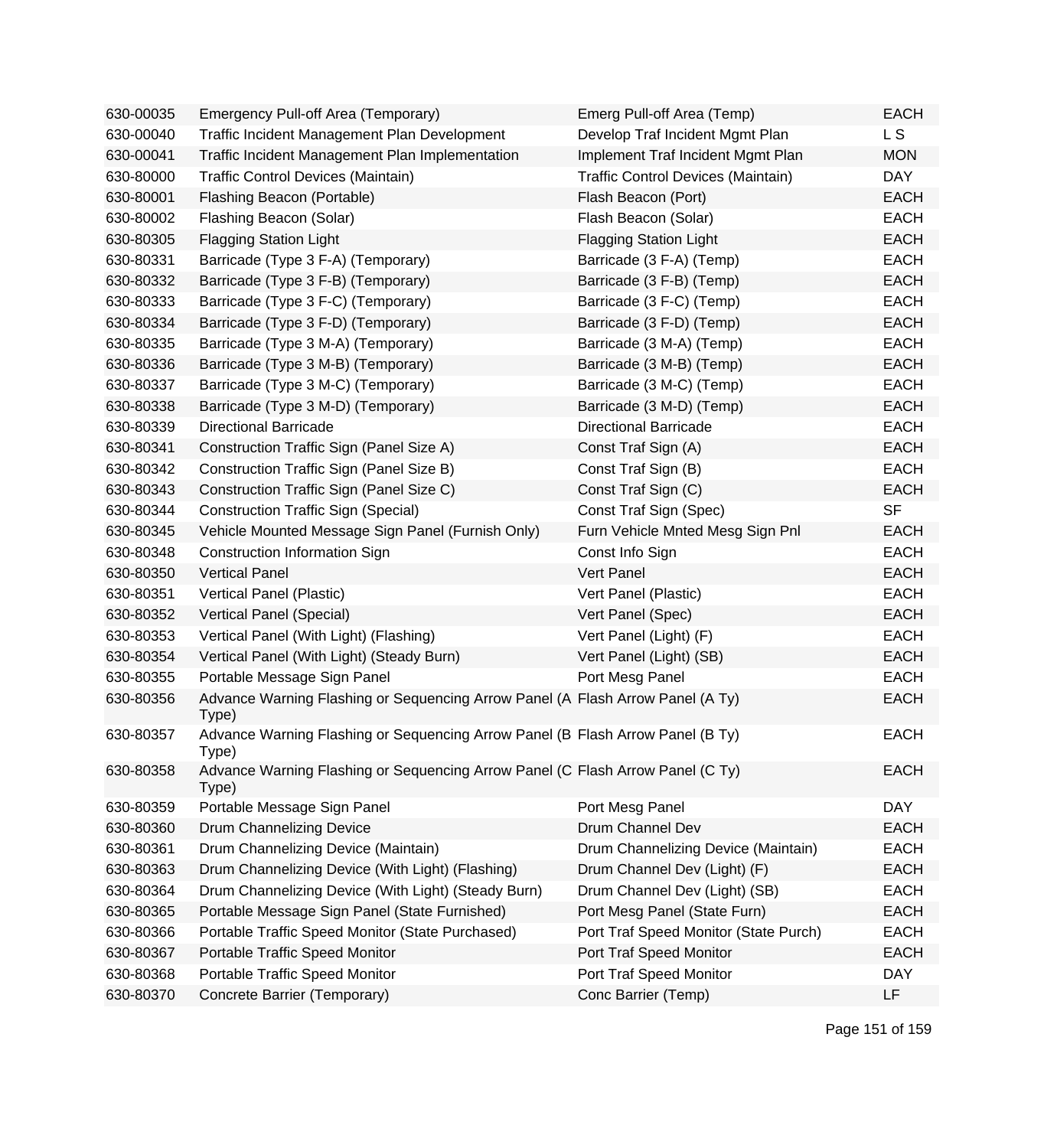| 630-80371 | Reset Concrete Barrier (Temporary)                                                                                 | Reset Concrete Barrier (Temp)           | LF          |
|-----------|--------------------------------------------------------------------------------------------------------------------|-----------------------------------------|-------------|
| 630-80372 | Concrete Barrier (Temporary) (Furnish and Install)                                                                 | Conc Barrier (Temp) (Furnish & Install) | LF          |
| 630-80373 | Concrete Barrier (Temporary)(Remove)                                                                               | Concrete Barrier (Temporary) (Remove)   | LF          |
| 630-80375 | Concrete Barrier (Temporary) (Install Only)                                                                        | Inst Conc Barrier (Temp)                | LF          |
| 630-80377 | Portable Water Filled Barrier (Temporary)                                                                          | Port Water Filled Barrier (Temp)        | LF          |
| 630-80378 | Glare Screen (Temporary)                                                                                           | Glare Screen (Temp)                     | LF          |
| 630-80379 | Portable Variable Speed Limit Sign                                                                                 | Port Var Speed Limit Sign               | <b>EACH</b> |
| 630-80380 | <b>Traffic Cone</b>                                                                                                | <b>Traffic Cone</b>                     | <b>EACH</b> |
| 630-80381 | Traffic Cone (Maintain)                                                                                            | Traffic Cone (Maintain)                 | <b>EACH</b> |
| 630-80384 | <b>Tubular Marker</b>                                                                                              | <b>Tubular Marker</b>                   | <b>EACH</b> |
| 630-80385 | Lane Divider (Temporary)                                                                                           | Lane Divider (Temp)                     | <b>EACH</b> |
| 630-80390 | <b>Channelizing Device (Special)</b>                                                                               | Channel Dev (Spec)                      | <b>EACH</b> |
| 630-80391 | Channelizing Device (Fixed)                                                                                        | Channel Dev (Fixed)                     | <b>EACH</b> |
| 630-80392 | Stackable Tubular Marker                                                                                           | Stackable Tubular Marker                | <b>EACH</b> |
| 630-80393 | <b>Stackable Vertical Panels</b>                                                                                   | <b>Stackable Vertical Panels</b>        | <b>EACH</b> |
| 630-80401 | Delineator (Type I) (Temporary)                                                                                    | Delin (Ty I) (Temp)                     | <b>EACH</b> |
| 630-80402 | Delineator (Type II) (Temporary)                                                                                   | Delin (Ty II) (Temp)                    | <b>EACH</b> |
| 630-80403 | Delineator (Type III) (Temporary)                                                                                  | Delin (Ty III) (Temp)                   | <b>EACH</b> |
| 630-80410 | Advance Overhead Warning Device (Chains)                                                                           | Adv Overhead Warn Dev (Chains)          | <b>EACH</b> |
| 630-80411 | Advance Warning Flashing or Sequencing Arrow Panel (A Adv Warn Flash or Seq Arw Pnl (A) (Main)<br>Type) (Maintain) |                                         | <b>EACH</b> |
| 630-80415 | Advanced Warning Flashing or Sequencing Panel (C<br>Type)                                                          | Adv Warn Flash or Seq Panel (C Type)    | <b>DAY</b>  |
| 630-80430 | Rumble Strip (Portable)                                                                                            | Rumble Strip (Port)                     | <b>EACH</b> |
| 630-80440 | Portable Rumble Strips (Temporary)                                                                                 | Port Rumble Strips (Temp)               | <b>EACH</b> |
| 630-80511 | Mobile Pavement Marking Zone                                                                                       | Mobile Pvmt Marking Zone                | L S         |
| 630-80520 | Mobile Pavement Marking Zone                                                                                       | Mobile Pvmt Mkg Zone                    | <b>DAY</b>  |
| 630-80560 | Mobile Profilograph Operation Zone                                                                                 | Mobile Profilograph Oper Zone           | L S         |
| 630-80570 | Mobile Profilograph Operation Zone                                                                                 | Mobile Profilograph Oper Zone           | <b>DAY</b>  |
| 630-81341 | Construction Traffic Sign (Panel Size A) (Maintain)                                                                | Const Traffic Sign (Size A) (Maintain)  | <b>EACH</b> |
| 630-81342 | Construction Traffic Sign (Panel Size B) (Maintain)                                                                | Const Traffic Sign (Size B) (Maintain)  | <b>EACH</b> |
| 630-81344 | Construction Traffic Sign (Special) (Maintain)                                                                     | Const Traffic Sign (Spec) (Maintain)    | <b>SF</b>   |
| 630-81355 | Portable Message Sign Panel (Maintain)                                                                             | Portable Msg Sign Panel (Maintain)      | <b>EACH</b> |
| 630-81363 | Drum Channelizing Device (With Light) (Flashing)<br>(Maintain)                                                     | Drum Chan Dev (Light) (Flashing) (Main) | <b>EACH</b> |
| 630-81364 | Drum Channelizing Device (With Light) (Steady Burn)<br>(Maintain)                                                  | Drum Chan Dev (Light) (Steady) (Main)   | <b>EACH</b> |
| 630-85006 | Impact Attenuator (Sand Filled Plastic Barrel) (Temporary)                                                         | Impact Atten (Sand Fill) (Temp)         | <b>EACH</b> |
| 630-85010 | Impact Attenuator (Temporary)                                                                                      | Impact Atten (Temp)                     | <b>EACH</b> |
| 630-85011 | Impact Attenuator (Temporary)                                                                                      | Imp Atten (Temp)                        | <b>DAY</b>  |
| 630-85012 | Impact Attenuator (Temporary) (Maintain)                                                                           | Impact Atten (Temp) (Maintain)          | <b>EACH</b> |
| 630-85013 | Impact Attenuator (Temporary) (Reset Only)                                                                         | Impact Atten (Temp)(Reset)              | <b>EACH</b> |
| 630-85014 | Impact Attenuator (Temporary)(Remove Only)                                                                         | Impact Atten(Temp)(Remove)              | <b>EACH</b> |
| 630-85020 | Mobile Attenuator                                                                                                  | Mobile Attenuator                       | <b>EACH</b> |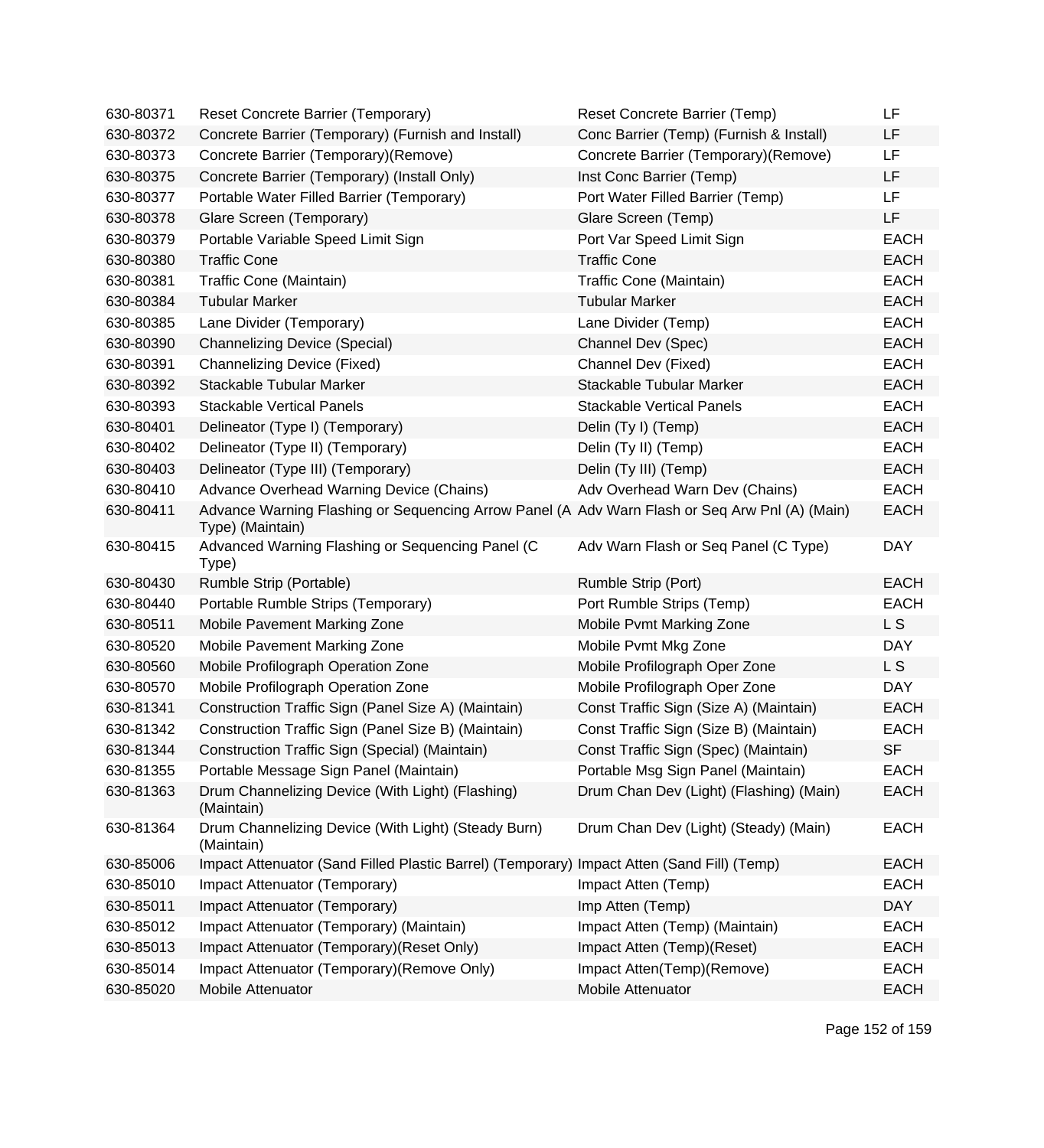| 630-85040 | Impact Attenuator (Truck Mounted Attenuator)<br>(Temporary) | Impact Atten (T-M-A) (Temp)              | <b>EACH</b>    |
|-----------|-------------------------------------------------------------|------------------------------------------|----------------|
| 630-85041 | Mobile Attenuator                                           | <b>Mobile Attenuator</b>                 | <b>DAY</b>     |
| 630-85115 | Impact Attenuator (Quadguard) (Temporary)                   | Impact Atten (Quadguard) (Temp)          | <b>EACH</b>    |
| 630-86100 | <b>River Safety Net</b>                                     | <b>River Safety Net</b>                  | <b>EACH</b>    |
| 630-86801 | Traffic Signal (Temporary)                                  | Traffic Signal (Temp)                    | <b>LS</b>      |
| 630-86810 | Traffic Signal (Temporary)                                  | Traffic Signal (Temp)                    | <b>EACH</b>    |
| 630-86820 | Traffic Signal (Temporary) (State Furnished)                | Traffic signal(Temp.)(State Furnished)   | <b>EACH</b>    |
| 630-87000 | Temporary Highway Advisory Radio Transmitter                | Temp Hwy Advisory Radio Transmitter      | <b>EACH</b>    |
| 630-88000 | Smart Work Zone System Server and Software                  | Smart Wrk Zn Sys Serv and Sftwre         | <b>DAY</b>     |
| 630-88005 | Portable Non-Intrusive Traffic Sensor                       | Port Non-Intrus Traf Sens                | <b>DAY</b>     |
| 630-88010 | Portable Pan-Tilt-Zoom Camera                               | Port Pan-Tilt-Zoom Cam                   | <b>DAY</b>     |
| 631-00100 | <b>Highway Design &amp; Construction</b>                    | Hwy Design & Const                       | L S            |
| 631-00105 | <b>Highway Construction</b>                                 | Hwy Const                                | L S            |
| 631-10000 | Alternate Bridge Design and Construction                    | Alt Brdg Design and Const                | L S            |
| 631-10001 | Alternative Girder Design & Construction                    | Alternative Girder Design & Construction | L S            |
| 631-10002 | <b>Bridge Design and Construction</b>                       | <b>Bridge Design and Construction</b>    | L S            |
| 631-11000 | Bridge/Structure (Design Build)                             | Bridge/Str (Design Build)                | <b>SF</b>      |
| 631-20010 | Move Bridge (Slide)                                         | Move Bridge (Slide)                      | L S            |
| 631-20020 | Move Bridge (Roll)                                          | Move Bridge (Roll)                       | L S            |
| 632-00000 | Night Work Lighting                                         | Night Work Lighting                      | L <sub>S</sub> |
| 637-00100 | Roadway Sweeping                                            | Roadway Sweep                            | <b>SHML</b>    |
| 641-10000 | Shotcrete                                                   | Shotcrete                                | SY             |
| 641-10010 | Initial Shotcrete Facing                                    | Initial Shotcrete Facing                 | <b>SF</b>      |
| 641-10070 | <b>Shotcrete Sculpting</b>                                  | <b>Shotcrete Sculpting</b>               | SY             |
| 641-11000 | Shotcrete (Class A)                                         | Shotcrete (CLA)                          | <b>CY</b>      |
| 641-11001 | Shotcrete (Class B)                                         | Shotcrete (CL B)                         | <b>CY</b>      |
| 641-11002 | Shotcrete (Class C)                                         | Shotcrete (CLC)                          | <b>CY</b>      |
| 641-11003 | Shotcrete (Class D)                                         | Shotcrete (CLD)                          | <b>CY</b>      |
| 641-11004 | Shotcrete (Portal Brow) (8 Inch)                            | Shotcrete (Port Brow) (8 In)             | <b>CY</b>      |
| 641-11005 | Shotcrete (Smoothing) (Geocomposite Drains)                 | Shotcrete (Smooth) (Geocomp Dr)          | <b>CY</b>      |
| 641-11006 | Shotcrete (Smoothing)(Supplemental)                         | Shotcrete (Smooth)(Suppl)                | CY             |
| 642-00010 | Exploder (Type 1)(Install Only)                             | Exploder (Ty 1)(Install)                 | <b>EACH</b>    |
| 642-00020 | Exploder (Type 2)(Install Only)                             | Exploder (Ty 2)(Install)                 | <b>EACH</b>    |
| 642-00025 | Exploder (Type 3)(Install Only)                             | Exploder (Ty 3)(Install)                 | <b>EACH</b>    |
| 642-00030 | Control Shelter (Type 1)(Install Only)                      | Cntrl Shelter (Ty 1)(Install)            | <b>EACH</b>    |
| 642-00040 | Control Shelter (Type 2)(Install Only)                      | Cntrl Shelter (Ty 2)(Install)            | <b>EACH</b>    |
| 642-00050 | Oxygen Farm Cabinet                                         | Oxy Farm Cabinet                         | <b>EACH</b>    |
| 650-00000 | <b>Mechanical Systems</b>                                   | <b>Mechanical Syst</b>                   | L <sub>S</sub> |
| 652-00000 | <b>Fire Protection Systems</b>                              | <b>Fire Protection Syst</b>              | L S            |
| 660-00000 | <b>Special Systems</b>                                      | <b>Special Syst</b>                      | L <sub>S</sub> |
| 670-00000 | <b>Electrical Systems</b>                                   | <b>Electrical Syst</b>                   | L S            |
| 680-00000 | <b>Lighting Systems</b>                                     | <b>Lighting Syst</b>                     | L S            |
| 699-00010 | <b>Fixed Fee</b>                                            | <b>Fixed Fee</b>                         | L S            |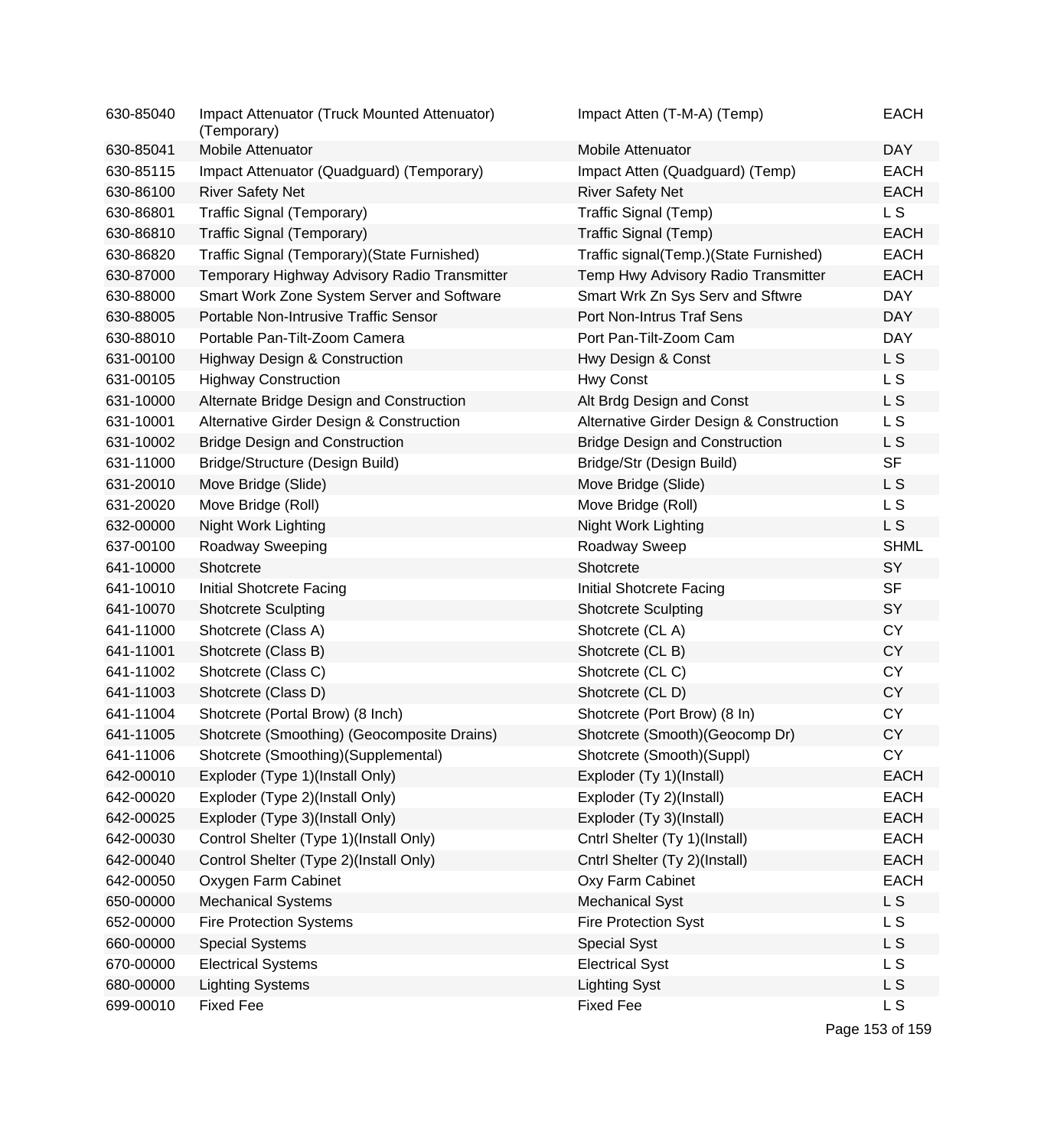| 700-70002 | F/A ANTICIPATED CMO                      | F/A ANTICIPATED CMO                | F A |
|-----------|------------------------------------------|------------------------------------|-----|
| 700-70010 | F/A Minor Contract Revisions             | F/A Minor Contract Revisions       | F A |
| 700-70011 | F/A Partnering                           | F/A Partnering                     | F A |
| 700-70012 | F/A Asphalt Pavement Incentive           | F/A Asph Pvmt Incentive            | F A |
| 700-70013 | F/A Concrete Pavement Incentive          | F/A Conc Pvmt Incentive            | F A |
| 700-70014 | F/A Incentive                            | F/A Incentive                      | F A |
| 700-70015 | F/A Mobilization                         | F/A Mobilization                   | F A |
| 700-70016 | F/A Fuel Cost Adjustment                 | F/A Fuel Cost Adjustment           | F A |
| 700-70017 | F/A Landscape Establishment Incentive    | F/A Landscape Incentive            | F A |
| 700-70018 | F/A Roadway Smoothness Incentive         | F/A Road Smooth Incentive          | F A |
| 700-70019 | F/A Asphalt Cement Cost Adjustment       | F/A Asphalt Cement Cost Adjustment | F A |
| 700-70023 | F/A On-The-Job Trainee                   | F/A On-The-Job Trainee             | F A |
| 700-70025 | F/A Quality Incentive Payment            | F/A Quality Incentive Pymt         | F A |
| 700-70028 | F/A ESB Program                          | F/A ESB Program                    | F A |
| 700-70029 | F/A ESB Program Retainage                | F/A ESB Program Retainage          | F A |
| 700-70031 | F/A Interim Surface Repair               | F/A Interim Surface Repair         | F A |
| 700-70032 | F/A Emergency Repair                     | F/A Emergency Repair               | F A |
| 700-70033 | F/A Video Taping                         | F/A Video Taping                   | F A |
| 700-70034 | F/A                                      | F/A                                | F A |
| 700-70035 | F/A                                      | F/A                                | F A |
| 700-70036 | <b>Forced Accounts</b>                   | F/A                                | F A |
| 700-70037 | F/A Contaminated Soil                    | F/A Contaminated Soil              | F A |
| 700-70040 | F/A Railroad                             | F/A Railroad                       | F A |
| 700-70042 | F/A Railroad Flagging                    | F/A RR Flagging                    | F A |
| 700-70050 | F/A Removal                              | F/A Removal                        | F A |
| 700-70051 | F/A Disposal                             | F/A Disposal                       | F A |
| 700-70060 | F/A Adjust                               | F/A Adjust                         | F A |
| 700-70070 | F/A Obtain                               | F/A Obtain                         | F A |
| 700-70072 | F/A Obtain Power from Xcel Energy        | F/A Obtain Power from Xcel         | F A |
| 700-70074 | F/A Obtain Power from                    | F/A Obtain Power from              | F A |
| 700-70080 | F/A Furnish                              | F/A Furnish                        | F A |
| 700-70081 | F/A Provide                              | F/A Provide                        | F A |
| 700-70082 | F/A Furnish & Install Electrical Service | F/A Furn & Inst Elec Serv          | F A |
| 700-70090 | F/A Reset                                | F/A Reset                          | F A |
| 700-70100 | F/A Relocate                             | F/A Relocate                       | F A |
| 700-70110 | F/A Install                              | F/A Install                        | F A |
| 700-70120 | F/A Maintain                             | F/A Maintain                       | F A |
| 700-70129 | F/A Deck Rehabilitation                  | F/A Deck Rehab                     | F A |
| 700-70130 | F/A Repair                               | F/A Repair                         | F A |
| 700-70131 | F/A Modify                               | F/A Modify                         | F A |
| 700-70135 | F/A Demolish Building                    | F/A Demolish Building              | F A |
| 700-70140 | F/A Signing and Striping                 | F/A Signing and Striping           | F A |
| 700-70150 | F/A Asphalt Rejuvenating Agent           | F/A Asph Rejuv Agent               | F A |
|           |                                          |                                    |     |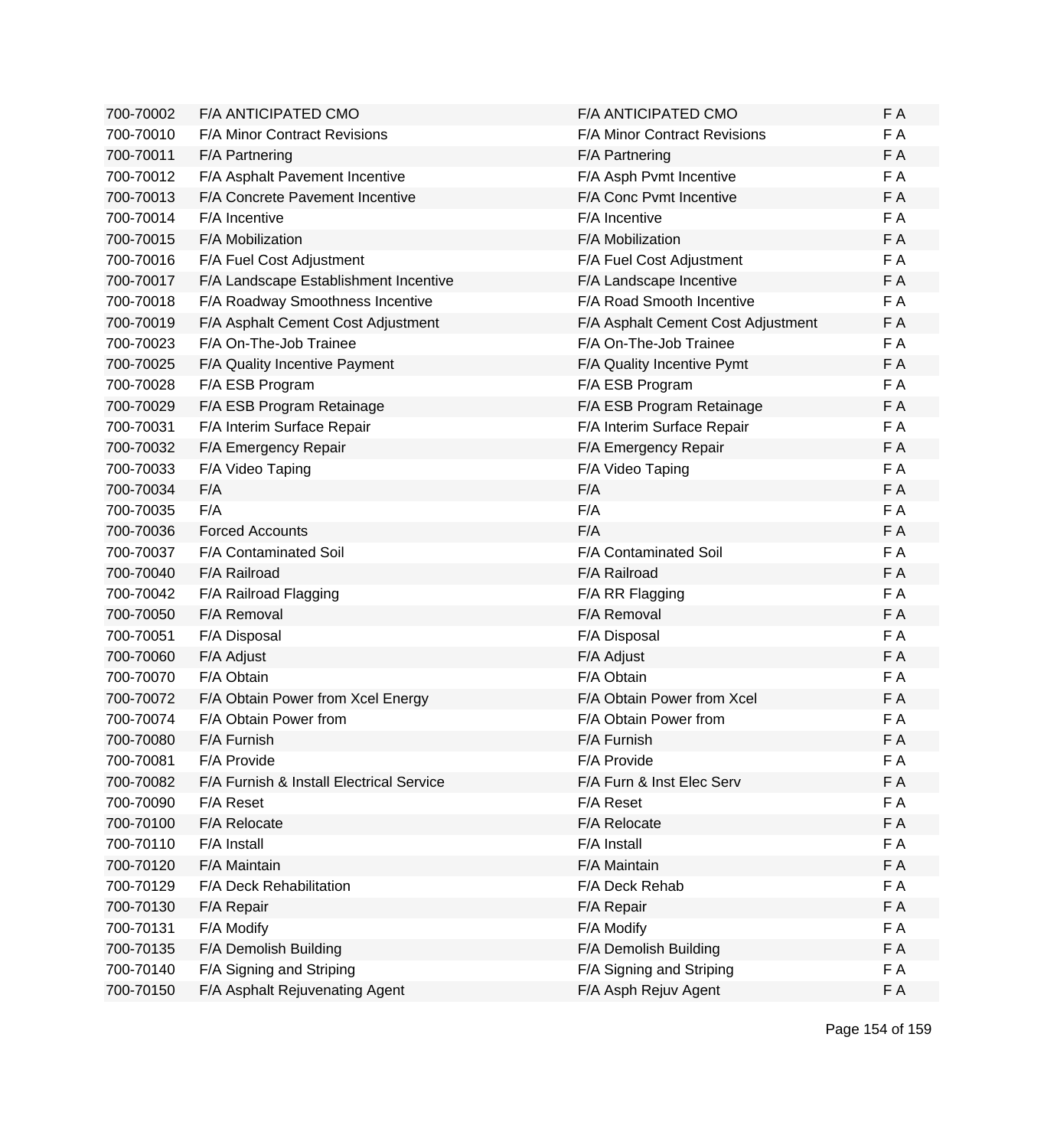| 700-70155 | F/A Pavement Surface Course Maintenance             | F/A Pvmt Surf Course Maint          | F A |
|-----------|-----------------------------------------------------|-------------------------------------|-----|
| 700-70160 | F/A Detour                                          | F/A Detour                          | F A |
| 700-70170 | <b>F/A Pothole Utilities</b>                        | F/A Pothole Util                    | F A |
| 700-70180 | F/A Gas Lines                                       | F/A Gas Lines                       | F A |
| 700-70190 | <b>F/A Electric Service</b>                         | F/A Elec Serv                       | F A |
| 700-70195 | F/A Utilities and Maintenance of Field Facilities   | F/A Util and Maint of Field Facil   | F A |
| 700-70200 | <b>F/A Power Lines</b>                              | <b>F/A Power Lines</b>              | F A |
| 700-70210 | F/A Lights                                          | F/A Lights                          | F A |
| 700-70220 | F/A Phone Service                                   | F/A Phone Serv                      | F A |
| 700-70222 | F/A Cellular Phone Service                          | F/A Cell Phone Serv                 | F A |
| 700-70225 | F/A Telephone Interconnect                          | F/A Telephone Interconnect          | F A |
| 700-70230 | F/A Communication Lines                             | F/A Communication Lines             | F A |
| 700-70240 | F/A Sewer Taps                                      | F/A Sewer Taps                      | F A |
| 700-70250 | F/A Sewer Lines                                     | F/A Sewer Lines                     | F A |
| 700-70255 | F/A Water                                           | F/A Water                           | F A |
| 700-70260 | F/A Water Taps                                      | F/A Water Taps                      | F A |
| 700-70270 | <b>F/A Water Lines</b>                              | <b>F/A Water Lines</b>              | F A |
| 700-70280 | F/A Fire Hydrant                                    | F/A Fire Hydrant                    | F A |
| 700-70290 | F/A Manhole                                         | F/A Manhole                         | F A |
| 700-70300 | F/A Cable T.V. Lines                                | F/A Cable TV Lines                  | F A |
| 700-70310 | F/A Landscaping                                     | F/A Landscaping                     | F A |
| 700-70320 | F/A Sprinklers                                      | <b>F/A Sprinklers</b>               | F A |
| 700-70330 | F/A Temporary Signalization                         | F/A Temp Signalization              | F A |
| 700-70340 | F/A Habitat Restoration                             | F/A Habitat Restoration             | F A |
| 700-70350 | F/A Removal of Obstruction                          | F/A Removal of Obstruction          | F A |
| 700-70360 | F/A Signs, Delineators and Mileposts                | F/A Signs, Delin and MP             | F A |
| 700-70370 | F/A Signing                                         | F/A Signing                         | F A |
| 700-70372 | F/A Impact Attenuator (Temporary) (Repair Existing) | F/A Imp Atten (Temp) (Repair Exist) | F A |
| 700-70375 | F/A Striping                                        | F/A Striping                        | F A |
| 700-70380 | F/A Erosion Control                                 | F/A Erosion Ctrl                    | F A |
| 700-70390 | F/A Wetland Restoration & Replacement               | F/A Wetland Restore & Replace       | F A |
| 700-70391 | F/A Wetland Replacement                             | F/A Wetland Replacement             | FΑ  |
| 700-70392 | F/A Wetland Restoration                             | F/A Wetland Restoration             | F A |
| 700-70393 | F/A Wetland Monitoring                              | F/A Wetland Monitoring              | F A |
| 700-70394 | F/A Wetland Protection                              | F/A Wetland Protection              | F A |
| 700-70400 | F/A Obliterate Old Road                             | F/A Obliterate Old Road             | F A |
| 700-70410 | F/A Stream Restoration                              | F/A Stream Restoration              | F A |
| 700-70420 | F/A Tree Trimming                                   | F/A Tree Trimming                   | F A |
| 700-70422 | F/A Sanding Material                                | F/A Sanding Material                | F A |
| 700-70424 | F/A Slope Reconstruction                            | F/A Slope Reconstruction            | F A |
| 700-70426 | F/A Stabilization                                   | F/A Stabilization                   | F A |
| 700-70427 | F/A Round Mountain Reclamation                      | F/A Round Mountain Reclamation      | F A |
| 700-70428 | F/A Separate and Stockpile Selected Rocks           | F/A Separate and Stockpile Rocks    | F A |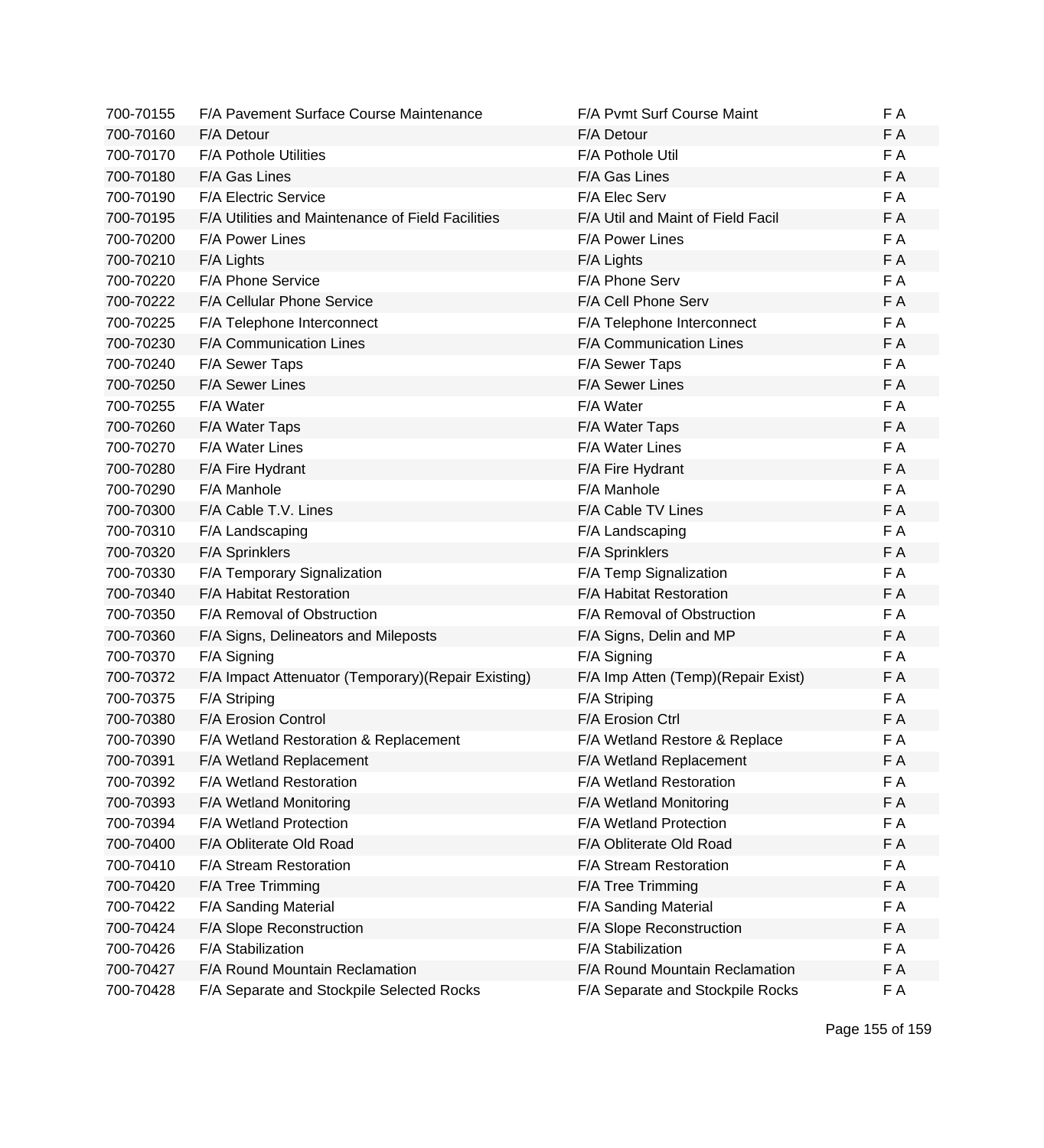| 700-70430 | F/A Boulder Placement                                                       | F/A Boulder Placement                    | F A |
|-----------|-----------------------------------------------------------------------------|------------------------------------------|-----|
| 700-70440 | F/A Rock Scaling                                                            | F/A Rock Scaling                         | F A |
| 700-70450 | F/A Rock Fall Protection                                                    | F/A Rock Fall Protection                 | F A |
| 700-70460 | F/A Rock Staining                                                           | F/A Rock Staining                        | F A |
| 700-70470 | F/A Information Trailer                                                     | F/A Info Trailer                         | F A |
| 700-70480 | F/A Standby Sanitary Facilities                                             | F/A Standby Sani Facilities              | F A |
| 700-70490 | F/A Traffic Control Vehicle (Pilot Car)                                     | F/A Traf Ctrl Veh (Pilot Car)            | F A |
| 700-70492 | F/A Traffic Control for Installation                                        | F/A Traf Ctrl for Installation           | F A |
| 700-70495 | F/A Asbestos Abatement Work                                                 | F/A Asbestos Abatement Work              | F A |
| 700-70496 | F/A Lead Abatement Work                                                     | F/A Lead Abatement Work                  | F A |
| 700-70500 | F/A Landfill Requirements                                                   | F/A Landfill Requirements                | F A |
| 700-70505 | F/A Plan Requirements                                                       | F/A Plan Requirements                    | F A |
| 700-70510 | F/A Relocate Field Office                                                   | F/A Relocate Field Office                | F A |
| 700-70520 | F/A Micro                                                                   | F/A Micro                                | F A |
| 700-70530 | F/A Drainage Improvement                                                    | F/A Drainage Improvement                 | F A |
| 700-70540 | F/A Traffic Signal Detector Loops                                           | F/A Traf Sig Detect Loops                | F A |
| 700-70550 | F/A Blading Shoulder                                                        | F/A Blading Shoulder                     | F A |
| 700-70560 | F/A Plant Establishment                                                     | F/A Plant Establishment                  | F A |
| 700-70570 | F/A Guardrail                                                               | F/A Guardrail                            | F A |
| 700-70580 | F/A Test Instruments                                                        | F/A Test Instruments                     | F A |
| 700-70587 | F/A Hazardous Waste Disposal                                                | F/A Hazardous Waste Disposal             | F A |
| 700-70588 | F/A Transportation of Hazardous Material                                    | F/A Transport Hazardous Matl             | F A |
| 700-70589 | F/A Environmental Health & Safety Management                                | F/A Environ Health & Safety Mgmt         | F A |
| 700-70590 | F/A Health and Safety Plan                                                  | F/A Health and Safety Plan               | F A |
| 700-70591 | F/A Health and Safety Officer                                               | F/A Health and Safety Officer            | F A |
| 700-70592 | F/A Survey Monumentation                                                    | F/A Survey Monumentation                 | F A |
| 700-70593 | <b>F/A ROW Monumentation</b>                                                | <b>F/A ROW Monumentation</b>             | F A |
| 700-70594 | F/A DRB Standing Committee                                                  | F/A DRB Standing Committee               | F A |
| 700-70595 | F/A DRB On-Demand Committee                                                 | F/A DRB On-Demand Committee              | F A |
| 700-70596 | <b>Standing Dispute Review Board</b>                                        | <b>Standing DRB</b>                      | F A |
| 700-71000 | <b>CMGC Overrun Pool</b>                                                    | <b>CMGC Overrun Pool</b>                 | F A |
| 700-71001 | <b>CMGC Shared Rist Contig. Pool</b>                                        | <b>CMGC Shared Risk Contingency Pool</b> | FΑ  |
| 700-71002 | <b>CDOT Risk Pool</b>                                                       | <b>CDOT Risk Pool</b>                    | F A |
| 700-71003 | Owner Controlled Insurance Program Responsiveness<br>and Accuracy           | OCIP Respon. and Accuracy                | F A |
| 700-71004 | Owner Controlled Insurance Program Enrollment and<br>Reporting              | <b>OCIP Enrollment and Reporting</b>     | F A |
| 700-71005 | Owner Controlled Insurance Program Safety Compliance<br>and Loss Statistics | OCIP Safety Compl. and Loss Stat.        | F A |
| 700-73301 | F/A Lighting by Others (Non-Utility) Paid by Time &<br>Material s           | F/A Lighting by Others (Non-Util)        | F A |
| 700-73302 | F/A Lighting by Others (Non-Utility) Paid by LS                             | F/A Lighting by Others (Non-Util)        | F A |
| 700-73311 | F/A Relocate Electric (Non-Utility)                                         | F/A Reloc Elec (Non-Util)                | F A |
| 700-73312 | F/A Signal Lighting by Others (Non-Utility)                                 | F/A Sig Lighting by Others (Non-Util)    | F A |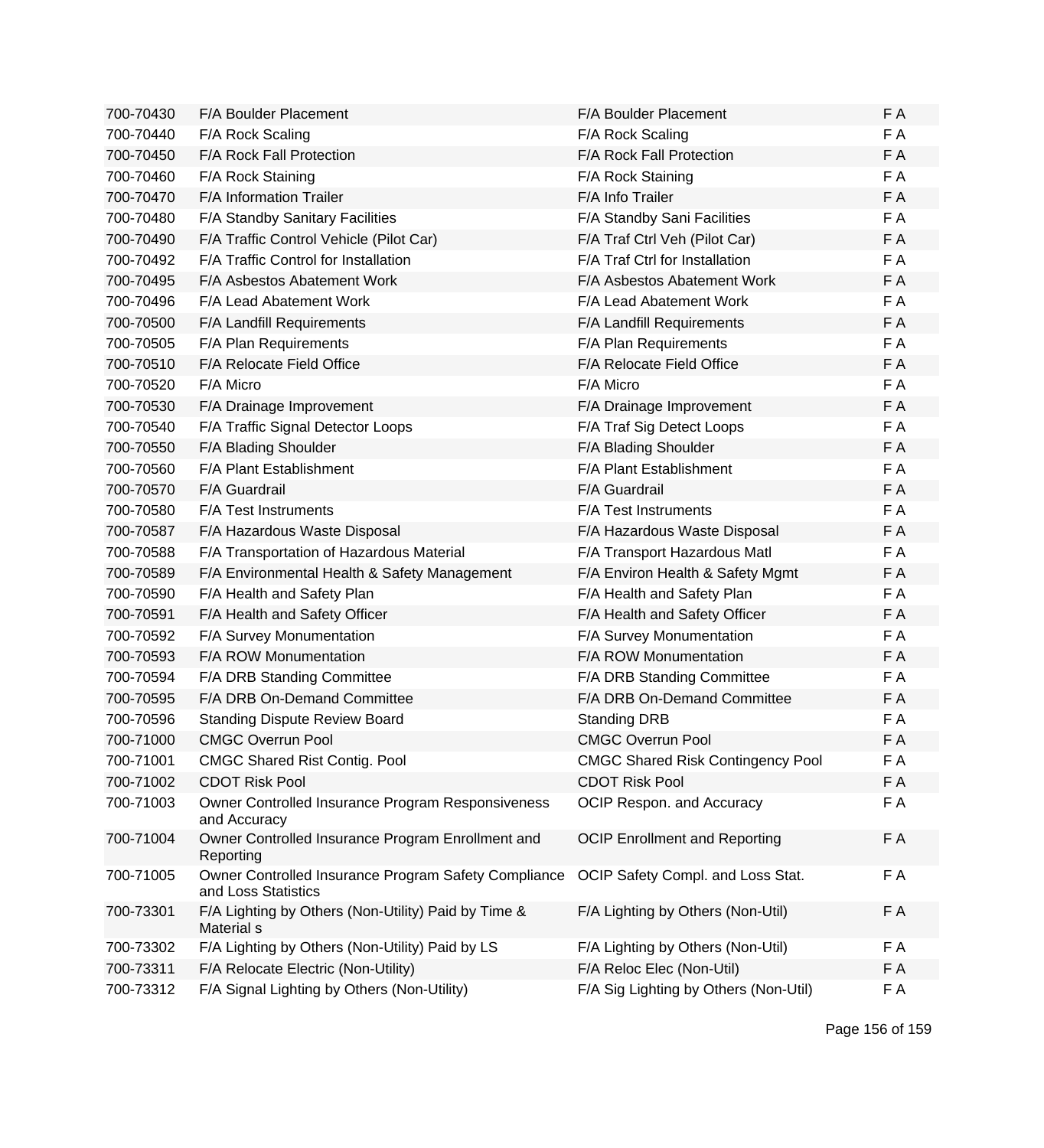| 700-73322 | F/A Fire Hydrant by Others (Non-Utility)                                                              | F/A Fire Hydrant by Others (Non-Util)    | F A |
|-----------|-------------------------------------------------------------------------------------------------------|------------------------------------------|-----|
| 700-73332 | F/A Relocate Electric (Non-Utility)                                                                   | F/A Reloc Elec (Non-Util)                | F A |
| 700-73351 | F/A                                                                                                   | F/A                                      | F A |
| 700-73352 | F/A                                                                                                   | F/A                                      | F A |
| 700-90000 | Do Not Use On Estimates-For Use Only As Item In The<br>Generic Nonbid Project                         | Generic Non-Bid Project                  | F A |
| 700-90005 | F/A                                                                                                   | F/A                                      | F A |
| 700-90006 | F/A Signing & Striping                                                                                | F/A Signing & Striping                   | F A |
| 700-90007 | F/A Plant Establishment                                                                               | F/A Plant Establishment                  | F A |
| 700-90010 | F/A Removal                                                                                           | F/A Removal                              | F A |
| 700-90011 | F/A Signs, Delineators & Mileposts                                                                    | F/A Signs, Delin & MP                    | F A |
| 700-90012 | Third Party Uniform Traffic Control is CE eligible, Use the<br>700-733** force account for this item. | Use 700-733** series for Traffic Control | F A |
| 700-90020 | F/A Adjust                                                                                            | F/A Adjust                               | F A |
| 700-90021 | F/A Detour                                                                                            | F/A Detour                               | F A |
| 700-90026 | F/A Landscaping                                                                                       | F/A Landscaping                          | F A |
| 700-90030 | <b>F/A Reset</b>                                                                                      | F/A Reset                                | F A |
| 700-90032 | F/A Emergency Repair                                                                                  | F/A Emergency Repair                     | F A |
| 700-90040 | F/A Furnish                                                                                           | F/A Furnish                              | F A |
| 700-90045 | F/A Provide                                                                                           | F/A Provide                              | F A |
| 700-90050 | F/A Relocate                                                                                          | F/A Relocate                             | F A |
| 700-90060 | F/A Install                                                                                           | F/A Install                              | F A |
| 700-90062 | F/A Furnish & Install                                                                                 | F/A Furn & Inst                          | F A |
| 700-90064 | F/A Furnish & Install Electrical Service                                                              | F/A Furn & Inst Elec Serv                | F A |
| 700-90070 | F/A Railroad                                                                                          | F/A Railroad                             | F A |
| 700-90072 | F/A Railroad Flagging                                                                                 | F/A RR Flagging                          | F A |
| 700-90074 | F/A Railroad Pre-emptive Timing (Install & Wiring)                                                    | F/A RR Pre-empt Timing (Install, Wiring) | F A |
| 700-90080 | F/A Gas Lines                                                                                         | F/A Gas Lines                            | F A |
| 700-90090 | <b>F/A Electrical Service</b>                                                                         | F/A Elec Serv                            | F A |
| 700-90100 | F/A Power Lines                                                                                       | <b>F/A Power Lines</b>                   | F A |
| 700-90110 | F/A Lights                                                                                            | F/A Lights                               | F A |
| 700-90120 | F/A Phone Service                                                                                     | F/A Phone Serv                           | F A |
| 700-90130 | F/A Communication Lines                                                                               | F/A Communication Lines                  | F A |
| 700-90140 | F/A Sewer Taps                                                                                        | F/A Sewer Taps                           | F A |
| 700-90150 | F/A Sewer Lines                                                                                       | F/A Sewer Lines                          | F A |
| 700-90160 | F/A Water Taps                                                                                        | F/A Water Taps                           | F A |
| 700-90170 | F/A Water Lines                                                                                       | F/A Water Lines                          | F A |
| 700-90180 | F/A Fire Hydrant                                                                                      | F/A Fire Hydrant                         | F A |
| 700-90190 | F/A Cable TV Lines                                                                                    | F/A Cable TV Lines                       | F A |
| 700-90195 | F/A Maintain Field Laboratory                                                                         | F/A Maint Field Lab                      | F A |
| 700-93301 | F/A                                                                                                   | F/A                                      | F A |
| 700-93302 | F/A Lighting by Others (Non-Utility)                                                                  | F/A Lighting by Others (Non-Util)        | F A |
| 700-93311 | F/A Reloc Elec (Non-Utility)                                                                          | F/A Reloc Elec (Non-Util)                | F A |
| 700-93312 | F/A Signal Lighting By Others (Non-Utility)                                                           | F/A Sig Lighting by Others (Non-Util)    | F A |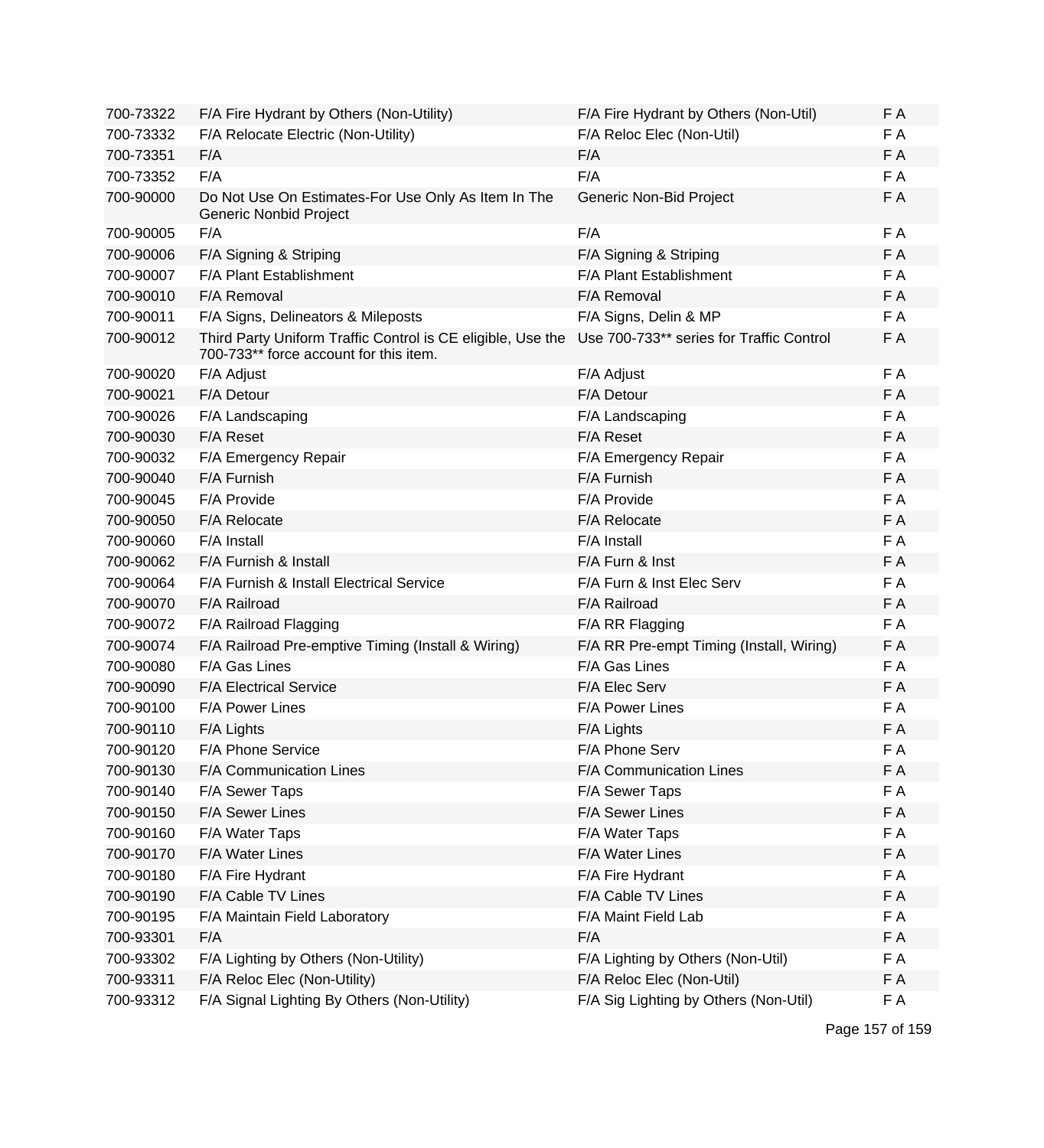| 700-93332 | F/A Relocate Electric (Non-Utility)                             | F/A Reloc Elec (Non-Util)                 | F A         |
|-----------|-----------------------------------------------------------------|-------------------------------------------|-------------|
| 700-93352 | F/A                                                             | F/A                                       | F A         |
| 800-00040 | Right-Of-Way (Federal Aid Costs and Eligible Indirect<br>Costs) | Right-Of-Way (Fed Aid)                    | L S         |
| 800-00045 | Right-Of-Way (Non-Federal Aid Costs and NFA Indirect<br>Costs)  | Right-Of-Way (Non-Fed Aid)                | L S         |
| 800-00060 | <b>State Furnished Materials</b>                                | <b>State Furn Matls</b>                   | L S         |
| 800-00062 | <b>Local Furnished Materials</b>                                | <b>Local Furn Matls</b>                   | L S         |
| 800-00064 | <b>Other Furnished Materials</b>                                | <b>Other Furn Matls</b>                   | L S         |
| 800-00066 | <b>Misc Furnished Materials</b>                                 | Misc Furn Matls                           | L S         |
| 800-00068 | State Furnished Materials (Unit Each)                           | <b>State Furn Matls</b>                   | <b>EACH</b> |
| 800-00070 | State Furnished Materials (Unit Cubic Yards)                    | <b>State Furn Matls</b>                   | <b>CY</b>   |
| 800-00072 | <b>State Furnished Material</b>                                 | <b>State Furn Matls</b>                   | LB          |
| 800-00074 | <b>State Furnished Materials</b>                                | <b>State Furn Matls</b>                   | <b>SF</b>   |
| 900-00001 | Added Item (Acre)/                                              | Added Item (Acre)/                        | <b>ACRE</b> |
| 900-00003 | Added Item (Cubic Foot)/                                        | Added Item (Cubic Foot)/                  | CF          |
| 900-00004 | Added Item (Cubic Yard)/                                        | Added Item (Cubic Yard)/                  | <b>CY</b>   |
| 900-00005 | Added Item (Day)/                                               | Added Item (Day)/                         | <b>DAY</b>  |
| 900-00006 | Added Item (Dollar)/                                            | Added Item (Dollar)/                      | <b>DOL</b>  |
| 900-00007 | Added Item (Each)/                                              | Added Item (Each)/                        | <b>EACH</b> |
| 900-00008 | Added Item (F A)/                                               | Added Item (F A)/                         | F A         |
| 900-00009 | Added Item (Gallon)/                                            | Added Item (Gallon)/                      | GAL         |
| 900-00010 | Added Item (Hour)/                                              | Added Item (Hour)/                        | <b>HOUR</b> |
| 900-00011 | Added Item (Pound)/                                             | Added Item (Pound)/                       | LB          |
| 900-00012 | Added Item (Foot)/                                              | Added Item (Foot)/                        | LF          |
| 900-00013 | Added Item (Lane Mile)/                                         | Added Item (Lane Mile)/                   | <b>LM</b>   |
| 900-00014 | Added Item (Lump Sum)/                                          | Added Item (Lump Sum)/                    | L S         |
| 900-00015 | Added Item (M Ft Bd Measure)/                                   | Added Item (M Ft Bd Measure)/             | <b>MFBM</b> |
| 900-00016 | Added Item (M Gallon)/                                          | Added Item (M Gallon)/                    | <b>MGAL</b> |
| 900-00017 | Added Item (Mile)/                                              | Added Item (Mile)/                        | <b>MILE</b> |
| 900-00018 | Added Item (M Kip Foot)/                                        | Added Item (M Kip Foot)/                  | <b>MKFT</b> |
| 900-00019 | Added Item (Month)/                                             | Added Item (Month)/                       | <b>MON</b>  |
| 900-00020 | Added Item (Ounce)/                                             | Added Item (Ounce)/                       | OZ          |
| 900-00021 | Added Item (Square Foot)/                                       | Added Item (Square Foot)/                 | <b>SF</b>   |
| 900-00022 | Added Item (Square Yard)/                                       | Added Item (Square Yard)/                 | SY          |
| 900-00023 | Added Item (Ton Mile)/                                          | Added Item (Ton Mile)/                    | <b>TM</b>   |
| 900-00024 | Added Item (Ton)/                                               | Added Item (Ton)/                         | <b>TON</b>  |
| 900-00025 | Added Item (Work Day)/                                          | Added Item (Work Day)/                    | <b>WD</b>   |
| 900-00026 | Added Item (Week)/                                              | Added Item (Week)/                        | <b>WK</b>   |
| 900-00027 | Added Item (Yard Mile)/                                         | Added Item (Yard Mile)/                   | YM          |
| 900-00028 | Added Item (OJT Damages)                                        | Added Item (OJT Damages)                  | <b>HOUR</b> |
| 900-00029 | Sales Tax - AC Grade/Source Change                              | Sales Tax - AC Grade/Source Change        | <b>DOL</b>  |
| 900-00030 | <b>Erosion Control Liquidated Damages</b>                       | <b>Erosion Control Liquidated Damages</b> | <b>DAY</b>  |
| 900-00031 | <b>ADDED Item/DBE Sanctions</b>                                 | <b>ADDED Item/DBE Sanctions</b>           | <b>DOL</b>  |